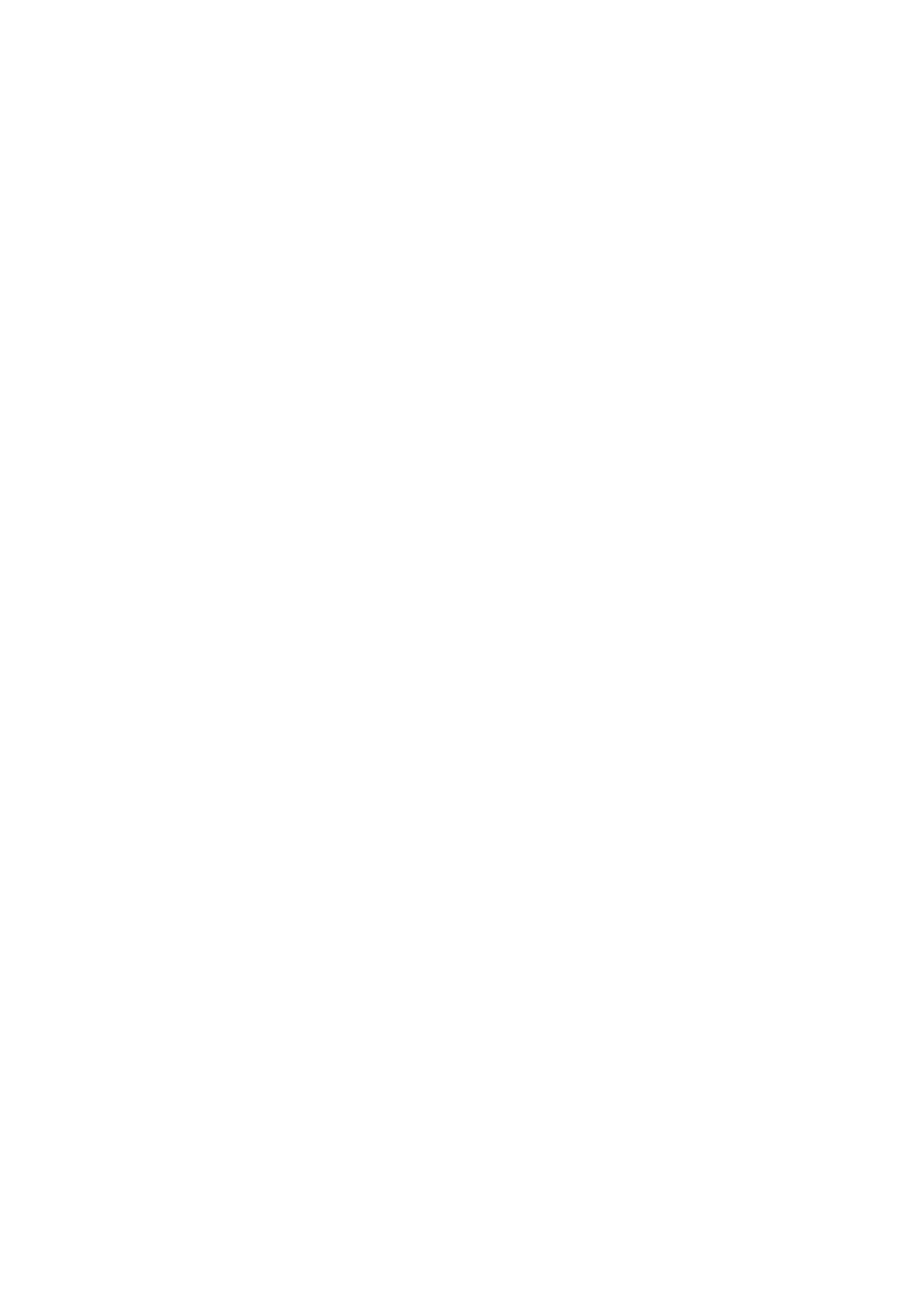# 2005年方案预算草案

目录

|                             | 段次            | 页次     |
|-----------------------------|---------------|--------|
| I. 导言                       | $[1-20]$      | 1      |
| Ⅱ.2002-2003年工作回顾报告          |               | 7      |
| A. 管理问题                     |               | 9      |
| 1. 与东道国之间关于法院永久办公楼的总部协定的状况  | $[21-24]$     | 9      |
| 2. 预算和财务委员会与法院之间的交流得到加强     | $[25-28]$     | 9      |
| B. 法院各机关                    |               | 11     |
| 1. 司法部门                     | $[29-34]$     | 11     |
| 2. 检察官办公室                   | $[35-54]$     | 13     |
| 3. 书记官处                     | $[55-97]$     | 18     |
| III.提议的 2005年方案预算           |               | 29     |
| A. 主要方案 I: 司法部门             |               | 31     |
| 1. 方案 1100: 院长会议            | $[98-138]$    | 32     |
| 2. 方案 1200: 分庭              | $[139-157]$   | 40     |
| B. 主要方案 II: 检察官办公室          | $[158-171]$   | 47     |
| 1. 方案 2100: 检察官             |               | 51     |
| (a) 次级方案 2110: 检察官直属办公室     | $[172-176]$   | 51     |
| (b) 次级方案 2120: 服务科          | $[177-196]$   | 53     |
| (c) 次级方案 2130: 法律咨询科        | $[197 - 201]$ | 57     |
| (d) 次级方案 2140: 工作人员战略股      | $[202 - 208]$ | 58     |
| (e) 次级方案 2150: 新闻股          | $[209-215]$   | 60     |
| 2. 方案 2200: 管辖权、互补和合作司      | $[216-218]$   | 62     |
| (a) 次级方案 2210: 司长办公室        | $[219-221]$   | 63     |
| (b) 次级方案 2220: 情势分析科        | $[222 - 227]$ | 64     |
| (c) 次级方案 2230: 管辖权和国际合作科    | $[228-232]$   | 66     |
| 3. 方案 2300: 调查司             | $[233]$       | 68     |
| (a) 次级方案 2310: 负责调查的副检察官办公室 | $[234 - 237]$ | 68     |
| (b) 次级方案 2320: 调查规划和支持科     | $[238 - 245]$ | 70     |
| (c) 次级方案 2330: 调查小组         | $[246 - 260]$ | $72\,$ |
| 4. 方案 2400:起诉司              | $[261]$       | 75     |
| (a) 次级方案 2410: 负责起诉的副检察官办公室 | $[262 - 265]$ | 75     |
| (b) 次级方案 2420: 起诉科          | $[266 - 275]$ | 76     |
| (c) 次级方案 2430: 上诉科          | $[276 - 279]$ | 79     |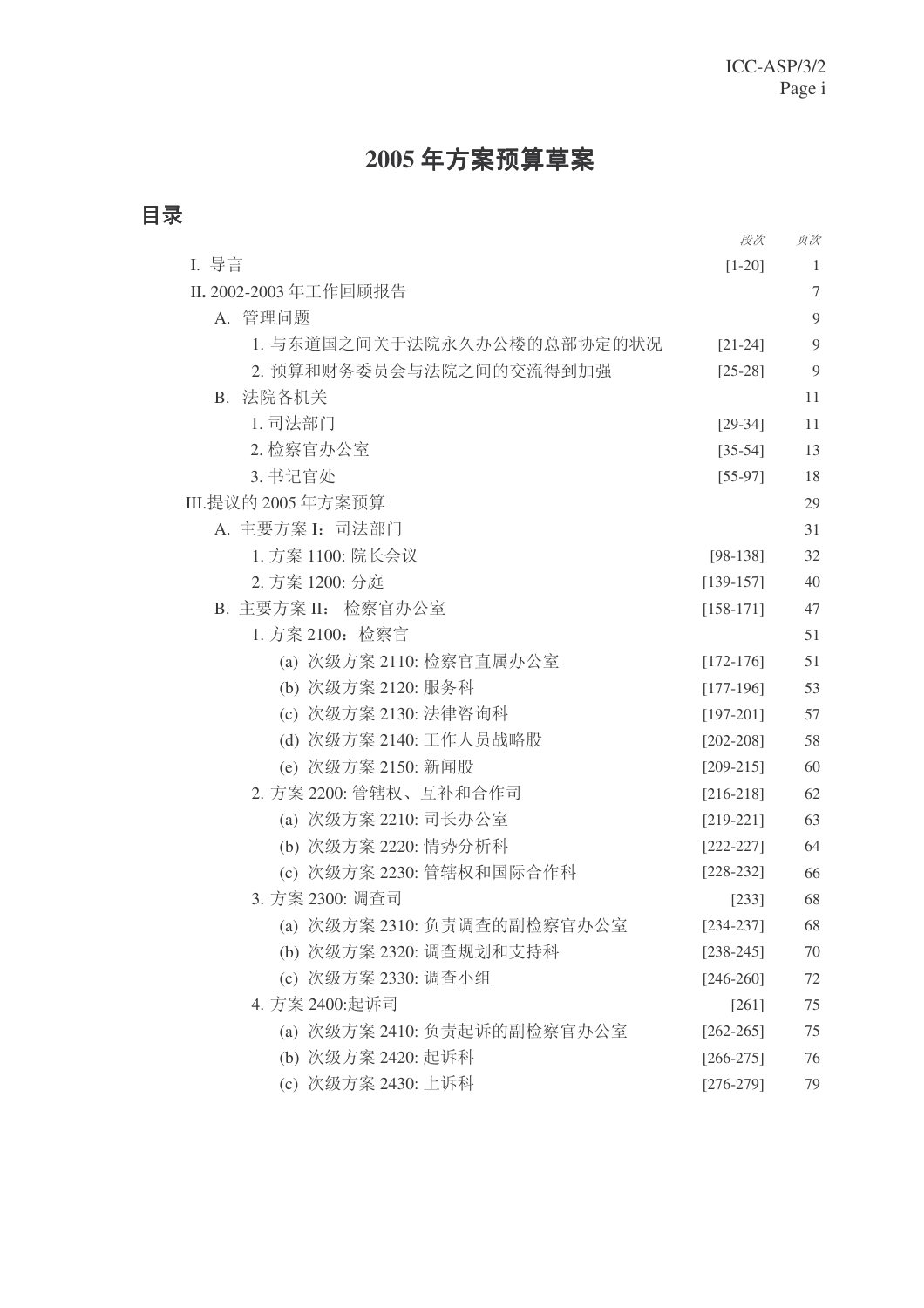| C. 主要方案 III: 书记官处                       | $[280 - 282]$ | 81  |
|-----------------------------------------|---------------|-----|
| 1. 方案 3100: 书记官处办公室                     | $[283]$       | 82  |
| (a) 次级方案 3110: 书记官长直属办公室                | $[284 - 287]$ | 82  |
| (b) 次级方案 3120: 内部审计办公室                  | $[288]$       | 84  |
| (c) 次级方案 3130: 法律咨询服务科                  | $[289-291]$   | 85  |
| (d) 次级方案 3140: 警卫和安全科                   | $[292 - 304]$ | 87  |
| 2. 方案 3200: 共同行政事务司                     | $[305 - 307]$ | 90  |
| (a) 次级方案 3210: 司长办公室                    | $[308 - 310]$ | 91  |
| (b) 次级方案 3220: 人力资源科                    | $[311 - 318]$ | 92  |
| (c) 次级方案 3230: 预算和控制科                   | $[319-321]$   | 95  |
| (d) 次级方案 3240: 财务科                      | $[322 - 327]$ | 96  |
| (e) 次级方案 3250: 一般事务科                    | $[328 - 340]$ | 98  |
| 次级方案 3260: 信息和通信技术科<br>(f)              | $[341 - 370]$ | 102 |
| (g) 次级方案 3270: 采购科                      | $[371 - 373]$ | 107 |
| 3. 方案 3300: 法庭事务司                       | $[374]$       | 109 |
| (a) 次级方案 3310: 司长办公室                    | $[375-376]$   | 109 |
| (b) 次级方案 3320: 法庭管理科                    | $[377 - 389]$ | 111 |
| (c) 次级方案 3330: 羁押科                      | $[390-393]$   | 115 |
| (d) 次级方案 3340: 法庭口译和笔译科                 | $[394 - 404]$ | 117 |
| (e) 次级方案 3350: 被害人和证人股                  | $[410-420]$   | 121 |
| 4. 方案 3400: 新闻和文件科                      | $[421 - 424]$ | 124 |
| (a) 次级方案 3410: 科长办公室                    | $[425 - 426]$ | 125 |
| (b) 次级方案 3420: 图书馆和文件中心                 | $[427 - 429]$ | 127 |
| (c) 次级方案 3430: 新闻股                      | $[430 - 440]$ | 128 |
| 5. 方案 3500: 被害人和律师司                     | $[441]$       | 131 |
| (a) 次级方案 3510: 司长办公室                    | $[442 - 444]$ | 132 |
| (b) 次级方案 3520: 辩护支持科                    | $[445 - 450]$ | 133 |
| (c) 次级方案 3530: 被害参与和赔偿科                 | $[451 - 464]$ | 136 |
| D.主要方案 IV: 缔约国大会秘书处                     | $[465 - 486]$ | 140 |
| E.主要方案 V: 对法院办公楼的投资                     |               | 147 |
| 1. 方案 5100: 临时办公楼                       | $[487 - 490]$ | 147 |
| 2. 方案 5200: 永久办公楼                       | $[491 - 493]$ | 148 |
| 3. 方案 5300: 羁押中心                        | [494]         | 149 |
| 附件                                      |               |     |
| I. 缔约国大会关于2005年方案预算草案和2005年周转金的<br>决议草案 |               | 150 |
| II.法院组织结构                               |               | 151 |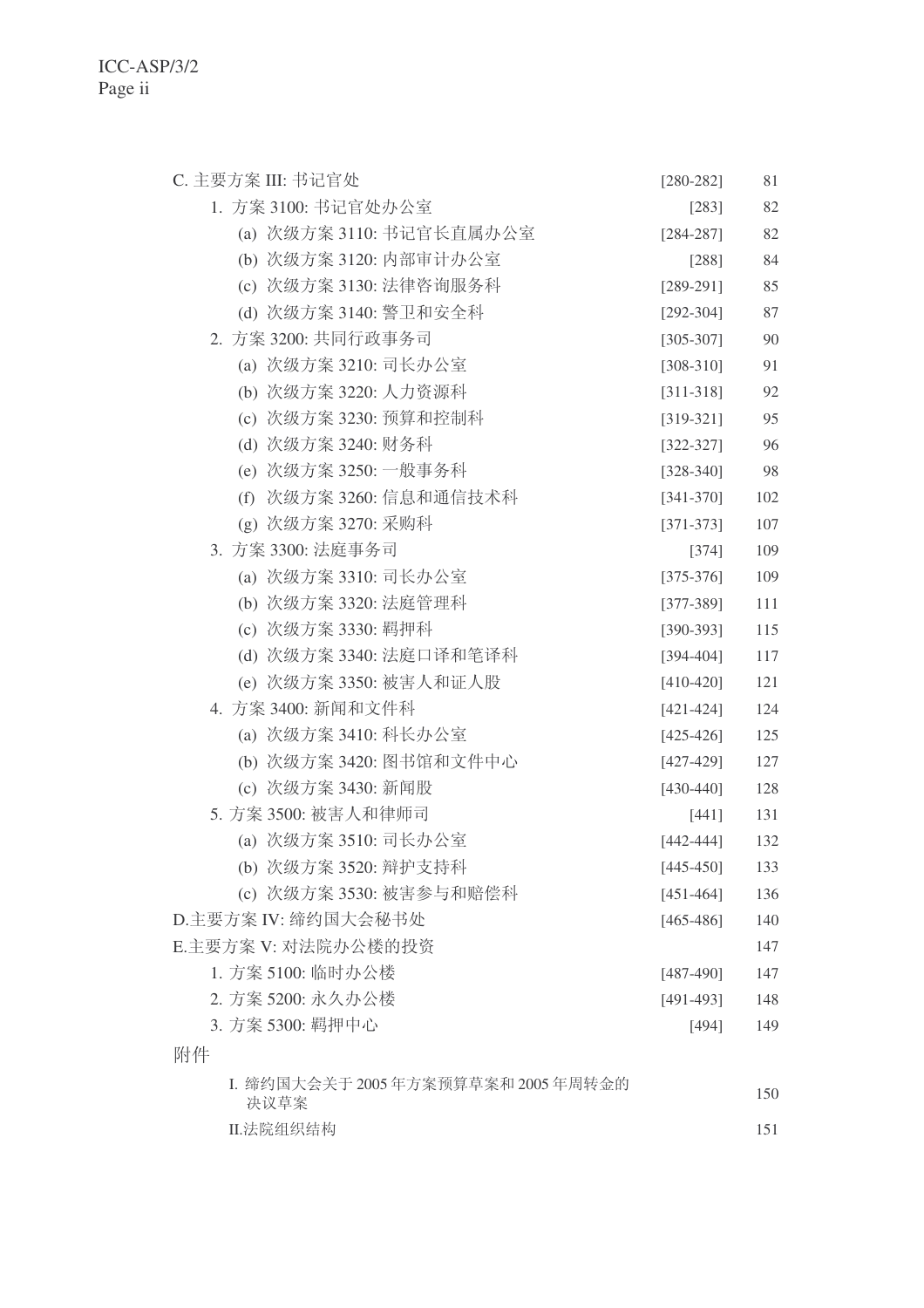| 156 |
|-----|
| 157 |
| 159 |
| 160 |
|     |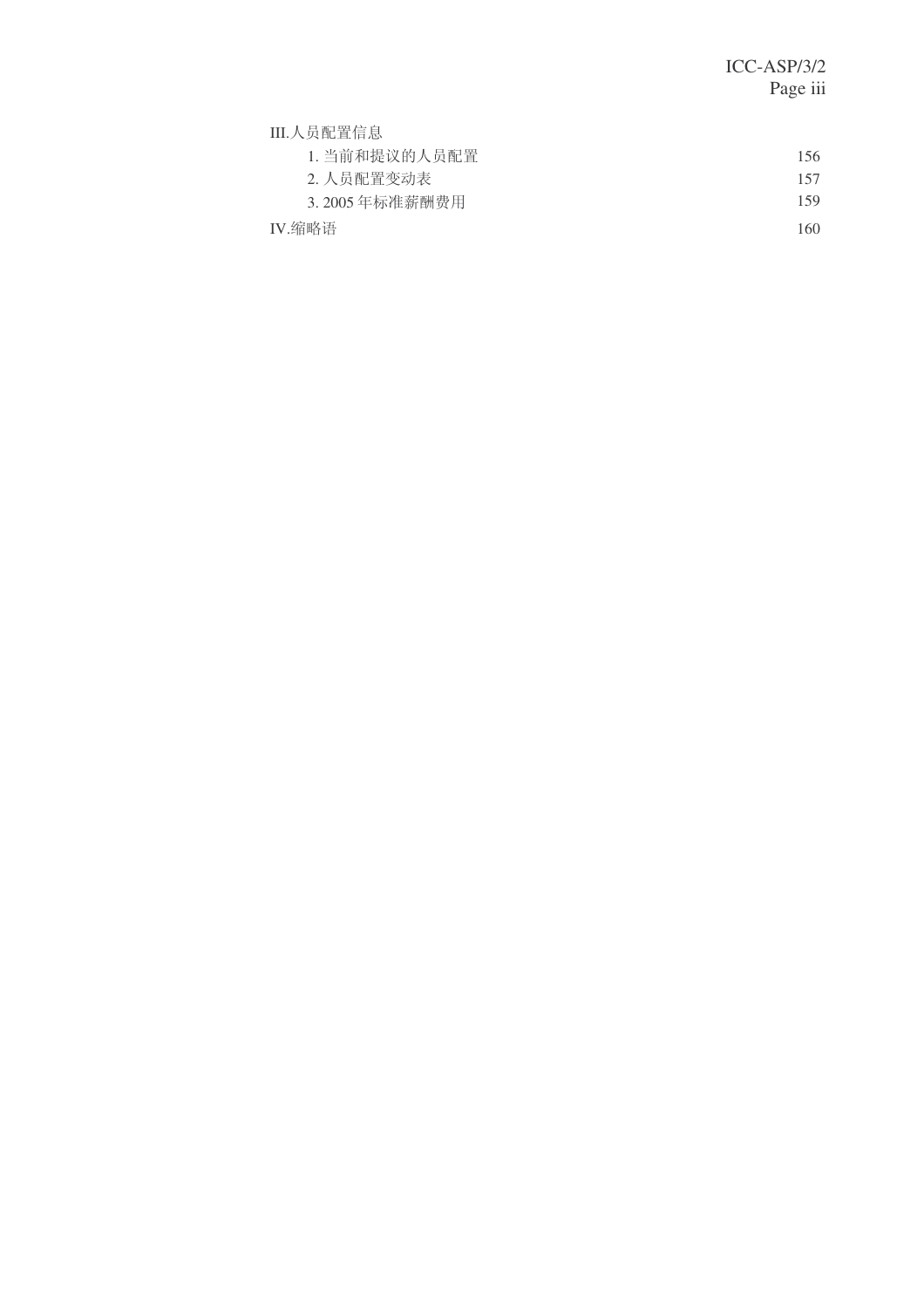[有意留作空白]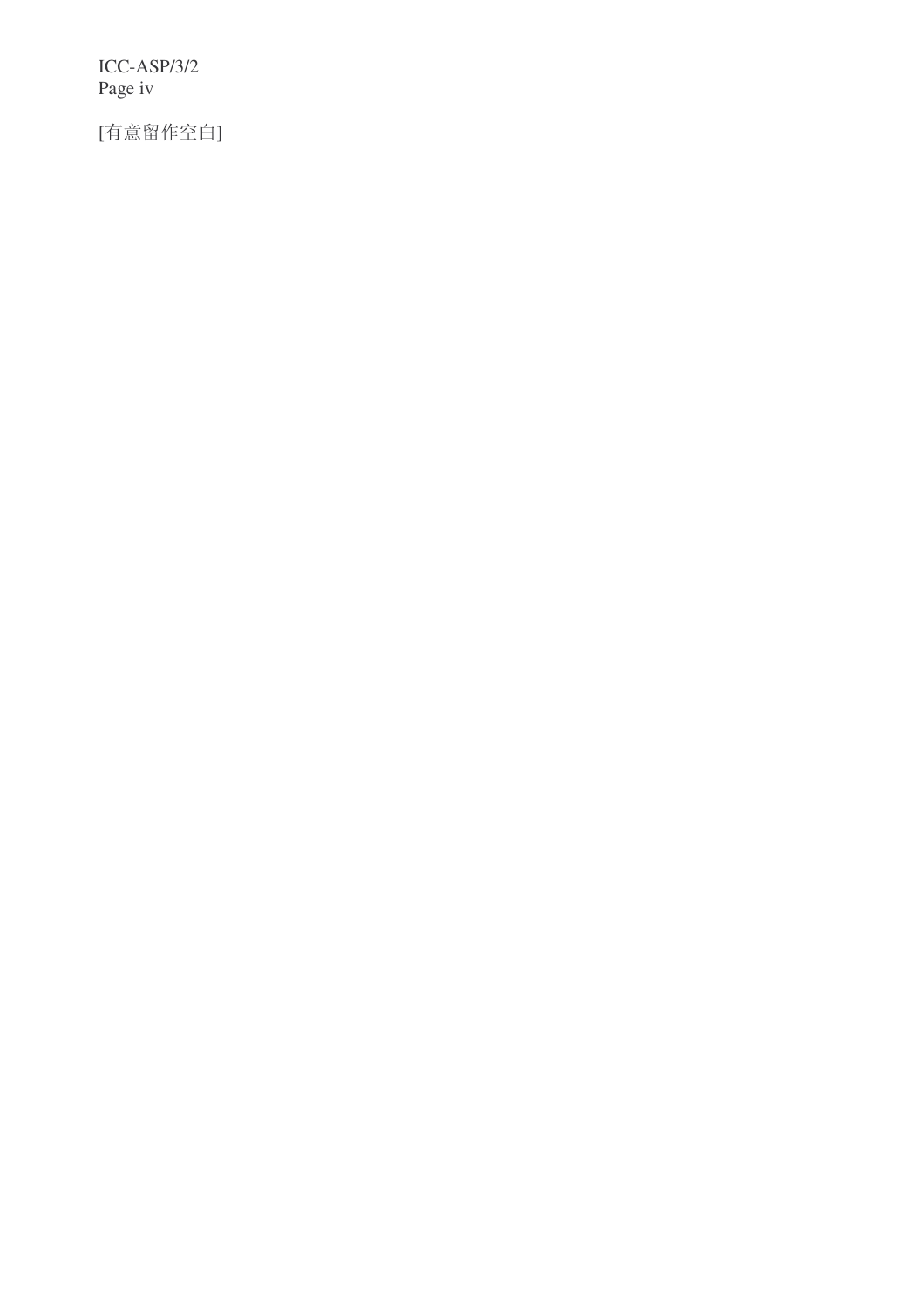# I. 导言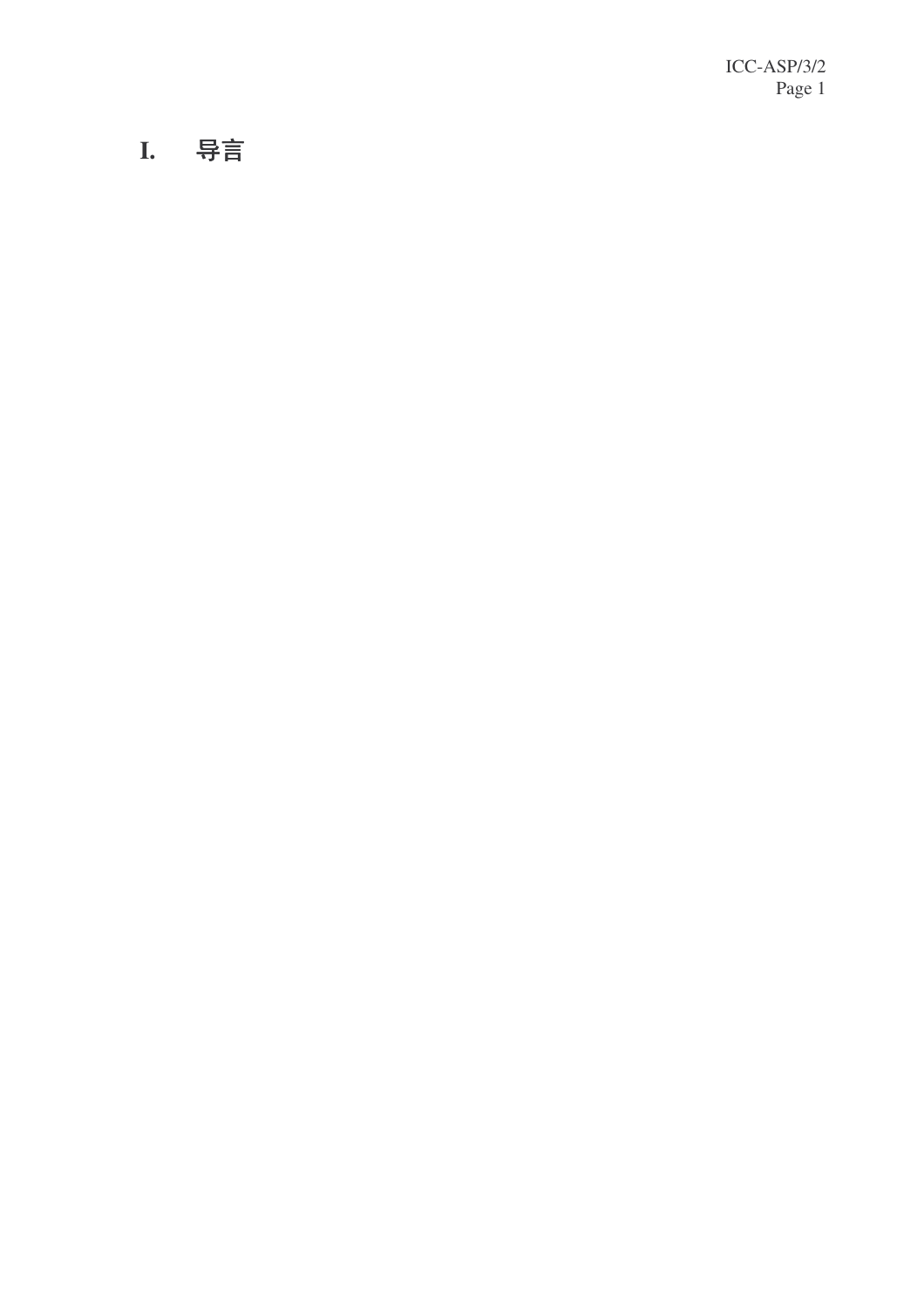[有意留作空白]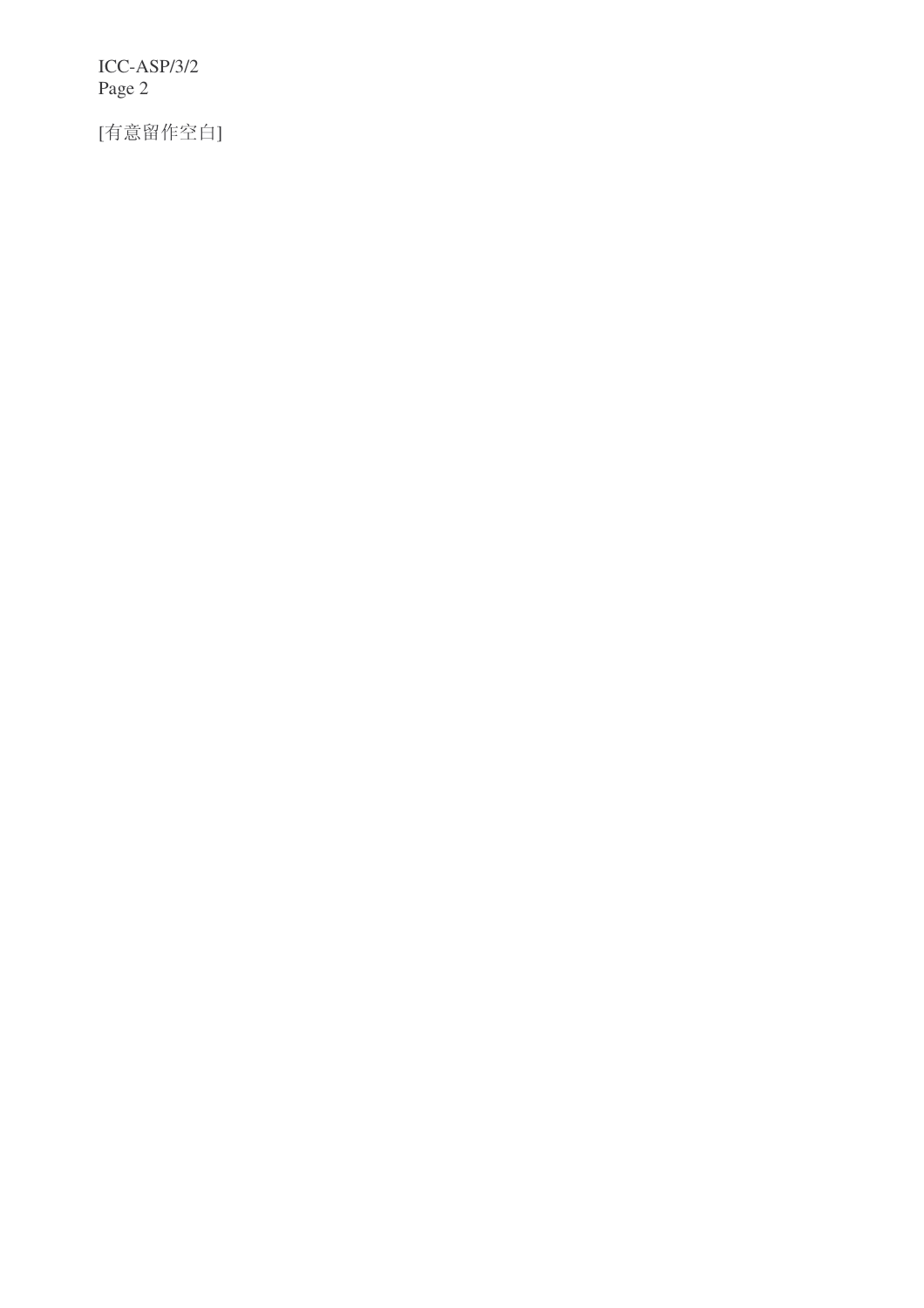$1.$  法院第二次预算由书记官长根据财务条例 3.1 和财务细则 103.2 提交。

2. 根据财务条例 3.3 的要求, 本预算作为方案预算提交, 确定了具体目标、预期成 果和业绩指标。法院将本次预算提交看作为继续同缔约国大会对话的完整过程中的一 部分。这种对话不是仅限于筹资,而且还包括了确定各种目标。需要不断地检查工作 过程并评价结果。

3. 本次提交的预算是由法院的各个机关与缔约国大会秘书处合作编制而成的。对于 下一年尽可能使法院预算增幅处于最低水平的必要性给予了充分的考虑。为了清楚地 区分法院的正常运转费用和用于法院办公楼投资的非经常性费用, 本预算中单独编列 了主要方案 V。

4. 这次提交的预算总额为 69.564,000 欧元。其中:

- 法院本身 66.503.700 欧元, (95.6%):
- 缔约国大会秘书处 3,060,300 欧元, (占 4.4%);

法院内部的预算分配情况如下:

- 司法部门(院长会议和分庭) 7.540.100 欧元, (11.3%):
- 检察官办公室 18,211,700 欧元, (27.4%);
- 书记官处 38,686,900 欧元, (58.2%);
- 对法院办公楼的投资 2,065,000 欧元, (3,1%)。

|                  | 主要方案I:<br>司法机关 |            |          | 主要方案III:<br>主要方案II:<br>书记官处<br>检察官办公室 |              | 主要方案IV:<br>缔约国大会秘书处 |                | 主要方案 V:<br>对办公楼的投资 |              | 共计1          |        |
|------------------|----------------|------------|----------|---------------------------------------|--------------|---------------------|----------------|--------------------|--------------|--------------|--------|
|                  | 千欧元            | 占总额<br>ĤT% | 千欧元      | 占总<br>额的%                             | 千欧元          | 占总<br>额的%           | 千欧元            | 占总额<br>ĤT%         | 千欧元          | 占总额<br>ff/%  | 千欧元    |
| 法官               | 4,011          | 5.8        | $\theta$ | $\mathbf{0}$                          | $\mathbf{0}$ | $\overline{0}$      | $\overline{0}$ | $\mathbf{0}$       | $\mathbf{0}$ | $\mathbf{0}$ | 4,011  |
| 人员费用*            | 3,349          | 4.8        | 14,816   | 21.3                                  | 20,574       | 29.6                | 791            | 1.1                | 103          | 0.2          | 39,633 |
| 非人员费用            | 180            | 0.2        | 3,396    | 4.9                                   | 18,113       | 26.0                | 2,269          | 3.3                | 1,962        | 2.8          | 25,920 |
| 共计               | 7,540          | 10.8       | 18,212   | 26.2                                  | 38,687       | 55.6                | 3,060          | 4.4                | 2,065        | 3.0          | 69,564 |
| 职位总数             | 45             |            | 167      |                                       | 307          |                     | $\overline{7}$ |                    |              |              | 526    |
| 新职位(核心<br>和有条件的) | 14             |            | 45       |                                       | 91           |                     |                |                    |              |              | 151    |

\* 这些数字包括了一般临时协助费用、会议临时协助费用、加班费和顾问费。

5. 这次提交的预算中共设置 526 个职位, 其中法院本身 519 个, 秘书处 7 个。人员 费用共计 39,633,800 欧元 (占提交预算的 57%)。法官的薪酬及相关费用为 4,010,700 欧元 (占 5.8%)。非人员费用共计 25.919.500 欧元 (占 37.2%)。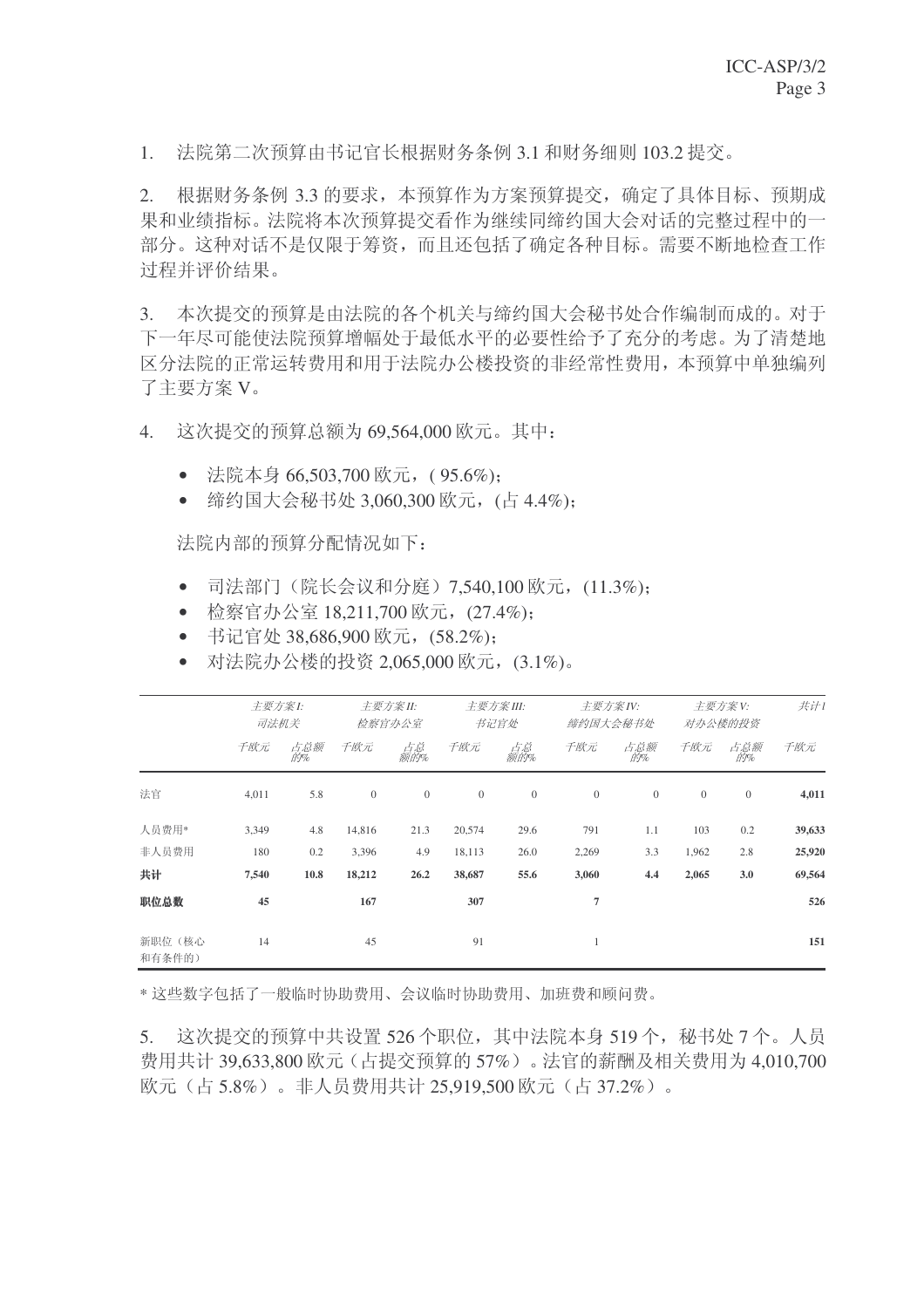

6. 预计 2005 年基础设施建设将继续扩大, 尽管其速度将略低于以前的预算期间。 第一批大项目将在今年结束,而有一小部分项目要延续到 2005年之后。法院将在 2005 年大量增加其司法和起诉活动, 因而将会增加人员配备, 特别是在非行政领域。预计 在今后几年中投资支出将下降,而司法和起诉活动的支出将会增加。

#### 法院的核心任务

7. 法院提交的预算是围绕着其核心任务,即在合理的时间范围内进行公正的公开审 判而编制的。这一核心目标在预算的每个分项中又分成了许多小目标。

8. 本次提交的预算与前两个财政期间的预算建立在相同的指导原则基础上。首先, 本次预算继续建设强有力的分析和战略核心能力,这样就可以获得有效和高效率的工 作。其次,作为上述情况的必然结果,本次预算贯彻这样一种理念,即法院要想实现 财务上的高效率, 它在行使职能方面的灵活性和可调整性将是关键所在。考虑到法院 是一个司法机构, 某些职能必须由核心工作人员履行这一情况, 法院内部强有力的分 析和战略能力将使法院能通过一支灵活、可调整的队伍开展业务活动。最后,这次预 算继续开展在前两个财政期间已开始的建立一个新型国际组织的工作。这项工作目前 在法院开始履行其基本司法职能的同时,正在进行当中。在这方面,提交的预算中包 含了基础设施方面的一些投资, 这些基础设施是法院按设想实现有效和高效率运作所 必需的。但是总的来说,这次提交的预算反映出了从运转启动到发挥法院核心职能的 明显转变。

改变后的法院组织结构同样也反映出了这种转变。

9. 第一个财政期间预算重点是满足法院的"关键需求": 处理可能的证据, 进行基 本的对外联系以及建立基本的行政管理制度。第二次提交的预算增加了资金以完成法 院的律立工作,并且为开展调查、预审、审判和上诉以及支持辩护方的实际能力奠定 了基础。过渡性预算可以说是这次提交的第三个预算的一个特点,这次预算将采取最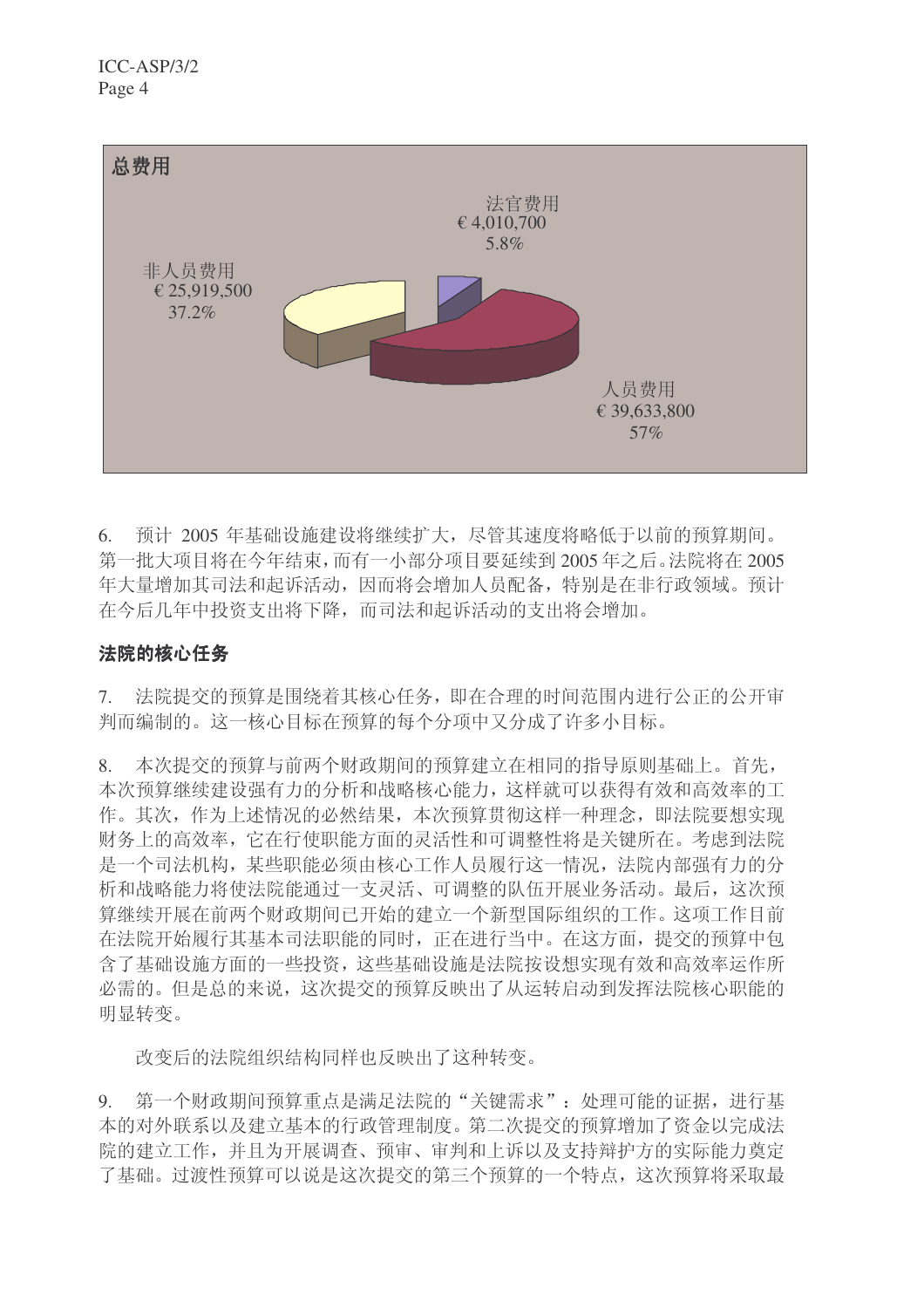后的步骤来完成法院行政和业务支持体系的建设,而且这次预算为开始司法和起诉活 动安排了资金。总而言之,本次预算经过了全面认真的考虑,继续完成缔约国大会通 讨第一个财政期间预算时所开始的工作。

#### 平衡

10. 这次提交的预算经过了司法部门、检察官办公室和书记官处之间相互配合的大量 磋商过程。这样做的目的是要确定可以想到并有可能达到的支出最低水平而又不影响 发挥法院的核心职能。因此产生了这样一个连贯一致的预算。本次预算力争以法院每 个机关的具体权力和职能为出发点,同时在可能的情况下建立一个共同的资源平台, 从而实现最高效率。在审议这次提交的预算时必须考虑到这种平衡。努力实现最高效 率的一个关键因素是书记官处,它不仅为法院各个机关提供了大部分共同需要的行政 和业务支持,而且他们在律师、被害人、证人和法院行政等方面还有着自己的特定职 能。

#### 短期、中期和长期设想

11. 在这次提交的预算中, 法院继续从中长期的角度确定其预想的工作量、基于工作 量的目标以及实现这些目标所需要的手段。将这些中长期的考虑纳入这次提交的预算 是为了使缔约国大会能够将本次提交的预算置于一种可根据将来提交的预算进行调 整的背景之中。"中期"的概念确定为从现在起的三年, "长期"为六年。

12. 关于短期、中期和长期工作量的总体设想是在《罗马规约》、《程序和证据规则》 以及新通过的《法院条例》的基础上,以预期的实际情况作为背景的,因为预期的实 际情况对于法院来说已十分清楚。

13. 根据设想, 2005年法院可能面临四个情势, 有两个处于预审、审判和上诉阶段, 两个是在分析或调查阶段。检察官办公室还正在对多达八个有可能属于法院管辖范围 内的情势不断监测。在中期可能会有第三个情势进入法院的审判阶段。设想的长期工 作将包括积累下来的三或四个情势, 需要占用法院的分析、调查、起诉、审判和上诉 的力量, 其中包括辩护律师和被害人的代理律师所需要的资源。\*

14. 这次提交的预算还设想,如果检察官办公室行使司法管辖权,而且调查导致了起 诉, 法院的资源则将只集中用于最重要的犯罪人。另外, 为了尽量减少成本, 法院决 定法院开会每天不多于一次。

15. 这次预算中所采用的假设是围绕着一个运转良好的互补机制而作出的。

16. 法院被赋予了针对被害人的目前尚不清楚的责任。已同专家进行了广泛的磋商, 以便更加具体地确定完成这项工作将需要什么资源。然而,这项工作的工作量在一定 程度上仍然是不可预测的。

17. 同夫年的预算一样, 这次预算中也列入了对基础设施的投资, 主要是对拱形办公 楼、信息及通信技术的投资。预计法院在五到八年内不会有永久办公楼, 鉴于这种情

<sup>\*</sup> 对检察官办公室更加详细的设想的描述可参见对主要方案II 的介绍。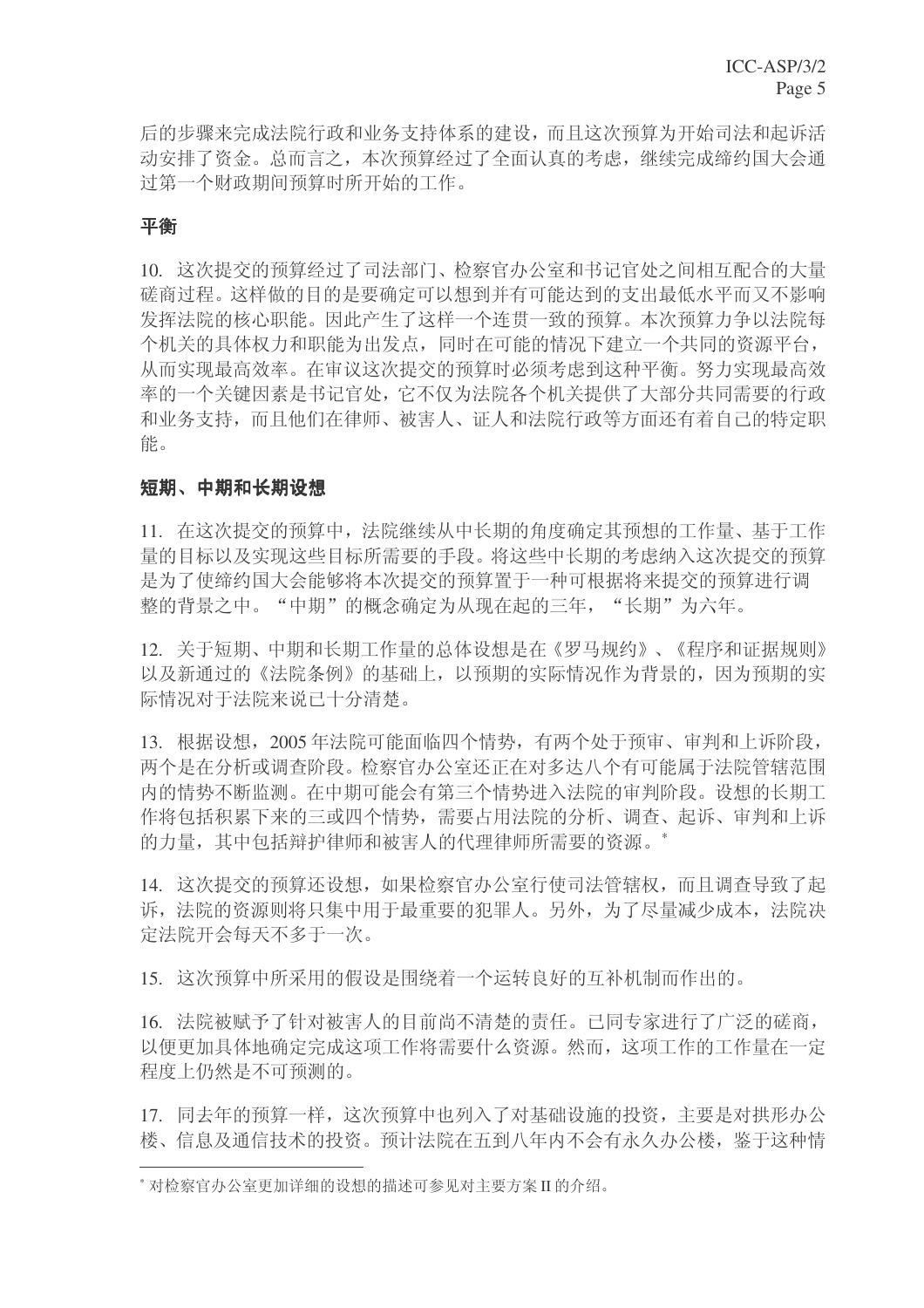况,临时办公楼必须达到处理两到三个情势的能力。这样就需要有第二个审判室。而 且法院还需要扩大很多, 要扩大到临时办公楼那里目前由其他机构使用的各个楼。根 据目前对这些楼中可使用的工作空间的估计, 有必要在 2006 年初期将整个建筑接管 过来, 在信息和通信技术投资方面, 法院的优先重点是两个主要的领域: 最终完成支 持法院主要司法、起诉和行政工作的系统,以及确保法院自动化信息的安全和可用性。

18. 同提交 2004 年预算时一样, 法院需要有一定程度的灵活性以便能够有效而且高 效率地开展其业务工作。因此这次提交的预算中为检察官办公室和书记官处列出了用 于实地工作人员的有限资源。

19. 根据法院组织结构需要灵活而且要做到规模可调的情况, 为了最大限度地提高效 率和降低成本, 法院的工作继续贯彻这样一种设想, 即不是所有的工作人员都以长期 合同雇用。预想的结构将为技能水平很高的较长期核心人员(合同可达三年)提供支 持,同时以需要时再雇用的人员作为补充。

20. 在安全特别是信息安全方面, 法院采取了无风险政策, 由于法院在中长期需要在 世界上两个或三个不同地区开展活动,而且往往是在安全问题很严重的地区,因此法 院将遇到巨大的挑战。在提交的这个预算中, 法院设想, 当其工作人员不得不在高风 险地区工作时,他们可以利用其他国际组织的安全设施。具备强大的信息安全功能得 到了强调, 这对于保持司法过程的公正性, 特别是对于保护证人和保持证据的完整是 至关重要的。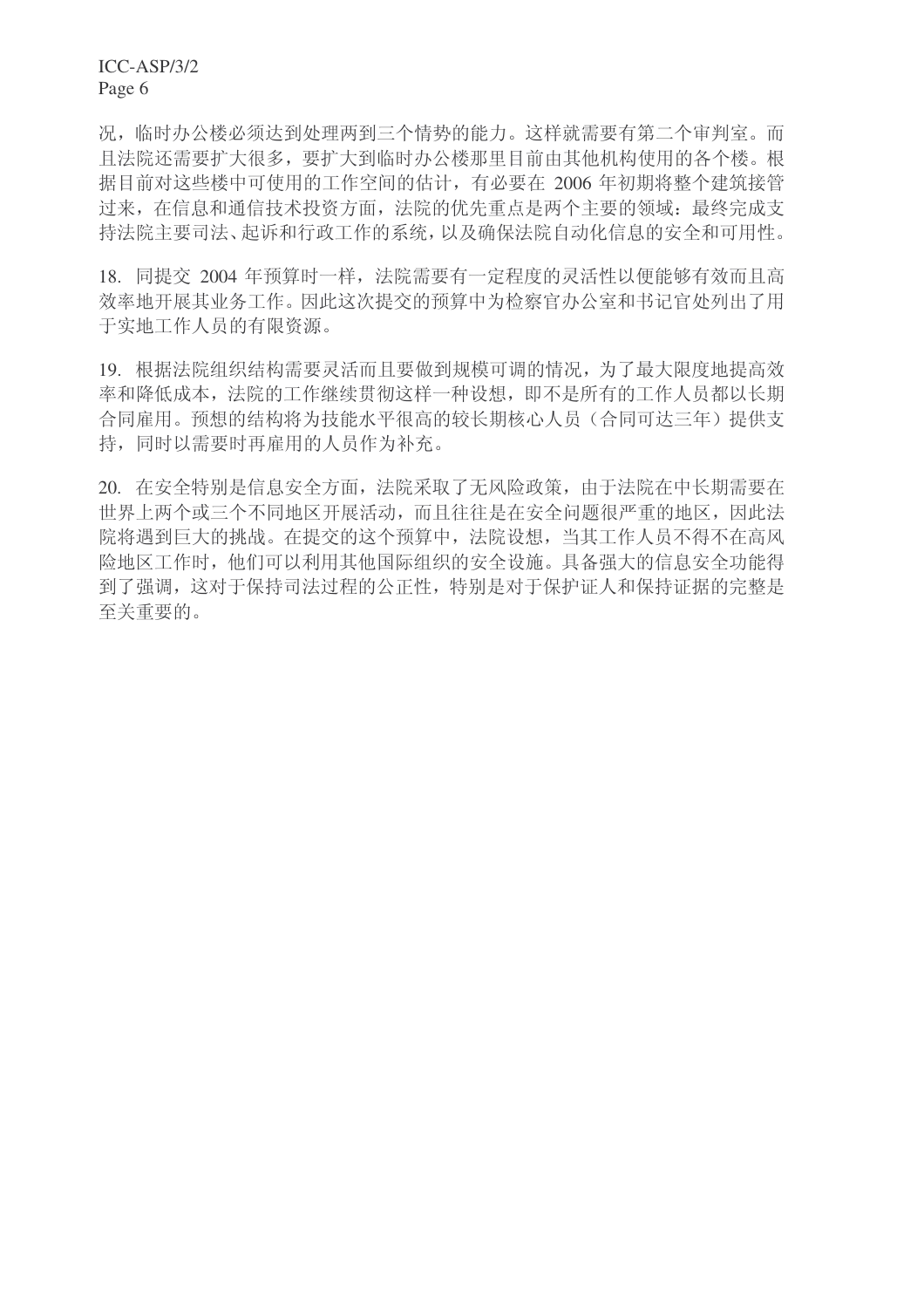II. 2002-2003年工作回顾报告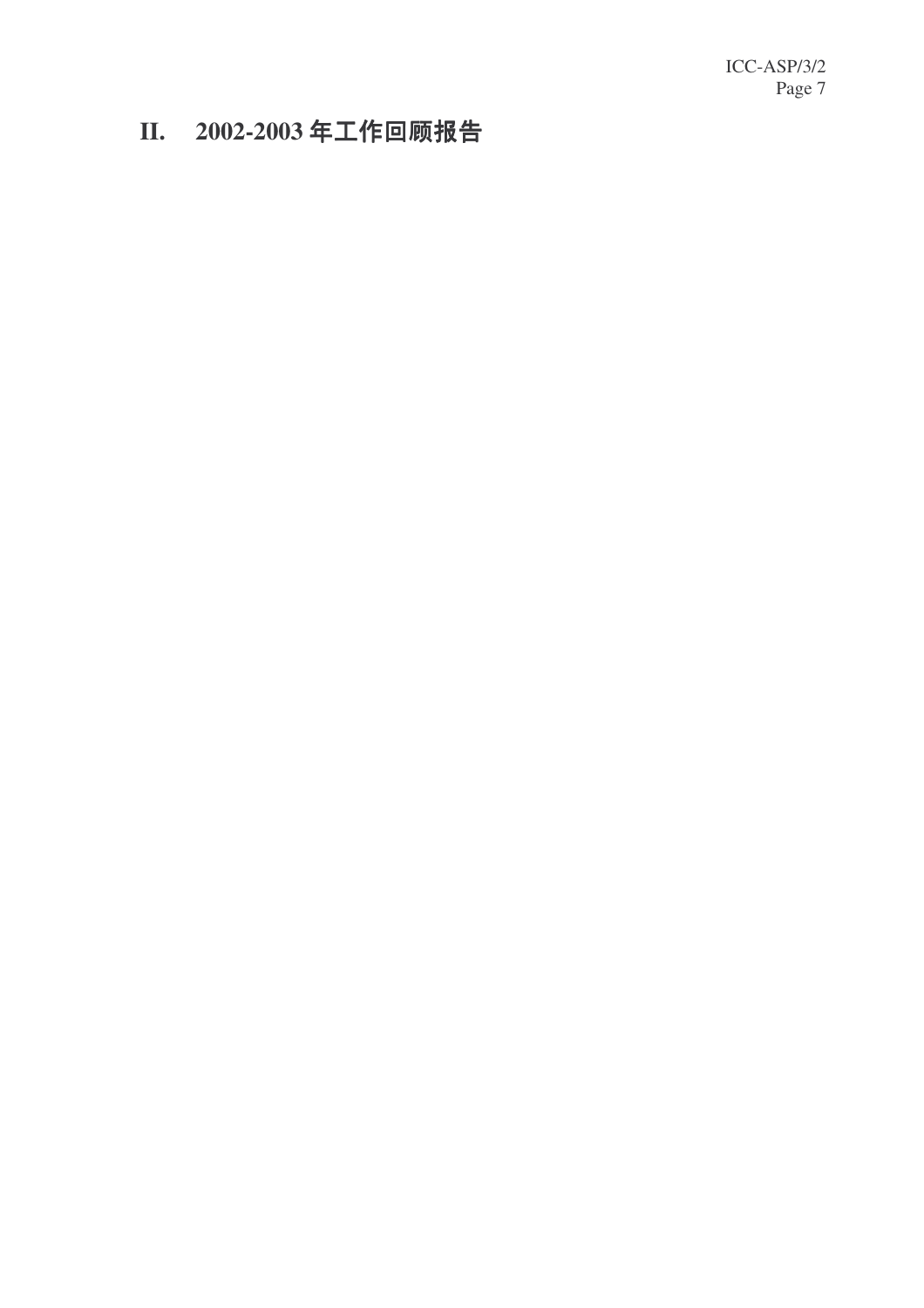[有意留作空白]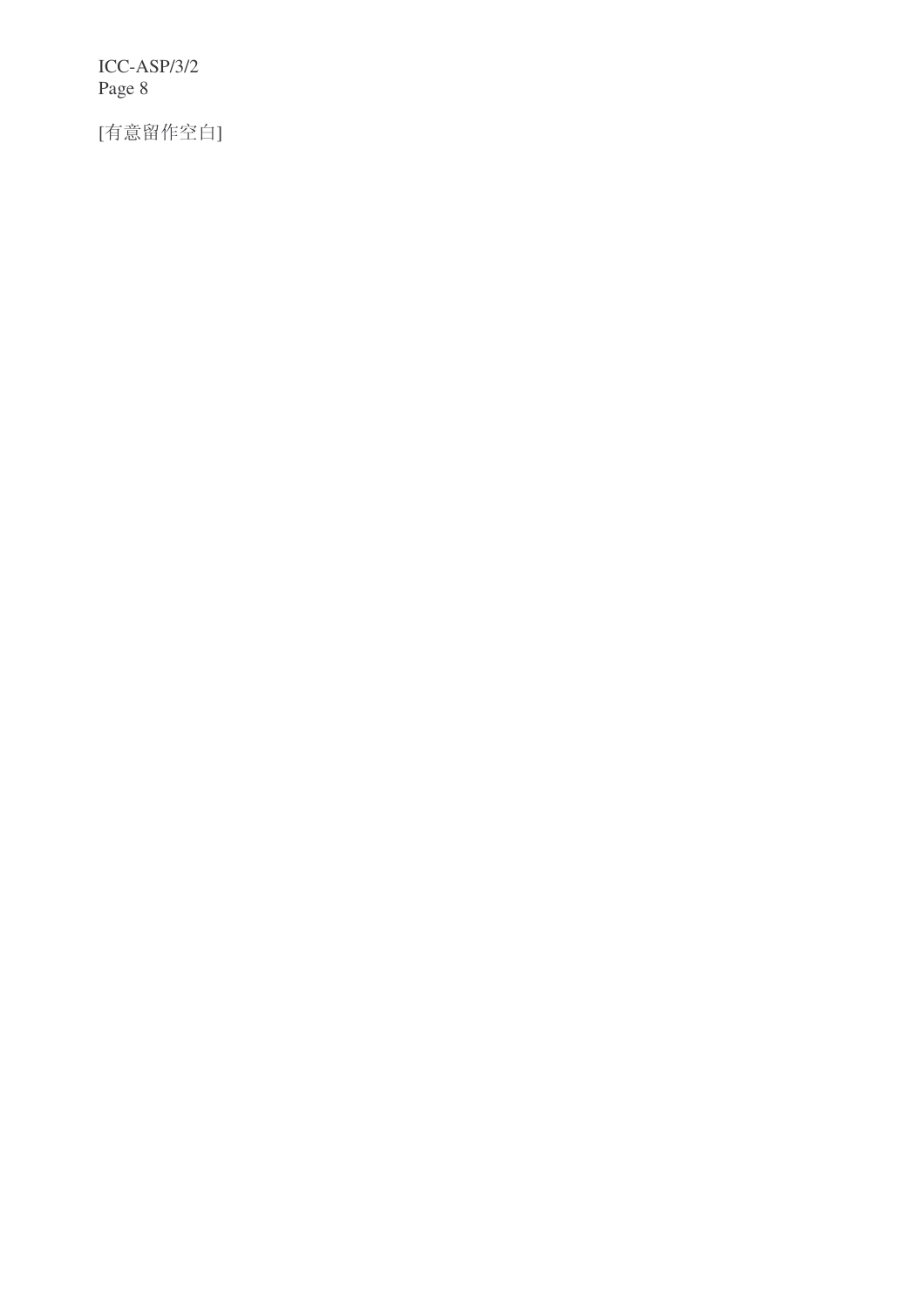## A. 管理问题

### 1. 与东道国之间关于法院永久办公楼的总部协定的状况

21. 在以东道国为一方, 最初以前期小组后来以共同行政事务司为另一方的一般性讨 论进行了一段时间之后, 于 2003 年秋天成立了永久办公楼机关间委员会。在这个委 员会中,国际刑事法院各个机关的代表,通过协调对与东道国讨论中出现的涉及到永 久办公楼的问题形成代表整个法院的立场。虽然该委员会通过协调形成了所有机关的 共同立场, 但是书记官处是同荷兰王国进行沟通的对话人。

22. 法院与东道国已经结束了全面的讨论,现在已开始为一份一般概念性简介确定具 体的主要要求,这份文件将从大的方面陈述对法院永久办公楼的要求。这些要求包括 以下条件: (a) 永久办公楼必须为一个国际司法机构及其人员提供可能的最好工作条 件, 必须是灵活的而且是规模可调的以便法院最大限度的降低成本, 而且还必须满足 严格的安全要求: (b)大楼内部必须有保密室。目前正在更加具体地界定这些要求。

23. 在目前这个正在草拟主要要求的阶段,没有讨论大楼的具体地点和类型,而是正 在努力争取对法院的组织结构以及实际的工作方法和程序有一个全面的理解,以便将 其反映在对建筑的要求之中。

24. 希望 2004 年国际刑事法院协调委员会能通过这份一般概念性简介, 然后便可以 开始讨论建筑设计竞赛的问题。

#### 2. 预算和财务委员会与法院之间的交流得到加强

25. 法院高度重视及时有效地向预算和财务委员会成员提供管理信息。为此,每年要 同预算和财务委员会开两次会, 一次是在正式提交预算之前, 一次是在提交了预算之 后,这种做法被认为是十分重要的。同时法院愿意更经常地向预算和财务委员会成员 提供信息。这一愿望恰好与一些缔约国提出的要求相一致,他们要求更经常地了解主 要管理工作的最新情况。

26. 法院目前正处于建立之中的阶段, 许多最初设想的管理信息系统仍然在建设当 中。在 2003 年完成了所有的业务活动设计之后便开始了将他们整合成一个综合管理 信息和行政管理系统的工作。这个系统将把所有的数据存入一个中央数据库,对支出 进行清晰的控制并为所有的管理人员提供几乎是即时的管理信息。整个这项工作从共 同行政事务司的各科开始,正在一个办公室一个办公室地进行。一旦系统准备就绪之 后, 预算和财务委员会的成员便可很容易地获得上述信息。涉及到预算科、财务科以 及采购科的第一阶段应当在 2004 年完成。

27. 现在法院正在开发的能提供这种信息的工具被称为*外联网*。目前正在开发这种工 具以供其他领域使用(特别是检察官办公室和辩护律师)。外联网是一个较新的概念, 是作为围绕着万维网的创新进程的一部分而开发的。它能够使指定的人群进入一个安 全的、受限制的网站,并可以共享这个网站上的信息。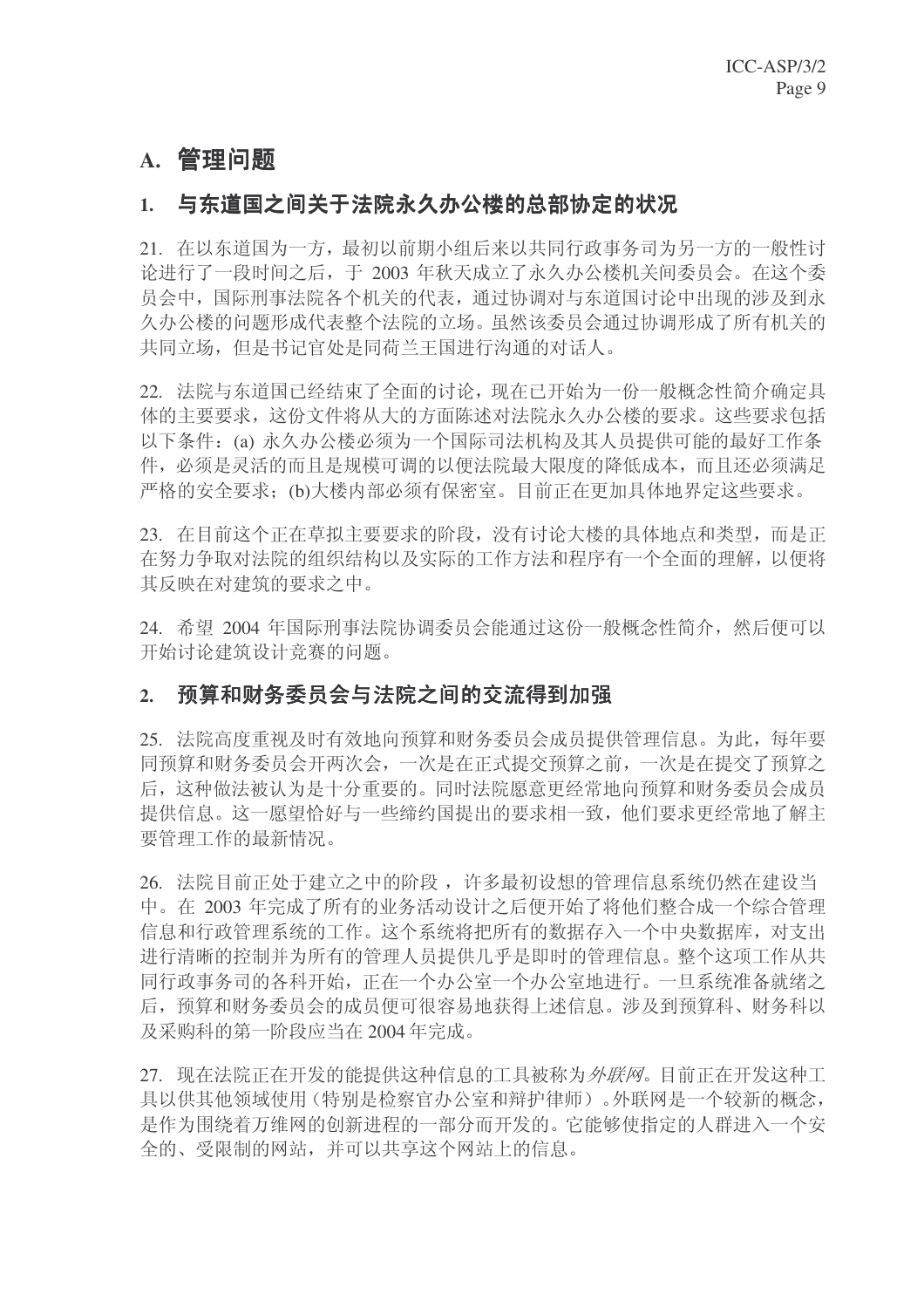28. 法院想为预算和财务委员会建立这样一个外联网网站, 从而使其成员能够从国外 的工作场所得到关键性的管理信息并在任何时候都能与委员会 的同事和法院交流信 息。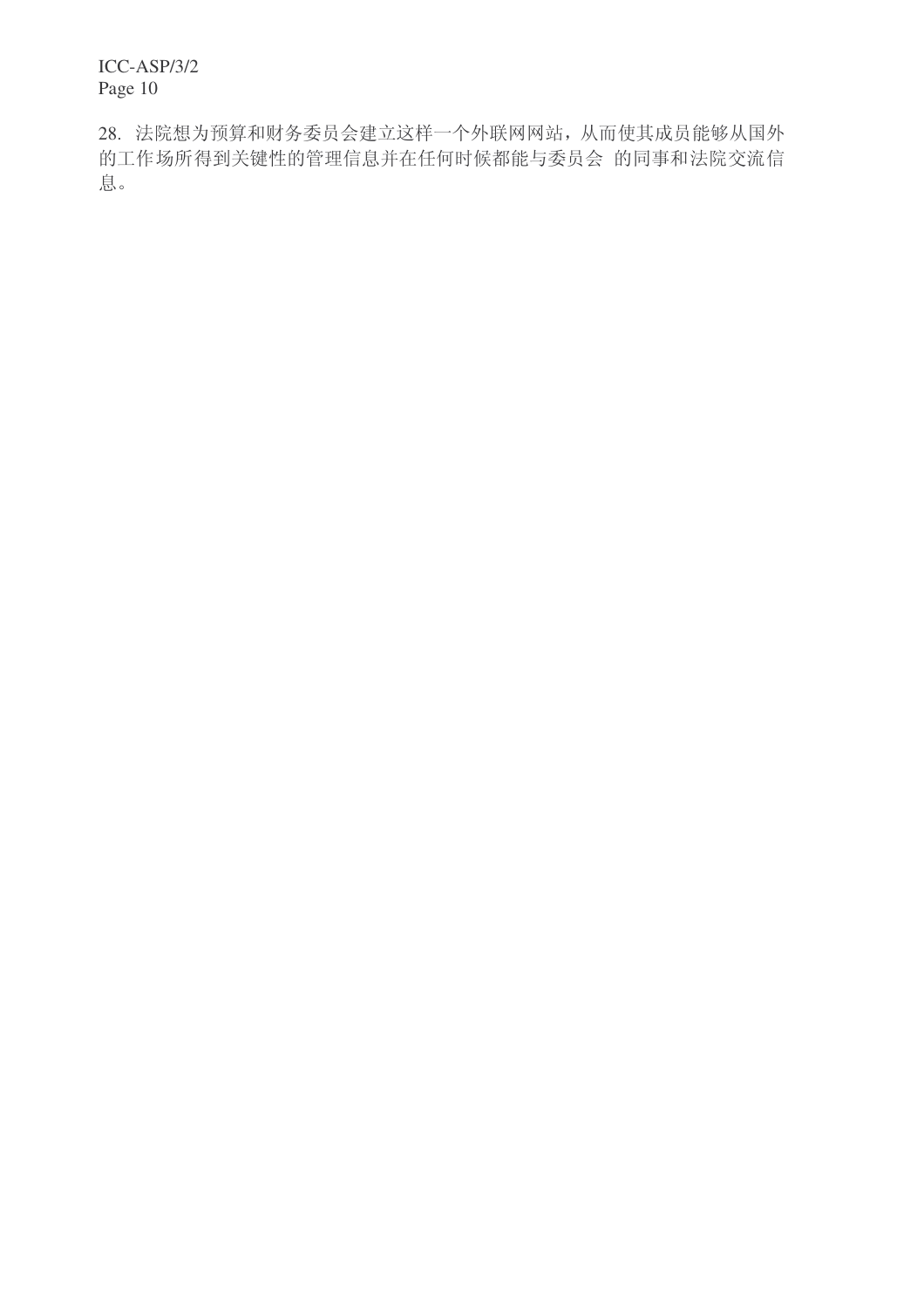### **B. 法院各机关**

### 1. 司法部门

#### 院长会议

29. 院长会议由专职的院长、第一副院长和第二副院长组成。有一组核心工作人员直 接为院长会议的成员提供支持。这些人员包括,办公室主任和两位副院长担任法官时 为其服务的两名 P-2 级准法律干事。此外, 还雇用了一名 G-5 级一般服务人员为院长 提供行政服务。

30. 院长会议的职能主要可分为三大类: (i)《规约》及其他文书中规定的司法职能; (ii)行政职能; (iii)对外关系职能(代表法院)。2003年在各种职能方面取得的主要成 就如下。

#### 司法职能

31. 院长会议有两大司法职能: 安排分庭的工作并为其提供支持, 以及根据法院相关 的法律文书履行某些特定职能。院长会议:

- 召开并主持了法官全体会议:
- 作为起草《法院条例》讲程的一部分, 成立了一个起草委员会从而为这项工 作建立起了组织框架:
- 主持了闭会期间法官工作组的工作:
- 组织了一次《条例》问题在线听证会:
- 制定了专职法官工作计划:
- 通过定期的新闻通讯向法官通报了法院的情况。

#### 行政管理职能

32. 院长会议通过以下方法与书记官处保持着一种双向关系: 首先履行基确保法院恰 当行政管理的监督职能(第38和43条);其次作为书记官处的客户接受其服务。院 长会议:

- 不断就行政管理政策提出了意见:
- 每两周同书记官长举行一次正式会议:
- 参加了同行政事务单位负责人每周举行一次的会议:
- 完成了关于"行政文件发布程序"的第一号院长令:
- 参加机关间工作组,研究各种问题(工作人员条例的编写,工作人员福利会 议)。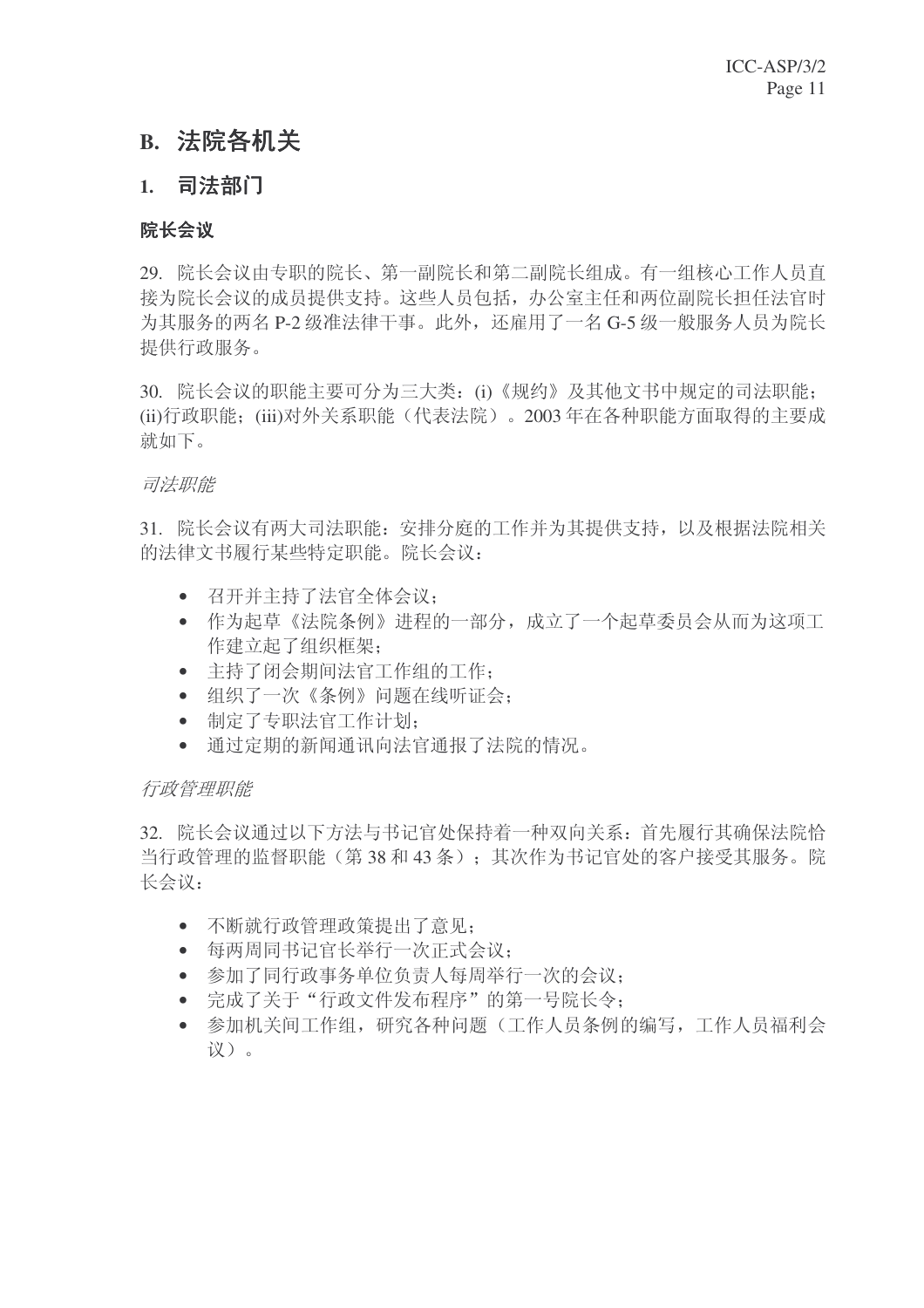对外关系职能

33. 院长会议在国际舞台上是法院的代表,他们会见各国、国际组织、民间社会组织 和更为广泛的公众的代表。作为法院代表,院长会议的成员参加了以下活动:

- 同各国代表的双边和多边会晤:
- 同国际机构进行定期的联系和对话;
- 大量的讲演活动:
- 同媒体的接触和外延活动以及电视、广播和报纸的采访。

#### 分庭

34. 各分庭负责处理分配给他们的案件和情势。2003年没有案件,除了组成院长会议 的三名法官之外,另有四名法官开始全时工作。为了向专职法官提供法律支持,聘用 了三名准法律干事。为了向分庭的法官提供行政支持, 四个一般服务职位的招聘工作 已经完成;其中有一人是所有法官包括尚未在法院全时工作的法官的联络人。法官:

- 组建了工作组, 开展调查研究并就《法院条例》的有关问题提出了建议:
- 就一些具体问题, 如相互补充问题、行政管理事项以及法院的标志等进行了 讨论并提出了建议:
- 参加了法官全体会议, 就上述问题进行讨论并通过了一些提议:
- (针对永久办公楼、同东道国之间的总部协定以及信息系统等问题)参与了 机关间工作组的工作。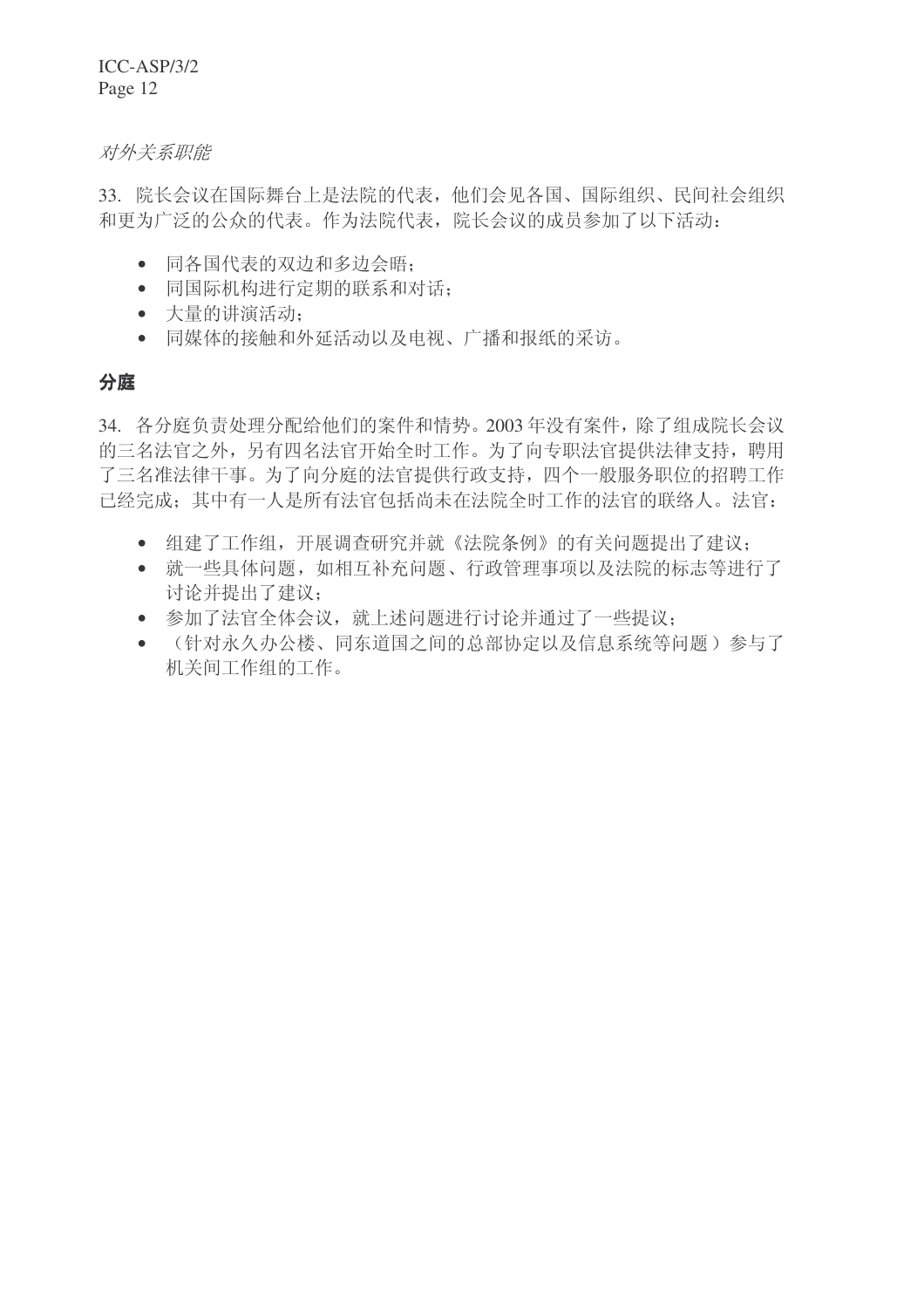### 2. 检察官办公室

#### 检察官直属办公室

35. 经过公开的磋商之后, 检察官直属办公室做出了一些指导检察官办公室工作的关 键性战略决定。检察官直属办公室决定采用一种同国际社会合作的方式,这也是一种 进行相互补充的积极方式,并且采用定向的起诉政策(将目标定为那些负主要责任的 人)。另外, 直属办公室还选择了小规模、灵活的办公人员结构, 调查组的数量可以 变化,所有这些都将有赖于广泛的网络支持。一份关于这些问题的政策文件草案已经 下发传阅并放在了网站上供提出意见: 根据收到的意见作出了一些修改。《检察官办 公室条例》草案也已完成,并且可从网站上杳到。

36. 还做出了一些有关组织结构的关键性决定。检察官办公室的结构得到了调整以反 映出其主要职能。其中包括设立了三个司,分别负责: (a)司法、补充作用及合作; (b) 调查: (c)起诉

37. 2003 年的主要活动包括为检察官办公室内的所有业务和行政单位招聘了高级工 作人员, 并且选出了参加副检察官职位竟选的候选人。

38. 检察官直属办公室同 法院的其他机关以及缔约国建立了 关系并了解了他们的工 作。检察官分析了所收到的来信和材料并且指导了对有可能受到调查和起诉的情势的 分析工作。检察官宣布刚果民主共和国伊图利的情势将是第一个受到密切关注的情 势。

**主要工作/项目** 

- 2003年6月举行了一次公开听证,而且还举行了新闻发布会并且同专家和代 表举行了各种会议:
- 通过了指导检察官办公室工作的关键性战略决定,并且在公开磋商的基础上 制定了一份政策文件:
- 指导了同检察官办公室组织结构有关的磋商:
- 成立了对外关系和补充作用股(现为司法、补充作用和合作司):
- 决定任命两名负有职能责任(调杳和起诉)的副检察官:
- 为检察官办公室内的所有业务和行政单位聘用了高级管理人员:
- 洗出了参加副检察官(调查)职位竞选的候选人:
- 同法院的其他机关和缔约国建立了工作关系:
- 指导了对收到的来信和材料以及受关注情势的分析工作:
- 决定密切关注刚果民主共和国伊图利的情势。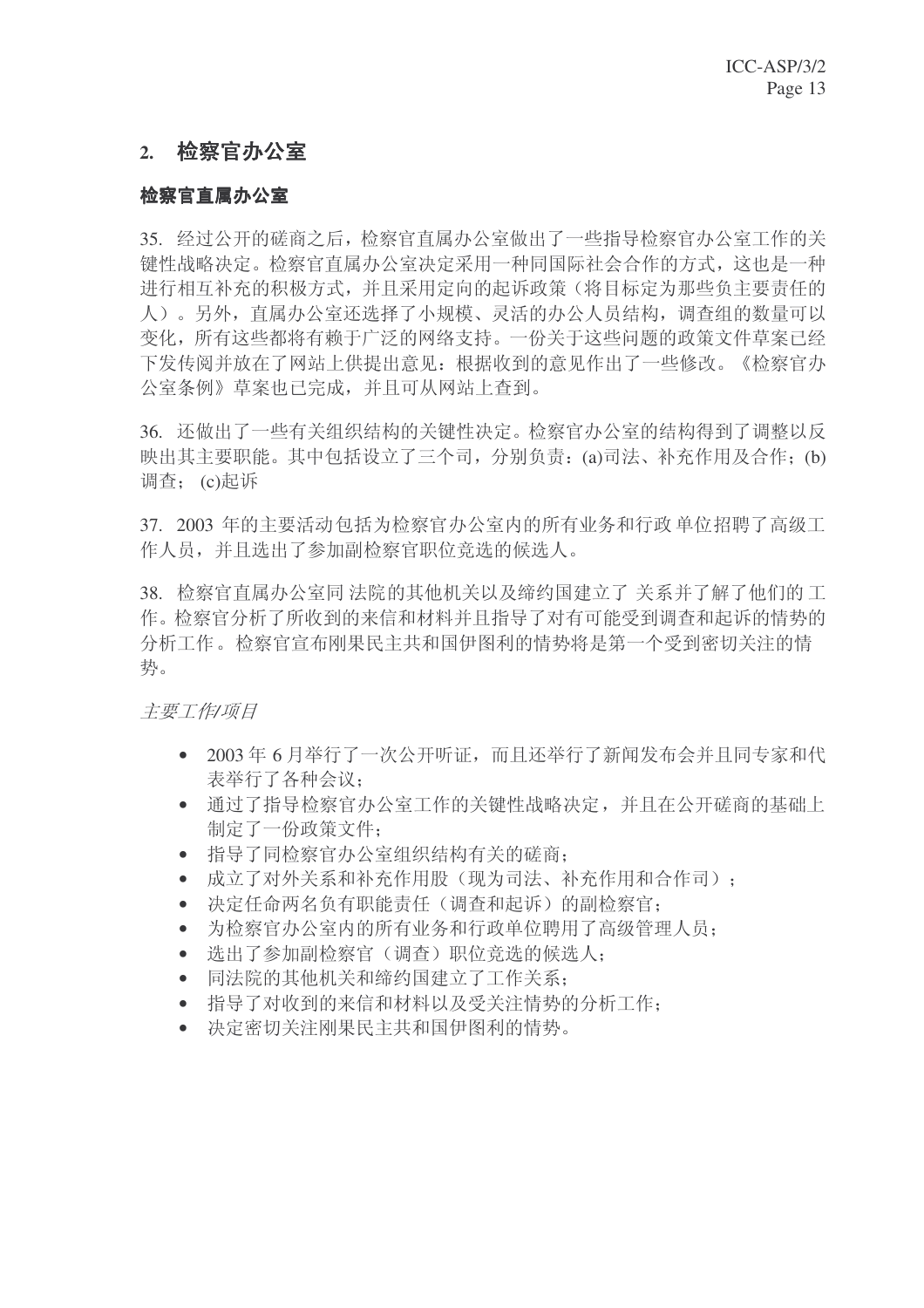#### 服务科

(2003年预算: (a)行政股; (b)资料和证据科)

39. 服务科是在 2003 年财政年度设立的, 由前资料和证据科(原来是设立在调查司 内)和行政股(直接属检察官管)组成。

40. 服务科为检察官办公室内的所有单位提供一切必要的支持,特别是提供以下方面 的支持: 预算的确定、预算的谈判、财务信息、人力资源领域的行政事务、检察官办 公室职员和来访专业人员的管理、语言服务以及同检察官办公室有关的信息技术服 条。

41. 服务科还提供同以下方面有关的所有服务: 接收、登记并安全保管根据《罗马规 约》第15 条收到的所有来文来函,以及提交给检察官办公室的所有资料和可能的证 据。

**主要工作/项目** 

- 建立并维护了来往信函文件登记数据库以及一般信函登记数据库,而且还履 行了报告和统计的职能:
- 建立了临时保管区以便安全地保管文件和资料:
- 对 2002年7月1日以来所有根据《罗马规约》第15条收到的来函来文进行 了登记和宙杳.
- 编写了关于检察官办公室收到的所有来函来文的报告:
- (作为实现文件管理系统的主要部门)为这一核心系统起草了工作范围:
- 在信息技术工作组中代表检察官办公室;
- (与法律咨询和政策科密切磋商)编制了提议的 2004 年预算中的技术部分;同 预算和财务委员会及缔约国大会就检察官办公室的预算讲行了谈判:
- 建立了语文事务股, 为所有的翻译请求提供行政支持和协调:
- 为法律咨询科准备检察官的宣誓就职和第一次公开听证提供了帮助:
- 组织了副检察官(调查)的宣誓就职。

#### 法律咨询科

(2003年预算: 法律咨询和政策科)

42. 法律咨询科是按照 2002/2003 年财政期间预算设立的, 旨在特别是针对与管辖权 尤其是法院管辖罪行范围有关的问题提供独立的专家法律咨询和代理起草法律文书。

43. 这个科的科长还领导了检察官办公室启动小组的工作,因此该科在 2003 年发挥 的作用远远大于第一次预算时的设想。以下所列各项反映了该科所取得的主要成就。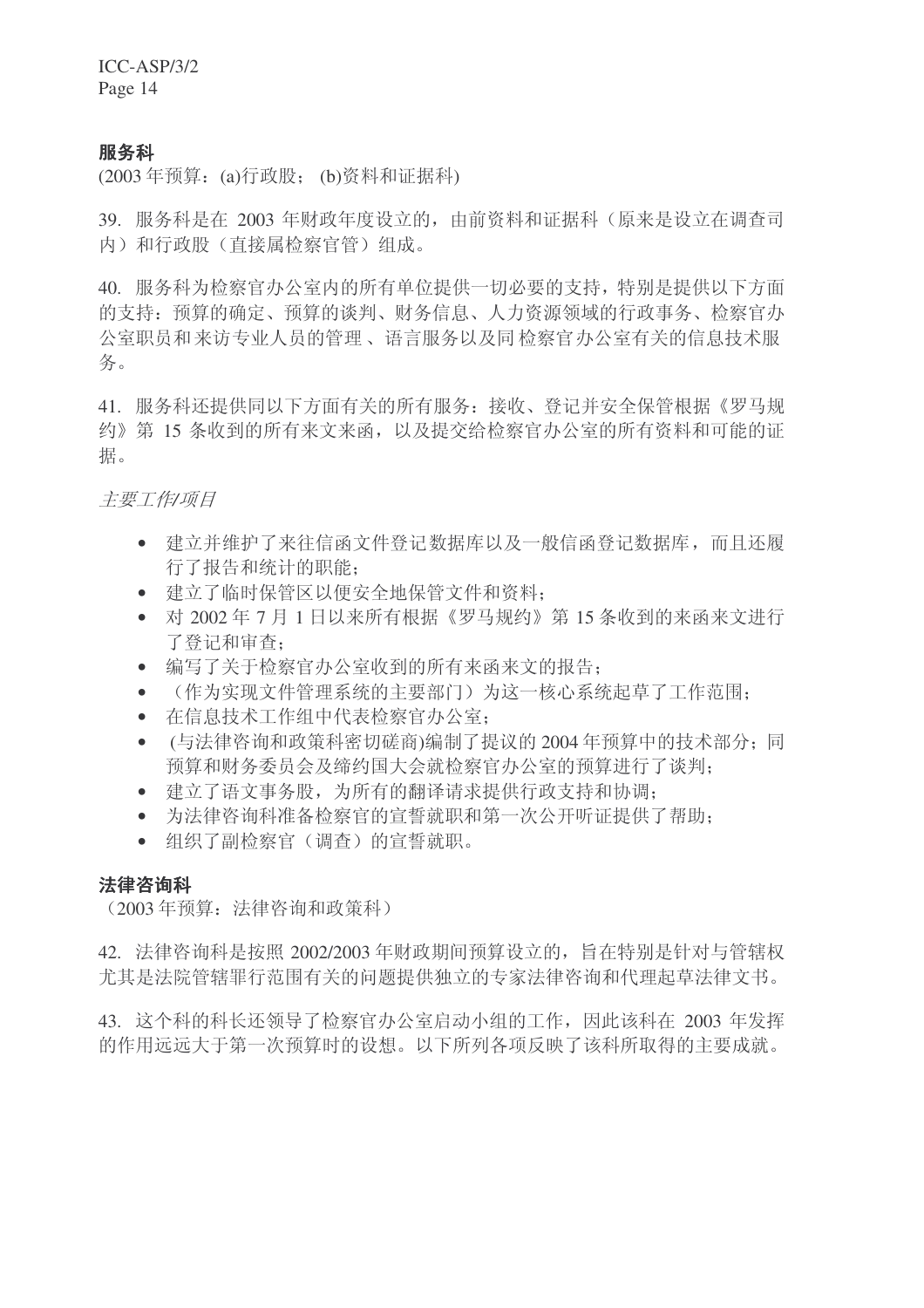**主要工作/项目** 

- 起草了通信规则备忘录和其他备忘录;
- 着手开发适合于国际刑事法院—检察官办公室工作人员在线法律工具, 包括 一个案例表和一个司法数据库:
- 作为检察官办公室培训活动的一部分, 定期安排外部专家举办国际刑事法院 ——检察官办公室的讲座;
- 制定了利用外部法律专家的制度, 并且开始同国际刑事法院—检察官办公室 学术网络中的大学和其他外部有关单位建立联系;
- 同国际刑警组织和欧洲司法组织就意向性协定进行了谈判:
- 发起、协调了若干专家磋商活动, 明确了其任务并采取了一些后续行动, 磋 商的内容包括:
	- 《国际刑事法院——检察官办公室条例》草案和行为准则
	- 诉讼程序期限
	- 《罗马规约》中调查和国家合作的制度
	- 实际当中的互补作用
	- 国际刑事法院检察官办公室在最初几年可能面对的管理、政策以及法律难 乬
	- 信息管理系统
- 经过与当选检察官的协商, 计划并组织了检察官宣誓就职仪式以及国际刑事 法院检察官办公室的第一次公开听证会:
- 根据当选检察官的指示,同其他同事合作为第二个财政期间国际刑事法院检 察官办公室预算做了基础工作:
- 建立了国际刑事法院检察官办公室的网站并广为宣传:
- 制定、宣传并开始管理国际刑事法院检察官办公室的办事员和来访专业人员 计划:
- 在 2003年10月1日之前提供了大量的人力帮助。

#### 司法、补充作用和合作司

(2003年预算: 对外关系和补充作用股)

44. 《罗马规约》要求检察官在进行任何调杳和起诉之前, 解决司法的基本前提问题 以及可受理性问题。检察官办公室最初几个月的经验突出地表明了国际刑事法院由于 以下原因而面临的特殊挑战和问题:

- (a) 数量不限型司法(需要分析多个可能属于管辖权内的情势):
- (b) 互补的机制(需要对各国的诉讼程序作出评估);
- (c) 缺少直接的执行机构(需要各国和其他组织给予合作);

45. 因此成立了一个专门的股(对外关系和补充作用股)来处理这些问题。(根据后 来的情况,这个股后改名为"司法、补充作用和合作司",以便更好地反映出其职能、 所处理问题的重要性以及对专业化分析和专业知识的需要。)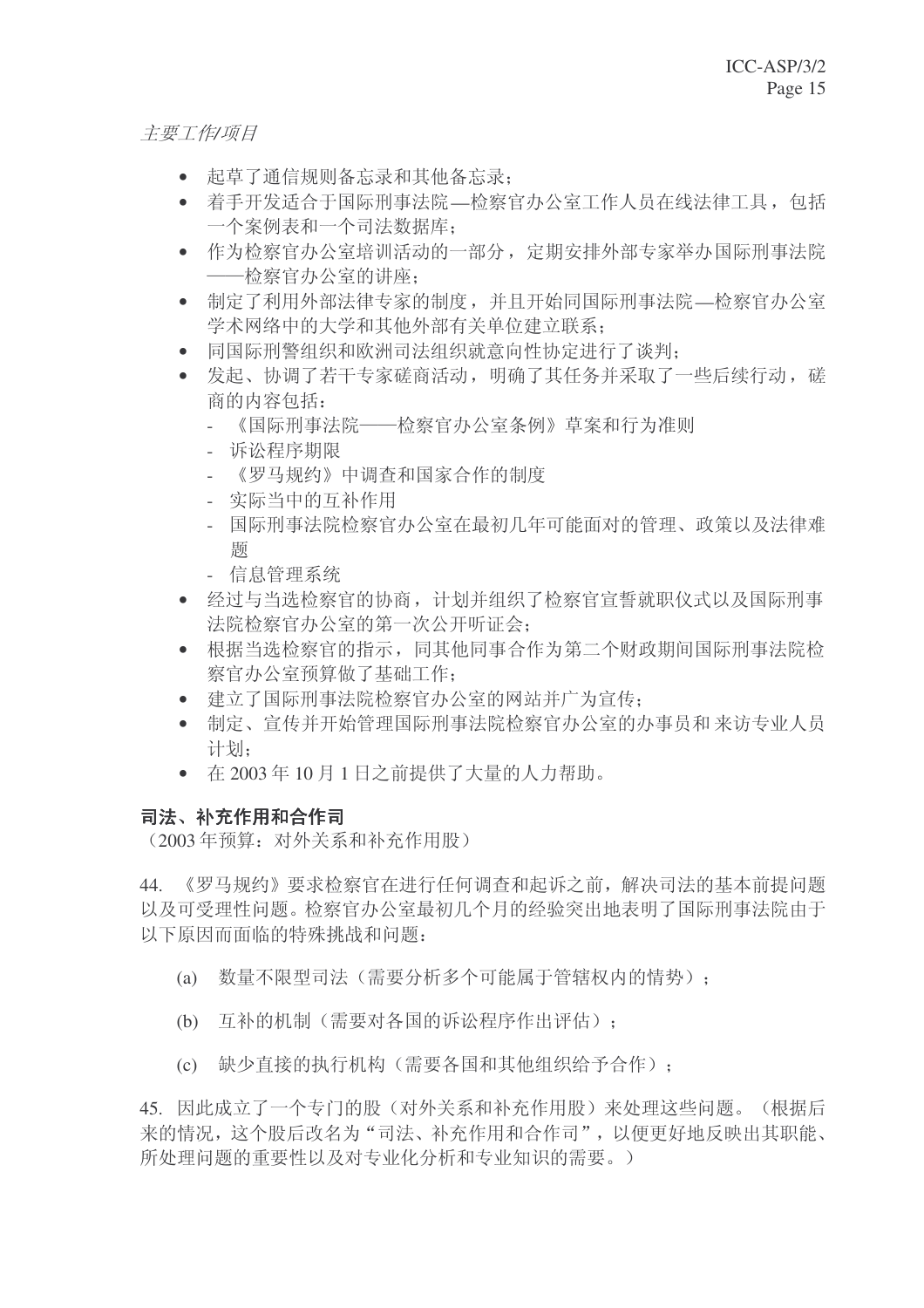46. 根据《罗马规约》第15 条第 2 款, 对外关系和补充作用股对检察官办公室收到 的来信和材料进行分析, 以便确定这些资料是否为进一步分析和采取行动提供了依 据。这个股还通过监视被指控的罪行、有关国家的诉讼程序以及相关的进展并通过起 草报告, 对所有国际刑事法院有可能对其行使管辖权的情势进行深入的分析。该股对 两个有可能对其进行调查的情势提出了建议。

47. 该股同有关国家和政府间及非政府组织建立起并保持了良好的关系,以便为检察 官办公室开展活动奠定合作基础。该股还作出了一些非正式安排,以便就有可能属管 辖范围内的情势同一些关键的相关者进行合作。

**主要工作/项目** 

- 在首席检察官就职后立即成立了该股;
- 参加了公开听证和新闻发布会及其他活动:
- 同有关国家和政府间及非政府组织建立了富有建设性的关系:
- 为该股招聘了该股的人员:
- 查看了直属办公室 2002 年 7 月以来收到的书信材料 (2003 年 12 月 31 日前共 收到 736 件)。

#### 调查司

48. 调杳司过夫是由分析科和调杳科组成。这两个单位在 2003 年预算期间进行了调 整并直接由副检察官(调杳)管理。2004 年组织结构图作出了改动, 以使其符合新的 业务活动要求。2004年调查司新的结构是以调查小组和一个调查规划和支持科为基础 的。他们直接向副检察官(调查)报告。调查规划和支持科由三个股组成: 一个业务 支持股, 一个性别和儿童股以及一个调查战略和分析股。

49. 副检察官(调杳)是由缔约国大会在 2003 年 9 月第二届会议期间选举产生并干 2003年11月3日宣誓就职。此后他立即开始了工作。

50. 调查司的重组开始于 2003 年并将于 2004 年完成。2003 年还开始了所有编内职位 的招聘工作。调查司利用已具备的基本调查和分析能力, 提供了对交给检察官办公室 的材料的分析以及有关信息。

主要工作/项目

- 重新调整了调杳司:
- 明确了以小组为基础的调杳模式:
- 聘用了一批检查和分析检察官办公室收到的资料的人员;
- 根据新的机构情况,写出了工作描述;为调查司聘用了高级人员;
- 酌情开展了实况分析:
- 同专业机构建立了联系。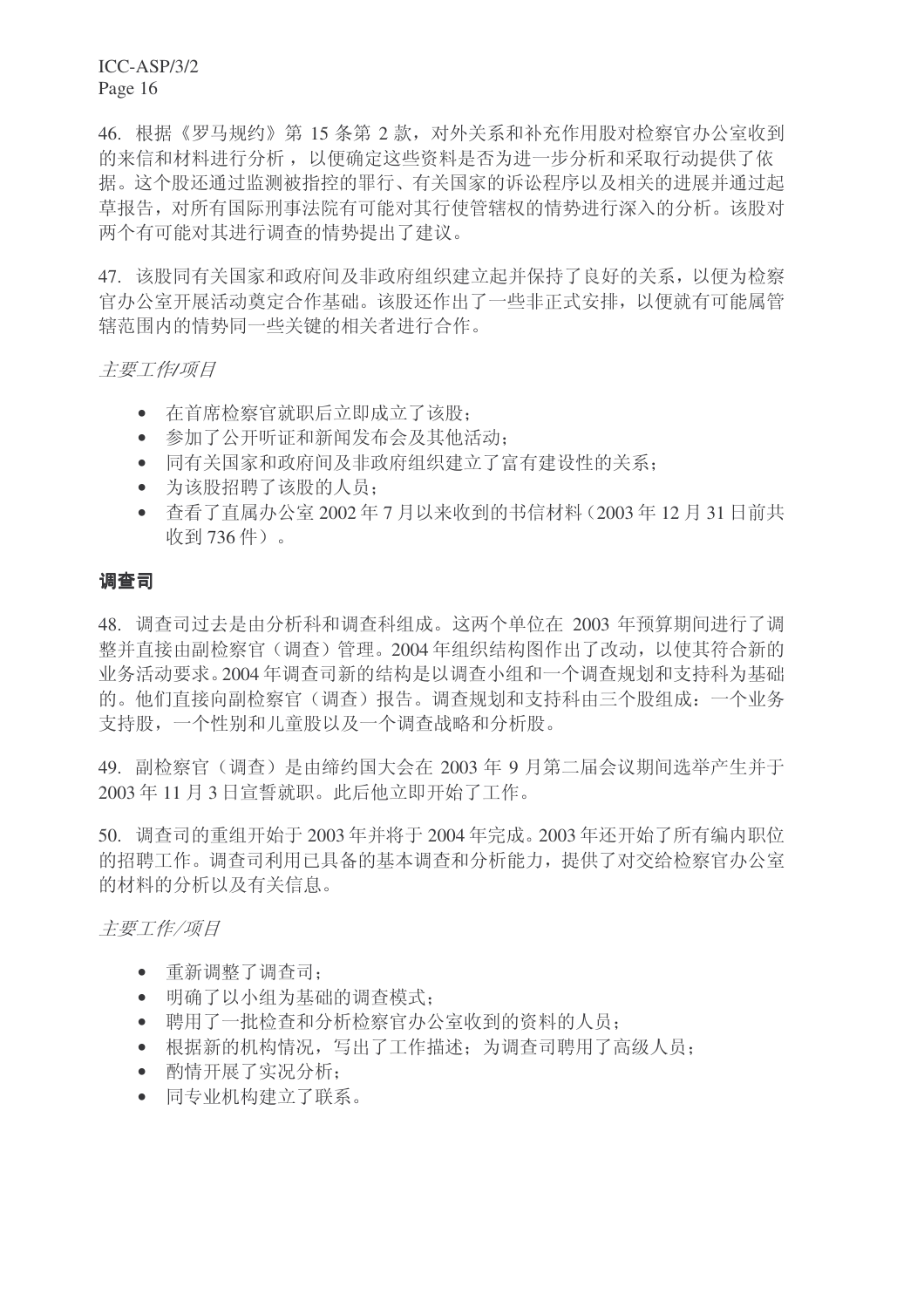#### 起诉司

51. 起诉司由起诉科和上诉科组成, 负责所有审判和上诉程序的准备及实施。

52. 审判活动必须是在对资料进行初步分析然后对情势进行调查(《规约》第53条) 之后,因此不可能期望在第一个财政期间开展审判活动。

53. 起诉司将由 2004年9月缔约国大会第三届会议期间选出的副检察官(起诉)担 任司长。在此之前,该司由检察官领导。

54. 2003年的活动主要是根据检察官作出的有关组织机构的决定,确定对两个科工作 人员的大致要求。

**主要工作/项目** 

- 确定了对起诉司工作人员的大致要求和技能要求:
- 设计了起诉司工作人员参加分析和调查的工作流程和业务程序;
- 编写了工作描述和职位空缺公告:
- 开始进行上诉司高级人员的招聘(2004年1月在招聘了一名高级上诉律师和 两名高级检察官后, 完成了这项工作)。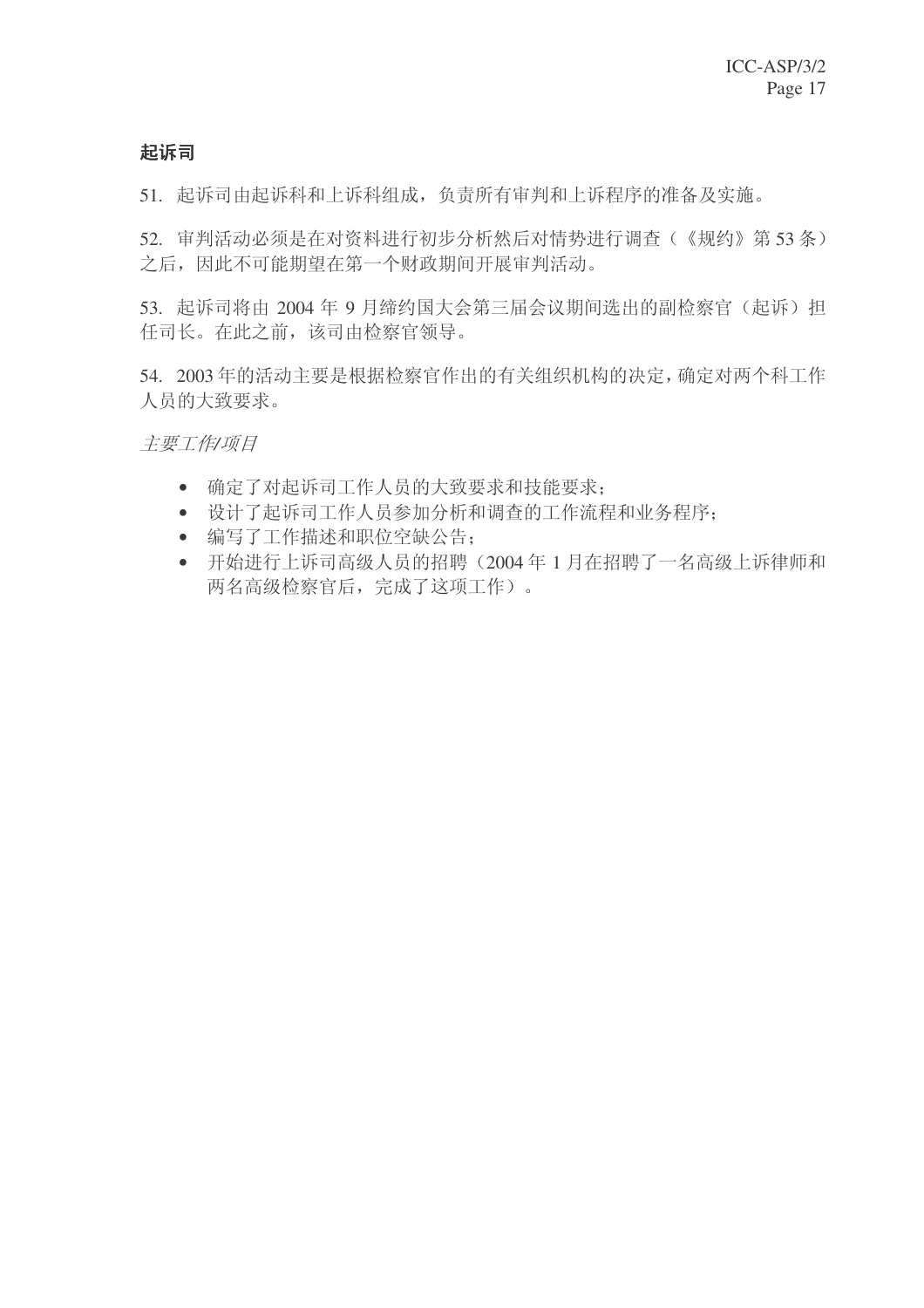### 3. 书记官处

#### 书记官长办公室

55. 在2003年期间,书记官长通过确定书记官处的管理结构和执行必要的控制机制, 继续对书记官处进行组织工作。

56. 关于管理结构, 在与院长会议和检察官办公室磋商后, 通过了组织结构图, 该图 是根据《《罗马规约》》、《程序和证据规则》及《财务条例》编制的。2004年1月 21 日召开了法院结构会议,目的是确保各机关各自的结构是连贯和协调的。

57. 关于必要的控制机制的执行, 书记官长决定指派管理员负责开支的预先控制和审 查, 特别是那些牵涉人事费用的开支。另外, 己审议了或正在审议行政程序以确保有 效控制和建立问责制。

#### 书记官长直属办公室

58. 按照《罗马规约》第 43 条, 次级方案的目标是协助书记官长处理行政管理的非 司法事务,并为法院、被害人和律师服务,同时如《规约》第42条所规定的,不影 响检察官的职能和权力。工作的一个重要方面关系到法院能否加入联合国合办工作人 员养恤基金: 书记官长高兴地宣布联大在其 2003 年 12 月的会议上批准了法院加入该 基金。

59. 该办公室的主要成绩如下:

- 创建有效果和有效率的结构来完成按照《罗马规约》及《程序和证据规则》 指派给书记官长的仟务:
- 对内部管理进行了有效监督;
- 对与东道国的关系进行了监督,例如涉及的方面有临时办公楼、永久办公楼、 羁押设施、警卫、广为宣传的活动及与东道国的总部协定;
- 提高对法院授权的认识:
- 就与法院工作有关的领域与民间社会组织和专家进行了对话;
- 与缔约国代表以及有影响的人士讲行了对话: 并
- 确保为其他机关提供高质量的服务。

为了取得上述成绩, 使得书记官长有必要每天与其他机关负责人及其工作人员 进行谈判和讨论。

#### 内部审计办公室

60. 已聘用了该办公室负责人并将于 2004 年 7 月上任。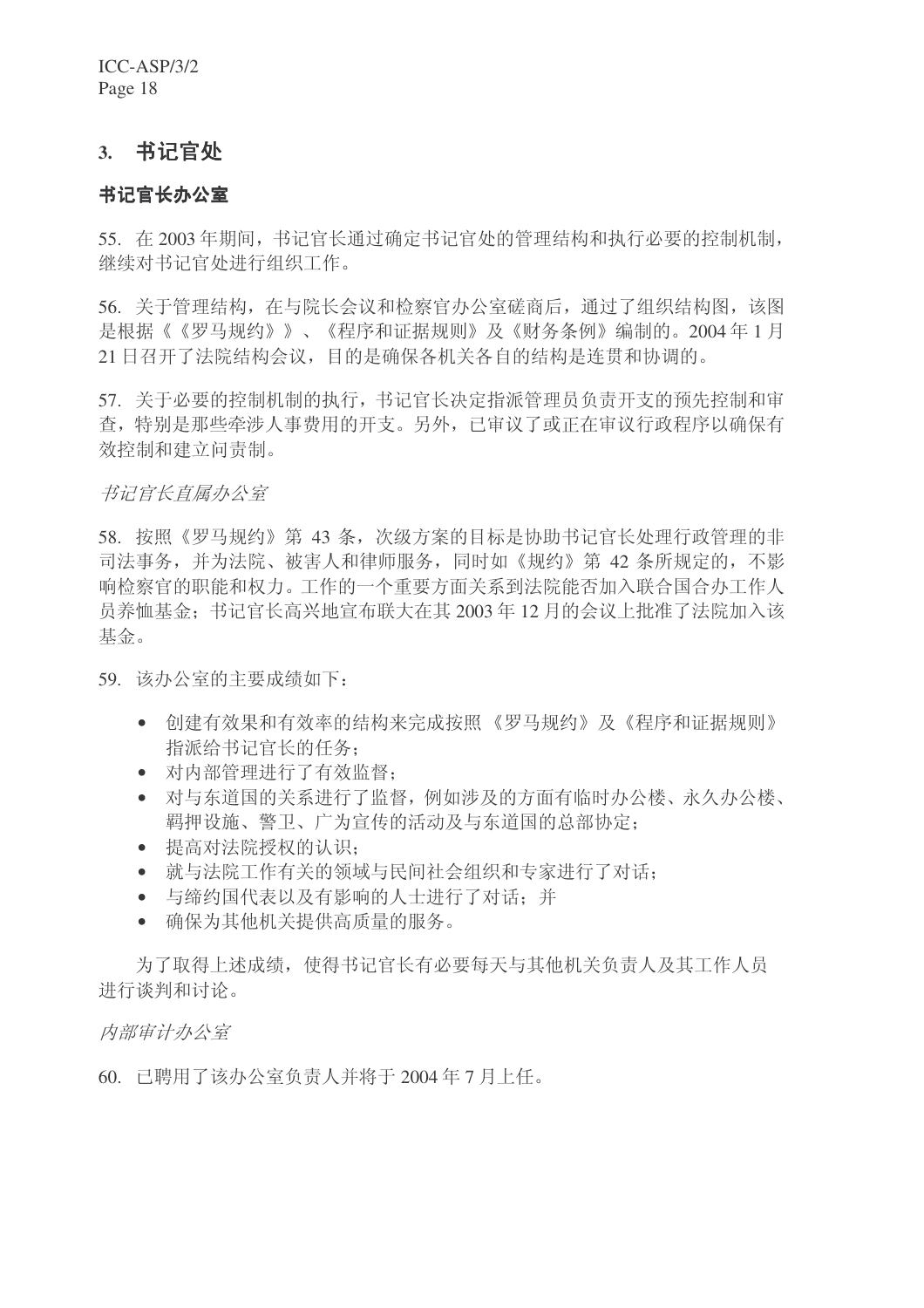法律顾问科

- 61. 法律顾问科对下列工作做出了贡献:
	- 法院加入国际劳工组织行政法庭:
	- 通过《工作人员条例》;
	- 法院加入联合国合办工作人员养恤基金:
	- 联大通过决议, 授权进行联合国/国际刑事法院间关系协定的谈判;
	- 最后确定了一项关于发布行政通知的政策和为法院发布的所有文件建立一个 中心登记处: 及
	- 在总部协定的谈判上取得了可观讲展。

#### 警卫和安全科

62. 该科:

- 在法院所在地建立了24 小时值勤的警卫制度, 并对警卫合同签约方进行日常 管理:
- 制定了对进入法院的人员和包裹实行 100%扫描检查的政策(在拱形入口岗位 曾发生两次严重事件):
- 聘用了警卫和安全科的所有必要工作人员;
- 为该科组织培训, 定做制服和购置设备, 使它能上岗工作, 还建立了一个小 的警卫培训股:
- 与东道国国家保安机构和拱形楼的其他用户建立了工作关系并签署了协定:
- 向全体工作人员介绍警卫工作:
- 为所有合同签约方讲解警卫、安全和事故防范; 并制定了应急反应计划;
- 建立了配置齐全的出入证和身份证办公室并为全体工作人员发放了出入卡:
- 与工作组不断保持联系, 以为法院所在地的实际警卫基础设施的建设提出意 见和确定业务要求:
- 采购和配置多种专门设备, 包括扫描设备, 以使该科能够工作: 并
- 为广泛的额外项目, 包括特殊仪式提供警卫支持。

63. 关于减少加班的措施, 警卫和安全科制定和执行了灵活的工作时间和作息安排, 目的是通讨使用灵活工作时间的作法最好地利用现有资源。该科从其工作人员中任命 了一位富有献身精神的排班和工作计划官员,他的主要任务是排出工作时间表,管理 资源和人员以确保最好的效率,并协调所有其他活动,包括调配合同性工作人员。

64. 目前, 警卫和安全科将基本警卫, 扫描和接待职能交给一荷兰保安公司去做。这 使得国际刑事法院能减少其警卫人员的使用。这种做法的纯效益是在通常会积累加班 时间的官方假日和其他工作日,只有绝对最低数量的警卫人员在执勤。利用外部警卫 人员比法院本身的警卫人员费用要低。然而,为了使其工作有效,法院需要密切监督 和培训他们。利用外部公司还使法院的警卫人员有时间承担要求更高或敏感的任务以 及特殊活动或项目。每年将对利用外部公司的这一作法讲行审议,有关决定将向有关 委员会报告。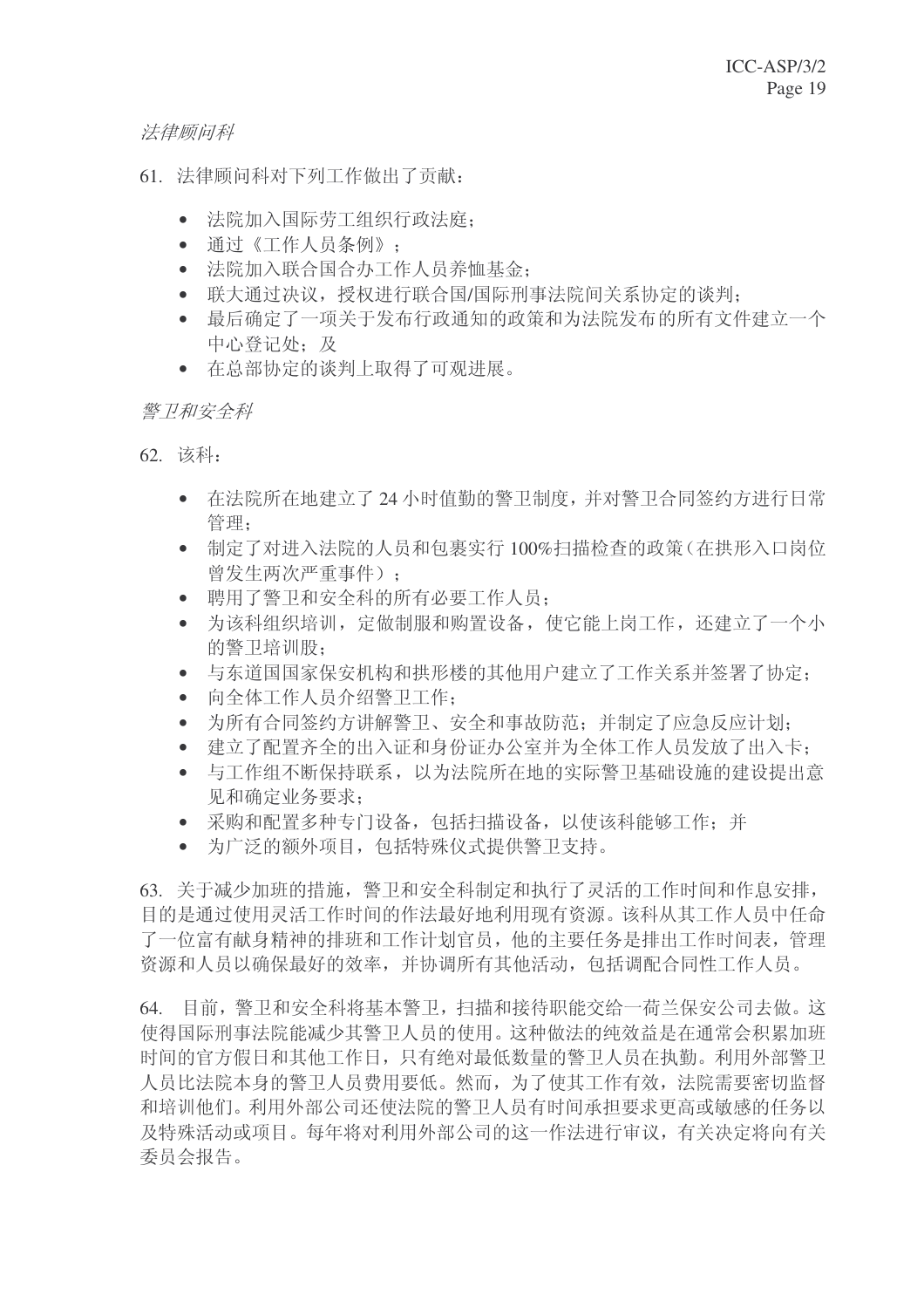#### 共同行政事务司

(2003年预算: 共同事务司)

65. 在 2003年期间该司司长的职位一直空缺。2003年12月该司聘用了一名合同性临 时管理者,他将留任到司长的招聘工作最后完成。当前, 空缺通知在审查中, 可望在 2004年9月前最后定下来。

66. 该司的主要任务是建立业务程序, 做好基础工作, 支持法院的司法和调查活动, 并为签署服务水平协定尊定基础。

人力资源科

67. 人力资源科:

- 积极参加了机构间起草法院工作人员细则工作组的工作:
- 对照编内职位处理了160 份合同, 58 份临时工作人员合同, 46 份顾问和个体 签约者的合同, 46 份短期语言工作人员合同, 39 份教育补贴申请和 10 份房 和补贴申请:
- 建立了工作人员行政管理数据库, 由此制作任命工作人员和涉及为他们服务 的信件, 讲行审计, 编制工作人员月报表和统计数据:
- 在法院的网址上建立人力资源网页, 往上填补空缺通知、申请职位准则和空 缺职位填补状况:
- 结合执行企业资源规划系统,制定了主要人力资源行政管理工作方法和程序:
- 发出了172 份空缺通知, 收到和为招聘的职位处理了近12,000 份申请, 还发 出142 份需要填补的预算内职位的聘用意向书;及
- 组织了法文、英文和荷兰文的语言课程。

预算和管制科

(2003年预算: 预算科)

68. 预算科科长于 2003 年夏季辞职。自 2004 年 4 月以来, 寻找他的替补人选一直放 在日程上。在此期间, 联合国毒品和犯罪问题办事处同意借调一名预算官员, 自 2003 年11 月起为期四个月。

69. 预算和管制科:

- 编制了提议的 2004 年方案预算:
- 干2003年12月发出批准的2004年方案预算("紫皮书"):
- 结合执行企业资源规划系统,制定了主要预算工作方法和程序;
- 制定了与组织结构紧密相连的一个分配账目编码结构和一项分配制度;
- 提出和执行了将财务授权下放给方案管理人的做法;
- 建立了核证人小组:
- 制定了关于行政管理和发放证书的准则:
- 为方案管理人组织了有关的培训班;
- 为编制 2005 年提议的方案预算起草和发出了指示: 并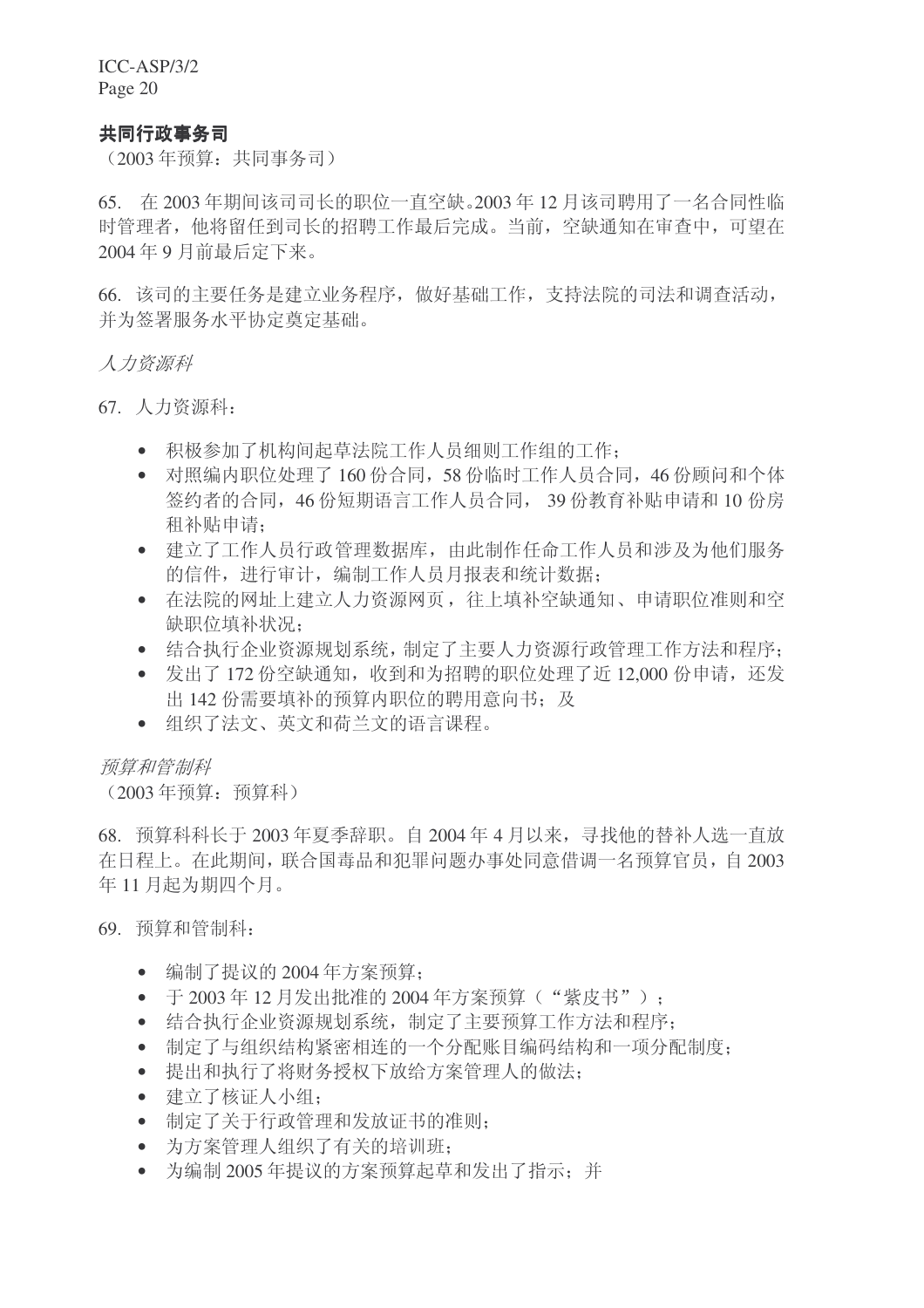• 组织了一次关于基于结果的预算编制和基于结果的管理的培训研讨会。

#### 财务科

70. 在财务科, 聘用了薪资股股长, 而且自 2003 年后期以来, 他一直在任。该科:

- 建立和健全了下列制度:
	- 缔约国应缴摊款, 包括监测收到的摊款和欠缴的摊款, 以及新缔约国的 摊款:
	- − 全体工作人员和法官的薪资, 包括工作人员的养恤金缴款;
	- − 按照法院的《财务条例和细则》给工作人员、法官、签约人和销售商的其 他付款: 及
	- − 会计制度和为提交第一财政年度财务报表做了准备工作。
- 开设法院的银行账户, 包括结余资金的活期账户、接受自愿捐款的银行账户 和被害人信托基金银行账户: 及
- 结合企业资源管理规划系统的执行制定了主要财务工作的方法和程序。

一般事务科

- 71. 该科为法院提供日常服务和继续招聘它自己的工作人员。这一年的主要成绩是:
	- 为全体工作人员提供旅行、签证/礼宾和搬迁服务:
	- 审议影响法院的建筑问题并提出建议,如永久办公楼的地点、新审判室、预 审庭、停车和办公楼的维护问题、警卫和安全科的搬迁、以及办公室空间的 分配:
	- 按照《财务条例和细则》完成年终清点工作:
	- 指派一名纪录管理员, 就涉及电子文件管理系统和企业资源规划系统界面的 书记官处的问题与信息技术和通信科一起工作:
	- 为书记官处的电子文件管理系统的示范提供测试标准, 并对 TRIM 系统讲行 实际测试以决定是否已达到测试标准;
	- 通过旅行股、后勤和运输股及设施管理股, 为设计企业资源规划项目方法提 供投入:
	- 为法院购置七辆汽车, 以及家具、办公用品和其他设备;
	- 起草旅行、礼宾、及后勤和运输政策: 以及
	- 最后确定该科的结构,以便使它由四个股组成-设施管理股、后勤和运输股、 记录管理/档案股和旅行股。2003 年底, 该科有 17 名工作人员在任, 现在有  $26Z<sub>o</sub>$

72. 该科通讨实行灵活工作时间和允许休补偿假的作法将加班费降到最低。只在为雇 用两名杂务工和一名供应助理时使用了一般临时协助。

73. 在 2003年, 该科提供物品和服务的初步预算是 1,807,100 欧元。在大多数列出的 项目上都有结余, 这是因为实际在任的工作人员较少和维修费用较低。但需要增加下 列方面的预算份额:清洁服务(因为法院逐渐占用了A 搂的所有楼层);新家具(因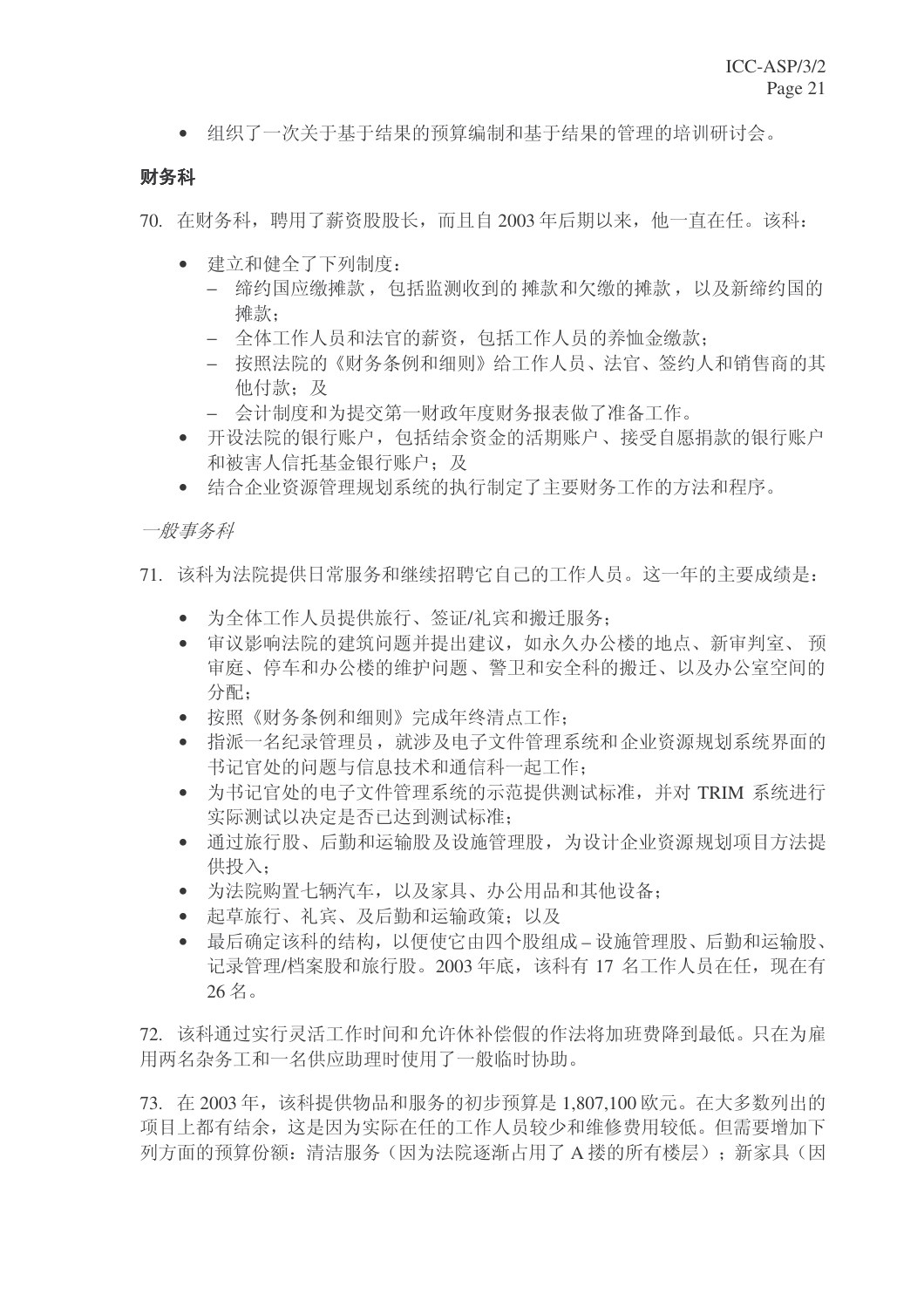为某些费用有所增加和为图书馆添置家具): 新椅子、架子组合件和墨盒(这未包括 在原来分配的份额中)。

#### 信息技术和通信科

74. 在为法院提供的信息服务和信息技术方面做出了关于标准、体系结构和信息系统 传送战略计划决定。该科聘用了 17 名技术人员, 为的是建立一支队伍解决本组织的 需要。建立了初步的信息技术红管理信息技术的执行并审议战略计划。在这项工 作的指导下,该科提供了下述物品和服务:

- 建立了稳固的网络基础设施, 注意根据检察官办公室, 书记官处和其他业务 单位提出的要求隔离他们的网络:
- 为约 280 个用户安装和维修台式电脑, 手提电脑、email、移动电话、打印机、 情况介绍会工具和提供其他相关办公室自动化服务:
- 为在整个法院安装企业资源规划系统和电子文件管理系统,完成了制定规格, 洗购产品, 初步计划和配置阶段的工作:
- 协助设计了法院管理系统的业务和职能规格(将单独提交关于企业资源规划 系统情况报告):
- 为书记官处提供了全面运作的内联网, 包括临时财务、人力资源、采购和一 般服务、钥匙和空间管理应用软件等:
- 为检察官办公室提供各种应用软件: 及
- 为在国际刑事法院和其他地点举行的大型活动和会议提供基础设施和视听支 持, 包括录像后支持工作。

75. 通过交叉安排其支助工作人员,该科减少了加班时间。一人从 8: 30 工作到 17: 30, 而另一人则从 9: 00 工作到 18: 00。直到现在, 这一安排足以满足本组织核心 时间的需要。

#### 采购科

76. 采购科的人员配置几乎达到了所定指标。最后的空缺职位是一名 P-2 合同干事, 目前正在招聘。

77. 该科在 2003 年期间的主要成绩如下:

- 起草了与采购有关的行政指示和程序:
- 审议归档系统: 以及
- 通过提升采购数据库系统创建了合同管理系统。

#### 新闻和文件科

外延

78. 关于国际刑事法院地位的介绍会被定为是 2003 年联络计划的一个优先重点。

• 组织的介绍会: 166 场;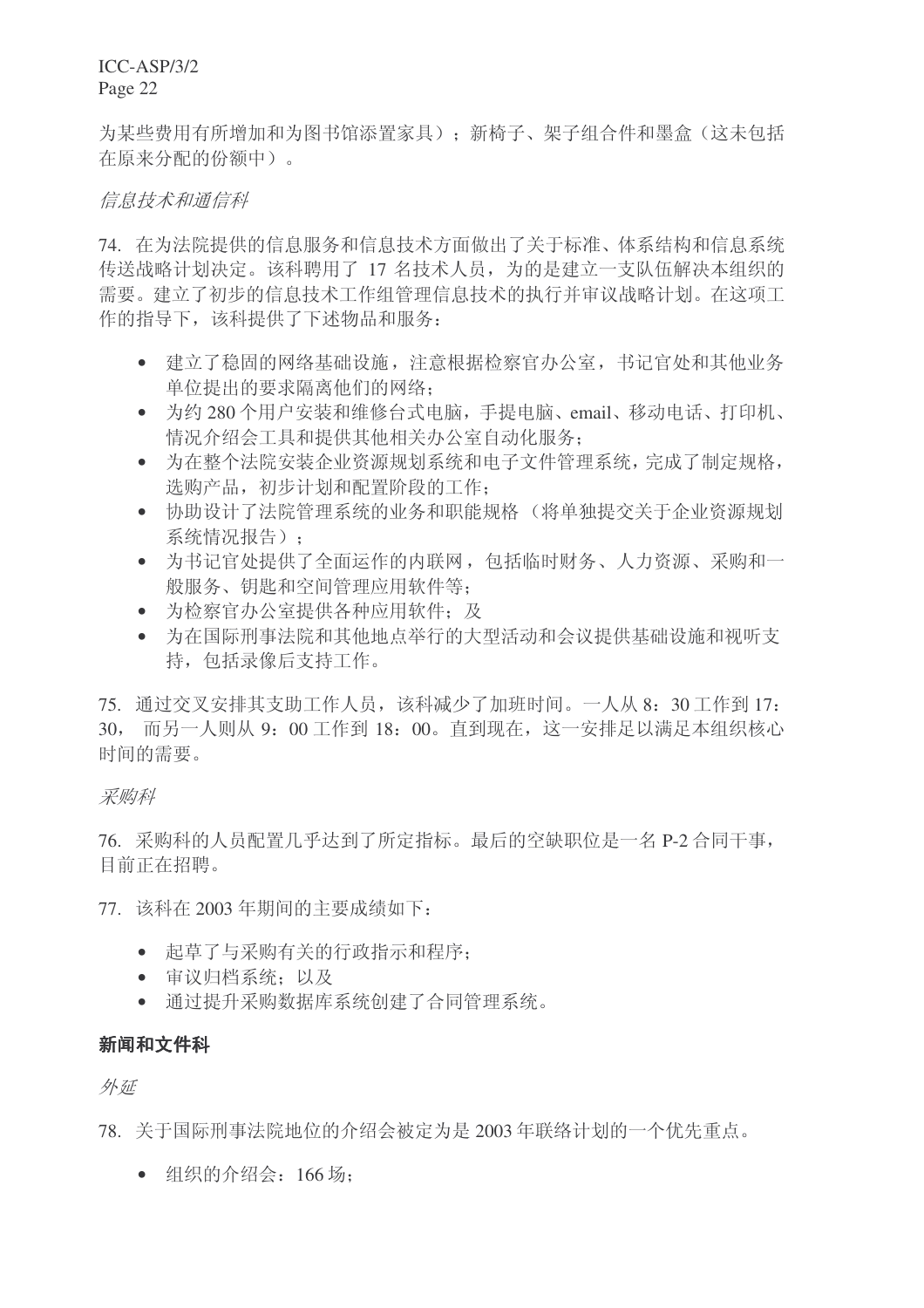- 对个人的介绍次数: 4.000 次:
- 散发的宣传单: 英文和法文的 6,000 张, 阿拉伯文的 400 张和俄文的 1,000 张。
- 分发了国际刑事法院的基本文件: 800 本《罗马规约》和 500 本 《程序和证 据规则》: 及
- 回答公众质疑的次数: 4.000 次。

#### 与媒体的关系

79. 该科协调了所有与媒体对国际刑事法院的开办典礼和检察官、副检察官及书记官 长宣誓就职仪式的报道有关的事官。

- 组织对媒体的介绍会: 12 次 (为书记官长办公室和检察官办公室所组织)
- $\bullet$  新闻发布会: 4次:
- 安排媒体对个人的采访: 150次
- 准备新闻稿和成套材料: 30 次新闻发布稿:
- 散发的全部新闻稿: 向共 1,600 名记者散发了 4.500 份新闻稿:
- 收集的剪报: 3,500 篇关于或与国际刑事法院有关的文章 (英文和法文)。

#### 国际刑事法院网站

80. 国际刑事法院网站发展的第一阶段已结束。第二阶段已开始。

- 网上直播法官就职典礼,点击了6,000次;
- 检察官就职典礼的录像档案:
- 照片档案: 和
- 网站每日平均点击次数: 500,000 次。

#### 国际刑事法院照片档案

81. 档案中共收集了与法院有关的 700 幅照片。

材料的印刷

- 《罗马规约》: 1.000 本 (英文):
- 第一次大会正式记录: 300 本英文版和 150 本法文版:
- 第二次大会正式记录:  $250$ 本英文版和 100 本法文版:
- 实用小册子(《罗马规约》和《程序和证据规则》): 350 本英文版和 200 本法文版:
- 关于国际刑事法院的一般宣传单(法文和英文): 7,000 份;
- 关于国际刑事法院的一般宣传单(阿拉伯文): 400 份;
- 关于司法的电影节的宣传单: 2.500 份。

#### 图书馆

 $82.$  图书馆员 7 月份到任。她的第一个主要任务是为 2003 年的预期成果制定一项战 略计划, 这些成果传达给了 11 月举行的法官全会。最初的重点是安排立即进入主要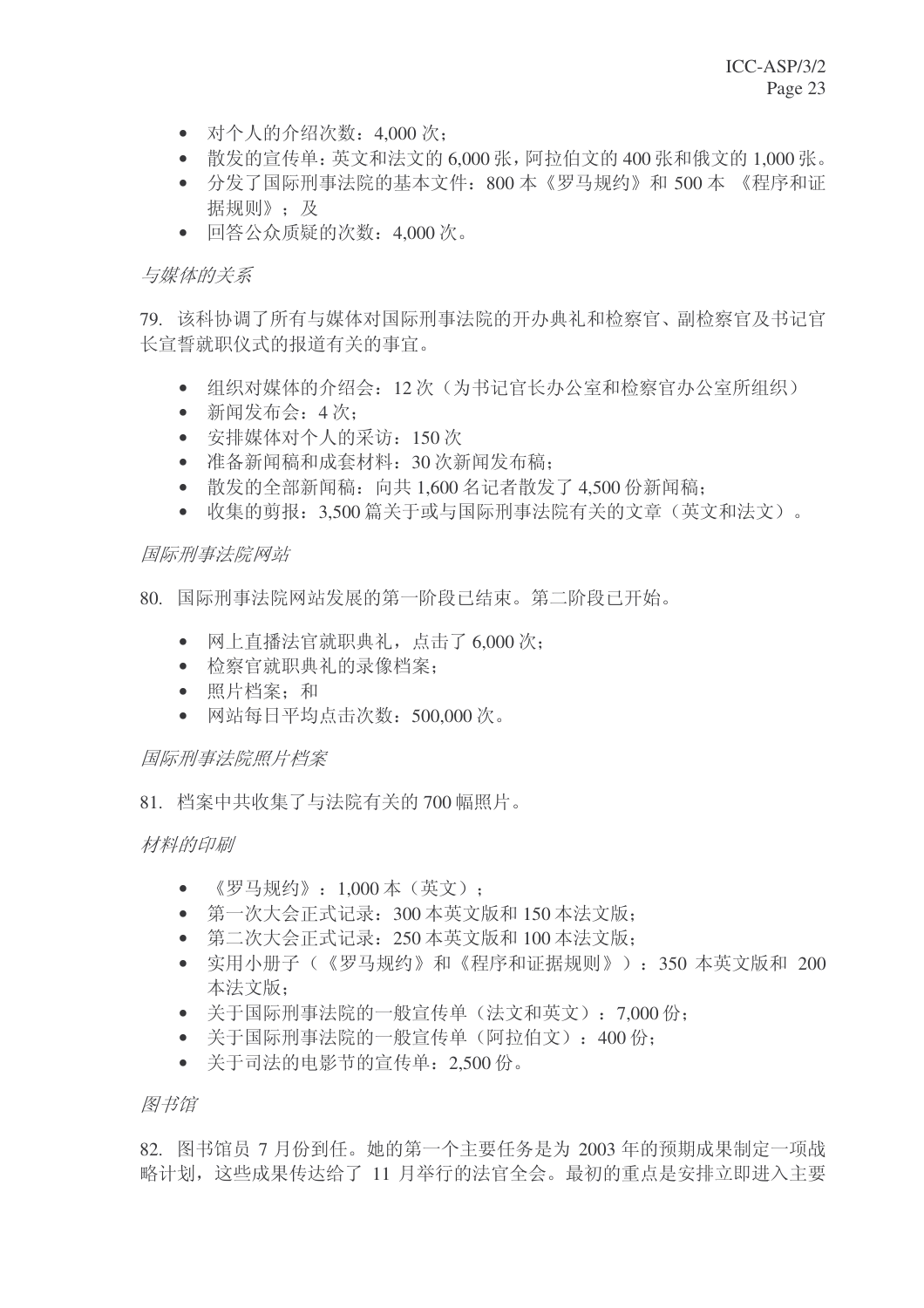电子法律数据库,为法院的不同机关提供急需材料(如字典和信息技术说明书),并 根据 2003 年投票结果购买了图书。

83. 图书馆的主要成果如下:

- 用 231,000 欧元购买图书, 过期杂志和法律报告, 扩大了图书馆的藏书: 并为 法院各机关购买了工具书:
- 与法院各机关协商后决定了为 2004 年订阅的 200 余份期刊;
- 试用了各种法律数据库, 如 Westlaw, LexisNexis 和 HeinOnline, 做出了进入联 合国官方文件系统和联合国条约系列数据库的安排:
- 发起国际刑事法院内联网:
- 在法官全会上介绍了图书馆情况:
- 在法院和和平宫图书馆之间建立了文件发送和信使服务:
- 聘用了一名图书馆助理和一名技术服务图书馆员:
- 起草了接待服务的具体要求:
- 选择和订购办公室设备如推车、书架和标签机: 以及
- 为法院 20 名工作人员组织了使用 LexisNexis 的培训。

### 法庭事务司

(2003年预算: 是司法服务司的一部分)

法庭管理科

84. 在 2003年, 该科的活动包括:

- 监督预审庭和审判庭的建设: 这些高技术的审判庭能转播诉讼和对其实行电 子化管理。接收是预审庭持续存在的问题;
- 洗择一个能满足该科特殊要求的法院电子管理系统: 已将概念性草案提交给 销售商并和他们不断磋商, 但尚未决定选择哪个销售商。已在法庭事务司和 被害人和律师司内部确定了对该科的要求:
- 建立归档/存档程序: 一种电子管理系统和一种"传统的"纸质系统都在使用, 因前者尚未最后完成:
- 起草书记官处条例: 这项工作仍在进行, 这主要取决于法院条例的定稿, 特 别是关于电子管理系统的规定: 及
- 确定该科未来的结构和制定招聘时间表。

85. 鉴于其活动直接与检察官办公室假设的诉讼直接相关连,该科打算使用倒班工作 制。

羁押科

86. 起草有关羁押的条款: 该科已在推进其起草有关羁押条款的任务方面进行了实质 性和业务性活动。具体地说, 已起草了关于羁押的童节, 这些童节将插入法院的条例 和书记官处的条例中。与在押人基本权利或潜在会影响诉讼的所有有关条款已插入法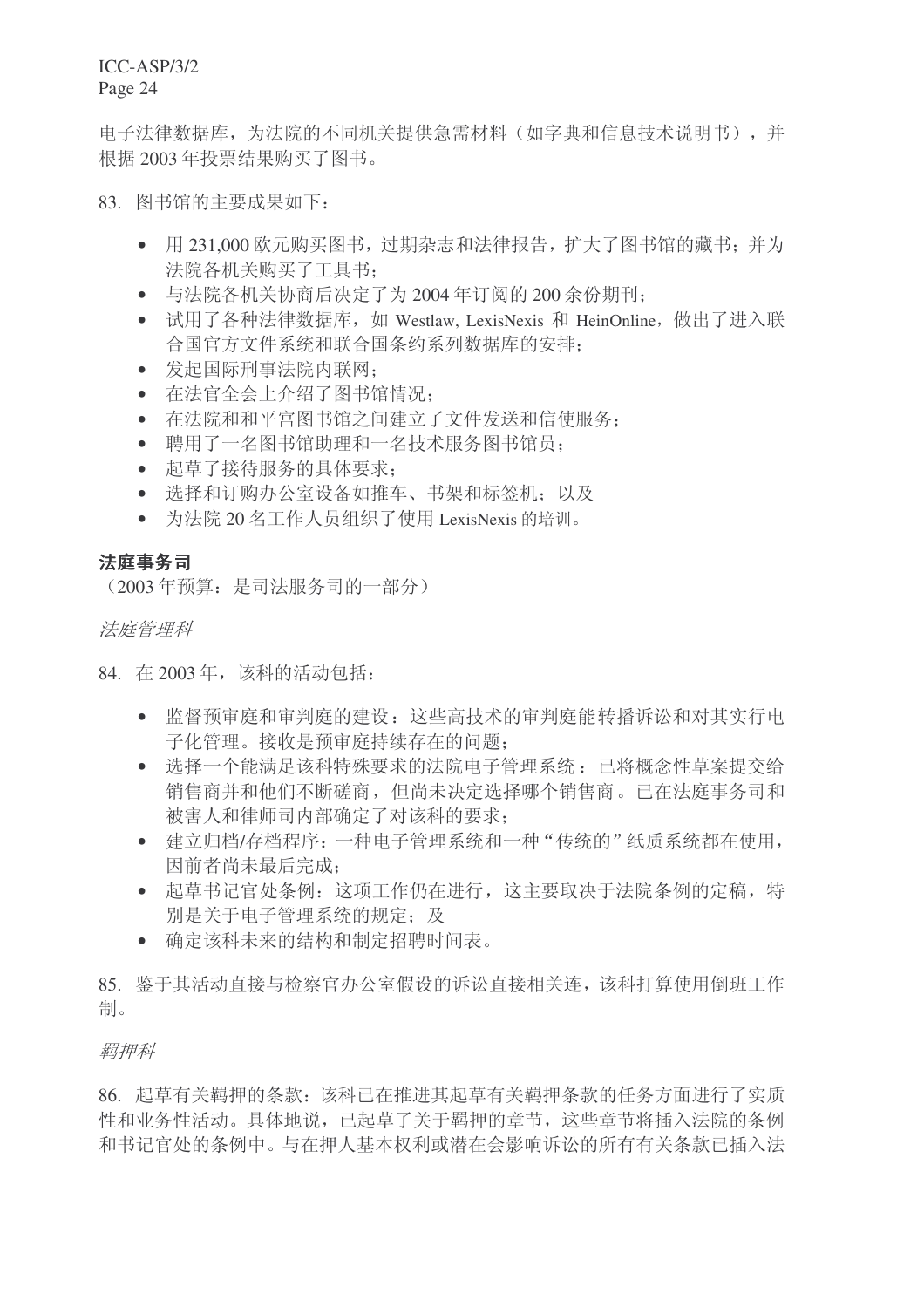院的条例, 而所有关于在押人有效权利和程序形式 的条款将要插入书记官处的条例 中。

87. 羁押中心的地点: 应书记官长的要求, 该科提议和评价了法院可使用的羁押中心 几个可能的地点。该科还为 2004-2006 年期间提议和评价了临时解决办法, 以防在羁 押中心的项目最后完成前有在押人抵达。

88. 该科的适当管理: 羁押科还为羁押中心适当和有效运作及该科的有效管理制定了 政策。另外,该科创建了一个数据库管理所有数据,提供关于羁押事项的书籍和材料, 还起草了放到法院网站上的文字。

#### 法庭口译和笔译科

89. 在2003年的前六个月,提供笔译/口译服务的工作由采购科负责。鉴于2003年的 上半年没有笔译/口译科, 此项工作在当地由外单位承担。2003 年 6 月聘用了一名法 文笔译/改稿人。只是在聘用了这第一个专业人员之后, 挑选自由职业的笔译才受到更 多的关注。任何没有笔译部门但又经常需要翻译工作的组织的明显选择是将此项工作 交给翻译公司去做。这证明是一种尝试和错误的经历,因大多数的翻译公司都未能达 到所要求的标准。至于口译, 使用了国际大会口译协会名册, 而且大家努力在当地聘 用自由职业口译。

90. 随着 2003 年夏季一位有经验的行政助理的到任, 制定了翻译和改稿要求程序并 确定了基本要求。建立了自由职业笔译数据库,现在经常更新统计数字。在 2003 年 夏季聘用了法庭口/笔译科科长之后,制定了行政程序,包括对口译的需求,这些程序 列在一份正式的内部备忘录上, 也登在了法庭口/笔译科的内联网上, 可以从网上直接 找到所需表格。

91. 自由职业者的数据库每天都在扩大, 世界各地的专业人员表示了为国际刑事法院 工作的兴趣。该科的愿望是尽可能从更多不同来源接触更广泛的笔译和口译。为了进 行良好管理, 只要可能就从当地聘用口译。

92. 聘用常驻语言工作人员: 2003 年 12 月发出了八个空缺通知, 现在所有这些职位 已经填满。

93. 培训:两位常驻笔译于 2003 年 11 月接受了一位口译顾问三个星期的培训。受培 训人接受了基本同声传译的培训, 以使法庭口/笔译科能部分地利用自己的工作人员 ——即以最具成本/效益的方式为内部会议服务。培训在继续,目的是在 2004年下半 年扩大此项计划。

94. 管理方面的文书: 为了将其任务写入书记官处的条例中, 法庭口/笔译科干 2003 年 12 月完成了笔译工作指南,口译工作指南和国际刑事法院语言工作人员行为守则 第一稿的起草工作。这三个文件规定了法庭口/笔译科提供语言服务的要求和义务。一 些重要方面将写入书记官处条例中。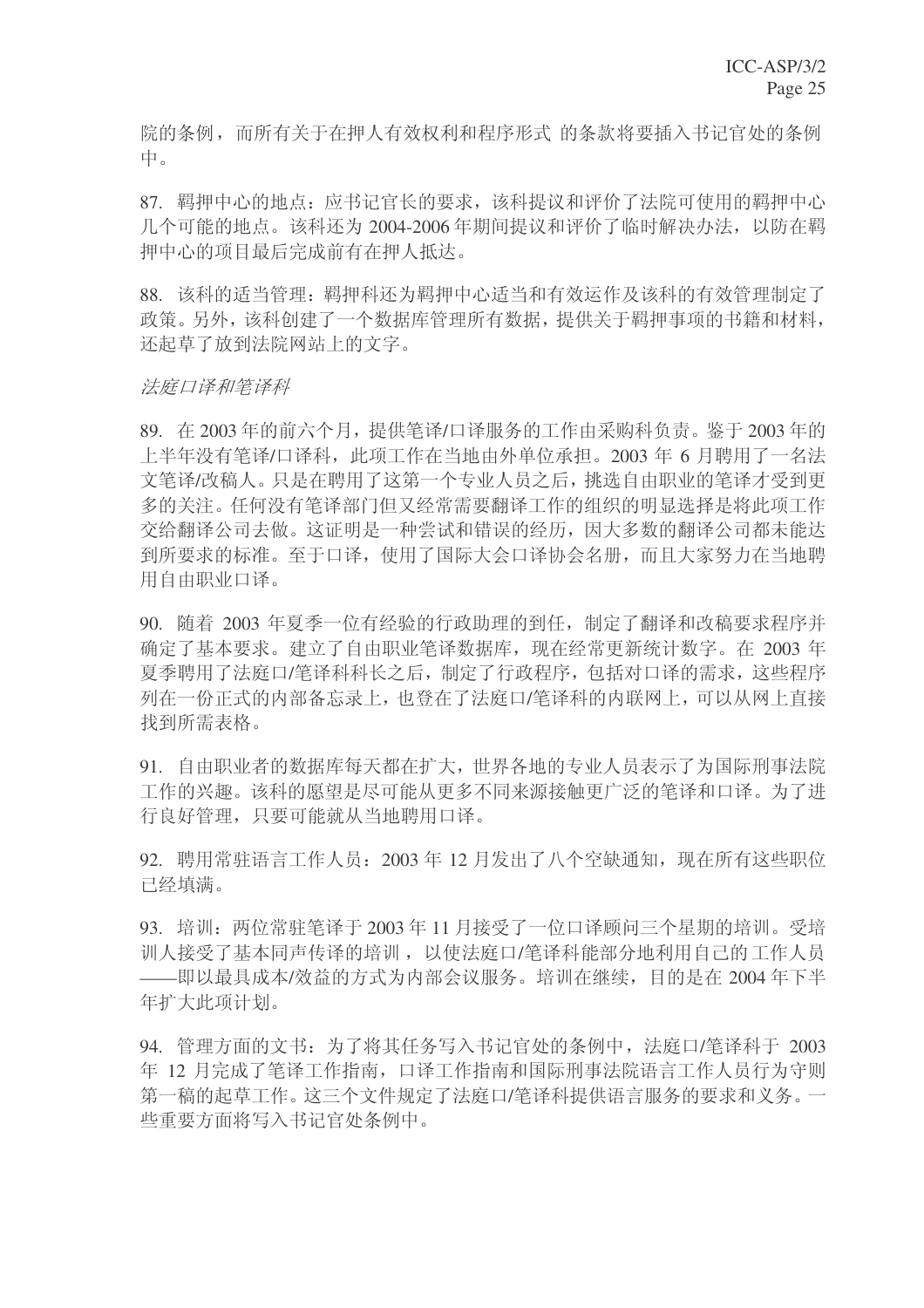被害人和证人股

95. 2003年9月该科聘用了第一名工作人员。自此之后,该科的活动包括:

- 继续招聘:
- 与某些潜在外部伙伴进行初步联系;
- 分析《规约》和《规则》中与被害人和证人有关的条款:
- 为书记官处与被害人和证人有关的工作流程提出建议, 明确该科的作用;
- 设计研讨会:
- 为调杳员提出行为准则草案:
- 确定有证人保护能力的国家并与这些国家建立联系: 以及
- 与法院不同科室合作,以协调搬迁协定的谈判。

#### 被害人和律师司

(2003年预算: 是司法服务司的一部分)

被害人参与和赔偿股

96. 在 2003年, 该科讲行了下列活动:

- 继续招聘工作人员:
- 起草法院关于被害人参与诉讼的条例:
- 起草书记官处的有关条例:
- 对围绕被害人法律代理问题和赔偿的各种模式进行研究:
- 在2003年10月和12月,分别组织了两次关于被害人参与诉讼和对被害人赔 偿的专家研讨会:
- 2003年11月通过因特网组织了一次公众磋商会,所有愿就国际刑事法院方面 的被害人问题发表意见的人均可参加:
- 建立关于被害人问题图书馆, 它将成为法院全体工作人员的文件中心, 并且 在不久的将来,将对所有法院图书馆的用户开放。为法院工作人员准备成套 资料:
- 为提高被害人对"使命的认识运动"做准备工作,这导致制作了一个被害人 参与诉讼的标准申请表和一本小册子,为被害人、法律代理人和民间社会组 织填写表格提供指导。还与被害人和证人股协调,制定了有效的传播和外延 战略, 为被害人提供信息:
- 为律师、民间社会组织和学术机构准备了专门的关于被害人权利的培训计划 和材料,为他们提供了法院诉讼方面的明确指导:
- 与其他科室合作, 建立可靠的数据库, 以管理有关被害人要求参加诉讼或得 到赔偿的资料。

辩护律师股

97. 2003年的主要业绩包括:

• 起草律师专业行为准则: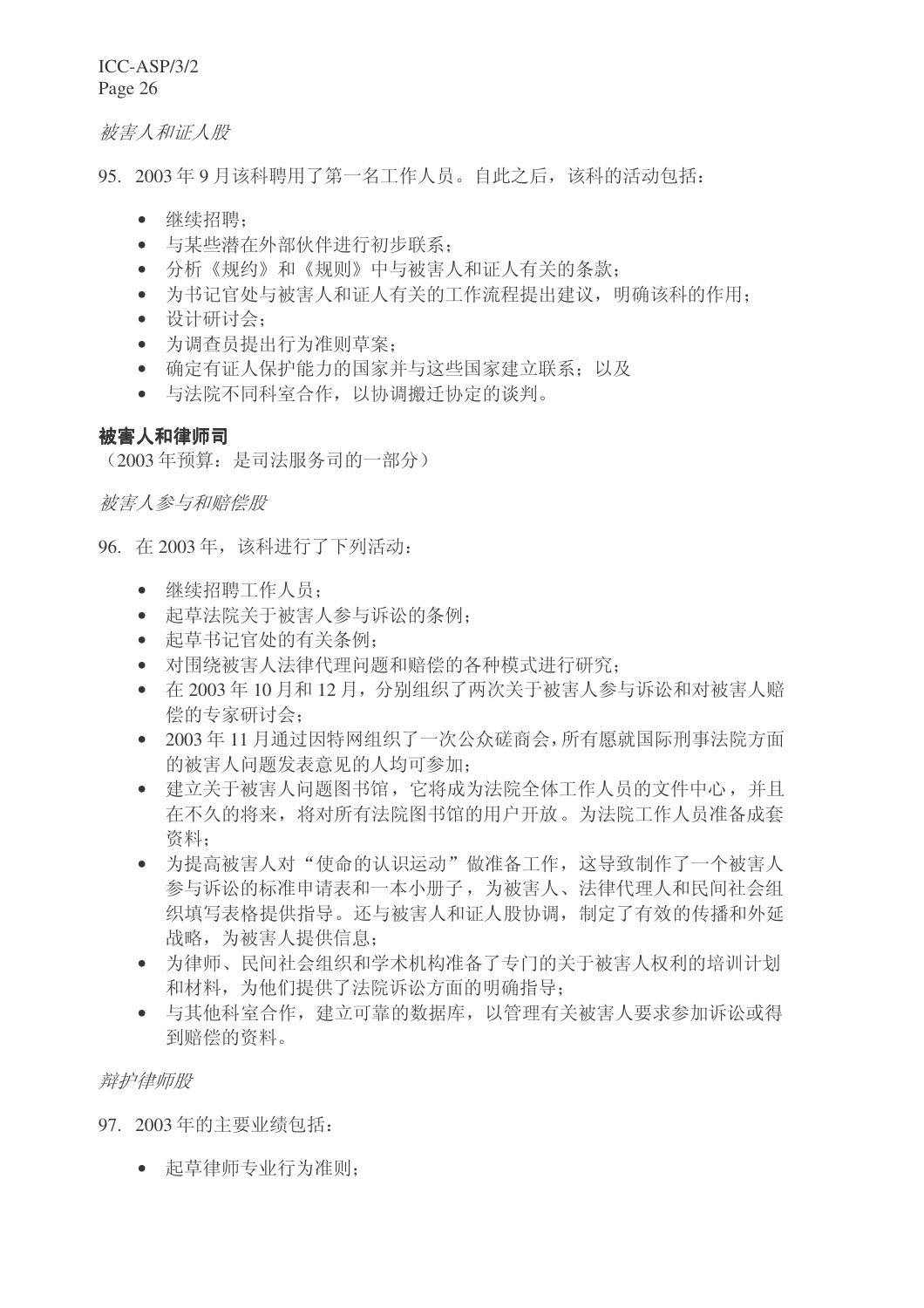- 建立一份临时律师名单:
- 参与条例的起草;
- 起草法律援助的付款制度:
- 确定行政管理程序;
- 进行有关法律援助问题的研究;
- 与律师协会的专家、非政府组织和特设法庭一起组织一次关于辩护问题的研 讨会:
- 与法律界人士举行磋商; 以及
- 参加与辩护问题有关的活动并会见律师协会、非政府组织、大学和公设辩护 办事处等的不同代表。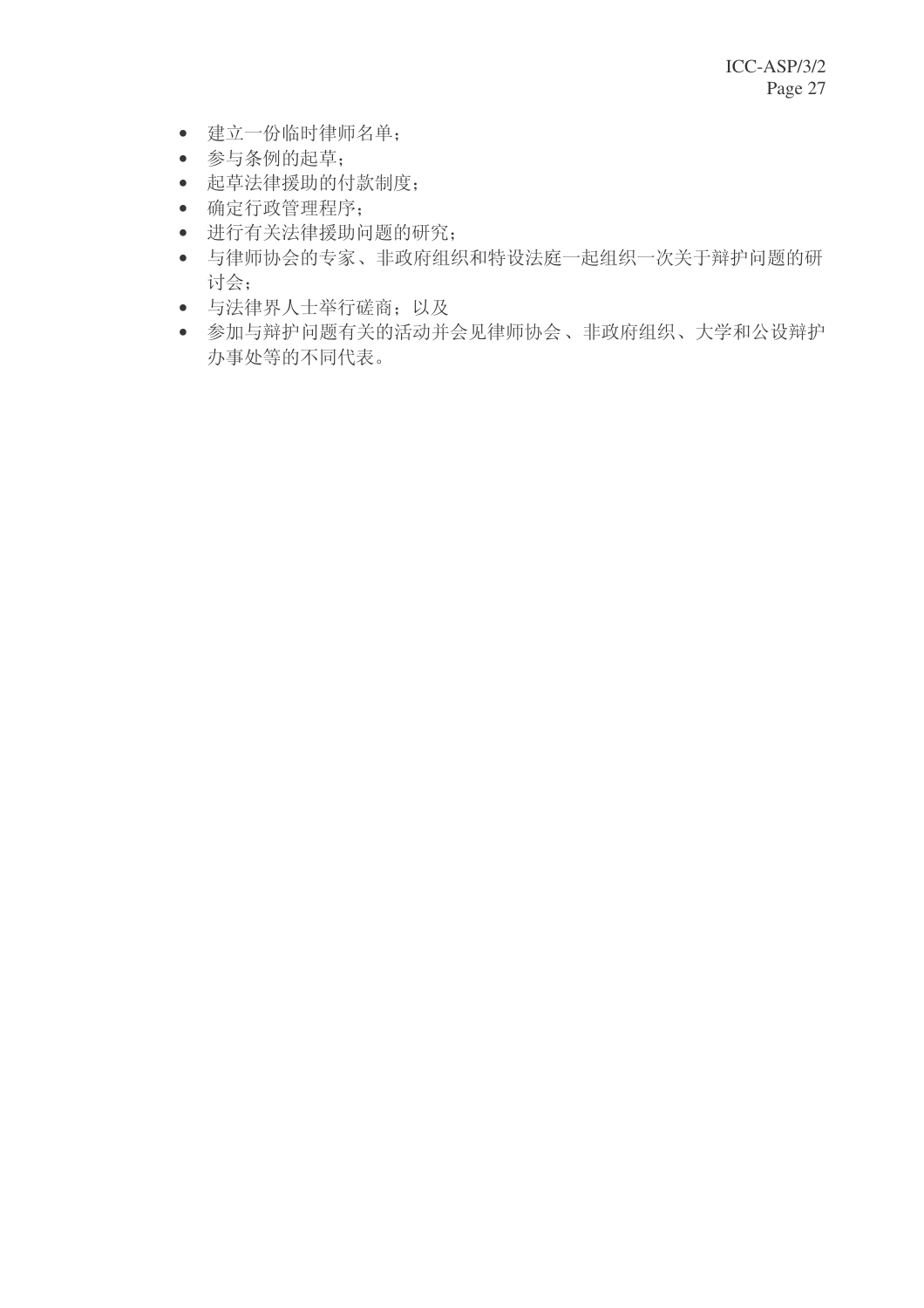[有意留作空白]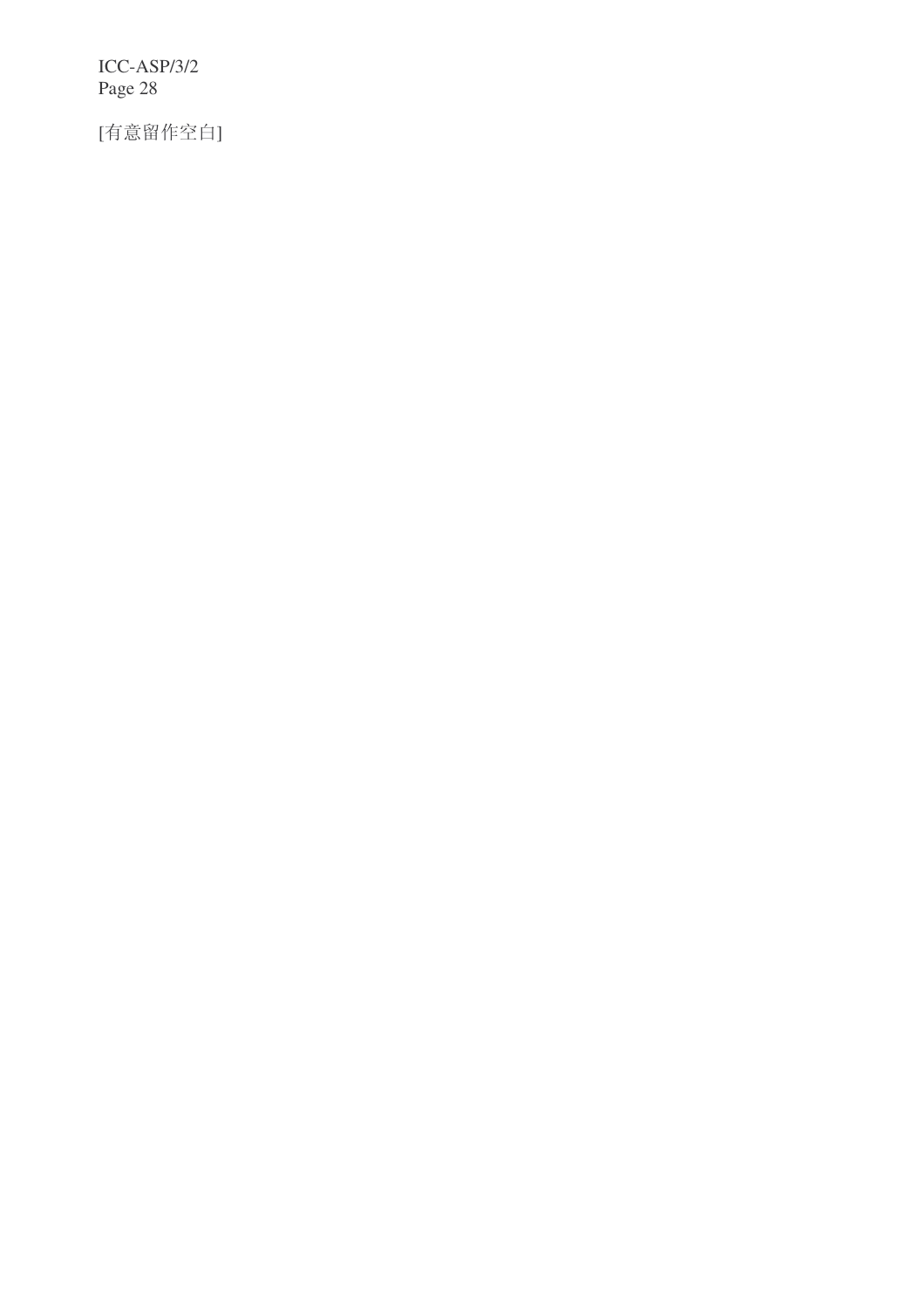# III. 提议的 2005年方案预算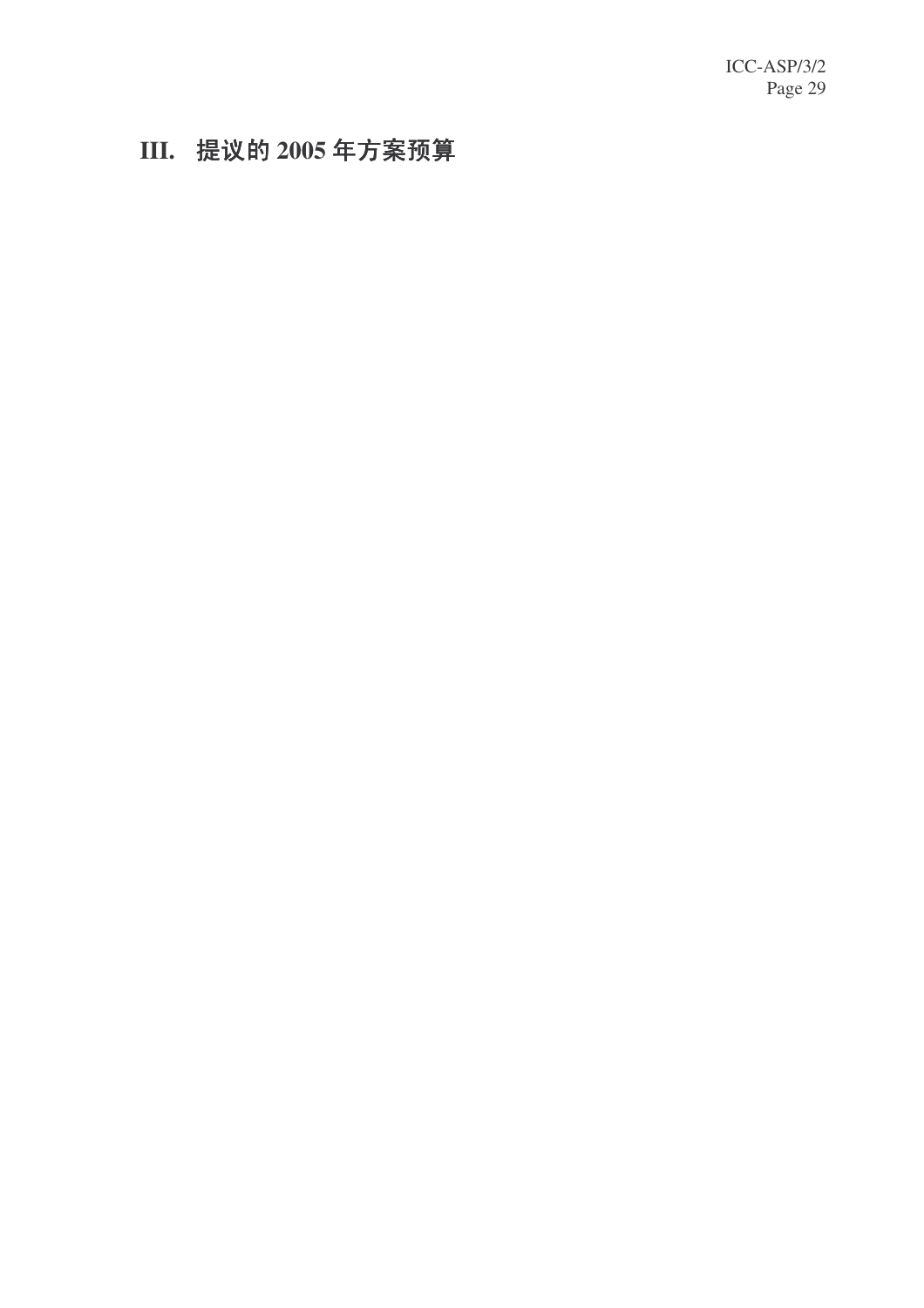[有意留作空白]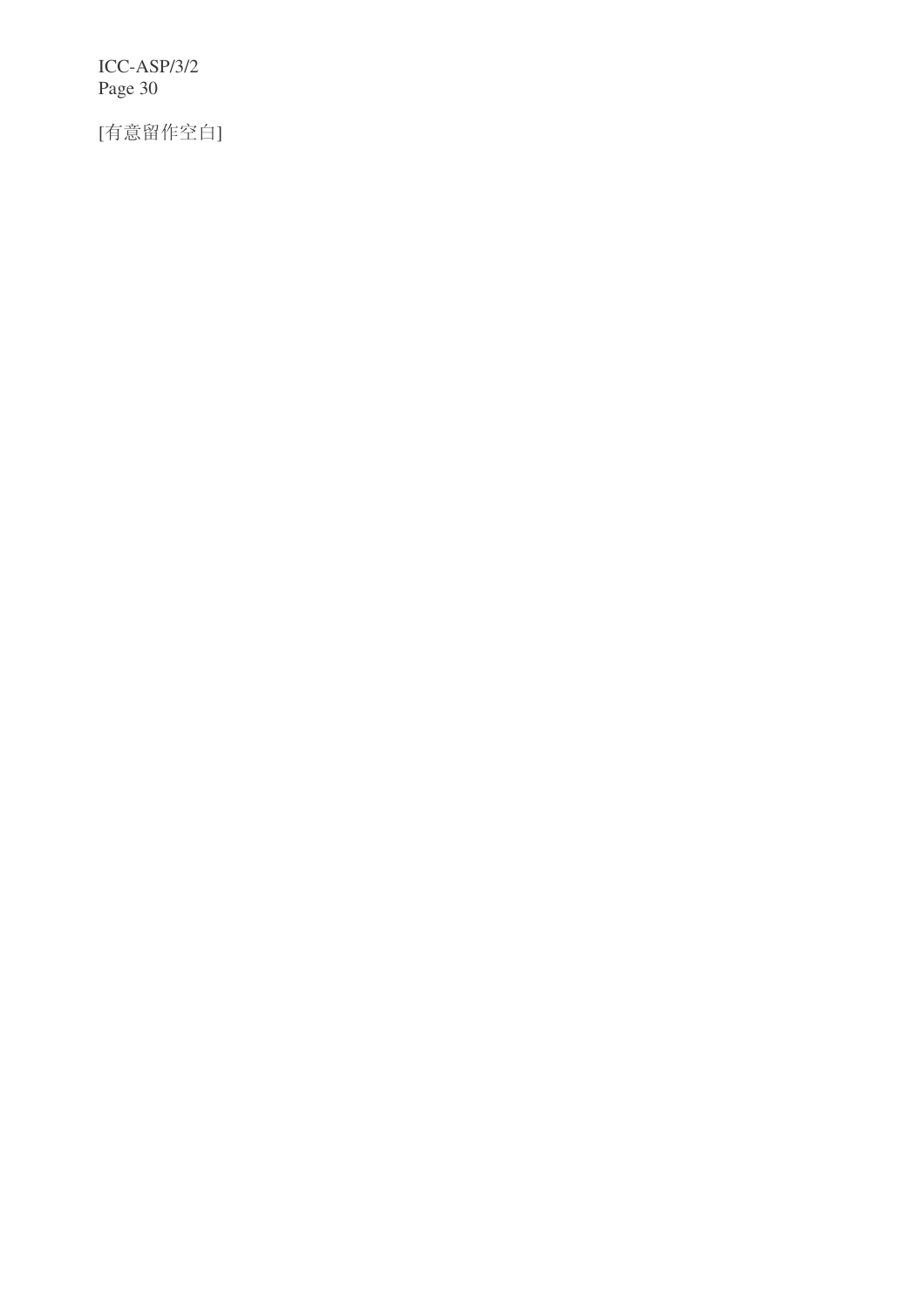# A. 主要方案 I: 司法部门

### 2002-2005 年预算和支出比较表

| 项目                | 2002-2003 年<br>支出 | 2004 $#$<br>拨款 | 提议的 2005 年预算<br>(千欧元) |      |       | 资源增长   |       |
|-------------------|-------------------|----------------|-----------------------|------|-------|--------|-------|
|                   |                   |                | 核心                    | 有条件的 | 合计    | 数额     | 百分比   |
| 法官的薪酬、<br>补贴和共同费用 | 1,168             | 4,207          | 4,011                 |      | 4,011 | $-196$ | $-5$  |
| 专业人员              |                   | 908            | 2,070                 | 236  | 2,306 | 1,398  | 154   |
| 一般事务人员            |                   | 348            | 688                   |      | 688   | 340    | 98    |
| 人员分项合计            |                   | 1,256          | 2,758                 | 236  | 2,994 | 1,738  | 138   |
| 一般临时协助            |                   | 91             | 100                   | 200  | 300   | 209    | 230   |
| 加班费               |                   | 15             | 5                     |      | 5     | $-10$  | $-67$ |
| 顾问                |                   | 62             | 50                    |      | 50    | $-12$  | $-19$ |
| 其他人员分项合计          |                   | 168            | 155                   | 200  | 355   | 187    | 111   |
| 旅行                | 350               | 119            | 140                   |      | 140   | 21     | 18    |
| 招待费               | 4                 | 10             | 11                    |      | 11    | 1      | 10    |
| 合同性服务             |                   | 21             | 25                    |      | 25    | 4      | 19    |
| 物品和材料             |                   |                | 4                     |      | 4     | 4      | 100   |
| 非人员分项合计           | 354               | 150            | 180                   |      | 180   | 30     | 20    |
|                   |                   |                |                       |      |       |        |       |
| 主要方案 I 合计         | 1,522             | 5,781          | 7,104                 | 436  | 7,540 | 1,759  | 30    |

## 导言

司法部门提议的 2005 年主要方案预算分为两个方案:

1 院长会议;和

2 分庭。

每个方案均按照下面列出的结构提交:

- 导言—说明方案的结构和功能;
- 目标—主要规定预期的成果和衡量预期成果的业绩指标;
- 最后产出—描述方案的工作产品: 和
- 资源需求—分别列出人员和非人员需求。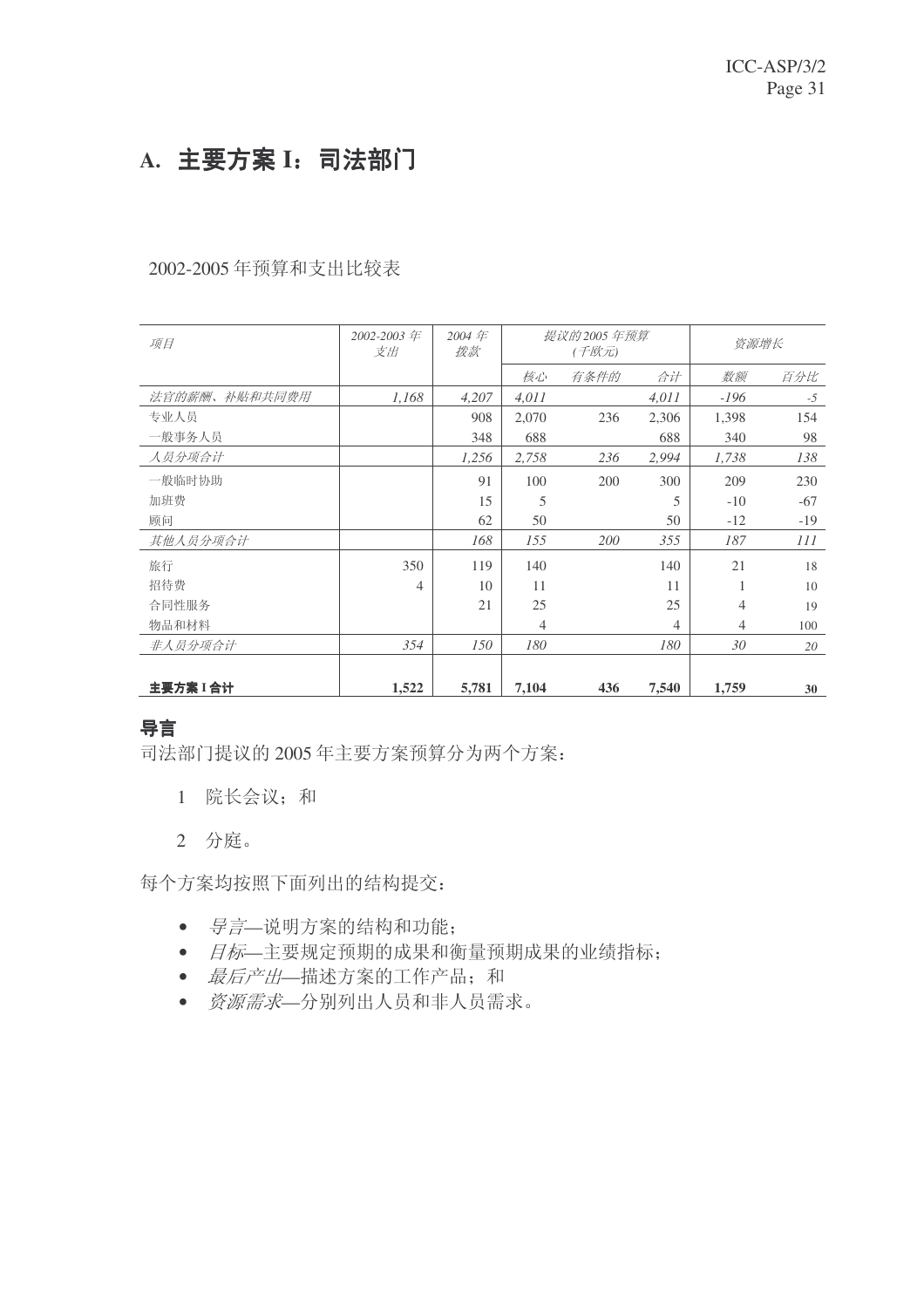# 1. 方案 1100: 院长会议

ᇐ㿔

院长会议的结构

98. 院长会议由院长及第一和第二副院长组成(《罗马规约》第35条第2款)。当 前院长会议的支持人员有(a) P5 办公室主任: (b)P3 法律顾问<sup>1</sup>, 负责司法职能: 和(c) 3 名一般事务人员, 其中2名直接协助院长和办公室主任。

99. 现有的 3 名 P2 准法律顾问职位在 2005 年将分配到分庭, 以反映他们作为司法支 持人员的职能。(顾问为院长和副院长担任法官时提供法律支持)。

100. 院长会议 2005 年的预算反映了增加工作人员的需要, 以便随着法院的司法活动 开始迅速扩展, 能有效地应付预测会增加的院长会议的工作量。相应地, 2005年预算 预见院长直属办公室的核心工作人员有: 1 名 P3 行政干事: 1 名 P3 对外关系顾问: 1 名 P2 准法律顾问: 和 1 名 P1 院长特别助理。另外, 为了适应因分庭听证的第一批案 件的诉讼而增加的司法部门的行政和联络职能, 已在有条件的基础上要求设一个 P2 助理行政干事将为分庭所有三个庭的工作提供行政支持。

101. 所有已要求和调动的职位在本文件资源需求一节中均做了描述并说明了理由。

职能

102. 院长是法院的首脑, 负有法院及其适当行政管理的全面责任。院长会议的职能归 为三个主要活动领域,下面有详细说明。第一,院长会议要履行行政管理职能。第二, 如《规约》和其他文件规定的,院长会议有司法职责。第三,通过在国际舞台代表法 院和参加外延活动, 院长会议开展对外关系活动。

<sup>1</sup> 请注意在以前的预算中所有称作"干事"的法律支持职位,今后将归类为"顾问"。这适用于以前批 准的助理法律干事和法律干事的职位以及所有提议的职位。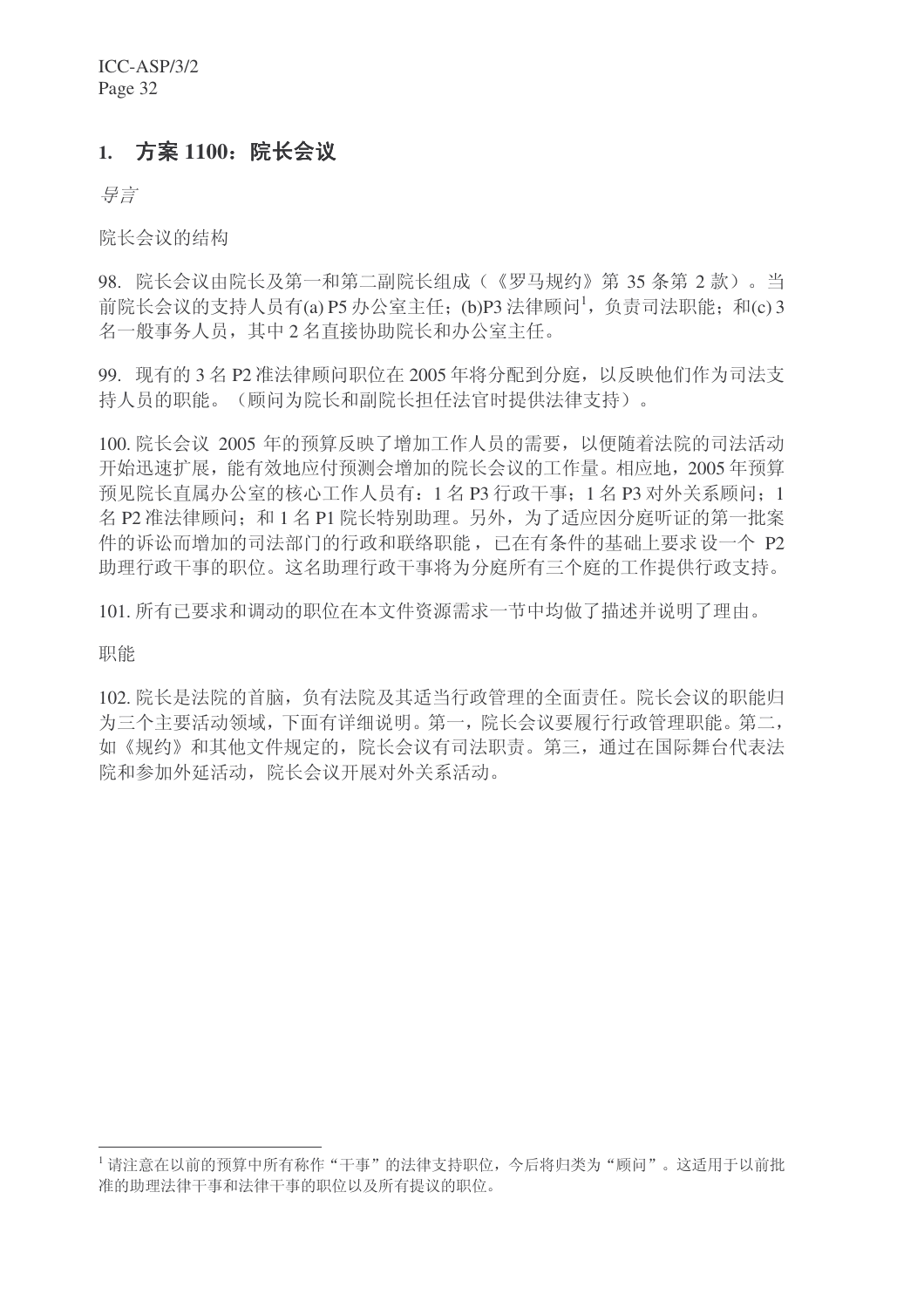| 项目       | 2004 $#$<br>拨款 | 提议的 2005 年预算<br>(千欧元) |      |       |                | 资源增长     |
|----------|----------------|-----------------------|------|-------|----------------|----------|
|          | 合计             | 核心                    | 有条件的 | 合计    | 数额             | 百分比      |
| 法官       | 635            | 701                   |      | 701   | 66             | 10       |
| 专业人员     | 319            | 467                   | 41   | 508   | 189            | 59       |
| 一般事务人员   | 97             | 160                   |      | 160   | 63             | 65       |
| 人员分项合计   | 416            | 627                   | 41   | 668   | 252            | 61       |
| 一般临时协助   |                | 100                   |      | 100   | 100            | 100      |
| 加班       | 15             | 5                     |      | 5     | $-10$          | $-67$    |
| 顾问       | 31             | 50                    |      | 50    | 19             | 61       |
| 其他人员分项合计 | 46             | 155                   |      | 155   | 109            | 237      |
| 旅行       | 83             | 80                    |      | 80    | $-3$           | $-4$     |
| 招待费      | 10             | 10                    |      | 10    | $\overline{0}$ | $\Omega$ |
| 非人员分项合计  | 93             | 90                    |      | 90    | $-3$           | $-3$     |
| 方案合计     | 1,190          | 1,573                 | 41   | 1,614 | 424            | 36       |

103. 下面的表格是为院长会议提议的 2005 年预算。

### 目标

行政职能:

104. 院长会议的行政职能有三个方面: 前两个职能与院长会议与书记官长的双向关系 相对应。第一, 在书记官长有效地为法院提供行政服务方面, 院长会议履行监督职能。 按照《规约》第38条第3款第1项,院长会议负责"适当管理法院除检察官办公室 以外的工作"。第43条第2款规定,书记官长为法院主要行政官员,"将在本法院 院长的权力下履行他或她的职能"。在行使这一监督职能时,院长会议与书记官处协 调和合作。在履行他适当管理法院的责任时,院长会议就共同关心的问题与检察官一 起工作并寻求他的同意。

105. 第二, 院长会议是接受书记官处服务的客户。这意味着院长会议必须与书记官处 不断地保持联系,以确保给院长会议和各分庭提供有效的服务(包括人力资源、信息 技术和一般服务)。

106. 最后, 院长会议负责司法部门的内部行政管理, 这包括工作人员问题以及财务和 预算事项。院长会议在这方面的责任可再分为两个大的类别。第一类涉及为所有行政 问题提供支持, 即来自各分庭诉讼和日常运作、及在各分庭的行政需要上与法院其他 机关联系出现的行政问题。第二类涉及影响院长会议和各分庭的所有行政事务,包括 财务和预算问题。

院长会议的全面行政目标是:

• 通过管理监督、协调和合作,确保对法院的适当管理。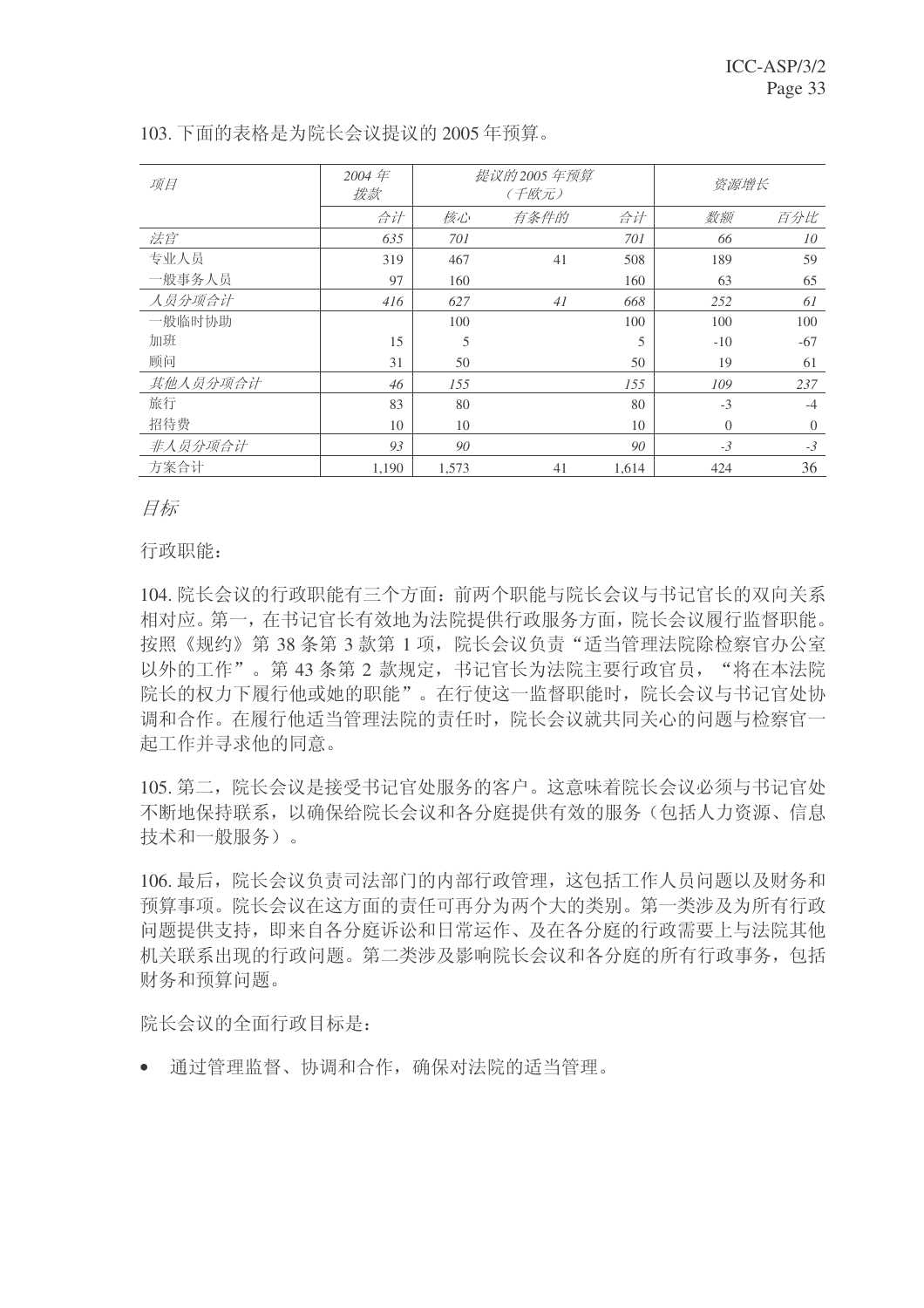| 预期成果                                            | 业绩指标                                                                            |
|-------------------------------------------------|---------------------------------------------------------------------------------|
| 有效<br>在现有的人力和财 务资源限度内<br>地管理和提供书记官处服务。          | • 为法院及时提供产出和行政服务<br>(财<br>务、人力资源、一般服务、警卫)。<br>• 院长会议和各分庭对书记官处提供 的<br>服务表示满意。    |
| 在法院各机关间改进沟通和协调。                                 | • 联系各机关的沟通和协调机制更加有<br>效。<br>● 各机关间在重大关键政策问题上继续<br>集中协调。                         |
| 对司法部门的有效和战略性内部行政管<br>理: 给院长会议和各分庭的工作提供行政<br>支持。 | ● 及时招聘和配备法律和行政支持工作<br>人员。<br>• 有效管理预算资金和监测年度开支。<br>● 为院长会议和各分庭提供及时和有效<br>的行政服务。 |

司法职能:

107. 院长会议有两个主要的司法职能: 为各分庭的司法工作提供行政支持并履行《规 约》、《程序和证据规则》和《法院条例》赋予它的特殊的专门司法职能。

108. 院长会议的行政支持职能主要包括结合《法院条例》的更新, 决定各分庭的组成, 协调和支持其司法工作。

109. 院长会议的专门司法职能包括执行判决和罚款; 制定司法道德守则; 处理与律师 和法院援助有关的事务;解决合作问题和缔结双边协定;及处理可原谅的过失和惩戒 性事务。

院长会议的总体司法目标是:

• 监督和支持公正、公开和有效地进行诉讼并履行所有赋予它的专门司法职能。

| 预期成果              | 业绩指标                |
|-------------------|---------------------|
| 有效地管理和支持各分庭的司法工作。 | • 适当组成的分庭。          |
|                   | • 各分庭之间工作的有效协调。     |
|                   | 根据需要在 调整法院条例和规则方面   |
|                   | 提供协助。               |
| 正确履行按照有关法律文书赋予院长会 | • 及时和公正地 解决所有应由院长会议 |
| 议的司法职能。           | 解决的司法问题。            |

对外关系职能:

110. 院长会议在国际舞台上代表法院, 目的是将法院置于政治和机构的大环境中。院 长会议的对外关系职能有助于促进与缔约国、非缔约国、国际组织、非政府组织、学 术机构、媒体、民间社会组织和广大公众的关系,目的是增进对法院作用的理解。这 一职能归于院长。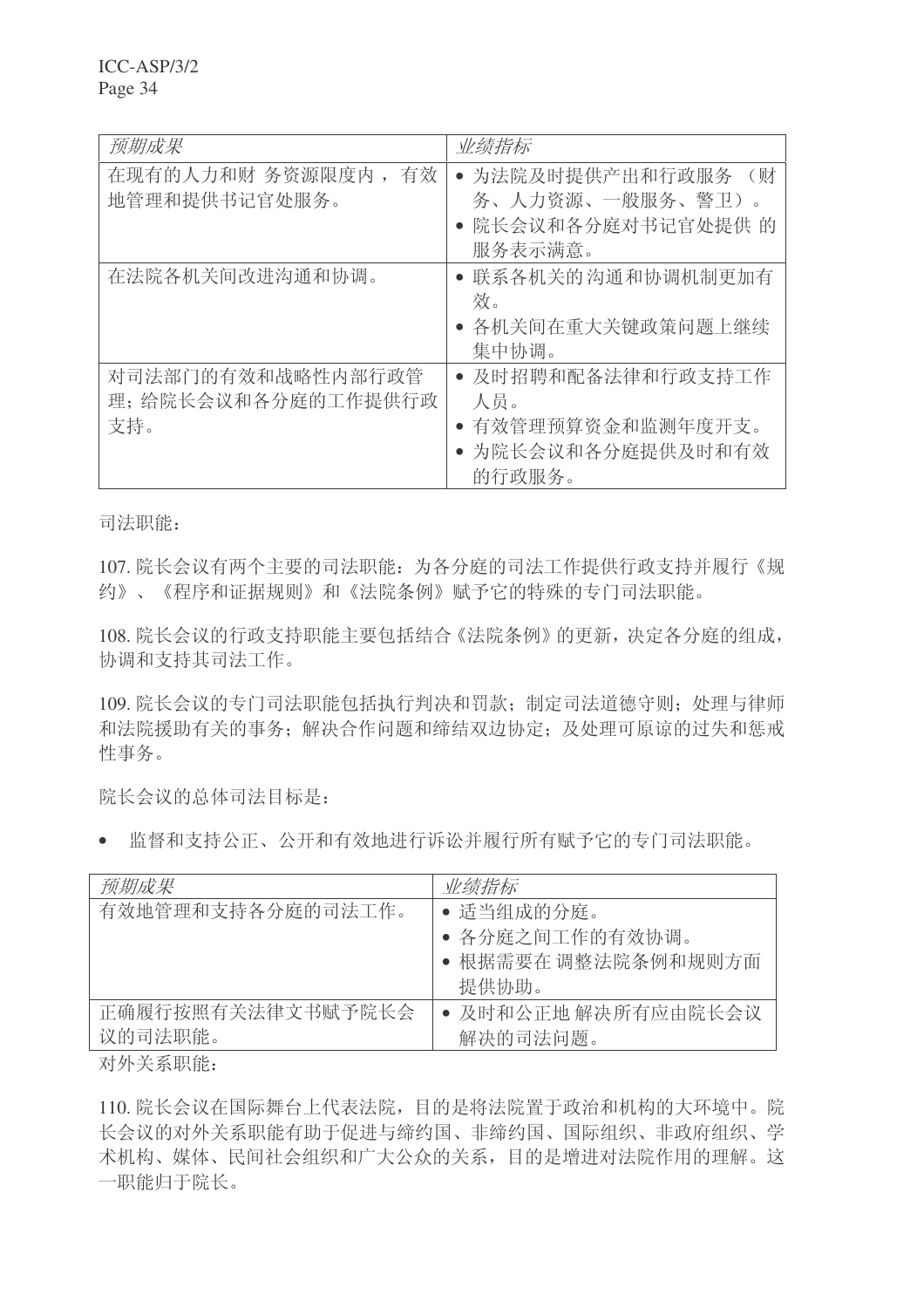111. 在履行这一职能时, 院长负责高层对外关系和交流, 包括外交、外延和媒体活动。 在这一作用中,院长有他直属办公室的支持,该办公室还负责协调对外关系及制定和 执行外延活动的战略计划。

院长会议总体对外关系的目标是:

• 通过在国际舞台上代表法院, 扩大全球对国际刑事法院工作的理解和支持。

| 预期成果                                              | 业绩指标                                                                                                                   |
|---------------------------------------------------|------------------------------------------------------------------------------------------------------------------------|
| 改进与各国的关系。                                         | • 各国政府在国内和国际<br>论坛 增加支<br>持。                                                                                           |
|                                                   | • 在介绍各国执行<br>的法律方面取得进<br>展。                                                                                            |
|                                                   | • 在签订有利于法院工作 的具体合作协<br>定方面取得进展。                                                                                        |
|                                                   | • 在批准状况方面的进展。                                                                                                          |
| 促进与国际组织的合作。                                       | 增加与国际刑事法院 有机构关系的 全<br>球及区域政府间组织的数量。<br>• 有效地执行与联合国的关系协定。<br>提高政府间组织对国际司法和国际刑<br>事法院在冲突后形势中的作用的认识<br>并加强与它们的对话。         |
| 提高对国际刑事法院工作和作用的认识<br>和兴趣 (就非政府组织、学术界和广大公<br>众而言)。 | 制定由学术、专业和教育机构对律师<br>进行国际刑法的教育和培训的计划。<br>• 在国际会议 、非政府组织和学术论坛<br>的讨论中加强关于国际司法和国际刑<br>事法院作用的对话。<br>增加媒体对法院工作的认识和正面报<br>道。 |

最后产出

行政职能:

- 举行机构会议:
	- 机关间会议(协调理事会和小组会议):
	- 院长会议和书记官长成员之间的例会:
	- 院长会议代表和行政服务部门负责人之间的例会。
- 在具体问题上的配合和合作:
	- 与所有机关代表的会议, 讨论具体项目, 如与联合国的关系协定、与东 道国的总部协定、纽约联络办公室和在海牙的永久办公楼;
	- 具体问题的工作组, 如信息系统工作组, 法院管理系统和人力资源等: ҹঞ
	- 不断对关系到法院的行政问题和政策提出建议。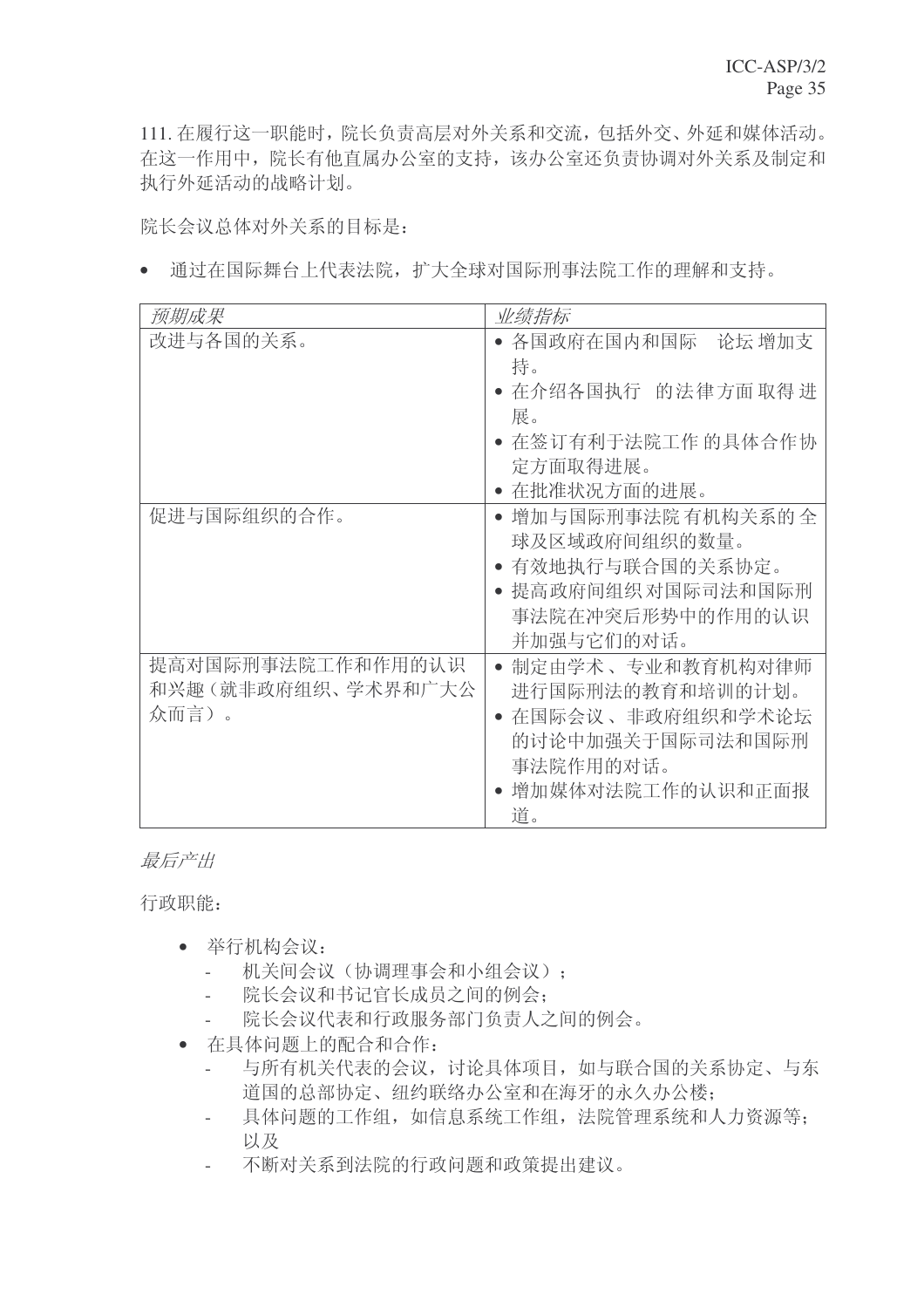司法职能:

- 组成各分庭;
- 召开、组织和参加法官全体会议:
- 召开与各分庭法律支持工作人员的例会:
- 监测诉讼的进展:
- 定期举行与法院其他机关的会议;
- 提交修正或变更《程序和证据规则》和《法院条例》的建议:
- 处理合作和执行问题(包括合作协定、与非缔约国的协定、以及判决的执行、 罚款和没收措施等):
- 解决法院有关文书规定的司法问题(包括可原谅的过失, 惩戒性事务和终止 合同): 以及
- 制定司法道德守则。

对外关系职能:

112. 为支持院长会议对外关系职能所开展的活动包括起草讲话稿, 情况介绍会文件和 其他书面材料, 以向不同听众解释法院的作用。这些活动还包括研究, 联网, 关注国 际关系和国际法的发展,并接收和提供与法院有关的事态信息。

113. 在 2005 年期间, 将完成下列实质性工作:

- 演讲活动: 院长将参加演讲活动并借此机会向广泛的国际听众解释法院的作 用:
- 与媒体的接触: 院长将与媒体接触和进行外延活动, 接受电视、无线电和书 面采访:
- 与国家代表的双边和多边会议:
- 与国际机构定期联系和对话:
- 对教育计划包括研讨会、大会和培训班做贡献:
- 为外交使团举办情况介绍会: 院长会议将与其他机关合作举办对外交使团的 情况介绍会, 向缔约国和其他国家代表介绍法院工作进展的最新情况。这样 的介绍会旨在促进与在海牙的外交使团的联系和已建立的关系。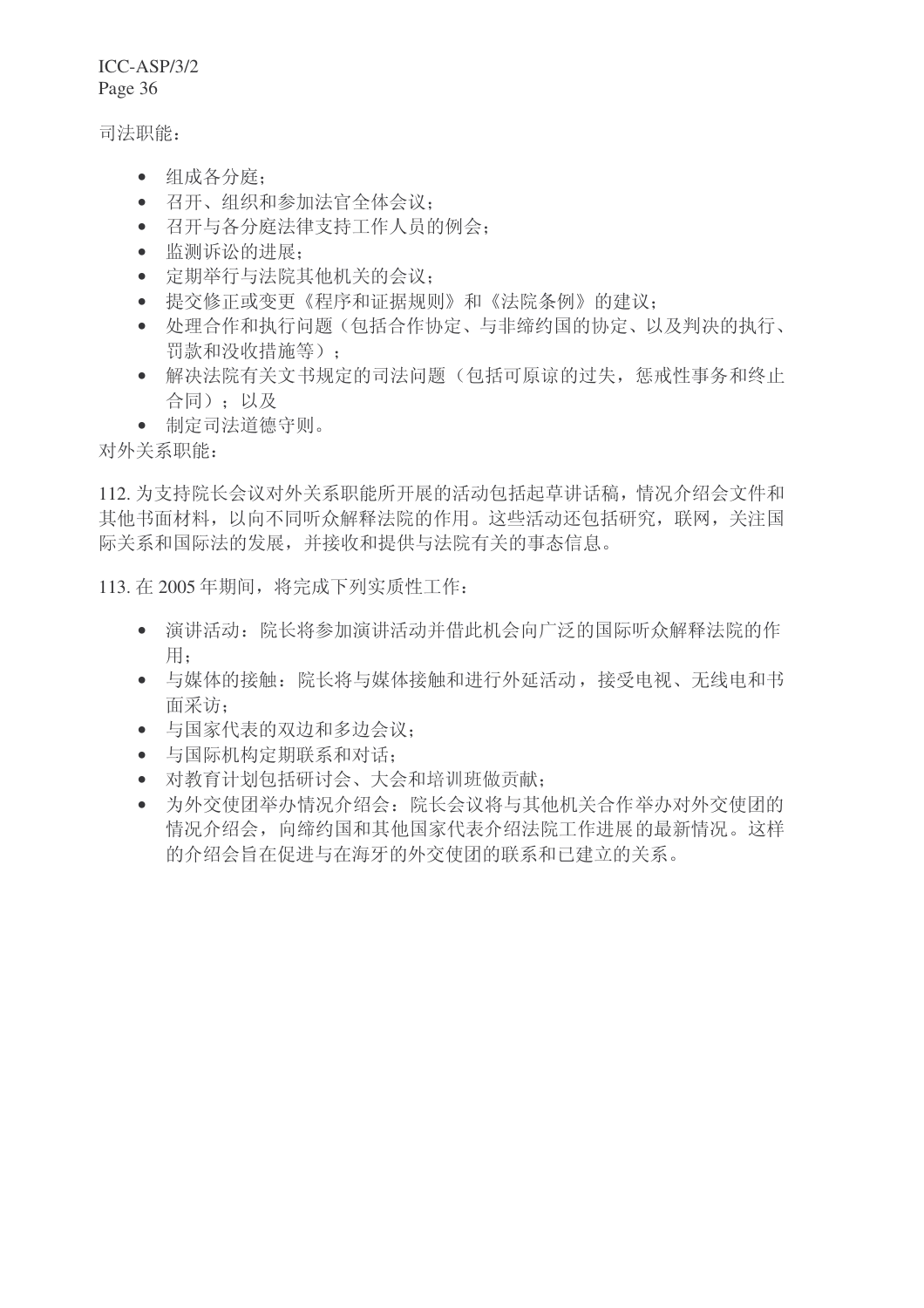|  | 资源需求 |
|--|------|
|  |      |

| 项目       | 2004年<br>职位表 | 2005年<br>职位表 |      |    |       | 提议的 2005 年预算<br>(千欧元) |       |
|----------|--------------|--------------|------|----|-------|-----------------------|-------|
|          |              | 核心           | 有条件的 | 合计 | 核心    | 有条件的                  | 合计    |
| 法官       | 3            | 3            |      | 3  | 701   |                       | 701   |
| 专业人员     | 5            | 6            |      | 7  | 467   | 41                    | 508   |
| 一般事务人员   | 3            | 3            |      | 3  | 160   |                       | 160   |
| 人员分项合计   | 8            | 9            |      | 10 | 627   | 41                    | 668   |
| 一般临时协助   |              |              |      |    | 100   |                       | 100   |
| 加班费      |              |              |      |    | 5     |                       | 5     |
| 顾问       |              |              |      |    | 50    |                       | 50    |
| 其他人员分项合计 |              |              |      |    | 155   |                       | 155   |
| 旅行       |              |              |      |    | 80    |                       | 80    |
| 招待费      |              |              |      |    | 10    |                       | 10    |
| 非人员分项合计  |              |              |      |    | 90    |                       | 90    |
| 方案合计     |              |              |      |    | 1,573 | 41                    | 1,614 |

(i) 人员需求

核心资源:

法官薪酬和特殊津贴

114. 核心资源包括院长会议三位全职法官的薪酬和教育补贴、回籍假、死亡和伤残抚 恤金, 及职业病和事故保险金。

115. 另外, 按照国际刑事法院法官的服务条件和薪酬(ICC-ASP/2/10 第三部分), 院长 将领取按其年薪 10%计的特别津贴。根据 180,000 欧元的薪金, 院长的特别津贴为 18,000 欧元。第一或第二副院长在代行院长职务时每天支取特别津贴 100 欧元—每年 最多 10,000 欧元。

1 名 P-3 行政干事 (行政管理职能)

116. 鉴于院长会议行政职能所固有的大工作量, 需要一名行政干事专门做这项工作。 行政干事协助院长会议履行其所有方面的行政职能。该干事协助院长会议指导和监督 法院的行政工作,并与书记官处联系,以帮助确保向院长会议和各分庭有效地提供人 力资源、信息技术和一般服务。另外,行政干事还处理与院长会议和各分庭内部行政 管理有关的一切非司法行政事务, 包括财务和预算问题。

117. 自 2004 年春季以来, 这一职位一直用一般临时支助资金供资。然而, 由于这些 职责是永久性的,该职位现已纳入到2005年的预算中。

1名 P-2 准法律顾问(司法职能)

118. 院长会议负责各分庭的行政管理, 并为《规约》, 《程序和证据规则》和《法院 条例》列出的一些司法职能负有专门的责任。准法律顾问将协助法律顾问为履行司法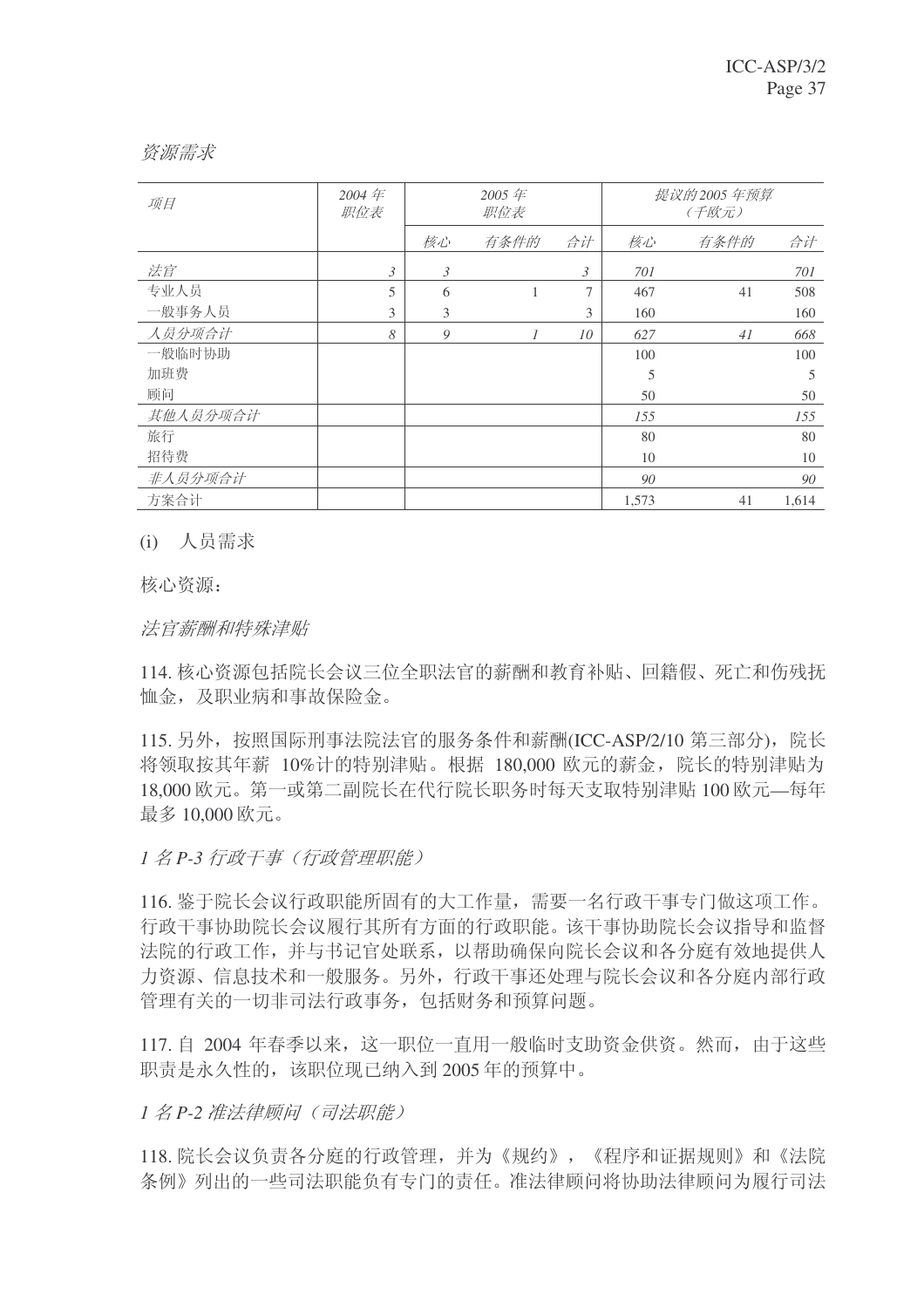职能提供直接支持, 如各分庭的行政管理、纪律性诉讼、律师问题、法院行政管理及 判决和监禁期的执行。

119. 2004年5月法官通过的《法院条例》规定成立一个法律案文咨询委员会。这个委 员会的任务是审议和对《程序和证据规则》、《犯罪要件》和《法院条例》的修改建 议提出报告。根据条例第4条第6款,院长可酌情指派一人协助该委员会。除上面提 到的其他司法职能外,准法律顾问将通过协调委员会成员的工作,在与委员会工作有 关的所有问题上作为法院各机关的联络点,并给委员会提供行政和法律支持来协助咨 询委员会。

### 1 名 P-3 对外关系颐的

120. 对外关系顾问支持院长会议履行它的外交、代表和联络职责。该顾问提供外交和 政治咨询意见,并协助处理与各国当局、政府间和非政府间组织及所有其他有关机构 的事宜。该顾问还协调对院长会议收到的大量信件和材料的回复,并监督院长将发表 的讲话稿和介绍材料的起草工作。对外关系顾问参与对外关系、外延和战略计划的制 定和执行。

121. 此外, 对外关系顾问还可协助院长谈判与缔约国的合作协定或与非缔约国的临时 安排。为此, 对外关系顾问也可与国家官员建立和保持联系, 并陪同院长进行国际访 问, 以便为院长在他这方面的职能上提供直接支持。

### 1 名 P-1 院长特别助理(全面支持)

122. 院长的特别助理为院长 和他的所有工作人员在三位院长的主要活动领域提供一 般协助。特别助理的工作不是集中在三个职能中的一个职能上,而是要与院长的工作 人员一起就具体的项目进行工作。他的职责还包括做会议记录和起草文件、讲话稿、 介绍材料和挑选出的具体问题上的往来信件。特别助理还将根据要求进行研究,典型 的是为院长的活动准备背景文件或分析院长履行不同职能时产生的特殊问题。

## 3 个 P-2—准法律顾问职位调动到各分庭

123. 院长会议现有的三个 P-2 准法律顾问的职位主要为院长和副院长担任法官时提供 司法支持。为了反映这一职能,院长会议要求将这三个职位调动到各分庭,以符合其 法律支持工作人员的结构。

## 将1个GS-PL (一般事务——特等) 院长助理的职位调动到院长会议

124. 2002-2003 年的预算批准了这个职位。虽然预算在一般事务科, 从职能上这个职 位是为院长会议所用的。从 2005 年起, 院长会议将把这一职位作为它的核心职位之 一。因此,院长会议要求将上述职位从一般事务科调动到院长会议。作为交换,院长 会议要求将一GS-OL(一般事务——其他职等)职位从院长会议调动到一般事务科来 填补造成的空缺。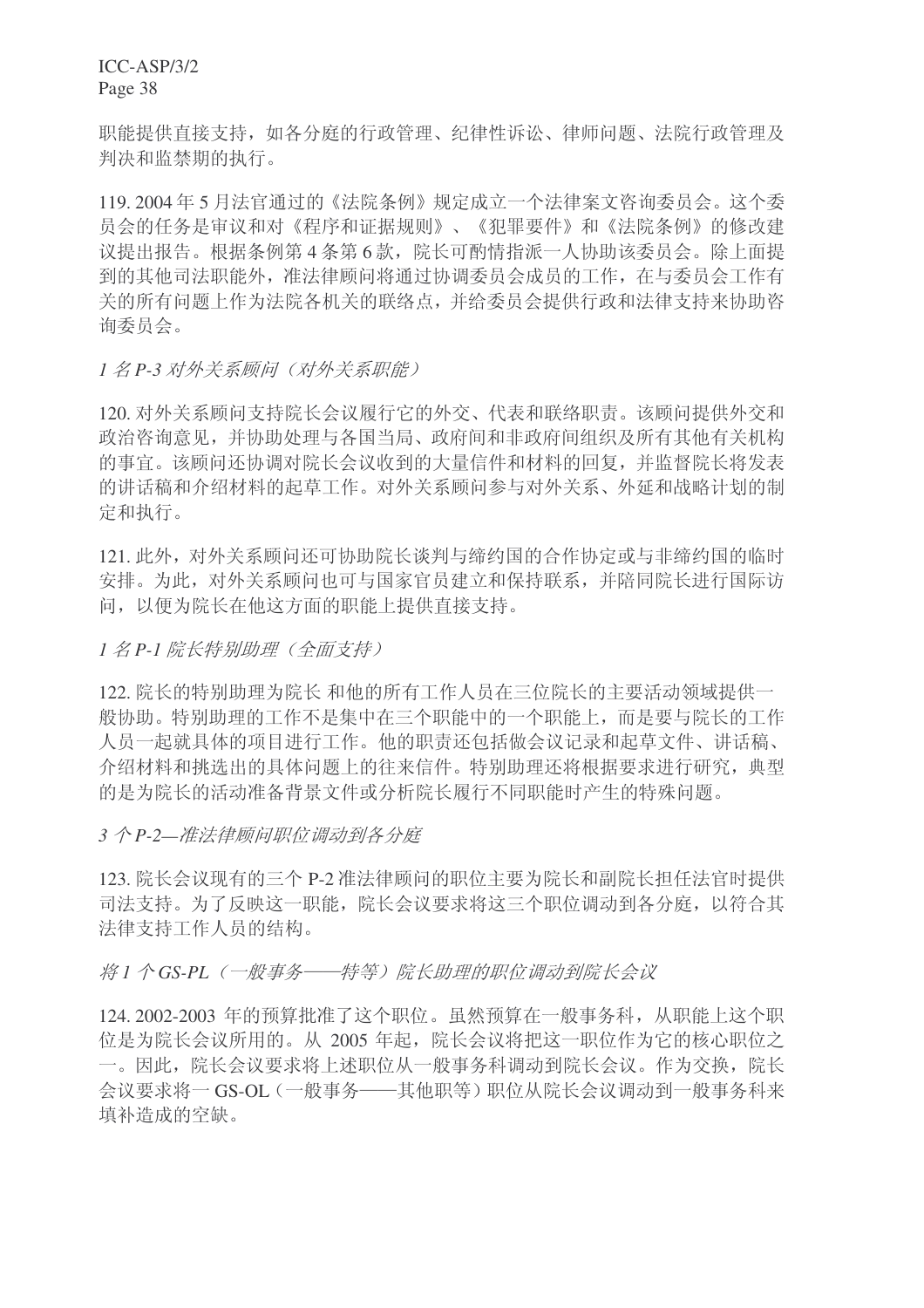### 一般临时协助

125. 为应付不可预见的工作量的增加, 要求为一般临时协助设立预算。由于院长会议 各种不同领域职责不可预见的工作量和未来需要做的工作性质的不确定性, 使用一般 临时协助是满足额外要求的最实际可行的办法。

#### 加班

126. 根据国际刑事法院的政策, 院长会议将加班控制在最低限度。鉴于前一年的加班 预算未全部使用, 2005 年预算中的加班费已有所减少。

#### 顾问

127. 院长会议将聘用临时顾问, 以提供否则在法院内找不到的专业知识。顾问将为院 长会议或各分庭在与某一特定 问题或法院审理的案件有关的专业 问题上提供咨询意 见。这样的人士可能包括来自政治学、文化人类学、历史、心理学或法医学方面的专 家。

128. 也可从法院所在地以外的地点聘用专家, 以便提供某一特别案件或情势的当地专 业知识, 聘用专家是为了在固定的时间期限内在具体问题上协助法院。他们也可参与 对法律支持工作人员在专业知识方面的培训,否则法院则没有这方面的专业知识。

129. 2004 年的预算包括为院长会议和分庭单独分配的款项, 每个部门 30,800 欧元。 鉴于院长会议将聘用的顾问既协助他们本身又协助各分庭,为院长会议所提预估数额 要满足两个机关的需求。结果, 顾问的预估数未写入各分庭提交的需求中。

有条件的资源:

130. 根据院长会议和各分庭的工作量,同时如检察长为2005年所做的假设所决定的, 将填补一个职位。这些职责将在年内的一段时间由院长会议和各分庭内现有的工作人 员完成, 直到为应付预计案件各分庭的工作量增加为止。

1名P-2 准行政干事

131. 准行政干事为整个分庭工作。该干事负责分庭内所有与工作人员有关的事务, 并 特别要协助法官招聘和评估分配给法官和分庭内各庭的法律支持人员。工作人员数量 的增加要求有适当的管理能力。另外,分庭日益增加的工作量将会使得更有必要管理 分庭内部的行政事务, 并为了协调提供与案件有关的服务与书记官处联系。

132. 准行政干事与其他科室负责人的会议上代表分庭的利益, 并在影响分庭进行诉讼 的行政事务上与书记官处取得联系。

133. 准行政干事将于 2005 年 7 月 1 日上任, 任期六个月。这一职位招聘的时间正是分 庭内有更多临时法律支持人员到来之时, 那时司法工作量会继续增加, 所发生的与案 件有关的问题也需要解决。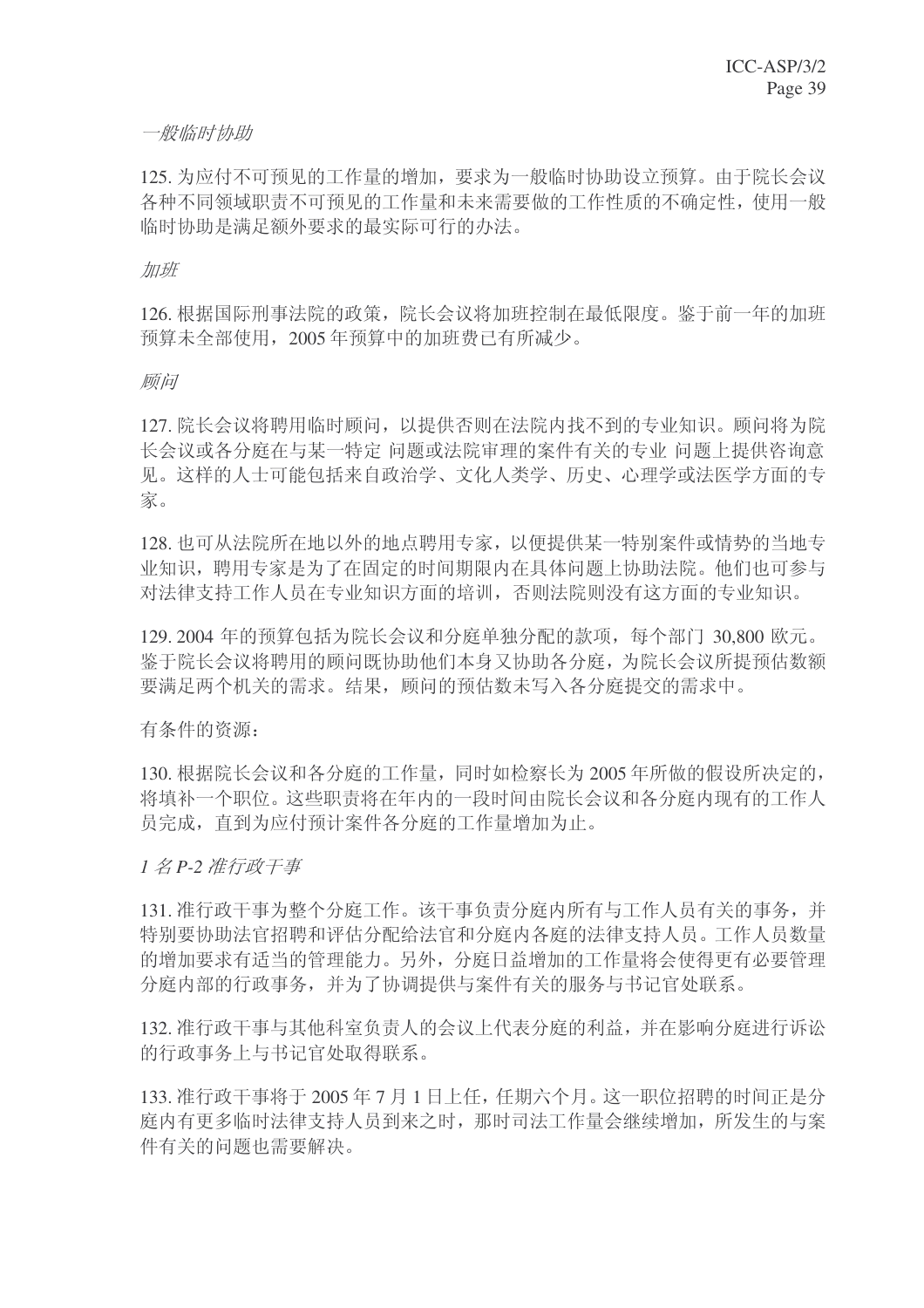(ii) 非人员需求

核心资源:

旅行

134. 作为其外延活动的一部分, 院长或代行院长职务的另一法官, 需要旅行去参加世 界各地的各种活动,如大会和高层会晤,以向他们解释法院的工作。在绝大多数情况 下,院长会议的政策是请这些活动的组织者支付全部旅行费用。当这不可能而某项活 动被认为对法院的工作特别重要时, 旅行费从本预算中支付。另外, 作为院长会议对 外关系活动的一部分,院长必须旅行去会见各国政府代表和外交使团。

135. 除外延活动和对外关系职能所需要的旅行之外, 院长或院长会议的代表也需要旅 行,去完成分配给院长会议的专门司法职能,这主要涉及谈判与缔约国的合作协定和 与非缔约国的临时安排。履行这些职能将包括写报告、行政工作和背景研究。可预见 的是,院长可能由一名工作人员陪同,协助他做这项额外工作。

136. 也要求院长会议旅行去出席在纽约召开的缔约国大会和会见联合国的代表(在后 一种情况下, 是为讨论如两个机构之间的合作问题)。

招待费

137. 在履行院长会议作为代表的职能时, 院长会议的成员要在法院总部或总部以外的 地点接待重要来访者。目前书记官处正在最后确定一项招待政策。

138. 招待费的预估数额是以 2003-2004 年期间院长从高级政府官员、国际律师和外交 使团成员收到的邀请为依据的—即期待院长实际回请的邀请。预估数额是用在海牙的 使馆各种规格的午餐和晚餐的平均费用计算出来的。

# 2. 方案 1200: 分庭

ᇐ㿔

分庭的结构

139. 分庭由法院的法官组成: 为了预算的目的, 院长及第一和第二副院长包括在院长 会议中。分庭分为三个庭: 预审庭、审判庭和上诉庭。每个庭可由几个分庭组成。依 照 2004年 5 月法官通过的《法院条例》, 每个分庭的法官将在他们的成员中选举一 位主持法官履行《规约》和《规则》赋予他或她的职能。另外,每个庭的法官可选举 一位他们的成员作为该庭的庭长来监督庭内的行政管理。

140. 当前分庭由下列人员支持: (a)18 名 P-2 准法律顾问, 他们通过进行研究和协助起 草及准备裁判和判决为法官提供法律支持: 及(b)8 名一般事务工作人员, 为法官提供 行政协助。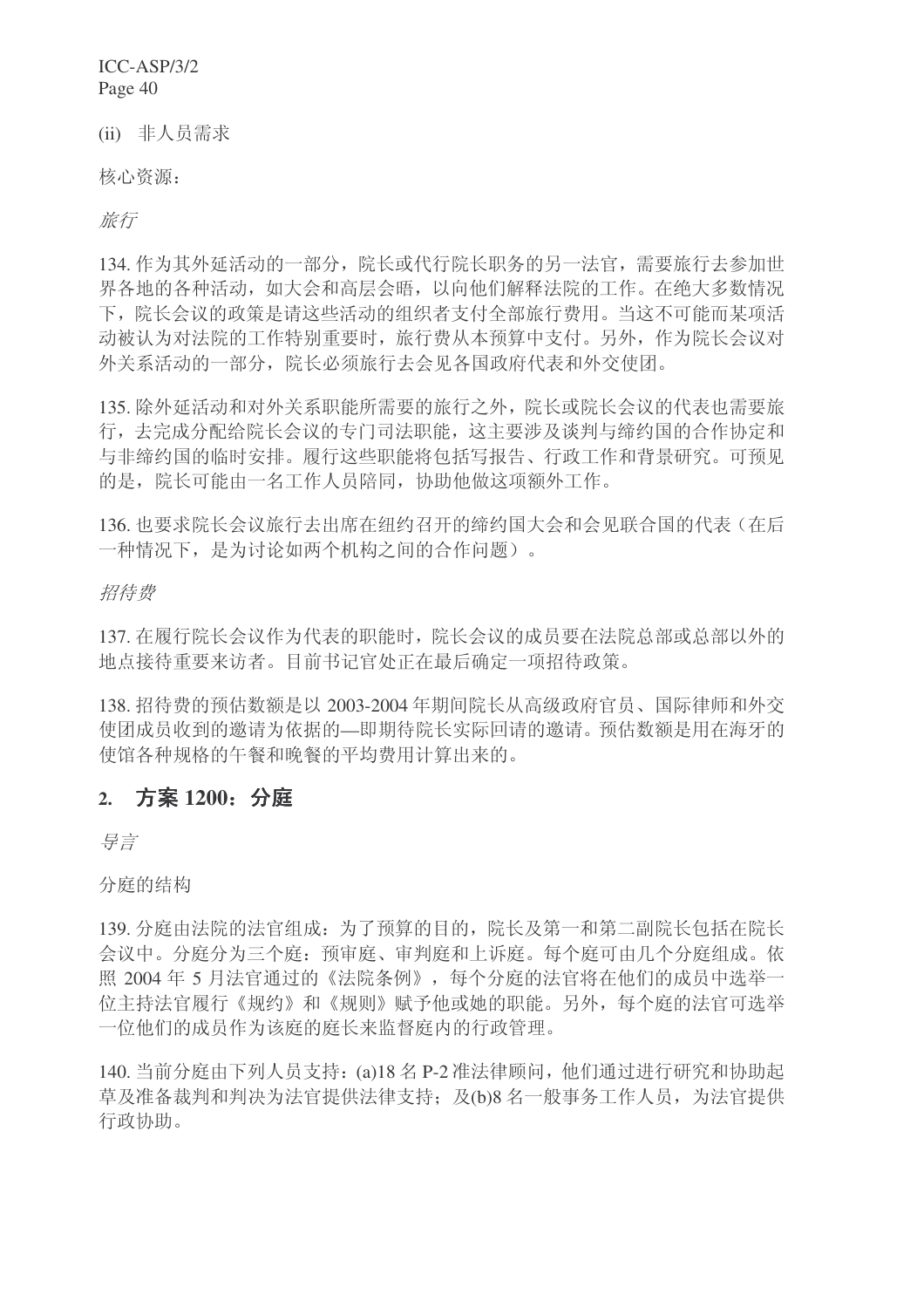141. 提交的 2005 年预算预见了一个逐步招聘过程的开始。在今后几年将聘用办事员 和法律顾问来支持法官,并随着法院开始处理一些情势和案件,满足分庭日益增长的 工作需要。在 2004年3月的全会上, 法官们讨论和批准了分庭最后的结构, 下面有 更详细的说明。不是所有提出的职位都在 2005 年需要, 所提分庭预算只反映了完成 根据检察官的假设确定的工作量所需要的职位。来年所需要的那些职位在本文件资源 需求的章节做了描述并说明了理由。

### 提议的分庭的最终结构

142. 分庭的最终结构将是这样的,即一旦法院有了完整的案件诉讼事件表,每个庭将 有三名具备特殊专业知识和丰富经验的顾问提供咨询。根据具体需要将把他们分配到 一个庭: 审判庭和上诉庭将各自有三名 P-4 法律顾问, 而预审庭将有两名 P-4 法律顾 问和一名 P-5 调查事务的高级法律顾问。这些顾问将为各自庭作为一个整体提供服务, 并将在程序和实质性法律的复杂问题上为分庭提供法律咨询。一名一般事务级行政助 理也将分配到每个庭并向该庭的庭长报告。

143. 另外, 计划再聘用一名 P-4 法律干事为所有庭服务, 并作为一名法官和工作人员 在研究和编辑活动方面的联络点支持各分庭。这名于事将协助开发一个法学和评论的 国际刑事法院数据库(这在法院法学的基础上将主要包括特设和混合法庭的法学)。 第二, 这名干事将为分庭的法律工作人员在起草判决书时提供编辑支持, 以确保参考 资料的引用和措辞的一致和协调。

144. 为了完成组织结构, 将最终给每个法官分配一名 P-3 法律顾问, 与一名 P-2 法律 顾问一起组成每个单独法官的支持小组。分配给法官个人的 P-3 法律顾问将作为一名 法官在所有问题上的第一集中点,并协助该法官处理所有与案件有关的问题。其目的 是, 支持小组应集中在控制工作流程和决策过程的法官周围: 通过这样做, 支持小组 将确保法官有随时为他们所用的研究能力及法律支持和咨询。

### 职能

145. 分庭, 由三个庭和每个庭中的各分庭组成, 按照《规约》、《程序和证据规则》 和其他有关法律文书讲行诉讼和做出一切必要的司法裁判。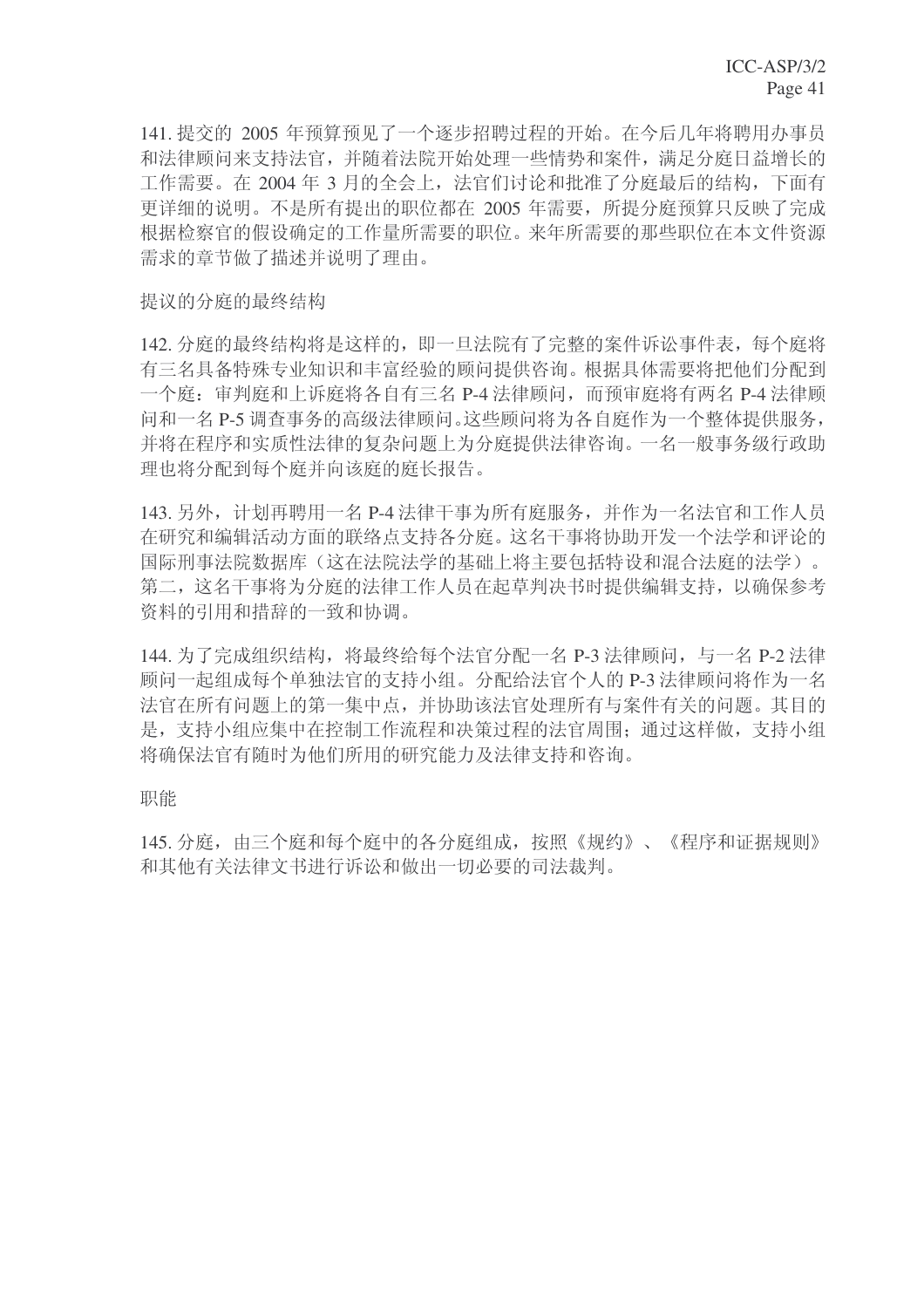提议的 2005年分庭预算列在下面的表中。

| 项目       | 2004年<br>拨款 | 提议的 2005 年预算<br>(千欧元) |      |       | 资源增长           |        |
|----------|-------------|-----------------------|------|-------|----------------|--------|
|          | 合计          | 核心                    | 有条件的 | 合计    | 数额             | 百分比    |
| 法官       | 3,572       | 3,310                 |      | 3,310 | $-262$         | $-7$   |
| 专业人员     | 589         | 1,603                 | 195  | 1,798 | 1,209          | 205    |
| 一般事务人员   | 251         | 528                   |      | 528   | 277            | 110    |
| 人员分项合计   | 840         | 2,131                 | 195  | 2,326 | 1,486          | 177    |
| 一般临时协助   | 91          |                       | 200  | 200   | 109            | 120    |
| 顾问       | 31          |                       |      |       | $-31$          | $-100$ |
| 其他人员分项合计 | 122         |                       | 200  | 200   | 78             | 64     |
| 旅行       | 36          | 60                    |      | 60    | 24             | 67     |
| 招待费      |             |                       |      |       |                | 100    |
| 合同性服务    | 21          | 25                    |      | 25    | $\overline{4}$ | 19     |
| 物品和材料    |             | $\overline{4}$        |      | 4     | $\overline{4}$ | 100    |
| 非人员分项合计  | 57          | 90                    |      | 90    | 33             | 58     |
| 方案合计     | 4,591       | 5,531                 | 395  | 5,926 | 1,335          | 29     |

目标

• 按照《规约》和其他有关法律文书,确保进行公平、有效和公开的诉讼,并通过 这样做保障所有各方的权利。

| 预期成果                    | 业绩指标                                                 |
|-------------------------|------------------------------------------------------|
| 适当运作的诉讼。                | • 组织良好、没有不应有延误的诉讼。<br>• 进行透明和易理解的诉讼, 不损害任何<br>一方的权利。 |
| 有效管理和支持 分庭的法律和行政工<br>作。 | • 根据分庭的需要, 有效地分配工作人员。<br>• 法院运作所需司法支持系统 的适当运<br>作。   |

最后产出

- 听取案件和监督其他听讯:
- 分析证据、讨论、发出口头和书面初步裁定、解决每天各方提出的动议、做出中 间裁判和下达判决:
- 监督各庭的行政管理(庭长);
- 处理修正和/或更改《程序和证据规则》或《法院条例》的建议:
- 出席和参与法官全会:
- 参加大会并与院长会议协商开展外延活动;以及
- 在具体问题方面的工作, 如信息技术、互补、案发地审判、总部协定、永久办公 楼、被害人、辩护、持续的法律教育和象征性事务。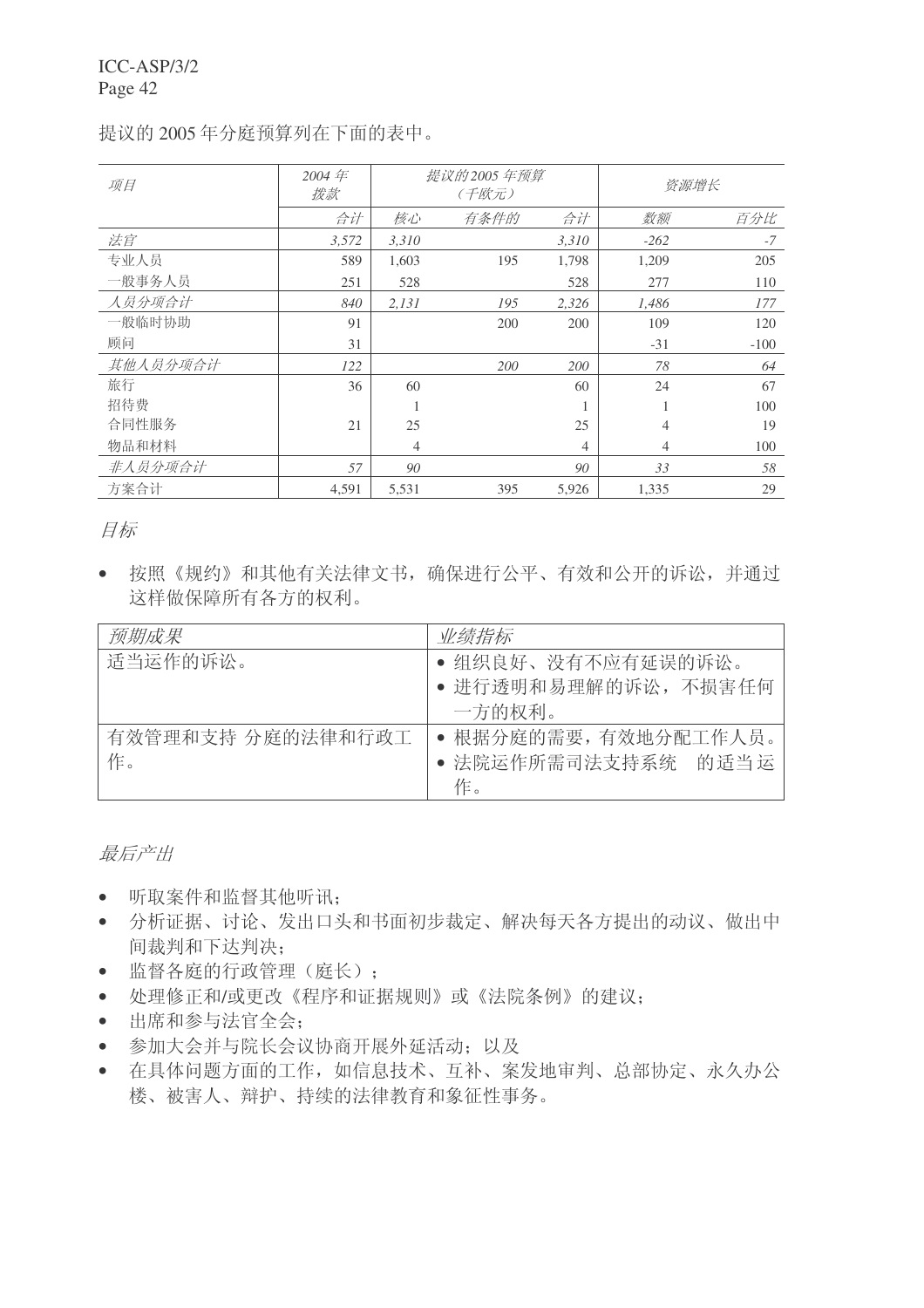| 资源需求 |  |  |
|------|--|--|
|      |  |  |

| 项目       | 2004 $#$<br>职位表 | 2005年<br>职位表 |      |    |       | 提议的 2005 年预算<br>(千欧元) |                |
|----------|-----------------|--------------|------|----|-------|-----------------------|----------------|
|          |                 | 核心           | 有条件的 | 合计 | 核心    | 有条件的                  | 合计             |
| 法官       | 15              | 15           |      | 15 | 3,310 |                       | 3,310          |
| 专业人员     | 15              | 21           | 3    | 24 | 1,603 | 195                   | 1,798          |
| 一般事务人员   | 8               | 11           |      | 11 | 528   |                       | 528            |
| 人员分项合计   | 23              | 32           | 3    | 35 | 2,131 | 195                   | 2,326          |
| 一般临时协助   |                 |              |      |    |       | 200                   | 200            |
| 其他人员分项合计 |                 |              |      |    |       | 200                   | 200            |
| 旅行       |                 |              |      |    | 60    |                       | 60             |
| 招待费      |                 |              |      |    | 1     |                       |                |
| 合同性服务    |                 |              |      |    | 25    |                       | 25             |
| 物品和材料    |                 |              |      |    | 4     |                       | $\overline{4}$ |
| 非人员分项合计  |                 |              |      |    | 90    |                       | 90             |
| 方案合计     |                 |              |      |    | 5,531 | 395                   | 5,926          |

请注意对分庭的建议是根据检察官办公室对2005 年分析、调查和起诉所做的设想提 出的。下面在理由之后有分庭需求与检察官的设想和期限对照表。

146. 2005 年将不需要对分庭的核心结构进行全面补充。因此, 将根据检察官的设想聘 用工作人员, 这些设想将决定分庭来年的工作量。

(i) 人员需求

核心资源:

法官薪酬和特别津贴

147. 待解决的是法庭 13 名全职法官的薪酬和用于教育补贴、回籍假, 死亡和丧失工 作能力抚恤金, 以及职业病和事故保险金的资金。

148. 此外, 鉴于自 2005 年 6 月起, 两名审判法官将开始全职工作, 这一类别还包括 他们的搬迁费用和薪酬(每人五个月为非全职法官和每人七个月为全职法官)。

### 分配给各庭的法律顾问

149. 提议为 2005 年设五名 P-4 法律顾问职位和一名 P-5 高级法律顾问职位。其中三个 为核心职位: 将分别给审判庭和上诉庭各分配一名 P-4 法律顾问, 给预审庭分配一名 P-5 高级法律顾问。当某一特定分庭的主审法官通过庭长提出要求时,这些法律顾问 提供法律支持和咨询。当P-2 法律工作人员直接支持单独的法官完成其每日任务和持 续的与案件有关的工作时, 那些 P-4 法律顾问(和预审庭的 P-5 高级法律顾问) 在有 关庭内就某一案件存在期间出现的程序和实质法律的复杂问题为分庭提供法律咨询。 不把他们分配给某一特定法官,而是给这个庭作为一个整体提供咨询和支持。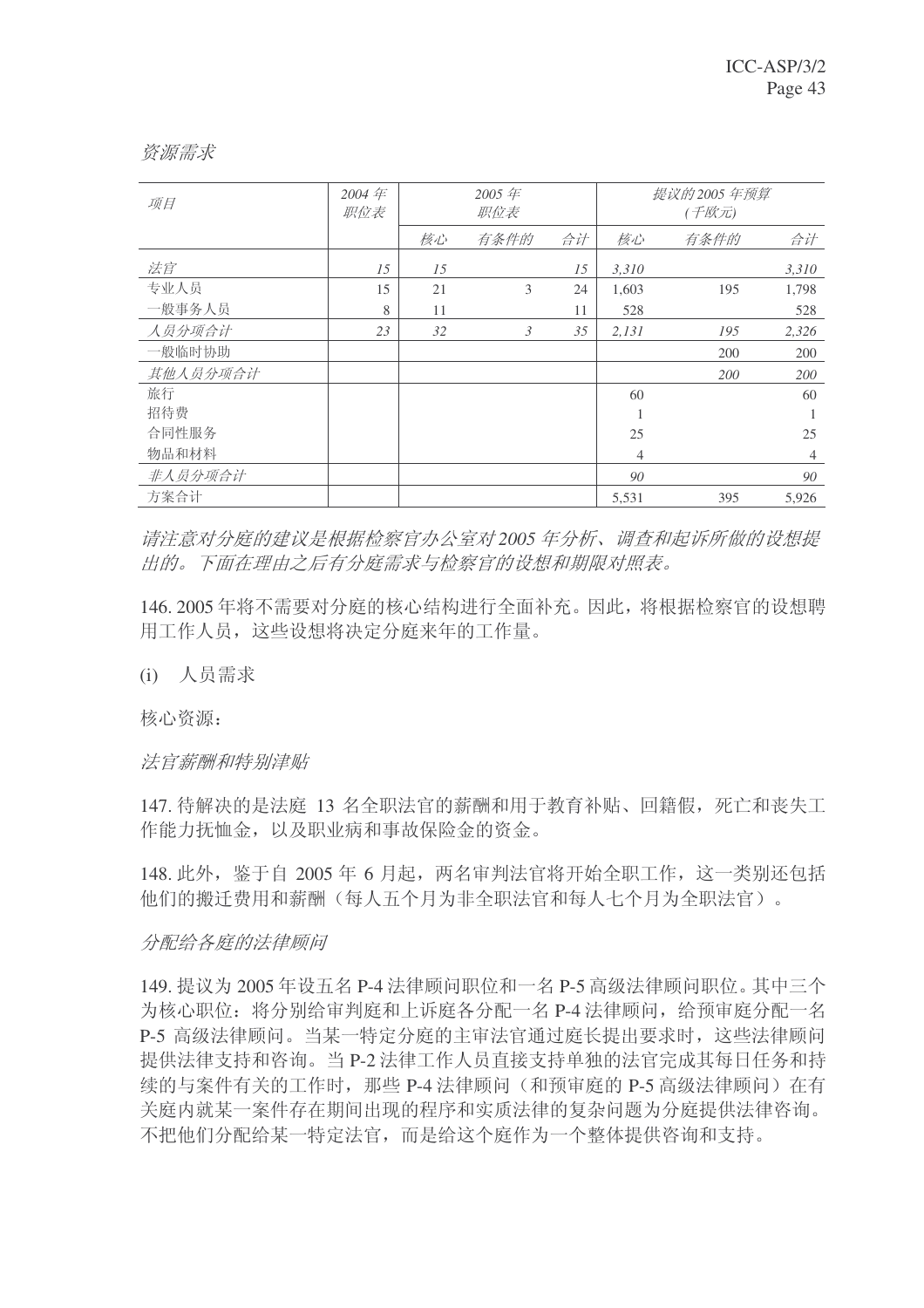1 名 P-5 调查事务高级法律顾问

150. 这名 P-5 高级法律顾问在诉讼的预审阶段是重要的, 因为这个阶段需要关于某项 调查不同阶段的多方面的专业技能和专门知识。另外,这名高级法律顾问将与检察官 办公室联系,并在必要时与辩护代理人、被害人和国家联系。

**2** 名 P-4 法律顾问

151. 将分别给审判庭和上诉庭各分配一名 P-4 法律顾问。

3 名行政助理(每个庭各1名)

152. 每个庭将有一名行政助理支持, 他将直接向庭长报告。

有条件的资源:

*3* ৡ *P-4* ⊩ᕟ乒䯂

需要三名法律顾问(每个庭各一名)。

一般临时协助

153. 由于分庭不可预见的工作量, 一般临时协助是满足任何额外需求的最实际和最灵 活的办法。当法庭工作量需要时, 这将用来雇用短期工作人员。本预算建议中的分庭 人员配置需求是根据很保守的分庭最终结构逐渐形成的估计提出来的。然而,为了保 证分庭能做好准备应付不可预见的司法工作量的增加,需要一般临时协助资金以确保 分庭内部的灵活性。

(ii) 非人员需求

核心资源:

旅行

154. 法官需要在如互补和合作问题上与各国司法当局接触, 也需要参加某些外延活 动, 包括学术会议和发表演讲。迄今为止, 法官们已从国家当局收到两份访问司法机 构的激请。法庭的政策是尽可能让旅行的组织者承担全部旅行费用。这不一定总是可 能的;如会议或活动看来对法院的工作特别重要,旅费从本预算中支付。

招待费

155. 在 2004年, 招待费预算用来支付在总部召开的法官全会期间的饮食和服务费用, 因为这项特别费用未在法院的其他项下列出预算。计划在 2005 年召开三次全会, 目 的是更新《法院条例》,讨论法院业务和作为司法教育计划的一部分参加培训(见下 而)。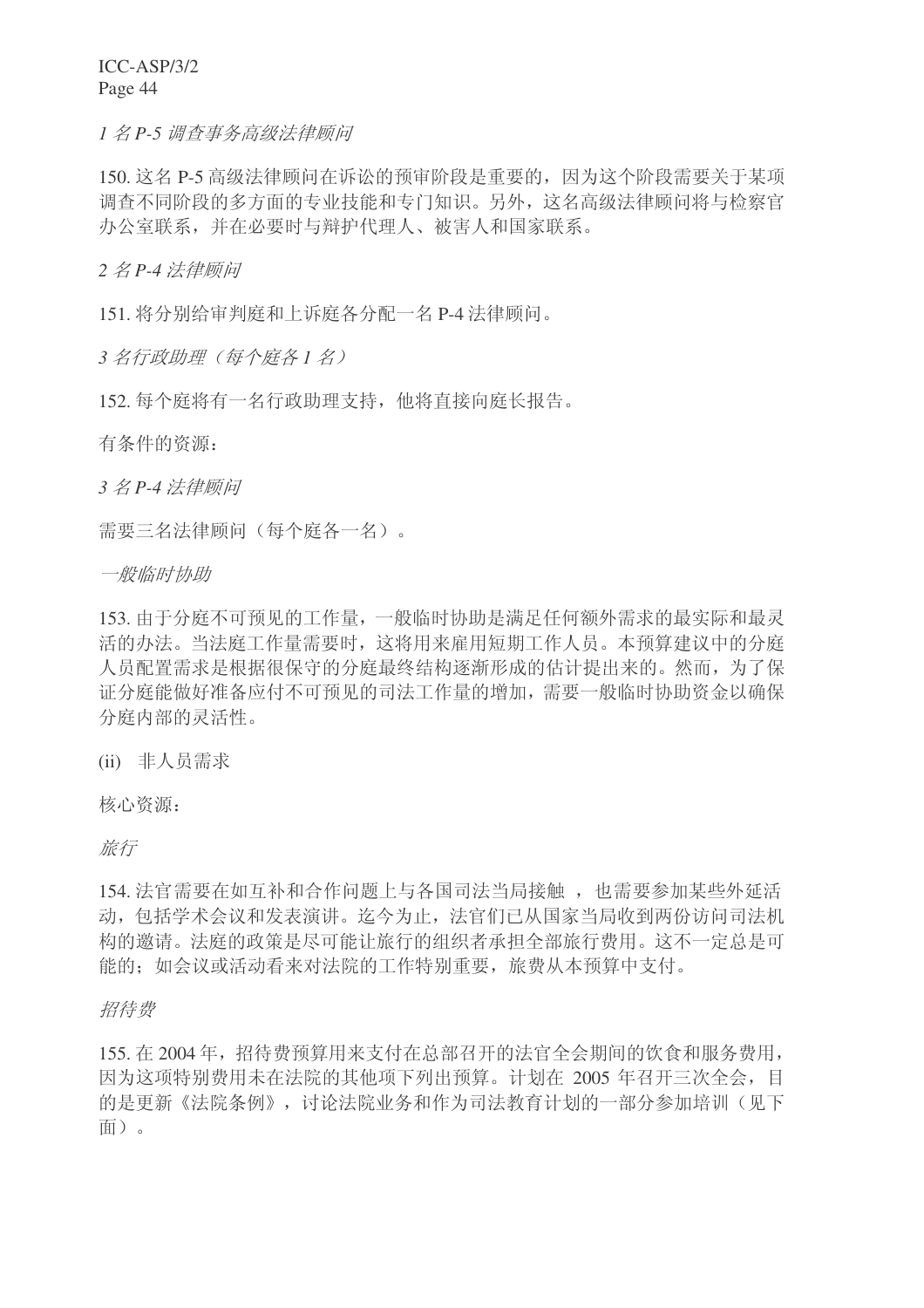## 合同性服务

156. 法院的一位法官仍在确定培训的核心概念。培训计划设想的是一项司法教育计 划,该计划通过对法官进行程序性和实质性事务的培训,帮助确保诉讼的效率和公正。 该计划也将考虑到法官们不同的经验和有差异的法律传统。虽然这一新的法官培训计 划将在 2005 年实施, 但分庭培训的预算需求保持在与 2004 年相同的水平。法院将努 力为培训课程找到更多外部资金。

### 物品和材料

157. 准法律顾问将在诉讼中为法庭提供协助, 并需要穿法袍, 以与国际法庭的习惯和 作法保持一致。虽然在2005年法律支持工作人员将超过18名,但只需要六件法袍, 因为需要参加诉讼的工作人员可共用这些法袍。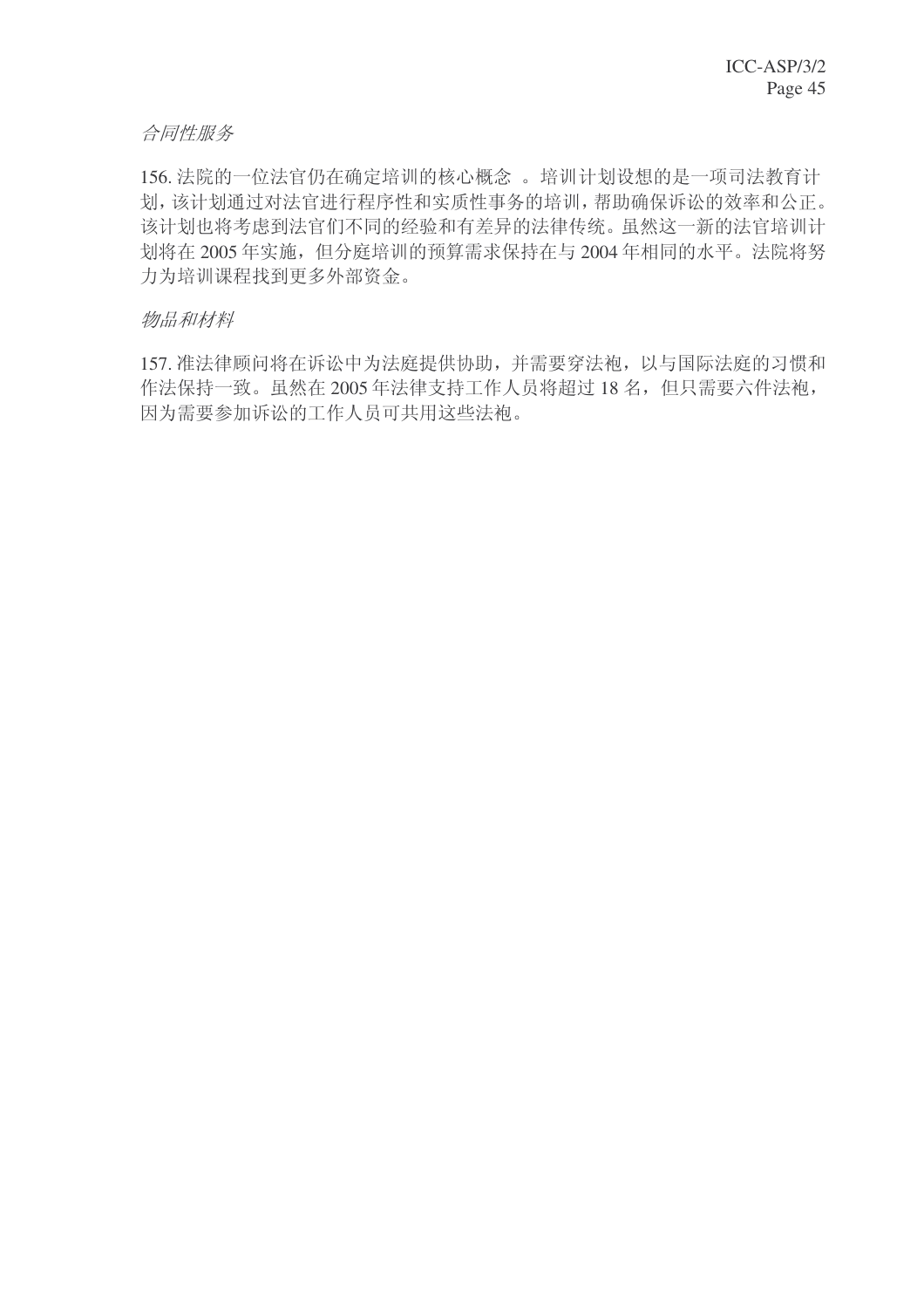# 对分庭的要求是根据检察官提出的假设和期限提出的

| 情势         | 庭          | 2005                                                                    | 合计        |
|------------|------------|-------------------------------------------------------------------------|-----------|
|            |            | 12月<br>1月<br>3月<br>5月<br>10月<br>11月<br>2月<br>4月<br>6月<br>7月<br>8月<br>9月 |           |
|            |            |                                                                         |           |
| 情势 I       | <b>TD</b>  | 审判                                                                      |           |
|            |            | $TD: 1 P-4$                                                             | 1 P-4 TD  |
|            |            | <b>TD</b> : 1 P-4                                                       | 1 P-4 TD  |
|            | <b>AD</b>  | $AD: 1 P-4$                                                             | 1 P-4 AD  |
|            |            | <b>AD</b> : 1 P-4                                                       | 1 P-4 AD  |
|            |            |                                                                         |           |
| 情势 II 案件 1 | <b>PTD</b> | 调查                                                                      |           |
|            |            | $PTD: 1 P-5$                                                            | 1 P-5 PTD |
|            | <b>TD</b>  | 审判                                                                      |           |
|            |            |                                                                         |           |
| 情势 II 案件 2 | <b>PTD</b> | 预审诉讼<br>调查                                                              |           |
|            |            | <b>PTD</b> : 1 P-4                                                      | 1 P-4 PTD |
|            |            |                                                                         |           |
| 情势 III     | <b>PTD</b> | 调查                                                                      |           |
|            |            |                                                                         |           |
|            |            |                                                                         | $5P-4$    |
|            |            |                                                                         | $1 P-5$   |

TD=审判庭 AD=上诉庭 PTD=预审庭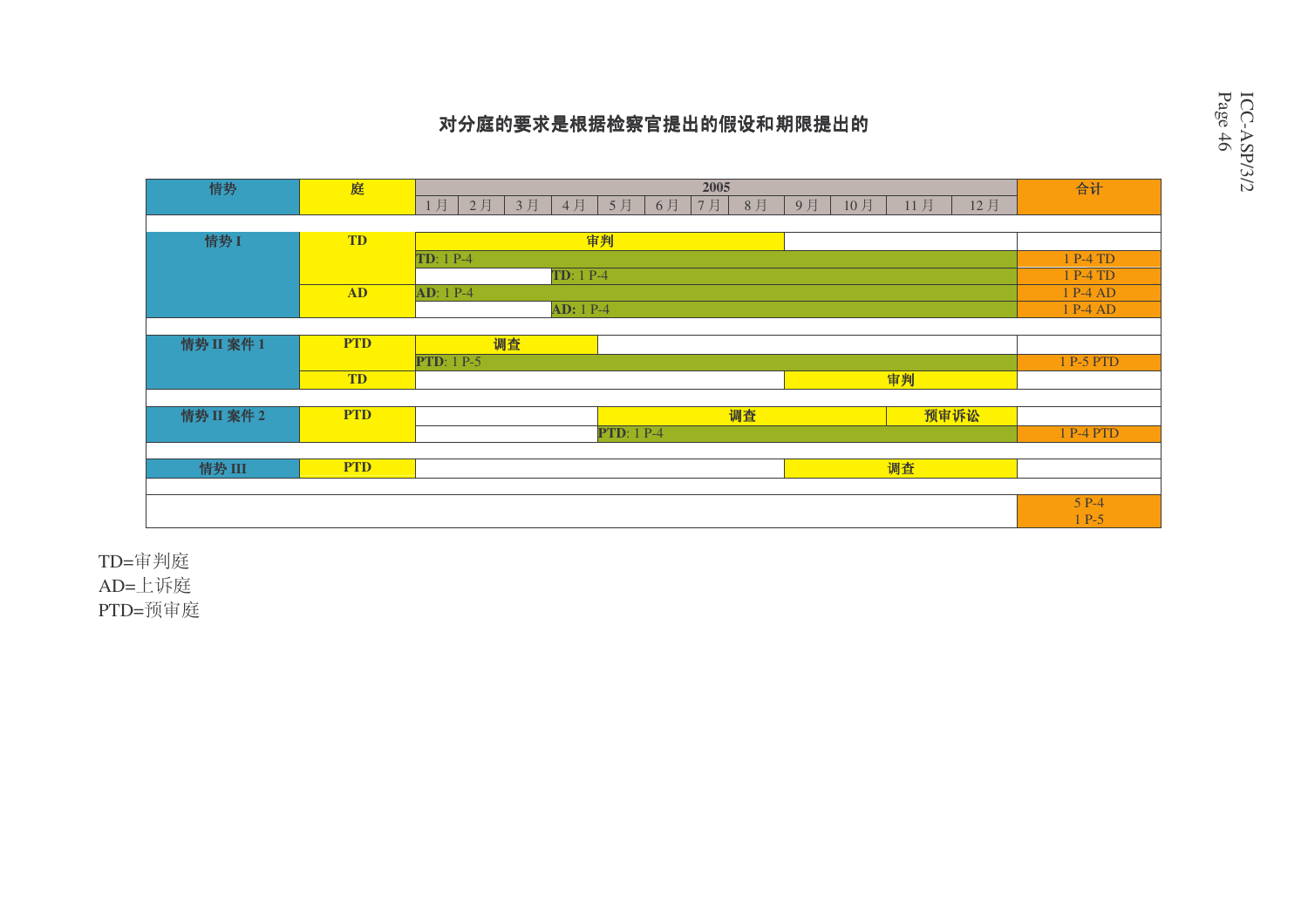# B. 主要方案 II: 检察官办公室

2002-2005 年预算与支出的比较表

| 项目         | 2002-2003 年<br>支出* | 2004 $#$<br>拨款 | 提议的 2005 年预算 | 资源增长  |        |          |       |
|------------|--------------------|----------------|--------------|-------|--------|----------|-------|
|            |                    |                | 核心           | 有条件的  | 合计     | 数额       | 百分比   |
| 专业人员       |                    | 5,748          | 8,750        | 1,725 | 10,475 | 4,727    | 82    |
| 一般事务人员     |                    | 1,107          | 1,771        | 539   | 2,310  | 1,203    | 109   |
| 人员分项合计     | 885                | 6,855          | 10,521       | 2,264 | 12,785 | 5,930    | 86    |
| 一般临时协助     | 310                | 3,761          | 398          | 1,428 | 1,826  | $-1,935$ | $-51$ |
| 加班         |                    | 31             | 15           | 15    | 30     | $-1$     | $-3$  |
| 顾问         | 36                 | 200            | 175          |       | 175    | $-25$    | $-13$ |
| 其他人员分项合计   | 346                | 3,992          | 588          | 1,443 | 2,031  | $-1,961$ | -49   |
| 旅行         | 121                | 1,261          | 793          | 957   | 1,750  | 489      | 39    |
| 招待费        | 5                  | 10             | 10           |       | 10     |          |       |
| 合同性服务      |                    | 821            | 217          | 524   | 741    | $-80$    | $-10$ |
| 一般业务费用     |                    |                | 50           |       | 50     | 50       | 100   |
| 物品和材料      |                    |                | 26           | 25    | 51     | 51       | 100   |
| 家具和设备      |                    | 1,102          | 519          | 275   | 794    | $-308$   | $-28$ |
| 非人员分项合计    | 126                | 3,194          | 1,615        | 1,781 | 3,396  | 202      | 6     |
|            |                    |                |              |       |        |          |       |
| 主要方案 II 合计 | 1,357              | 14,041         | 12,724       | 5,488 | 18,212 | 4,171    | 30    |

\* 2002-2003 年的支出数字不具有代表性,因为在那一财政期间没有为检察官办公室单设一项预算。

概监

158. 检察官办公室 2005 年预算中要求的职位数和提议的基础设施反映了对其基本职 能的谨慎分析,而为了使该办公室完成它的法定任务,必须为这些职能编制预算。该 办公室一直保持了取得成本/效益的基本战略,这就需要在总部保留少数长期工作人 员,同时根据形势需要组织人员和依靠各国的合作。该办公室努力尽量减少行政管理 职能,只增加用于业务职能的资源,并减少所需的新职位数。

159. 在 2005 年, 检察官办公室计划进行一次完整审判, 开始第二个审判和进行两项 新的调查。这些新活动使得有必要增加业务司的预算。支持和行政科的配置比原来的 水平有所下降, 以更好地融入书记官处。

160. 与去年相比, 核心预算增加了 2.5%。除三个职位外, 所有新职位都是有条件的<sup>1</sup>。 大部分这些职位分配给调查或审判小组,而且所有的增加均与新调查或审判的开始起 动相关连。只有当需要出现时,有条件的职位才可填补。

<sup>1</sup>核心职位是使法院在没有案件时能保持最低运转能力,但使法院在没时间调配人员时有能力处理一个 案件的那些职位。有条件的职位是能确保法院有额外能力继续案件的那些职位:即按个案考虑的职位。 有条件的工作人员只能为一具体案件被聘用。 检察官办公室认为,这一区别将使该办公室保持成本/效 益,同时确保它能具备适应额外需要的灵活性。也许最重要的是,这一做法使缔约国大会能通过使用 它的权限增加或减少在某一特定预算建议中有条件职位的数量, 以此来控制法院的费用。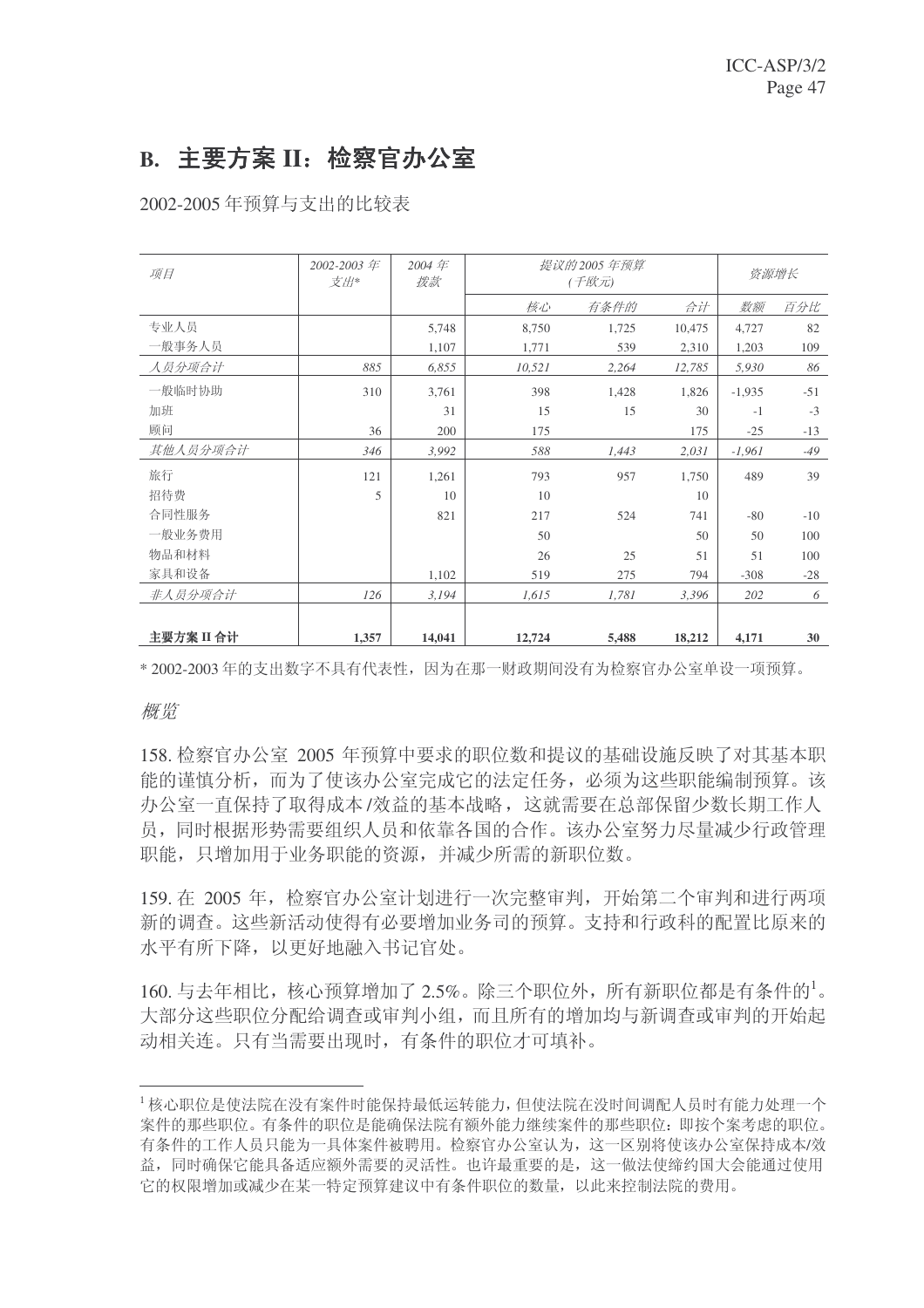假设

161. 这次预算是根据对 2005 年检察官办公室与案件有关的活动量的下述假设提出的。 区分了第一阶段—资料分析(第15条第2款), 第二阶段—调查, 和第三阶段—起 诉:

- 在 2005年, 管辖权、互补和合作司预计将审查 2,000 件信件和讲行八个情势 的阶段 II 分析(如检察官办公室条例第5条所示)。
- 在2005年, 将有三个情势处在调查中或是审判阶段:
	- > 情势Ⅰ 的预算是在 2005 年讲入审判阶段, 只是一个案件。
	- > 情势 II 将产生两个不同案件的调查。其中一个将在 2005 年送交审判: 另一个将送交预审分庭。为这一情势所要求的预算是有条件的。
	- > 情势 III 将产生 2005 年要进行的调查,结果是将一个案件送交预审分庭。 这个情势尚未确定; 然而从打击有罪不罚现象和加强法院的威慑效力 方面来说, 保持检察官办公室开始第三项调查的能力是至关重要的。 为此情势所要求的预算是有条件的。
	- > 情势 IV 假设从 2005 年第二季度进入后期分析阶段, 这是对按照《规约》 第15条所收到的信件进行持续监测和分析的结果。在2005 财政年度开 始正式调查汶一情势是不大可能的。检察官办公室将尽量引入这一案 件, 以便使用能得到的预算资源。在目前阶段, 不考虑成立第四个调 杳小组。

162. 以上假设将受三个重要条件因素的影响。第一, 调查将受到安全形势的影响, 因 为检察官办公室将在变化着的环境中、有时是在发生的冲突中进行调查。第二,假设 是根据能使用外部资源协助进行抓捕而做出的。第三, 审判期将由法官的裁判决定。

组织结构

163. 检察官办公室包括一个直属办公室、各种支持股和三个业务司。

164. 服务科在所有行政和技术事务上支持检察官办公室, 并作为该办公室与书记官处 的联络点。该科由下列股组成: 一般行政股; 语言服务股; 知识库股; 资料和证据股。

165. 附加的支持职能包括: 工作人员战略股; 新闻股; 法律顾问科。在下面次级方案 的说明中对这些单位有讲一步详细描述。

166. 为这些科和股采取的战略作法是聘用少数人员协助制定检察官办公室的战略, 而 将该办公室大量行政工作留给书记官处。除了战略职能外,该办公室内部必须具备少 量行政和服务能力, 以在必要时保持其机密性。例如, 检察官办公室必须有自己的笔 译,以便能够翻译敏感或高度机密的文件。如下面提到的,检察官办公室的支持性科 和股的职位总数在 2005 年的预算中有所减少。

167. 按照《规约》第42、15 和53 条的要求,管辖权、互补和合作司分析资料和评价 与管辖权及互补有关的事实和法律问题,并确保对有效调查和起诉所必需的合作。这 个司在执行检察官办公室通过互补和合作保持成本/效益的方针方面,起着至关重要的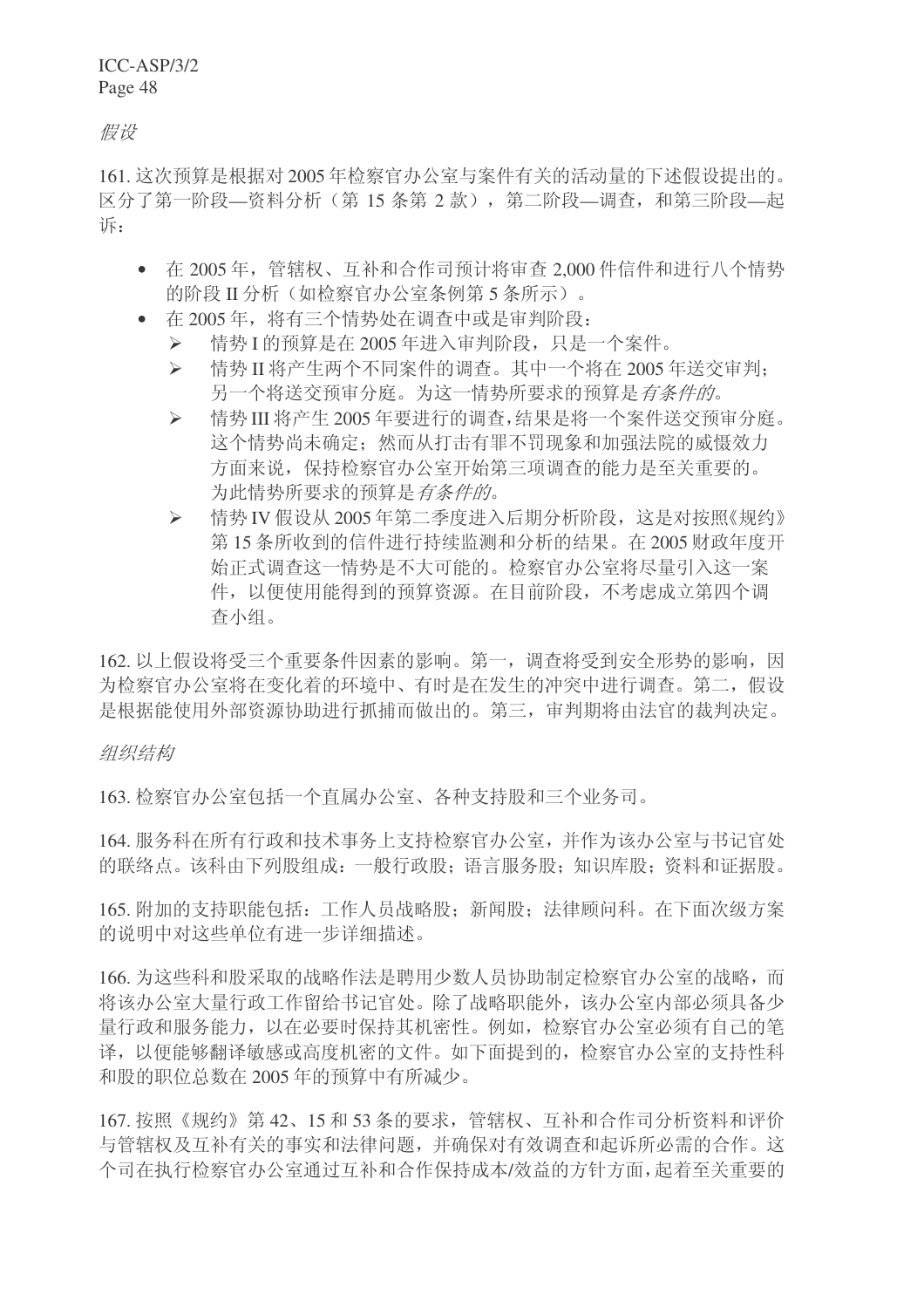作用。对互补问题的透彻分析对合理挑选情势和案件将是必不可少的,因此减少挑战 和不必要的诉讼。通过尊重和鼓励各国承担调查和起诉的首要责任,该司将帮助避免 法院的负担讨重。

168. 调查司进行各个阶段的调查工作并在审判期间与起诉司合作。该司由在总部的律 师和专家组成,他们协调为每个具体情势组成的专门小组的工作。根据案件的需要, 该司协调与各国调查员和检察官的合作。在2005年的预算周期中,调查司将会扩大, 因为检察官办公室将在 2005 年开始两项新的调查。

169. 起诉司由审判和上诉律师组成,他们将向法官介绍案件。该司的工作人员将会增 加, 因为该司将在审判分庭讲行两个案件(一个来自情势 I, 一个来自情势 II), 和 向预审分庭提交两个案件(一个来自情势 II, 一个来自情势 III)。为了通过节约资源 提高效率,审判小组将保持在很小的规模。因此,起诉司也将包括少数律师,在必要 时支持这些小组,并在需要审判律师的协助时,提供专业知识和支持其他司。

#### 职位的调动

170. 由于检察官办公室从起始阶段变成了一个业务开展起来的起诉办公室, 它的根本 作法是加强自身的业务能力,并将行政和支持资源减少到最低限度。为了达到这一目 的, 该办公室将重点放在核心职能上, 并集中行政服务和将其减少到 2004 年的预算 水平。

171. 在检察官直属办公室进行了重大的人员调动, 为的是重组一些支持科和股, 以及 在一种情况下, 使得能创建一个管辖权、互补和合作司。例如, 从直属办公室调动的 两个主要支持职位是一名检察官特别助理 (P-1) 和一名管理员(P-3)。管辖权、互补 和合作司司长将担任检察官办公室主任。

具体变化如下:

- 以前的对外关系和补充作用股, 原附属于直属办公室, 现为管辖权、互补和 合作司。这一变化反映了对法院作为建立在各国互补体系上的一个全球法院 具体需要的认识。《罗马规约》关于管辖权和可受理性的条款要求检察官办 公室组建与各国机构有关的调查小组和讲行分析,并努力确保各国的合作。 这些职能要求工作人员具备不同于传统检察官办公室或这一办公室的其他业 务司的专业知识和能力。
- 以前的新闻股, 曾是检察官直属办公室的一部分, 现在是一个支持股。这一 变化纯属结构性的,并不反映要增加任何职位。
- 以前的知识库科现在是一个股, 已并入服务科。它的人员有所减少, 这是因 为总的倾向是更多依赖书记官处的能力。只要可能,所有技术方面的工作将 由书记官处处理: 然而, 检察官办公室的知识基础还是需要的, 以维护该办 公室提供和使用的资料的机密性和可获得性。
- 以前的法律咨询和政策科现称作法律咨询科, 它的某些职位已调动到检察官 办公室的业务司。该科的工作现主要集中在向检察官和各业务司负责人提供 法律咨询。这一变化反映了决定提高法律咨询科对检察官办公室正处理的犯 罪的专业性,并通过将法律专业知识纳入各业务司来提高效率。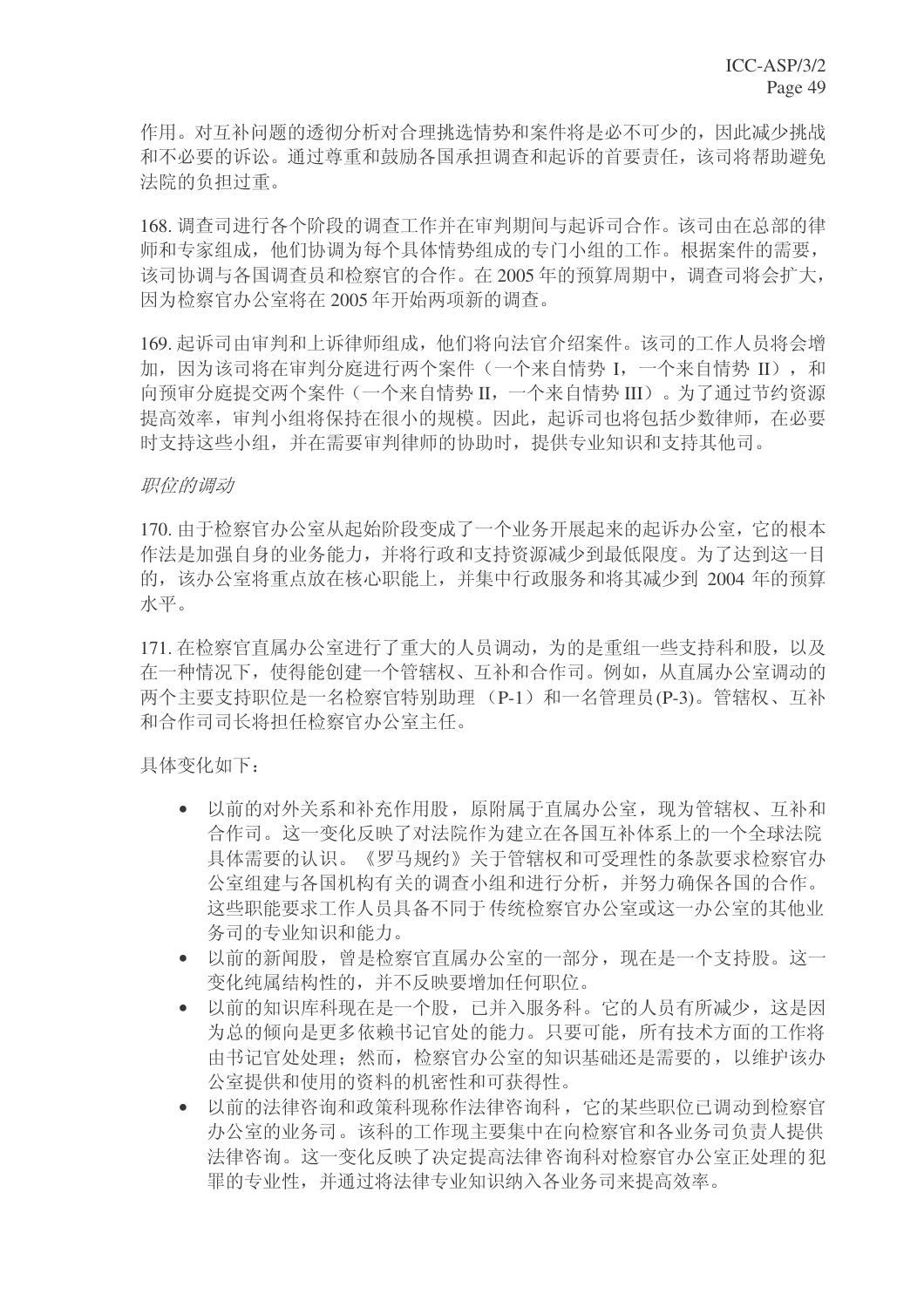- 工作人员战略股是作为检察官办公室的一种支持职能而成立的。为了维护检 察官如第 42 条(1)和(2)款所指的独立性和行使权力, 他必须保持对其办公室 人力资源的最终控制权。行政支持由书记官处负责,但工作人员战略股代表 检察官行使战略、组织、策略和业务决定权,并处理与其工作人员有关的纪 律、管理和培训问题。
- 调杳司重新改组以适应已变得很明确的需要。因在过去一年该司的业务已开 展起来。原来的分析科、专家股和被害人股合并组成调查规划和支持科,其 下属单位见下面次级方案的说明。每个调查小组的组成也稍有变动。

所有职位调动的详细情况见附件 III。

2005年的新增职位

- 次级方案 2100, 包括检察官直属办公室和所有支持科和股, 将不会得到任何 核心职位。服务科可能会得到一些有条件的职位,以帮助满足调查和审判业 务的需要(例如只为翻译和处理证据所设的职位)。
- 管辖权、互补和合作司将得到一个新的 P-3 核心职位及两个新的 P-2 有条件的 职位。
- 调查司的增长几乎完全限于设立*有条件的*职位以处理与案件有关的工作,要 求设立 20 个从 P-4 到 G5 有条件的职位。又增加了一个核心职位。
- 起诉科将得到一个核心职位和 14 个有条件的职位。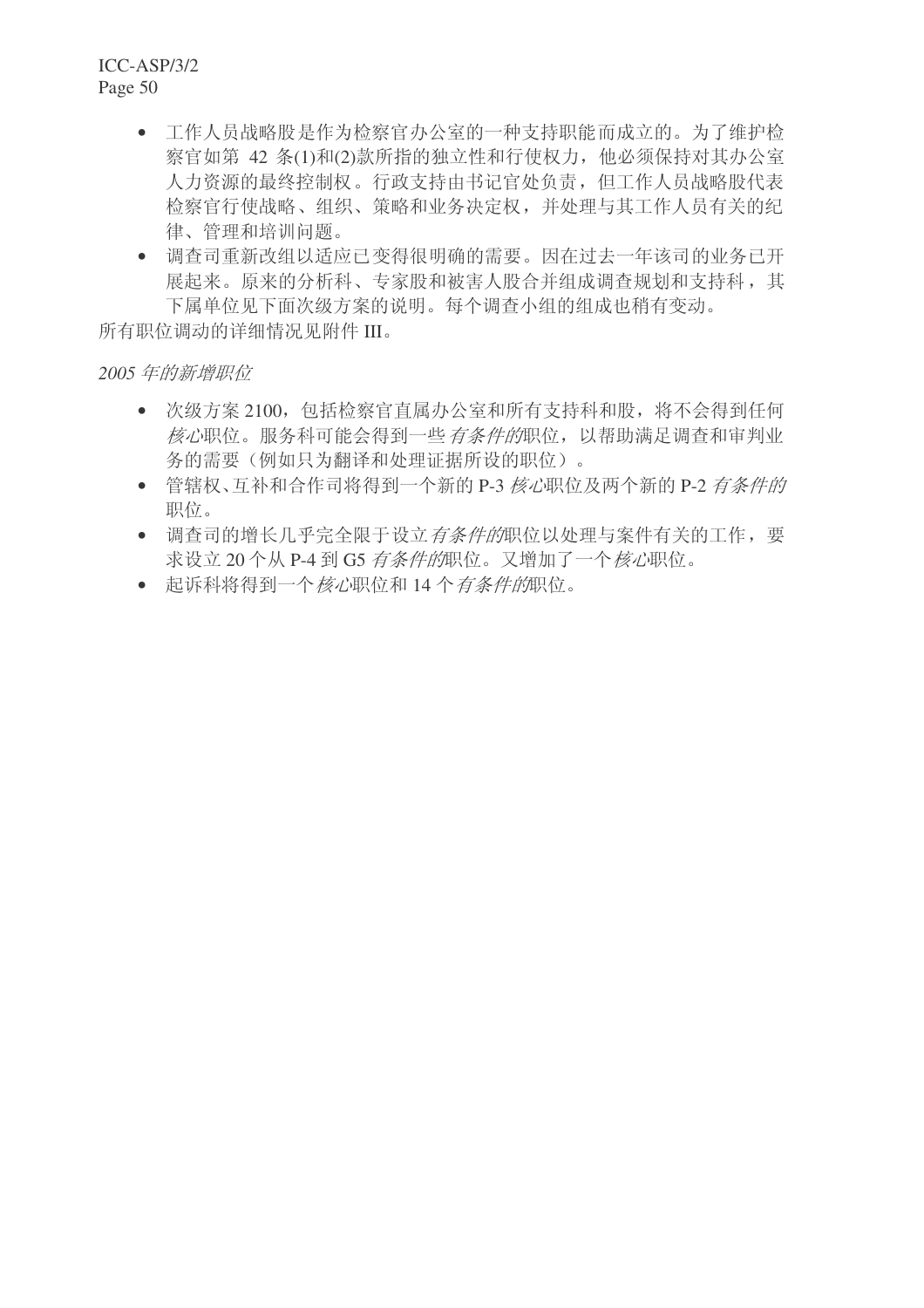# 1. 方案 2100: 检察官

导言

检察官办公室的结构如下:

- 次级方案 2110: 检察官直属办公室
- 次级方案 2120: 服务科
- 次级方案 2130: 法律咨询科
- 次级方案 2140: 工作人员战略股
- 次级方案 2150: 新闻股

| 项目       | 2004年<br>拨款 | 提议的 2005 年预算<br>(千欧元) |       |       | 资源增长   |       |
|----------|-------------|-----------------------|-------|-------|--------|-------|
|          | 合计          | 核心                    | 有条件的  | 合计    | 数额     | 百分比   |
| 专业人员     | 2,369       | 1,973                 | 148   | 2,121 | $-248$ | $-10$ |
| 一般事务人员   | 695         | 761                   | 84    | 845   | 150    | 22    |
| 人员分项合计   | 3,064       | 2,734                 | 232   | 2,966 | $-98$  | $-3$  |
| 一般临时协助   | 1,295       | 330                   | 744   | 1,074 | $-221$ | $-17$ |
| 加班费      | 31          | 15                    | 15    | 30    | $-1$   | $-3$  |
| 顾问       | 200         | 175                   |       | 175   | $-25$  | $-12$ |
| 其他人员分项合计 | 1,526       | 520                   | 759   | 1,279 | $-247$ | $-16$ |
| 旅行       | 463         | 141                   | 53    | 194   | $-269$ | $-58$ |
| 招待费      | 10          | 10                    |       | 10    |        |       |
| 合同性服务    | 733         | 217                   | 424   | 641   | $-92$  | $-13$ |
| 一般运作支出   |             | 50                    |       | 50    | 50     | 100   |
| 物品和材料    |             | 26                    | 25    | 51    | 51     | 100   |
| 家具和设备    | 186         | 351                   |       | 351   | 165    | 88    |
| 非人员分项合计  | 1,392       | 795                   | 502   | 1,297 | $-95$  | $-7$  |
| 方案合计     | 5,982       | 4,049                 | 1,493 | 5,542 | $-440$ | $-7$  |

## (a) 次级方案 2110: 检察官直属办公室<sup>\*</sup>

异言

172. 检察官直属办公室由协助检察官的专业和行政支持人员的一个小组组成。在检察 官的领导下,并在必要时与其他司合作,该办公室负责协助检察官宣传检察官办公室 的政策, 及负责内部和外部协调。直属办公室的工作人员承担协助检察官履行其职责 时可能出现的谨慎的调查任务和其他项目。直属办公室也接收和回答外来通信,并安 排检察官的对外活动和会议的各方面事宜。

目标

- 协助检察官安排直属办公室的工作,包括协调检察官办公室的政策和对外联系;
- 为检察官委托的短期和长期项目提供内部专业知识和研究技能;及

<sup>\*</sup>目前,这些通常分配给办公室主任的职责由管辖权、司法和合作司的司长履行。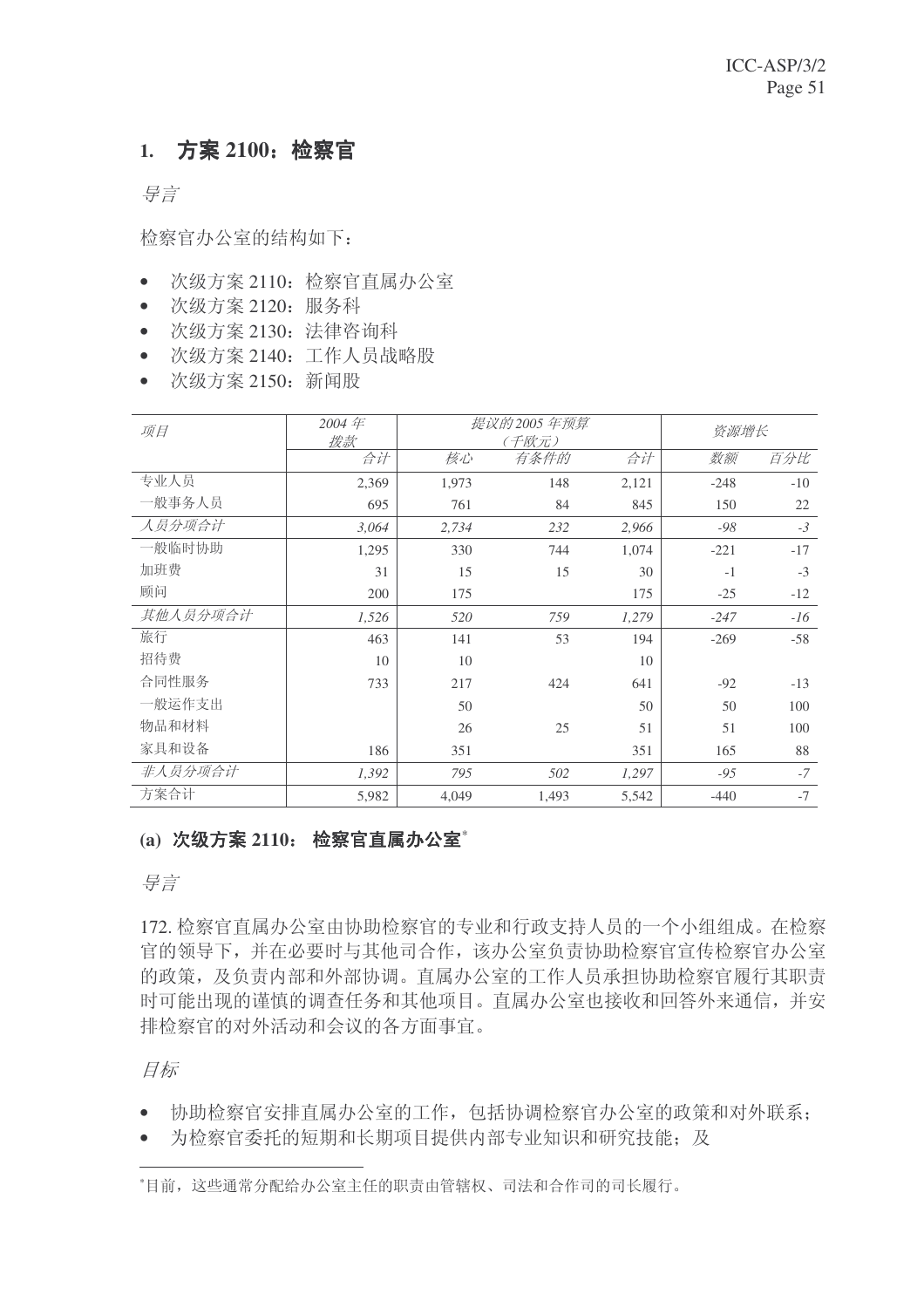• 适当与其他司和科进行协调, 以协助检察官接受邀请、出席会议、排列会议时间 表和保留通信等。

| 预期成果                  | 业绩指标               |
|-----------------------|--------------------|
| 全面有效地协调检察官办公室所有内部     | • 司长和其他工作人员对内部协调表示 |
| 政策、对外联络和会议, 以及协调各司及   | 满意。                |
| 其负责人之间就其他实质性和行政事务     |                    |
| 方面的通信 (代表检察官)。        |                    |
| 有工作人员讲行急需和长期研究。<br>撰写 | • 根据需求进行高质量的实质性工作。 |
| 讲话稿, 编辑文件和介绍材料等。      |                    |
| 能满足检察官所有行政需要的高度有组     | • 迅速和有效率地满足行政需要。   |
| 织的直属办公室。              |                    |

最后产出

- 按照检察官的指示和代表他起草适当和周到的信件;
- 根据要求起草文件、介绍材料、讲话稿和备忘录,并承担研究任务;
- 妥当安排的每天日程、归档系统、联系资料库、旅行计划和报销、以及有效满足 一切其他有关行政需要:
- 向来访团体介绍情况。

■ 资源需求

| 项目       | 2004年<br>职位表 |    | 2005年<br>职位表 |    |     | 提议的 2005 年预算<br>(千欧元) |     |
|----------|--------------|----|--------------|----|-----|-----------------------|-----|
|          |              | 核心 | 有条件的         | 合计 | 核心  | 有条件的                  | 合计  |
| 专业人员     |              |    |              | 3  | 345 |                       | 345 |
| 一般事务人员   |              |    |              |    | 110 |                       | 110 |
| 人员分项合计   |              | 5  |              |    | 455 |                       | 455 |
| 顾问       |              |    |              |    | 175 |                       | 175 |
| 其他人员分项合计 |              |    |              |    | 175 |                       | 175 |
| 旅行       |              |    |              |    | 80  |                       | 80  |
| 非人员分项合计  |              |    |              |    | 80  |                       | 80  |
| 次级方案合计   |              |    |              |    | 710 |                       | 710 |

(i) 人员需求

173. 在 2005 财政年度, 检察官直属办公室不需要新的核心或有条件的职位。

核心资源:

174. 检察官办公室只为下列目的和在下列条件下使用顾问:

- 为一项具体任务:
- 为一段有限的时间:
- 具备超出办公室范围的经证实的专业知识: 以及
- 提供不需要在法院所在地长期任职的咨询和完成某些任务。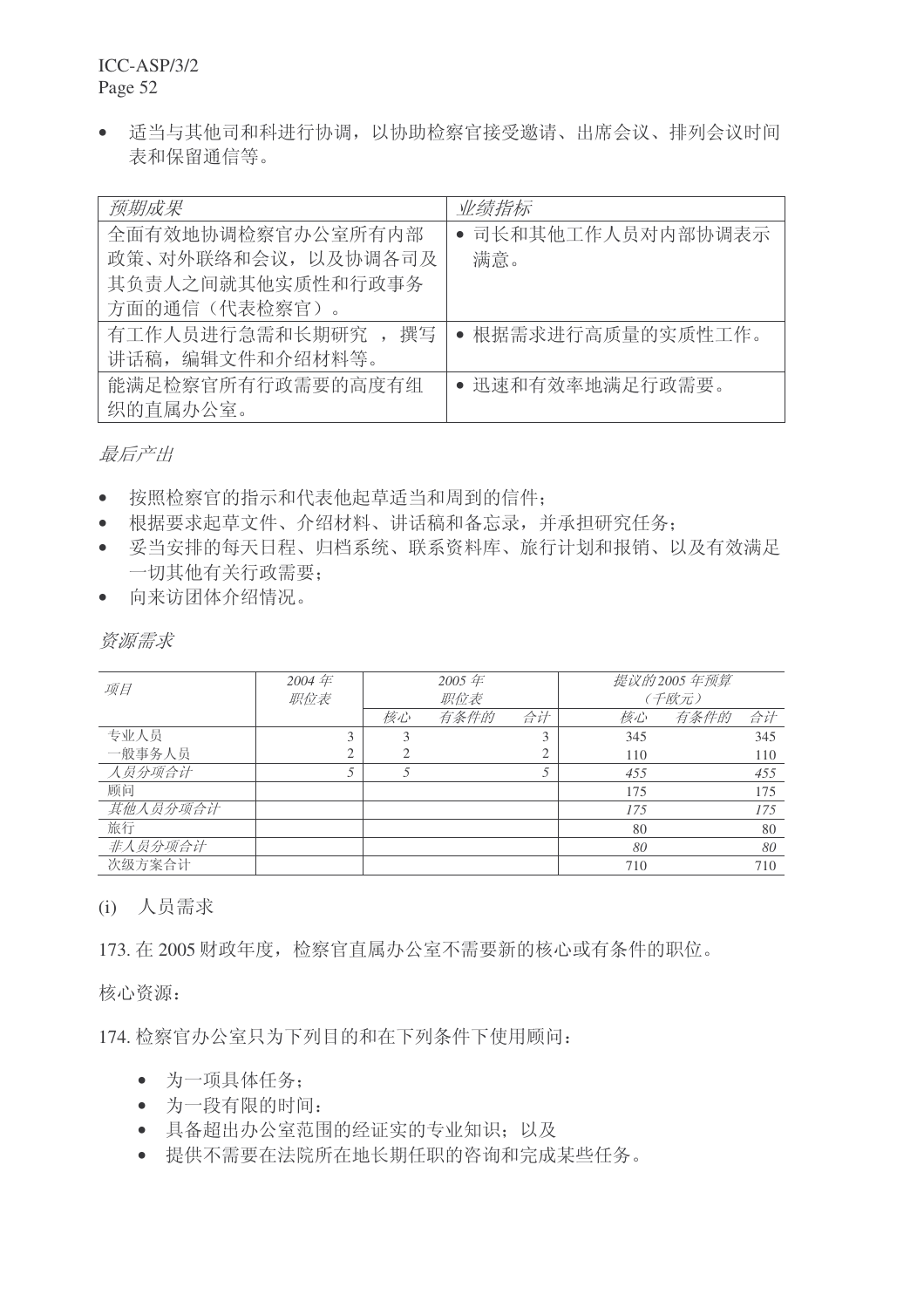175. 检察官办公室的顾问总预算集中在直属办公室。只有检察官或他的一位副手做出 决定时方可聘用顾问。

(ii) 非人员需求

核心资源:

176. 预计因检察官将会出差到纽约、欧洲和有调查在进行的地区而需要旅行费用。这 些出差的主要目的是与政府、政府间组织和非政府组织以及私人部门的代表取得联 系。

有条件的资源:

检察官直属办公室不需要任何有条件的资源。

### (b) 次级方案 2120: 服务科

异言

177. 服务科在所有行政和技术事务上支持检察官办公室。该科是检察官办公室与书记 官处的联络点。服务科由四个不同的方面组成,所有四个方面都为检察官办公室服务。

178. 一般行政股管理检察官办公室的预算和财务事项(包括采购), 负责该办公室人 力资源服务的行政部分, 和该办公室的文书以及来访专业人员计划。

179. 语言服务股提供检察官办公室成员在分析、调查、审判和上诉阶段需要的所有翻 译服务。

180. 知识库股提供专门的知识库服务, 并维护检察官办公室的数据库, 目的是为将来 建立一个长期的各案件单独的资料库。由于改组的结果, 对原来单独的知识库科讲行 了合并,为的是简化支持和行政方面的责任和服务。

181. 资料和证据股负责妥善接收、储存(包括电子储存)和处理所有实物证据和可能 的审判展示物。该股也负责证据的保管,以及按照《罗马规约》第15条,接收、答 复和储存检察官所收到的信件, 以及来自缔约国和安理会的情势。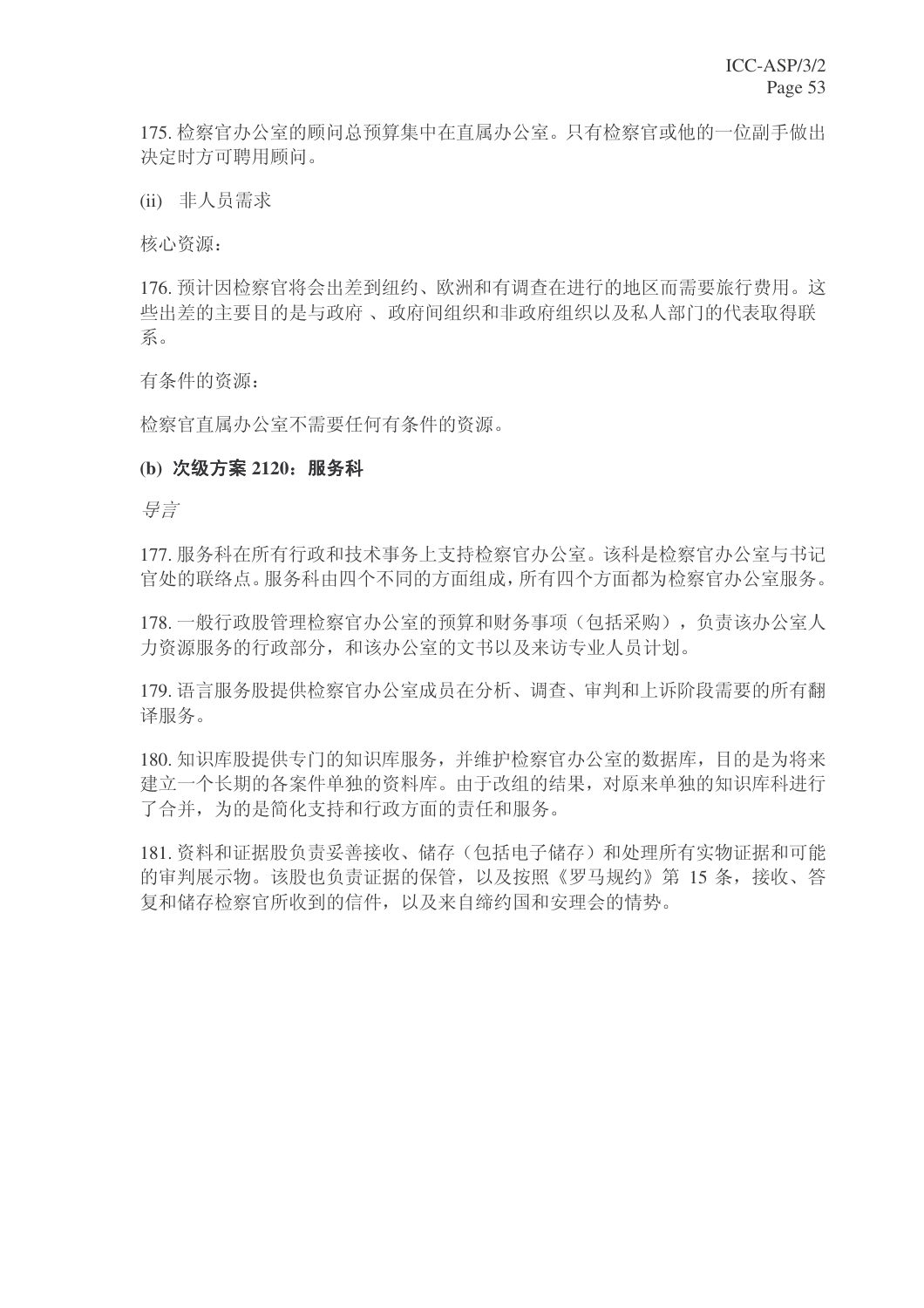月标

- 与书记官处的有关科室紧密合作,为检察官办公室提供专业行政支持。这一支持 还将提供给工作人员、顾问、来访的专业人员和文书, 重点特别放在财务事项和 预算编制、业绩评价和高质量的语言服务上面:
- 组织和提供与分析和介绍证据技术有关的所有服务, 包括将作为知识库的检察官 办公室的中心数据库。知识库将储存与披露材料有关的所有事项的资料,以协助 确保诉讼的公正性。知识库还将给分析人员、调查员、法律顾问和审判专家提供 帮助, 即给他们提供最新的软件和充足证据管理支持功能。\*\*
- 确保完整登记和妥善、机密地保存所有物证和可能的证据, 在整个过程中显示可 靠性并因此取得外部资料提供者的信任:
- 接收、登记、储存、答覆按照第14条从某一缔约国或按照第13条(b)项从安理 会收到的所有情势, 以及按照第15条收到的所有信件, 并对这些材料讲行初步审 杳和转递。

| 预期成果                                                                                                                 | 业绩指标                                                                                    |
|----------------------------------------------------------------------------------------------------------------------|-----------------------------------------------------------------------------------------|
| 为检察官办公室执行透明和客观的行政<br>和预算程序, 包括与书记官处服务提供<br>者的服务水平协定。<br>翻译收到的材料和来自该办公室的文<br>件。                                       | • 依据预算严格监测开支,并利用标准费<br>用管理范例为与案件有关的费用和未<br>来编制预算的活动做出精确估算。<br>● 完全、高质量和及 时翻译所有有关文<br>件。 |
| 发送硬件和应用软件以支持诉讼的各阶<br>段, 建立知识库和法律专家系统, 接收<br>和妥善储存所有与案件有关的资料和一<br>切形式的可能证据: 保持良好的安全水<br>平: 并以文件和 /或电子版的形式分发<br>和跟踪卷宗。 | 资料提供者对该办公室安全和保密政<br>策的信任,部分地体现在资料来源的数<br>量和所提供的资料的机密性。<br>使所有各方都满意的有效的举证安全<br>和披露程序。    |
| 提供一切良好服务。                                                                                                            | 依赖服务科服务的、有积极性的工作人<br>员。<br>最大限度的人数参加该办公室文书培<br>训计划。                                     |

最后产出

- 检察官办公室的年度预算, 附有定期审议和支出监测:
- 翻译文件:
- 对所有信息技术使用者的培训计划和满意程度的调查:
- 长期知识管理服务。

<sup>\*\* &</sup>quot;知识库"是关于司法和可受理性、事实背景、以及文化、种族、社会经济、人口和语言问题的永 久资料来源。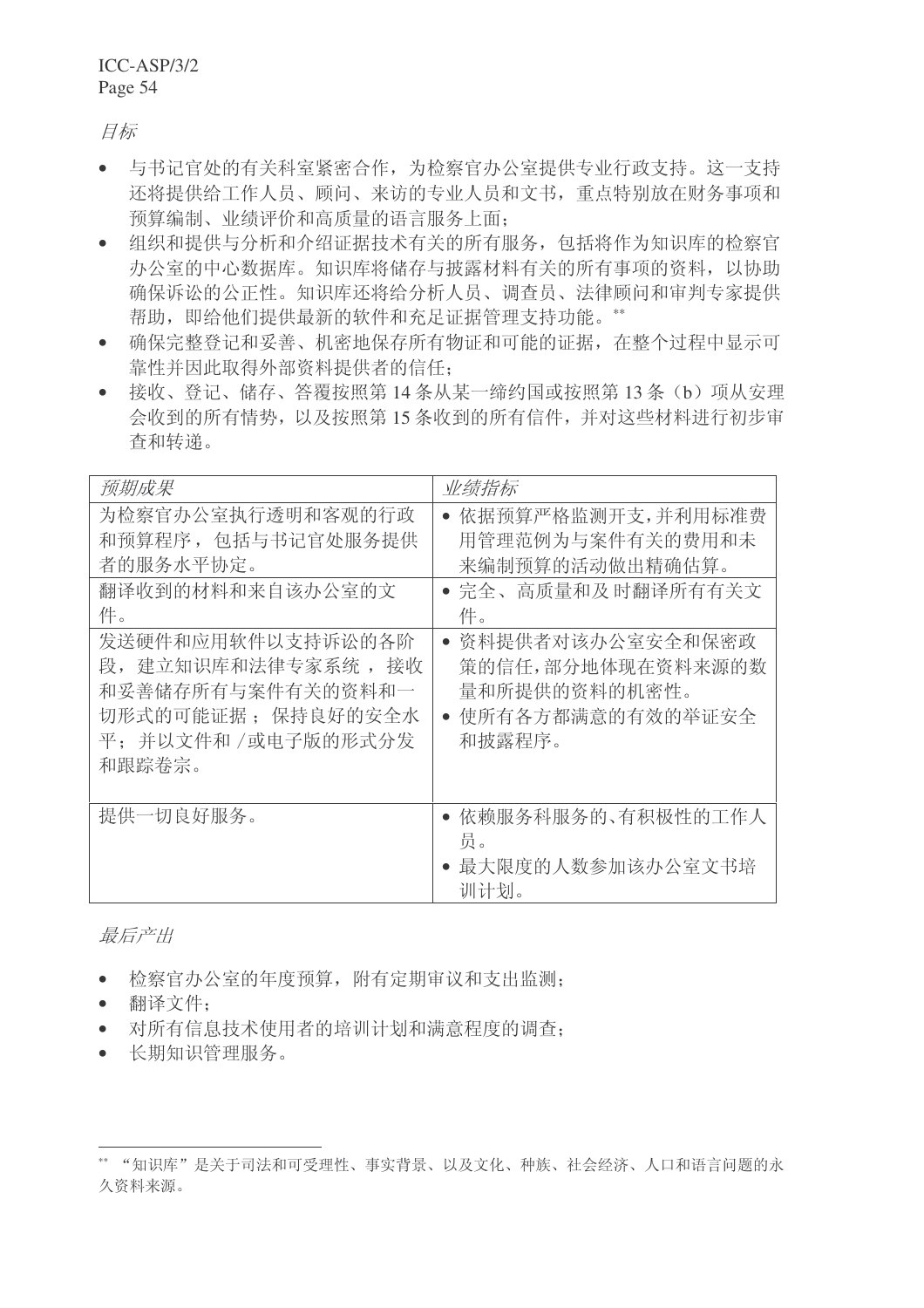| 项目       | 2004年<br>职位表 | 2005年<br>职位表 |      |    |       | 提议的 2005 年预算<br>(千欧元) |       |
|----------|--------------|--------------|------|----|-------|-----------------------|-------|
|          |              | 核心           | 有条件的 | 合计 | 核心    | 有条件的                  | 合计    |
| 专业人员     | 10           | 10           | 3    | 13 | 892   | 148                   | 1,040 |
| 一般事务人员   | 10           | 10           | 3    | 13 | 501   | 84                    | 585   |
| 人员分项合计   | 20           | 20           | 6    | 26 | 1,393 | 232                   | 1,625 |
| 一般临时协助   |              |              |      |    | 99    | 744                   | 843   |
| 加班费      |              |              |      |    | 15    | 15                    | 30    |
| 其他人员分项合计 |              |              |      |    | 114   | 759                   | 873   |
| 旅行       |              |              |      |    | 20    | 53                    | 73    |
| 招待费      |              |              |      |    | 10    |                       | 10    |
| 合同性服务    |              |              |      |    | 70    | 424                   | 494   |
| 一般业务费用   |              |              |      |    | 50    |                       | 50    |
| 物品和材料    |              |              |      |    | 16    | 25                    | 41    |
| 家具和设备    |              |              |      |    | 351   |                       | 351   |
| 非人员分项合计  |              |              |      |    | 517   | 502                   | 1,019 |
| 次级方案合计   |              |              |      |    | 2,024 | 1,493                 | 3,517 |

### 资源需求

(ii) 人员需求

核心资源:

182. 在2005 财政年度, 服务科不需要新的核心职位。

需要一般临时协助完成翻译高峰期的工作量。已决定使用12个月P-3 级的翻译能力。

183. 为从事保留和储存资料(扫描、编目和体力储存)工作的一般事务工作人员计算 加班费。虽然总的政策是避免任何财务补偿,但处理高峰期所收到的信件(例如,第 15 条所指的以信件形式出现的大量行动)的工作,可能只有用支付加班费的办法才能 完成。还必须预见到要支付累积加班费的情况, 即工作人员辞职前未休补偿假。

有条件的资源:

184. 服务科只为翻译和证据处理设立有条件的职位。这两个类别均须符合下列条件: (i)至少按照第54条有一项调杳正在进行,而且按照第18条第1款已就此通知缔约国: 以及(ii)服务科已用尽现有处理收到的证据和翻译能力。只有在证据到达法院所在 地后需要72 小时以上才能处理完或在接到请求后需要72 小时以上利用内部人员才能 完成翻译稿的情况下,这后一个条件才能成立。

185. 已准备聘用三名 P-3 笔译和三名 GS-OL 证据助理, 每人工作六个月。

186. 在口译和笔译方面需要一般临时协助, 以满足高峰期的现时工作量和短期需求, 而这些需求通过正常招聘是无法满足的。已决定使用72个工作月P-3 级的翻译能力和 120 个工作月实地口译能力(一般事务—特等, 当地薪酬表), 以确保满足笔译和口 译需要。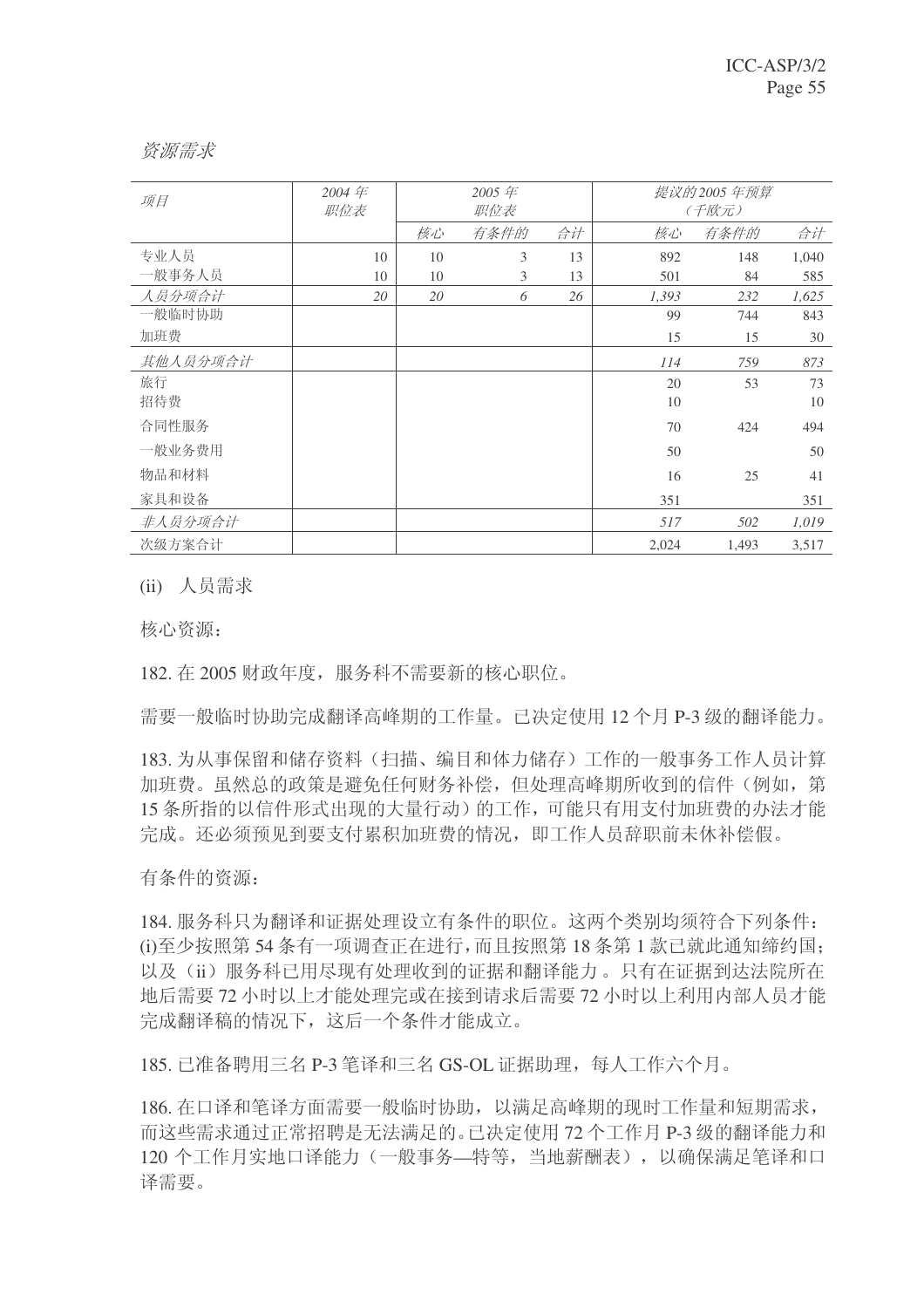187. 加班补偿是为了支付在处理证据方面积累的加班时间。非常有可能的是, 在高峰 期,证据助理将需要超时工作,而且将不能使用分配给他们的补偿时间,因为这样可 能会造成处理所收到的证据的积压,而这将是迅速调查的主要障碍。

(ii) 非人员需求

核心资源:

188. 旅行费用涉及下列人员的出差: 高级管理员(与预算和行政事务有关的出差), 语言协调员(三次到政府间组织和/或大学建立和保持联系的出差,以便能够临时聘用 笔译和口译-特别是欧洲以外的语言的口/笔译),知识库管理员(每年一次出席法律 技术会议,加上出席一次关于知识管理的大学会议)和资料和证据股股长(一次出差)。

189. 招待费用于支付为检察官办公室以外的官员(政府代表和政府间组织和非政府间 组织的社动。整个办公室所需费用在服务科内集中管理。

190. 需要合同性笔译服务将非工作语文译成英文或法文。特别需要外部服务来翻译收 到的信件,因为按照第15条收到的信件约 40%是用非工作语文书写的。

191. 维修费用包括 2004 年购买的软件许可证的更新, 维修检察官办公室的扫描仪(特 别是清洗,调整机械配件和补充照明构件)以及维修该办公室的照相机、录音机和数 字化设备。

192. 在服务科内为检察官办公室作为一个整体采购物品和书籍编制了预算。所定数额 支付订阅法律出版物、参考材料和字典, 以及特别数据库如 Jane's Defence 。这一数 额还要支付证据保存用品如无酸档案夹和盒子、封铅、编制索引和划界用的条形码编 码标签,以及为保存法医证据所需物品。

193. 计算出的设备费用要支付下列项目: 证据管理软件的新增许可证(例如 Ringtail CaseBook, 服务器和署名用户许可证), 实体说明软件(分析人员笔记本, 10个许可 证), 地理数据软件(ArcView 服务器和客户许可证), 编制文件用的条形码编码软 件(包括无线条形码解读器, 5 套), 翻译软件 (Systran Premium, 包括语言配套包 —— 六个许可证),和数据库软件(服务器和客户许可证)。所要求的数额用来支付 专门由检察官办公室使用和维护的硬件。作为审判的一方, 检察官办公室必须保护直 接与案件有关的数据不得有任何损坏。这些机器必须单独操作, 将永远不会与公用网 络连接。需要7个服务器(3个服务器、3个档案和数据库服务器和1个有操作系统 的备用服务器、备用软件(Veritas)和数据库服务器许可证、还需要增加2个处理收 到的证据的扫描仪 – (包括扫描和 OCR 软件)和各种标准的应用软件 (MS Visio, MS 项目和语音识别软件)。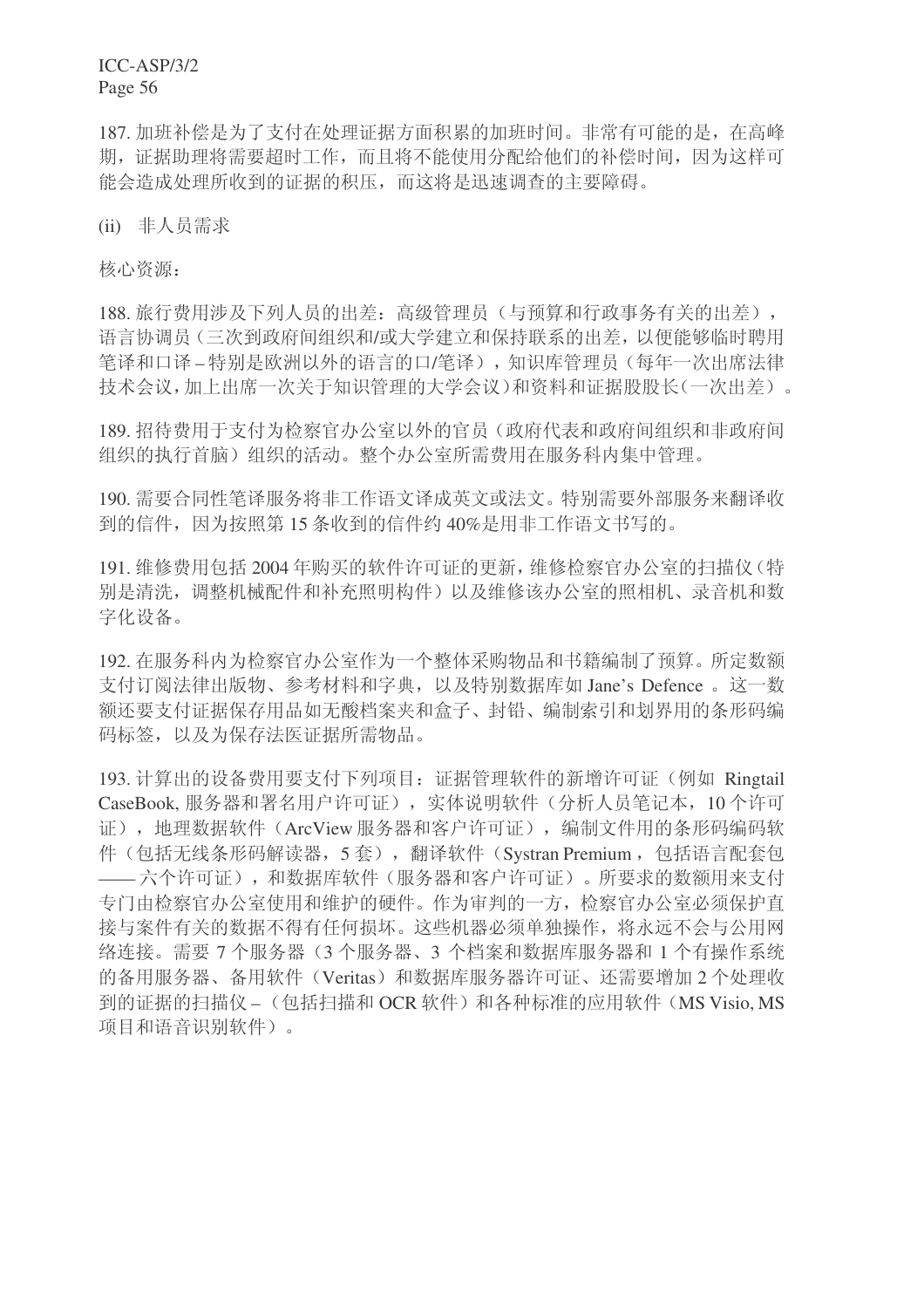有条件的资源:

194. 旅行费用包括为保存和陪同需要特别保护的证据所进行的实地出差, 以确保完整 连锁地监护并避免污染。出差的费用是以到中部非洲地区国家的经济舱机票,加上机 场往返交通费和每日生活津贴计算的。

195. 合同性笔译服务满足常设人员不能完成的所有从非工作语 文译成工作语文的笔 译需要。所计算的数额约能支付 4,000 页的笔译工作, 取决于原文是哪种语文。

196. 可能需要另外的物品来保留和保存证据, 特别是法医证据。在用尽核心资源之前 可能不一定使用这些资源。

### (c) 次级方案 2130; 法律咨询科

鼻言

197. 法律咨询科为检察官和其办公室的业务司提供法律咨询。该科开发和维护在线法 律工具, 如对犯罪要件和关键程序问题的评述。该科提供检察官办公室内部的法律培 训。最后,该科还协调检察官办公室的对外学术网络。

### 目标

- 根据要求在检察官办公室内部提供法律咨询和培训;
- 开发和维护在线法律工具, 如对犯罪要件和关键程序问题的评述:
- 协调检察官办公室的对外学术网络(除其它工具外,还通过使用该办公室的外联 网)。

| 预期成果               | 业绩指标                |
|--------------------|---------------------|
| 正确理解客户需要并予以答复。     | • 客户满意, 包括工作人员积极使用在 |
|                    | 线法律工具               |
| 提供方便客户 、实际和激发人的法律培 | • 与法院的法律基础设施完全一致。   |
| 训。                 | • 工作人员广泛参加被 认为有用的、但 |
|                    | 不中断工作的法律培训。         |
| 检察官办公室和有关学术网络之间的有  | • 利用现有外部法律专业知识和内部在  |
| 效连接, 以及在坚实法律分析和适当说 | 线法律工具。              |
| 明来源的基础上开发和维护在线法律工  |                     |
| 具。                 |                     |

最后产出

• 在法律咨询、法律文件起草、在线法律工具、法律培训和学术网络服务方面的杰 出工作产品。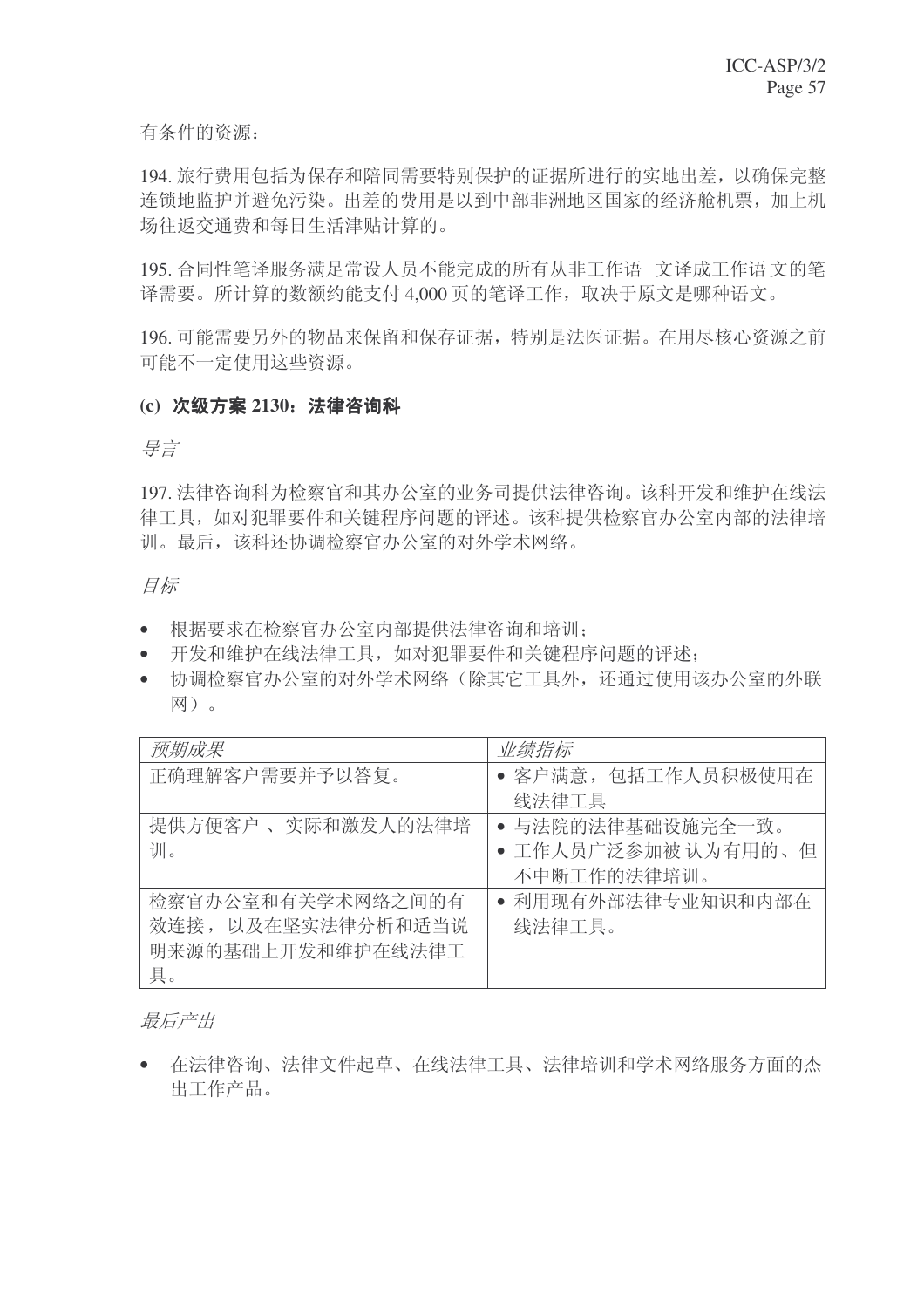资源需求

| 项目       | 2004年<br>职位表   | 2005 $#$<br>职位表 |      | 提议的 2005 年预算<br>(千欧元) |     |      |     |
|----------|----------------|-----------------|------|-----------------------|-----|------|-----|
|          |                | 核心              | 有条件的 | 合计                    | 核心  | 有条件的 | 合计  |
| 专业人员     | 3              | 3               |      | 3                     | 316 |      | 316 |
| 一般事务人员   | -1             |                 |      |                       | 50  |      | 50  |
| 人员分项合计   | $\overline{4}$ | $\overline{4}$  |      | 4                     | 366 |      | 366 |
| 一般临时协助   |                |                 |      |                       | 231 |      | 231 |
| 其他人员分项合计 |                |                 |      |                       | 231 |      | 231 |
| 旅行       |                |                 |      |                       | 8   |      | 8   |
| 非人员分项合计  |                |                 |      |                       | 8   |      | 8   |
| 次级方案合计   |                |                 |      |                       | 605 |      | 605 |

### (i) 人员需求

198. 在2005 财政年度, 法律咨询科不需要新的核心或有条件的职位。

199. 需要一般临时协助完成临时通知的高峰工作量。为了与在该科减少工作人员只保 留非常有能力的专家作为核心力量的决定相一致,建立了一份外部法律专家的名单来 支持这个科。这些和其他外部专家将根据检察官办公室的临时需要,为该科短期工作, 并将得到该科高级法律专家的监督指导。已准备聘用一名 P-4 级人员工作 10 个月和一 名 P-2 级人员工作 18 个月。

(ii) 非人员需求

核心资源:

200. 旅行费用供一位代表在欧洲范围内出席法律会议、做访问机构的旅行和进行培 训。法律咨询科负责建立和保持司法专家网络,并必须与适当的机构联络。预计将在 欧洲进行五次考察旅行, 每次平均期限为三天。

有条件的资源:

201. 法律咨询科不需要任何有条件的资源。

### (d) 次级方案 2140: 工作人员战略股

号言

202. 工作人员战略股于 2004 年成立, 为检察官及其办公室的高级管理者就所有属于 人力资源的管理和发展事项提供咨询, 如战略、政策、条例和细则、招聘及培训。该 股是书记官处与人事服务科的联络点。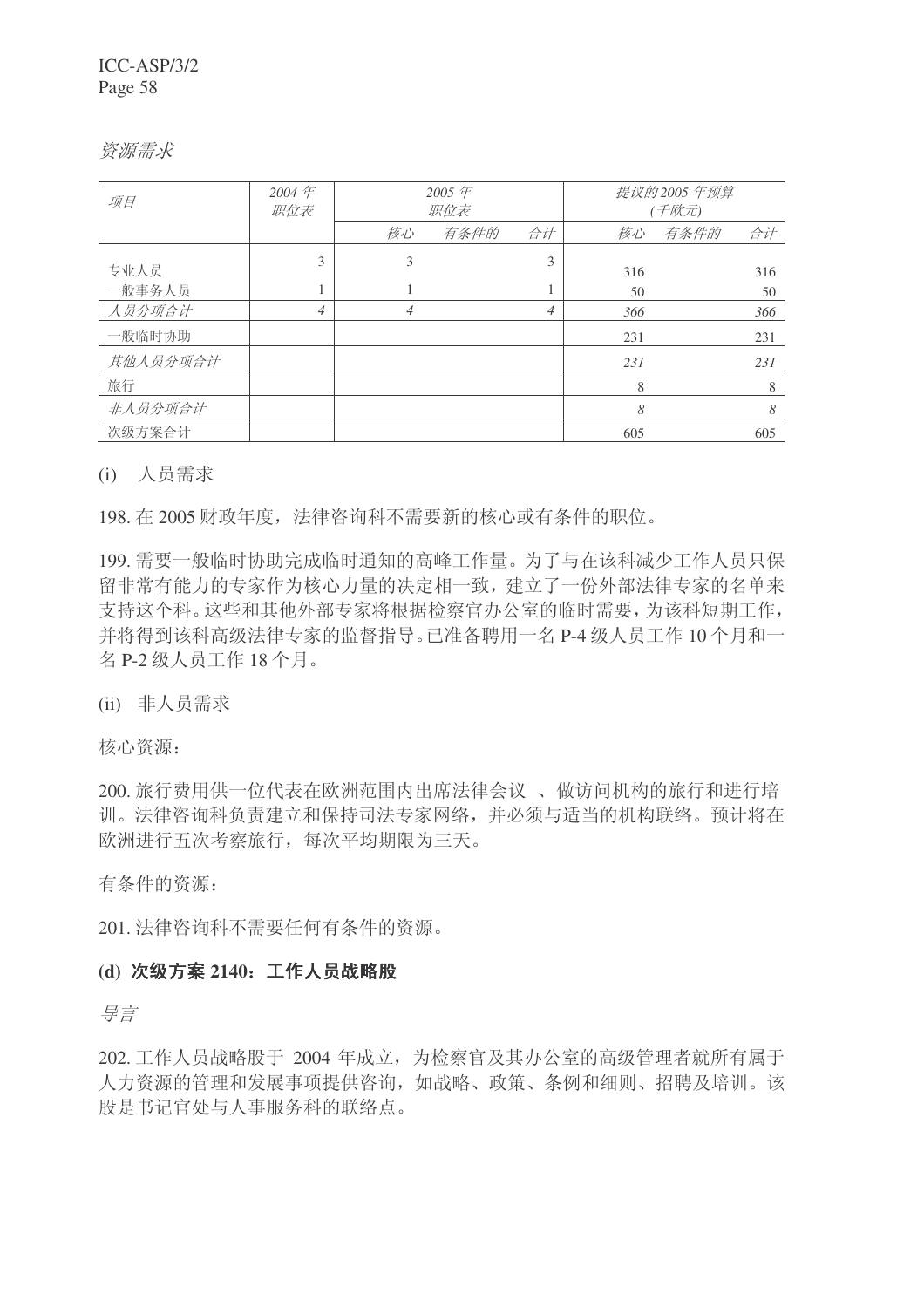目标

- 维持和更新检察官办公室的组织结构和人力资源战略计划;
- 保证通过参与制定和修正法院的政策、条例和细则使检察官办公室的需要在其中 得到考虑:
- 招聘和挑选有能力的人员;
- 为管理专业和一般事务工作人员制定和执行有效的培训方案并评估其有效性。

| 预期成果                           | 业绩指标                                                                     |
|--------------------------------|--------------------------------------------------------------------------|
| 完成该办公室任务的成绩, 包括简化的<br>组织结构。    | • 预算控制和有效使用资源。                                                           |
| 能通过引导计划培养团队精神的统一和<br>有效的招聘过程。  | • 在有能力的人员的质量和数量方面满<br>足检察官办公室的要求。<br>• 满足确定的培训需要 的年度培训计划<br>(与书记官处培训股协调) |
| 根据法院的条例实现和保持适当的地域<br>代表性和性别平衡。 | • 最低的职位空缺率(低于公开招聘职位<br>的10%),并有适当地域分布和性别平<br>衡。                          |

最后产出

- 已批准的有关工作人员权利和义务的条例和细则守则;
- 符合地域分布和性别平衡要求的有能力、有创意、正直和有积极性的工作人员;
- 各种材料, 包括一本雇员手册(电子版), 一份季度性人员配置表和各种培训活 动的统计报告:
- 对检察官办公室成员的引导计划。

资源需求

| 项目      | 2004 $#$<br>职位表 |    | 2005 $#$<br>职位表 |            |     | 提议的 2005 年预算<br>(千欧元) |     |
|---------|-----------------|----|-----------------|------------|-----|-----------------------|-----|
|         |                 | 核心 | 有条件的            | 合计         | 核心  | 有条件的                  | 合计  |
| 专业人员    | 2               | 2  |                 | $\bigcirc$ | 214 |                       | 214 |
| 一般事务人员  |                 |    |                 |            | 50  |                       | 50  |
| 人员分项合计  | $\mathfrak{Z}$  | 3  |                 | 3          | 264 |                       | 264 |
| 旅行      |                 |    |                 |            | 8   |                       | 8   |
| 合同性服务   |                 |    |                 |            | 120 |                       | 120 |
| 物品和材料   |                 |    |                 |            | 10  |                       | 10  |
| 非人员分项合计 |                 |    |                 |            | 138 |                       | 138 |
| 次级方案合计  |                 |    |                 |            | 402 |                       | 402 |

(i) 人员需求

203. 在2005 财政年度,工作人员战略股不需要新的核心或有条件的职位。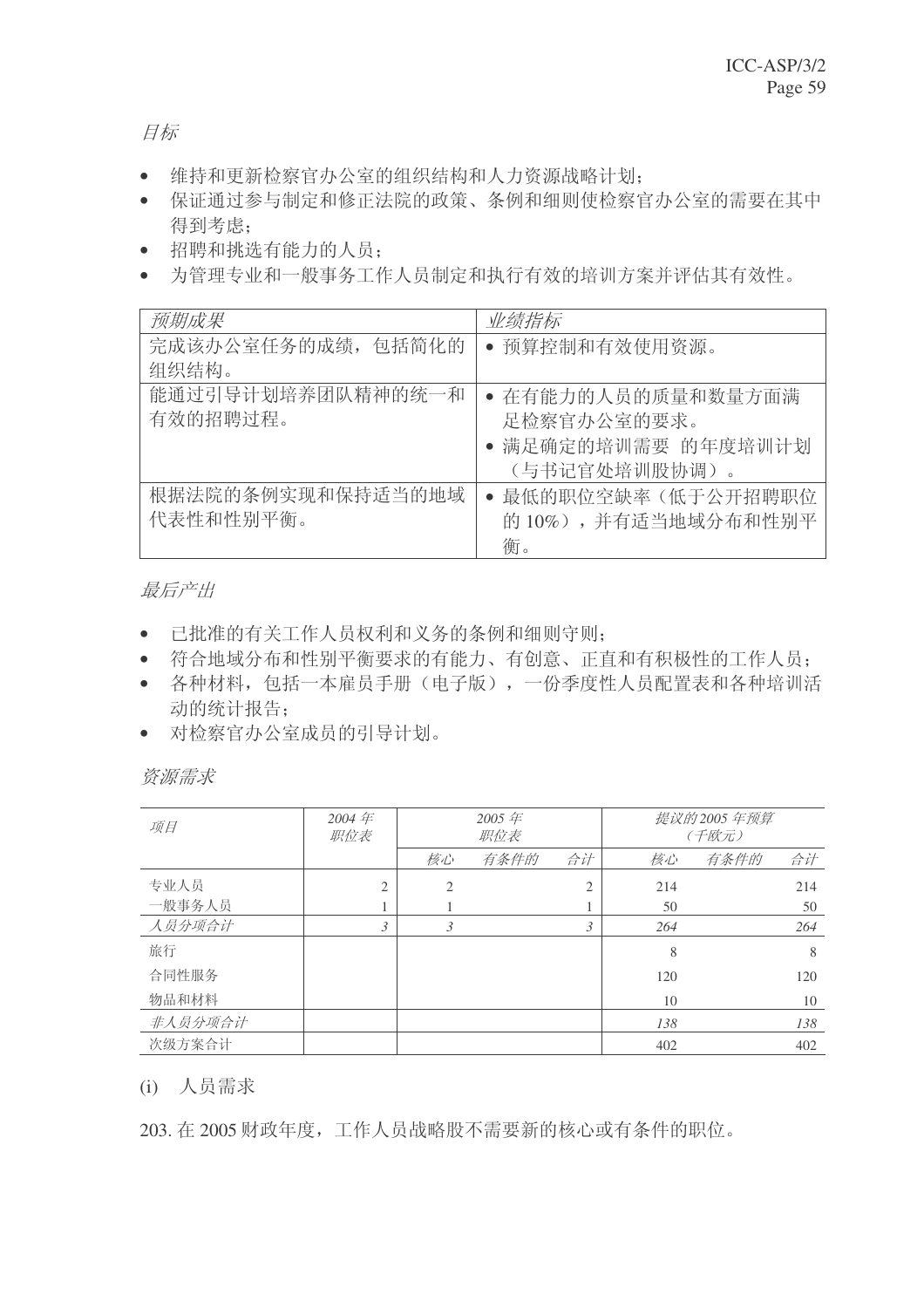(ii) 非人员需求

核心资源:

204. 旅行费用供一位高级管理人员 为出席与人力资源有关的组织召开的会议旅行时 使用, 如国际公务员制度委员会, 国际劳工组织(特别是出席代表检察官办公室在行 政法庭的诉讼)和其他机构的会议。已准备了五次旅行的款项(四次在欧洲,一次去 纽约)。

205. 培训预算包括检察官办公室全体工作人员的所有旅行费用和培训费用, 以及合同 性聘用的外部培训者对该办公室工作人员进行内部培训的旅行费用。预计将最大可能 地讲行内部培训,特别是涉及所有基本培训和新工作人员的引导计划,以及对涉及到 一大批雇员的特别主题的培训。对一些特殊方面(信息技术、法医等)的培训可在培 训者所在地讲行。

206. 合同性服务包括为外部培训者所付费用。计算的基础是每位培训者每天平均费用 1,000 欧元。只有为解决因内部知识欠缺而不能解决的特殊问题时,才可聘用外部培 训者。

207. 培训材料如小册子、手册、工具和媒体支持, 需 20,000 欧元来满足检察官办公室 的需要。

有条件的资源:

208. 工作人员战略股不需要有条件的资源。

### (e) 次级方案 2150: 新闻股

导言

209. 检察官办公室在一般信息传播方面将依靠书记官处, 并将开发一种具体针对该办 公室需要的外延能力,以在必要时保持机密性。新闻股将达到两个目标:

- (a) 在世界上的特殊社区加强信任和理解, 以期在所进行的调查和起诉中得到协 助:并
- (b) 通过鼓励检察官办公室有关具体案件的信息流动和公众的了解来扩大起诉案 件的威慑效果。

210. 检察官办公室必须为其调查的每个情势从下列各方寻求支持和协助: 不同国家的 警察力量和检察官、当地和国际非政府组织、以及在当地和国际运作的公司和所有有 关政府间组织。检察官办公室必须平衡上述各方的不同和有时是矛盾的利益。为与世 界上这些不同的方面联系并长期与之工作,需要制定一种战略方法。

211. 通过一名新闻顾问, 利用该股对检察官办公室结构和活动的充分了解, 及采取一 种战略方式满足其业务需要和巩固威慑力量, 新闻股将为检察官办公室的所有支持者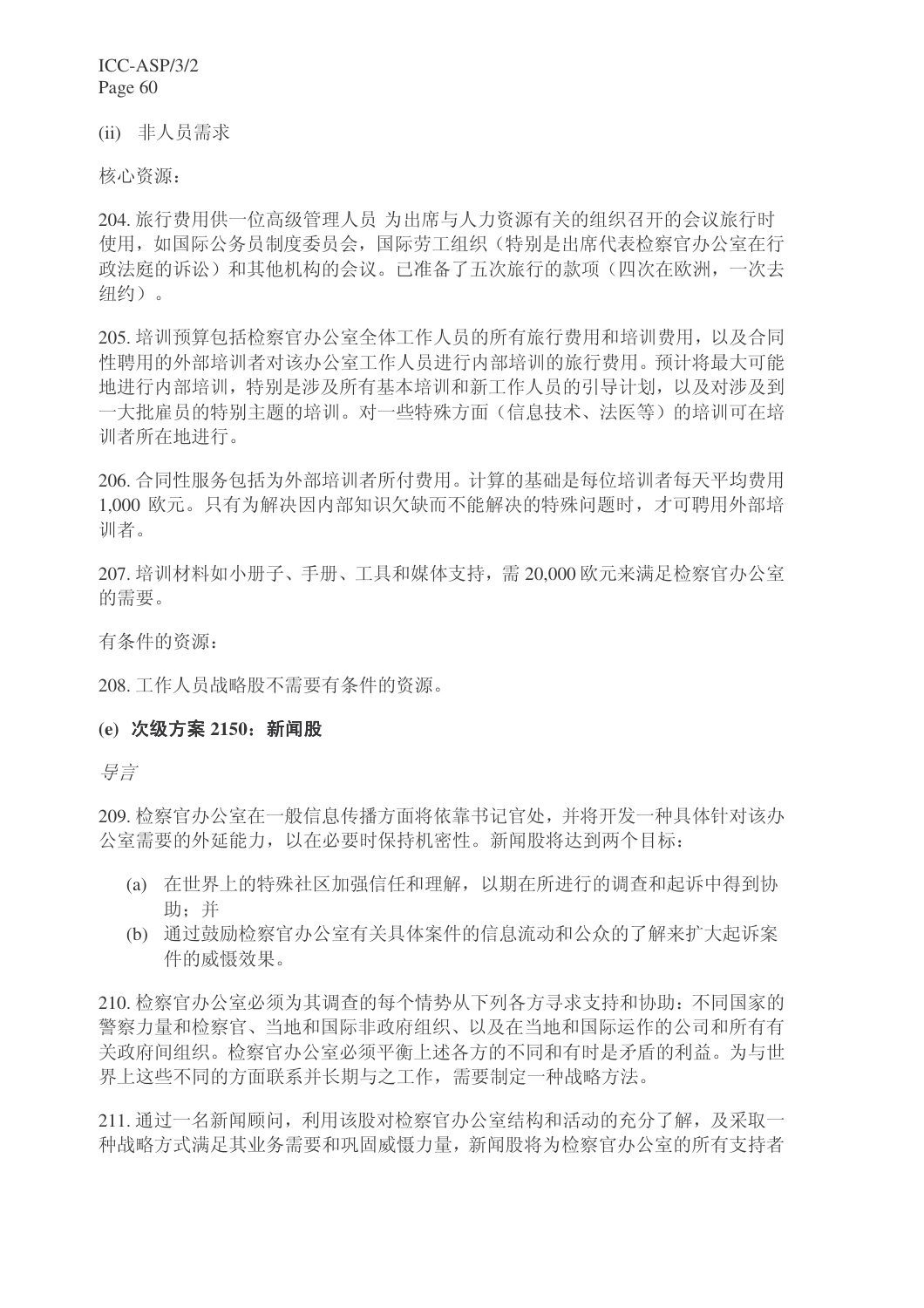制定和执行各项战略。除这一战略职能外, 新闻股还将代表检察官、通过发言人进行 所有以检察官办公室为专题的媒体外延活动。

目标

- 在公众中和受其工作影响的"有关社区"中,促进对检察官办公室工作的了解, 从而有利于调查和审判的进行:
- 通过加强对检察官办公室工作的认识,帮助提高国际刑事法院的威慑力;
- 传播信息和处理媒体问询。

| 预期成果            | 业绩指标                      |
|-----------------|---------------------------|
| 建立与关键社区成员的联系网络。 | • 检察官对自己与这些社区的工作感到<br>满意。 |

最后产出

- 协调和执行检察官办公室对外联系的战略计划; 和
- 不同社区间的积极互动。

资源需求

| 项目      | 2004年<br>职位表 | 2005年<br>职位表 |      | 提议的2005年预算(千欧元) |     |      |     |
|---------|--------------|--------------|------|-----------------|-----|------|-----|
|         |              | 核心           | 有条件的 | 合计              | 核心  | 有条件的 | 合计  |
| 专业人员    | ◠            |              |      | ◠               | 206 |      | 206 |
| 一般事务人员  |              |              |      |                 | 50  |      | 50  |
| 人员分项合计  | 3            | 3            |      | 3               | 256 |      | 256 |
| 旅行      |              |              |      |                 | 25  |      | 25  |
| 合同性服务   |              |              |      |                 | 27  |      | 27  |
| 非人员分项合计 |              |              |      |                 | 52  |      | 52  |
| 次级方案合计  |              |              |      |                 | 308 |      | 308 |

(i) 人 局 需 求

212. 在2005 财政年度, 新闻股不需要新的核心或有条件的职位。

(ii) 非人员需求

核心资源:

213. 发言人将陪同检察官进行某些出差旅行, 以确保在这些活动中与媒体的接触令人 满意。

214. 合同性服务包括为报道检察官在总部以外组织的公众活动而聘用的摄影小组, 处 理和散发材料,以及为在国外特别是在有调查进行的国家举办新闻发布会租用适当设 施。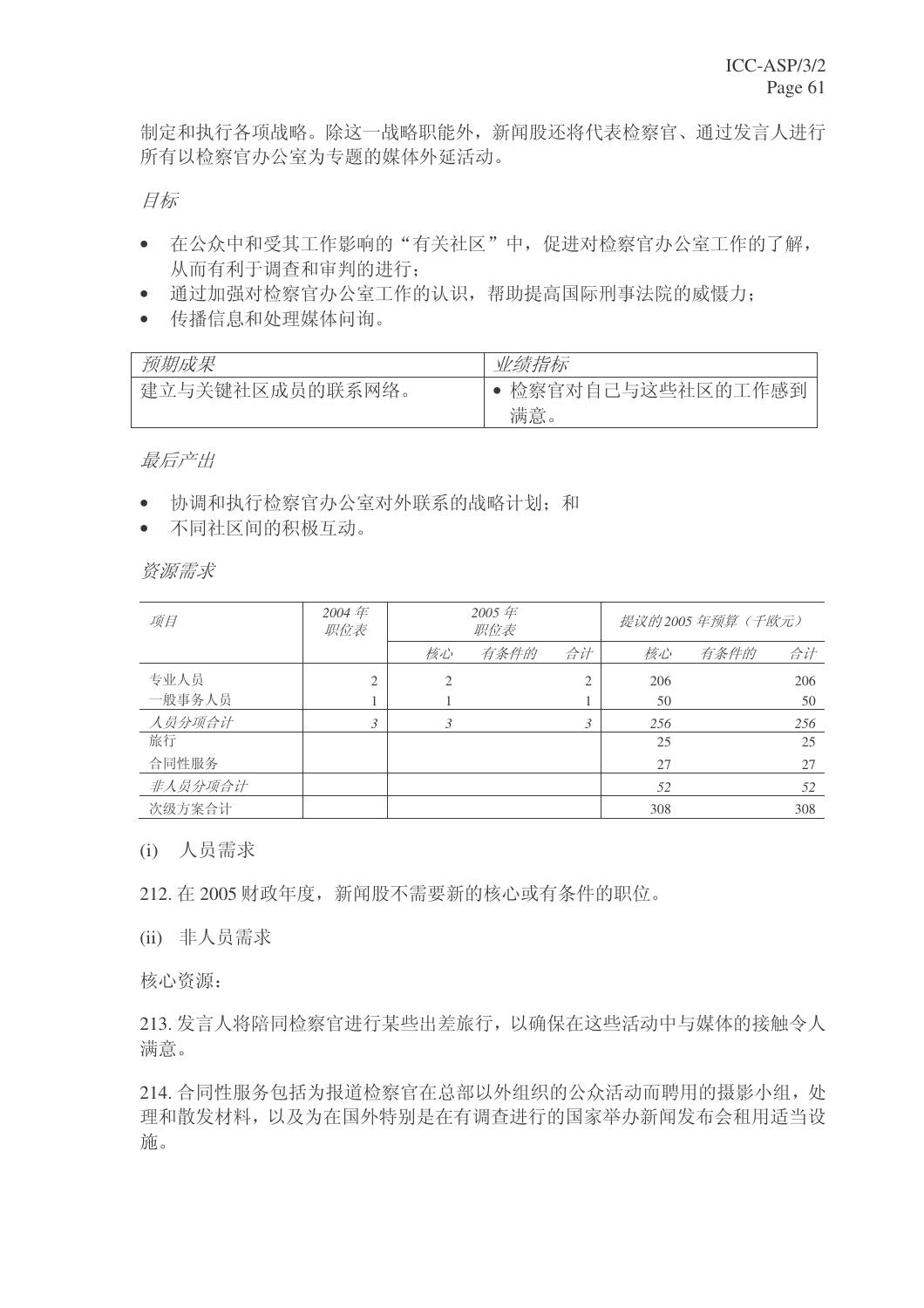有条件的资源:

215. 新闻股不需要有条件的资源。

# 2. 方案 2200: 管辖权、互补和合作司

号言

216. 管辖权、互补和合作问题上提供专业分析和法律专业知 识,这是有效调查和起诉的先决条件。

217. 该办公室在前几个月业务中所取得的经验使得国际刑事法院的检察官面临的几 个独特的挑战和问题突出了出来,这是与其他机构相比较而言的。第一,与其他国际 法院不同,国际刑事法院的管辖权不局限在某一确定的情势,而是相对开放的管辖权。 这就要求具备一种分析潜在管辖权内多种情势的事实和法律方面的能力。确实,《规 约》第42条规定,除调查和起诉之外,评价资料是检察官办公室第三个主要职责。 第二, 与其他国家和国际法院不同, 国际刑事法院不享有首要管辖权, 只享有补充管 辖权。这就要求按照第17 条具备评估各国诉讼的专门能力。最后, 与国家起诉服务 不同,该办公室没有自己的警察和国家体系可依靠,也不同于联合国的法庭,没有按 照联合国宪章已建立的执行权力作后盾。这使得有必要与各国和各组织建立合作网 终。

218. 建立了一个专业股 -- 原来叫作对外关系和互补股 – 处理这些问题。然而,根据遇 到的问题的数量和复杂性以及本办公室咨询的独立专家的建议,该股变成了现在的司 管辖权、互补和合作司。这个变化反映的事实是,这些问题是需要专门的分析和专业 知识的明确和重要事务。这个变化还突出了该司的政策为互补原则和与国际社会建立 紧密合作所规定的中心作用。予期在这些方面的成功将大大减少对法院提出的资源需 **求。** 

管辖权、互补和合作司的结构如下:

- 次级方案 2210: 司长办公室
- 次级方案 2220: 情势分析科
- 次级方案 2230: 管辖权和国际合作科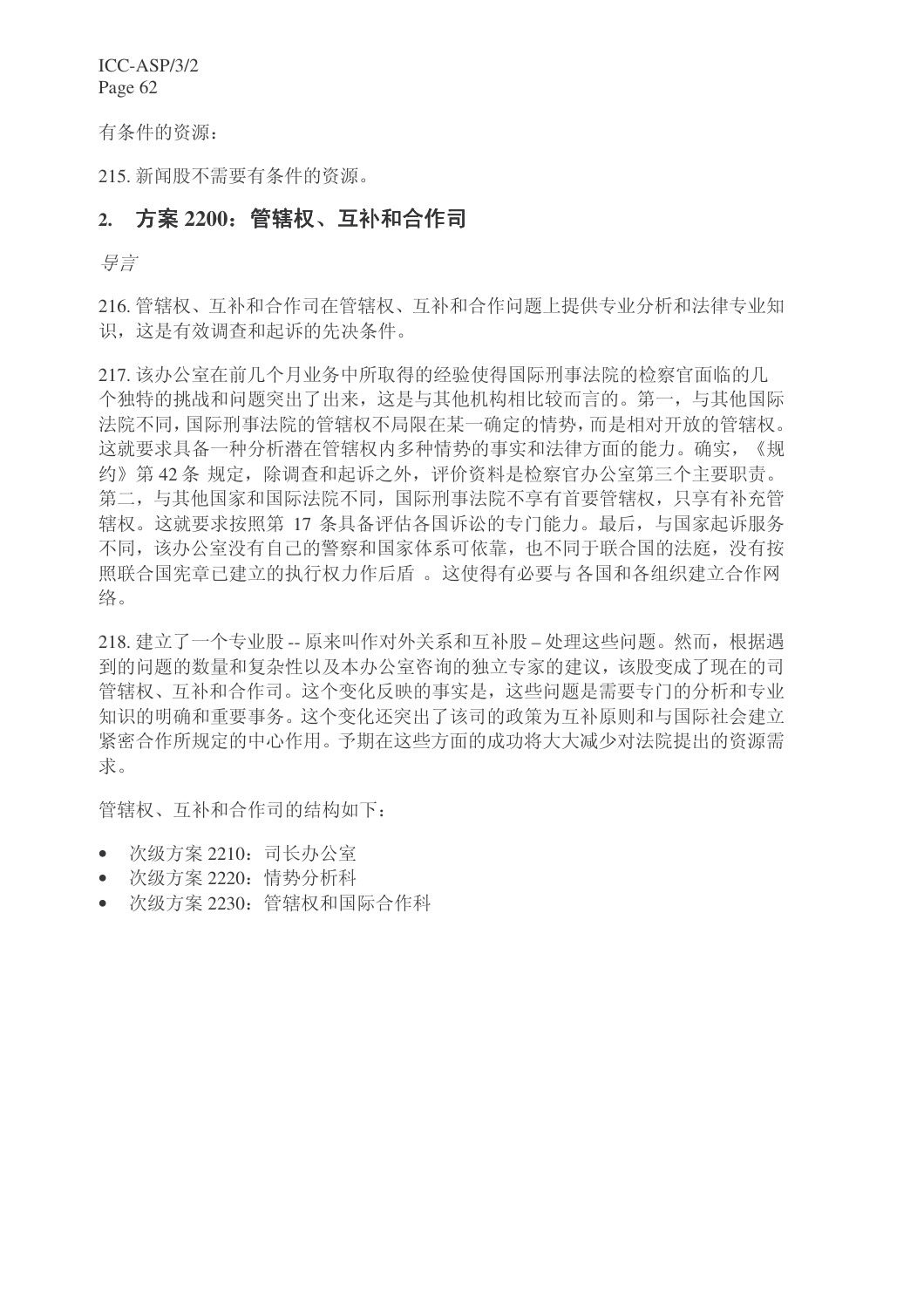| 项目       | 2004年<br>拨款 | 提议的2005年预算<br>(千欧元) |      |       | 资源增长  |     |
|----------|-------------|---------------------|------|-------|-------|-----|
|          | 合计          | 核心                  | 有条件的 | 总计    | 数额    | 百分比 |
| 专业人员     |             | 1.044               | 123  | 1.167 | 1.167 | 100 |
| 一般事务人员   |             | 100                 |      | 100   | 100   | 100 |
| 人员分项合计   |             | 1.144               | 123  | 1.267 | 1.267 | 100 |
| 一般临时协助   |             | 68                  |      | 68    | 68    | 100 |
| 其他人员分项合计 |             | 68                  |      | 68    | 68    | 100 |
| 旅行       |             | 330                 |      | 330   | 330   | 100 |
| 非人员分项合计  |             | 330                 |      | 330   | 330   | 100 |
| 次级方案合计   |             | 1.542               | 123  | 1.665 | 1.665 | 100 |

# (a) 次级方案 2210: 司长办公室

ᇐ㿔

219. 司长办公室将管理管辖权、互补和合作司并监督其进行的活动。

目标

• 有效管理和监督管辖权、互补和合作司的活动,以期确保该司提供适时和准确的 分析和咨询意见。

| 预期成果               | 业绩指标                 |
|--------------------|----------------------|
| 出成果的、有效和同事间平等的内部   | • 司里工作的质量。           |
| 组织。                |                      |
| 与其他司、检察官办公室各科和股及   | • 与其他司、检察官办公室各科和股, 及 |
| 与法院其他机关合作。         | 与法院其他机关的有效合作。        |
| 提供可靠的事实分析和法律咨询。    | • 管辖权、互补和合作司对事实分析和法  |
|                    | 律咨询表示满意; 对检察官办公室关于   |
|                    | 管辖权和可受理性决定的最 少的挑战和   |
|                    | 维护法院检察官办公室的决定。       |
| 与各国和其他组织 之间的富有 建设性 | 国际社会对检察官办公室的支持和协     |
| 的关系。               | 助。                   |

最后产出

- 对本司的有效管理:
- 司里准备的高质量的报告、分析和建议:
- 合作安排和协定。

<sup>§§</sup>由于该股改为管辖权、互补和合作司, 此方案在 2004 年的预算拨款中没有单独立项。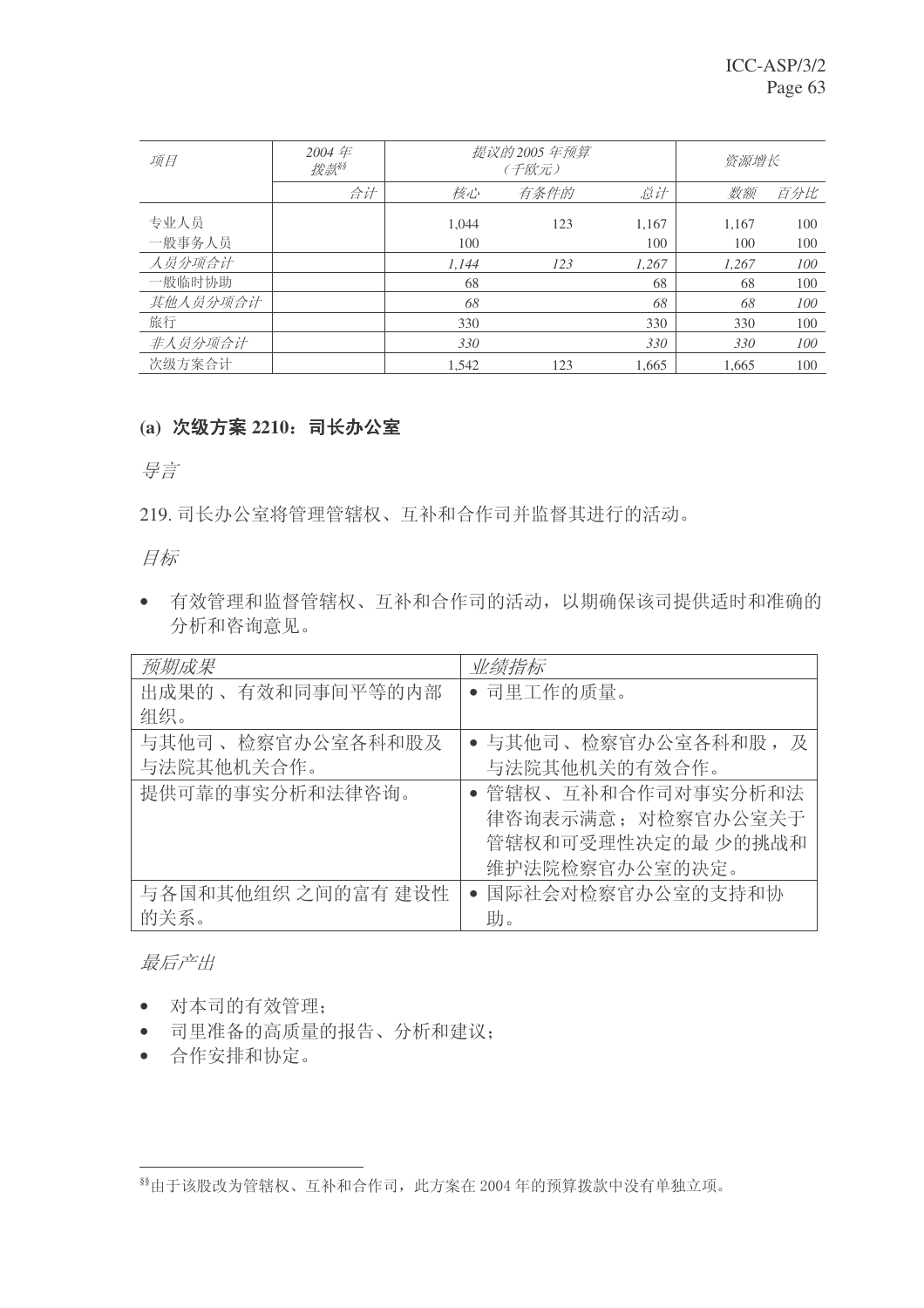**资源需求** 

| 项目      | 2004年<br>职位表  | 2005年<br>职位表 |      |    | 提议的2005年预算<br>(千欧元) |      |     |
|---------|---------------|--------------|------|----|---------------------|------|-----|
|         |               | 核心           | 有条件的 | 合计 | 核心                  | 有条件的 | 合计  |
| 专业人员    |               |              |      |    | 143                 |      | 143 |
| 一般事务人员  |               |              |      |    | 50                  |      | 50  |
| 人员分项合计  | $\mathcal{L}$ |              |      | っ  | 193                 |      | 193 |
| 旅行      |               |              |      |    | 15                  |      | 15  |
| 非人员分项合计 |               |              |      |    | 15                  |      | 15  |
| 次级方案合计  |               |              |      |    | 208                 |      | 208 |

(i) 人员需求

在 2005 财政年度, 不需要新的核心或有条件的职位。

(ii) 非人员需求

核心资源:

220. 司长, 也履行检察官办公室主任的职能, 将要旅行到其他国家缔结协定和与政府 官员联系,并在必要时陪同检察官。已安排款项在欧洲内出差两次,欧洲以外出差四 次。

有条件的资源:

221. 司长办公室不需要有条件的资源。

## (b) 次级方案 2220: 情势分析科

导言

222. 按照《规约》第15 条和 33 条的要求, 情势分析科对有关情势进行深入的事实性 分析。将对八个有关情势进行分析。通过收集对所报告犯罪的性质和程度的资料,情 势分析科按照《规约》的要求,为适时和有根据的决定提供必要的事实背景。该科系 统地收集有关可受理性(国家诉讼、立法、机构)和司法利益的资料,并与管辖权和 国际合作科一起草分析性报告。该科还对可受理性、合作挑战和机会以及其他重要 上下文一致与否问题进行持续分析,以此来协助调查小组。

目标

- 寻找资料和对据称已犯下罪行的情势进行持续分析;
- 为管辖权和国际合作科、调查组和检察官提供评估管辖权和可受理性的法定要求 所需的资料和分析。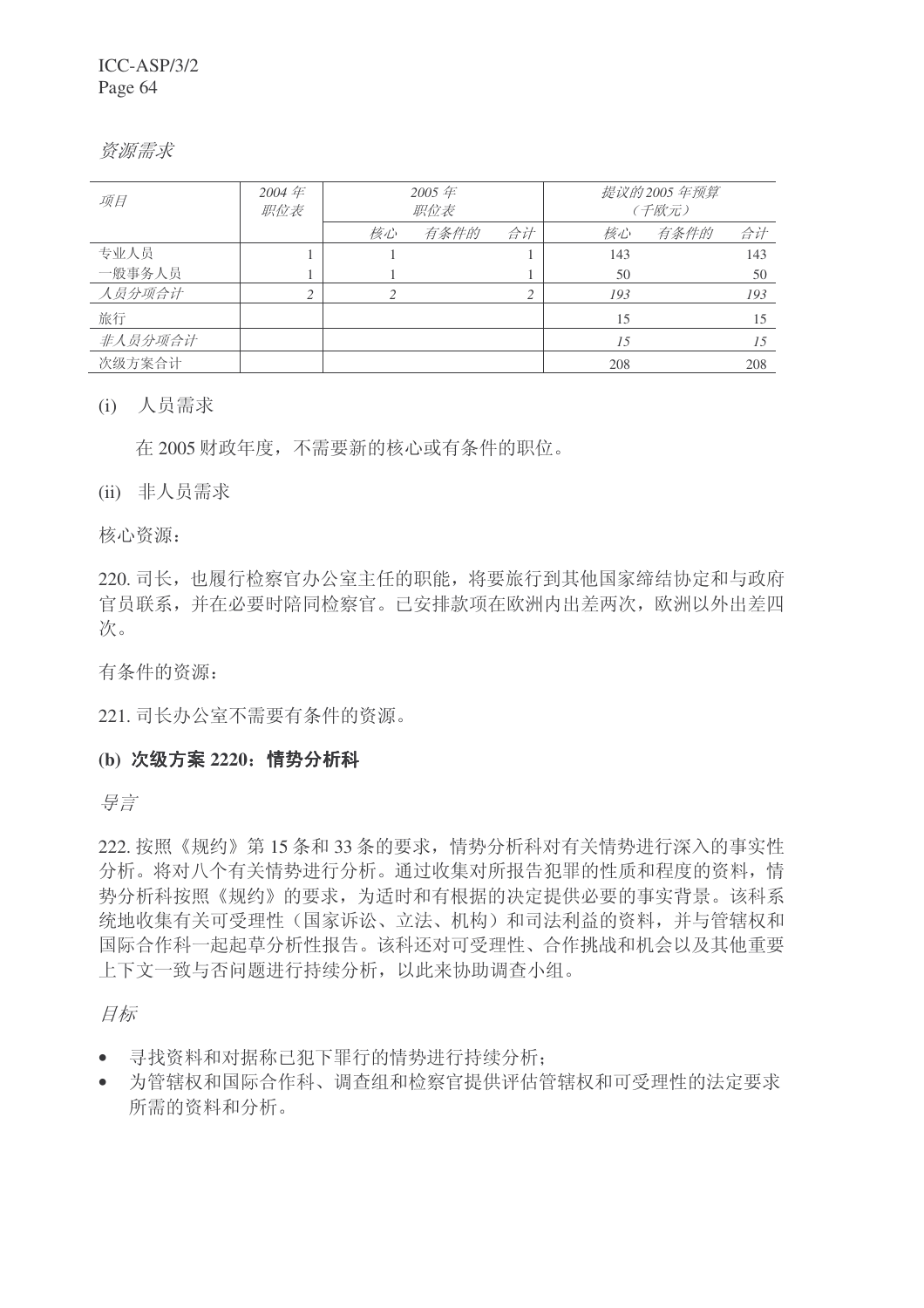| 预期成果                                               | 业绩指标                                          |
|----------------------------------------------------|-----------------------------------------------|
| 一次分析八个有关情势: 准备事实性条件<br>以决定是否开始第53条和细则48所提及<br>的调查。 | • 分析和报告的质量和及时性, 包括向<br>执行委员会和高级 管理者提交的报<br>告。 |
| 为案件调查和起诉提供持续分析和支持。                                 | • 在选择情势和案件方面的妥当决定。                            |

最后产出

- 对有关情势的报告、分析和咨询意见:
- 关于事实和背景的报告, 促进做出是否进行某一特定调查的决定;
- 综合调查计划。

伤源需求

| 项目       | 2004 $#$<br>职位表 |    | 2005年<br>职位表   |    | 提议的 2005 年预算 |      |     |
|----------|-----------------|----|----------------|----|--------------|------|-----|
|          |                 | 核心 | 有条件的           | 合计 | 核心           | 有条件的 | 合计  |
| 专业人员     | 4               | 5  |                |    | 407          | 123  | 530 |
| 一般事务人员   |                 |    |                |    |              |      |     |
| 人员分项合计   | $\overline{4}$  | 5  | $\mathfrak{D}$ | ⇁  | 407          | 123  | 530 |
| 一般临时协助   |                 |    |                |    | 34           |      | 34  |
| 其他人员分项合计 |                 |    |                |    | 34           |      | 34  |
| 旅行       |                 |    |                |    | 133          |      | 133 |
| 非人员分项合计  |                 |    |                |    | 133          |      | 133 |
| 次级方案合计   |                 |    |                |    | 574          | 123  | 697 |

(i) 人员需求

核心资源:

1名分析员 (P-3)

223. 需要这名分析员, 因为有一些意外数量的复杂情势 会委托检察官办公室进行分 析。该办公室要求新增一名有高级专业知识和经验的分析员, 以按照《规约》第 53 条有关大量情势的规定, 完成其评估要件的法定职责。要求该分析员汇集关于犯罪、 各国诉讼和制度以及可能关系到司法利益的要件的准确、及时和全面的资料(《规约》 第53条)。这将有助于做出关于是否开始调查的客观和有根据的决定。

224. 为了完成高峰期工作量和避免工作积压或丧失唯一的机会, 该科需要少量资源以 获得临时通知需要的额外工作能力。预算建议预计需要 P-2 级 5 个工作月的临时协助。

有条件的资源:

2 名准分析员 (P-2)

225. 这两名准分析员将并入联合分析小组和调查小组, 为的是完成寻求事实的任务和 分析与管辖权和可受理性,以及司法利益有关的事项。他们的参与将确保对这些问题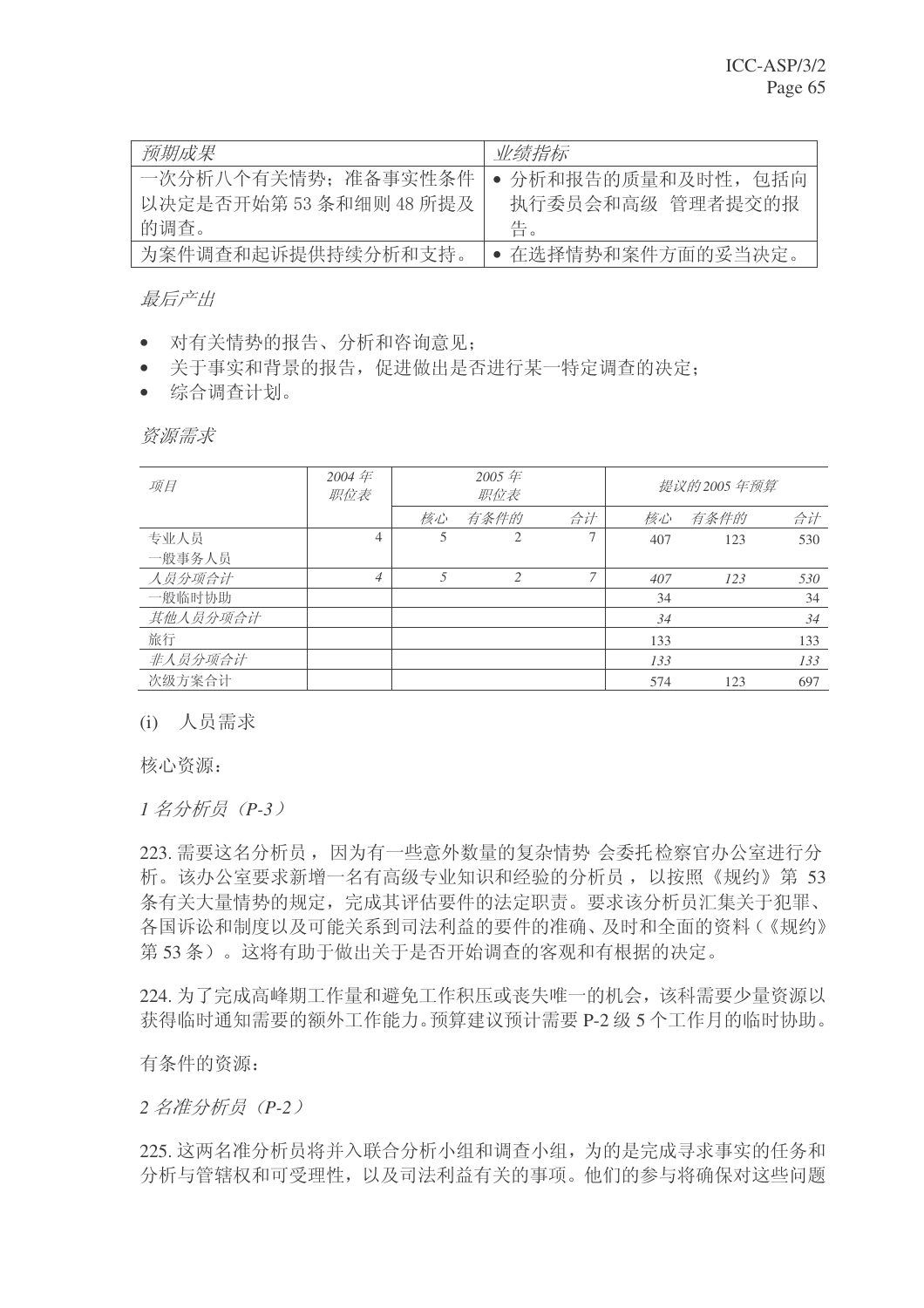采取符合《规约》第53 条第 2 款的一致和综合的方针。随着特定嫌疑人的确定, 必 须继续评估可受理性的问题,以决定他们是否应接受国家诉讼和这些诉讼是否是名副 其实的。准分析员还将为文字呼应以及挑战和合作面临的机会收集资料和提供咨询。 他们还将帮助协调和整理向各国提出的合作请求,以此促进一致性和减少对缔约国的 不必要要求。

(ii) 非人员需求

核心资源:

226. 该科工作人员将需要旅行, 以便收集关于在分析中的情势的事实资料并建立资料 收集网络。已准备款项支付处在后期分析中的每个情势的一次7天出差,以及欧洲之 外12 次出差和欧洲内 8 次出差。这些出差的目的是进行案发地的分析工作和按照《规 约》第15条第2款与各国政府或其他机构联系以接受补充资料。

有条件的资源:

227. 情势分析科没有其他有条件的需求。

### (c) 次级方案 2230: 管辖权和国际合作科

ᇐ㿔

228. 管辖权和国际合作科有四方面的职责。第一, 该科就有关处在分析或调查中的情 势的管辖权、互补和合作问题提供专业法律分析和建议。第二, 如《规约》第 15 条 第 2 款和第 16 条所要求的, 该科负责对收到的信件进行初步法律分析并对寄信人做 出及时和有意义的答复。第三,该科执行检察官办公室在互补方面的政策,即通过建 立工具评估各国诉讼,和在现有资源的范围内努力鼓励各国在可能的情况下进行真正 的诉讼。在这方面的成功使得不再需要进行费用很高的国际刑事法院的诉讼而可大大 减少对法院的资源需求。第四,该科与有关国家、实体、政府间和非政府间组织谈判 合作协定。作为协助检察官办公室工作的一个框架,该科还进行更全面的工作来建立 支持和合作网络,并与各国和组织建立和保持经常联系。

目标

- 提供持续的、有关管辖权和可受理性的法定要求方面的法律分析;
- 对信件进行初步审查(与资料和证据股一起), 对把被指控的犯罪提交给检察官 的那些人做出及时和有意义的答复,并在必要时对信件做进一步分析:
- 就各国诉讼进行监测和对话,以满足法定的互补要求和检察官办公室的政策目标: ҹঞ
- 建立和保持与各国和各组织的关系, 以期为检察官办公室的工作建立支持, 并建 立和疏通与调杳和起诉司工作有关的合作安排和协定。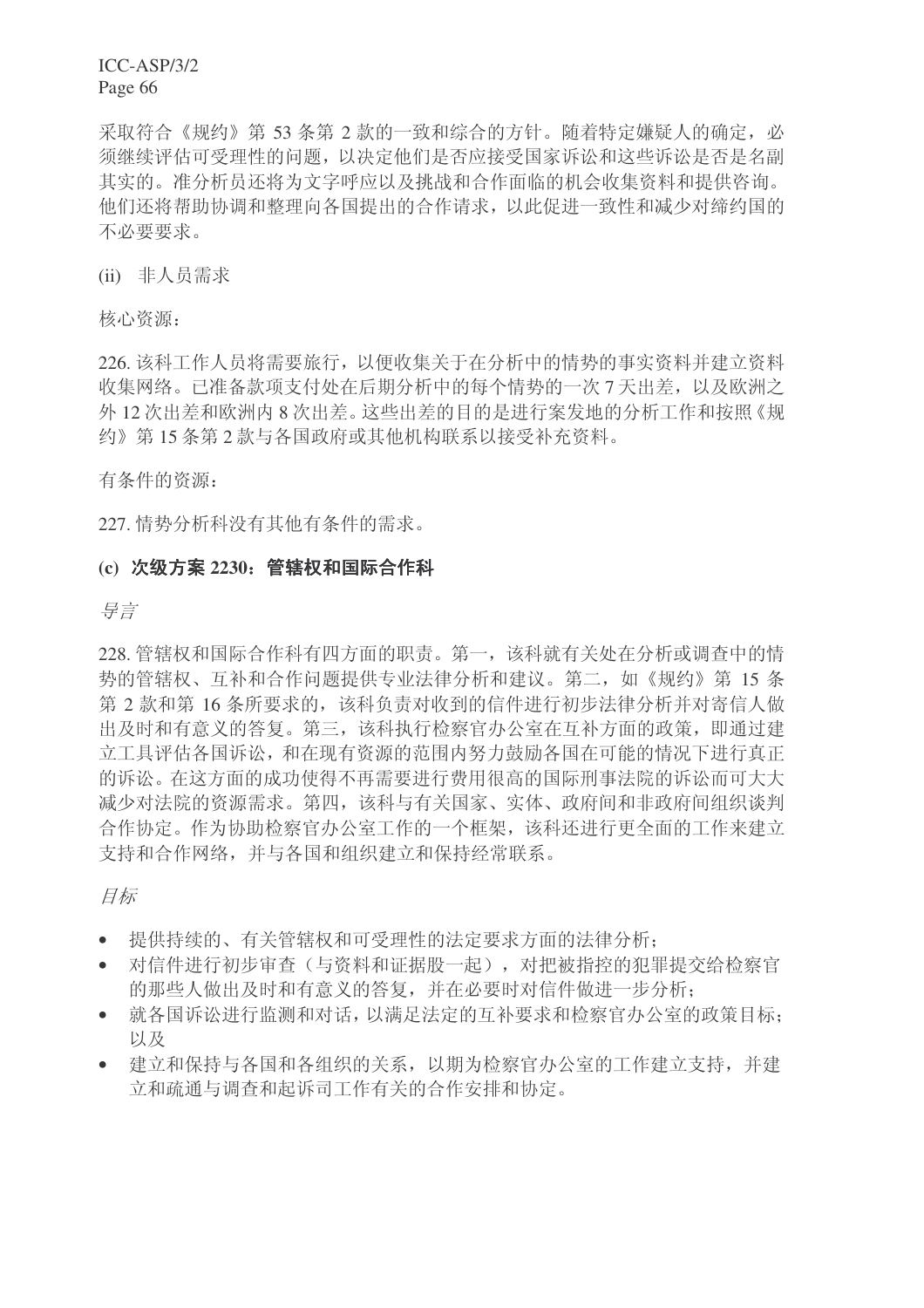| 预期成果                   | 业绩成绩                           |  |  |  |  |
|------------------------|--------------------------------|--|--|--|--|
| 持续地及时和准确地分析 管辖权和可受     | 准确分析和满足 管辖权 和可受理性的             |  |  |  |  |
| 理性问题。                  | 法定要求。                          |  |  |  |  |
| 回复 发信<br>及时 初步分析收到的信件和 | • 完成对收到信件的初步审查和在收到             |  |  |  |  |
| 人。                     | 信件一个月之内回复或告知已收到信               |  |  |  |  |
|                        | 件。                             |  |  |  |  |
| 制定评估各国诉讼的程序和标准, 与可     | • 在促进和协助各国诉讼中与 各国和有            |  |  |  |  |
| 能的起诉当局进行对话。            | 关组织之间的有效互动。                    |  |  |  |  |
| 为给检察官办公室提供资料和其他形式      | 缔结和监督合作协定。                     |  |  |  |  |
| 的支持, 与各国和组织谈判协定和做出     | 为处理各国和组织提供的资料,制定具<br>$\bullet$ |  |  |  |  |
| 其他安排。                  | 体程序和安排, 确保与《规约》相一致。            |  |  |  |  |
|                        | • 检察官(和他办公室的成员) 定期会晤           |  |  |  |  |
|                        | 缔约国和组织的代表。                     |  |  |  |  |

• 提出关于管辖权、可受理性和合作问题的分析报告和建议;

• 提出关于通信和有关情势的报告和建议,综合法律和事实要求;

• 缔结合作协定。

资源需求

| 项目       | 2004年<br>职位表 | 2005年<br>职位表 |      | 提议的2005年预算<br>(千欧元) |     |      |     |
|----------|--------------|--------------|------|---------------------|-----|------|-----|
|          |              | 核心           | 有条件的 | 合计                  | 核心  | 有条件的 | 合计  |
| 专业人员     | 5            | 5            |      | 5                   | 494 |      | 494 |
| 一般事务人员   |              |              |      | 1                   | 50  |      | 50  |
| 人员分项合计   | 6            | 6            |      | 6                   | 544 |      | 544 |
| 一般临时协助   |              |              |      |                     | 34  |      | 34  |
| 其他人员分项合计 |              |              |      |                     | 34  |      | 34  |
| 旅行       |              |              |      |                     | 182 |      | 182 |
| 非人员分项合计  |              |              |      |                     | 182 |      | 182 |
| 次级方案合计   |              |              |      |                     | 760 |      | 760 |

(i) 人员需求

229. 在2005 财政年度,不需要核心或有条件的职位。

核心资源:

230. 为了完成高峰期工作量和避免工作积压或丧失唯一的机会, 该科需要少量资源以 获得临时通知需要的工作能力。预算建议预计聘用 P-2 级的临时协助人员工作五个月。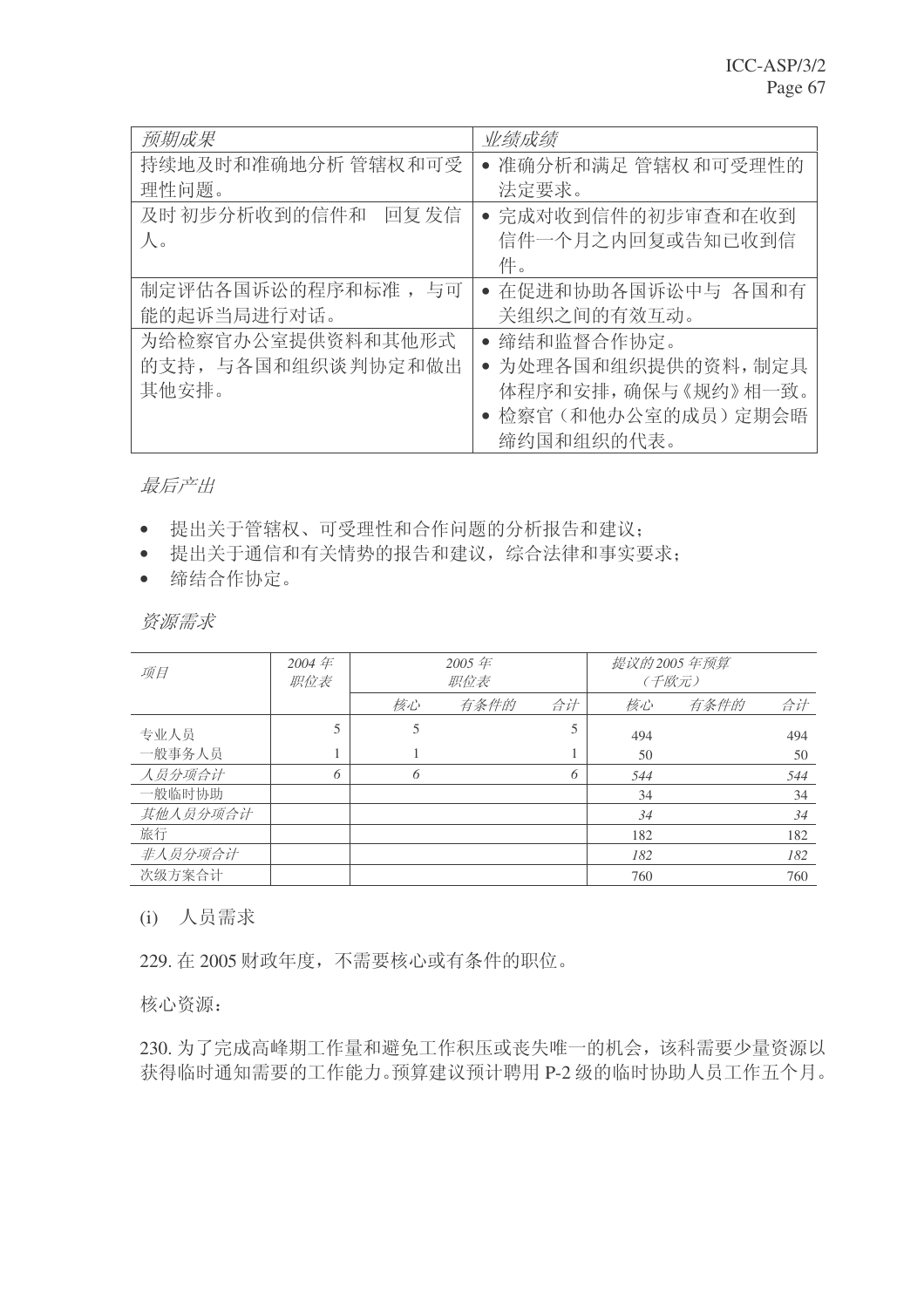(i) 非人员需求

核心资源:

231. 该科成员需要旅行, 为的是建立合作协定的网络和安排, 以及为了获取与可受理 性和管辖权问题有关事实的第一手资料(例如,国家机构到位和能够、也愿意进行真 正的调查和起诉)。预计为处在后期分析的每个情势各进行两次7天的出差,以及在 欧洲 6 次出差和欧洲以外 12 次出差。这些出差旅行的目的是谈判协定, 得到合作和 获取潜在案件的可受理性的有关资料。

有条件的资源:

232. 管辖权和国际合作科不需要有条件的资源。

# 3. 方案 2300: 调查司

异言

233. 调杳司在调杳前从犯罪的角度参加分析, 讲行所有阶段的调杳工作和在审判期间 与起诉司合作。该司由在总部工作的律师和专家组成,他们将支持为每个具体情势组 成的专门小组的工作。该司根据案件需要协调与各国调查员和检察官的合作。

调查司的结构如下:

- 次级方案 2310: 负责调查的副检察官办公室
- 次级方案 2320: 调查规划和支持科
- 次级方案 2330: 调查小组

| 项目       | 2004 $#$<br>拨款 | 提议的 2005 年预算<br>(千欧元) |       |       |          | 资源增长  |
|----------|----------------|-----------------------|-------|-------|----------|-------|
|          | 合计             | 核心                    | 有条件的  | 合计    | 数额       | 百分比   |
| 专业人员     | 2.355          | 3.958                 | 705   | 4.663 | 2,308    | 98    |
| 一般事务人员   | 247            | 710                   | 386   | 1,096 | 849      | 344   |
| 人员分项合计   | 2.602          | 4.668                 | 1.091 | 5.759 | 3,157    | 121   |
| 一般临时协助   | 2,242          |                       | 684   | 684   | $-1,558$ | $-70$ |
| 其他人员分项合计 | 2.242          |                       | 684   | 684   | $-1.558$ | $-70$ |
| 旅行       | 666            | 270                   | 855   | 1,125 | 459      | 69    |
| 合同性服务    | 76             |                       | 100   | 100   | 24       | 32    |
| 家具和设备    | 916            | 168                   | 275   | 443   | $-473$   | $-52$ |
| 非人员分项合计  | 1.658          | 438                   | 1.230 | 1.668 | 10       |       |
| 次级方案合计   | 6,502          | 5.106                 | 3,005 | 8.111 | 1.609    | 25    |

# (a) 次级方案 2310; 负责调查的副检察官办公室

导言

234. 负责调杳的副检察官办公室在管理和监督所有的调杳活动中支持副检察官。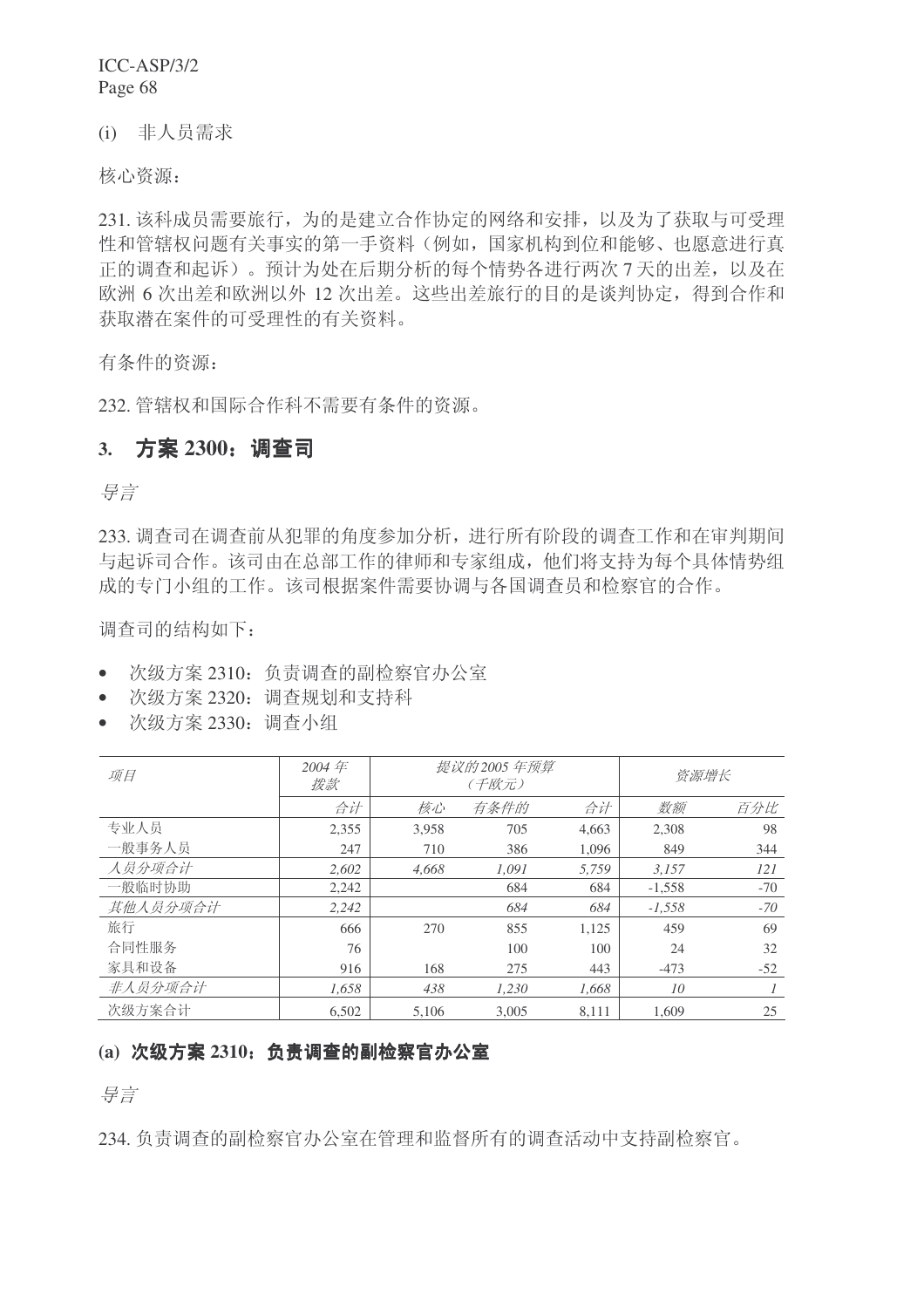目标

- 协助检察官发展和管理检察官办公室;
- 为调查司制定一项战略并将其转化成年度目标和预算;
- 监督与书记官处被害人和证人股以及被害人参与和赔偿科的联系:
- 支持和监督调查小组和调查规划和支持科。

| 预期成果                | 业绩指标               |
|---------------------|--------------------|
| 组织好调查司和与检察官办公室其他司、  | • 组织得好的司和必要时与外部伙伴的 |
| 书记官处和重要伙伴的合作。       | 有效合作。              |
| 八个情势的犯罪背景分析正 由管辖权、  | • 与管辖权、互补和合作司一起进行预 |
| 互补和合作司在进行。          | 期数量的分析。            |
| 对四个情势 进行后期 分析以确定进行调 | • 进行预期数量的分析。       |
| 杳的性质和可行性, 其中两个将完成。  |                    |
| 发起三项调查, 其中一项将完成。    | • 开始和/或完成预期数量的调查。  |

最后产出

- 将调查司组织好: 及
- 提出关于正在进行的分析和调查的进展报告。

资源需求

| 项目      | 2004年<br>职位表 | 2005年<br>职位表 |      |    |     | 提议的2005年预算<br>(千欧元) |     |
|---------|--------------|--------------|------|----|-----|---------------------|-----|
|         |              | 核心           | 有条件的 | 合计 | 核心  | 有条件的                | 合计  |
| 专业人员    |              |              |      |    | 180 |                     | 180 |
| 一般事务人员  |              |              |      |    | 50  |                     | 50  |
| 人员分项合计  | $\bigcirc$   |              |      | 2  | 230 |                     | 230 |
| 旅行      |              |              |      |    | 10  | 15                  | 25  |
| 非人员分项合计 |              |              |      |    | 10  | 15                  | 25  |
| 次级方案合计  |              |              |      |    | 240 | 15                  | 255 |

(i) 人员需求

235. 负责调查的副检察官办公室不需要有条件的资源。

(ii) 非人员需求

核心资源:

236. 副检察官需要旅行, 去访问直接与调查活动相关的国家和政府间组织(如国际刑 警组织)及能提供有关资料的非政府组织。预计在欧洲旅行三次,欧洲以外旅行一次)。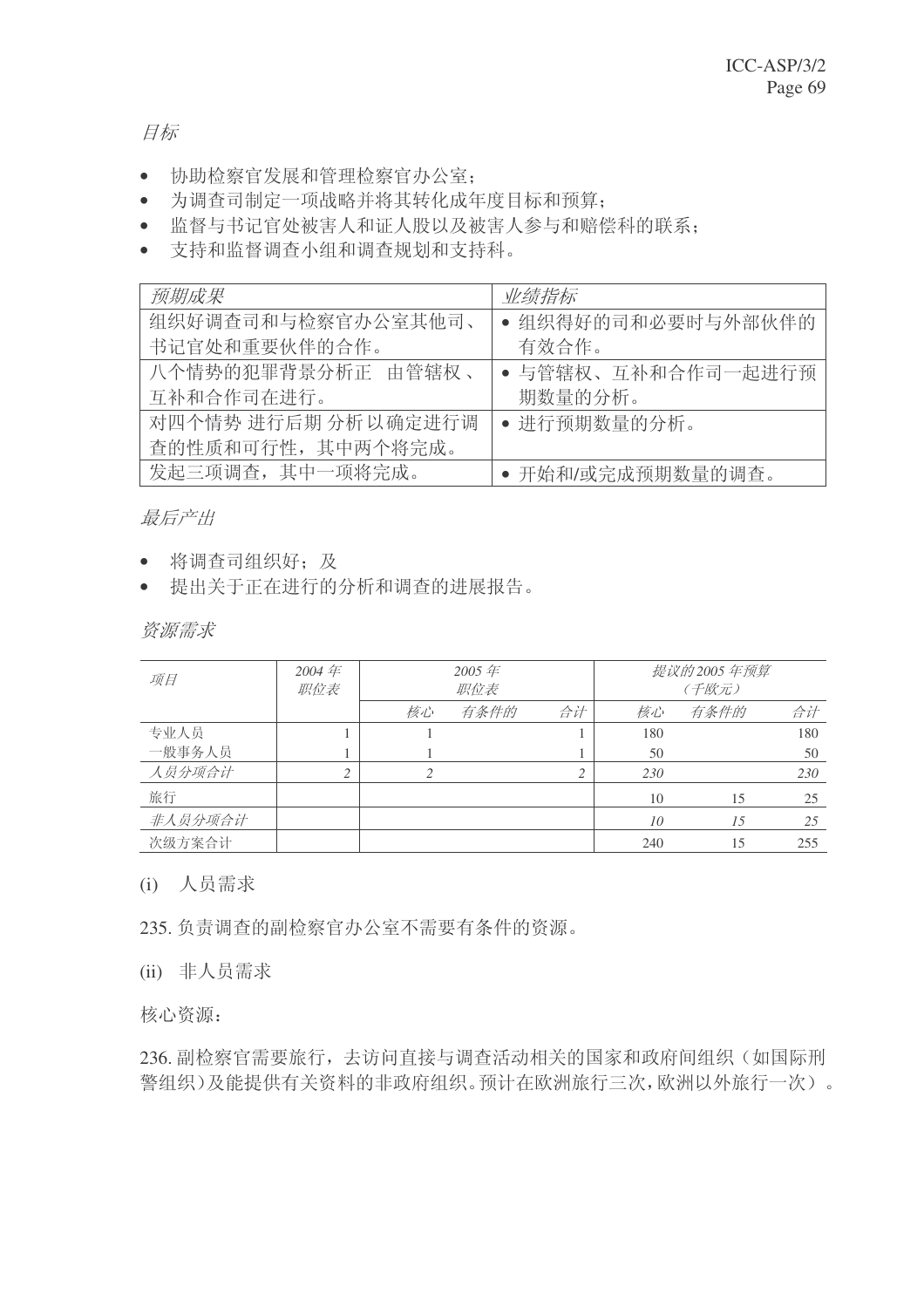有条件的资源:

237. 假设按照《罗马规约》第 53 条开始调查, 副检察官将需要旅行到有关国家的领 十,夫监督调杳活动并与政府和其他机构的代表联络。已准备了三次欧洲之外旅行的 款项。

#### (b) 次级方案 2320: 调查规划和支持科

号言

238. 调查规划和支持科将由三个股组成: 业务支持股, 性别和儿童股(响应《罗马规 约》第42条第9款)和调查战略和分析股(设在总部)。

239. 业务支持股有三个主要方面的职责: 第一, 组织实地调查和与在实地的调查小组 联系; 第二, 确保制定和执行调查所需要的安全程序; 以及第三, 将陆续收到的资料 转涕到调杳司。

240. 性别和儿童股的建立是要完成第42 条第9款的任务。依照对性别暴力和性暴力 及对儿童的暴力问题的法定认识,该股将:为调查工作人员事先提供专业知识和专业 培训,记录这种犯罪的被害人的证词;通过监测是否在实地使用了适当的方法和技术, 和必要时将准被害人专家派往实地去监督调查小组的工作质量。该股还为在调查过程 中可能出现的任何具体问题提供专业知识。最后,该股将与书记官处的被害人参与和 赔偿科联络。

241. 调杳战略和分析股为进行调杳制定和执行新战略。该股进行分析、支持检察官办 公室内的各个司和调查小组。最后,该股努力建立和保持连接检察官办公室与在各国 制度下的各种专业小组的网络。

目标

- 应要求, 为管辖权、互补和合作司提供事实分析, 以使执行委员会能够决定为某 一特定情势是否需要讲行讲一步分析或调查:
- 与有关调查小组合作, 制定和更新调查计划:
- 监督调查过程的质量并定期向执行委员会报告:
- 遵循调查步骤及与书记官处和调查小组合作,为被害人和证人提供必要的支持和 保护:
- 确保对实地业务提供支持并协调这一支持:
- 与外部组织建立合作结构, 以支持调查小组: 以及
- 支持起诉司的起诉活动。

| 预期成果               | 业绩指标                 |
|--------------------|----------------------|
| 分析四个情势,完成其中两个。     | • 按计划进行分析和支持, 使客户满意。 |
| 建立网络, 使本组织能以灵活和有成本 | • 朝着建成 充实和有效的 合作网络方向 |
| /效益的方式履行职能。        | 取得讲展。                |
| 评估与性别犯罪和危害儿童犯罪调查有  | •批准和执行了政策。           |
| 关的问题。              |                      |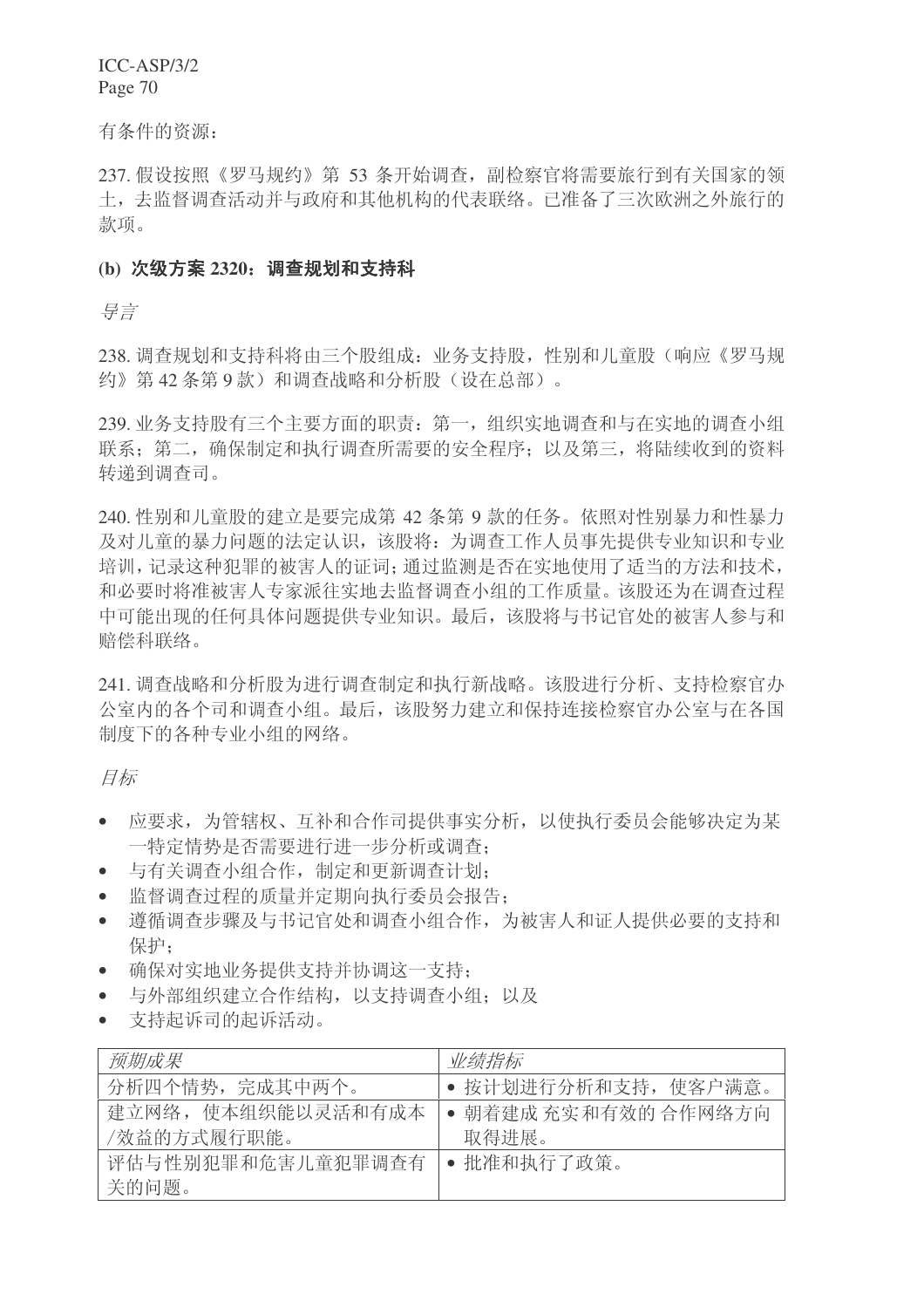• 关于犯罪基础和组织的报告; 及

• 关于有关性别犯罪和危害儿童犯罪的调查的政策。

済源需求

| 项目      | 2004年<br>职位表 | 2005年<br>职位表 |                |    |       | 提议的 2005 年预算<br>(千欧元) |       |
|---------|--------------|--------------|----------------|----|-------|-----------------------|-------|
|         |              | 核心           | 有条件的           | 合计 | 核心    | 有条件的                  | 合计    |
| 专业人员    | 21           | 21           |                | 22 | 2,097 | 82                    | 2,179 |
| 一般事务人员  | 6            |              | 3              | 10 | 340   | 111                   | 451   |
| 人员分项合计  | 27           | 28           | $\overline{4}$ | 32 | 2,437 | 193                   | 2,630 |
| 旅行      |              |              |                |    | 260   |                       | 260   |
| 家具和设备   |              |              |                |    | 118   |                       | 118   |
| 非人员分项合计 |              |              |                |    | 378   |                       | 378   |
| 次级方案合计  |              |              |                |    | 2.815 | 193                   | 3.008 |

(i) 人员需求

核心资源:

 $1$  名行政助理(GS-OL)

242. 在调查规划和支持科,为 2005 年只提议了一个新的核心职位:一名行政助理。 需要这名助理的根据是增长的工作量以及他或她将与副检察官的私人助理一起工作, 为检察官和调查规划和支持科科长保证足够的工作时间。

有条件的资源:

1 名当地联络协调员 (P-3)

243. 设一名有条件的 P-3 当地联络协调员的职位将能指导当地一个小组的联络助理。 这一有条件的要求取决于调查小组在实地开展的活动。需要这名协调员制定调查司工 作计划,并通过与当地进行联系,以便利调查和评估实地需要、所取得的进展及与检 察官办公室的关系, 协助完成这项工作。这名协调员将挑选、培训和监测他或她的当 地助理:评估需要和规划当地外延活动:并协调与书记官处的工作,以便在调杳和审 判阶段与当地社区进行有益互动。

*3* ৡ᭄ᔩܹਬ *(GS-OL)*

244. 在调查期间将有大量资料到达检察官办公室。经过分析员或小组调查员评价的资 料需要由数据录入员输入到系统中。所要求的三个职位是有条件的,而且只有因增加 的调查活动已用尽该科现有数据录入能力时才能填补。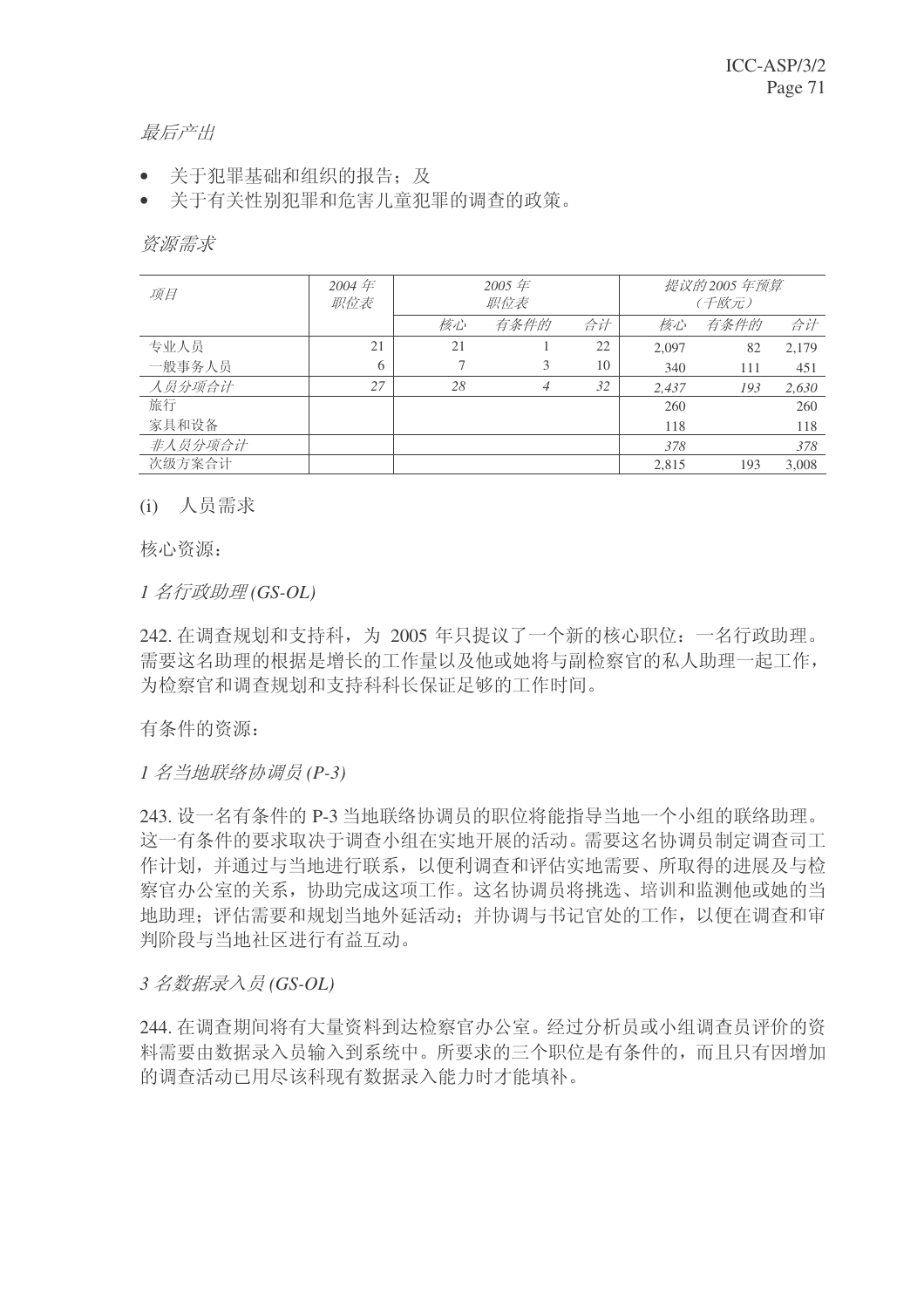(ii) 非人员需求

核心资源:

245. 科长、在性别和儿童股工作的分析员和专家需要到实地出差。预计约需要108次 航班和 324 天到现场。以每次航班的平均费用 1,500 欧元和每日生活津贴 250 欧元计 算, 这个数额合计为 260,000 欧元。

设备需要包括:

- (a) 随时能监测 8 个情势的地图和更全面的、世界不同地区不同比例的地图(包 括军事、农业、工业和种族图);
- (b) 符合北大西洋公约组织标准的安全储藏能力 , 包括 2 个独立的、符合 TEMPEST 标准的计算机系统(参见北大西洋公约—细则 AMSG720B):
- (c) 不同比例的各地区和犯罪现场的卫星照片(从销售商处获得):
- (d) 在实地办公室的临时储藏(钢制箱子): 以及
- (e) 2 套新的视听设备——包括 1 个电视屏幕, 1 个 DVD 播放机和 1 个放在柜子中 的录像机——是深入分析检察官办公室录制的或从其他来源获得的视听材 料所需要的。

#### (c) 次级方案 2330; 调查小组

导言

246. 调查小组的组成和 任务分配根据具体情势而定 ——可由一个以上的案件组成 ——然后调杳小组将接受执行某一调查计划的任务。他们从总部的检察官办公室、同 时也在实地工作, 由调查规划和支持科予以支持。他们在调查阶段接受起诉司的法律 协助。在审判阶段, 一个调查小组将派它的几名成员协助起诉司准备案件。

247. 每个案件需要的资源将会变化并随着时间而发展。因此, 检察官办公室决定配备 少数长期工作人员。这一核心小组将得到视情况聘用的临时工作人员和与其他机构一 起建立的网络的协助。

目标

- 与调杳规划和支持科合作, 制定和更新调查计划:
- 以公平、有效和有成本/效益的方式进行必要的调查: 以及
- 支持起诉司的起诉活动。

| 预期成果               | 业绩指标               |
|--------------------|--------------------|
| 检察官批准三个调查计划; 执行这些计 | • 按计划讲行所有调查,产生起诉某案 |
| 其中一个将送交审判。<br>划,   | 件要求的结果。            |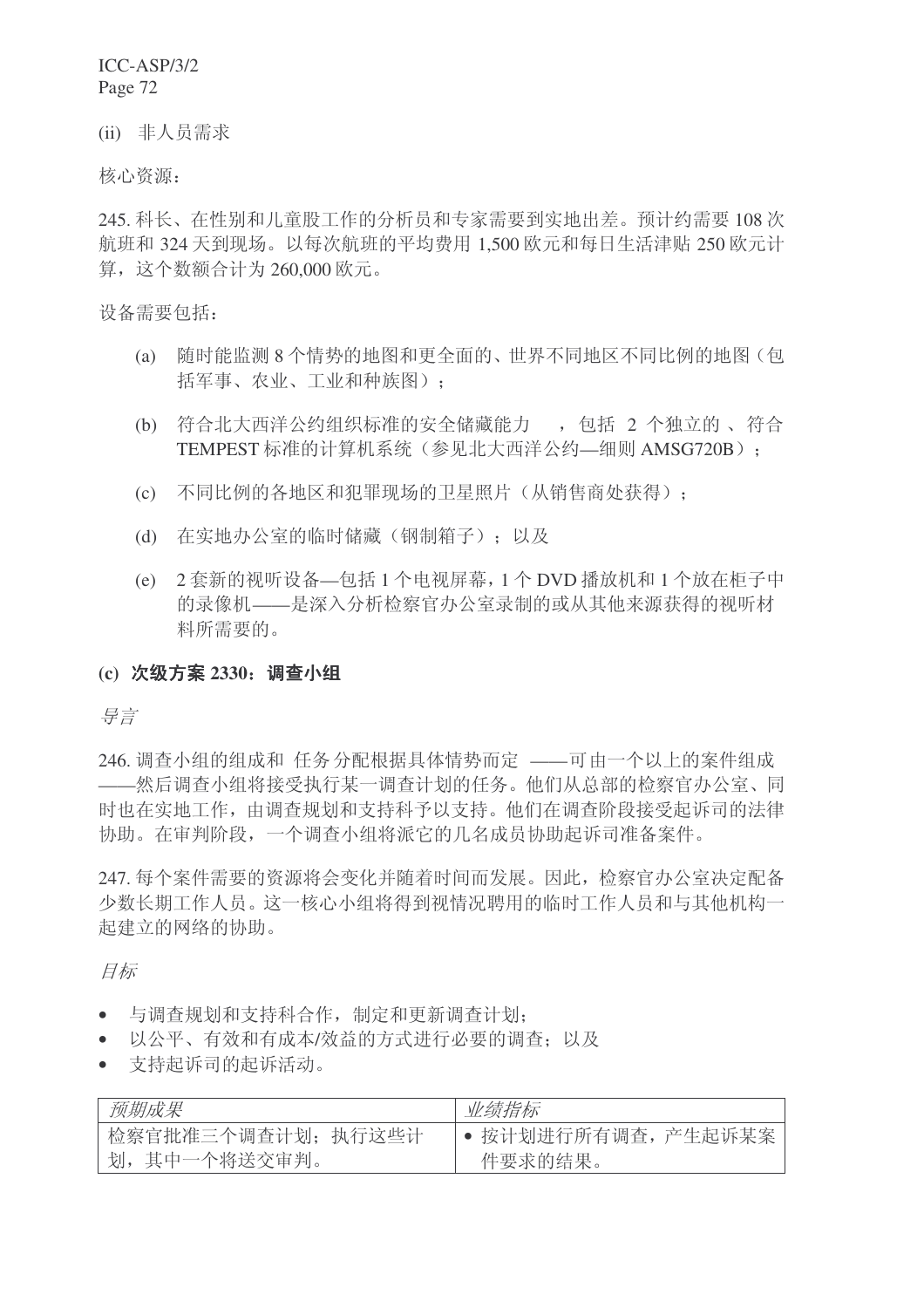- 三个调查计划; 和
- 将一份调杳报告转送起诉司。

済源需求

| 项目       | 2004年<br>职位表 | 2005 $#$<br>职位表 |      |    | 提议的 2005 年预算<br>(千欧元) |       |       |
|----------|--------------|-----------------|------|----|-----------------------|-------|-------|
|          |              | 核心              | 有条件的 | 合计 | 核心                    | 有条件的  | 合计    |
| 专业人员     | 20           | 20              | 10   | 30 | 1,681                 | 623   | 2,304 |
| 一般事务人员   | 6            | 6               | 6    | 12 | 320                   | 275   | 595   |
| 人员分项合计   | 26           | 26              | 16   | 42 | 2.001                 | 898   | 2,899 |
| 一般临时协助   |              |                 |      |    |                       | 684   | 684   |
| 其他人员分项合计 |              |                 |      |    |                       | 684   | 684   |
| 旅行       |              |                 |      |    |                       | 840   | 840   |
| 合同性服务    |              |                 |      |    |                       | 100   | 100   |
| 家具和设备    |              |                 |      |    | 50                    | 275   | 325   |
| 非人员分项合计  |              |                 |      |    | 50                    | 1,215 | 1,265 |
| 次级方案合计   |              |                 |      |    | 2,051                 | 2.797 | 4.848 |

(i) 人员需求

有条件的资源:

䇗ᶹᇣ㒘 *III*

248. 检察官办公室为 2005 年第三个调查小组在准备款项, 该小组由与其他两个小组 相同的人员组成(1名P-4组长, 2名P-3 调查员, 1名国家/地区专家, 1名P-3 实地 办公室管理员, 2名 P-2 准调查员, 1名 P-2 案件分析员, 2名 P-1 助理调查员, 1名  $GS$ -PL 实地口译, 1 名  $GS$ -OL 调查助理和 1 名  $GS$ -OL 实地办事处助理)。

249. 第三个小组只有依照《罗马规约》第53 条开始第三个情势的调查时才将雇用。

*3* ৡᔧഄ㘨㒰ࡽ*)* ⧛*GS-PL)*

250. 只要安全形势允许, 并在当地联络协调员的监督下, 这些当地联络助理将与调查 小组在实地(每个小组一名)一起工作。他们将从当地人中雇用并在检察官办公室调 杳和审判活动进一步开展时, 履行外延职责。他们应努力避免关于检察官办公室活动 的误传, 控制当地期盼(期盼可能不现实的高), 帮助建立领导人和社区组织的信任, 以及掌握当地人情况, 调查员必须与当地人互动以收集证词和证据。他们将与被害人 参与和赔偿科工作,并协调努力和实现从调查阶段到审判阶段、再到审判后阶段的顺 利过渡。

251. 所有这些职位都是有条件的, 而且根据调查小组的工作和实地安全形势将是依实 地情况随时决定的。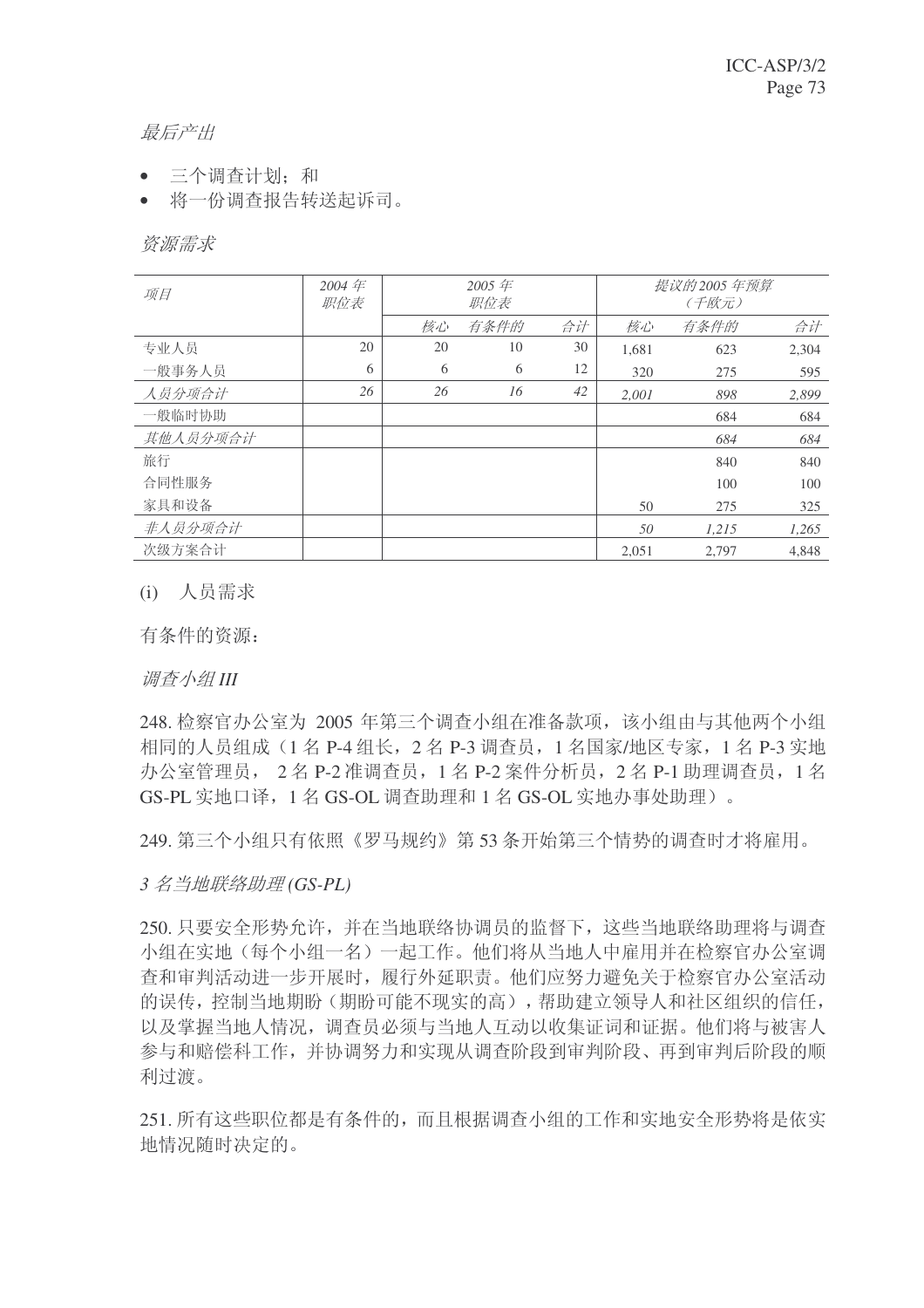252. 如果按照第53 条开始调杳, 和按照第18 条据此通知了缔约国, 但现有核心和有 条件的能力均已用尽或出现未预见的工作高峰(例如,更大批的证人,复杂的证据, 发现群埋坑或类似情况),可能会需要补充调杳能力。在这种情况下,已编制预算聘 用 P-3 级 36 个工作月、P-2 级 12 个工作月和 GS-OL 级的临时协助。

253. 如果按照第53 条开始调查和按照第18 条据此通知了缔约国,可能需要补充当地 实地口译力量,特别是如果调查在只讲当地方言的边远地区进行。在这种情况下,预 计需要 GS-PL 级 (当地薪资表) 120 个工作月的临时实地口译服务。

(ii) 非人员需求

核心资源:

254. 设备费用包括维护 2003 年和 2004 年采购的全部硬件(即照相机, 全球卫星定位 系统和传送器、安全通信手段和其他产品),以及购置法医设备(如防证据污染带、 手套、证据袋和标识签、防毒面具、一次性工作服、水净化剂、防虫喷雾剂, 急救箱 补充物品, 备用电池和杂项物品)。

有条件的资源:

255. 如果按照第53 条开始调杳和按照第18 条据此已通知了缔约国, 将需要旅行到有 关国家。根据今年的经验和给检察官办公室提供的信息, 将需要 198 次航班和 1.850 天在实地。以每次航班的平均费用 3,000 欧元和每日生活津贴 120 欧元计算, 所需总 额为 840,000 欧元。

256. 如果需要保存证据以及发掘尸体和解剖的话, 将需要以签合同方式给调查小组补 充法医专业知识, 这将需要 100,000 欧元, 假设某些法医将无偿借用到法院和按照第 44 条第 4 款提供服务。无论如何, 将需租用停尸房和法医设备及监督所进行的检查。

257. 所需设备有两类: (i) 给在实地进行调查的检察官办公室的每个人发的个人保护 箱: 和(ii)小组用保护箱。

258. 个人保护箱装有适当衣物(防水裤、帽子、毛制防寒服、Gore-Tex 外套、皮靴) 和个人设备(睡袋、蚊帐、Leatherman 工具、手电筒、水瓶、急救箱)。个人保护箱 的费用以需要29个新箱计算,包括5个给一般临时协助人员和10个给当地聘用的调 杳员。

259. 两个小组用保护箱每个将包括: 旅行箱、Gore-Tex 小帐篷、夜灯、针线包、便携 式炊具和点火片, 2 英尺 x1 英尺太阳电池板、跳簧索、箱子挂锁和重型大箱、移动电 话充电器, 全球卫星定位系统传送器(GARMIN 或类似型号)、数码式相机和记忆棒、 数码式摄像机和记忆棒、湿膜照相机和镜头、摄像机和录像带、配包手提电脑、U 盘 (512MB、加密)、数码录音机和各式卷缆/记忆卡, 总费用为 237,000 欧元。

260. 另外需要一套安全电话/传真通讯设备。最后, 还需要移动电话(为保密在当地购 买和预付款)和预付话费。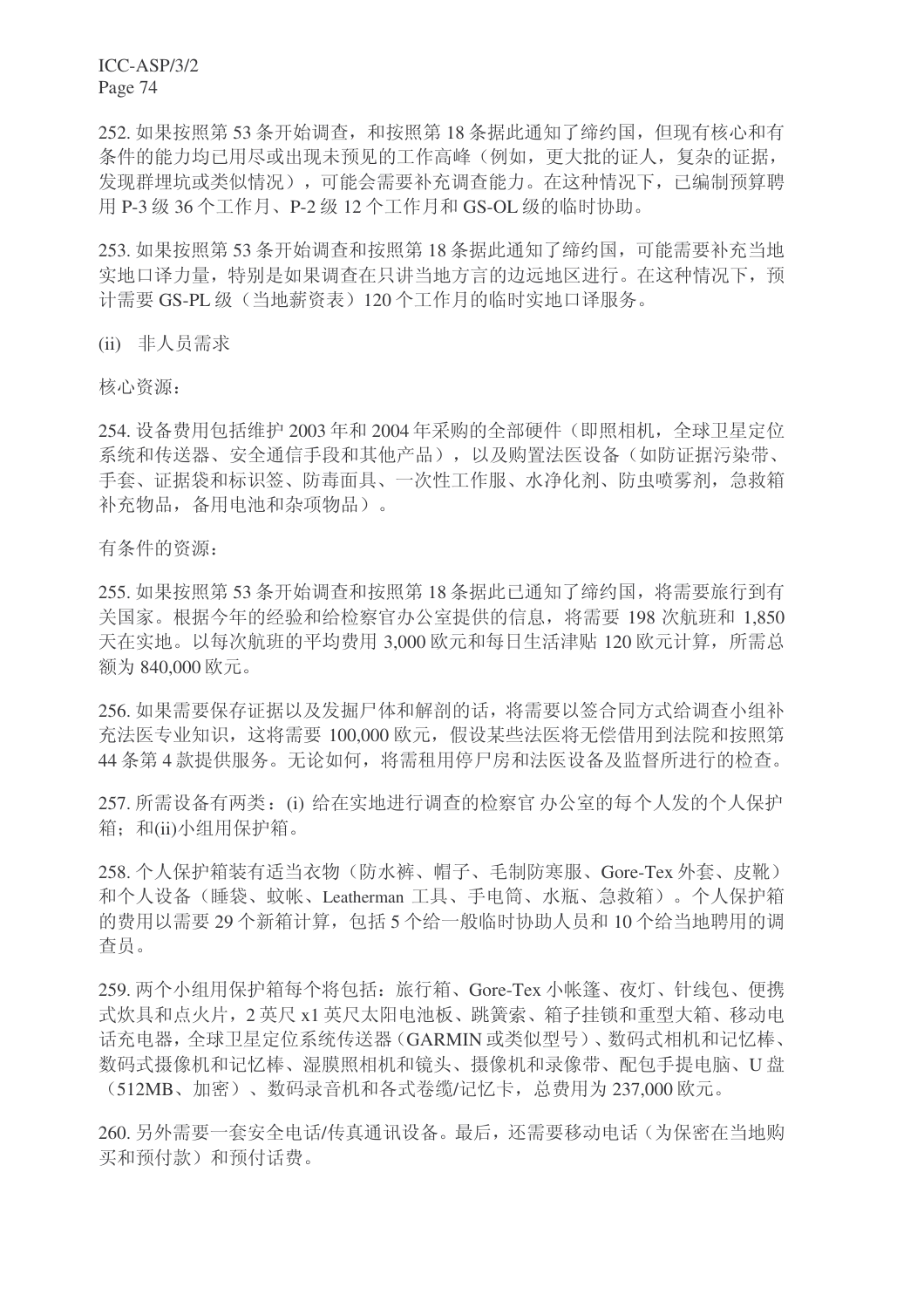# 4. 方案 2400: 起诉司

导言

261. 起诉司由审判和上诉律师组成, 他们将向国际刑事法院提交案件。

起诉司的结构如下:

- 次级方案 2410: 负责起诉的副检察官办公室
- 次级方案 2420: 起诉科
- 次级方案 2430: 上诉科

| 项目       | 2004 $#$<br>拨款 | 提议的 2005 年预算<br>(千欧元) |      |       |        | 资源增长   |
|----------|----------------|-----------------------|------|-------|--------|--------|
|          | 合计             | 核心                    | 有条件的 | 合计    | 数额     | 百分比    |
| 专业人员     | 1.024          | 1.775                 | 749  | 2,524 | 1,500  | 146    |
| 一般事务人员   | 165            | 200                   | 69   | 269   | 104    | 63     |
| 人员分项合计   | 1.189          | 1.975                 | 818  | 2,793 | 1,604  | 135    |
| 一般临时协助   | 224            |                       |      |       | $-224$ | $-100$ |
| 其他人员分项合计 | 224            |                       |      |       | $-224$ | $-100$ |
| 旅行       | 132            | 52                    | 49   | 101   | $-31$  | $-23$  |
| 合同性服务    | 12             |                       |      |       | $-12$  | $-100$ |
| 非人员分项合计  | 144            | 52                    | 49   | 101   | $-43$  | $-30$  |
| 次级方案合计   | 1.557          | 2.027                 | 867  | 2.894 | 1.337  | 86     |

# (a) 次级方案 2410: 负责起诉的副检察官办公室

景言

262. 负责起诉的副检察官办公室将执行和监督检察官办公室进行的所有起诉活动。

目标

- 指导所有起诉活动和对起诉司进行有效管理;及
- 与负责起诉的副检察官办公室合作, 监督调查活动。

| 预期成果                          | 业绩指标                                 |
|-------------------------------|--------------------------------------|
| 管理所有起诉活动。                     | • 司检察官的工作质量, 特别是在向法<br>院提出书面和口头辩词方面。 |
| 对所有调查活动的起诉监督。                 | • 司检察官与其他司成员和法律咨询科<br>的合作质量。         |
| 在检察官办公室的各司之间建立明确和<br>定期的沟通程序。 | • 有效执行司内的高层管理决定。                     |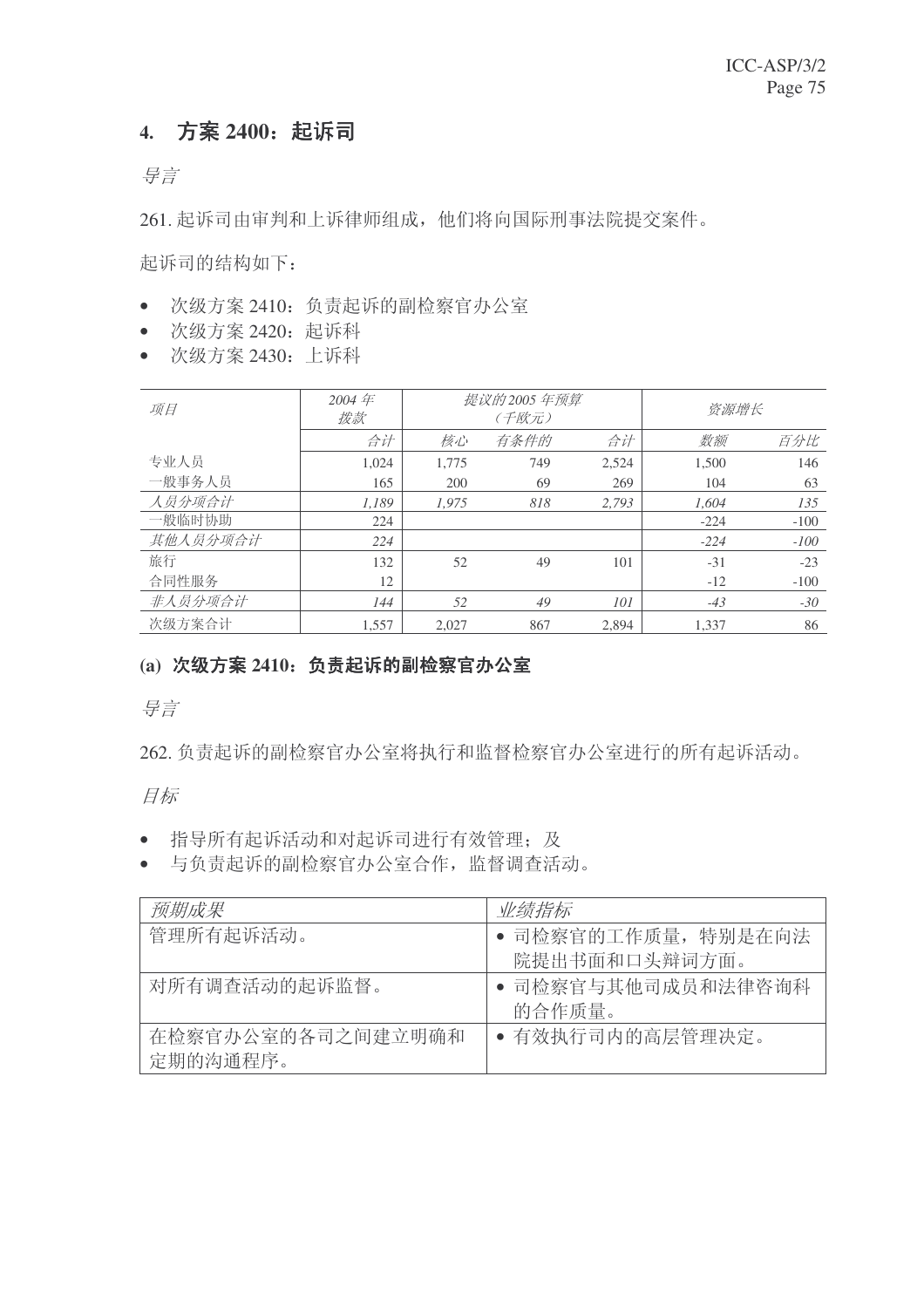# 最后产出

- 司的有效管理;
- 适当分享信息: 及
- 简化的授权程序。

# 资源需求

| 项目      | 2004年<br>职位表   | 2005年<br>职位表 |      |    | 提议的2005年预算<br>(千欧元) |      |     |
|---------|----------------|--------------|------|----|---------------------|------|-----|
|         |                | 核心           | 有条件的 | 合计 | 核心                  | 有条件的 | 合计  |
| 专业人员    |                |              |      |    | 180                 |      | 180 |
| 一般事务人员  |                |              |      |    | 50                  |      | 50  |
| 人员分项合计  | $\overline{c}$ |              |      | 2  | 230                 |      | 230 |
| 旅行      |                |              |      |    | 10                  | 15   | 25  |
| 非人员分项合计 |                |              |      |    | 10                  | 15   | 25  |
| 次级方案合计  |                |              |      |    | 240                 | 15   | 255 |

(i) 人员需求

263. 在2005 财政年度, 不需要新的核心或有条件的职位。

(ii) 非人员需求

核心资源:

264. 负责起诉的副检察官办公室需要为审判活动旅行, 去访问某些国家和政府间组织 (例如, 卢旺达特设法庭或塞拉利昂特别法庭), 以及能够给该司提供有关资料的非 政府间组织。在欧洲有三次出差, 欧洲之外有一次出差。

有条件的资源:

265. 假设按照《罗马规约》第53 条一项调查在进行, 副检察官将需要旅行到有关国 家的领土,以便代表本司,监督与审判相关的活动(例如,考察现场)及与政府和其 他机构的代表联络。已为欧洲之外的三次出差准备了款项。

# (b) 次级方案 2420: 起诉科

ᇐ㿔

266. 起诉科向预审庭和审判庭提交诉讼案件, 并就调查和案件准备活动向调查司提供 咨询。该科负责起草按照第 61 条第 3 款(a)项提出的指控文件。最后该科负责提交法 律文件, 特别是关于证据和程序问题的法律文件。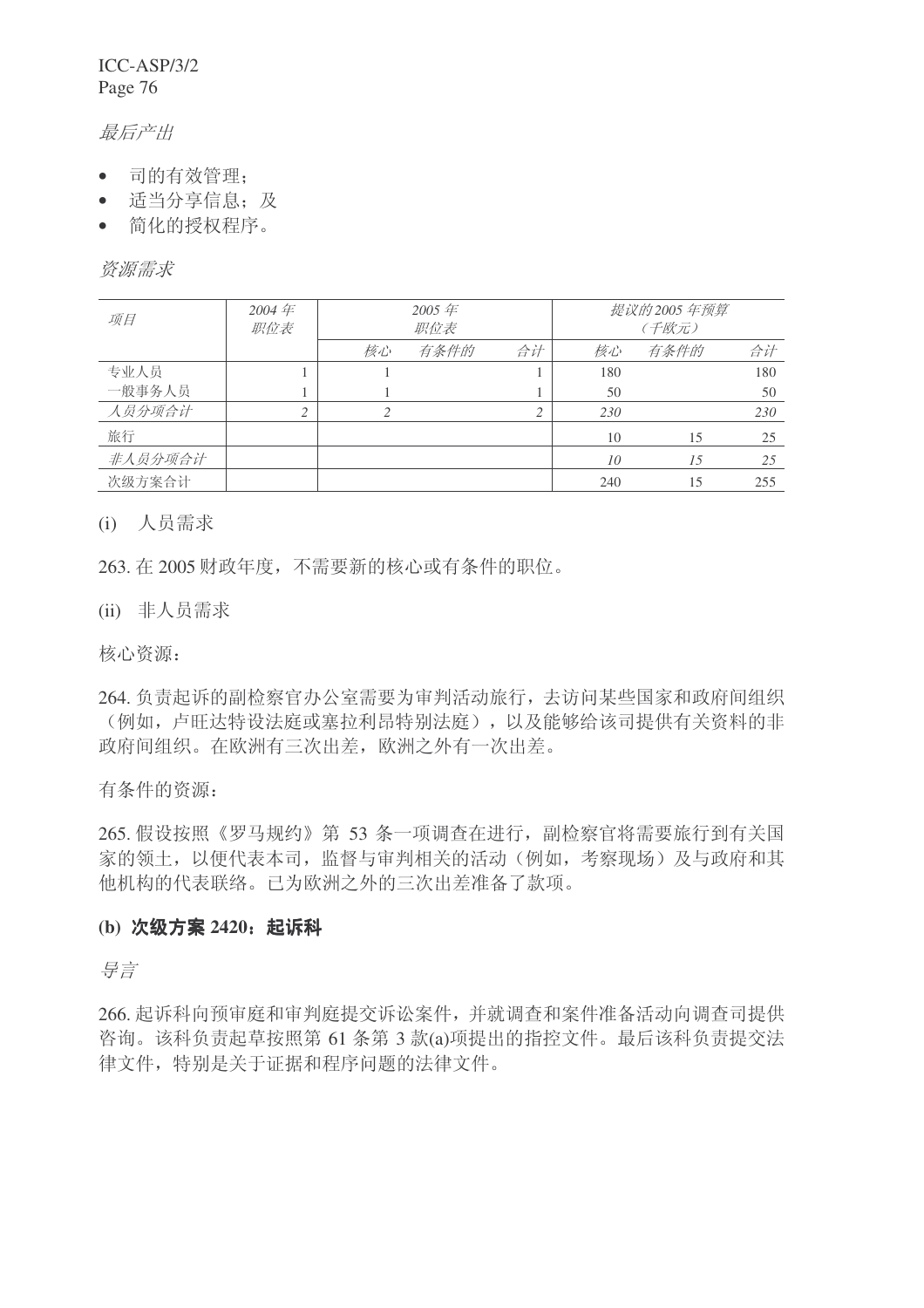目标

- 向审判庭提交诉讼案件和向预审庭提交与案件有关的问题;
- 根据负责起诉的副检察官的指示,并与调查司合作,指导和监督调查和案件准备 活动: 以及
- 为进行分析和调查的小组提供法律支持。

| 预期成果               | 业绩指标                   |
|--------------------|------------------------|
| 准备检察官办公室向法院提交的文 件和 | • 呈交的书面文件和在法院口头辩词<br>的 |
| 向审判庭提交的诉讼(与法律咨询科和  | 质量。                    |
| 上诉科合作)。            |                        |
| 监督进行分析和调查的小组, 并制定调 | • 以有的放矢和有效的方式进行能 实现    |
| 杳计划和进行调查活动。        | 调查目标的调查。               |
| 为所有审判活动建立 案件支持的完整结 | •缩短准备法院活动的时间跨度。        |
| 构。                 |                        |

最后产出

- 对法庭诉讼的有效管理:
- 有明确规定和将调查目标和法律标准考虑进去的调查计划;
- 以省时和有成本/效益的方式实现调查目标的调查;
- 对调查和诉讼战略的持续审查:
- 对所有调查和诉讼活动的充足质量控制。

资源需求

| 项目      | 2004年<br>职位表 | 2005 $#$<br>职位表 |      |    |       | 提议的 2005 年预算<br>(千欧元) |       |
|---------|--------------|-----------------|------|----|-------|-----------------------|-------|
|         |              | 核心              | 有条件的 | 合计 | 核心    | 有条件的                  | 合计    |
| 专业人员    | 11           | 12              | 10   | 22 | 1,206 | 635                   | 1,841 |
| 一般事务人员  | $\bigcap$    | $\mathcal{D}$   |      | 4  | 100   | 69                    | 169   |
| 人员分项合计  | 13           | 14              | 12   | 26 | 1.306 | 704                   | 2,010 |
| 旅行      |              |                 |      |    | 36    | 24                    | 60    |
| 非人员分项合计 |              |                 |      |    | 36    | 24                    | 60    |
| 次级方案合计  |              |                 |      |    | 1.342 | 728                   | 2.070 |

(i) 人员需求

核心资源:

 $1$  名审判律师(P-3)

267. 在起诉科, 只为 2005 年提议了一个新的核心职位: 1 名审判律师(P-3), 他将通过 2003年和2004年建立的职位成为核心工作人员。在2005年,这名工作人员将(1)假定 己开始正式调查, 处理来自当前处在分析中的两个情势调查阶段的预审诉讼: (2)就在 调查过程中出现的法律问题, 向管辖权、互补和合作司及调查司提供咨询意见; 以及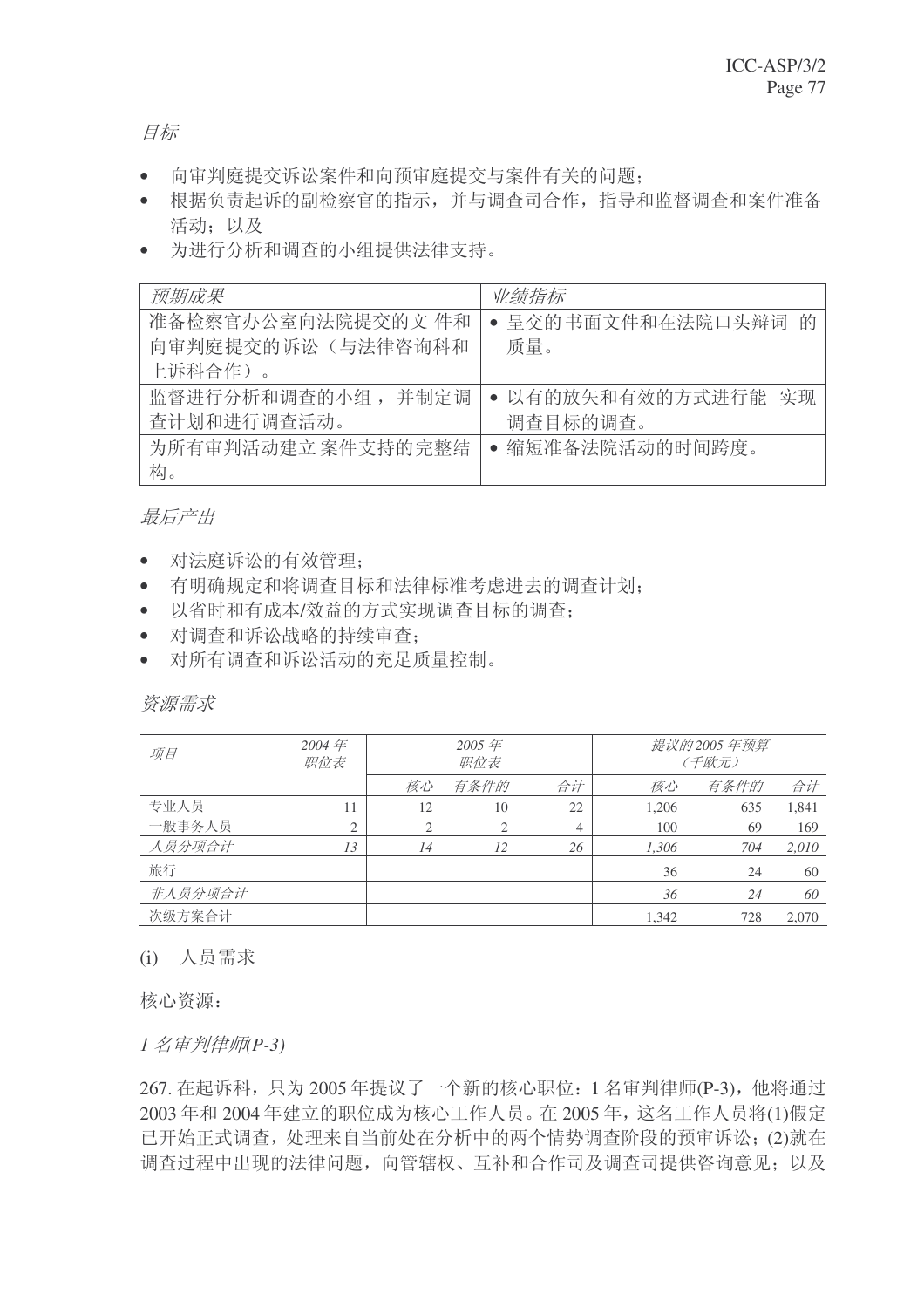(3) 继续起草和执行旨在调查和起诉阶段确保符合《罗马规约》所指的证据的可受理性 和履行检察官职责的议定书。

有条件的资源

268. 根据 2005 年这一年内开始审判和调查的数量, 建议起诉科设 1-12 个有条件的职 位。

269. 只有满足下列条件时, 才可聘用一个审判律师的初步小组: 当前在分析中的一个 情势在 2005 年进入审判。检察官办公室建议使用一个小的、但有经验的审判小组, 包括 1 名高级审判律师 (P-5), 2 名审判律师(P-4), 1 名准审判律师(P-2), 1 名案件 管理员(P-1)和 1 名(GS-OL)起诉助理。高级审判律师和审判律师将对管理审判负有首 要责任,并将传唤和盘问证人;因此,他们必须是极其有经验的。准审判律师将通过 进行研究,帮助起草情况介绍材料,和可能要盘问其证词不太复杂的证人来为更高级 的审判律师提供支持。案件管理员将保管卷宗和挑选提交给法庭的展示品。起诉助理 将为整个小组提供支持。预计这样组成的一个小组可以用于有四或五个被告的任何案 件。

 $270.$  如果 — 而且仅是如果—2005 年开始第二个审判的话,将雇用第二个中相同人员 组成的另外一个小组。

271. 如果在 2005 年的过程中情况变得明朗, 即在这一年将不审判预期的两个案件中 的一个或两个都不审判, 任何一个或两个审判小组均可在 2005 年终止,

272. 一旦在 2005 年进行而且结束了一项审判, 这个审判小组的律师将为新的调查工 作。然而,作为惯例,律师们将不立即从一个审判调到另一个审判,因为都期待曾支 持某项特别调查的这名律师跟随这项调查直到审判。这样,检察官办公室在审判时将 有最大限度的法律和事实性专业知识,并将把某一案件集体知识的丧失减少到最小程 度。

273. 在 2005 年, 只有满足下列条件时, 才聘用两名中等水平的审判律师(P-3): (1)当 前处在分析中的情势已进到审判阶段:(2)那些审判在进行中;(3)按照第18条第1款, 检察官办公室通知缔约国要进行新的调查: (4)起诉科常设的能力已被用尽。如果因当 前处在分析中的情势在 2005 年之前或期间进到审判而使参加那些案件的律师无法协 助检察官办公室进行工作, 如必要, 可能需要聘用另外的中等水平的律师来支持新的 调查。预计这些律师,像在他们以前聘用的律师一样,将跟随他们的案件直到审判。 每项调查最多将聘用一名新的 P-3 级律师。如果在 2005 年一个或两个新调查都不开始 的话, 任何一个或两个有条件的职位均可能被取消。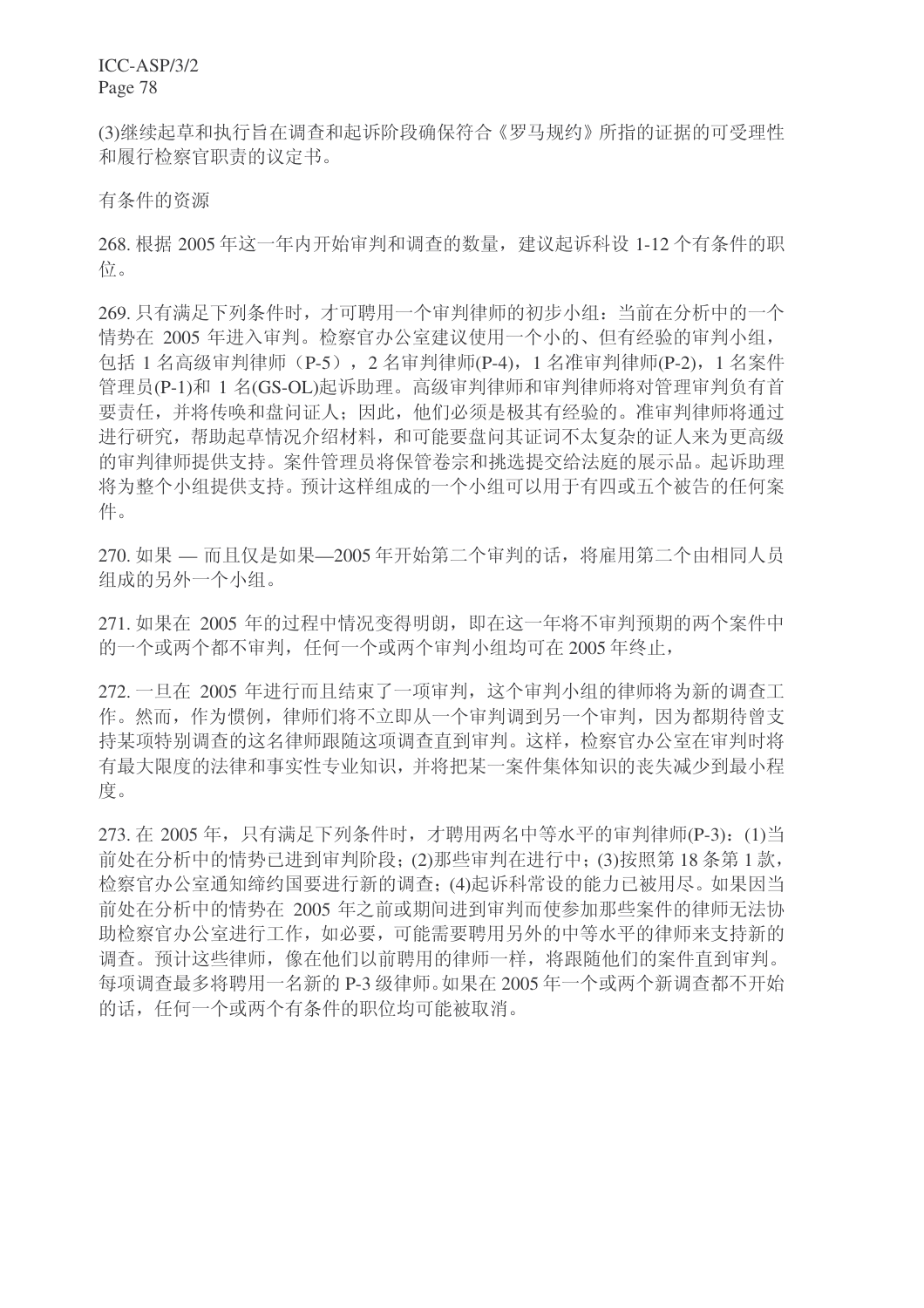(ii) 非人员需求

核心资源:

274. 预计的旅行费用是用于与监督实地调查活动和准备审判有关的出差, 特别是证人 的验证, 确定专家证人和机构, 以及按照《规约》第56 条进行的调查活动。已准备 欧洲之外六次出差和在欧洲三次出差的款项。

有条件的资源:

275. 假设按照第 53 条至少要进行两项调查, 旅行预算需要增加另外四次到欧洲之外 和两次在欧洲出差的款项。

#### (c) 次级方案 2430; 上诉科

ᇐ㿔

276. 上诉科为调查、预审和审判小组提供咨询。该科对上诉庭的上诉程序进行诉讼, 准备关于中间上诉的法律呈件和最后上诉程序。

月标

- 从预审分庭或分庭的裁判评价可能的或上诉和中间上诉的价值:
- 准备提交给上诉分庭的法律呈件:
- 作为上诉者或回应者, 及与诉讼科和法律咨询科密切合作, 履行上诉诉讼的首要 责任。

| 预期成果          | 业绩指标               |
|---------------|--------------------|
| 准备和进行上诉和中间上诉。 | • 提交上诉分庭的书面呈件或口头辩词 |
|               | 的质量。               |
|               | • 对预审分庭或审判分庭的裁决可能提 |
|               | 出的上诉进行评价的质量和效率。    |

最后产出

- 对预审分庭或审判分庭的裁决可能提出的上诉, 独立高效地确定其价值: 审议其 他当事方提出的上诉的价值:
- 快速、高效和高质量的中间上诉程序,能为上诉分庭提供最好的论据和材料。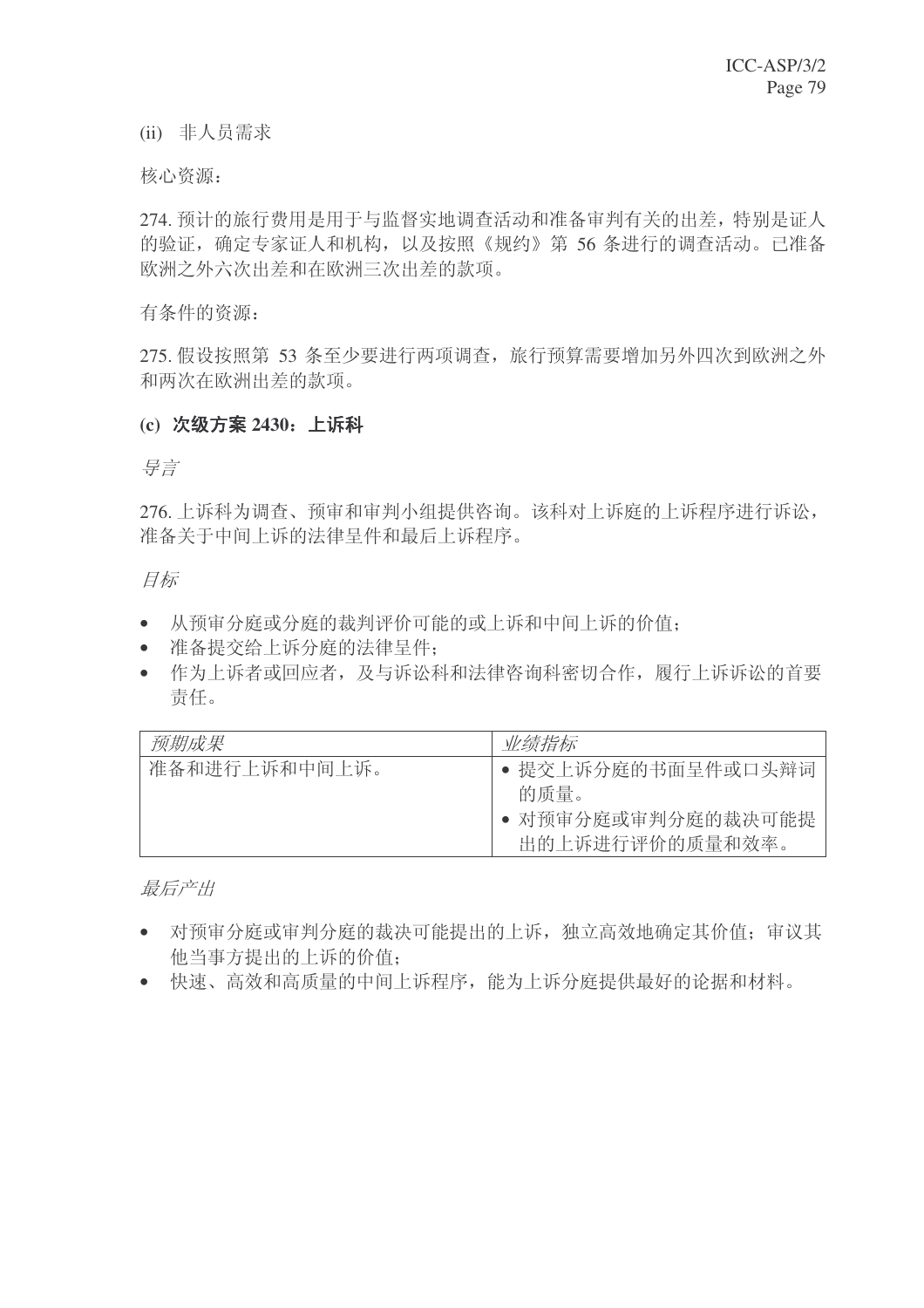资源需求

| 项目      | 2004年<br>职位表 | 2005年<br>职位表 |      |                | 提议的 2005 年预算<br>(千欧元) |      |     |
|---------|--------------|--------------|------|----------------|-----------------------|------|-----|
|         |              | 核心           | 有条件的 | 合计             | 核心                    | 有条件的 | 合计  |
| 专业人员    | 4            | 4            |      | 6              | 389                   | 114  | 503 |
| 一般事务人员  |              |              |      |                | 50                    |      | 50  |
| 人员分项合计  |              |              |      | $\overline{7}$ | 439                   | 114  | 553 |
| 旅行      |              |              |      |                | O                     | 10   | 16  |
| 非人员分项合计 |              |              |      |                |                       | 10   | 16  |
| 次级方案合计  |              |              |      |                | 445                   | 124  | 569 |

(i) 人员需求

在 2005 财政年度,不需要新的核心职位。

有条件的资源:

277. 在上诉科, 两个新职位都是有条件的。提议的预算使上诉科有能力聘用两名上诉 律师, 一名 P-3 和一名 P-4。只有在上诉科不补充工作人员不能完成上诉工作量时, 每个职位才能填补。假设一项审判将在 2005 年开始和结束, 而新的调查又将导致更 多预审诉讼和随后的中间诉讼,如果这些假设是正确的,上诉科的预期工作量在2005 年将大幅度增加。

(ii) 非人员需求

核心资源:

278. 预计将需要有限的旅行预 算来满足该科的需要 (在欧洲内和欧洲外的各一次出 差), 每次均不超过五天。

有条件的资源:

279. 假设按照第 53 条至少要进行两次调查, 旅行的需要将会增加, 以处理中间诉讼 和其他上诉。为满足这些需要预计要增加两次欧洲之外的旅行。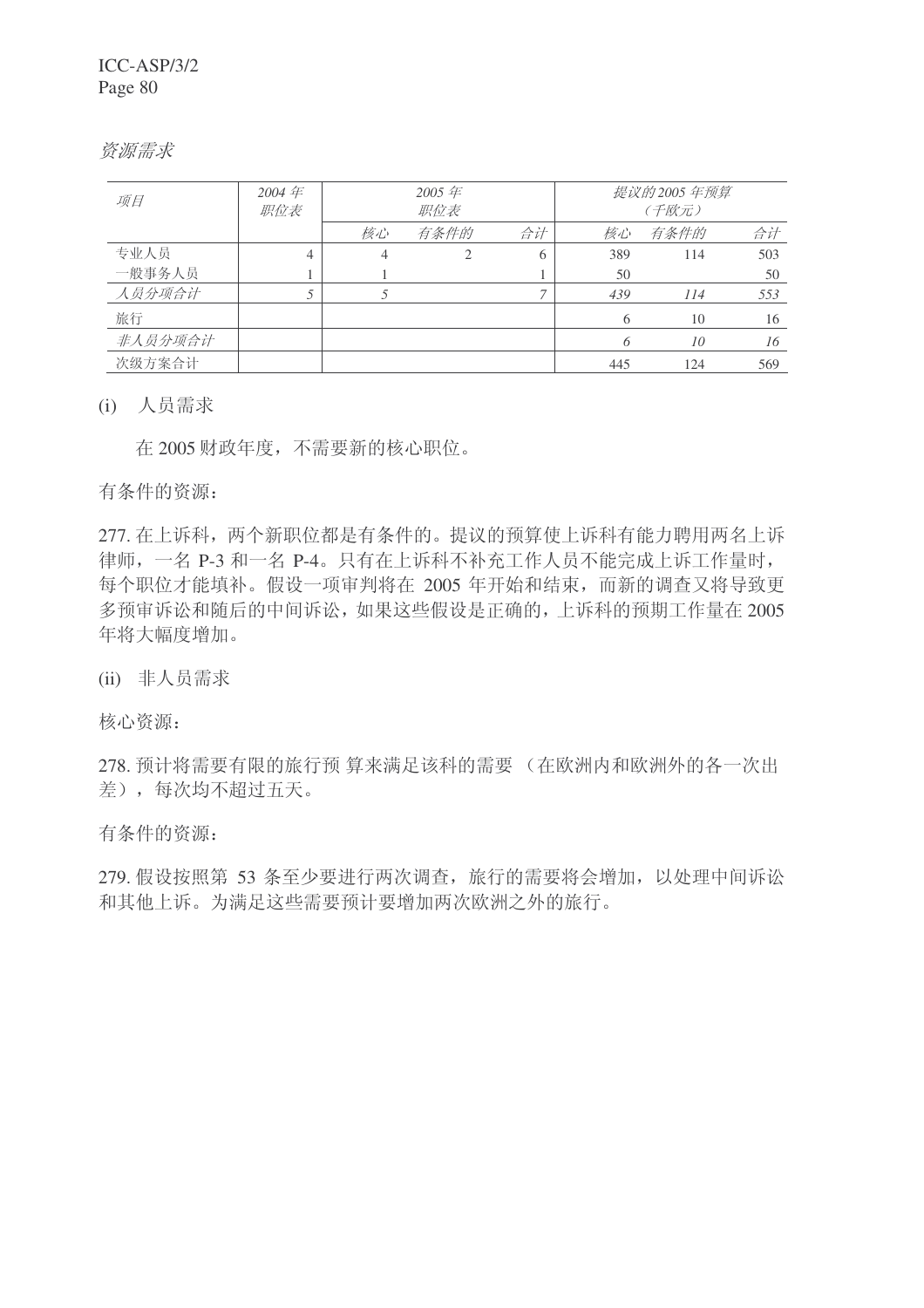# **C.** 主要方案 III: 书记官处

2002-2005 年预算和支出比较表

| 项目          | 2002-2003 年<br>支出 |        | 2005年<br>职位表 |       |        | 提议的 2005 年预算<br>(千欧元) |       |
|-------------|-------------------|--------|--------------|-------|--------|-----------------------|-------|
|             |                   | 核心     | 有条件的         | 合计    | 核心     | 有条件的                  | 合计    |
| 专业人员        |                   |        | 9,757        | 1,219 | 10,976 |                       |       |
| 一般事务人员      |                   |        | 7,276        | 836   | 8,112  |                       |       |
| 人员分项合计      | 5,333             | 10,798 | 17,033       | 2,055 | 19,088 | 8,290                 | 77    |
| 一般临时协助      | 562               | 1,060  | 517          | 80    | 597    | $-463$                | $-44$ |
| 会议的临时协助     |                   |        | 300          |       | 300    | 300                   | 100   |
| 加班费         |                   | 544    | 244          | 68    | 312    | $-232$                | $-43$ |
| 顾问          | 34                | 539    | 277          |       | 277    | $-262$                | $-49$ |
| 其他人员分项合计    | 596               | 2,143  | 1.338        | 148   | 1,486  | $-657$                | $-31$ |
| 旅行          | 199               | 909    | 269          | 369   | 638    | $-271$                | $-30$ |
| 招待费         | 17                | 20     | 10           |       | 10     | $-10$                 | $-50$ |
| 合同性服务       | 2,383             | 11,150 | 4,338        | 3,128 | 7,466  | $-3,684$              | $-33$ |
| 一般业务费用      | 1,600             | 1,011  | 4,272        | 1,810 | 6,082  | 5,071                 | 502   |
| 物品和材料       | 531               | 672    | 729          | 48    | 777    | 105                   | 16    |
| 家具和设备       | 4,533             | 3,947  | 2,377        | 763   | 3,140  | $-807$                | $-20$ |
| 非人员分项合计     | 9,263             | 17,709 | 11,995       | 6,118 | 18,113 | 404                   | 2     |
| 主要方案 III 合计 | 15,192            | 30,650 | 30,366       | 8,321 | 38,687 | 8,037                 | 26    |

导言

280. 书记官处在给司法部门和检察官办公室提供的行政和司法支持方面, 努力保持效 率和质量的最高标准。

281. 另外, 书记官处, 作为法院的第四个机关, 工作中受其他义务的指导, 即《罗马 规约》、《程序和证据规则》和其他有关文件规定的其他义务。在这些义务中,书记 官长负责与被害人和证人有关的一系列职能。这些职能超越对被害人和证人的保护, 还包括在诉讼的所有阶段为被害人参与提供便利。书记官处工作的又一主要方面是为 辩护小组提供及时和细致的支持以保证迅速和公平的审判。其他重要工作源自书记官 处须确保法院内部安全和达到作为交流渠道的要求方面的责任。除此之外,为促进最 有效和经济地使用法院办公楼,书记官处为这方面预期的投资准备了款项。

282. 书记官处以透明和高效的方式努力执行有关文件规定的所有任务, 以期为国际刑 事法院高质量的司法做出贡献。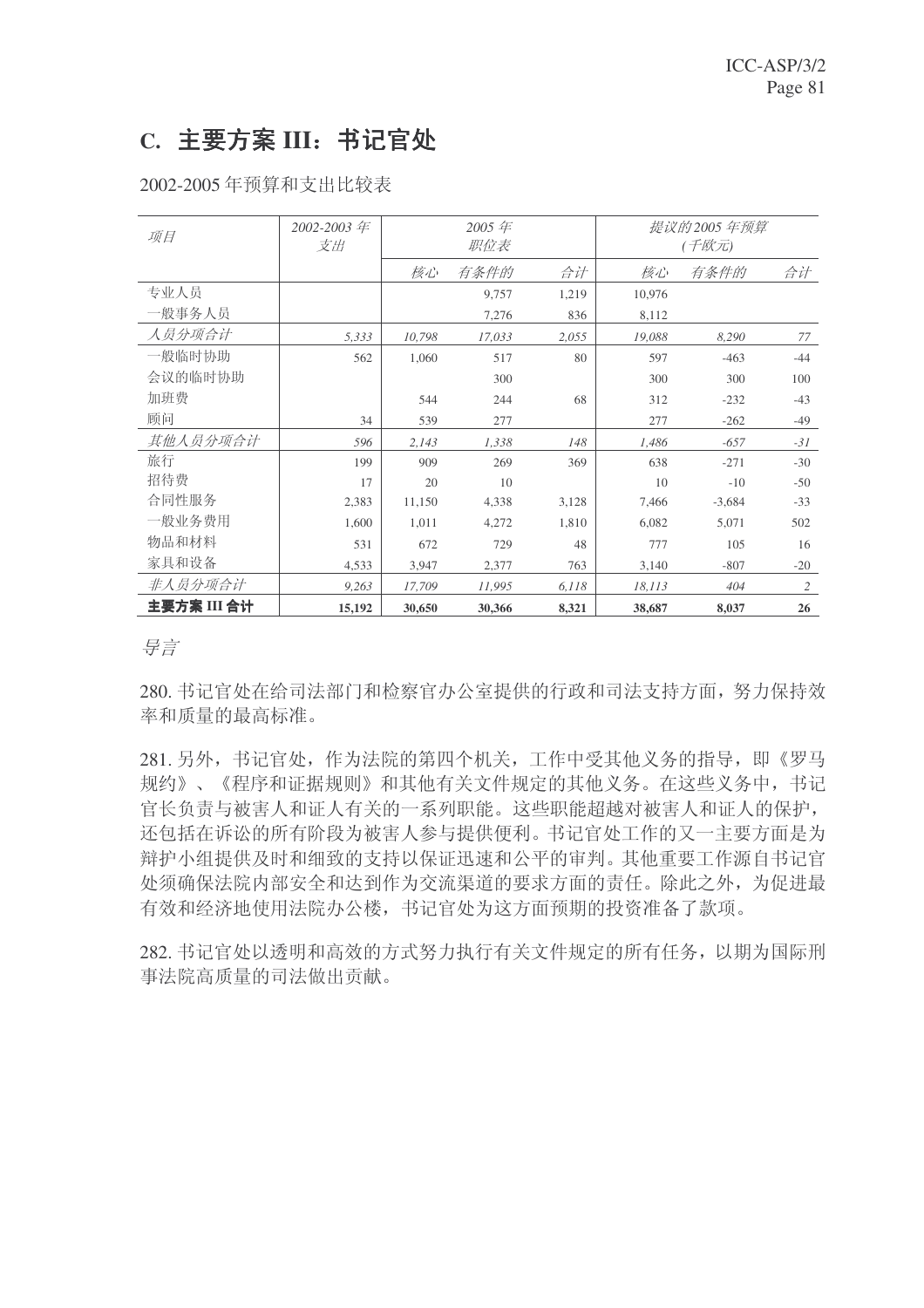# 1. 方案 3100: 书记官长办公室

导言

283. 书记官长办公室的方案包括四个次级方案 。这些次级方案有书记官长直属办公 室、内部审计办公室、法律咨询服务科及警卫和安全科。

| 项目       | 2004年*<br>拨款 | 提议的2005 年预算<br>(千欧元) |      |       | 资源增长  |     |
|----------|--------------|----------------------|------|-------|-------|-----|
|          | 合计           | 核心                   | 有条件的 | 合计    | 数额    | 百分比 |
| 专业人员     |              | 1,536                |      | 1,536 | 1,536 | 100 |
| 一般事务人员   |              | 2,153                | 139  | 2,292 | 2,292 | 100 |
| 人员分项合计   |              | 3,689                | 139  | 3,828 | 3,828 | 100 |
| 一般临时协助#  |              | 185                  |      | 185   | 185   | 100 |
| 加班费      |              | 97                   |      | 97    | 97    | 100 |
| 顾问       |              |                      |      |       |       | 100 |
| 其他人员分项合计 |              | 282                  |      | 282   | 282   | 100 |
| 旅行       |              | 60                   | 202  | 262   | 262   | 100 |
| 招待费      |              | 10                   |      | 10    | 10    | 100 |
| 合同性服务    |              | 1,027                | 6    | 1,033 | 1,033 | 100 |
| 一般业务费用   |              | 80                   |      | 80    | 80    | 100 |
| 物品和材料    |              | 68                   | 8    | 76    | 76    | 100 |
| 家具和设备    |              | 122                  |      | 122   | 122   | 100 |
| 非人员分项合计  |              | 1,367                | 216  | 1,583 | 1,583 | 100 |
| 次级方案合计   |              | 5,338                | 355  | 5,693 | 5,693 | 100 |

\*在书记官处内部的一次重组后, 对书记官长办公室的结构进行了调整。因此, 在 2004 年没有对此方 案的单独拨款。

# 这包括整个书记官处的高峰期工作量, 延长的病假和产假。

#### (a) 次级方案 3110: 书记官长直属办公室

导言

284. 书记官长直属办公室的主要作用是为书记官长提供战略支持。旨在以协调和有效 的方式, 确保对书记官处进行全面管理监督和控制。另外, 直属办公室协助书记官长 在国际舞台上进行扩大对书记官处使命的支持和理解的各种活动和项目。

目标

书记官处的责任是:

- 为院长会议和各分庭、检察官办公室和书记官处本身提供高效和高质量的行政支 持:
- 为法院服务司提供有效和高质量的司法支持;
- 作为法院的一个联络渠道和管理内部安全: 以及
- 建立有效机制协助被害人、证人和辩护小组, 以期根据《规约》和《程序和证据 规则》保障他们的权利。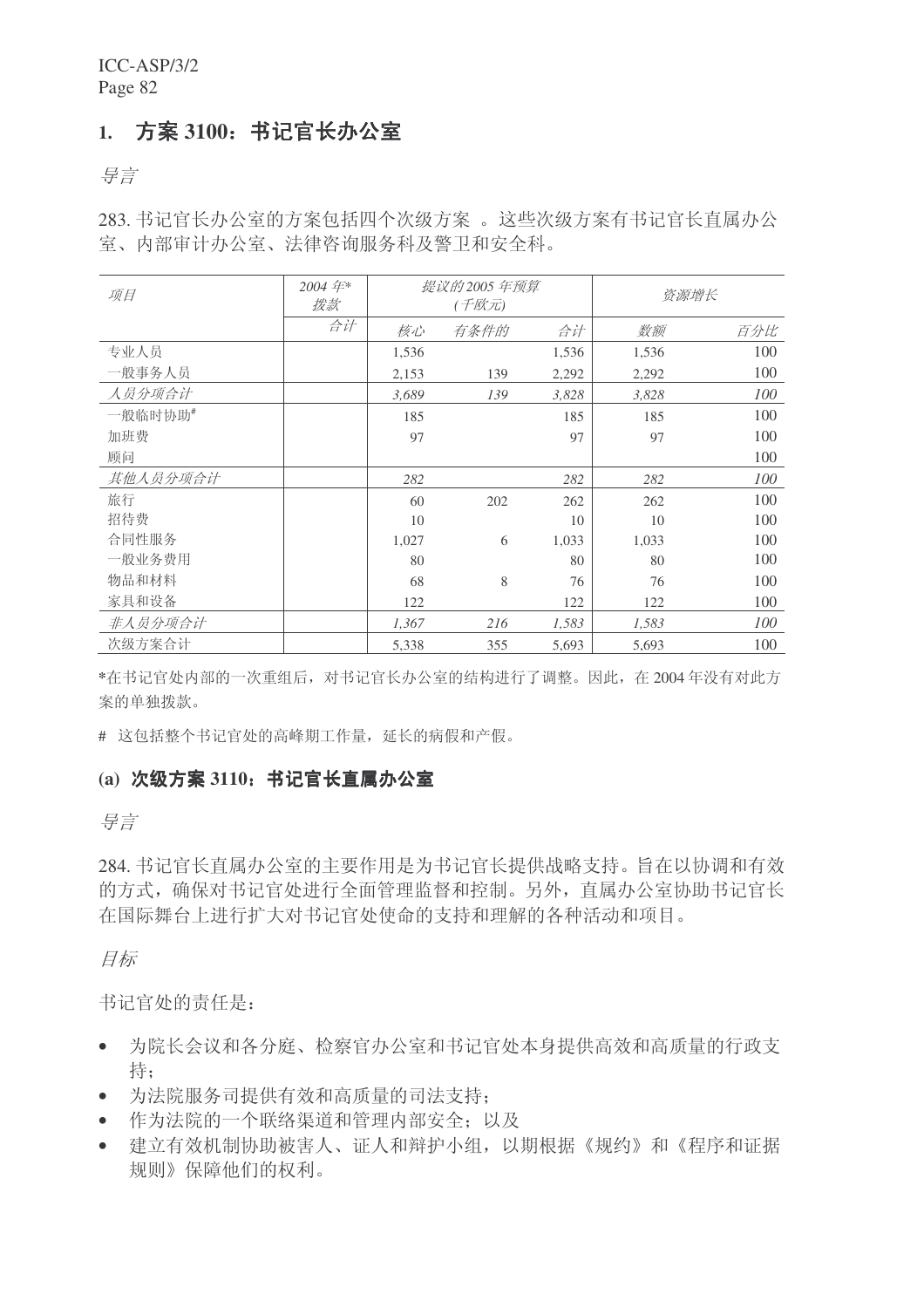| 预期成果                                          | 业绩指标                                                                                                                                                |
|-----------------------------------------------|-----------------------------------------------------------------------------------------------------------------------------------------------------|
| 建立有效的管理体系。                                    | • 司内工作的有效协调。                                                                                                                                        |
|                                               | 书记官长和各司司长之间定期和有效<br>的对话。                                                                                                                            |
| 持续和一致地监督和监测书记官长职责<br>进一步发展管理模式。<br>内的活动:      | • 各司提供及时和准确的产出。                                                                                                                                     |
| 书记官处 、检察官办公室和司法 部门最<br>高层之间的高效率和有效协调。         | • 受到法院所有机关广泛支持的决定。                                                                                                                                  |
| 加强与缔约国和常设秘书处的关系。                              | • 取得执行立法方面的进展。<br>取得在签署和缔结特权和豁免 协定及<br>$\bullet$<br>与法院工作有关的其他 协定方面的进<br>展。<br>• 与缔约国代表的定期会晤(例如向外交<br>使团介绍情况 、访问、会议和其他活<br>动)。<br>向缔约国提供及时和准确的管理信息。 |
| 增进国际刑事法院 与国际和政府间组织<br>之间 在与书记官处工作有关方面的合<br>作。 | ● 增加与各种国际和政府间组织 进行接<br>触的次数。<br>缔结与书记官处有关的伙伴关系和合<br>作协定。                                                                                            |
| 加强与民间社会 (非政府组织 、学术界<br>等)组织的对话和合作。            | 提高对书记官处工作的认识。                                                                                                                                       |

- 与各司司长的例会;
- 定期的机构间会议(协调理事会和办公室主任间的会议);
- 书记官长与院长会议、检察官和缔约国大会秘书处主任之间的例会:
- 演讲活动: 讲话、文件、文章和介绍材料;
- 与媒体的接触: 书记官长接触媒体, 进行对外联络和参加电视、广播和书面采访;
- 与缔约国代表的双边和多边会议;
- 与国际机构和国际组织的定期联系和对话;
- 与民间社会组织代表的定期会晤;以及
- 批准书记官处各司起草的有关法律文件。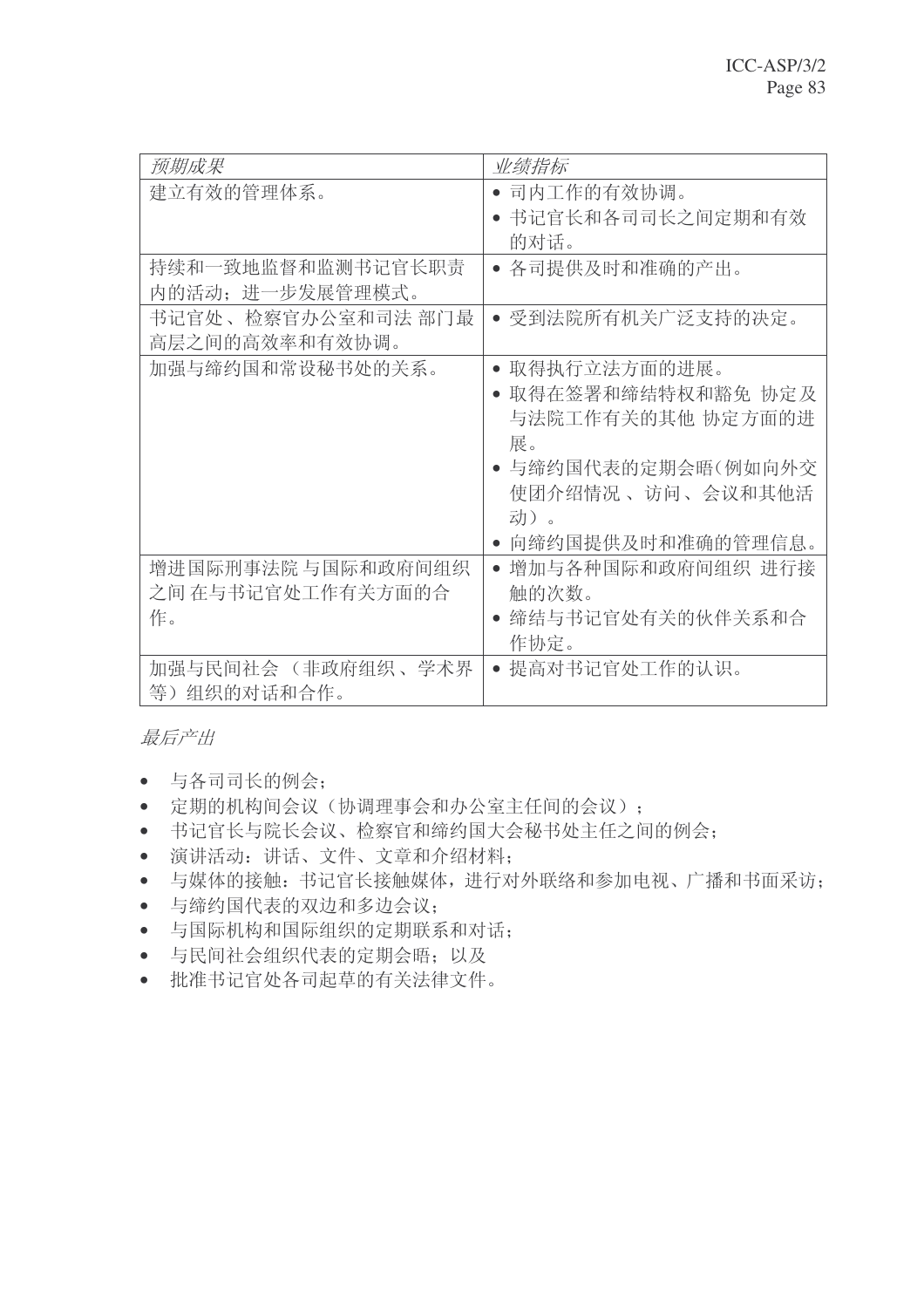资源需求

| 项目       | 2004 $#$<br>职位表 |      | 2005 $#$<br>职位表 |    |     | 提议的 2005 年预算<br>(千欧元) |     |
|----------|-----------------|------|-----------------|----|-----|-----------------------|-----|
|          |                 | 核心   | 有条件的            | 合计 | 核心  | 有条件的                  | 合计  |
| 专业人员     | 3               | $4*$ |                 | 4  | 437 |                       | 437 |
| 一般事务人员   | $\overline{2}$  | 3    |                 | 3  | 149 |                       | 149 |
| 人员分项合计   | 5               | 7    |                 | 7  | 586 |                       | 586 |
| 一般临时协助   |                 |      |                 |    | 180 |                       | 180 |
| 其他人员分项合计 |                 |      |                 |    | 180 |                       | 180 |
| 旅行       |                 |      |                 |    | 30  |                       | 30  |
| 招待费      |                 |      |                 |    | 10  |                       | 10  |
| 非人员分项合计  |                 |      |                 |    | 40  |                       | 40  |
| 次级方案合计   |                 |      |                 |    | 806 |                       | 806 |

\*这一数字包括从新闻和文件科调配来的一个职位。

(i) 人员需求

核心资源:

*1* ৡᎹҎਬ*(GS-OL)*

285. 这名工作人员将为书记官长 和办公室主任及书记官长直属办公室的专业人员提 供行政和一般秘书支持。

(ii) 非人员需求

核心资源:

旅行

286. 旅行资金支付讲习班和研讨会的费用, 特别是那些有关检查官办公室对外关系职 能及与国际司法界合作的讲习班和研讨会。

招待费

287. 书记官处进行的官方业务可能包括招待费用, 如提供用餐和组织招待会等。

# (b) 次级方案 3120: 内部审计办公室

ᇐ㿔

288. 内部审计办公室将进行计划审计和审查, 及临时审计和审查, 以解决具体问题。

目标

• 确保正当使用法院资源的问责制。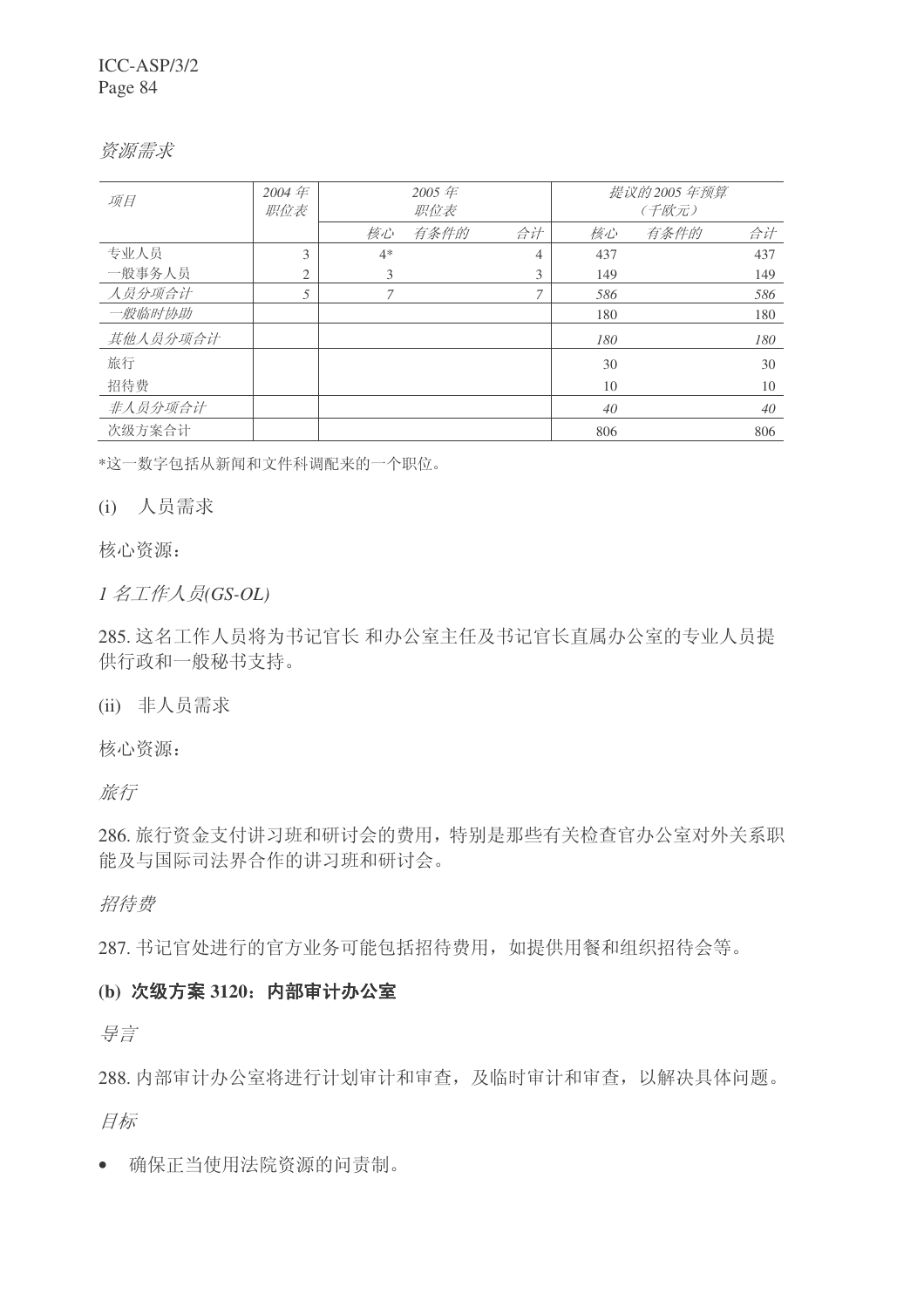| 预期成果             | <i>'绩指标</i><br>VV.                    |
|------------------|---------------------------------------|
| 找出管理和业务过程中可能的弱点。 | 法院的问责制。<br>$\sqrt{11}$<br>+⊥⊥<br>–∿ i |

• 提出计划中的或临时审计和审查报告。

资源需求

| 项目     | $2004 \n\in$<br>职位表 | 2005 $#$<br>职位表 |      |    |     | 提议的 2005 年预算<br>(千欧元) |     |
|--------|---------------------|-----------------|------|----|-----|-----------------------|-----|
|        |                     | 核心              | 有条件的 | 合计 | 核心  | 有条件的                  | 合计  |
| 专业人员   |                     |                 |      |    | 232 |                       | 232 |
| 一般事务人员 |                     |                 |      |    | 50  |                       | 50  |
| 次级方案合计 |                     |                 |      |    | 282 |                       | 282 |

检察官办公室的资源需求保持不变。

# (c) 次级方案 3130: 法律咨询服务科

号言

该科的核心职能包括:

- 就立法和决定人员配置和物品及服务供应的业务安排,为法院提供法律咨询,并 **处理在这些方面的要求:**
- 就与法院行政管理政策和指示的执行和解释有关的法律问题提供咨询;
- 担任法院与其他国际组织的联络员, 如联合国合办工作人员养恤基金、国际劳工 组织行政法庭 和前南斯拉夫问题国际刑事法庭: 这些关系都与 法院的工作或履行职能有关: 以及
- 起草和/或审查法院的所有内部政策和准则,并协助对它们的执行和解释。

目标

- 向院长会议、各分庭、检察官办公室和书记官处提供统一的法律咨询服务,以确 保在运用和解释法院所有章程性文书和国际法方面的法律一致性:
- 保护法院及其工作人员的法定利益:
- 使法院的法律风险降低到最低程度。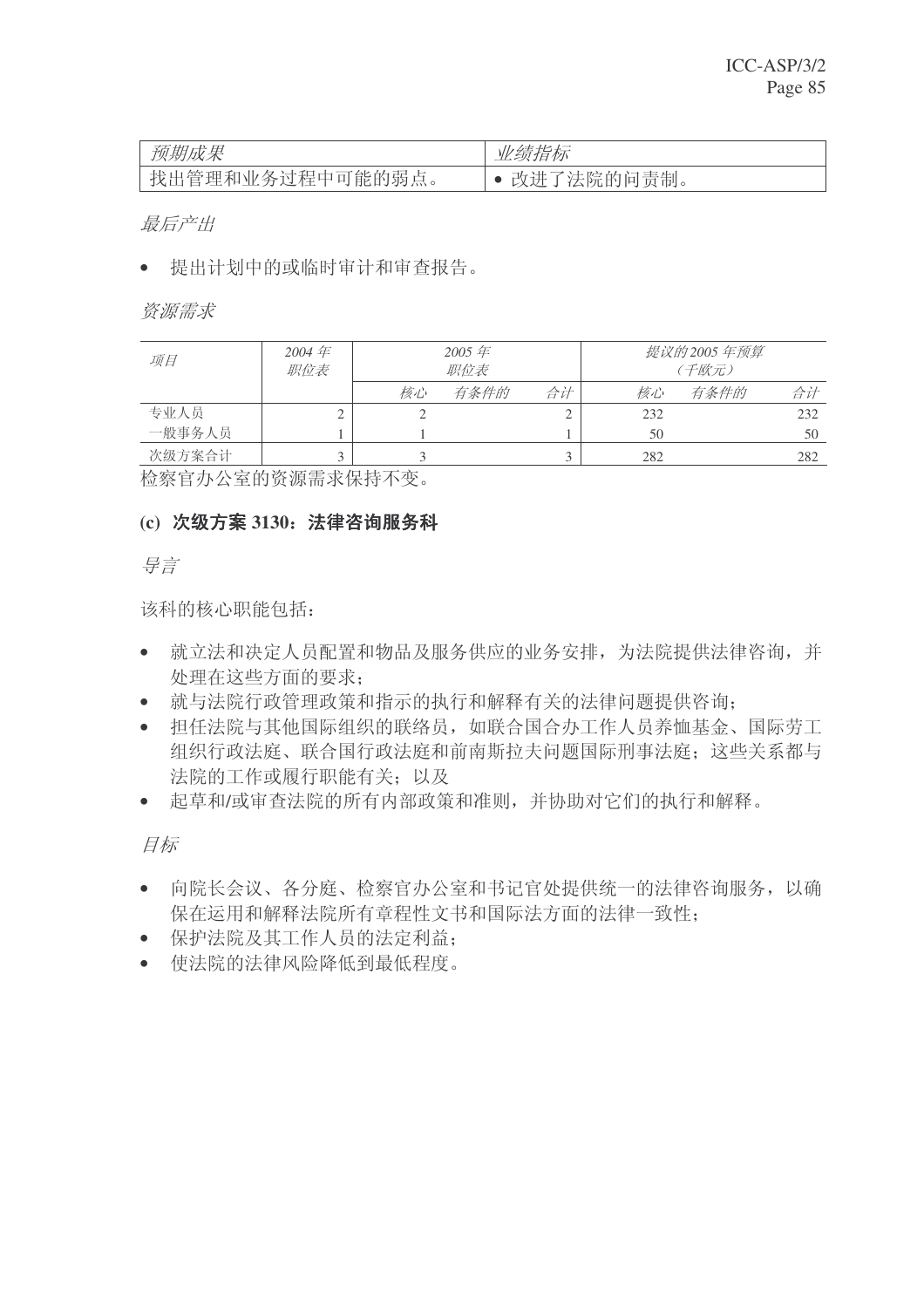| 预期成果                 | 业绩指标                |
|----------------------|---------------------|
| 向书记官处 、院长会议 、各分庭 、检察 | ● 其他科室和机关承认法律咨询服务科  |
| 官办公室及必要时向缔约国提供关于该    | 向它们提供了及时 、可靠且前后一致   |
| 科的所有核心方面的及时 、可靠和一致   | 的咨询意见, 从而有助于它们履行职   |
| 的法律咨询意见。             | 能。                  |
| 在起草和通过国际 协定和其他法律文 书  | 法院缔结/通过的协定和其他法律文书   |
| 方面取得进展。              | 的数目。                |
| 在履行与法院有效合作的义务方面向各    | • 检察官办公室与书记官处在 争取国家 |
| 国提供援助。               | 合作方面的合作和协调程度。       |
|                      | • 与缔约国及必要时与其他国家联络和  |
|                      | 合作的质量。              |
| 评估各国在执行法律时是否符合《规约》   | • 更加遵守《规约》。         |
| 的目的。                 |                     |
| 使法院的法律风险降到最低限度。      | 对法院没有起诉或起诉数量减少。     |
| 法院不同机构间在内部法律文件方面的    | 在法院业务方面更高水平的合作和协    |
| 有效合作。                | 调。                  |
| 培养出信息灵通、有教养并跟得上法院所   | 法院其他科室利用法律咨询服务科的    |
| 有事态发展的法律工作者。         | 频率。                 |

- 谈判和最后确定协定——与东道国的总部协定、与联合国的关系协定、执行协定 和搬迁协定;
- 对法院的《工作人员条例》、法官服务条件和所有法院文书的解释和应用方面的 咨询服务:
- 在制定有关和适当政策和指示方面给法院所有科室提供协助;以及
- 是法院合同性义务的联络点。

资源需求

| 项目       | $2004$ 年<br>职位表 |    | 2005 $#$<br>职位表 |                |     | 提议的 2005 年预算<br>(千欧元) |     |
|----------|-----------------|----|-----------------|----------------|-----|-----------------------|-----|
|          |                 | 核心 | 有条件的            | 合计             | 核心  | 有条件的                  | 合计  |
| 专业人员     | 5               |    |                 |                | 478 |                       | 478 |
| 一般事务人员   | $\overline{2}$  |    |                 | $\overline{c}$ | 100 |                       | 100 |
| 人员分项合计   | 7               |    |                 | 7              | 578 |                       | 578 |
| 一般临时协助   |                 |    |                 |                | 5   |                       | 5   |
| 其他人员分项合计 |                 |    |                 |                | 5   |                       | 5   |
| 旅行       |                 |    |                 |                | 15  |                       | 15  |
| 合同性服务    |                 |    |                 |                | 2   |                       | 2   |
| 非人员分项合计  |                 |    |                 |                | 17  |                       | 17  |
| 次级方案合计   |                 |    |                 |                | 600 |                       | 600 |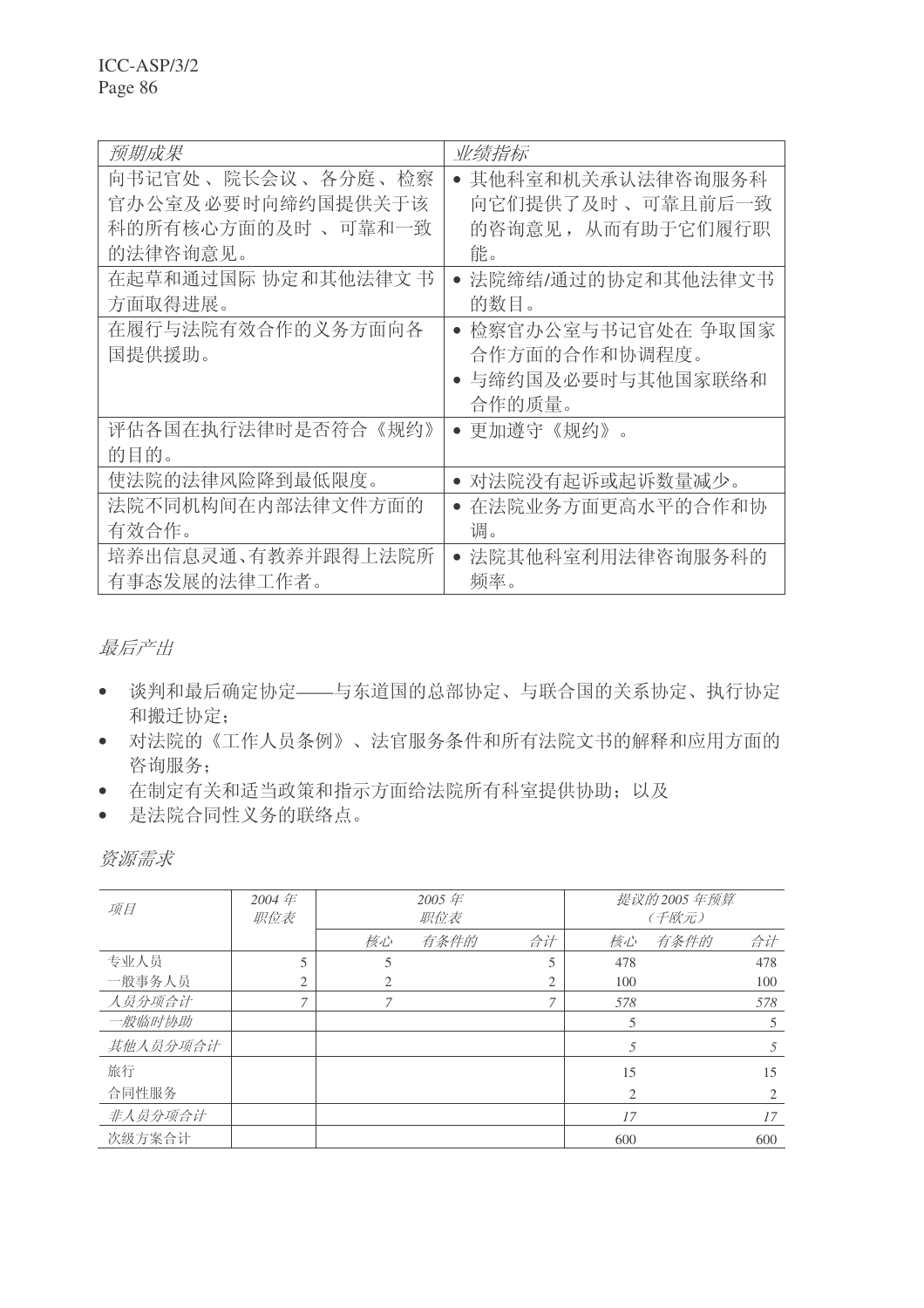(i) 人员需求

核心资源:

一般临时协助

289. 需要这样的协助来起草和审查讲一步的与在其境内建立外地办事处的国家的总 部协定, 起草和审查与缔约国的合作协定, 并为法律、业务和行政事务提供一般支持。

(ii) 非人员需求

核心资源:

旅行

290. 与缔约国和其他国际组织谈判各种协定是一个持续的过程。预计本科的工作人员 将旅行到非洲、欧洲和亚洲的一些国家夫谈判: (i)证人和被害人迁移协定和执行协定: (ii)执行立法; 和(iii)合作谅解备忘录。根据关系协定, 需要旅行到纽约和日内瓦去出 席与联合国的会议。

# 合同性服务

291. 有时法律咨询服务科可能需要外部法律专业知识解决履行其核心职能时出现的 问题。需要顾问提供对荷兰的国家立法的法律意见和咨询,特别是专门的法律方面, 如纳税法和就业法,以及必要和需要时,其他专门方面的法律。

# (d) 次级方案 3140: 警卫和安全科

ᇐ㿔

292. 该科的主要责任是确保在国际刑事法院办公楼内所有人员的警卫和安全, 并保护 法院的财产、办公楼以及在海牙和在实地的信息系统。

目标

- 通过24 小时运转的控制室和使用安全检查、来访者管制、应急反应和被拘留人拘 押程序, 在总部创造一个安全和稳妥的工作环境:
- 履行核心实地警卫职责,从而为实地工作人员提供警卫直到组成有效的保护小组, 以及评估威胁、制定撤离计划、追踪工作人员和按照国际安全标准监测实施情况;
- 通过制定政策和程序, 监督信息安全, 以确保信息系统的有效性、完整性和保密 性:
- 通过调杳事故和进行在人员安全检查、警卫培训、防火、存货管制、财务管理、 系统维护及出入证和身份证方面的工作——提供安全支持: 以及
- 与其他国际机构联络, 将警卫费用降至最低。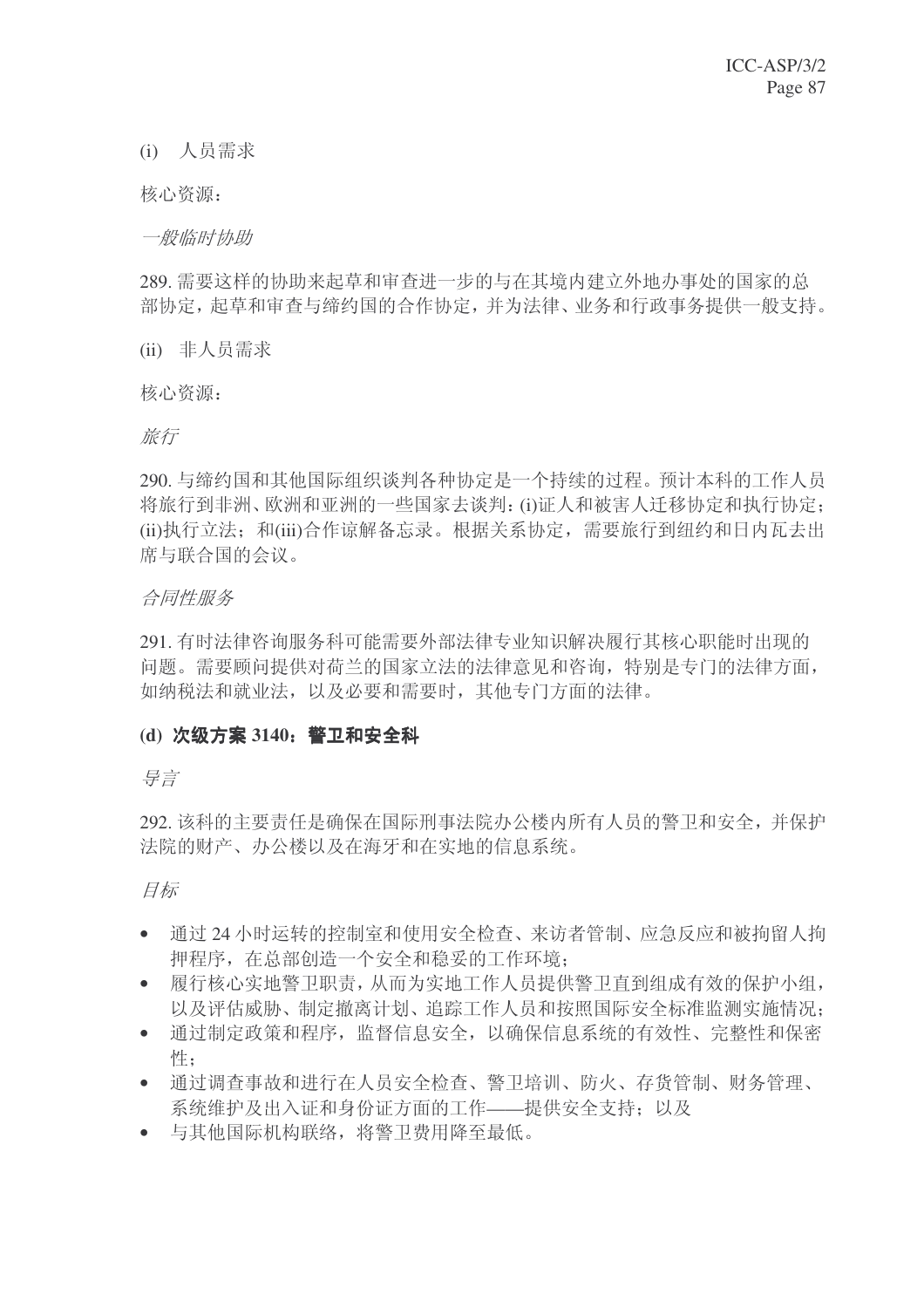| 预期成果                                                                      | 业绩指标                                                                                             |
|---------------------------------------------------------------------------|--------------------------------------------------------------------------------------------------|
| 建立和持续保持法院总部内一个安全的                                                         | • 为所有工作人员、证人、来访者和被拘                                                                              |
| 环境。                                                                       | 留人创造一个安全的工作环境。                                                                                   |
| 通过制定和执行信息安全标准, 确保法<br>院资料的安全性 、完整性和有效性所需<br>的政策和程序, 保护法院使用的信息操<br>作系统和资料。 | • 制定和执行信息安全政策。<br>• 对工作人员进行信息安全措施的培训。<br>• 协助法院走向遵守执行 17799 国际标<br>准和得到认证。<br>• 发展法院电子基础设施的顺应能力。 |
| 法院工作人员、财产、资料和实地资产<br>的警卫和安全。                                              | • 制定和执行调查业务方面的警卫政策<br>和做法。<br>• 按照国际公认的标准,提高对警卫的认<br>识水平和充分准备。<br>• 为实地提供充足的警卫反应能力。              |

最后产出

- 为所有工作人员、证人、来访者和被拘留人创造一个安全和可靠的工作环境;
- 执行 IS017799 标准和得到认证。
- 按照国际公认的标准, 提高安排在实地的工作人员对人身安全和警卫的认识; 以  $\mathcal{R}$
- 足够的实地警卫反应能力。

资源需求

| 项目       | 2004年<br>职位表   |                | 2005年<br>职位表 |    |       | 提议的 2005 年预算<br>(千欧元) |       |
|----------|----------------|----------------|--------------|----|-------|-----------------------|-------|
|          |                | 核心             | 有条件的         | 合计 | 核心    | 有条件的                  | 合计    |
| 专业人员     | $\overline{4}$ | $\overline{4}$ |              | 4  | 389   |                       | 389   |
| 一般事务人员   | 36             | 37             | 5            | 42 | 1,854 | 139                   | 1,993 |
| 人员分项合计   | 40             | 41             | 5            | 46 | 2,243 | 139                   | 2,382 |
| 加班费      |                |                |              |    | 97    |                       | 97    |
| 其他人员分项合计 |                |                |              |    | 97    |                       | 97    |
| 旅行       |                |                |              |    | 15    | 202                   | 217   |
| 合同性服务    |                |                |              |    | 1,025 | 6                     | 1,031 |
| 一般业务费用   |                |                |              |    | 80    |                       | 80    |
| 物品和材料    |                |                |              |    | 68    | 8                     | 76    |
| 家具和设备    |                |                |              |    | 122   |                       | 122   |
| 非人员分项合计  |                |                |              |    | 1,310 | 216                   | 1,526 |
| 次级方案合计   |                |                |              |    | 3,650 | 355                   | 4,005 |

# (i) 人员需求

核心资源:

信息安全干事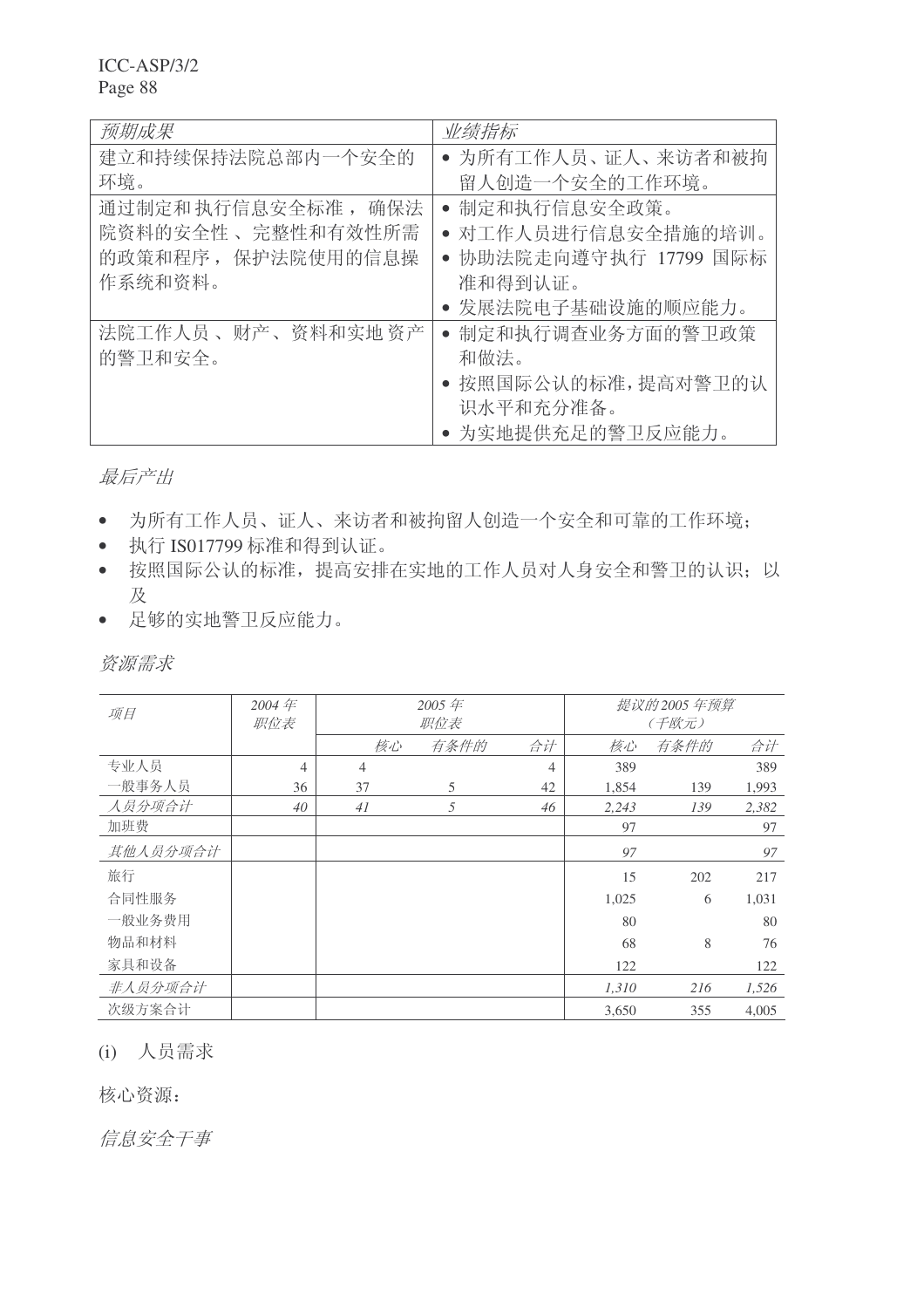293. 一个 P-4 级职位从书记官长直属办公室调动到警卫和安全科作为信息安全干事。 由于这一职位的关键重要性和为了吸引求职者, 信息安全干事的职位重新以 P-4 的级 别招聘。以前, 这一职位曾是 P-3 级, 但国际刑事法院在薪酬和相关待遇方面无法与 私人部门竞争。当前, 信息安全干事的职能由外部一位顾问履行。

现有的 P-3 级职位正在调动到新闻和文件科。

#### 信息安全遵守分析员(GS-OL)

294. 因为法院将是电子化运作, 所以需要这个新职位。将配备一名技术上合格的一般 事务支持工作人员进行电子安全调查和日常内部审计试验,协助对工作人员进行防范 性培训和提高认识, 报告发生中的信息威胁和监测各种信息系统, 防止威胁或发生不 遵守规则的事例。

有条件的资源:

5 名警卫干事

295. 根据对威胁的评估和不同的需要, 预计最多有五 名法院的警卫于事(GS-OL)可能 分配到法院的实地办事处。需要 GS-OL 级 12 个月的供资。

加班费

296. 共需要 2.644 小时的加班时间, 将用于官方假日、未预见而延长的工作时间和重 要人士的来访。另外,警卫干事提供24 小时警卫,及上晚班和夜班有10% 的额外夜 勤津贴待遇。

(ii) 非人员需求

核心资源:

旅行

297. 警卫股长或他的代表将至少需做四次短期旅行, 去出席会议和开展联络活动。

合同性服务

298. 外部警卫培训包括使用武器培训和基本防火安全和急救培训。合同性服务还包括 与外部签署的警卫合同,规定了在法院总部一系列与警卫有关的职能(掌管钥匙和反 应服务, 以及提供重要人士住所安全数码电话线)。除此之外, 一个外部机构讲行对 人员的安全检查。

一般业务费用

299. 设备维护包括维修检查设备和维护入门控制系统、闭路电视系统、武器、电子钥 匙管理系统和火情探测系统。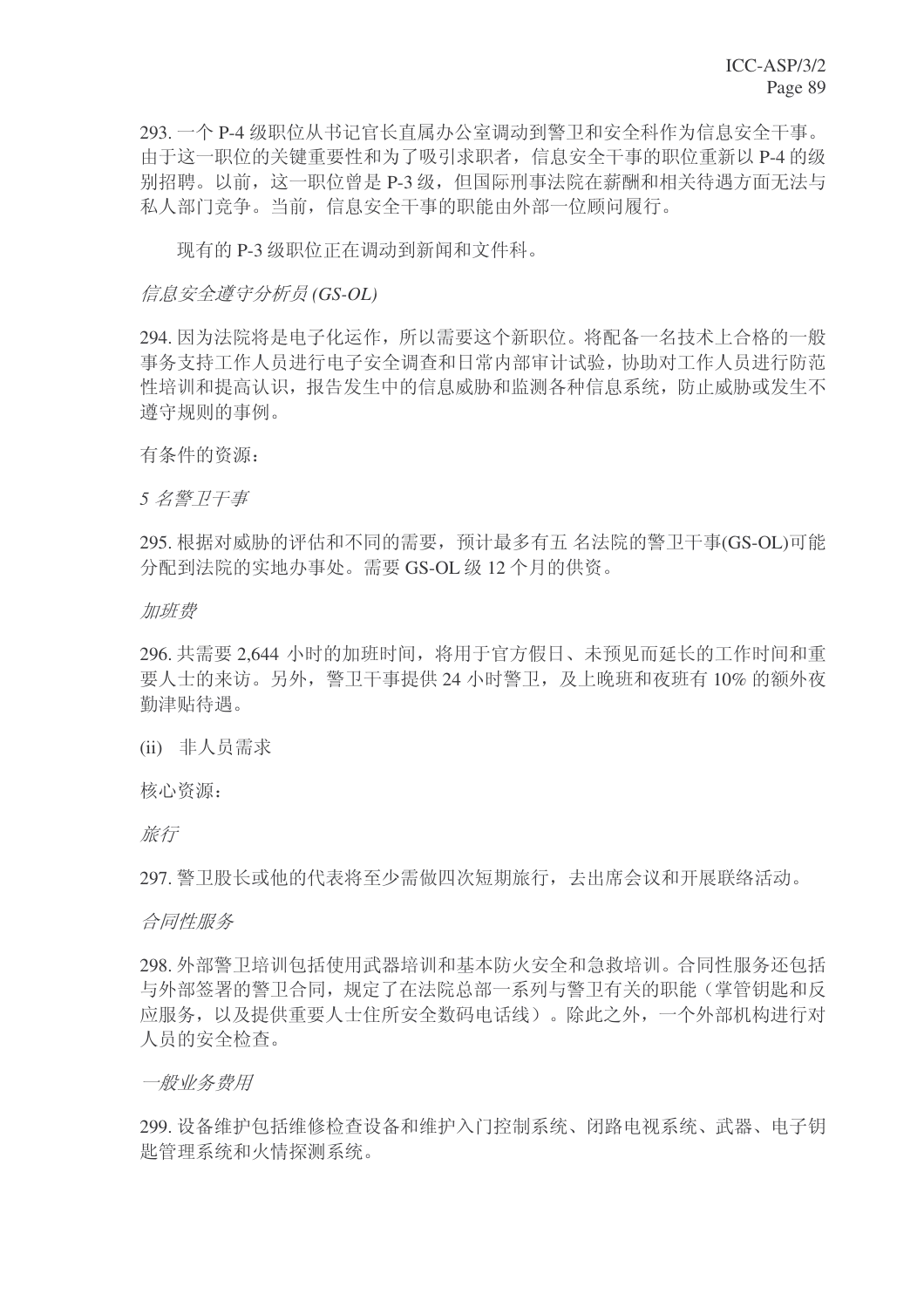#### 物品和材料

300. 所需物品包括入门控制系统所用的消费品、手枪子弹和清洁用品、纸靶和其他各 式专门用品。其他物品包括防弹内衣、制服和巡逻设备(包括鞋具)、以及管理被拘 留人所需的保护性设备。

#### 家具和设备

301. 必须采购下列设备: X 光机, 走过式金属探测器, 一套电子钥匙控制系统和一套 便携式无线警报系统。还有, 随着法院开展越来越多的业务, 还需要购买被拘留人的 警卫和运送设备。

有条件的资源:

#### 旅行

302. 在2005年期间, 最多将有五名警卫于事分配到实地(全年平均两个半安全干事)。 需要资金支付每日生活津贴和旅费。另外, 还需要支付警卫股长和实地警卫干事视察 和评估实地办事处的旅行费用。

#### 合同性服务

303. 将需要对实地警卫进行工作压力和人质管理、一般生存技能和文化敏感性的培 训。资金将用于支付外聘顾问在法院总部进行培训的费用。

#### 物品和材料

304. 这些资金用于采购更多实地服务制服类用品, 如轻型可洗裤子、风衣、轻型衬衫 和 T-恤衫, 这些是在热带环境困难条件下工作所需要的。

# 2. 方案 3200: 共同行政事务司

号言

305. 共同行政事务司是法院的共同行政平台。该司尽可能有效并高效率地提供资源和 服务, 对检察官的权力和职能一视同仁。

306. 该司为院长会议、分庭、检察官办公室、书记官处和缔约国大会秘书处提供支持。

307. 该司正在建立一种制度, 以保障按照服务水平管理的办法提供专业的、可靠的、 成本效益好和标准的服务。该司将制定每年的服务水平协定并按照实际提供的服务水 平讲行管理和报告。将来,这些服务水平协定也将用于确定预算和法院所需服务的成 本和预算。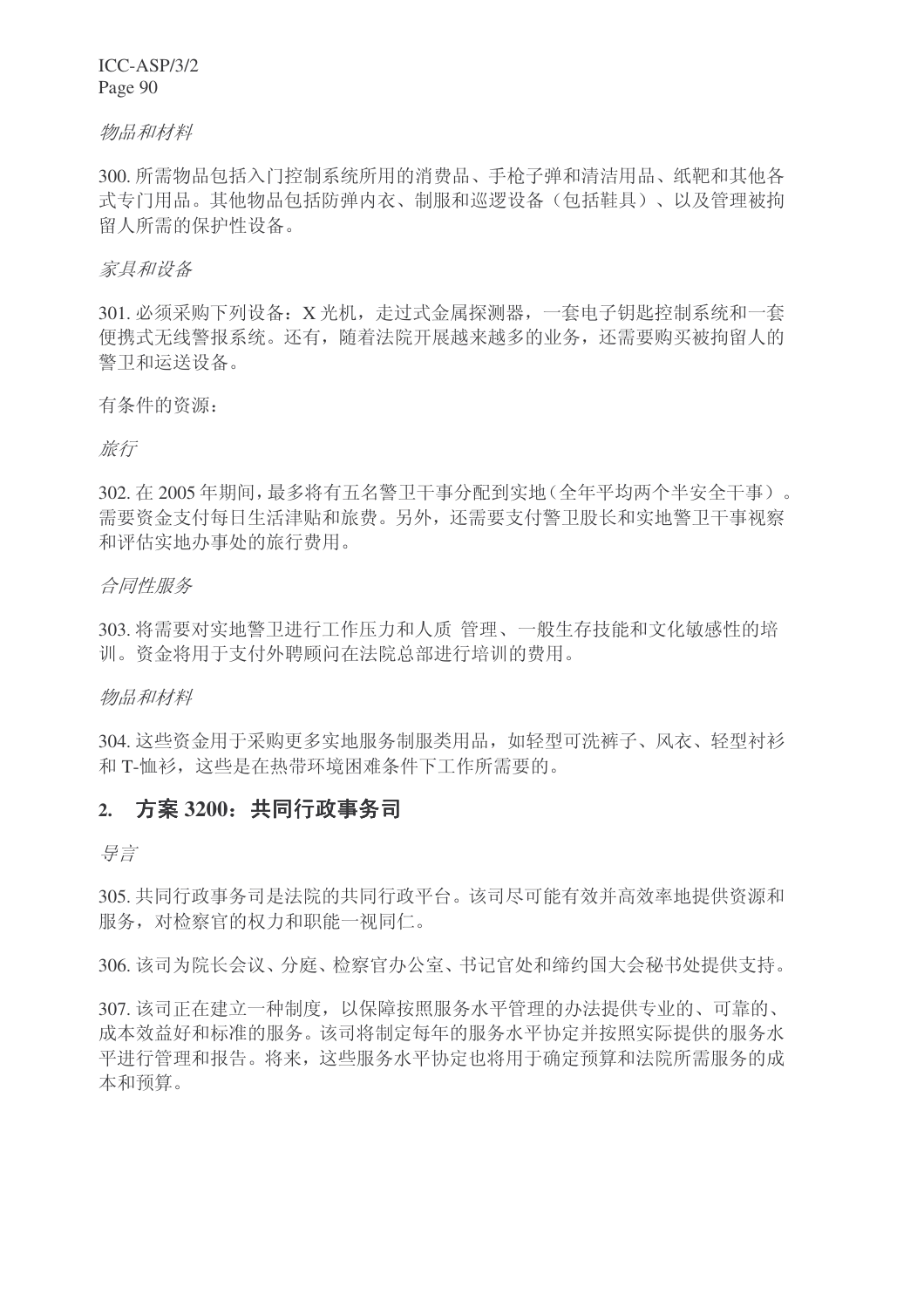共同行政事务司的结构如下:

- 次级方案 3210: 司长办公室
- 次级方案 3220: 人力资源科
- 次级方案 3230: 预算和控制科
- 次级方案 3240: 财务科
- 次级方案 3250: 一般事务科
- 次级方案 3260: 信息和通信技术科
- 次级方案 3270: 采购科

| 项目       | 2004 $#$<br>拨款** | 提议的 2005 年预算<br>(千欧元) |       |        | 资源增长   |     |
|----------|------------------|-----------------------|-------|--------|--------|-----|
|          | 合计               | 核心                    | 有条件的  | 合计     | 数额     | 百分比 |
| 专业人员     |                  | 3,590                 |       | 3,590  | 3,590  | 100 |
| 一般事务人员   |                  | 3,480                 | 251   | 3,731  | 3,731  | 100 |
| 人员分项合计   |                  | 7,070                 | 251   | 7,321  | 7,321  | 100 |
| 一般临时协助   |                  | 122                   | 20    | 142    | 142    | 100 |
| 加班       |                  | 147                   | 58    | 205    | 205    | 100 |
| 顾问       |                  | 213                   |       | 213    | 213    | 100 |
| 其他人员分项合计 |                  | 482                   | 78    | 560    | 560    | 100 |
| 旅行       |                  | 79                    |       | 79     | 79     | 100 |
| 合同性服务    |                  | 2,359                 | 153   | 2,512  | 2,512  | 100 |
| 一般业务费用   |                  | 2,878                 | 377   | 3,255  | 3,255  | 100 |
| 物品和材料    |                  | 476                   | 40    | 516    | 516    | 100 |
| 家具和设备    |                  | 2,255                 | 763   | 3,018  | 3,018  | 100 |
| 非人员分项合计  |                  | 8,047                 | 1,333 | 9,380  | 9,380  | 100 |
| 方案合计     |                  | 15,599                | 1,662 | 17,261 | 17,261 | 100 |

\*共同行政事务司是在书记官处内部的一个机构的基础上设立的。因此 2004 年没有为这一方案单独拨 款。

# (a) 次级方案 3210: 司长办公室

号言

308. 司长办公室的主要任务是为其领导下的各科的工作提供指导和支持, 并且确保为 法院需要的服务和资源建立起一个共同的平台并使其保持运转。

目标

- 确保为法院建立一个共同事务和资源的平台并维持其运转:
- 对该司内各科的工作给予支持。

| 预期成果         | 业绩指标              |
|--------------|-------------------|
| 建立起服务水平管理制度。 | • 管理同用户签订的服务水平协定。 |
| 同各科协调和沟通。    | • 信息透明度、定期会议。     |
| 为各科提供辅导和指导。  | • 评审报告和进展报告。      |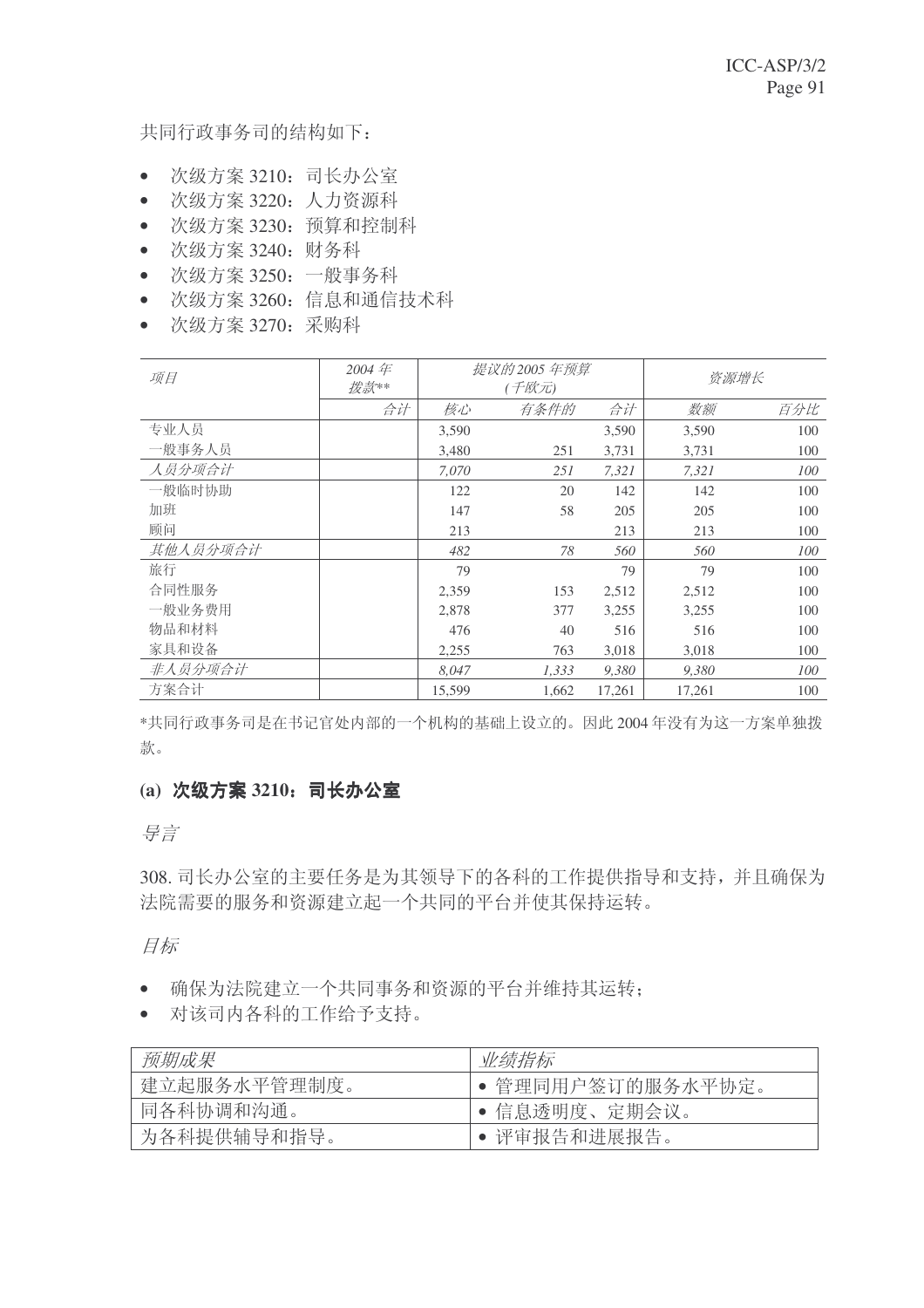# 最后产出

• 服务水平协定和成绩报告发给所有机关;

• 司内人员做到高效率、以服务为导向和积极主动。

资源需求

| 项目     | 2004 $#$<br>职位表 |    | 2005年<br>职位表 |    |     | 提议的 2005 年预算<br>(千欧元) |     |
|--------|-----------------|----|--------------|----|-----|-----------------------|-----|
|        |                 | 核心 | 有条件的         | 合计 | 核心  | 有条件的                  | 合计  |
| 专业人员   |                 |    |              |    | 143 |                       | 143 |
| 一般事务人员 |                 |    |              |    | 50  |                       | 50  |
| 人员分项合计 |                 |    |              |    | 193 |                       | 193 |
| 次级方案合计 |                 |    |              |    | 193 |                       | 193 |

(i) 人员需求

309. 对于2005 财政年度, 没有提出在司长办公室新增核心或有条件的人员的要求。

(ii) 非人员需求

310. 对于2005 财政年度, 没有提出司长办公室的非人员需求。

# (b) 次级方案 3220; 人力资源科:

ᇐ㿔

311. 人力资源科负责招聘、应享权利的行政管理, 工作人员培养和培训以及保健和社 会福利事务。该科由一名科长指导和监督,由以下单位组成:征聘和安置股、工作人 员管理和监督股、培训和发展股、保健和福利股。2005年该科的重点是完成核心人员 的招聘, 完成工作人员行政管理机制和规章的制定, 完善全面培训和发展计划, 保证 工作人员的健康和福利以及实现企业资源规划系统。

目标

• 建立并保持一种高质量人力资源管理制度, 确保国际刑事法院能够有效并且高效 率地履行其职能。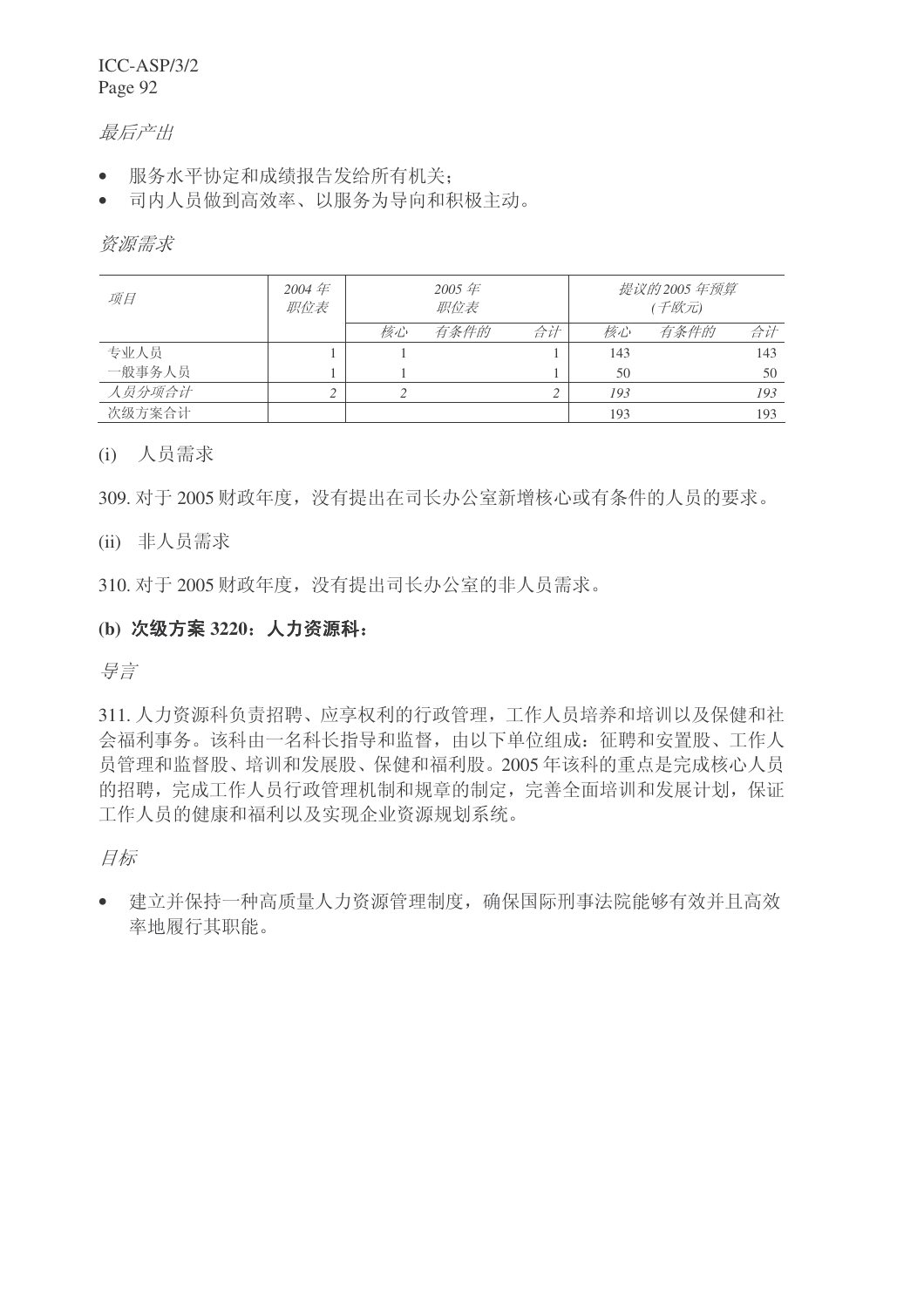| 预期成果                                   | 业绩指标                              |
|----------------------------------------|-----------------------------------|
| 人员配备需求预测、规划以及人员招聘、安                    | • 使用者对所提供服务的质量和及时                 |
| 置和晋升的制度得到强化;这一制度将有助                    | 性表出来的满意度。                         |
| 于方案管理人员在现有 的准确信息基础上<br>挑选高质量、有积极性的候选人。 | 衡量方法: 将进行调查。<br>• 改善工作人员的性别平衡和地域代 |
|                                        | 表性。                               |
|                                        | 衡量方法: 妇女和不同国籍人员的                  |
|                                        | 百分比。                              |
|                                        | • 更多的多技能人员:                       |
|                                        | 衡量方法: 更多地参加培训计划。                  |

- 312. 2005年, 将提供以下产出:
	- (a) 竞争性进人程序:
		- (i) 在人员挑选中提供实质性的秘书支持服务;
		- (ii) 筛选空缺职位申请:
		- (iii) 积极支持进修全计划和来访专业人员计划;
	- (b) 人员管理:
		- (i) 监测并审查所有人力资源管理方面的人事行动;
		- (ii) 根据《工作人员条例》和《工作人员细则》进行的人员行政管理: 最 初的招聘意向以及任命的延长:
		- (iii) 向管理人员和工作人员提供人力资源管理政策和工作人员行政管理 各 方面的咨询:
		- (iv) 处理短期人员、顾问和单个签约人的合同;
	- (c) 培训和发展:
		- (i) 实行一种全面的考绩制度;
		- (ii) 为整个法院组织培训活动;
		- (iii) 以法院的正式语言组织语言计划活动;
		- (iv) 为新的工作人员组织熟悉环境的活动:
	- (d) 保健和工作人员福利事务:
		- (i) 组织体检;
		- (ii) 组织医疗和心理咨询;
		- (iii) 散发旅行健康须知。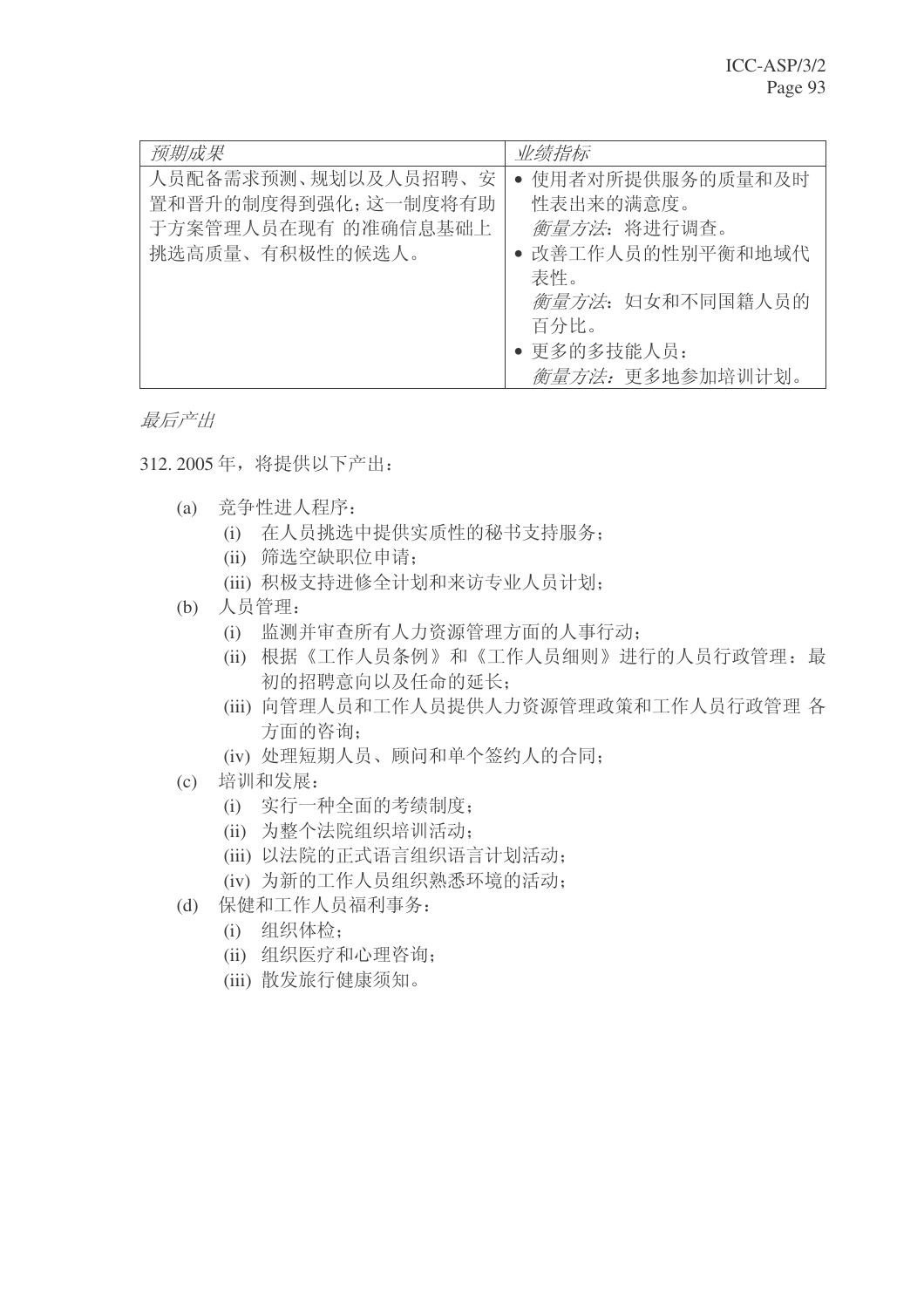资源需求

| 项目       | 2004 $#$<br>职位表 |       | 2005年<br>职位表 |    |       | 提议的 2005 年预算<br>(千欧元) |       |
|----------|-----------------|-------|--------------|----|-------|-----------------------|-------|
|          |                 |       |              |    |       |                       |       |
|          |                 | 核心    | 有条件的         | 合计 | 核心    | 有条件的                  | 合计    |
| 专业人员     | 6               | $5^*$ |              | 5  | 537   |                       | 537   |
| 一般事务人员   | 9               | 10    |              | 10 | 520   |                       | 520   |
| 人员分项合计   | 15              | 15    |              | 15 | 1,057 |                       | 1,057 |
| 一般临时协助   |                 |       |              |    |       | 20                    | 20    |
| 顾问       |                 |       |              |    | 3     |                       | 3     |
| 其他人员分项合计 |                 |       |              |    | 3     | 20                    | 23    |
| 旅行       |                 |       |              |    | 3     |                       | 3     |
| 合同性服务    |                 |       |              |    | 517   |                       | 517   |
| 一般业务费用   |                 |       |              |    | 51    |                       | 51    |
| 非人员分项合计  |                 |       |              |    | 571   |                       | 571   |
| 次级方案合计   |                 |       |              |    | 1,631 | 20                    | 1,651 |

\*一个专业人员职位被重新安排为一般事务科的一个有条件的职位。

(i) 人 员 需 求

核心资源:

313. 所需要的核心人员对于维持基本的人力资源服务来说是必要的。该科的人员总数 与 2004 年的预算相同。鉴于整个本组织的人员有所增加, 需要新增一个一般事务 (GS-OL)职位以应付人员管理工作量的增长。为了保持 2005 年该科人员数量的稳定, 工作人员福利干事(P-3)的职位已重新安排为 2005年一般事务科的有条件职位。

顾问

314. 需要有顾问资源以资助修订国际刑事法院工作人员合同制度所需要的外部咨询。

有条件的资源:

一般临时协助:

315. 如果国际刑事法院各股和各科希望招聘有条件的工作人员, 那么征聘和安置股将 需要增加人员以完成工作量。

(ii) 非人员需求

核心资源:

旅行

316. 请求给予资源以使该科的人员能够安排必要的旅行。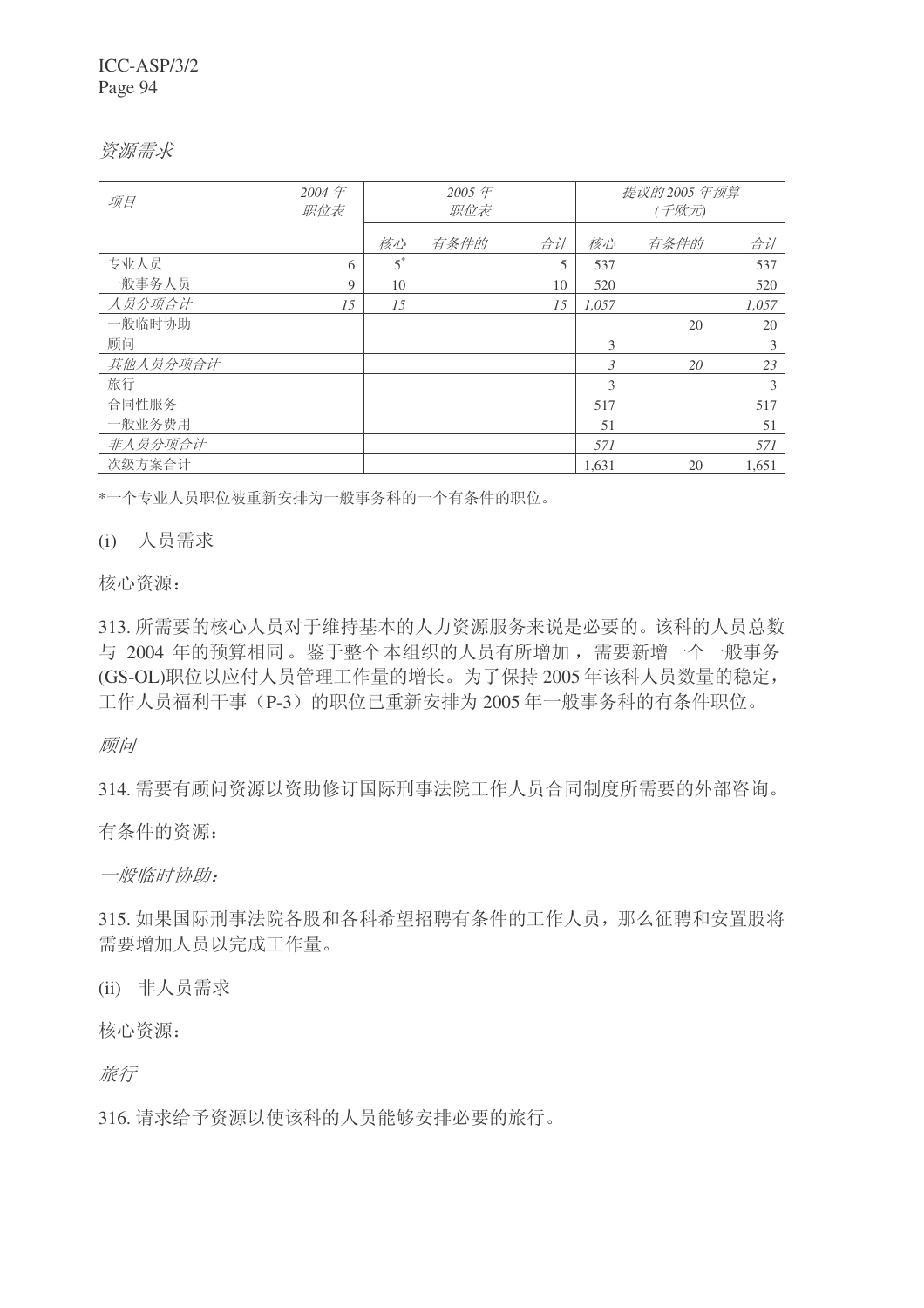合同性服务

317. 需要提供资金以便为工作人员购买针对工作中的事故和职业病的保险, 并有资金 满足医疗需求以及为所有的工作人员提供一般性培训和语言培训。

一般业务费用

318. 要求给予资源以提供医疗疏散服务并向有关的行政法庭支付捐款。

#### (c) 次级方案 3230: 预算和控制科

ᇐ㿔

319. 预算和控制科的核心职能是编制方案预算, 管理并控制所有正常预算资金和预算 外资金。

目标

- 确保完善的预算监督,与此同时为法院的所有机关提供及时的服务;
- 实现企业资源规划系统。

| 预期成果              | 业绩指标          |
|-------------------|---------------|
| 利用现有的有限人员和资金有效地管理 | • 及时地提供产出和服务。 |
| 工作方案。             |               |
| 进行有效的和高效率的预算控制和支出 | • 最小的支出与拨款偏差。 |
| 监测。               |               |

最后产出

- 编制 2006年方案预算:
- 发出拨款通知:
- 建立有效的支出控制。

资源需求

| 项目      | 2004年<br>职位表 |       | 2005年<br>职位表 |    |     | 提议的2005年预算<br>(千欧元) |     |
|---------|--------------|-------|--------------|----|-----|---------------------|-----|
|         |              | 核心    | 有条件的         | 合计 | 核心  | 有条件的                | 合计  |
| 专业人员    |              | $2^*$ |              | ◠  | 214 |                     | 214 |
| 一般事务人员  |              |       |              |    | 50  |                     | 50  |
| 人员分项合计  |              | 3     |              | 3  | 264 |                     | 264 |
| 旅行      |              |       |              |    |     |                     | 4   |
| 非人员分项合计 |              |       |              |    |     |                     |     |
| 次级方案合计  |              |       |              |    | 268 |                     | 268 |

\*一个专业人员职位被重新安排到了预算和控制科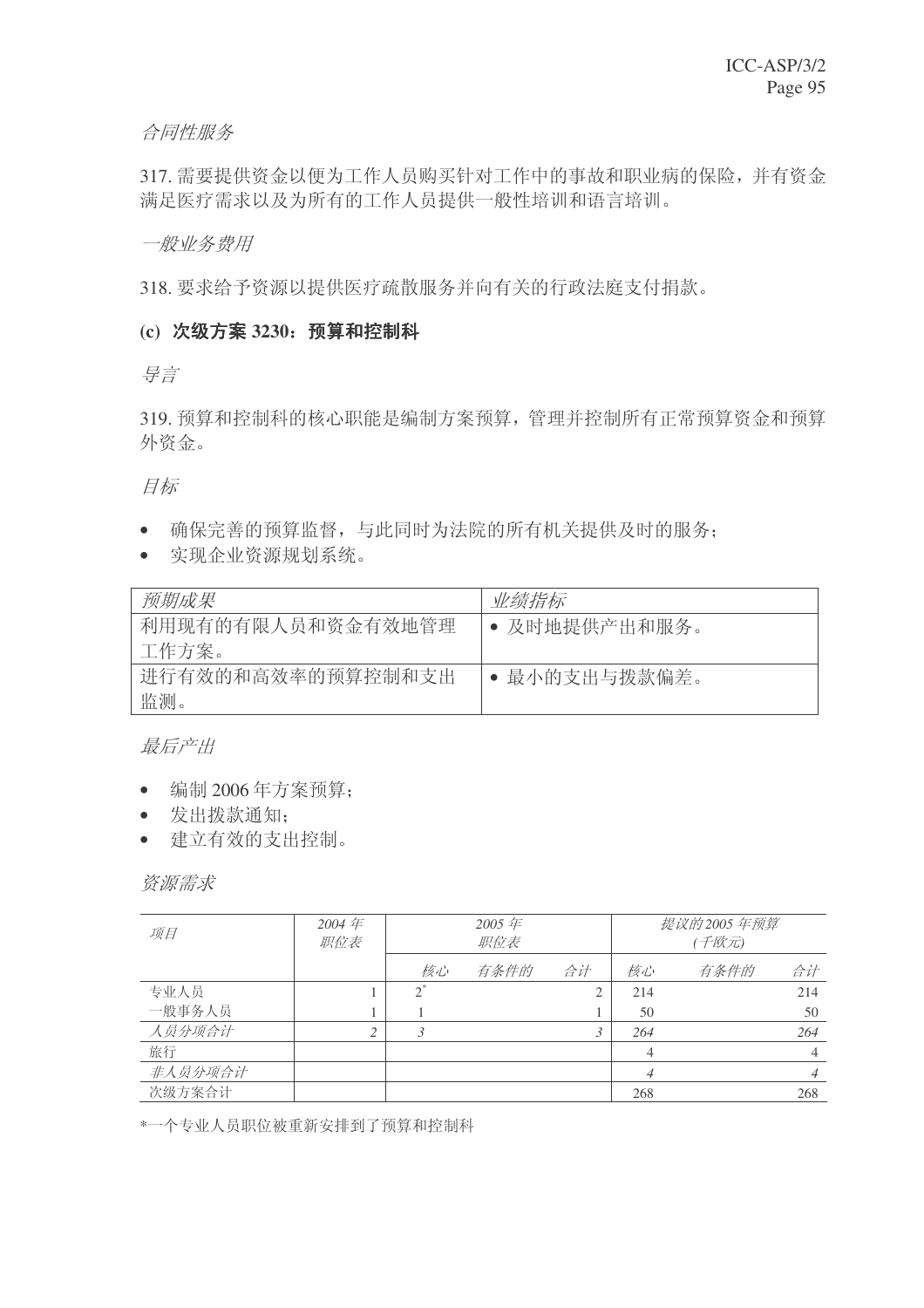(i) 人员需求

核心资源:

320. 在最近的结构调整中, 预算和控制科成为了共同行政事务司的一部分。现在建议, 将一个空缺的 P-3 职位从以前的行政事务科重新安排到预算和控制科来加强预算和控 制科的力量。

(ii) 非人员需求:

核心资源:

旅行

321. 旅行费用应当包括一次到日内瓦或到纽约出差参加有关预算和控制的协调会议。

# (d) 次级方案 3240: 财务科

ᇐ㿔

322. 财务科负责法院的财务管理;

目标

- 为法院提供有效和高效率的财务服务:
- 同预算科、采购科和人力资源科(薪资)密切合作实现企业资源规划系统;
- 同外部审计员进行联系。

| 预期成果                | 业绩指标                          |
|---------------------|-------------------------------|
| 及时高效地处理财务事项, 确保准确性和 | • 及时处理各种发票及其他付款。              |
| 总体完整。               |                               |
| 编制准确、透明的财务报表。       | 表示赞同的审计报告。                    |
| 在支付、薪资、现金管理及报告工作中全  | 最大限度地准确、高效地处理财务事<br>$\bullet$ |
| 面实现企业资源规划系统。        | 项并且能够提供最新信息和在线报               |
|                     | 告。                            |

最后产出

- 全面实现企业资源规划系统;
- 在指定的时间内完成各种财务事项。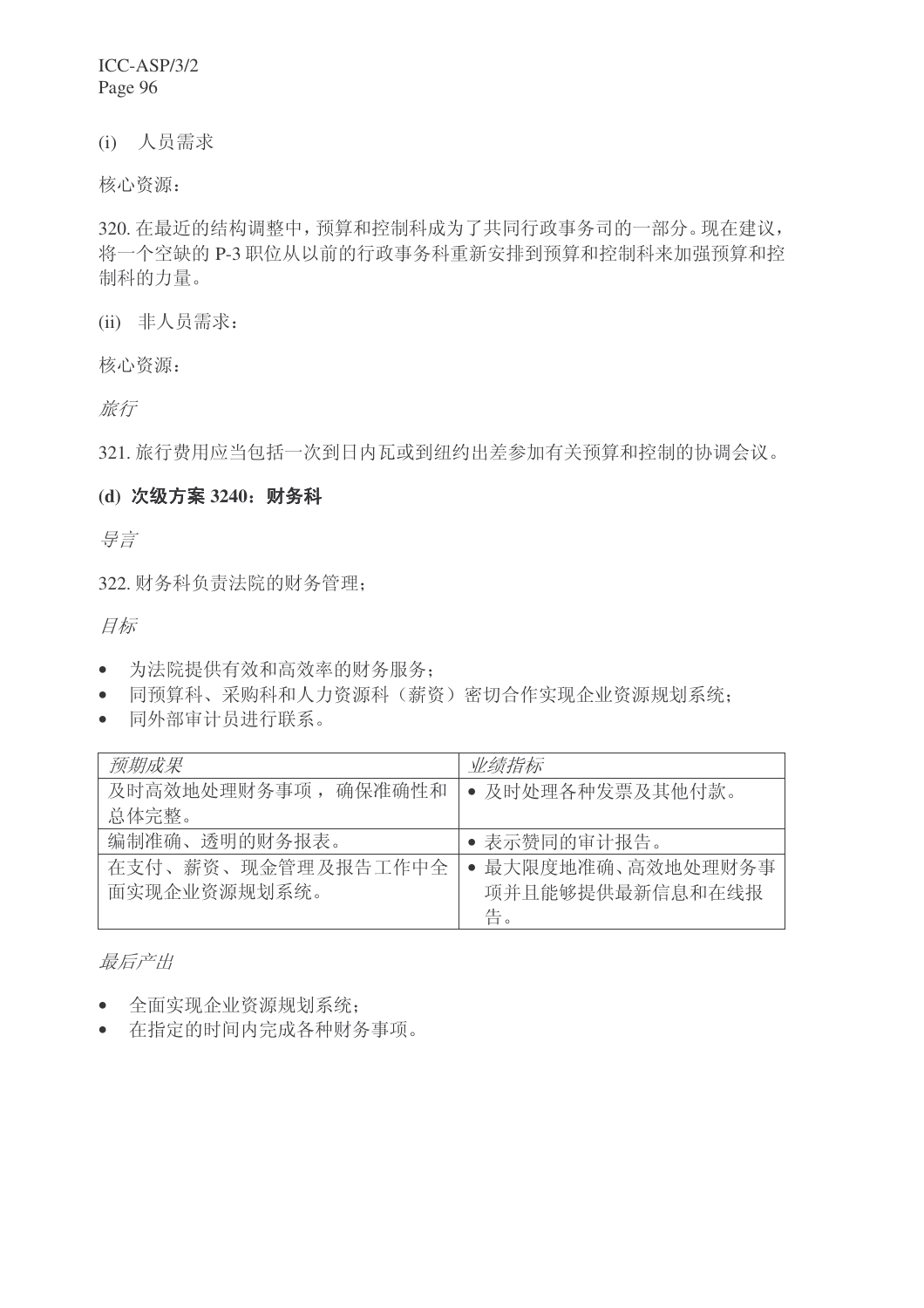# 资源需求

| 项目       | 2004 $#$<br>职位表 |    | 2005年<br>职位表 |    |       | 提议的 2005 年预算<br>(千欧元) |       |
|----------|-----------------|----|--------------|----|-------|-----------------------|-------|
|          |                 | 核心 | 有条件的         | 合计 | 核心    | 有条件的                  | 合计    |
| 专业人员     | $8*$            | 6  |              | 6  | 583   |                       | 583   |
| 一般事务人员   | 10              | 10 | 3            | 13 | 501   | 84                    | 585   |
| 人员分项合计   | 18              | 16 | 3            | 19 | 1.084 | 84                    | 1,168 |
| 顾问       |                 |    |              |    | 5     |                       | 5     |
| 其他人员分项合计 |                 |    |              |    | 5     |                       | 5     |
| 旅行       |                 |    |              |    | 6     |                       | 6     |
| 合同性服务    |                 |    |              |    | 60    |                       | 60    |
| 一般业务费用   |                 |    |              |    | 50    |                       | 50    |
| 非人员分项合计  |                 |    |              |    | 116   |                       | 116   |
| 次级方案合计   |                 |    |              |    | 1.205 | 84                    | 1,289 |

\*这一数字包括现已被重新安排到其他地方的前行政事务科的两个职位。

(i) 人员需求

有条件的资源:

3 名 GS-OL 财务助理

323. 以下所列财务科的每一个主要股均需要一名 GS-OL 财务助理: 账目股, 薪资股; 支付股。上半年需要这三名人员,是因为预计企业资源规划系统将在那时最后实现。 下半年需要他们是为了适应法院工作人员的增加以及法庭案件受理和相关工作的开 始。

顾问

324. 为一名顾问到海牙来协助财务科实现企业资源规划系统安排了款项。

(ii) 非人员需求

核心资源:

旅行

325. 财务科计划将有两次出差: 一次是到纽约联合国总部处理一些财务问题, 另外一 次是参加有关《财务条例和细则》及其最新修改的会议。

顾问

326. 已安排了一名财务助理参加有关金融和库务的培训。这将有助于该科紧跟这些领 域的发展, 从而使法院的库务工作效率更高, 而且成本效益更好。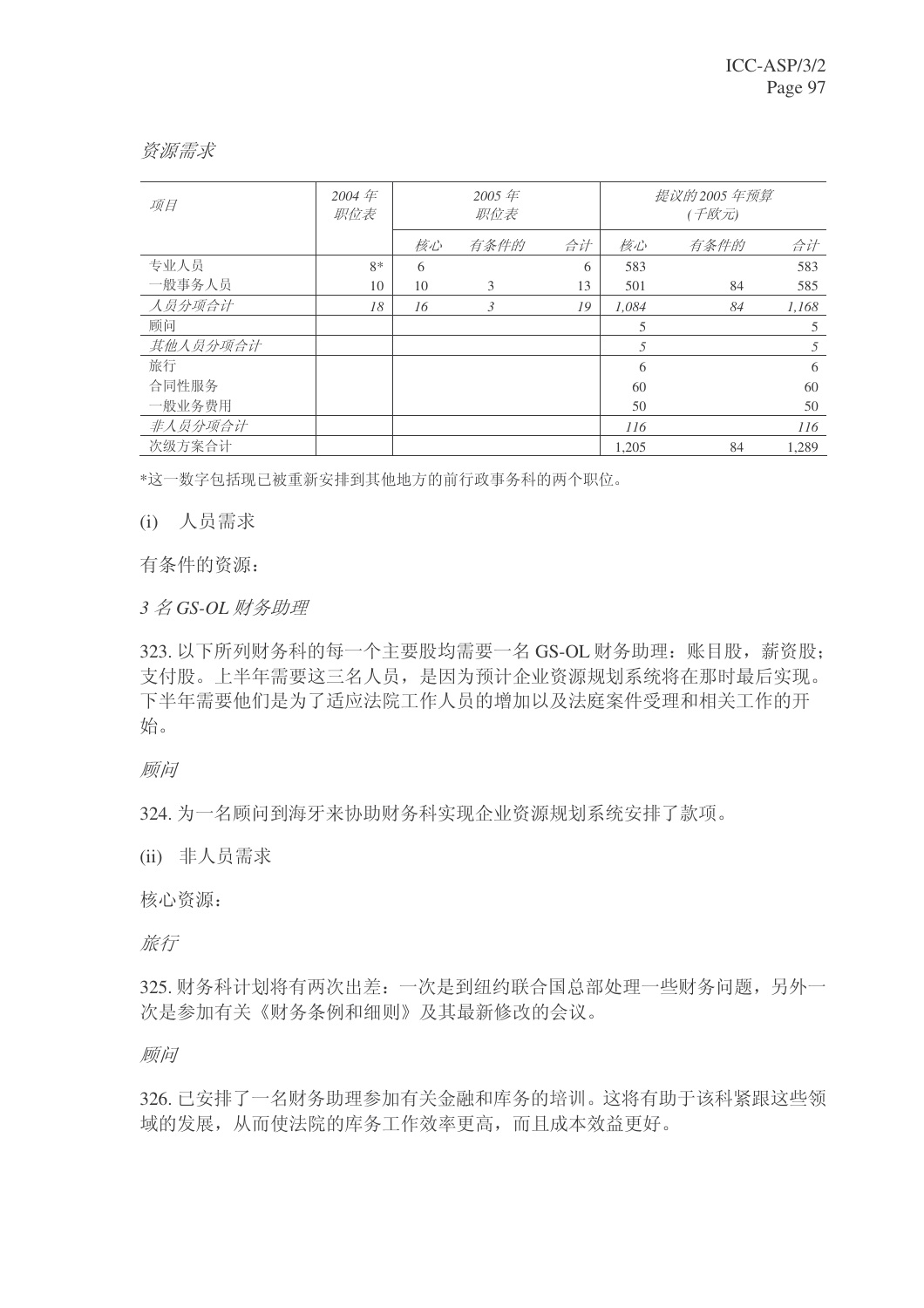一般业务费用

327. 为外部审计和银行收费安排了款项。

# (e) 次级方案 3250; 一般事务科

号言

一般事务科的主要职能如下:

- 设施管理股负责维护办公楼(包括打扫办公室), 提供办公楼 的维修服务、计划并实施小型工程。维护大楼内的各种系统并提供水电等。 在目前国际刑事法院设施范围内,该股管理着房间分配、家具定购、关键计 划系统、国际刑事法院和赁协定以及设施和该股专用设备的申请购置。该股 还参与正在进行中的对永久办公楼的规划;
- 旅行股: 该股负责旅行、重新安置、签证和应享受权利等事务。该股安排工 作人员和非工作人员的公务旅行,为在国际刑事法院执行任务的工作人员订 票, 安排离职旅行并安排抵离国际刑事法院时的个人物品运送。该股还在以 下方面协助工作人员: 申请公务签证、办理荷兰身份证和驾驶证、免税、机 动车申请、退税等事官:
- 记录管理/档案股: 该股为书记官处提供文件、记录保管和档案服务, 保证正 式文件的分发并为整个国际刑事法院提供邮件和信件服务。该股还参与书记 官处关于电子文件管理系统的工作并且在该系统开始使用之后, 将为书记官 处提供扫描、审计和遗留文件输入等服务:
- 后勤和运输股: 该股为国际刑事法院提供用品(消耗性办公用品、办公设备、 复印纸、打印机墨粉、任务间通信用品、复印机租金以及车辆使用的汽油、 机油和润滑油)。该股还接收并检查国家刑事法院收到的货物, 监督财产管 理以及国际刑事法院资产存货的管理,准备对国际刑事法院的特别索偿,为 国际刑事法院的资产上一般保险和车辆保险,并管理车辆资产。

目标

• 加强对国际刑事法院工作人员提供旅行、设施管理、记录管理以及后勤运输方面 的基本行政支持服务,以便满足2005年的业务和基本支持需求。

| 预期成果                      | 业绩指标                                                     |
|---------------------------|----------------------------------------------------------|
| 提高对终端用户服务的质量              | • 在规定的时间范围内提供更多的服务。                                      |
| 增加依靠该科安装的电子软件的终端用<br>户数量。 | • 更多地利用记录管理系统进行信息存<br>储和检索。<br>• 利用在线申请提出服务要求的 次数增<br>加。 |
| 更好地及时提供物品和支持活动。           | 提高预测预算的准确度。<br>加强对支出的控制和监测。                              |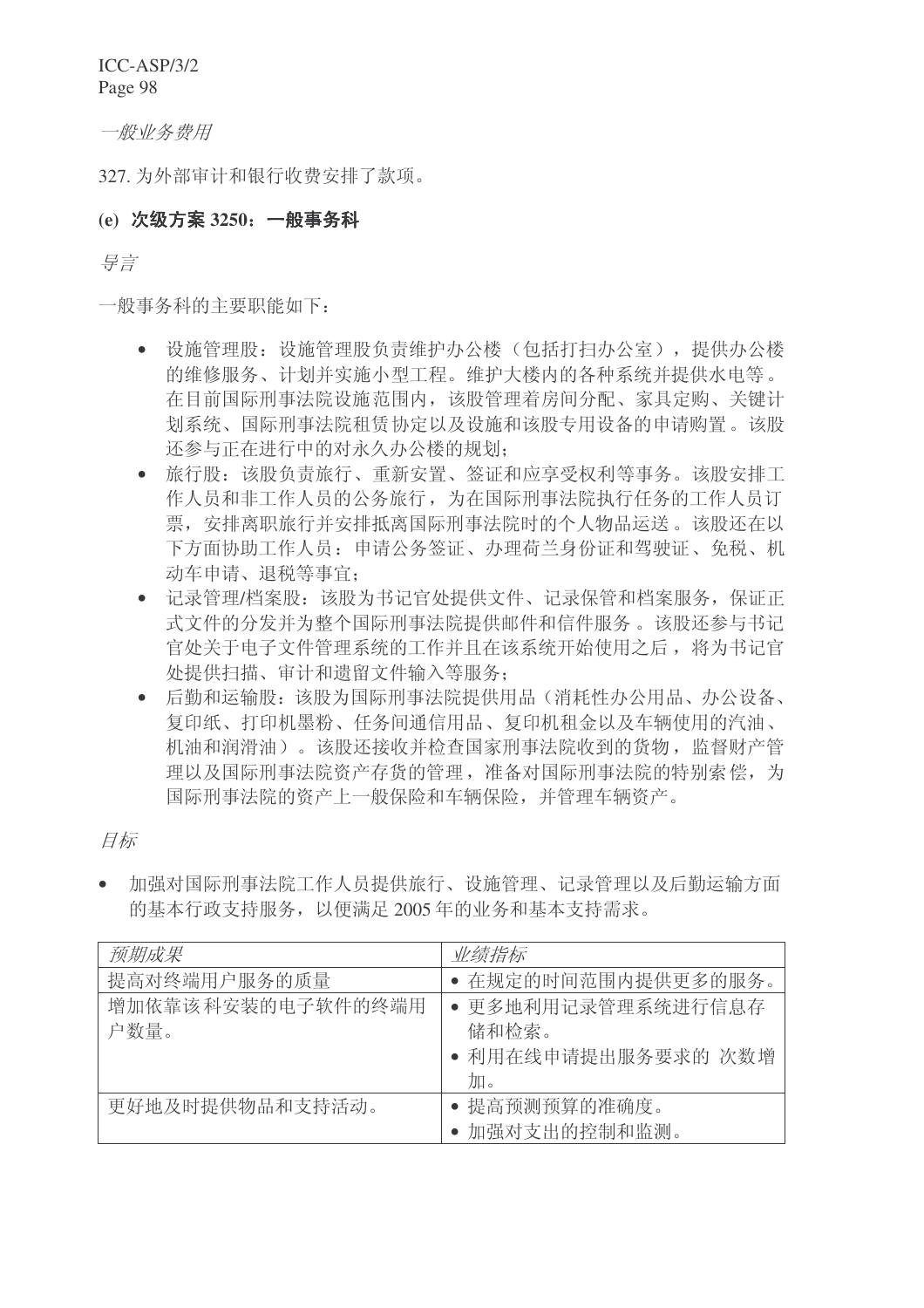- 发布关财产和设备的年终报告;
- 国际刑事法院工作人员得到使用电子文件管理系统的培训:
- 购置用品、设备和家具以满足计划内的需求:
- 由该科在其拨款范围内提供物品和服务的支出:
- 针对更多地使用在线申请提出来的旅行、设施管理、记录管理以及后勤运输方面 的服务请求采取行动:
- 根据分配的资金进行一些工程和设施维修;
- 有关该科活动的政策和程序:

资源需求

| 项目       | 2004年<br>职位表 | 2005年<br>职位表 |       | 提议的 2005 年预算<br>(千欧元) |       |      |       |
|----------|--------------|--------------|-------|-----------------------|-------|------|-------|
|          |              | 核心           | 有条件的  | 合计                    | 核心    | 有条件的 | 合计    |
| 专业人员     | 6            | 6            | $1^*$ | 7                     | 620   |      | 620   |
| 一般事务人员   | 22           | 24           |       | 24                    | 1,190 |      | 1,190 |
| 人员分项合计   | 28           | 30           | 1     | 31                    | 1,810 |      | 1,810 |
| 一般临时协助   |              |              |       |                       | 12    |      | 12    |
| 加班       |              |              |       |                       | 40    |      | 40    |
| 顾问       |              |              |       |                       | 5     |      | 5     |
| 其他人员分项合计 |              |              |       |                       | 57    |      | 57    |
| 旅行       |              |              |       |                       | 6     |      | 6     |
| 合同性服务    |              |              |       |                       | 322   |      | 322   |
| 一般业务费用   |              |              |       |                       | 1,712 | 115  | 1,827 |
| 物品和材料    |              |              |       |                       | 333   |      | 333   |
| 家具和设备    |              |              |       |                       | 668   |      | 668   |
| 非人员分项合计  |              |              |       |                       | 3,041 | 115  | 3,156 |
| 次级方案合计   |              |              |       |                       | 4,908 | 115  | 5,023 |

\*原人力资源科的一个 P-3 职位已重新安排为一般事务科的有条件的职位。

(i) 人员需求

核心资源:

设施事务办事员 (GS-OL)

328. 设施管理股工作量的增加将需要增加一名办事员, 以协助提出购置申请、处理发 票、在问讯处处理问讯事官、保存设施管理股信息系统中的数据、在钥匙发放处发放 钥匙、管理会议室并协助处理一些特殊事件。法院的进一步扩大将使法院对日常服务 的需求增加,该工作人员还将承担这方面的职能。

设施技术员 (GS-OL)

329. 需要一个职位来安排一名技术员, 以便协助对拱形大楼中已有的安全系统进行维 护、维修和调整, 其中包括讲出通道控制系统、保安岗亭、检杳装置和闭路摄像机。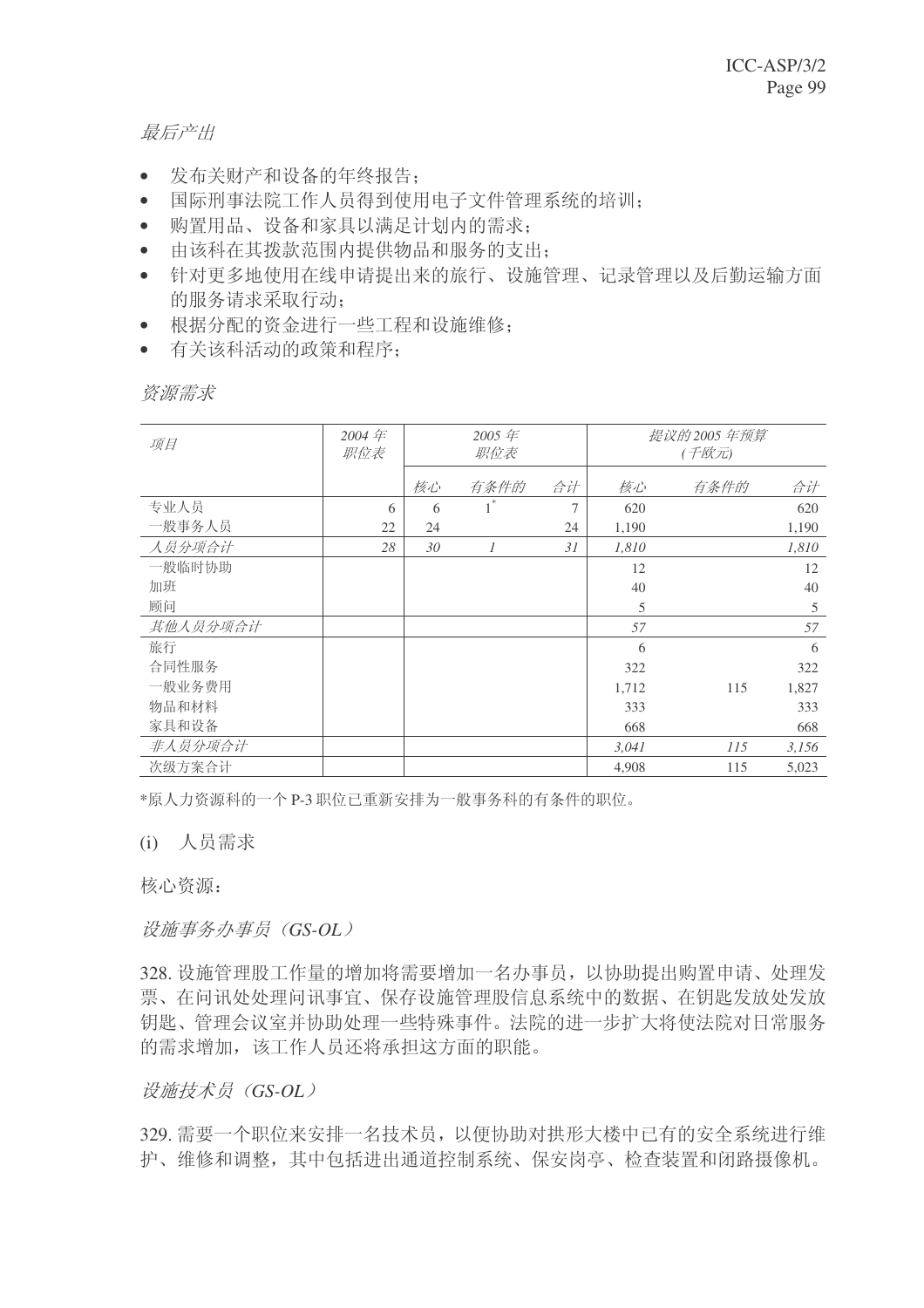该技术员还将负责解决国际刑事法院各活动地点对电力和能源的需求,以保证对重要 部门(特别是审判地点)的平稳和连续供应,并在电力出现问题时恢复重要系统的运 转。这名工作人员将和供暖、通风和空调技术员一起工作,以保证在有人生病或请假 期间所有的关键系统均得到照管。还将通过错开技术员的工作时间减少加班的时间。

一般临时助理

330. 要求提供这笔资金, 以便在高峰期间有人替换司机、办事员、杂工和该科其他人 员。请求安排一个职位以便能有人协助将以前的文件输入电子文件管理系统。

#### 加班

331. 需要为司机(周末和晚上工作)、旅行事务人员(旅行高峰期间订票)、设施管 理股人员(周末和晚上工作)以及记录保管人员(输入以前的文件)安排加班。将尽 量采用补休和错开工作开始时间的办法来代替付款。

#### 顾问

332. 请求安排资金以便为设施管理股的项目聘用顾问。例如聘用一名结构工程师对楼 层承重极限提出建议。

有条件的资源:

设施项目干事——永久办公楼(P-3)

333. 需要这个重新安排的有条件职位以便满足永久办公楼建设的需要。该职位的任职 人员将需要: 参与机关间永久办公楼委员会并将参加该委员会与国际刑事法院工作小 组、政府建筑管理署以及其他东道国伙伴之间的会议:协助编写建筑任务书,在编写 建筑任务书期间同政府建筑管理署进行联系;同建筑过程审计员进行联系并管理他们 进行的咨询工作。

(ii) 非人员需求

旅行

334. 该科人员也许需要代表法院参加一些活动与其他组织中的相应人员进行接触。请 求为此安排少量的资金。

合同性服务

335. 培训是培养工作人员的一个组成部分。因此请求安排资金: 使旅行事务工作人员 接受票价、购票和伽利略预定系统方面的培训, 从而提供更好的服务: 使后勤、记录 管理和设施管理人员能够参加研讨会、会议和用户论坛并了解到这些专门领域的最新 信息和趋势: 使设施管理人员能够参加安全和设备方面的课程, 以加强他们的技能。 为在欧洲举行的短期会议另外安排了资金。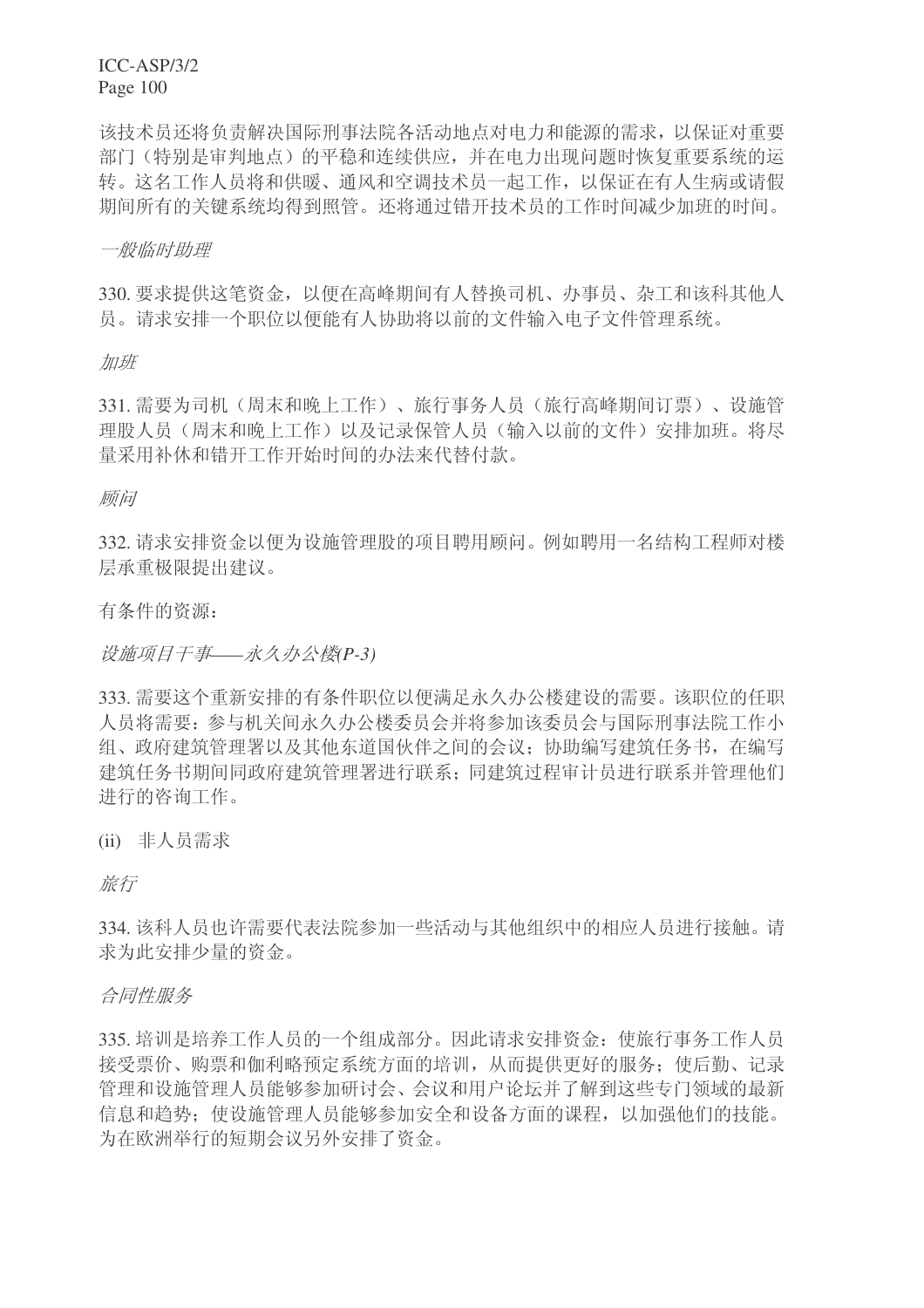336. 另外还请求安排资金用于外部印刷, 其中将包括一般性的印刷工作、名片印刷、 对文具用品的更改(在商定了法院院标之后)、法律文件印刷以及新闻和文件科、法 庭口译和笔译科、被害人和证人股、被害人参与和赔偿科、法庭管理科和辩护律师的 印刷需求。其他的合同性服务费包括文件复制、卫生用品、隔墙的移动和座椅清洁的 费用。

#### 一般业务费用

337. 请求安排资金用于 A、C 和 D 楼以及 Saturnusstraat 的清洁服务。这些地方将需要 维护维修服务, 例如废物处理、配制钥匙、刷漆、维修管道及地面的维护。对办公楼 进行的小改动包括 Saturnusstraat 的工程、出纳办公室和配电室的工程。需要安排资金 用于向拱形大楼、Saturnusstraat、停车场提供水、电、煤气和暖气。需要安排资金用 于租用复印机、伽利略旅行预定系统和自动售货机。需要安排资金用于向国际刑事法 院提供邮递和快递服务。需要有资金来维护维修办公设备、家具、饮料销售机、凉水 机、讲出通道控制系统、法庭速记机以及医疗设备和餐厅设备。需要安排资金用于七 部车辆和辅助运输设备的保养以及购买配件。需要为大楼购买一般保险,以涵盖责任 险、玻璃险、业务活动中断险和财产险。车辆需要有资金来支付保险费、荷兰驾驶员 协会成员会费以及保险税。另外还要求安排资金用于在国际刑事法院不能安排车辆时 的出租车费、停车许可证、机场许可证、司机进入机场的许可证、防虫和其他杂项费 用。

#### 物品和材料

338. 需要为所有在国际刑事法院工作的人员提供消耗性办公用品, 其中包括顾问、实 习人员和一般临时协助人员。费用计算的标准是每人每月 10 欧元。资金还必须涵盖 复印纸: 打印机、绘图仪、传真机、彩色复印机等需要的墨粉; 信息技术和通信用品; 车辆使用的汽油、机油和润滑油:司机的服装和设施管理及后勤人员的工作服:杂项 物品和材料, 例如旗帜、复印机用品、专门的办公用品、招牌制作机消耗品、邮资已 付盖章机消耗品、达到档案质量要求的保存材料、法庭速记机消耗品以及医疗用品。

#### 家具和设备

339. 请求为以下各项安排资金: 所有工作人员、一般临时协助人员和顾问的工作台、 白板、书柜、活动挂图、有限的成套图书馆家具、消防器材柜和地图柜。需要的办公 设备包括碎纸机、保险箱、计算器、切纸机、一台邮资已付盖章机、一台磅秤以及非 消耗品。还需要新的运输设备。此外还需要为以下各项安排经费:审判室使用的小推 车, 数码相机、Stentura 和 Grand Jean 速记机、医疗设备以及餐厅替换设备。

#### 有条件的资源:

#### 一般业务费用

340. 请求提供这些费用以满足 2005 年一个实地办公室可能的需求, 以及那里对水电 气等的需求。这笔款项还将用于运费、当地的交通费和杂项设备。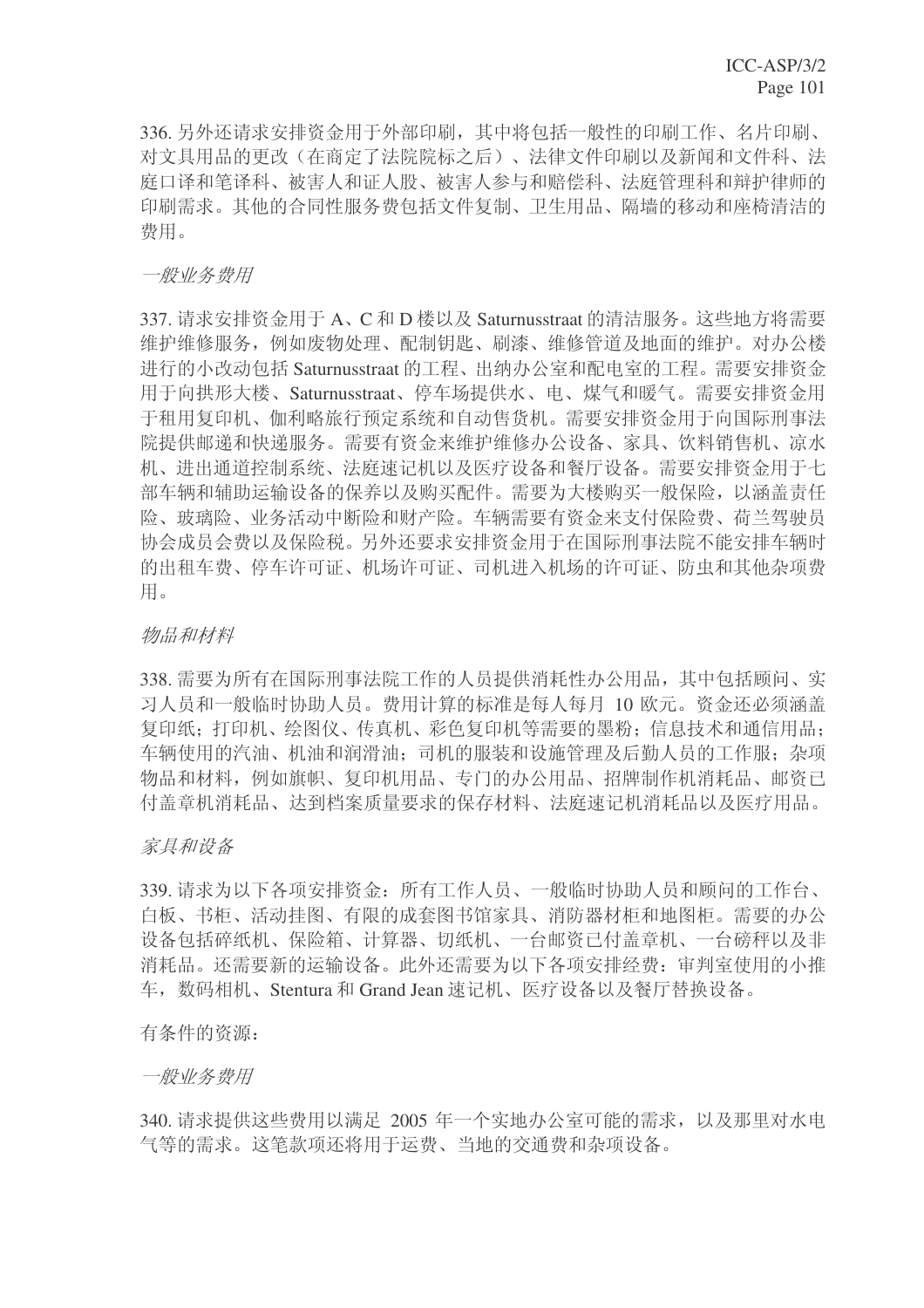# (f) 次级方案 3260: 信息和通信技术科

导言

341. 信息和通信技术科为法院所有机关提供信息系统解决方案和基础结构服务。该科 安装并维护采用了目前信息技术和视听方面最新技术的信息系统。该科工作的目标是 保证法院核心活动的开展和连续性。该科准备开展信息安全核证的工作并采用完全加 密的网络。朝着电子法院的模式发展同样也是法院的目标。这一战略决策将依赖于发 挥关键作用的信息系统。企业资源规划系统和电子文件管理系统的核心部分已进入实 现阶段; 其他的核心司法应用软件正处于准备阶段。

342. 该科的核心需求将涵盖技术基础设施的进一步建设、所有的维护合同、电信消费 以及基本的办公室自动化服务。

目标

- 通过技术基础设施的建设来满足一个不断扩大的组织的需要:
- 通过使用现成的商业综合信息系统来消除没必要的和重复输入的数据:
- 管理维护硬件、软件和基础设施的合同, 以保证向本组织连续不断地提供服务。

| 预期成果               | 业绩指标                |
|--------------------|---------------------|
| 对核心基础设施的建设继续投资。    | • 可靠的网络基础设施和采用正式的服  |
|                    | 务程序。                |
| 减少异类应用软件环境的管理费用。   | ● 在有需求时能更容易地得到所需要的  |
|                    | 信息。                 |
| 继续进行本组织对信息技术和通信的投资 | • 减少不能得到信息的情况。      |
| 活动。                |                     |
| 使用安全加密、封装和认证方法提高在本 | • 安全地存取法院的数据, 并且通过访 |
| 组织内部自由分享信息的能力。     | 问授权对 存取 法院 其他信息进行控  |
|                    | 制。                  |
| 更好地利用本组织的资源。       | • 减少要求服务台提供帮助的次数。   |
|                    | 提高对意外事故作出反应的质量, 改   |
|                    | 善对计算机设施的管理。         |

最后产出

- 牢固的网络基础设施:
- 更好的管理报告软件;
- 最终完成维护和系统合同:
- 提供物品和正规化的服务。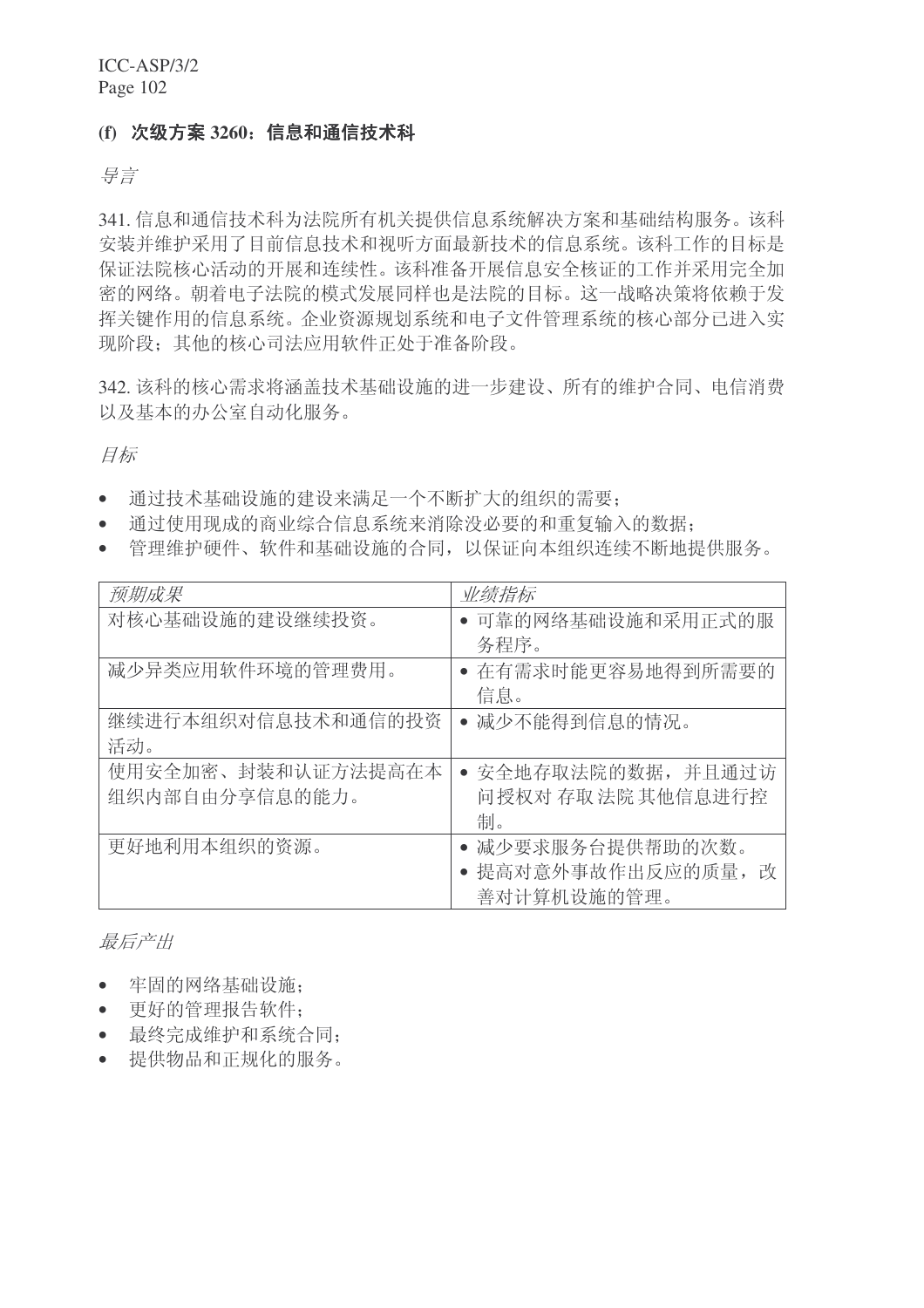| 项目       | 2004年<br>职位表 | 2005年<br>职位表 |      |    | 提议的 2005 年预算<br>(千欧元) |       |       |  |
|----------|--------------|--------------|------|----|-----------------------|-------|-------|--|
|          |              | 核心           | 有条件的 | 合计 | 核心                    | 有条件的  | 合计    |  |
| 专业人员     | 11           | 14           |      | 14 | 1,214                 |       | 1,214 |  |
| 一般事务人员   | 16           | 20           | 6    | 26 | 958                   | 167   | 1,125 |  |
| 人员分项合计   | 27           | 34           | 6    | 40 | 2,172                 | 167   | 2,339 |  |
| 一般临时协助   |              |              |      |    | 100                   |       | 100   |  |
| 加班       |              |              |      |    | 107                   | 58    | 165   |  |
| 顾问       |              |              |      |    | 200                   |       | 200   |  |
| 其他人员分项合计 |              |              |      |    | 407                   | 58    | 465   |  |
| 旅行       |              |              |      |    | 60                    |       | 60    |  |
| 合同性服务    |              |              |      |    | 1,460                 | 153   | 1,613 |  |
| 一般业务费用   |              |              |      |    | 1,065                 | 262   | 1,327 |  |
| 物品和材料    |              |              |      |    | 140                   | 40    | 180   |  |
| 家具和设备    |              |              |      |    | 1,587                 | 763   | 2,350 |  |
| 非人员分项合计  |              |              |      |    | 4,312                 | 1,218 | 5,530 |  |
| 次级方案合计   |              |              |      |    | 6,891                 | 1,443 | 8,334 |  |

#### 资源需求

(i) 人员需求

核心资源:

业务程序分析员/项目管理员(P-4)

343. 这一职位将大大减少昂贵的业务程序工作的外包费用。国际刑事法院希望有一个 信息系统项目办公室,以确保任何信息系统都遵循一个业务或组织程序。这名工作人 员需要利用国际刑事法院内部商定的共用描述技术和方法,来确保所有的项目和系统 均反映出同各机关任务和目标相关的业务程序和次级程序。这名人员的责任包括找出 制约因素;建立程序模型和程序工程;以及帮助其他的工作小组了解工作程序以使他 们能够在这些建议的基础上找出解决问题的办法。这个职位还要保证各种单位系统之 间的所有结合点均遵循同样的组织结构标准。该业务程序分析员/项目管理员将同各机 关挑选出来的人员合作,采用正规的技术,分析现在和将来的业务程序、成本、效益 和风险,并确定用户接受标准。该工作人员将确保项目得到用户的满意并将在整个过 程中负责处理各种关系。

文件管理系统干事(P-2)

344. 该科最近在整个本组织当中完成了电子文件管理系统第一版的交付使用。这个职 位的人员还要确保用户的基本情况得到良好的保存管理,确保各个系统的配置一直完 好,而且储存区域网络中信息的完整性不受到损害。这个职位的人员还要保证现有文 件控制的运行并确保使用方法符合商定的政策。这个职位的人员还要确保按照 ISO 17799 (信息安全) 标准来恰当地管理所有的系统问题, 例如系统更新、新版本的发 布以及采用最好的做法。除了上述责任之外,该工作人员还将管理信息和通信技术科 以文件为基础的质量管理和质量保证系统,该系统能确保国际刑事法院所有的信息系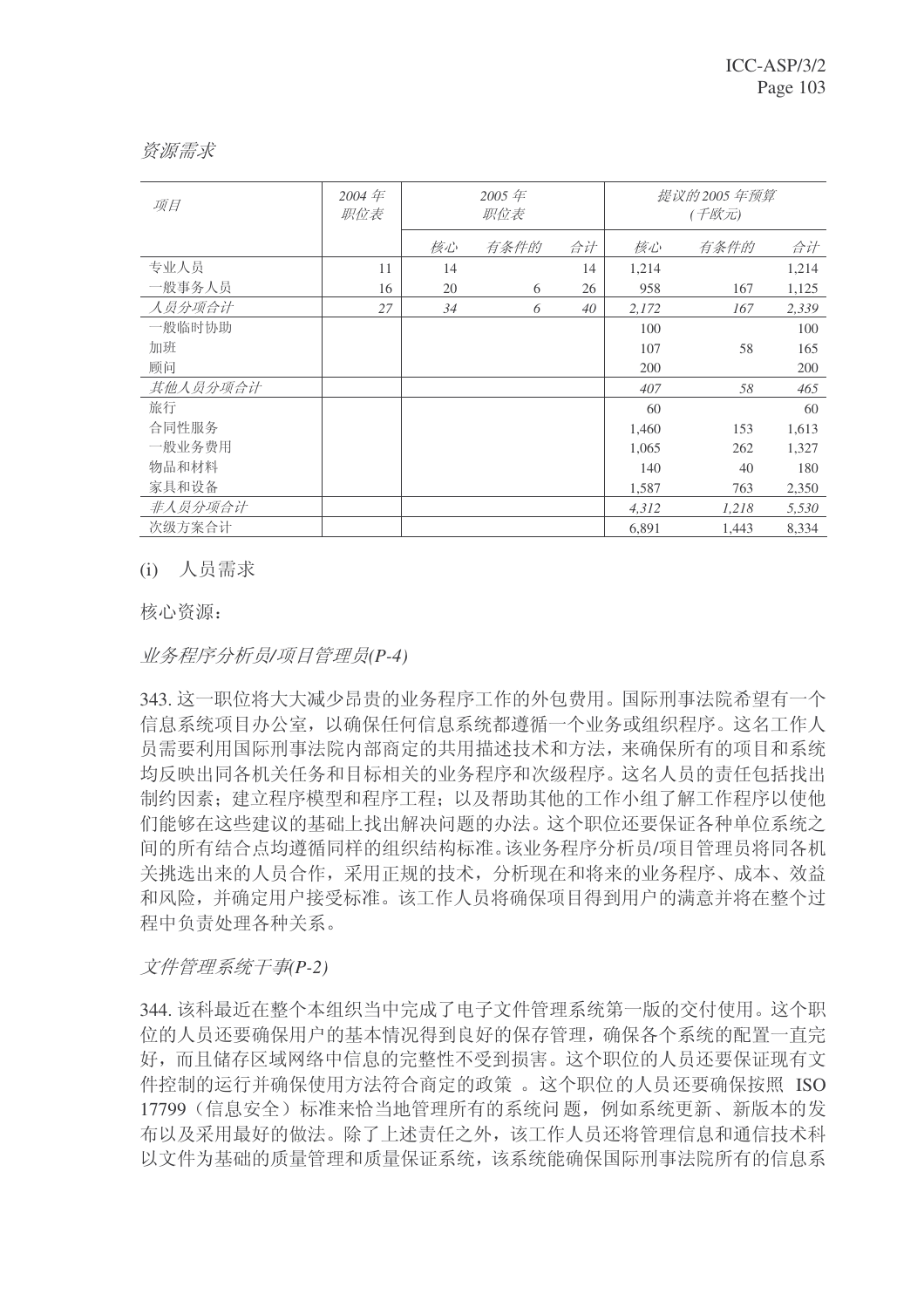统项目均符合行业标准,因而保证对组织程序作出的任何修改都会实现。对信息系统 的所有修改都将通过问答系统讲行和管理。

#### 法院管理系统干事(P-2)

345. 法院正在购买一套法院管理系统和一套电子法院的解决方案。将需要这名工作人 员来管理法院管理系统的所有技术和操作事务,特别是要收集用户的进一步需求,分 析翻译这些需求并将其纳入系统之中, 并同法庭管理股的有关人员一道按照该科的修 改和质量管理办法拼行全面维护和程序修改。这名人员将保证能够制定出所需要的修 改和质量管理程序,以便管理所有的修改请求并确保法院管理和电子法院系统能够随 着其他软件和法院的信息体系结构不断更新。这名工作人员还要确保应用软件的完整 性和安全不受到损害。他或她将与信息和通信技术科的信息安全干事以及警卫科密切 合作。这一职位的任职人将负责同被害人和证人股数据库有关的工作。

## 㔥㒰ᬃᣕᡔᴃਬ*(GS-OL)*

346. 该科目前有一名网络技术助理。为了向本组织提供商定的服务水平, 需要有两个 职位, 以保证服务的连续性和质量。这个职位的任职人还承担保证网络管理正常运转 的职能责任。

## 系统支持技术员-电子邮件 (GS-OL)

347. 该科目前有两名系统支持技术员。为了向本组织提供商定的技术服务水平, 需要 有三个职位以确保服务的连续性和质量。这个职位的任职人还承担着确保各个系统正 常运转的职能责任。当一个组织的人员超过350人后,对系统管理员的标准要求是, 需要有一名人员专门管理电子邮件系统。此外,由于本组织将要有文件管理系统、法 院管理系统和企业资源规划系统需要管理,因此将需要有一个由三个系统管理员组成 的核心。预计书记官处也将为检察官办公室提供更多的服务,因为他们的系统是与其 他机关相分离的。这种情况下为了安全起见,工作人员的职能也要分开。

## *2* ৡֵᙃᡔᴃࡽ*)* ⧛*GS-OL)*

348. 该科的服务台目前有三名专职的工作人员。这一类支持的行业标准是一名支持人 员负责 75 名用户。因此, 400 名人员的核心人员配置水平, 将需要 5 名助理。然而, 考虑到进修金计划和顾问,我们估计正常情况下必须支持 550 多名用户(包括他们的 笔记本电脑、个人数字助理(PDA)等), 这将需要七名支持人员。该科要求增加两 个职位,将职位数量增加到五个,这样比例将是每百名工作人员有一个支持的职位。 在这一限度之上再增加用户,该科就需要提出在有条件的人员需求中增加职位。

## 一般临时协助

349. 要求安排资金以便在高峰期有人替代核心人员, 并完成一些需要特定的紧急资源 而又不必由成本很高的顾问来完成的项目。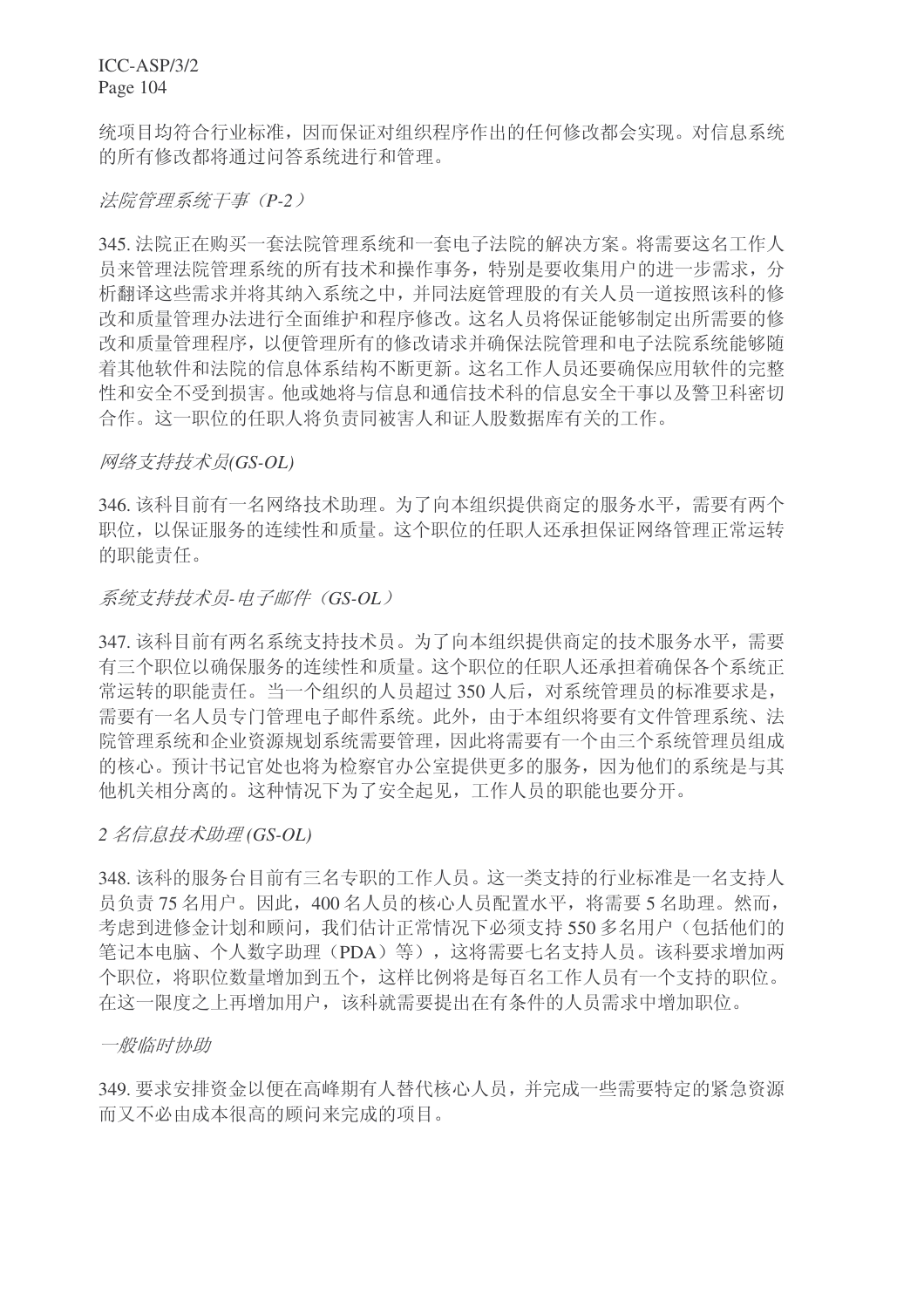加班

350. 为了保证高水平的随时可用性, 对网络和软件系统的大部分运行上的修改需要在 基本工作时间之外进行。该科利用补假和错开工作时间的办法来减少加班需求:然而, 如果本组织对提供稳定的服务和支持的要求很高, 这种办法不是总能奏效的。因此需 要有资金来满足这些需求。

351. 该科还希望在第一级和第二级一般事务支持人员中采用随叫随到的服务方法。在 工作时间以外以及周末接到系统出现问题的报告的情况下, 将需要采取积极主动的措 施以便在第二天开始工作时就能恢复服务。一般事务支持人员将需要在工作时间以外 携带移动电话,而且希望在需要他们的时候他们能够前来工作。必须携带工作电话而 且要在距离国际刑事法院一个小时的路程之内,这对于工作人员来说是一种负担。这 种工作应当作为一种正式的随叫随到服务而加以正规化。

#### 顾问

352. 要求安排资金用于请顾问来协助国际刑事法院取得国际上对其处理保密和敏感 数据时采取的信息安全措施的承认。这笔款项还将用于获得咨询服务,以便从信息和 通信技术的角度建立起正式程序,从而在重大事故后能够恢复并保证业务的连续性。

有条件的资源:

信息技术服务台监督员(GS-OL)

353. 情势或案件将使人员配置水平提高。人员配置水平的提高将需要在整个信息和通 信技术方面扩大办公自动化系统和网络。随着信息技术服务队伍的壮大将需要有一名 GS-OL 级别的高级工作人员监督服务台的工作, 以便确保该科按照确定的服务水平开 展工作。

⬉䆱ᡔᴃࡽ*)* ⧛*GS-OL)*

354. 情势或案件将使人员配置水平提高。人员配置水平的提高将需要更多的电话服务 和自动化。

应用程序员(GS-OL)

355. 在实现信息系统时, 该科对信息处理必须做到万分谨慎, 在这一点上该科必须使 它自己和法院感到满意。为此,需要有一个程序员小组进行安装、测试、维护、制作 文件等工作,并为应用集成、数据的完整性和新软件的投入使用提供技术支持。而且 还要对现有的系统进行修改以满足特殊的用户需要。这些程序员将主要为企业资源规 划系统、电子文件管理系统、法院管理系统、被害人和证人数据库以及其他一些正在 开发中的较小的应用软件提供支持。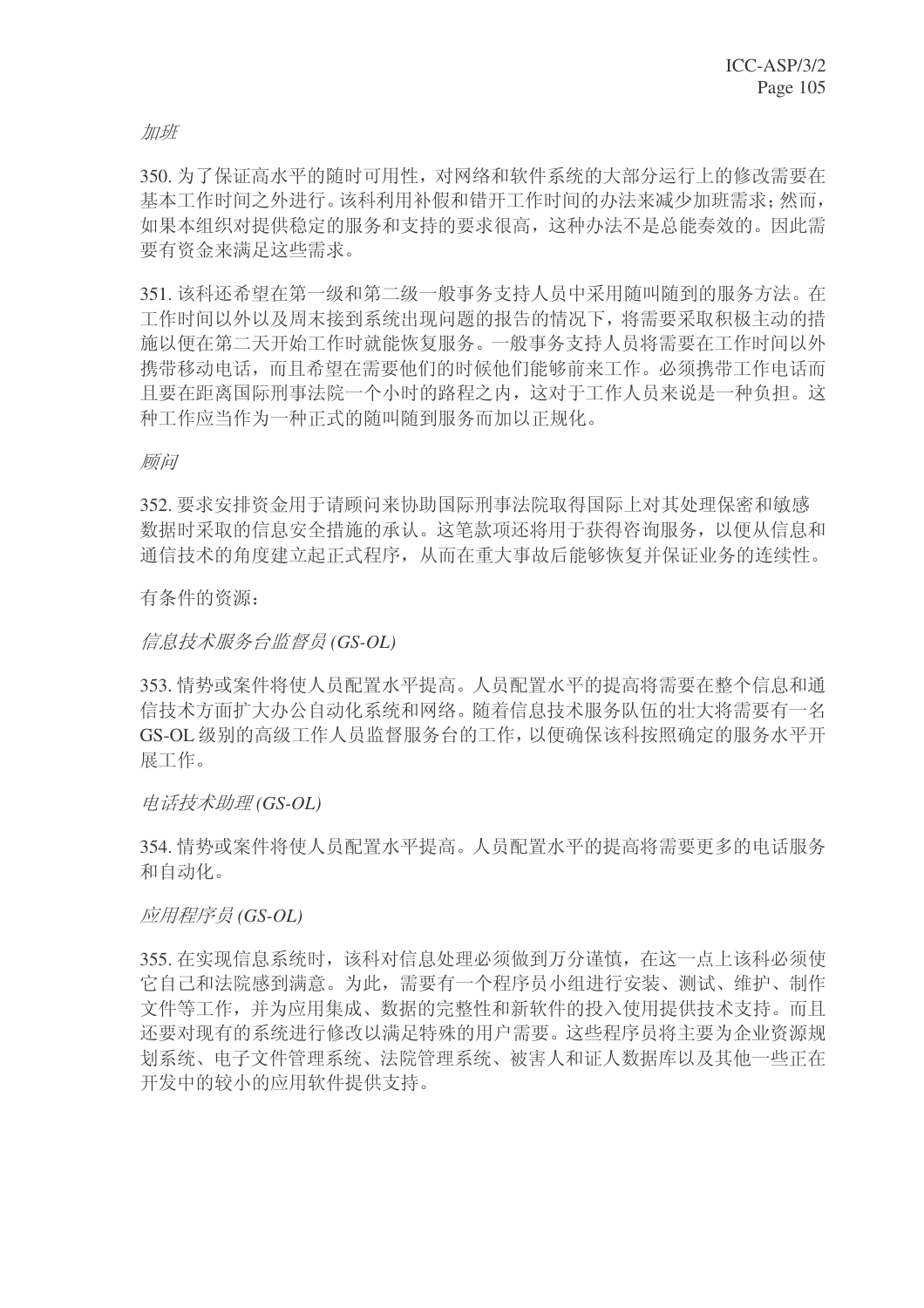ֵᙃᡔᴃࡽ*)* ⧛*GS-OL)*

356. 情势或案件将使人员配置水平提高。人员配置水平的提高将需要提供更多的用户 支持。

᭄ᑧᡔᴃࡽ*)* ⧛*GS-OL)*

357. 情势或案件将使人员配置水平提高。人员配置水平的提高将需要更多的数据库支 持。

高级视听技术员(GS-OL)

358. 该科目前有一名视听技术助理。为了向本组织提供商定的服务, 需要有两个职位, 以便确保服务的连续性和质量,并管理网络上的视频流事务。这一职位的任职人还承 担着确保视听设备功能完好的职能责任。

#### 加班

359. 随着组织机构的扩大以及需要为法院会议提供更多的支持, 将需要安排更多的资 金。

360. 如果用户的数量按计划增长,而且使用更多的同法院有关的关键任务系统, 那么 有可能需要第二个随叫随到的小组。

(ii) 韭人员需求

核心资源

旅行

361. 只有在支持基础设施的工作极为必要时,才要求安排旅行。

合同性服务

362. 合同性服务包括数据处理和软件维护。本组织需要维护和支持的商用应用软件越 来越多。请求为新的和现有的外包合同安排资金,以便讲一步开发并交付企业资源规 划系统和电子文件管理系统, 并采用电子法院系统。目的是要提高应用软件内的安全 性, 保证随时可以使用, 将新的模块集成到法院内部系统和电子法院系统中, 并且确 保应用软件之间良好的确认和控制。要求安排这笔资金还说明需要维护已有的较小型 现成商业系统, 购买这些系统是为了在开发综合系统的同时应付当务之急。

363. 需要对该科的工作人员进行培训以使他们了解最新的技术变化并根据这些变化 做出反应。请求安排资金以便工作人员能够跟踪最新的进展, 从而能够对各个系统不 断进行改进和更新。对应用程序、硬件和软件的维护,要求工作人员不断更新必要的 技术, 以便为法院的信息和通信技术投资服务。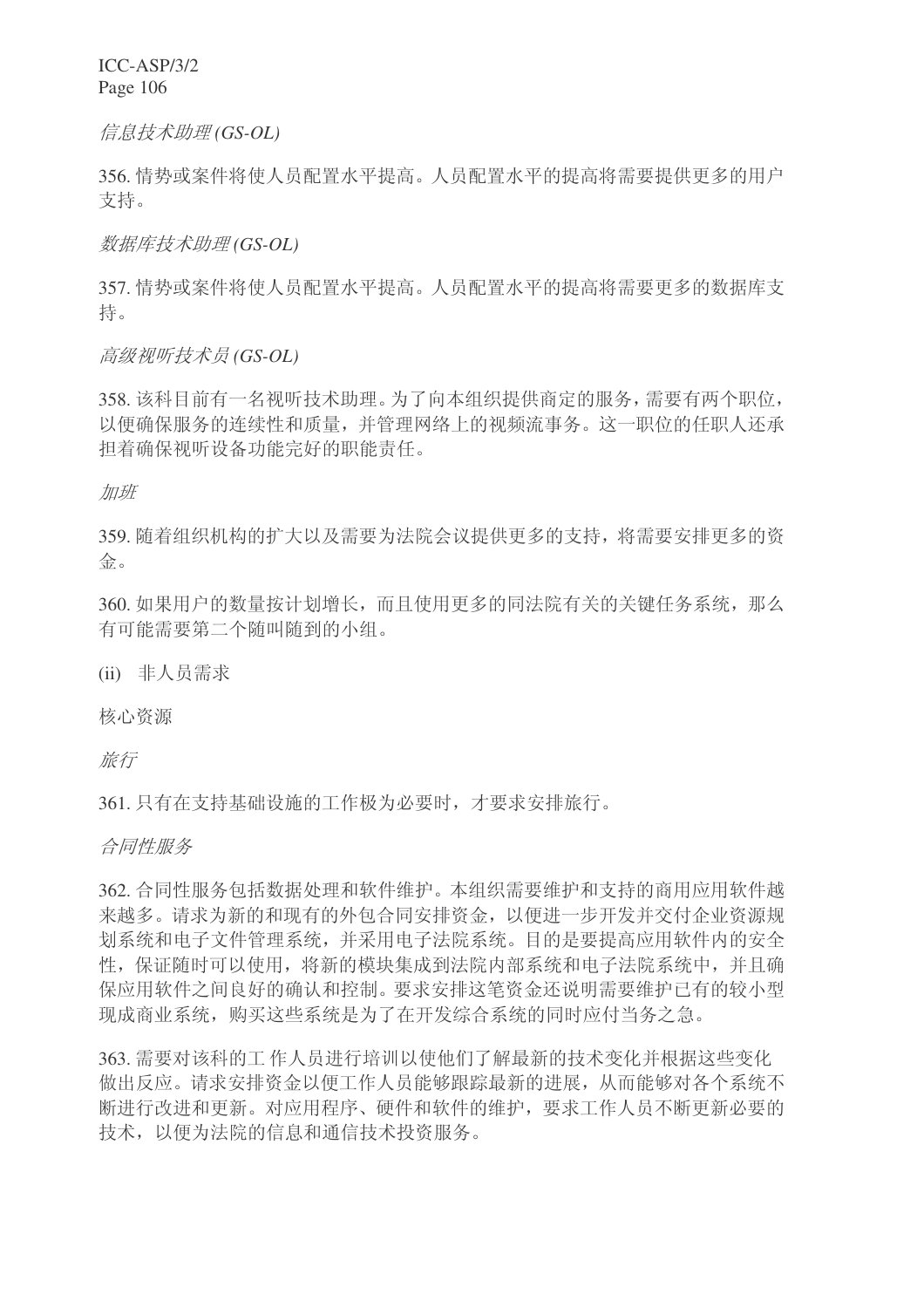一般业务费用

364. 请求安排一般业务费用以维持通信活动, 维护 EDP 系统和视听设备以及租用通信 和互联网线。这笔资金涵盖了维护含存储区域网在内的局域网的服务器: 远程电子邮 件和数据加密工具: 用于高可用性应用软件的服务器: 电视会议和双向无线电系统。

物品和材料

365. 这部分资金包括购买少量的 DVD、CD 和其他专业设备。

家具和设备

366. 请求安排资金用于继续进行技术基础设施建设, 提供物品和服务, 安全地储存和 处理数据, 购置办公自动化设备, 包括新增固定和移动电话, 以及购买网络服务器以 便提高网络安全性、可用性并提供更好的数据加密解决方案。

有条件的资源:

合同性服务

367. 请求安排资金, 因为数据库、应用软件和电话设施的用户在不断增加。

一般业务费用

368. 为了适应人员增长的情况(包括实习生、顾问和一般临时协助人员), 请求安排 资源。这笔资源将用于新增通信设备、硬件维护和维持通信活动。

#### 物品和材料

369. 请求增加资金, 因为人员配置水平提高了, 而且法院的一个实际案件会带来对物 品和材料的更多需求。

家具和设备

370. 这笔资金用于新用户到来之后所需要增加的办公自动化软件、电话和服务器。预 计存储区域网的容量将需要扩大,因为法院开始处理案件并将产生出更多的数据。

## (g) 次级方案 3270: 采购科

ᇐ㿔

371. 国际刑事法院通过竞争性招标采购所需要的商品。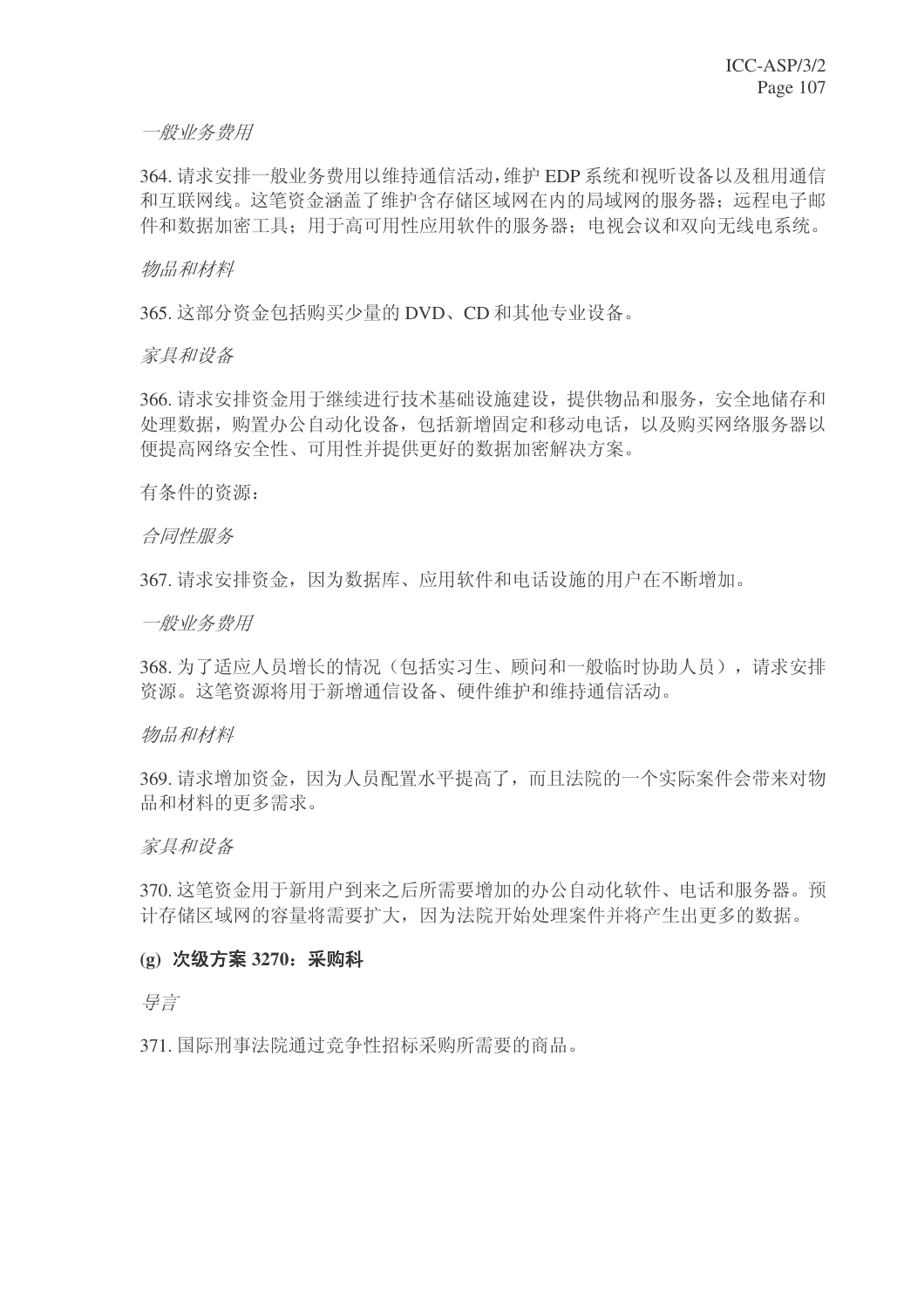目标

• 确保法院在其购买中获得最大的价值,确保有效地管理合同,确保严格遵循有关 的财务条例和细则。

| 预期成果                | 业绩指标               |
|---------------------|--------------------|
| 采购行政程序更加简单透明和有效。    | • 法院用户对采购过程的透明度、简  |
|                     | 单性和效率的满意程度。        |
| 对于所有与东道国合作履行的合同采用必要 | • 对于所有东道国的合同都直接同   |
| 的招标程序。              | 供应商签约。             |
| 实现新的企业资源规划系统。       | • 新系统的正常运转, 对采购人员进 |
|                     | 行以该系统为内容的培训并且通     |
|                     | 过该系统处理所有的交易。       |

最后产出

- 对于所有法院与东道国合作履行的合同均采用招标方法;
- 实现新的企业资源规划系统。

资源需求

| 项目       | 2004 年<br>职位表 | 2005年<br>职位表 |      |                | 提议的 2005 年预算<br>(千欧元) |      |     |
|----------|---------------|--------------|------|----------------|-----------------------|------|-----|
|          |               | 核心           | 有条件的 | 合计             | 核心                    | 有条件的 | 合计  |
| 专业人员     | 3             | 3            |      | 3              | 279                   |      | 279 |
| 一般事务人员   | 4             | 4            |      | $\overline{4}$ | 211                   |      | 211 |
| 人员分项合计   |               |              |      | 7              | 490                   |      | 490 |
| 一般临时协助   |               |              |      |                | 10                    |      | 10  |
| 其他人员分项合计 |               |              |      |                | 10 <sup>2</sup>       |      | 10  |
| 物品和材料    |               |              |      |                | 3                     |      | 3   |
| 非人员分项合计  |               |              |      |                | 3                     |      | 3   |
| 次级方案合计   |               |              |      |                | 503                   |      | 503 |

# (i) 人员需求

核心资源:

一般临时协助

372. 为了开展同新企业资源规划系统有关的实现后活动, 为了应付新财政年度开始时 续约期间出现的特有的工作量高峰期,采购科必须要有在必要时雇用一般临时人员的 能力。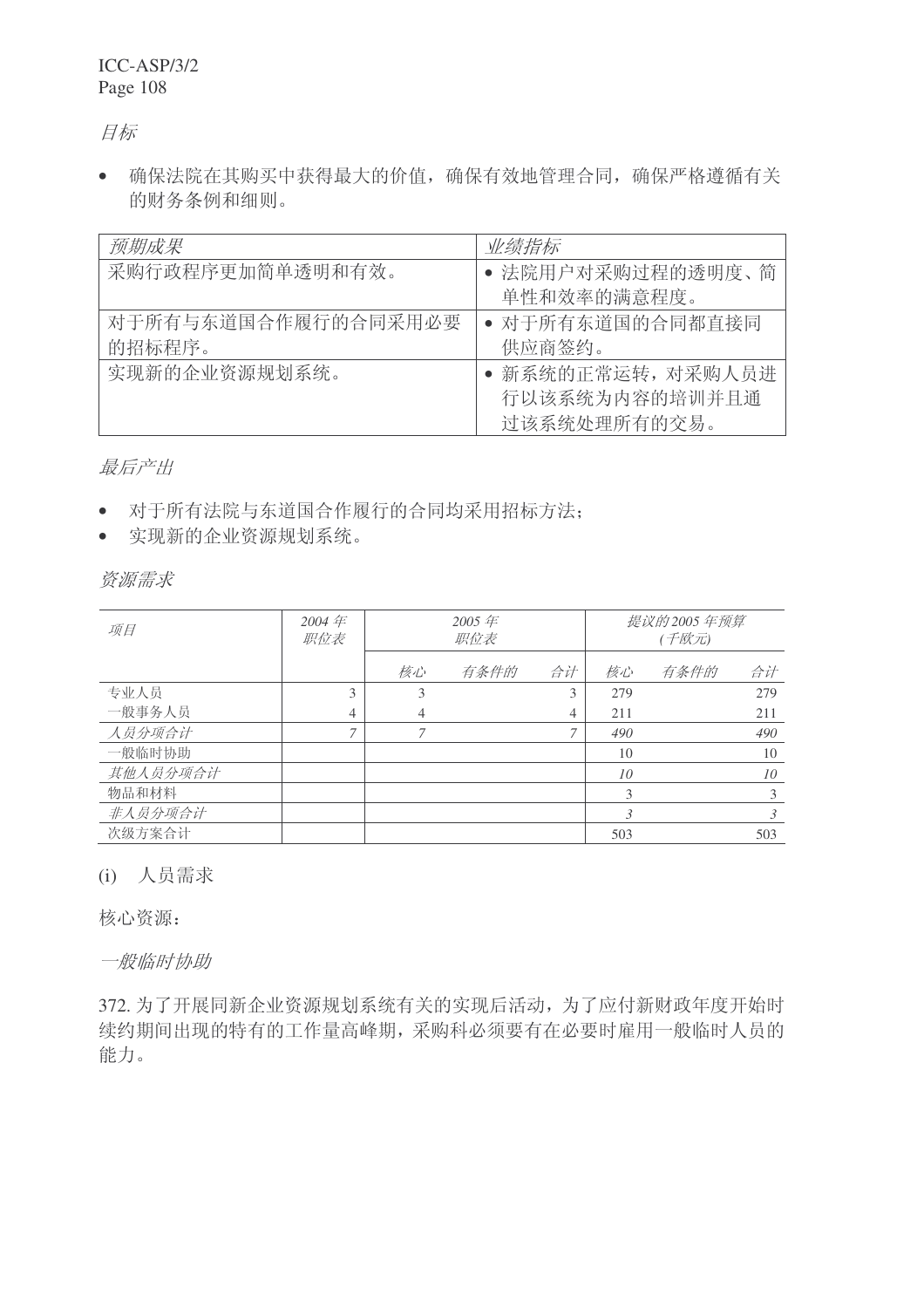(ii) 非人员需求

核心资源

物品和材料

373. 所有的国际组织和公司均采用独立财务咨询机构, 如 Dun & Bradstraat 所发表的 财务信息。为了保护法院的利益,采购科有必要在最终完成合同性协定之前获得这种 财务信息。

# 3. 方案 3300; 法庭事务司

导言

374. 法庭事务司由法庭管理科、法庭口译和笔译科、羁押科以及被害人和证人股组成。 这些科室均在该司司长的直接管理之下。

| 项目       | $2004$ 年<br>拨款* | 提议的 2005 年预算<br>(千欧元) |       |       | 资源增长  |     |
|----------|-----------------|-----------------------|-------|-------|-------|-----|
|          | 合计              | 核心                    | 有条件的  | 合计    | 数额    | 百分比 |
| 专业人员     |                 | 3,098                 | 949   | 4,047 | 4,047 | 100 |
| 一般事务人员   |                 | 1,127                 | 390   | 1,517 | 1,517 | 100 |
| 人员分项合计   |                 | 4,225                 | 1,339 | 5,564 | 5,564 | 100 |
| 一般临时协助   |                 | 30                    | 30    | 60    | 60    | 100 |
| 会议临时协助   |                 | 300                   |       | 300   | 300   | 100 |
| 加班       |                 |                       | 10    | 10    | 10    | 100 |
| 顾问       |                 | 35                    |       | 35    | 35    | 100 |
| 其他人员分项合计 |                 | 365                   | 40    | 405   | 405   | 100 |
| 旅行       |                 | 82                    | 159   | 241   | 241   | 100 |
| 合同性服务    |                 | 335                   | 168   | 503   | 503   | 100 |
| 一般业务费用   |                 | 1,314                 | 1,329 | 2,643 | 2,643 | 100 |
| 非人员分项合计  |                 | 1,731                 | 1,656 | 3,387 | 3,382 | 100 |
| 方案合计     |                 | 6.631                 | 3,035 | 9,356 | 9,356 | 100 |

\*法庭事务司是在书记官处内部结构重新调整之后设立的。因此 2004 年没有为这一方案单独拨款。

#### (a) 次级方案 3310: 司长办公室

号言

375. 除了指导该司各科室的工作之外, 司长办公室还积极地参与: (i)监督所有的诉讼, 以助于审判的公正和有效——2005年法院将首次讲行审判: (ii)编制年度预算: (iii)就 该司工作的有关问题同各科室和机关进行协调。在业务方面,司长办公室监督目前属 其管理的四个单位的工作,因为这些工作涉及到司法诉讼和其他相关问题。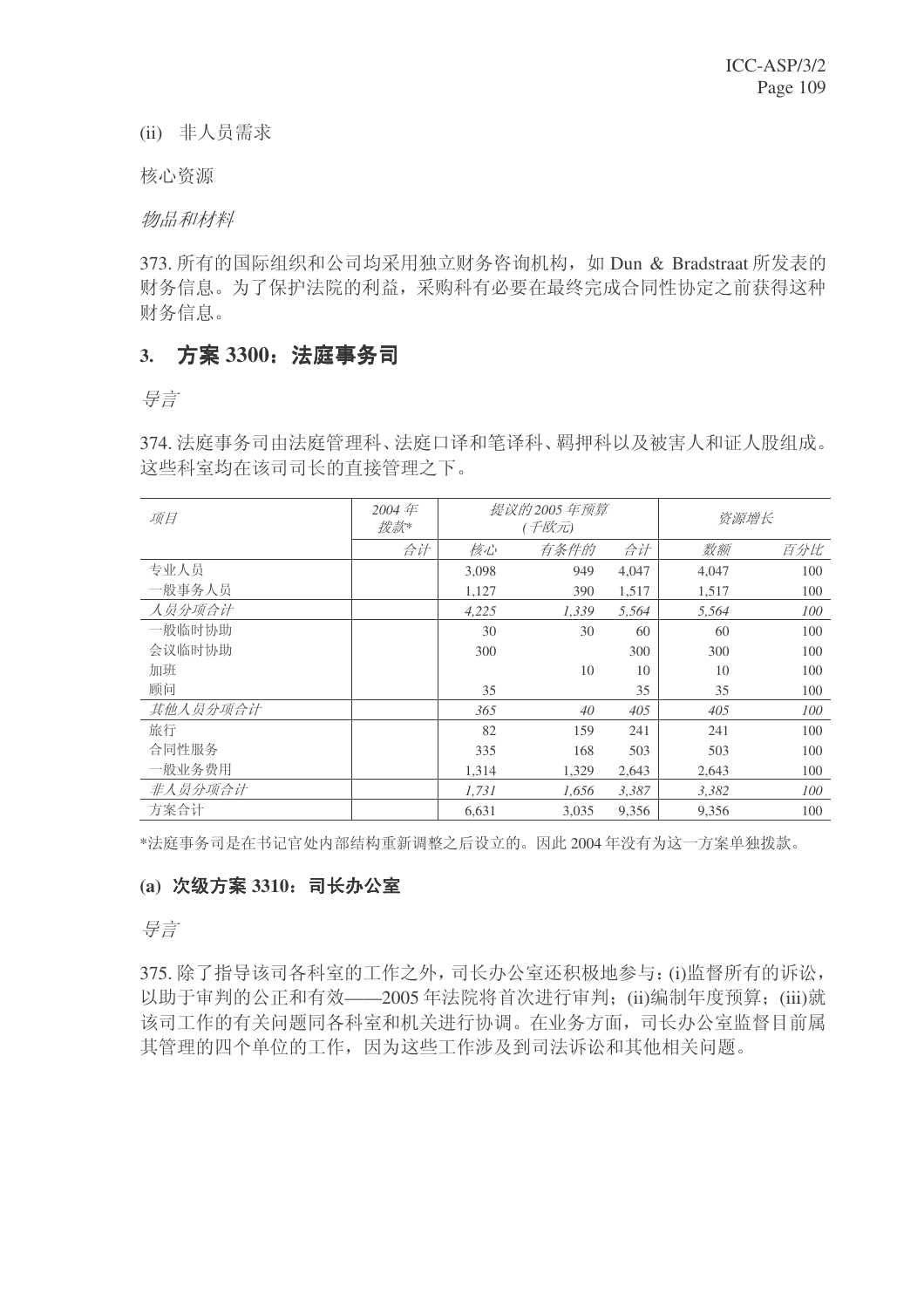# 目标

- 从法庭管理、笔译和口译、羁押和证人保护等方面确保法庭事务的顺利进行;
- 高效率地协助法庭管理科、法庭口译和笔译科、羁押科、被害人和证人股与本组 织其他各司、科和机关以及各诉讼当事方之间的沟通。

| 预期成果                | 业绩指标              |
|---------------------|-------------------|
| 有效的组织安排以及该司各科高效率的工丨 | • 通过各科的努力使司法诉讼平稳进 |
| 作。                  | 行,由此而反映出来的对该司工作的  |
|                     | 成功管理。             |

# 最后产出

• 同法院听讯或全司工作有关的各项活动顺利进行。

资源需求

| 项目       | 2004年<br>职位表 | 2005年<br>职位表   |      | 提议的2005年预算<br>(千欧元) |     |      |     |
|----------|--------------|----------------|------|---------------------|-----|------|-----|
|          |              | 核心             | 有条件的 | 合计                  | 核心  | 有条件的 | 合计  |
| 专业人员     |              |                |      |                     | 125 |      | 125 |
| 一般事务人员   |              |                |      |                     | 50  |      | 50  |
| 人员分项合计   | 2            | $\mathfrak{D}$ |      | ∍                   | 175 |      | 175 |
| 一般临时协助   |              |                |      |                     | 30  | 30   | 60  |
| 其他人员分项合计 |              |                |      |                     | 30  | 30   | 60  |
| 旅行       |              |                |      |                     | 12  |      | 12  |
| 非人员合计    |              |                |      |                     | 12  |      | 12  |
| 次级方案合计   |              |                |      |                     | 217 | 30   | 247 |

(i) 人员需求

核心资源

一般临时协助

需要安排资金来满足有可能出现的人员需求。

有条件的资源:

一般临时协助

实地需要协助。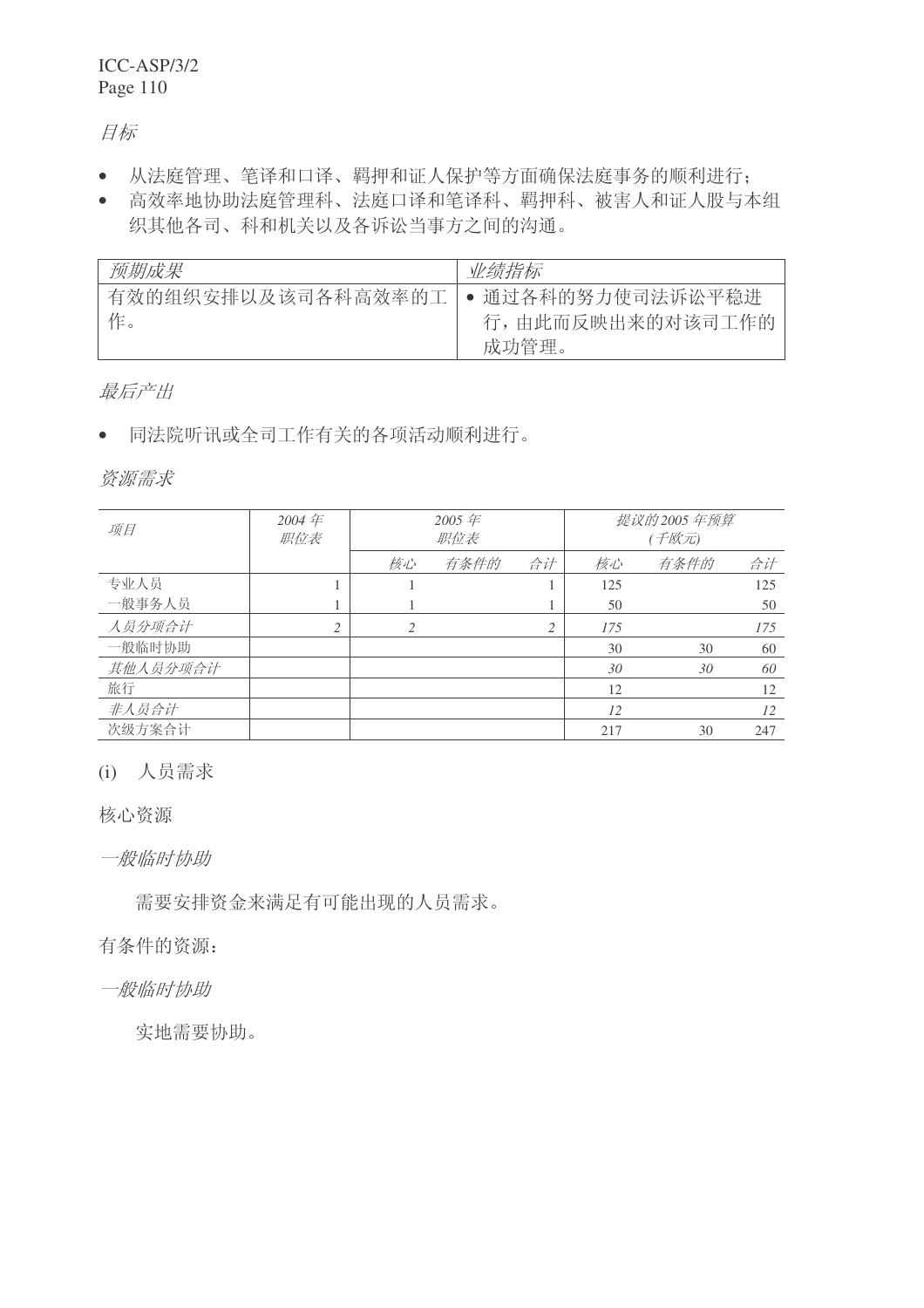(ii) 非人员需求

核心资源:

旅行

376. 需要安排一些资金用于举办研讨会并用于同工作有关的问题, 例如到一个具体的 地方实地评估羁押条件是否合适。

## (b) 次级方案 3320; 法庭管理科

ᇐ㿔

377. 法庭管理科负责对法庭听讯提供组织支持。另外该科还将负责确保依照《程序和 证据规则》中规则 13(1)的规定, 接受、记录并分发资料。他们的工作特别包括: 接 受听讯期间形成的卷宗文件、处理展示物、起草程序备忘录、管理和更新听讯日期表、 将所有案件文件讲行归档、编制索引和分发, 以及确保听讯的顺利讲行。另外, 该科 还将是负责对保密和有记录的文件进行认证的唯一机构。该科将在必要时提供口译和 笔译,并在尊重安全和保密规定的同时提供可对外公布的文件纪录,以便法院能够举 行听讯。另外,该司还必须对听讯时间表不断更新,确保听讯也可以在法院所在地以 外讲行,并且提供电视会议服务。

目标

- 建立一套中央信息系统,以便有能力对法院所有的需求做出快速反应。
- 定期更新规则和程序以便在业务活动中实现高效率,记录统计数据以便说明法院 的活动:
- 根据规则 13(1)接受、记录和分发资料。该科正在建立一套强大的信息系统,该系 统将容纳同提交给法院的每一案件有关的全部信息:
- 坚持安全和保密的规定。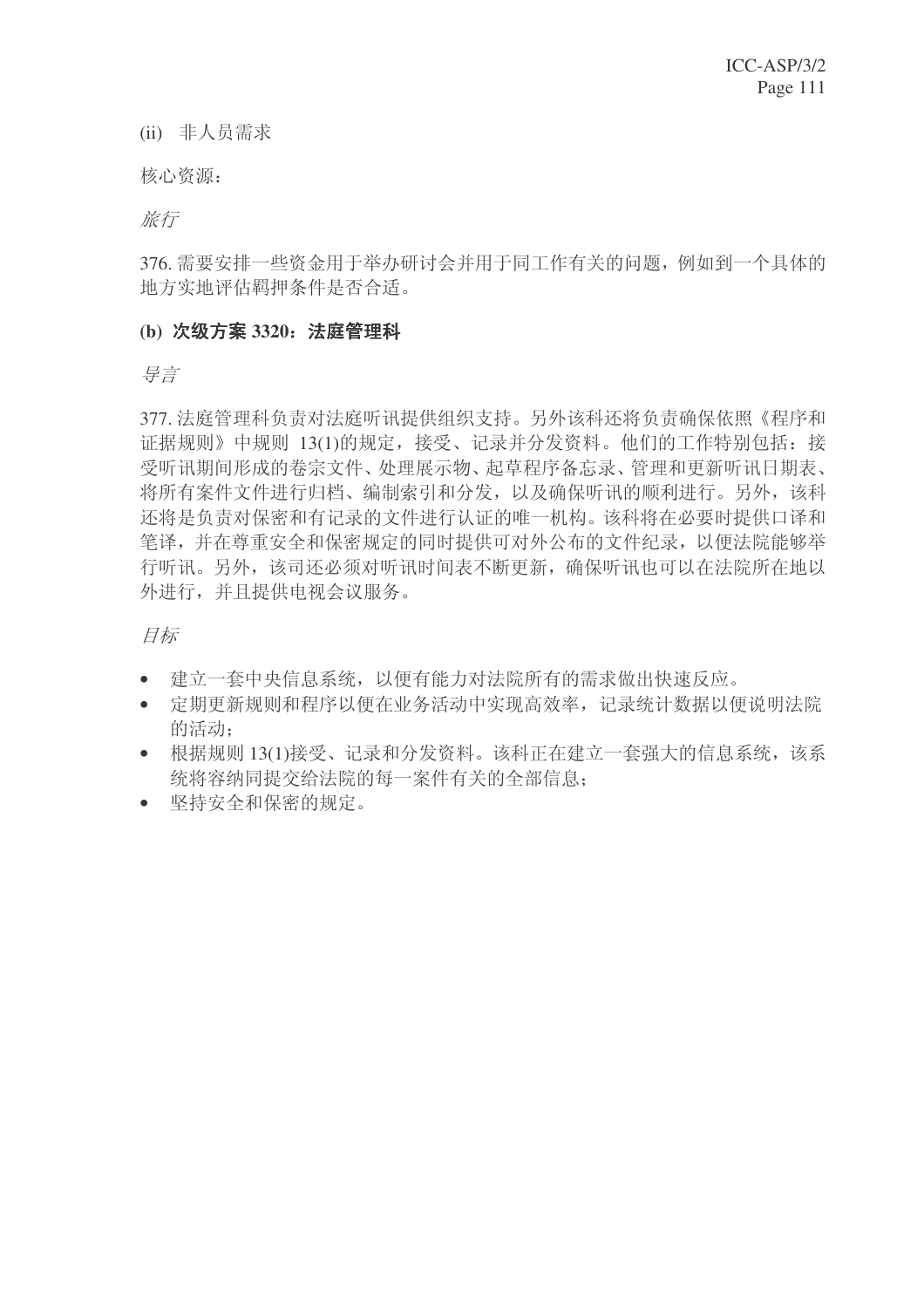| 预期成果                   | 业绩指标                         |
|------------------------|------------------------------|
| 高效率的沟通渠道,高效率地处理、通告     | • 参与人和法官能够正确并及时地得到           |
| 法院的文件。                 | 相关文件。                        |
| 建立一个包含 法院面临的每一情势和案     | • 建立一个最新和可以存取的数据库。           |
| 件所有信息的数据库。             |                              |
| 执行分庭做出的决定。             | 确定传递路线并发出正确的通知。<br>$\bullet$ |
| 保护敏感信息并保存记录。           | • 落实保密规定, 制定恰当的归档政策          |
|                        | 以及随时提供合适的设备。                 |
| 根据《规约》、规则和条例制定资料方面     | • 保护资料。                      |
| 的规定。                   | 正确地分发和利用资料。                  |
| 提供电子法院管理系统方面的帮助和培      | • 电子法院管理系统用户(包括法官及           |
| 训。                     | 其助理) 对该系统的满意度。               |
| 维护电子法院管理系统。            | • 根据对现有规定或政策的修改及时地           |
|                        | 更新电子法院管理系统。                  |
| 建立一套 适用于对保 密文件进行认证和    | • 必要时对复制文件进行应有的认证。           |
| 记录的电子核证系统。             |                              |
| 有一套人工核证程序,             | • 即使在没有电子化设施的情况下, 也          |
|                        | 能给予应有的认证。                    |
| 管理法院日历。                | 能够得到最新的法院工作时间表。              |
| 协助举行听讯,通知所有的参加人和法      | 应有的出席率。                      |
| 庭工作人员以确保他们到场或参与。       | 应提供的法庭服务(口译、记录、广             |
|                        | 播等)。                         |
| 为在总部以外举行的听讯提供支持。       | 恰当地安排视频连接、宣誓作证以及             |
|                        | 其他法院以外的诉讼活动。                 |
| 就程序事官提供建议。             | • 及时、适当地提供有关法院内外程序           |
|                        | 事官的信息。                       |
| 需要时对诉讼进行记录: 有关用户可以     | • 及时公布记录。                    |
| 得到的最终文本;采用了有利于有关参      | • 编制索引以便对相关部分进行快速浏           |
| 与者有效利用的格式的最终文本<br>: 可以 | 览和查阅。                        |
| 向公众提供的文本。              | • 对信息进行保护。                   |

最后产出

- 听讯的顺利进行;
- 为法官提供高效支持;
- 有效地记录同司法进程有直接关系的信息;
- 可靠的信息记录。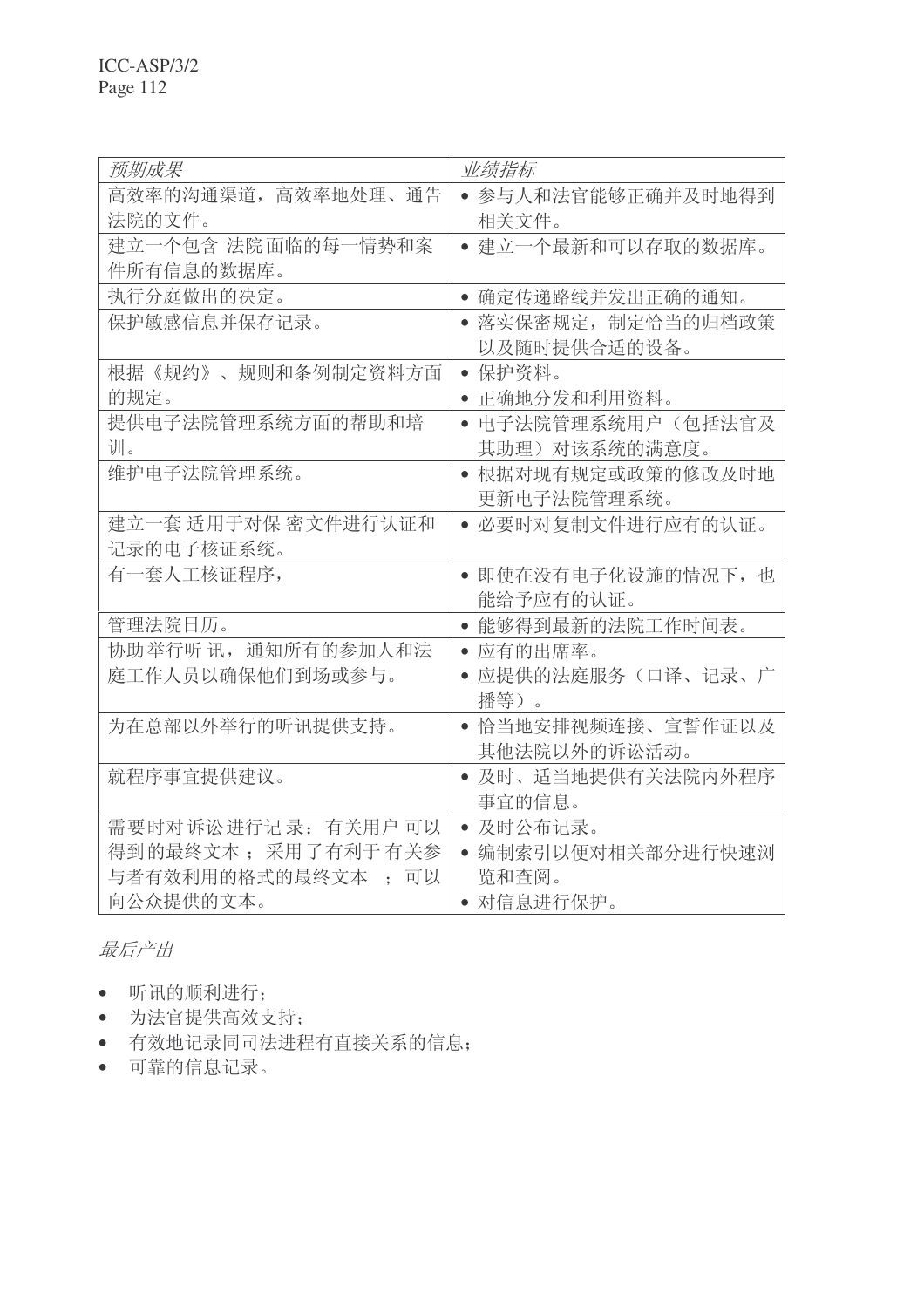#### 资源需求

| 项目       | $2004$ 年<br>职位表 |       | 2005 $#$<br>职位表 |    |       | 提议的2005年预算<br>(千欧元) |       |
|----------|-----------------|-------|-----------------|----|-------|---------------------|-------|
|          |                 | 核心    | 有条件的            | 合计 | 核心    | 有条件的                | 合计    |
| 专业人员     | 2               | $5*$  |                 | 5  | 396   |                     | 396   |
| 一般事务人员   | 4               | $14*$ |                 | 14 | 643   |                     | 643   |
| 人员分项合计   | 6               | 19    |                 | 19 | 1.039 |                     | 1,039 |
| 加班       |                 |       |                 |    |       | 10                  | 10    |
| 顾问       |                 |       |                 |    | 15    |                     | 15    |
| 其他人员分项合计 |                 |       |                 |    | 15    | 10                  | 25    |
| 旅行       |                 |       |                 |    |       | 99                  | 99    |
| 合同性服务    |                 |       |                 |    |       | 107                 | 107   |
| 非人员分项合计  |                 |       |                 |    |       | 206                 | 206   |
| 次级方案合计   |                 |       |                 |    | 1.054 | 216                 | 1.270 |

\*这些数字包括重新安排到该科的一个专业职位和一个一般事务职位。

(i) 人员需求

核心资源:

*1* ৡ⾥䭓*(P-4)*

378. 在法庭事务司司长的领导下, 该科科长将管理整个科的工作。

1名知识库干事(P-3)

379. 这名知识库干事将通过与所有有关的用户群体(分庭、法律干事等)确定系统要 求,以便保证这些系统的最大可用性,并将管理和维护利用保密材料的电子通道。此 外, 该干事还将负责协调以下活动: 高级文件管理和法院管理系统(TRIM 和 CMS) 的实现,包括技术和管理方面;制定和实施相关的业务程序;为培训上述系统的使用 者做准备工作: 以及有关活动的文件工作。

**4** 名法庭记录员(GS-PL)

380. 每一种工作语言将需要两名法庭记录员,因为他们必须每 30 分钟轮换一次。他 们将负责按照《规约》、《程序和证据规则》以及《法院条例》的要求对听讯和其他 诉讼活动进行记录。他们还要保证记录协调人能及时地得到记录的最终文稿。法庭记 录员是必要的,因为《法院条例》规定要实时记录,而且使用内部的法庭记录员比外 包成本效益更好(前南问题国际刑事法庭用于外包记录的预算同用于内部的法庭记录 员的预算相比较)。此外, 法庭记录员在必要和有空时还将承担其他的任务, 例如编 辑和校对。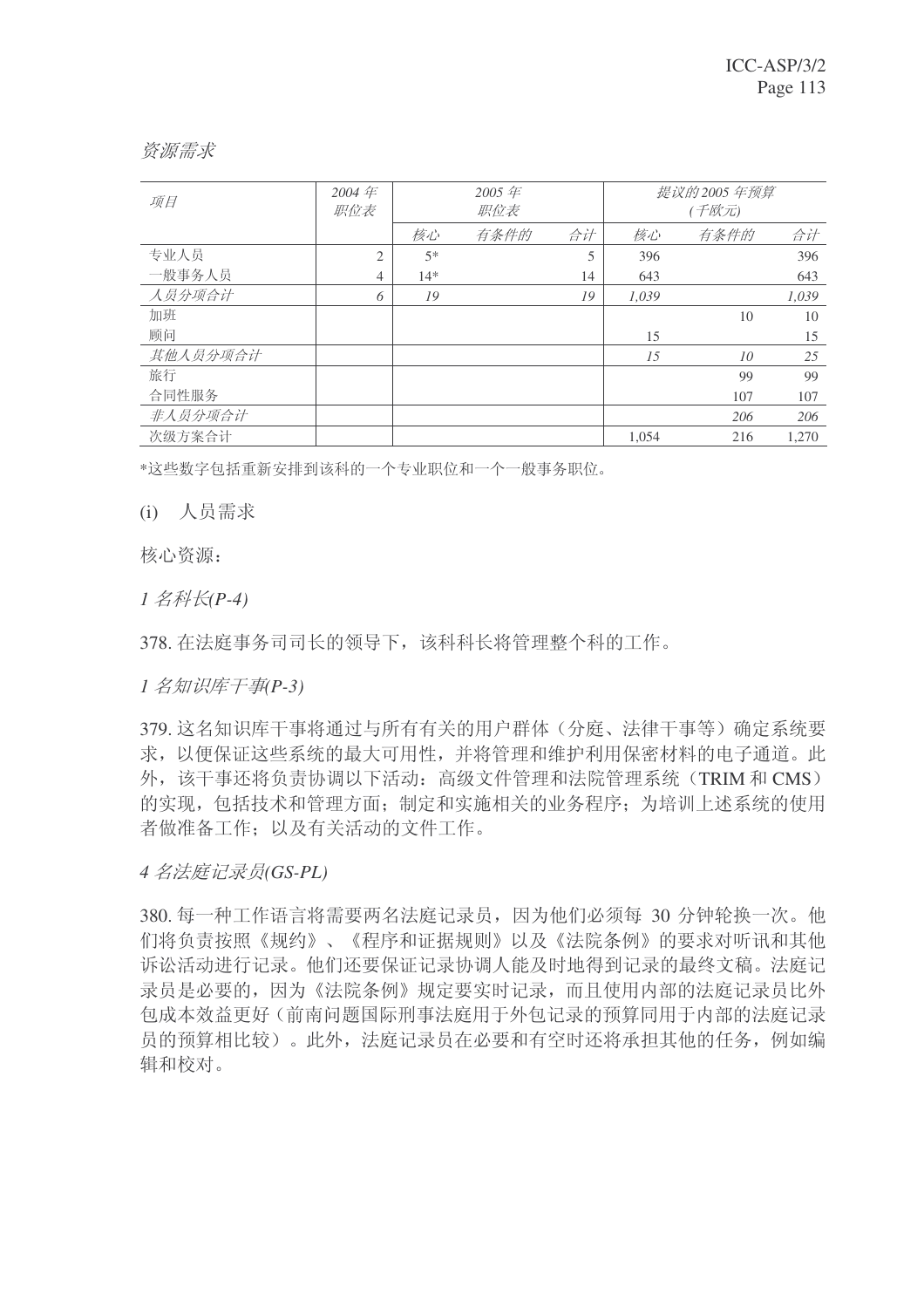#### *4* ৡḜ᭛໘⧚ࡽ*)*⧛*GS-OL)*

381. 他们的作用将是检查、校对和改正法庭记录员所做的记录, 以便及时最终定稿。 必要时,他们还将检查其他的文件。如果要得到准确的实时记录,案文处理助理是对 法庭记录员的一种必要补充。外包费用和使用内部人员费用的比较显示, 使用内部人 员的成本效益更好。

*1* ৡ㾚ࡽ*)*⧛*GS-OL)*

382. 该视听助理将协助高级视听助理及时地制作出听讯的音像记录, 并执行分庭有关 听讯的公开性质的命令。这名助理还将在听讯期间为参加者提供技术帮助,并在法院 以外举行的听讯期间提供技术帮助(视频连接,作证等)。

顾问

383. 一些具体项目需要顾问, 例如开发数据库以及对记录保存条件的查验。

有条件的资源:

加班

384. 为两名法庭记录助理安排了这笔资金, 因为提交的材料很有可能在马上就要超过 最后期限的时候才归档,因此,这两名人员就需要在正常的上班时间之外工作。

(ii) 非人员需求

有条件的资源:

旅行

385. 该科必须能够将需要执行的法院的具体命令(例如传唤某人出示文件或出庭)通 知到个人、政府或任何其他有关机构。根据《法院条例》, 必须有人去亲自通知有关 的人或机构。为此, 法庭管理科的代表必须离开总部到其他地方去。所要求的预算数 额可用于最多8次到非洲的通知任务;费用包括了飞机票、估计的额外税费、每日生 活津贴以及终端费用。

386. 此外, 该科还必须能够在最初的调查阶段提供电视会议服务。电视会议的时间平 均为7天。需要1名法庭干事和视听助理提供服务。要求提供的预算包括了两名人员 到刚果民主共和国或乌干达所需要的飞机票(没有时间限制)、估计的额外税费、每 日生活津贴以及终端费用。其他的支出例如租车也已包括在内。

387. 还需要为一个分庭到现场的活动另外安排预算。10 天现场活动的费用包括飞机票 (没有时间限制)、估计的额外税费、每日生活津贴(10天)以及终端费用。

388. 请注意这笔款项是用于1名法官、1名分庭的官员、1名书记处的官员、1名保安 人员、1名律师和1名语言助理/口译。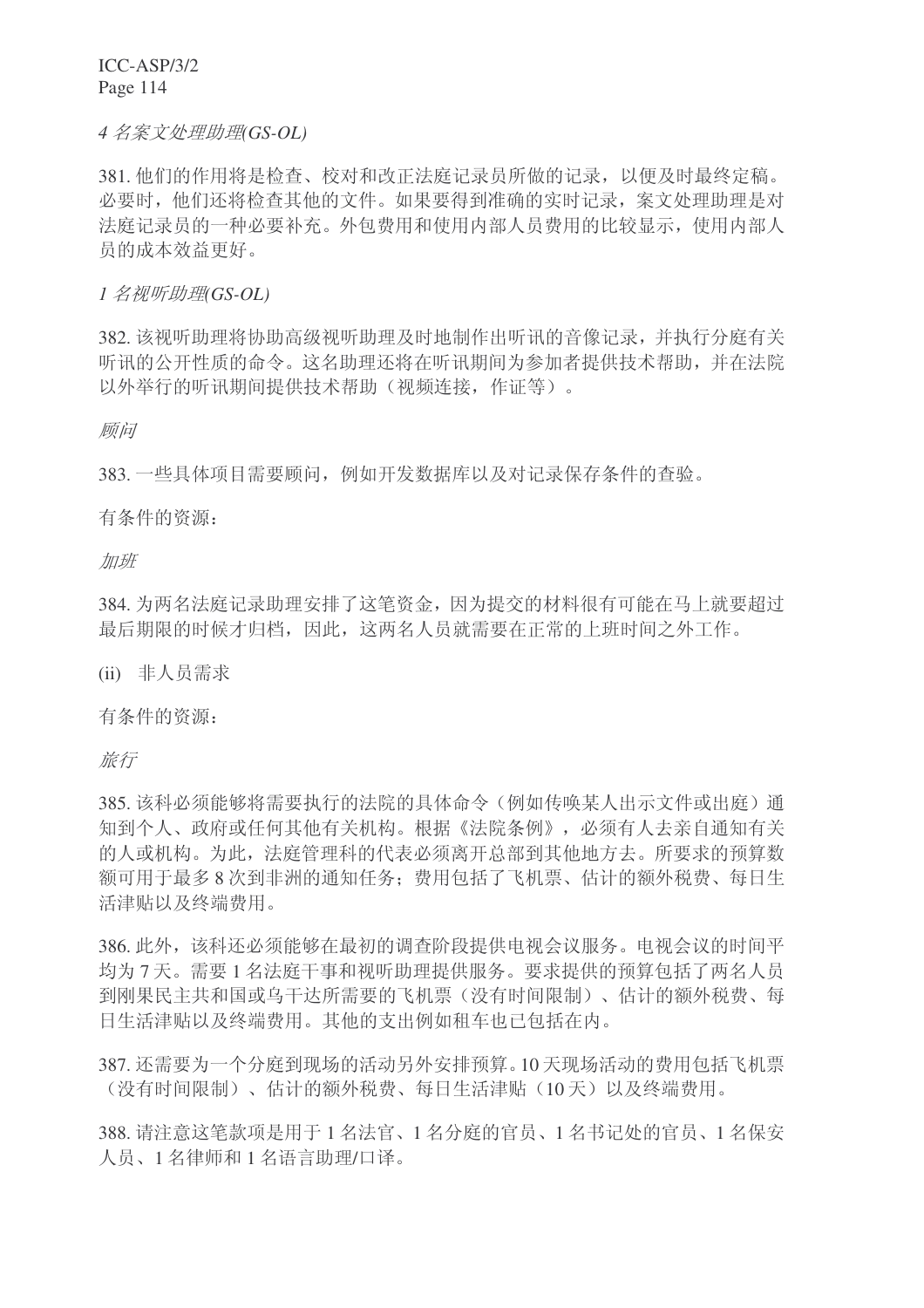## 合同性服务

389. 这笔预算资金将确保在 2005 年 1 月没有招聘到法庭记录员和案文处理助理的情 况下能讲行记录的工作。如果已经招聘到了上述人员,这笔资金可以另外用于在审判 期间某一天召开一次法院的例外会议或一次其他会议。

# (c) 次级方案 3330: 羁押科

#### 导言

390. 羁押科在执行有效的羁押制度的同时, 负责保证在法院关押的人员身心处于良好 状态。其职责包括: 在海牙接收被告; 监管临时释放人员; 同东道国、关押国和徒刑 执行国的有关机构讲行联系; 保持与有关检查机构的沟通; 处理其他有关羁押的问题。 该科还负责监督羁押条件以确保这些条件符合国际标准,而且还负责听取在押人员提 出的所有要求和意见并转达给有关部门。另外,该科还必须同其他看守所取得联系, 以便优化程序和条件, 从而确保获得好的成本效益。

## 月标

- 开展实质性的业务活动, 以补充他们解释并执行羁押政策和规章制度的工作。
- 同书记官处法律咨询科以及荷兰主管部门密切协调, 最终完成与羁押中心日常管 理有关的协定,并制定有关被羁押人到达/转移和离开的政策:
- 就羁押条件和人权保护等问题同有关的机构、协会和非政府组织建立起联系:
- 对看管工作人员进行培训:
- 确保对法院关押的人做到尊重国际关押标准:

| 预期成果              | 业绩指标                 |
|-------------------|----------------------|
| 在实施羁押过程中充分尊重被告人的权 | • 执行有关程序和内部规章。       |
| 利。                | 提供医疗和娱乐服务。           |
|                   | 能够在看管工作人员和被 关押人之间    |
|                   | 保持一种良好的气氛。           |
| 高效率地管理和运作羁押中心。    | ● 在被关押人到达东道国和羁押中心后   |
|                   | 进行接收。                |
|                   | • 没有或减少抱怨。           |
|                   | • 没有或减少采用惩戒性措施。      |
|                   | • 与被告人有关的数字: 在扣押国被关押 |
|                   | 的天数。                 |
|                   | • 与被告人有关的数字: 在法院所在地的 |
|                   | 关押天数。                |
|                   | • 医务人员和专家来访次数。       |
|                   | • 与来访人员有关的数字: 来访逗留时  |
|                   | 间。                   |
|                   | 检查次数。                |
| 开展人员培训计划。         | • 培训工作人员的能力。         |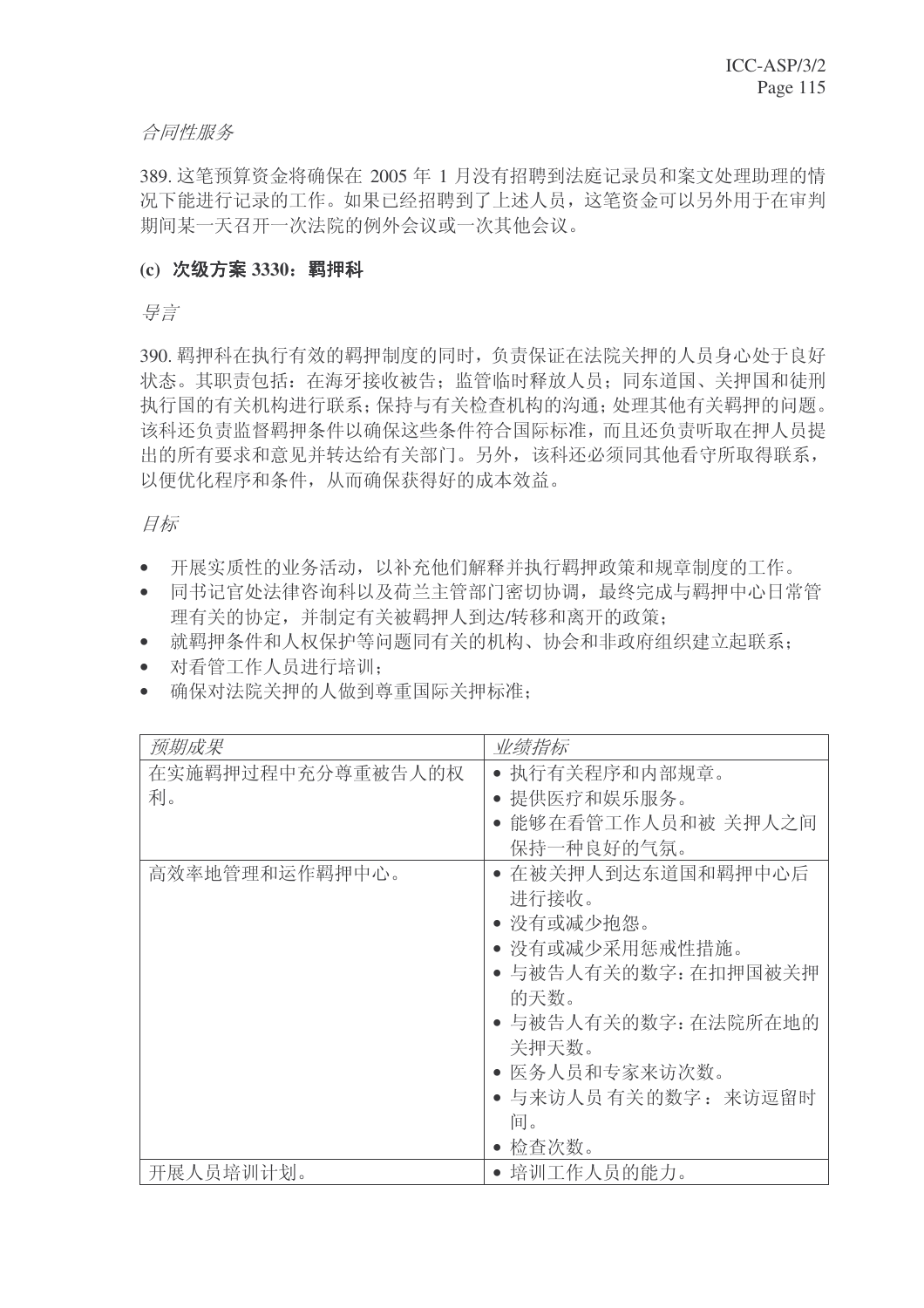# 最后产出

- 按照国际标准保证被关押人员身心健康;
- 羁押中心根据法院的活动顺利地开展工作。

#### 资源需求

| 项目      | 2004 $#$<br>职位表 | 2005年<br>职位表   |      |    | 提议的 2005 年预算<br>(千欧元) |      |       |  |
|---------|-----------------|----------------|------|----|-----------------------|------|-------|--|
|         |                 | 核心             | 有条件的 | 合计 | 核心                    | 有条件的 | 合计    |  |
| 专业人员    | $\bigcap$       | $3*$           |      | 3  | 264                   |      | 264   |  |
| 一般事务人员  |                 |                |      |    | 50                    |      | 50    |  |
| 人员分项合计  | 3               | $\overline{4}$ |      | 4  | 314                   |      | 314   |  |
| 合同性服务   |                 |                |      |    |                       |      |       |  |
| 一般业务费用  |                 |                |      |    | 1,314                 |      | 1,314 |  |
| 非人员分项合计 |                 |                |      |    | 1.319                 |      | 1,319 |  |
| 次级方案合计  |                 |                |      |    | 1,633                 |      | 1,633 |  |

\*这个数字包括了一个重新安排的职位。

(i) 人员需求

核心资源:

1名准法律干事(P-2)

391. 这名准法律干事(这是一个重新调配的职位) 将负责就被告人的关押问题同荷兰 有关部门联系。该干事将通过与荷兰方面以及书记官处法律咨询科的合作,处理同暂 时释放和被告人接送等有关的事宜。他还将进行一些研究工作,起草有关羁押问题的 法律信函和备忘录,同逮捕被告的国家主管部门取得联系以便商讨羁押条件,并且还 将同执行判刑的国家的主管部门进行联系。

(ii) 非人员需求

核心资源:

合同性服务

392. 该科高度重视对工作人员的培训, 将其看作是一种不断进行的过程, 而且还应当 将人权教育包括在内。经过良好培训的工作人员将能够圆满地履行其职责并能够按照 需要做到尊重对被关押人的基本保障要求。考虑到由国际刑事法院关押的人的特殊地 位,看管人员需要有综合的知识、技能和能力,以便同在押的个人进行积极的沟通, 这些在押人员很可能有一系列的个人问题,有时候可能非常难以管理,有时可能非常 危险。如果国际刑事法院 2005 年还没有看管人员, 那么这种培训将是特别重要的。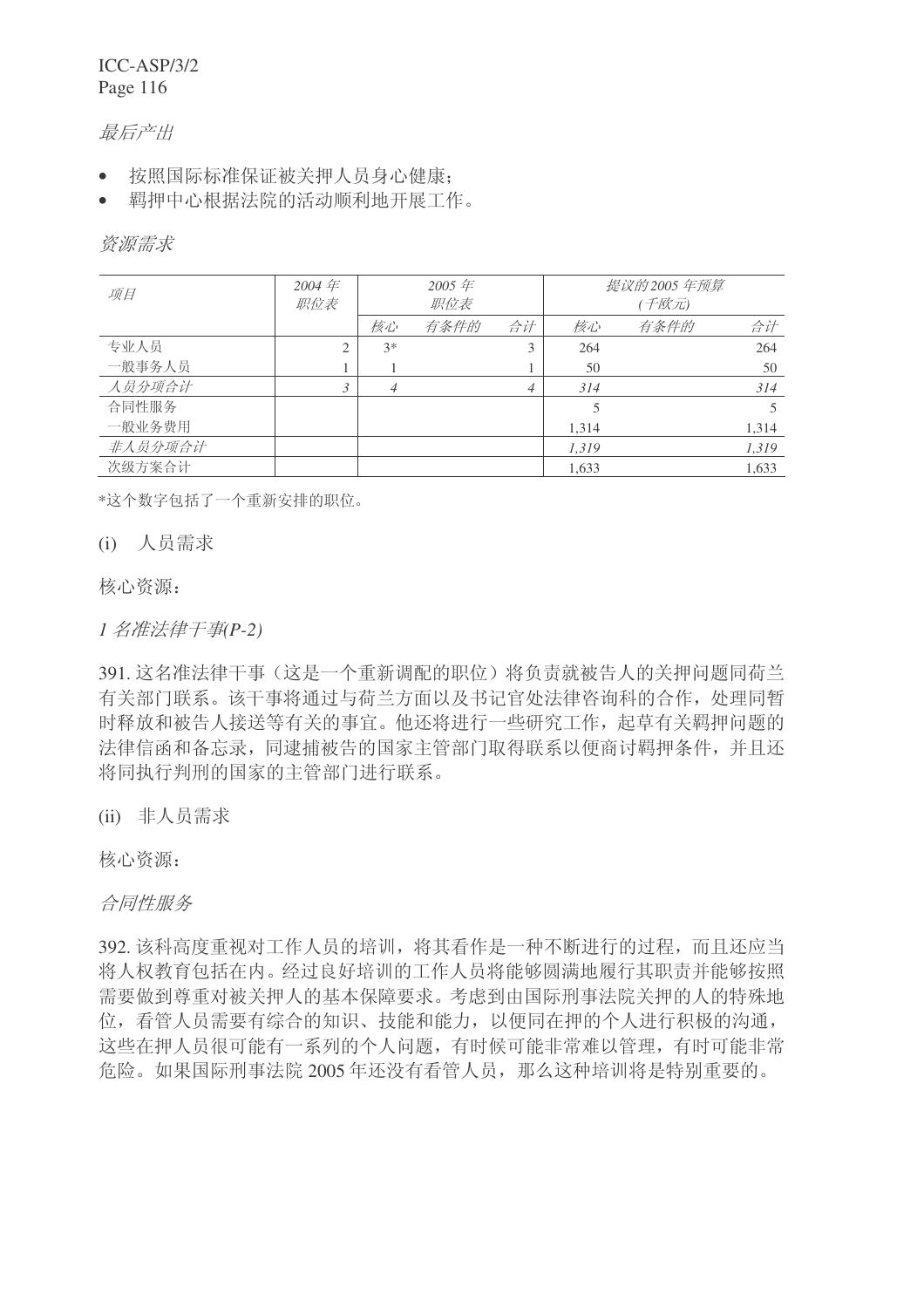一般业务费用

393. 已经决定租用 2005 年所需要的羁押房间。这一决定并不妨碍其后将要为 2006 年 做出的任何关于建造国际刑事法院羁押场所并为其筹资的决定。根据荷兰有关部门提 供的最新价格, 和用一个羁押房间每天的费用为 293 欧元(加上其他费用)。申请的 预算数额将能够用来租用12 间(荷兰方面提供不同的12 间一揽子安排)。鉴于法官 办公室预想每一案件中将有4名被告,即使在一年中房和上涨,仍然有可能和用到足 够的房间,满足每案 4 名被告的需要。

## (d) 次级方案 3340; 法庭口译和笔译科

异言

394. 法庭口译和笔译科为法院高效率地开展业务活动提供所需要的语言服务(特别是 听讯所需要的口译)。该科需要有一组完全胜任的、灵活的和反应迅速的会议口译、 笔译和其他语言工作人员,他们以一个团队的形式工作,从而确保可靠且适应性强的 语言服务。

395. 该科提供院长会议、分庭和书记官处所需要的所有语言服务, 包括内部会议的口 译服务,专门为法官提供的语言帮助。此外,该科还必须确保法院内的服务对象熟悉 所提供的语言服务的程序、种类。

目标

- 以会议口译、笔译的形式提供语言服务,这种服务是讲行审判、举行记者招待会、 举办专业研讨会、外交官情况介绍会以及院长会议、分庭和书记官处组织的基他 活动所必需的:
- 讲行培训以扩大知识面、增加经验并做好更充分的准备:
- 有效地使用语言工具:
- 为偶尔碰到的多种语言合并使用的情况提供充分的语言培训:
- 保证对法庭上可能受到质疑的文件进行审改。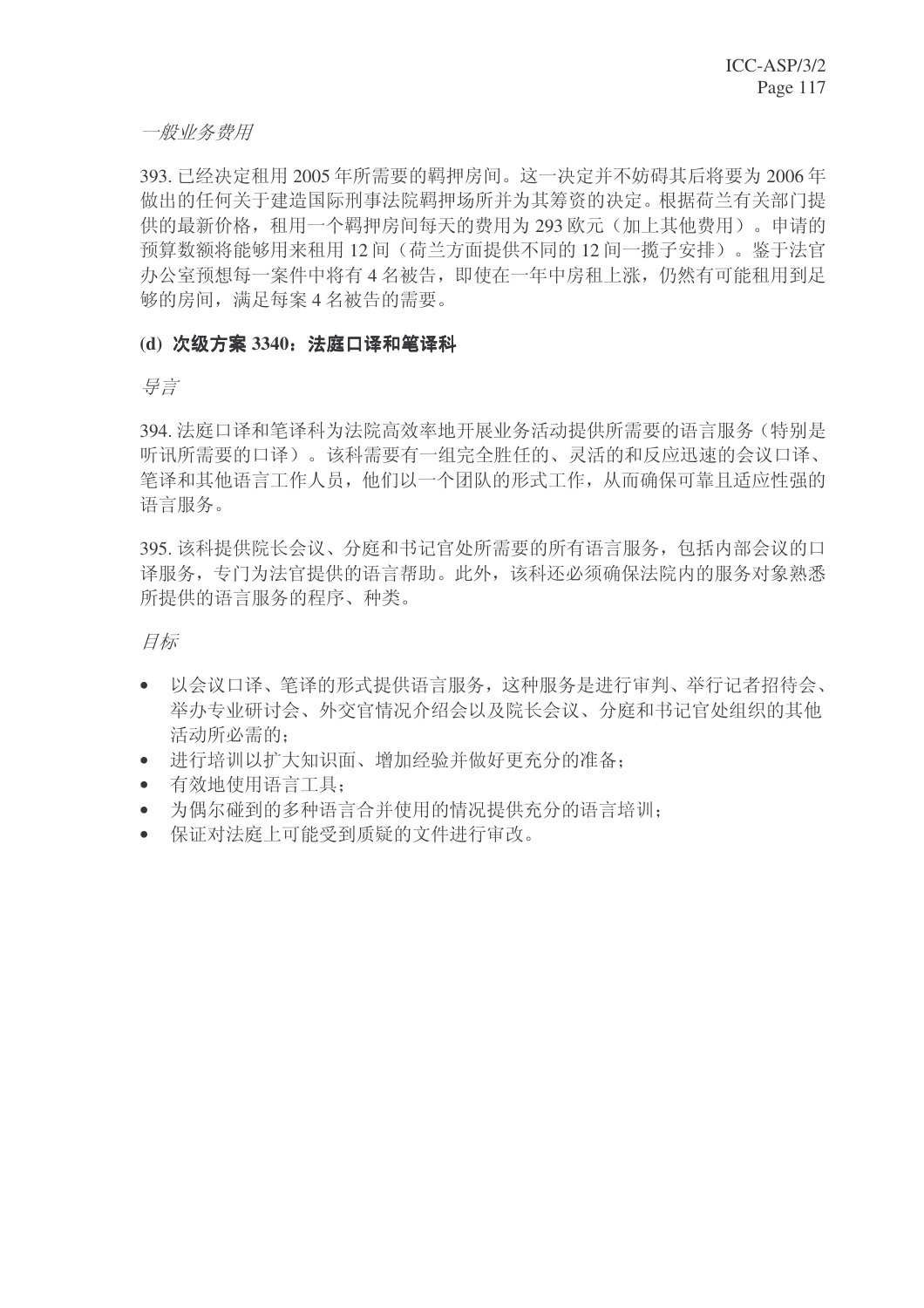| 预期成果                  | 业绩指标                           |
|-----------------------|--------------------------------|
| 高效率的多语种审判室或会议室        | 使用不同语言的各方之间通顺地开展               |
|                       | 交流。                            |
| 法庭听讯和其他活动期间准确的口译。     | 同清楚的英文和法文纪录一样, 公平<br>$\bullet$ |
|                       | 地反映出所有各方在法庭上或其他有               |
|                       | 口译的活动中的讲话内容。                   |
| 所有各方 都相信法院 所有 口译人员的能  | 除了透明的改正程序之外, 还有严格<br>$\bullet$ |
| 力和专业水平。               | 的质量管理。                         |
| 听讯及其他通过口译活动的经验。       | 及时地告知并送交法院以及其他有关               |
|                       | 文件。                            |
| 口译人员有把握地使用法律词汇和概念。    | • 通过缩小语言差距使讲英语和讲法语             |
|                       | 的法官之间进行有效的交流。                  |
| 使用术语恰当, 前后一致。         | 创建一个方便用户使用的数据库, 供              |
|                       | 所有的工作人员使用。                     |
| 工作人员十分了解所有的术语问题。      | 供所有工作人员使用的、信息集中的               |
|                       | 最新内部网网页。                       |
| 向法院的使用者其他人员提供经过<br>法庭 | 高质量地翻译任何源语言和难度的文               |
| 口译和笔译科审改的准确译文。        | 件。                             |
| 为突然要求用法文和英文举行会议的法     | • 对合理的语言需求做出恰当反应的能             |
| 官提供灵活的解决办法。           | 力。                             |
| 有效的规划和预测办法。           | 为工作高峰做好准备并在速度较慢时               |
|                       | 重新分配工作。                        |

最后产出

• 为司法诉讼和其他法院活动提供准确、高效和可靠的笔译和口译服务。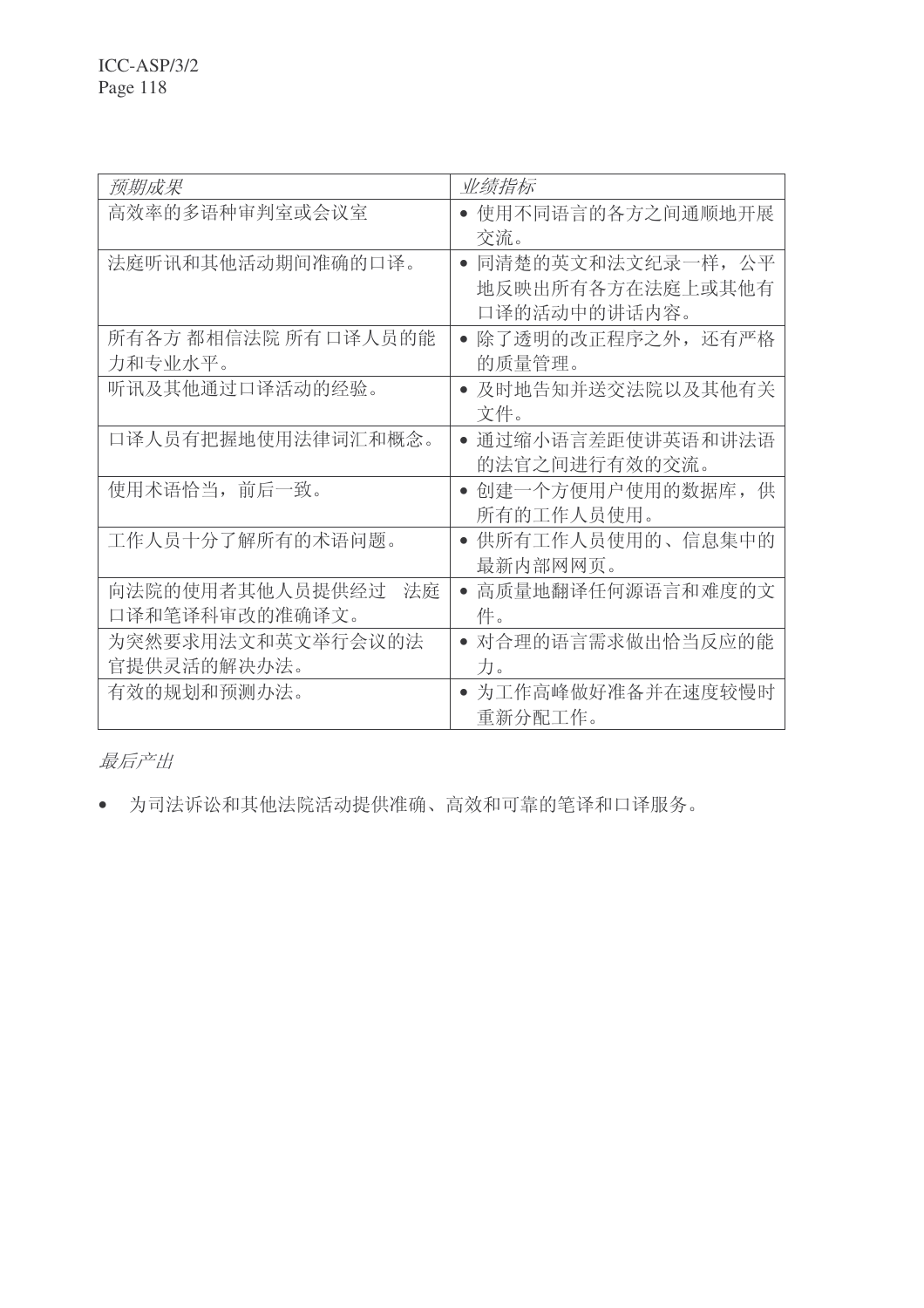#### 资源需求

|          | 2004 $#$ | 2005 $#$ |      |    | 提议的 2005 年预算 |       |       |  |
|----------|----------|----------|------|----|--------------|-------|-------|--|
| 项目       | 职位表      |          | 职位表  |    |              | (千欧元) |       |  |
|          |          |          |      |    |              |       |       |  |
|          |          | 核心       | 有条件的 | 合计 | 核心           | 有条件的  | 合计    |  |
| 专业人员     | 21       | $20^*$   | 20   | 40 | 1.929        | 949   | 2,878 |  |
| 一般事务人员   | 2        | 2        |      | 2  | 100          |       | 100   |  |
| 人员分项合计   | 23       | 22       | 20   | 42 | 2.029        | 949   | 2,978 |  |
| 会议临时协助   |          |          |      |    | 300          |       | 300   |  |
| 顾问       |          |          |      |    | 20           |       | 20    |  |
| 其他人员分项合计 |          |          |      |    | 320          |       | 320   |  |
| 旅行       |          |          |      |    | 10           | 5     | 15    |  |
| 合同性服务    |          |          |      |    | 300          | 61    | 361   |  |
| 非人员分项合计  |          |          |      |    | 310          | 66    | 376   |  |
| 次级方案合计   |          |          |      |    | 2,659        | 1.015 | 3.674 |  |

\* 一个 P-3 职位重新作了安排。

(i) 人员需求

核心资源:

396. 在目前的核心人员配置下, 有两组口译箱在使用中——两个英文和两个法文。

#### 会议临时协助

397. 法院可以为需要口译的任何活动随时安排自由职业口译人员。尽管在可能的情况 下从当地雇用是最佳的做法, 但是由于荷兰是一个较小的欧洲市场, 所以法庭口译和 笔译科有必要从布鲁塞尔和巴黎聘用短期临时协助人员。另外,该科在保持与法院的 司法和非司法活动同步的同时,还必须保证达到适用于口译工作条件的国际标准。

顾问

398. 培训对于初级的会议口译人员是必要的, 同时所有的口译人员都需要反向翻译的 进修,以便确保必然受到广为宣传并且是十分艰难的审判所需要的高质量的口译(要 考虑到完全胜任而且富有经验的会议口译人员很缺乏的情况,而且确有少数口译不愿 接受固定期限的职位)。由于已经确定了可以参加的相关课程,并进行了接触,可以 开始对课程的价格进行谈判。

399. 在同其他国际组织的口译负责人、口译学校课程负责人接触和交流的基础上, 法 庭口译和笔译科认为, 一名通过了法院初级会议口译测试的 P-2 级别的会议口译, 需 要进行3个月的内部和外部综合培训,以成为一名可信赖的准确的法庭同声传译人员。 内部的培训将利用已有的资源进行, 但是要为初级口译人员支付其他课程的费用。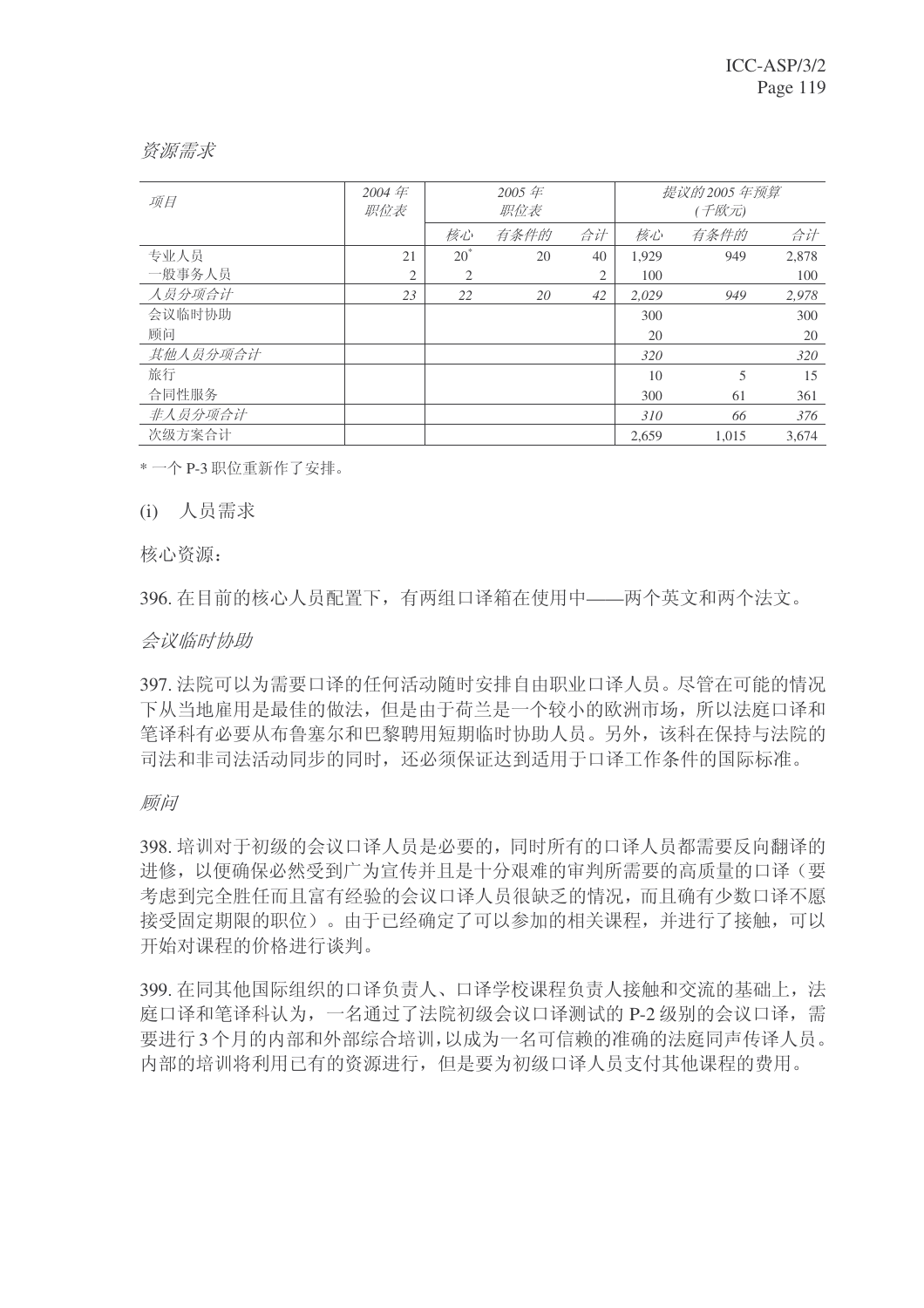有条件的资源:

400. 这些有条件的职位意味着除了现有的英文和法文口译箱之外将另外增加两个口 译箱(用于x和v)。

 $4$  名短期准口译——两名 x 语和两名 v 语 (P-1)  $4$  名短期口译——两名 x 语和两名 v 语(P-3)

401. 每个语种(x 和 y)都需要上述翻译, 以便能够在法庭上灵活地组合耳语翻译和会议 翻译。

402. 准专业翻译一词在澳大利亚、美国和其他国家是用来表示一类语言专业人员。它 表示一名没有受过正式培训但却在 联络沟通和社区 内翻译方面有相当多经验的语言 专业人员。准口译人员可以用来做非标准语言或方言的口译工作。

403. 据了解, 在乌干达情势中, 审讯需要的语言和/或方言之一是斯瓦希里语。由于斯 瓦希里语是一种得到承认的语言,所以聘用斯瓦希里语的标准将不同于寻找准翻译时 采用的标准。\*\*\*但是, 提出的预算也假设有些证人和被害人将讲罗语或 Iteso 语。罗 语可以认为是一种语言, 但是 Iteso 语更普遍地被认为是一种方言。不能设想为在法 庭上做翻译而受过培训的社区翻译人员将能够在 Iteso 语和英语之间、罗语和英语之 间互相翻译。而法庭口译和笔译科很有可能将需要一个配备准翻译的斯瓦希里语/Iteso 语口译箱和一个配备准翻译的斯瓦希里语/罗语口译箱。法庭口译和笔译科正在研究这 些问题,并且在争取预先考虑到审判期间有可能使用的语言/方言的形式。

1名笔译主管

404.1 名笔译主管将负责翻译和译审的内部培训,而且在工作量增加时还将负责对内 部和外部译的的管理。

 $2$  名译审(P-4),  $3$  名笔译(P-3),  $6$  名笔译(P-2)

将需要2译审和9名笔译人员来完成笔译工作。

(ii) 非人员需求:

核心资源:

旅行

405. 请求安排资金用于参加研讨会、一般会议和专业会议的旅行。该科科长和工作人 员将需要资金来保证该科始终处于语言发展的最前沿。

<sup>\*\*\*</sup> 联合王国和美国有注册的斯瓦希里语口译。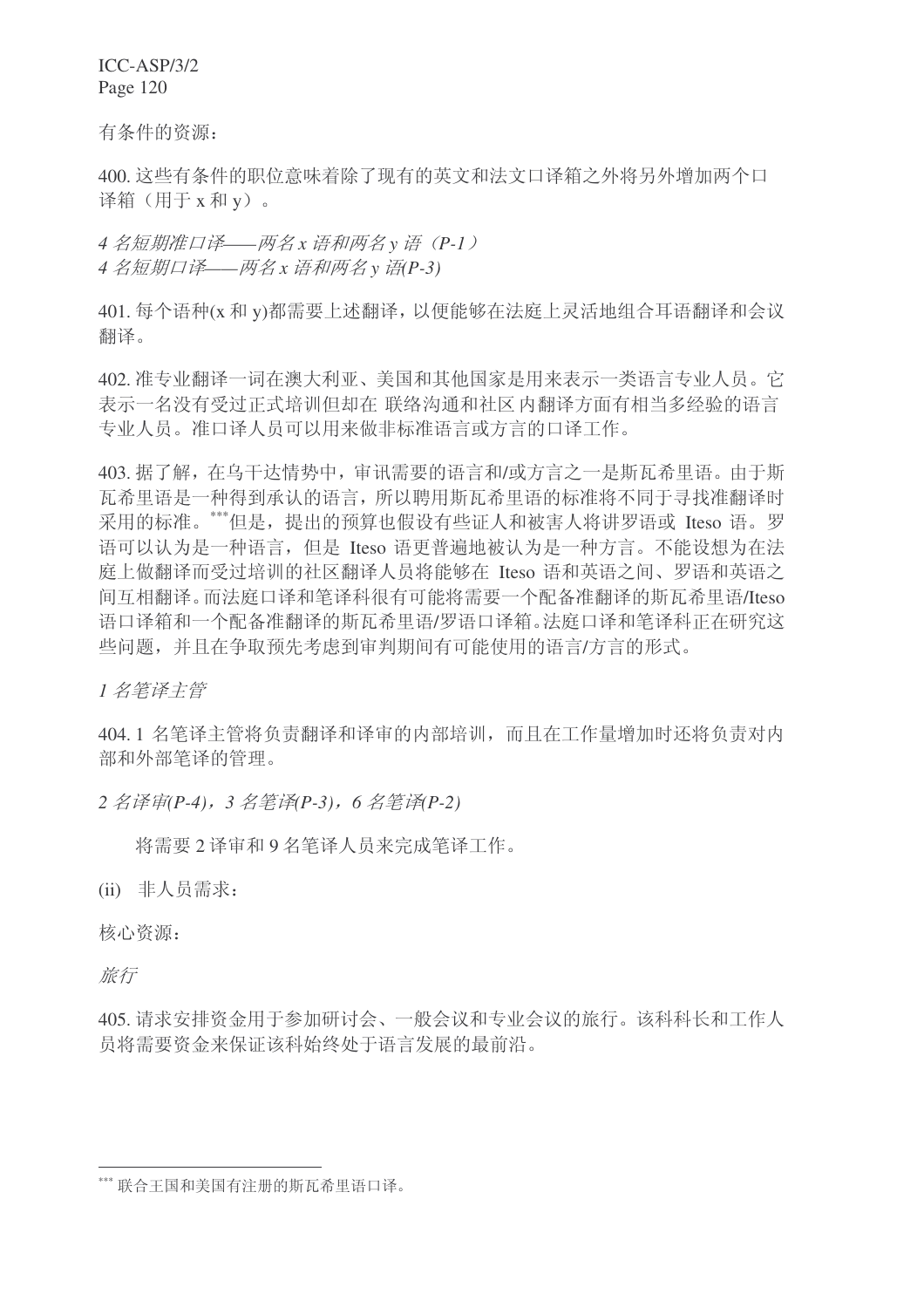合同性服务

406. 经验表明, 大部分笔译要求的期限都很短。将笔译外包意味着该科不得不支付更 高的费用。另外,所有的笔译文件都将需要由外部审校。

407. 目前提出的预算考虑到了国际刑事法院将会自然扩大, 发展成为一个所有文件必 须是全部6种官方语言的组织。鉴于需要翻译的文件数量不可预测, 笔译很有可能需 要经常地外包出去,特别是翻成阿拉伯文、中文、俄文和西班牙文的文件。

有条件的资源:

旅行

408. 当有人根据《规约》第 58 条、或当证人或第三方在法庭上使用稀有语言时, 需 要有 x 或 y 语的服务, 以便审判能够公平地进行。每一语种将需要 4 名短期 P-1 级准 口译和 4 名短期 P-3 级口译, 以便在法庭上灵活的安排耳语和会议口译。如果 x 语或 v 语是国际法庭上不常使用的稀有语言, 那么, 设想出一个计划来确定并培训语言准 专业人员(社区和/或联络沟通口译)将是十分重要的,这样可以短期地聘用他们为有 关的审讯做口译。

合同性服务

409. 一共将有三个计划, 因为任何被确定的准专业人员都需要经过不少于四个月的速 成语言培训(法语或英语)和口译培训。其中包括内部培训课程、外部速成课程和另 外由外聘顾问在法院内讲授的课程。

# (e) 次级方案 3350; 被害人和证人股

异言

410. 被害人和证人股协助被害人和证人与法院之间的交流。其中包括: 在诉讼的各个 阶段为出庭的被害人、证人和其他处于危险之中的人员提供支持、保护以及后勤和其 他适当的服务。该股还必须确保尊重这些人的人格并使其不受进一步的伤害。此外, 该股还根据法院的基本法律文件向法院的各个机关提供所需要的咨询、培训和其他帮 助。

目标

- 为证人提供适当的支持、保护以及后勤和行政帮助,以使他们作证时能有尊严并 不再受到讲一步的伤害:
- 为出庭的证人和被害人以及其他因上述证人作证而处于危险之中的人员提供有效 的保护和安全措施、咨询及其他适当的帮助。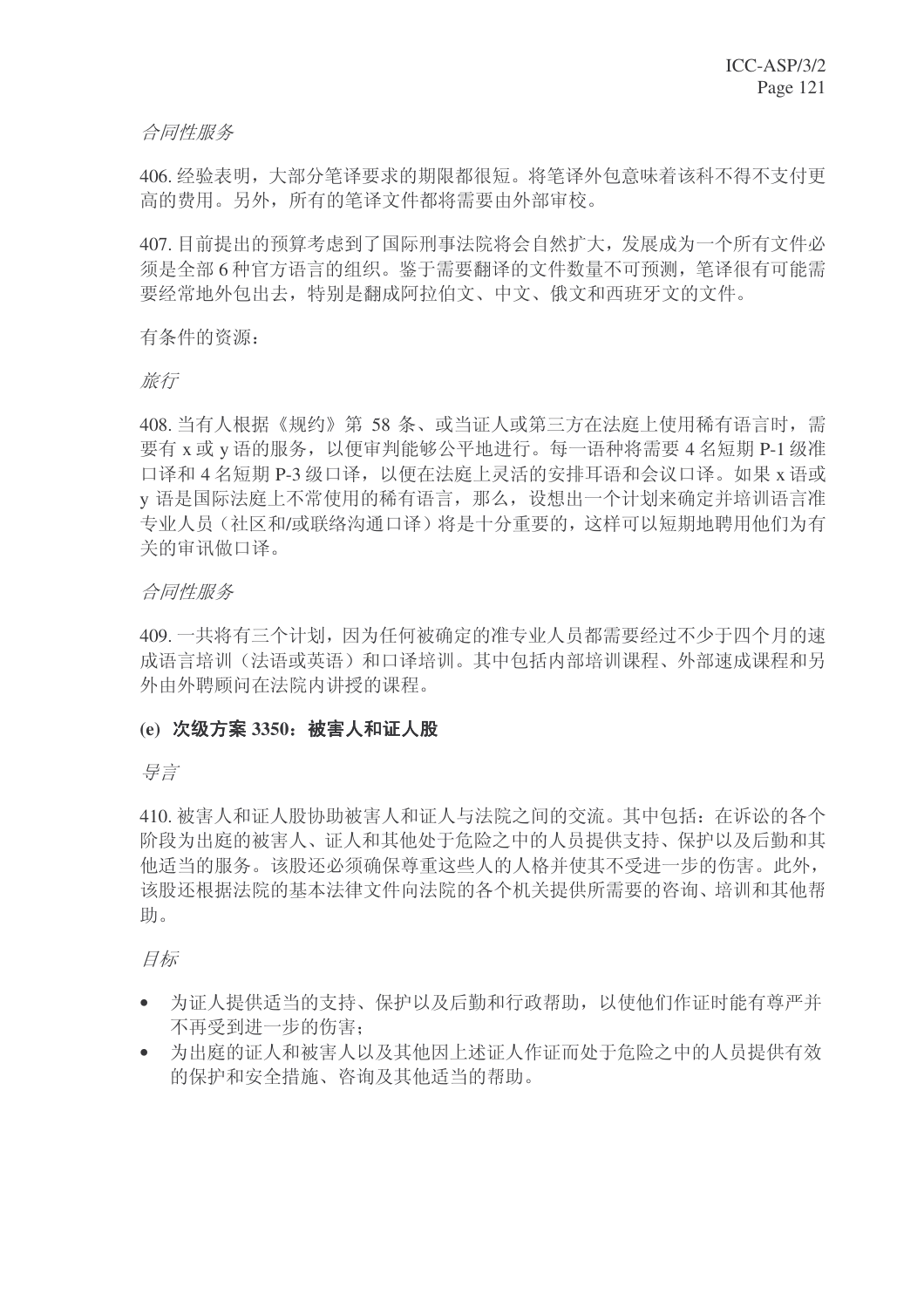| 预期成果                  | 业绩指标                  |
|-----------------------|-----------------------|
| 尽量减少证人的惧怕,<br>并避免因出庭而 | • 被害人和证人股服务的受益人的满意    |
| 对他们的进一步伤害。            | 度。                    |
| 促进出庭被害人和证人的身心健康。      | • 建立起在证人作证结束返乡后当地向    |
|                       | 他们提供支持的能力。            |
| 尽量为被害人和证人提供一个安全和舒     | • 没有证人因保护和安全措施 不充分而   |
| 适的作证环境。               | 受到威胁。                 |
| 安排证人在诉讼期间出庭,<br>不出现任何 | • 不因安排组织的原因而耽<br>误法庭诉 |
| 拖延或不顺利的情况。            | 讼。                    |
|                       | 圆满地实施有效的培训计划          |

最后产出

• 为证人提供有效的支持、保护和帮助。

资源需求

| 项目      | 2004 $#$<br>职位表 | 2005 年<br>职位表 |      |    | 提议的 2005 年预算<br>(千欧元) |       |       |
|---------|-----------------|---------------|------|----|-----------------------|-------|-------|
|         |                 | 核心            | 有条件的 | 合计 | 核心                    | 有条件的  | 合计    |
| 专业人员    | 4               | 4             |      | 4  | 384                   |       | 384   |
| 一般事务人员  |                 |               | 14   | 21 | 284                   | 390   | 674   |
| 人员分项合计  | 5               | 11            | 14   | 25 | 668                   | 390   | 1,058 |
| 旅行      |                 |               |      |    | 60                    | 55    | 115   |
| 合同性服务   |                 |               |      |    | 30                    |       | 30    |
| 一般业务费用  |                 |               |      |    |                       | 1.329 | 1,329 |
| 非人员分项合计 |                 |               |      |    | 90                    | 1.384 | 1,474 |
| 次级方案合计  |                 |               |      |    | 758                   | 1.774 | 2.532 |

(i) 人员需求

核心资源:

1名审判管理员 (GS-OL)

411. 该审判管理员将协调同一次具体审判有关的所有行政和后勤职能。其中包括安排 旅行、办理签证、组织出庭以及处理具体的要求,例如要求医疗帮助。该人员必须具 有如何最好地管理证人的专门知识。

 $1$  名实地助理 (GS-OL)

412. 这名实地助理将: 协调被害人和证人股在一个国家执行任务时的所有城市内的活 动; 按照要求同当地的有关部门联系; 协助开展需要证人参与的实地任务; 向总部报 告; 在当地陪同证人; 管理该科在实地的行政事务; 逐渐了解当地社区情况并同他们 建立联系; 并且协助开展支持和保护工作。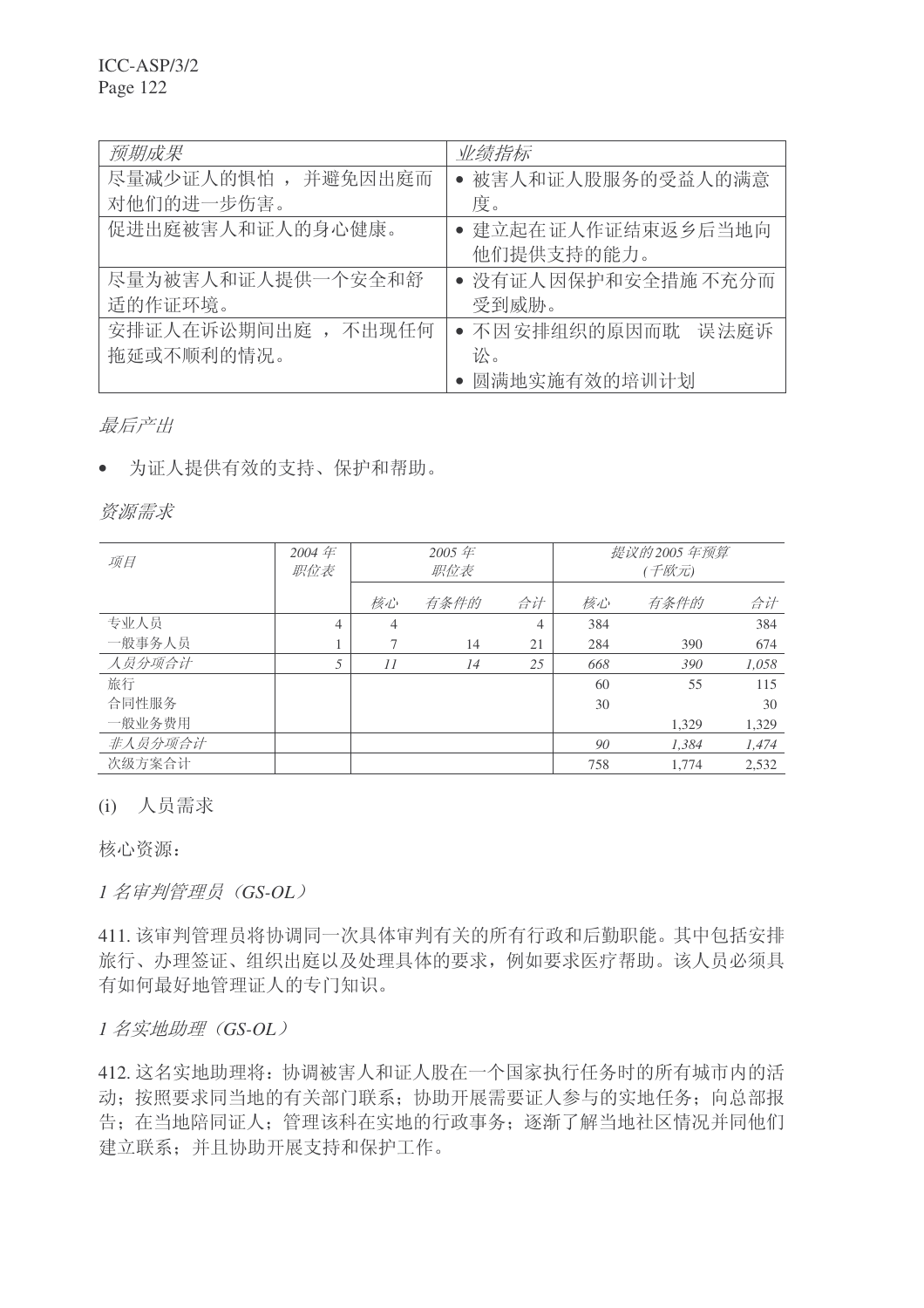*3* ৡᬃᣕࡽ*)*⧛*GS-OL)*

413. 这些支持助理将每周 7 天 24 小时照看被害人、证人和其他人员(受益者)。在 履行这些职能时, 支持助理将: (i) 负责解决他们的所有实际问题: (ii)在医疗和赴约 期间时刻陪同他们并提供支持: (iii)使他们了解目前和将来发生的事情, 从而确保他 们能够知道同他们在荷兰逗留有关的法庭和其他程序: (iv)将他们同法庭有关的权利 和责任告诉他们: (v)通过与负责实施和保护的机构的协调, 特别要确保他们能够按时 卦约和出庭: (vi)监测他们的身心健康: (vii)了解他们的需要并在必要时向特警官员发 出警告以便保证他们的需要得到满足; (viii)根据需要承担翻译工作或在翻译的协助下 工作。每周七天每天 24 小时都需要支持助理的工作。因此白天黑夜都需要安排支持 肋理。

 $1$  名保护助理(GS-OL)

414. 保护助理将: 在海牙协助保护计划干事核实同证人有关的财务管理事项和付款, 杳验保密的收据, 管理该科的保密财务记录, 并且处理被害人和证人股内同重新安置 证人有关的财务事项。

有条件的资源:

1名审判管理员(GS-OL)

见核心资源下对审判管理员的描述

1 名实地助理(GS-OL)

见核心资源下对实地助理的描述。

*4* ৡᬃᣕࡽ*)*⧛*GS-OL)*

见核心资源下对支持助理的描述。

4 名司机/车辆保养办事员/信使(GS-OL)

415. 他们将接送参加审判的人员(被害人和证人)并提供业务工作需要的其他运送服 务。另外,他们还将根据需要提供文书支持。两个不同的国家每个国家需要两名司机。

4 名当地行政和语言助理(GS-OL)

416. 他们将提供口译和笔译服务, 为国际职员提供对文化和社会的深刻了解(包括有 关当地活动的信息), 并根据需要提供文书帮助。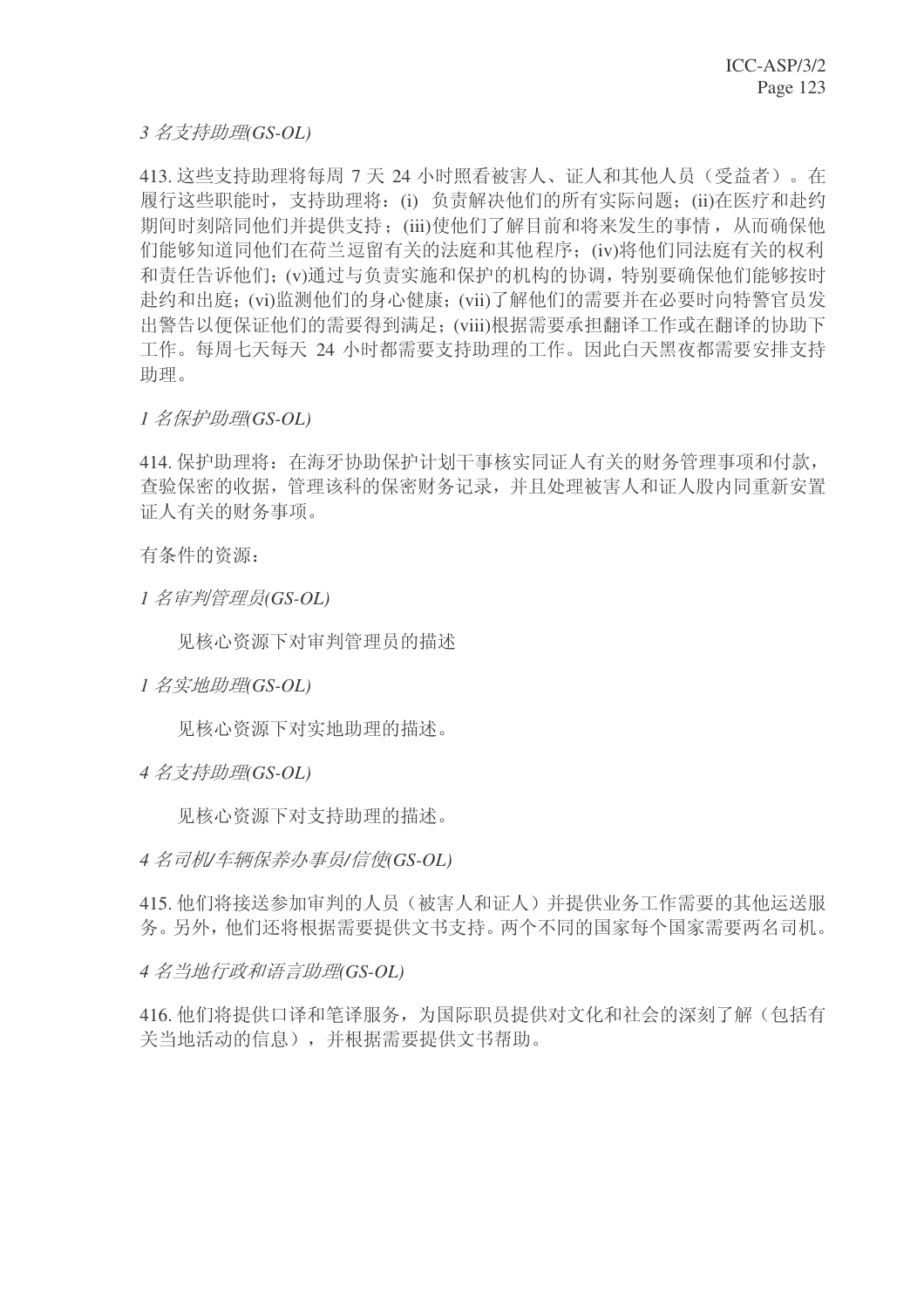(ii) 非人员需求

核心资源:

旅行

417. 总部的关键人员将需要到各地旅行以保证被害人和证人股的实地活动得到充分 的规划并正常进行,并保证该科能够扩大支持和保护证人的国际网络。据估计,要求 提供的资金将能够满足有限的陪同旅行和国际旅行的需要,以及规划实地活动的实地 旅行的需要。由于实地没有常驻人员,该股的保护和支持干事必须能够根据需要到实 地去。旅行资金还将用于最终完成重新安置协定。

# 合同性服务

418. 每年进行的同被害人和证人有关的培训计划, 将包括为法院工作人员组织少量培 训课程和研讨会。这种培训的内容将包括文化敏感性和实地安全(针对实地人员)、 防御性驾驶(针对在实地和荷兰接送证人的实地人员)以及同支持助理有关的问题。

有条件的资源:

旅行

这笔资金包括了在执行任务地区安排被害人和证人股工作人员的费用。

一般业务费用

419. 请求拨出款项用于证人在实地和在荷兰的支出。证人在实地的支出包括: 证人在 其居住国为同被害人和证人股工作人员会晤而进行的旅行的费用、食宿费以及杂费和 用来保护证人并协助他们获得医疗、心理或其他适当帮助的应急资金。证人在荷兰的 支出费用包括: 国际旅费、食宿费、来自执行任务地区的证人在居住国内的当地旅行 费用、杂费、对收入损失的赔偿、保险费、医疗紧急情况的应急费用、文件费用、专 家证人费和每日生活津贴以及证人助理的住宿费用。

420. 其他的业务费用将用来重新安置少量的证人。这些费用将用于住宿、被害人的保 险以及生活费(他们在海牙等待被重新永久安置到第三国的时候)、重新安置证人(在 执行任务的地区)以及将潜在证人带到法院所在地进行面谈的费用。

# 4. 方案 3400: 新闻和文件科

ᇐ㿔

421. 新闻和文件科的责任包括在世界范围内同媒体保持关系、草拟并执行交流战略、 监督法院网站的内容、发布法院的判决和裁判、发行法院一般出版物以及组织支持法 院工作的具体宣传活动。该科还将借鉴其他法院的经验, 在实地确定、支持并开展法 院的外延活动。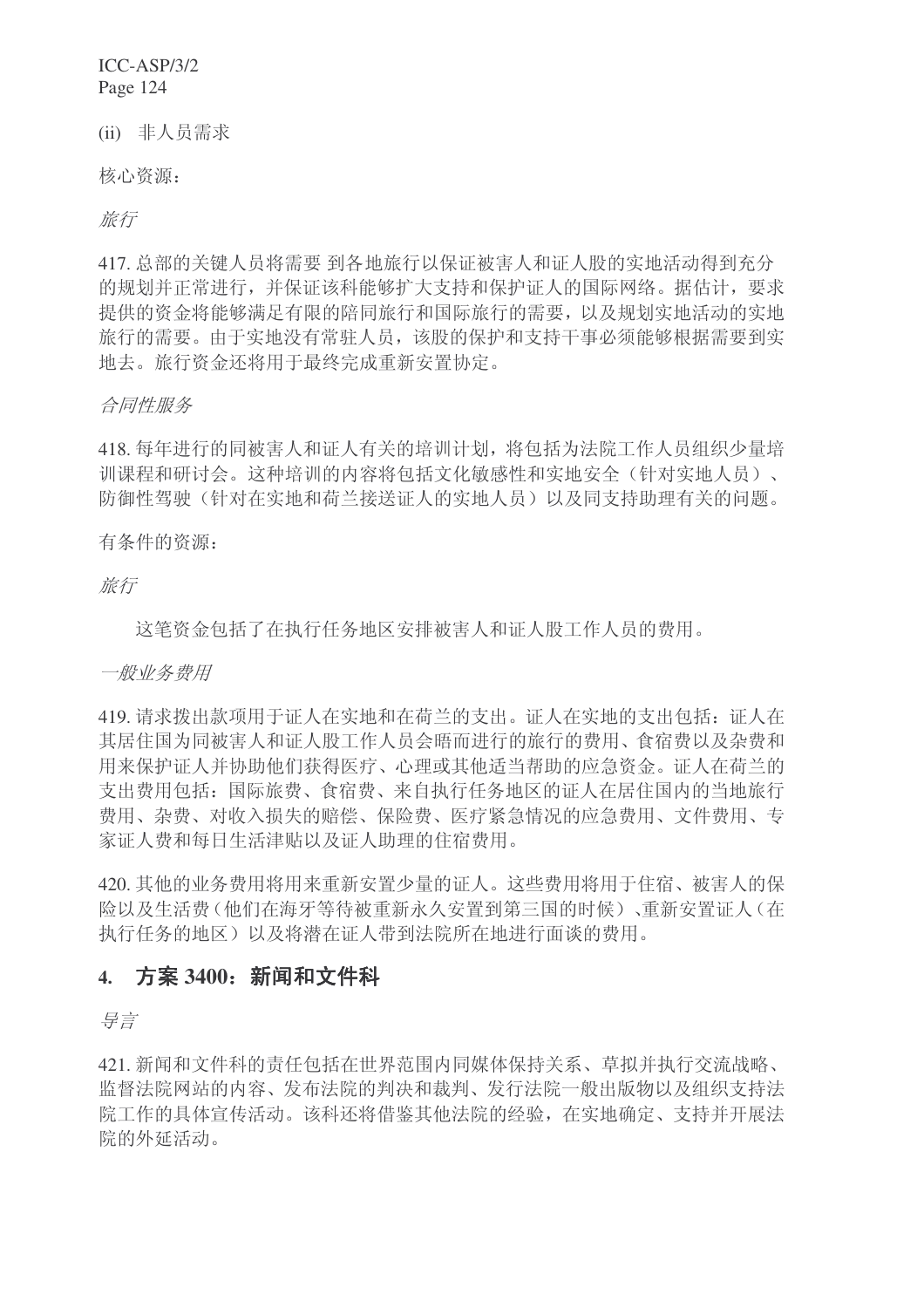422. 新闻和文件科的目标是继续宣传法院的活动, 树立并保持法院作为一个合法、高 效和可信赖的司法机构的形象。在实地,特别是在法院就一个具体情势开展活动所直 接涉及的人当中, 法院的形象问题受到了特别的重视。为了有效地完成这一任务, 新 闻和文件科考虑到了需要面对的各种各样的受众, 从而使其信息具有不同的针对性。

423. 2005 年的预算将使该科能够采取为制定战略和编写文章提供坚强支持所需要的 最终步骤,并使该科马上具有及时、准确提供法院活动信息的能力。该科的能力不会 招出这一水平。然而,该科在很大程度上依赖于建立和发展将用来传递法院形成的信 息的国际、区域及国家网络,这样可以尽量较少所需要的资源。新闻和文件科的结构 如下:

- 次级方案 3410: 科长办公室
- 次级方案 3420: 图书馆和文件中心
- 次级方案 3430: 新闻股

| 项目       | 2004 $#$ | 提议的 2005 年预算 |       |       | 资源增长   |        |  |
|----------|----------|--------------|-------|-------|--------|--------|--|
|          | 拨款       |              | (千欧元) |       |        |        |  |
|          | 合计       | 核心           | 有条件的  | 合计    | 数额     | 百分比    |  |
| 专业人员     | 515      | 531          |       | 531   | 16     | 3      |  |
| 一般事务人员   | 136      | 210          |       | 210   | 74     | 54     |  |
| 人员分项合计   | 651      | 741          |       | 741   | 90     | 14     |  |
| 一般临时协助   |          | 150          |       | 150   | 150    | 100    |  |
| 顾问       |          | 9            |       | 9     | 9      | 100    |  |
| 其他人员分项合计 |          | 159          |       | 159   | 159    | 100    |  |
| 旅行       |          | 16           | 3     | 19    | 19     | 100    |  |
| 合同性服务    | 857      | 227          | 40    | 267   | $-590$ | $-69$  |  |
| 一般业务费用   | 26       |              |       |       | $-26$  | $-100$ |  |
| 物品和材料    | 187      | 185          |       | 185   | $-2$   | $-1$   |  |
| 非人员分项合计  | 1.070    | 428          | 43    | 471   | $-599$ | $-56$  |  |
| 次级方案合计   | 1,721    | 1,328        | 43    | 1,371 | $-350$ | $-20$  |  |

424. 2005 年, 该科将由 1 名 P-4 级工作人员领导。因此对现有的 P-5 级职位做了重新 安排。但是该科需要保持它的力量而且需要同 2004 年一样的人员配置水平。因此应 当将一名 P-3 级人员调至该科, 以便能够对各项活动进重新分配。这样, 该科目前的 职数将保持不变。

#### (a) 次级方案 3410; 科长办公室

异言

425. 科长办公室是由书记官长负责。该办公室确保对其所负责的次级方案的负责人讲 行全面管理,并且为院长会议、检察官和书记官长提供对外交流计划方面的战略指导。

目标

- 对图书馆和文件中心以及新闻股进行管理和支持:
- 在对外交流方面与法院的有关官员保持有效的联系:
- 在书记官处的全面监督下与法院有关人员保持联系: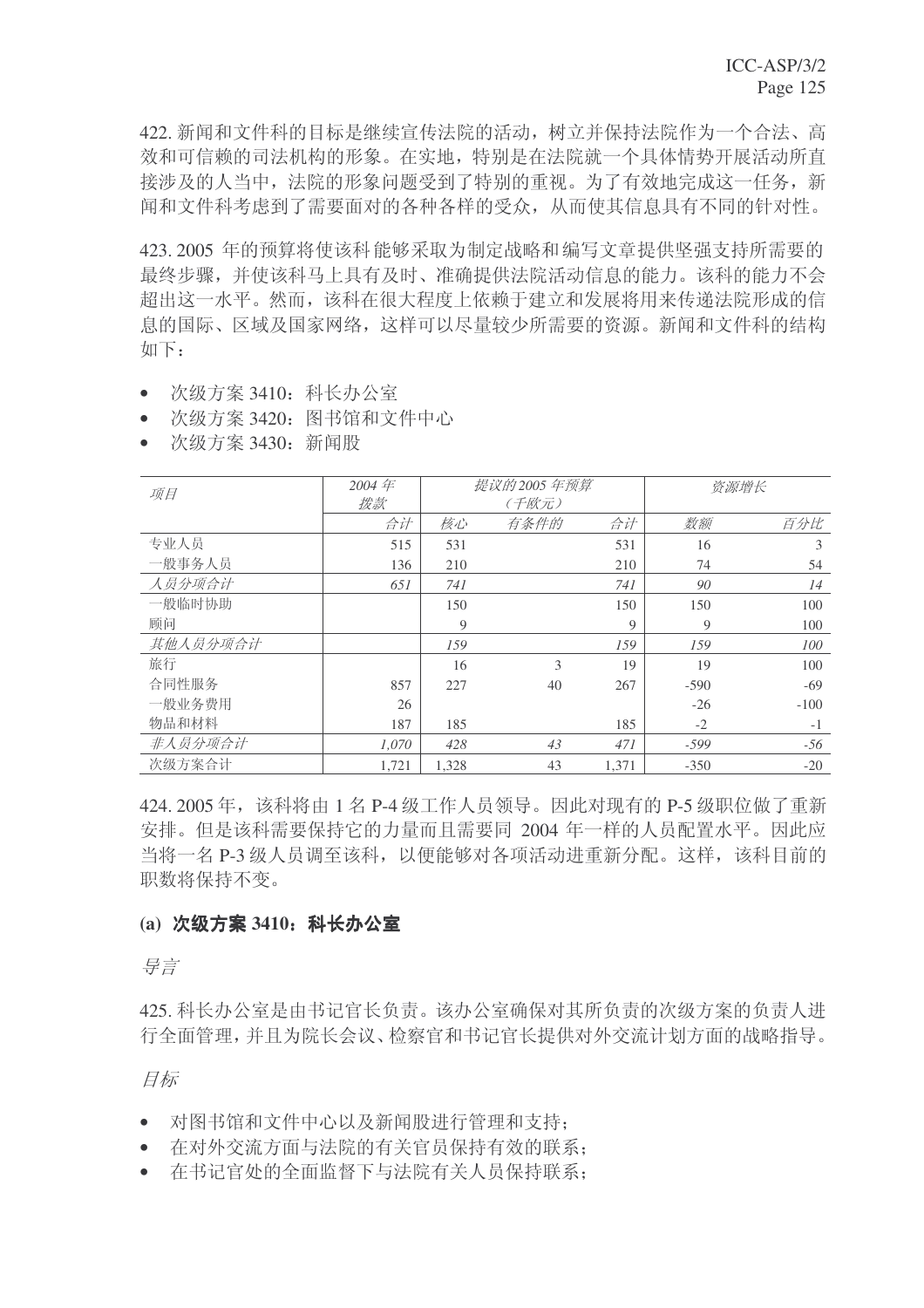• 在法院四个机关负责人的指导下,为整个法院制定对外交流计划,之后对其实施 进行管理。

| 预期成果               | 业绩指标                             |
|--------------------|----------------------------------|
| 有效地安排和管理该科的工作。     | • 该科工作安排有序, 人员积极主动。              |
| 建立起网络以确保得到关键人员的支持。 | • 能够获得国际社会的支持以及可供 法<br>院利用的有效网络。 |
| 采取清楚的交流政策。         | • 制定交流政策。                        |

# 最后产出

- 该科的工作得到有效的安排;
- 国际刑事法院的高级官员能够了解外部人员对法院的感受:
- 法院得到越来越多的其他人员的支持。

■ 资源需求

| 项目      | 2004 $#$<br>职位表 | 2005年<br>职位表 |      |    | 提议的2005年预算<br>(千欧元) |      |     |
|---------|-----------------|--------------|------|----|---------------------|------|-----|
|         |                 | 核心           | 有条件的 | 合计 | 核心                  | 有条件的 | 合计  |
| 专业人员    | ↑               |              |      |    | 117                 |      | 117 |
| 一般事务人员  |                 |              |      |    | 50                  |      | 50  |
| 人员分项合计  | 3               | ∍            |      | ◠  | 167                 |      | 167 |
| 旅行      |                 |              |      |    |                     |      | 6   |
| 非人员分项合计 |                 |              |      |    |                     |      | 6   |
| 次级方案合计  |                 |              |      |    | 173                 |      | 173 |

\*一个职位重新安排到了书记官长直属办公室。

(i) 人员需求

该科的人员需求保持不变。

(ii) 非人员需求

核心资源

旅行

426. 对于大部分对外宣传活动, 该科将继续采取谁邀请国际刑事法院工作人员在公众 集会上讲话,谁就应当支付所发生的费用的原则。然而,实践表明,该科掌握一笔预 算十分必要,这样可使该科科长能够访问与法院工作有直接联系的国家和国际组织。 该科科长将要参加不同的研讨会,以便介绍法院和该科的情况并为该科进行网络能力 建设。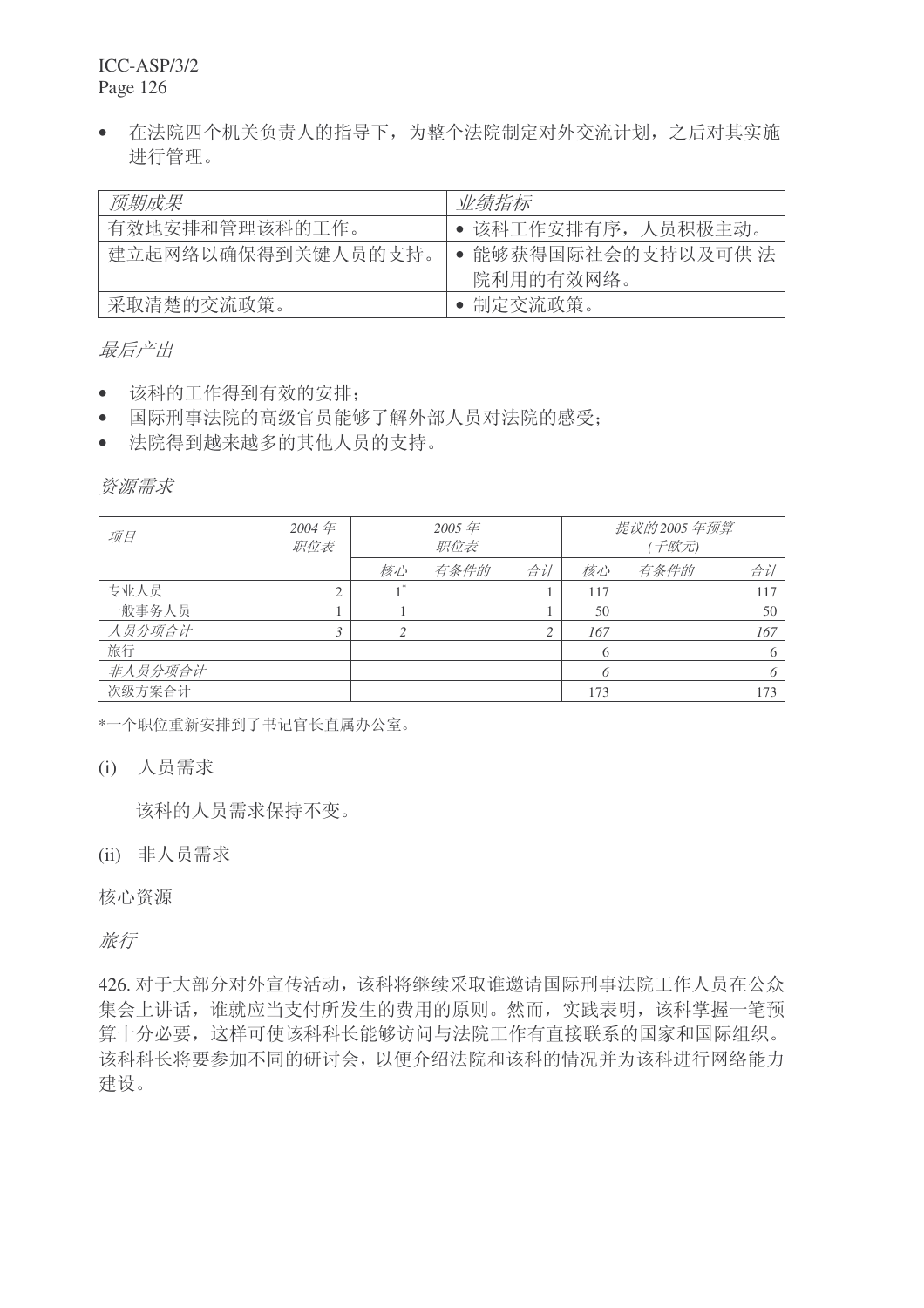# (b) 次级方案 3420: 图书馆和文件中心

#### 导言

427. 国际刑事法院的永恒特点要求图书馆和文件中心, 成为可在国际刑事司法方面提 供参考的重要地点。作为这样的机构, 图书馆的目标是为法官、各机关的官员以及律 师提供他们完成其工作所需要的基本资源。

428. 必须考虑到图书馆仍处于发展阶段,并且需要相当数量的投资,以使其能够扩大 基本的馆藏。图书馆 2005 年的工作量将有相当大的增长。因为预计国际刑事法院的 工作人员数量将增加, 法院将开始审理一批案件, 而且图书馆将对公众开放, 所有这 些都将引起公众的兴趣。

目标

- 提供并建立一个以用户为中心的资源中心,这个中心负责组织和管理对法院所需 信息的有效检索和传播;
- 根据预算的紧张情况, 对已减少了的服务讲行管理。

| 预期成果                 | 业绩指标              |
|----------------------|-------------------|
| 提供工作人员 为有效和高效率 地完成其任 | • 开展一次有关用户对所提供服务的 |
| 务所需要的资源 。其中包括提供有关的可  | 满意度的调查。           |
| 以得到的馆藏图书及图书馆文件 和参考材  |                   |
| 料服务, 以满足法院各机关(主要的重点) |                   |
| 以及公众的信息和研究需求。        |                   |

最后产出

• 所有的工作人员都能够很容易地获得知识。

资源需求

| 项目      | 2004 $#$<br>职位表 | 2005年<br>职位表                  |      |    | 提议的2005年预算<br>(千欧元) |      |     |  |
|---------|-----------------|-------------------------------|------|----|---------------------|------|-----|--|
|         |                 | 核心                            | 有条件的 | 合计 | 核心                  | 有条件的 | 合计  |  |
| 专业人员    | $\mathfrak{D}$  | $\mathfrak{D}_{\mathfrak{p}}$ |      | ◠  | 162                 |      | 162 |  |
| 一般事务人员  |                 |                               |      |    | 50                  |      | 50  |  |
| 人员分项合计  | 3               | 3                             |      |    | 212                 |      | 212 |  |
| 物品和材料   |                 |                               |      |    | 185                 |      | 185 |  |
| 非人员分项合计 |                 |                               |      |    | 185                 |      | 185 |  |
| 次级方案合计  |                 |                               |      |    | 397                 |      | 397 |  |

## (i) 人员需求

该中心的人员需求保持不变。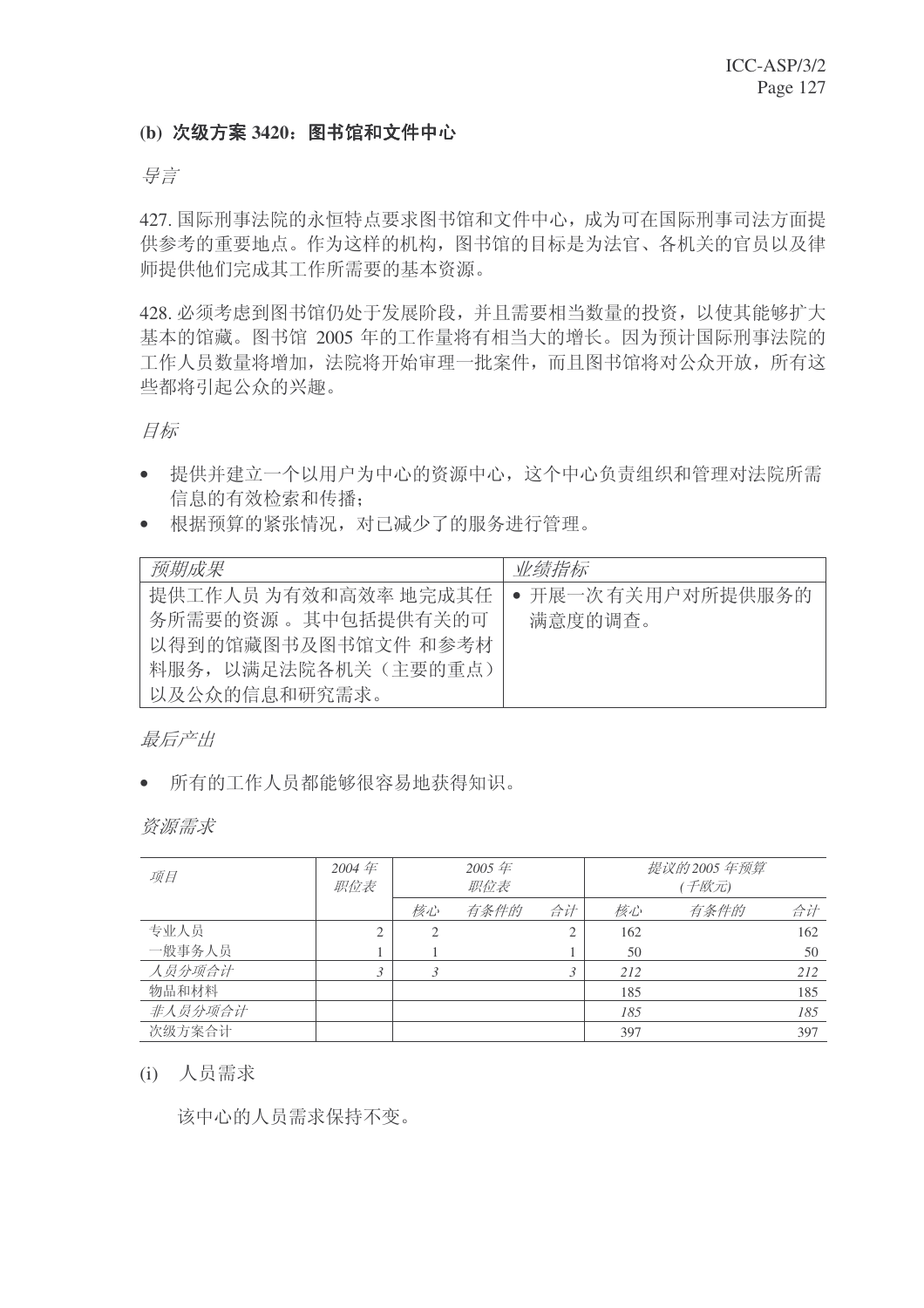(ii) 非人员需求

核心资源:

物品和材料

429. 需要安排物品和材料预算拨款以便建立起基本的核心馆藏, 满足法院各机关对工 作工具的需求(例如字典、信息技术手册和核心文件), 获得综合的连续订阅服务以 有助于确保得到各期的期刊,并且满足因人员增长而出现的订阅期刊需求的增长以及 数据库使用许可协定需求的增长。2005年预算建议将能够实现图书馆所需要的资金注 入, 从而可以扩大它的馆藏并确保能够购买某些重要的过期期刊和法律报告。

# (c) 次级方案 3430; 新闻股

ᇐ㿔

430. 新闻股的3 个主要职能包括管理同媒体的关系、管理外延活动和对外宣传以及管 理互联网/内部网站的内容。其核心目标是要宣传整个法院并确保其使命得到全世界不 同受众的很好了解。该股负责从法院发出去的所有公开信息。它与全世界的媒体组织 保持关系, 草拟宣传材料并向新闻界发送, 管理法院的网站并开发法院各机关各科能 够用来宣传其工作及国际刑事法院活动的工具。根据《规约》以及《程序和证据规则》, 新闻股还负责公布法院的裁判。2005年,新闻股还将借鉴其他国际刑事法庭的经验, 为法院确定并开展在实地的外延活动。

431. 根据《程序和证据规则》赋予书记官长的使命, 为了能够尽量做到高效率, 新闻 股的定位是一个满足法院所有机关对具体信息和文件的需求的共用服务平台。有了这 一共用信息平台作为基础, 法院将能够传播充分尊重《规约》以及《程序和证据规则》 中谈到的权力分离的信息。

432. 根据 2004 年方案预算中缔约国大会所同意的预算和财务委员会建议, 该股的预 算紧紧地围绕着能产生最大影响而且成本效益最好的活动。其结果是 2005 年预算中 将不增加人员费用,而且非人员费用与2004年预算相比将有所下降。

目标

- 树立并维护法院作为一个透明、高效和公正司法机构的形象:
- 向不同的目标受众宣传法院的工作,同时要考虑到他们的具体情况:
- 通过与法院其他机关的协调并根据《规约》实施一项交流战略,以便向不同的目 标受众说明本组织的原则、目标和活动:
- 制定并实施一项向实地的人们说明国际刑事法院使命和工作的外延计划:
- 商保"目睹正义得到伸张"。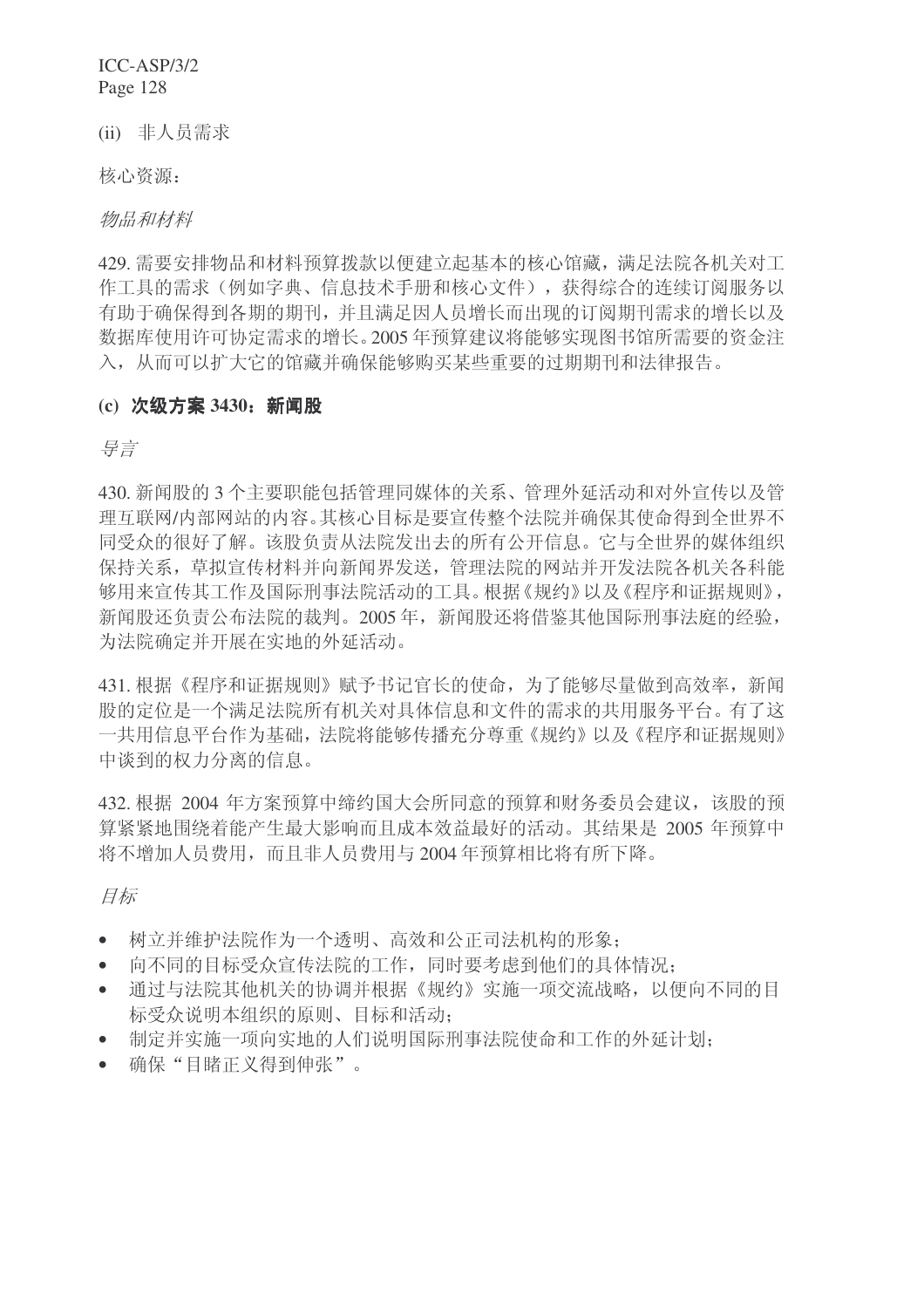| 预期成果               | 业绩指标                |
|--------------------|---------------------|
| 通过媒体向公众提供信息。       | • 对从关键国家主要报纸 上剪下来的、 |
|                    | 说明法院使命和目标得到了正确理解    |
|                    | 的文章的数量和质量进行分析。      |
| 使法院网站保持不断更新、内容全面。  | • 不断更新有关法院工作的信息, 而且 |
|                    | 访问国际刑事法院网站的人次增加。    |
| 在实地开展外延活动, 针对目标受众调 | • 按计划开展外延活动: 由该股制作的 |
| 整交流工具。             | 适当数量的出版物,而且数量不断增    |
|                    | 加: 低水平的库存: 宣传材料有现实  |
|                    | 意义。                 |
| 在合理的时间内以法院的两种工作语言  | • 用法院的工作语言印刷判决书, 不出 |
| 出版法院的裁判。           | 现不应有的拖延,并且以正式语言在    |
|                    | 网上加以公布。             |

最后产出

- 国际社会的关键人物继续支持法院的工作;
- 缔约国的一般公众了解法院的工作并支持法院的目标
- 同法院工作有直接联系的人们了解法院是如何运作的,并且承认法院在伸张正义 方面的价值。

资源需求

| 项目       | 2004 $#$<br>职位表 |    | 2005 $#$<br>职位表 |    |     | 提议的 2005 年预算<br>(千欧元) |     |
|----------|-----------------|----|-----------------|----|-----|-----------------------|-----|
|          |                 | 核心 | 有条件的            | 合计 | 核心  | 有条件的                  | 合计  |
| 专业人员     | 3               | 3  |                 | 3  | 252 |                       | 252 |
| 一般事务人员   | 2               | 2  |                 | 2  | 110 |                       | 110 |
| 人员分项合计   | 5               | 5  |                 |    | 362 |                       | 362 |
| 一般临时协助   |                 |    |                 |    | 150 |                       | 150 |
| 顾问       |                 |    |                 |    | 9   |                       | 9   |
| 其他人员分项合计 |                 |    |                 |    | 159 |                       | 159 |
| 旅行       |                 |    |                 |    | 10  | 3                     | 13  |
| 合同性服务    |                 |    |                 |    | 227 | 40                    | 267 |
| 非人员分项合计  |                 |    |                 |    | 237 | 43                    | 280 |
| 次级方案合计   |                 |    |                 |    | 758 | 43                    | 801 |

(i) 人员需求

该股的人员需求保持不变。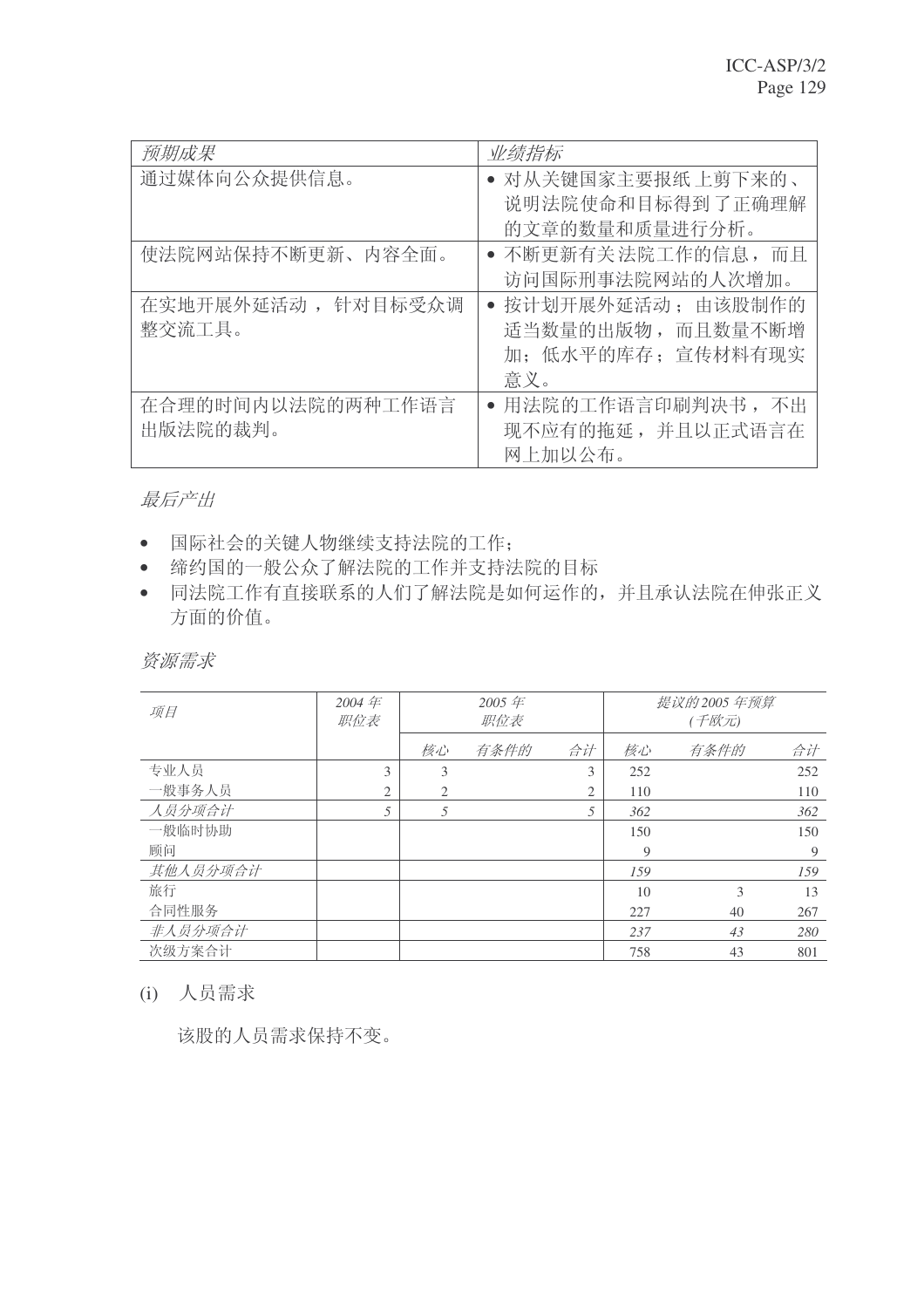## (ii) 非人员需求

核心资源:

#### 一般临时协助

433. 其他的国际刑事法庭的经验表明: 一定要有在最直接受法院活动影响的地区开展 外延活动的能力。虽然总的战略目标将由海牙来确定,但是很多事情还要依赖于各地 当地的人员。因此, 准备在必要时利用一般临时协助费用聘用地方工作人员。有些资 源还将用于法院的出版计划。 经验表明, 使用一般临时协助费用聘请编辑和设计人员 会获得好的成本效益。另外,有些资金将用于长期病假或产假。

434. 作为其外延活动责任的一部分, 法院将继续开展已证明取得了巨大成功的来访者 计划。例如, 2003 年组织了 150 次对法院的参观 (4000 人) 。2004 前 5 个月, 已经 组织了58次(1750人)。

#### 顾问

435. 这部分资源有些将用于同情势有关的活动以便为该科提供有关的支持、背景分析 和经验。另外, 将聘请顾问根据相关的目标对出版物进行修改。在为被害人制作音频 和视听材料时,以及在利用简单的绘图解释文字材料以使文盲理解时,特别需要借助 于外部资源。

#### 旅行

436. 旅行将是特别重要的, 因为法院采取的是以目标为导向的交流战略。该股将继续 采用谁邀请国际刑事法院的人员谁就应当支付费用的原则。然而, 实践表明, 该股掌 握一笔预算是十分必要的, 这样可以使其人员能够访问与法院在实地的工作有直接关 系的国家,解释法院的使命、活动和目标,并且同实地的有关的民间人士、媒体组织 和政府间组织建立起伙伴关系。这些活动被认为对于法院的总目标是特别重要的。另 外,还需要旅行资源以使该股的工作人员能够参加次数有限的会议,以便与其他机构 特别是与联合国总部保持沟通, 从而形成富有成果的配合。

#### 合同性服务

437. 需要安排资金用来为法院制作交流工具, 特别是用来在实地同人们进行交流以及 开展外延活动的材料。上文中所要求的一般临时协助费用将提供设计创造这些交流工 具所需要的人员,而合同性服务费用将使这些材料能够真正地制作、复制出来并分发 出夫。因此, 这些资源中有些将用于分发材料而材料则必须翻译成当地语言, 并要讲 行改动, 以适合文盲的需要。还需要合同性服务费用来制作音频产品并将其传播出去, 特别是通过实地的各个广播公司,包括有可能的情况下,通过联合国广播进行传播。 另外, 还将需要资金复制音频和视频产品。根据书记官长的任务, 该股将继续向一般 公众、律师和外交人员散发法院的《规约》以及缔约国大会的正式记录并将继续为法 院的各个机关和法律界创造工作工具。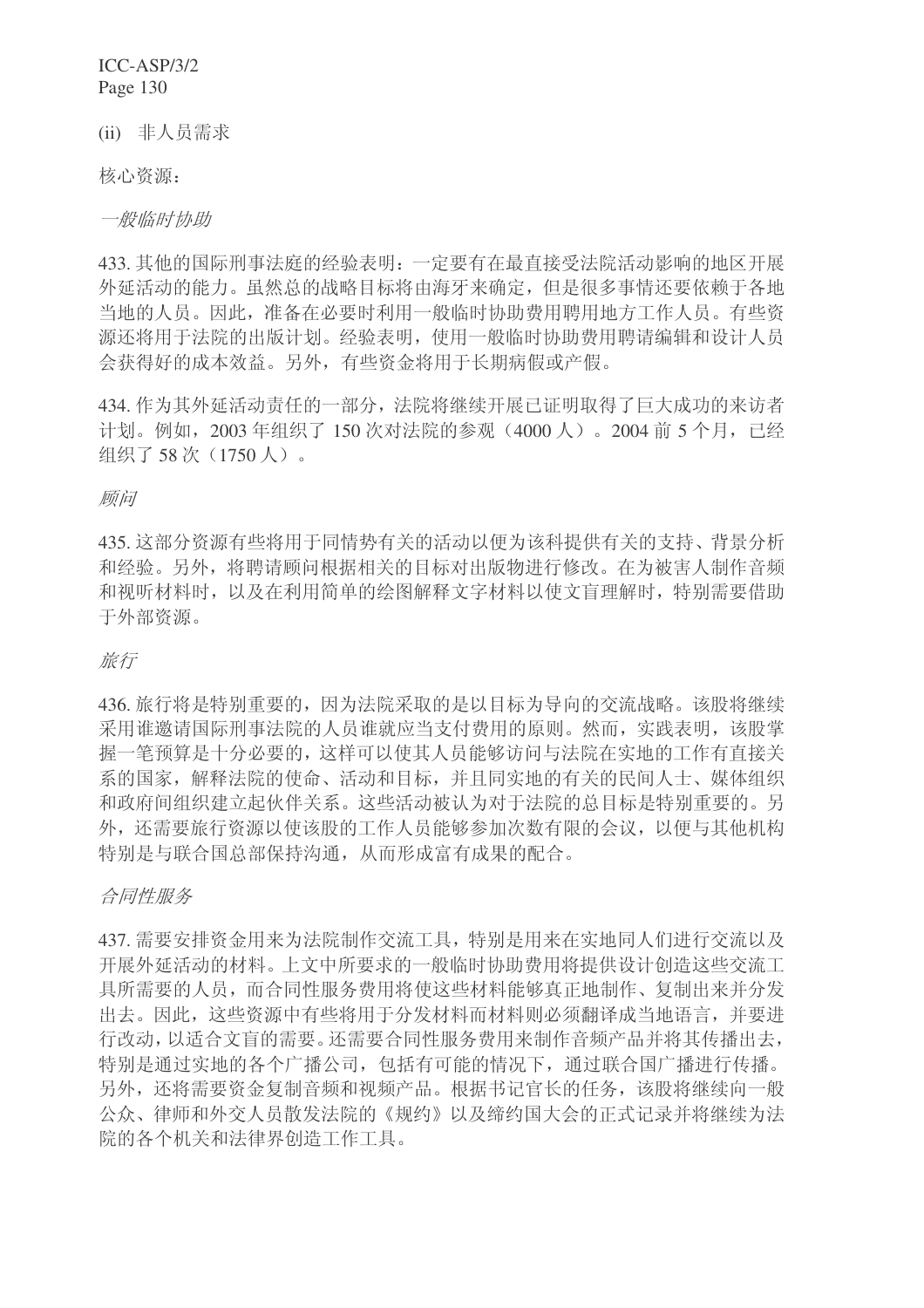438. 准备将一些工作外包出去, 以便法院的最终裁判可以发表。就像利用一般临时协 助是为法院创造宣传材料的最有效方法一样, 利用合同性服务也是发表法院裁判的最 有效办法。一旦审判开始, 法院将必须按照《规约》的规定发表其司法裁判。法院报 告将以国际刑事法院的两种工作语言印刷,并将构成法院的判例:报告将分发给全世 界的图书馆和法律界。该股将特别注意将法院报告分发给缔约国和发展中国家的图书 馆。鉴于这种文件的重要性,希望能有高质量的产品。同时,新闻股将密切监测降低 或共同承担这种文件的费用的方法,而且,如有可能,将制定一项可产生盈利的销售 政策。

有条件的资源:

旅行

439. 需要安排一部分有条件的旅行预算, 以使该股的人员能够到达实地、在实地组织 会议和记者招待会,并且散发材料。开展这些活动的目的是要保证法院的目标被有关 人员所理解,同时尊重检察官办公室的权利。鉴于国际刑事法院需要面对的各种情况 的文化特殊性, 在实地逗留特别重要。

合同性服务

440. 一旦审判开始后, 该股将以目标受众最能接受的语言, 制作并广泛分发法院的一 些关键性和基本的文件(CD-ROM、视听材料等)。这些材料必须经过改动以适合文盲 的需要。因此,需要有合同性服务以便将法院的目标和职能变成非常简单的语言。

# 5. 方案 3500: 被害人和律师司

异言

441. 被害人和律师司由辩护支持科以及被害人参与和赔偿科组成, 这两个科都在司长 办公室的直接管理之下。

| 项目       | 2004年<br>拨款* | 提议的 2005 年预算<br>(千欧元) |       |       | 资源增长  |     |
|----------|--------------|-----------------------|-------|-------|-------|-----|
|          | 合计           | 核心                    | 有条件的  | 合计    | 数额    | 百分比 |
| 专业人员     |              | 1,002                 | 270   | 1,272 | 1,272 | 100 |
| 一般事务人员   |              | 306                   | 56    | 362   | 362   | 100 |
| 人员分项合计   |              | 1,308                 | 326   | 1,634 | 1,634 | 100 |
| 一般临时协助   |              | 30                    | 30    | 60    | 60    | 100 |
| 顾问       |              | 20                    |       | 20    | 20    | 100 |
| 其他人员分项合计 |              | 50                    | 30    | 80    | 80    | 100 |
| 旅行       |              | 32                    | 5     | 37    | 37    | 100 |
| 合同性服务    |              | 390                   | 2,761 | 3,151 | 3,151 | 100 |
| 一般业务费用   |              |                       | 104   | 104   | 104   | 100 |
| 非人员分项合计  |              | 422                   | 2,870 | 3,293 | 3,292 | 100 |
| 次级方案合计   |              | 1,780                 | 3,226 | 5,006 | 5,006 | 100 |

\* 被害人和律师司是在对书记官处进行了内部调整之后设立的。因此 2004 年没有对这个方案单独拨 款。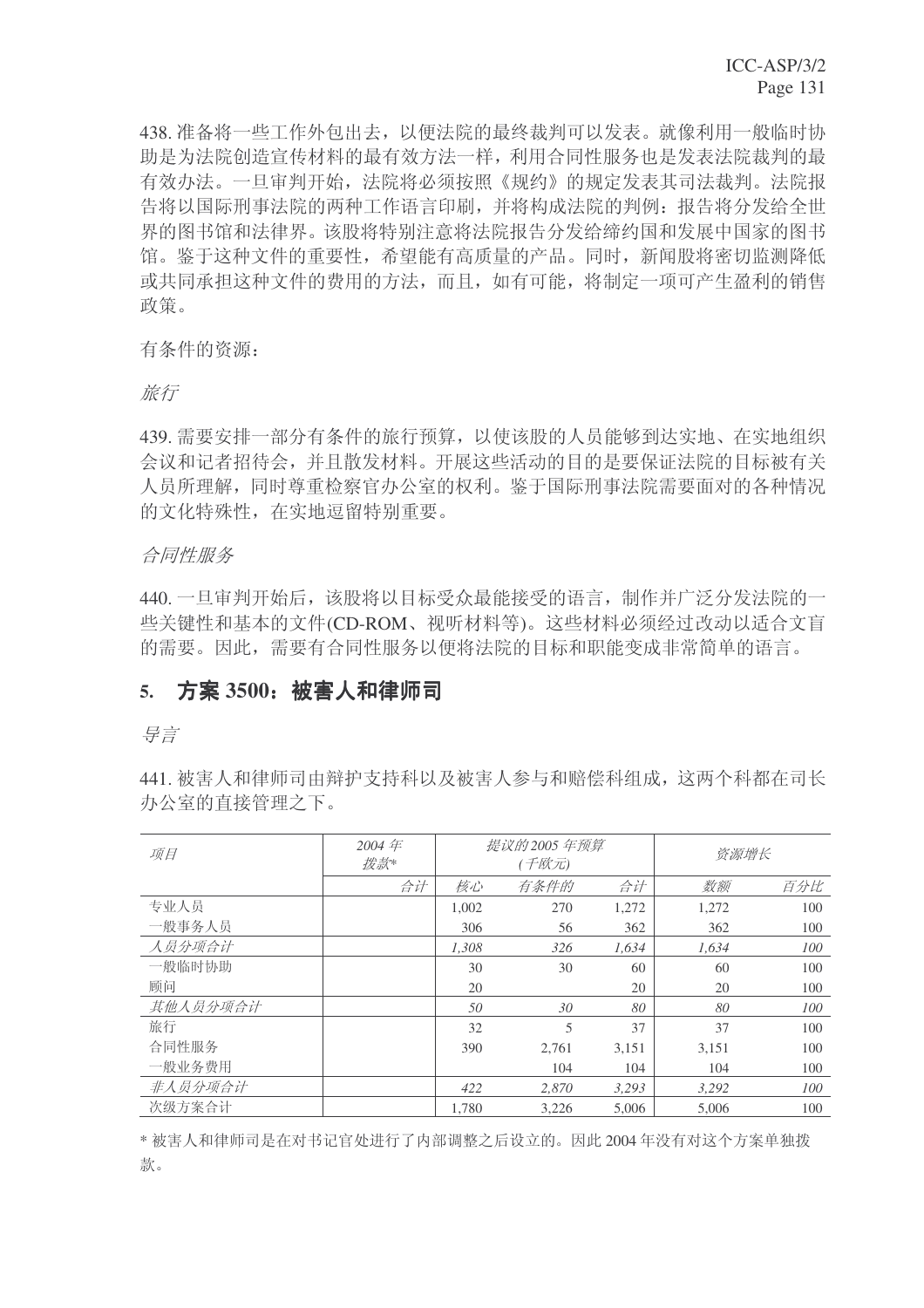## (a) 次级方案 3510: 司长办公室

导言

442. 首先, 司长办公室面对着前所未有的独特挑战, 即确保很好地落实《规约》和《程 序和证据规则》中认可的被害人的权利。

443. 第二个重大的挑战是通过保证高水平律师出庭来确保公平的审判。

目标

- 确保同辩护问题以及同被害人参与和赔偿问题有关的事务平稳运转:
- 确保为被害人参与和赔偿科、辩护支持科同法院其他司、科和机关以及其他各方 之间的交流提供高效率的渠道。

| 预期成果             | 业绩指标                                               |
|------------------|----------------------------------------------------|
| 该司各科工作的有效安排和高效率。 | • 通过该司各科的贡献, 使司法诉讼顺利<br>进行, 从而反映出来的对该司工作的成<br>功管理。 |

最后产出

• 同该司两个科工作有关的所有业务活动顺利进行。

资源需求

| 项目       | 2004年<br>职位表 |    | 2005年<br>职位表 |    |     | 提议的2005年预算<br>(千欧元) |     |
|----------|--------------|----|--------------|----|-----|---------------------|-----|
|          |              | 核心 | 有条件的         | 合计 | 核心  | 有条件的                | 合计  |
| 专业人员     |              |    |              |    | 125 |                     | 125 |
| 一般事务人员   |              |    |              |    | 39  |                     | 39  |
| 人员分项合计   | 2            | 2  |              | 2  | 164 |                     | 164 |
| 一般临时协助   |              |    |              |    | 30  | 30                  | 60  |
| 其他人员分项合计 |              |    |              |    | 30  | 30                  | 60  |
| 旅行       |              |    |              |    | 6   |                     | 6   |
| 非人员分项合计  |              |    |              |    | 6   |                     | 6   |
| 次级方案合计   |              |    |              |    | 200 | 30                  | 230 |

(i) 人员需求

核心资源:

司长的1 名行政助理(GS-OL)

444. 由于法院司法职能方面的工作量不断增加, 该司司长将需要一名行政助理来完成 司长直接分配的一系列行政任务。现有的一般事务职位已被重新安排到其他地方。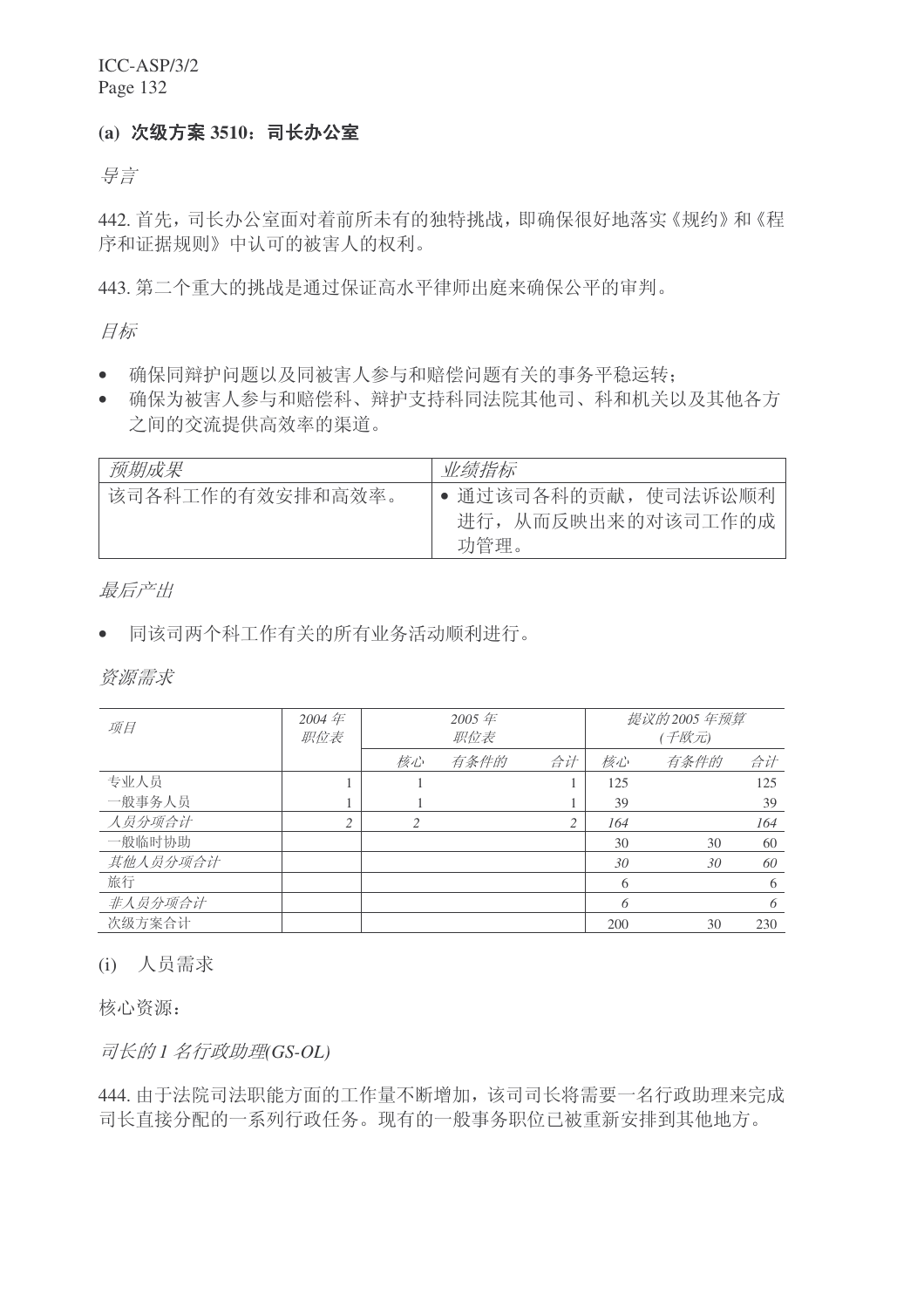一般临时协助

需要安排资金以便在需要时提供人员。

有条件的资源

一般临时协助

实地工作需要协助。

- (ii) 非人员需求
- 核心资源

旅行

旅行费用是为了参加同该司工作有关的研讨会和讲习班。

## (b) 次级方案 3520: 辩护支持科

ᇐ㿔

445. 辩护支持科负责管理法律援助以及为辩护团提供必要的专业知识和行政支持。该 科管理着广泛的具有挑战性的法律事宜, 其目标是要坚持被告人的权利。

目标

• 根据《程序和证据规则》规则14(2), 酌情向辩护律师提供所有的必要行政帮助。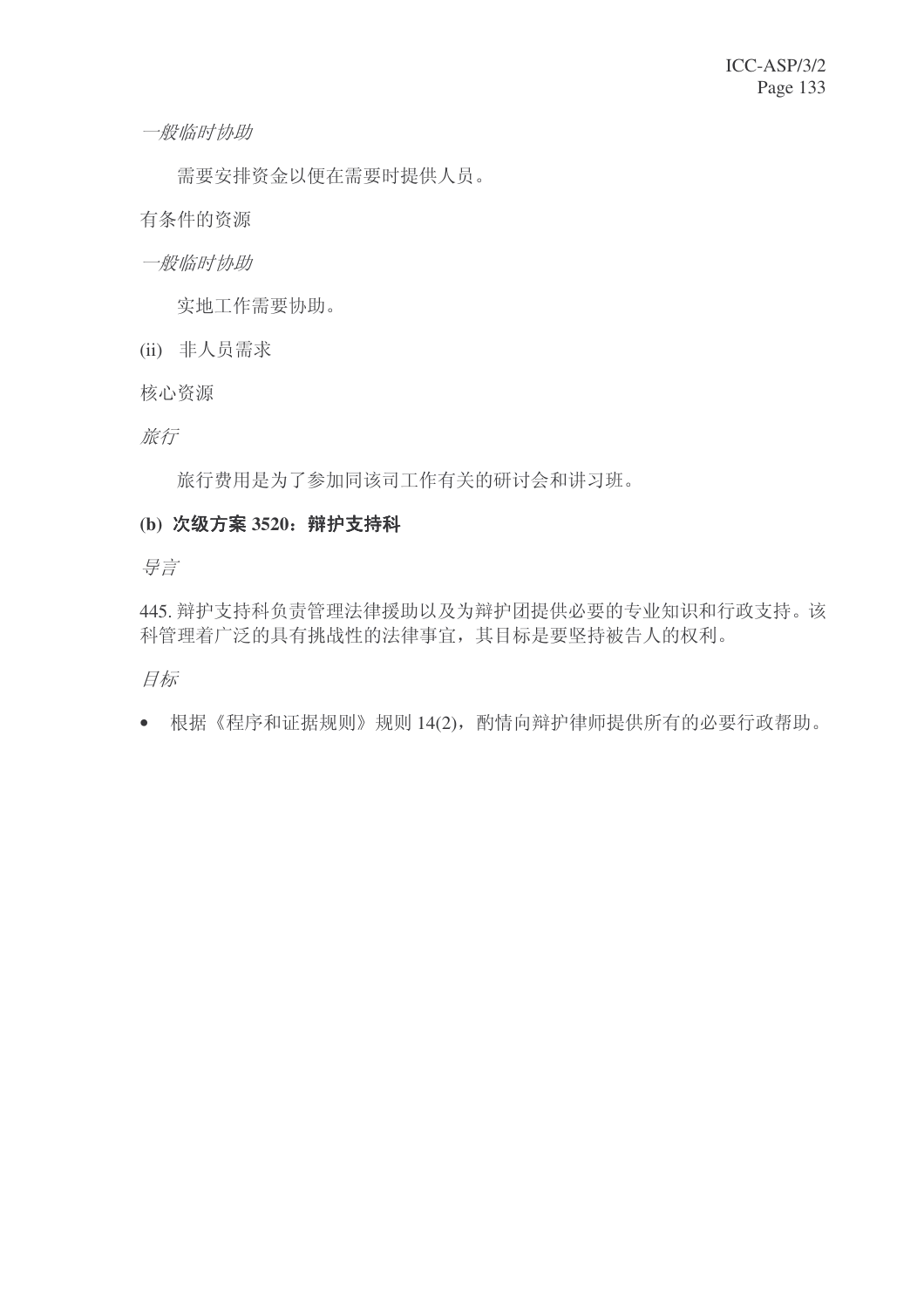| 预期成果                 | 业绩指标                         |
|----------------------|------------------------------|
| 确定一份 律师清单, 要考虑到 世界上主 | 收到要求纳入律师清单的申请数量。             |
| 要的法系并确保地域代 表的平衡以及性   | • 清单上的律师人数。                  |
| 别代表性的公平。             |                              |
| 确定一份专业调查员清单, 要考虑到世   | 收到要求纳入调查员清单的申请数<br>$\bullet$ |
| 界上主要法系并确保地域代表性的平衡    | 量。                           |
| 以及性别代表性的公平。          | 被确认为合格的调查员人数。                |
| 在法律援助以及指派律师 、助理和专业   | 得到法律援助的受指控人人数。<br>$\bullet$  |
| 调查员帮助受指控人方面提供及时的支    | 指派的律师人数。<br>$\bullet$        |
| 持。                   | 分配给律师的助理人数。                  |
|                      | 为辩护团指派的调查员人数。                |
| 向贫困的被告提供由 法院支付的法律援   | 为贫困者进行的调查次数。<br>$\bullet$    |
| 助。                   | 为指派的辩护团支付的款额。<br>$\bullet$   |
| 为辩护团提供便利和帮助。         | 供辩护团使用的空间和材料。<br>$\bullet$   |
|                      | 从辩护团得到的要求磋商的申请<br>次          |
|                      | 数, 以及做出回答的次数。                |
| 同各种协会和其他人员不断进行对话。    | 同其进行对话的对话人数量。                |
|                      | 参加会议次数。                      |
|                      | 会议和磋商的结果。                    |

最后产出

# • 为被告人提供法律援助的良好制度。

资源需求

| 项目       | 2004 $#$<br>职位表 | 2005年<br>职位表   |      |                | 提议的2005年预算<br>(千欧元) |       |       |
|----------|-----------------|----------------|------|----------------|---------------------|-------|-------|
|          |                 | 核心             | 有条件的 | 合计             | 核心                  | 有条件的  | 合计    |
| 专业人员     | 2               | 3              |      | $\overline{4}$ | 281                 | 41    | 322   |
| 一般事务人员   |                 |                |      |                | 50                  |       | 50    |
| 人员分项合计   | 3               | $\overline{4}$ |      |                | 331                 | 41    | 372   |
| 顾问       |                 |                |      |                | 10                  |       | 10    |
| 其他人员分项合计 |                 |                |      |                | 10                  |       | 10    |
| 合同性服务    |                 |                |      |                | 40                  | 2.761 | 2,801 |
| 非人员分项合计  |                 |                |      |                | 40                  | 2,761 | 2,801 |
| 次级方案合计   |                 |                |      |                | 381                 | 2.802 | 3,183 |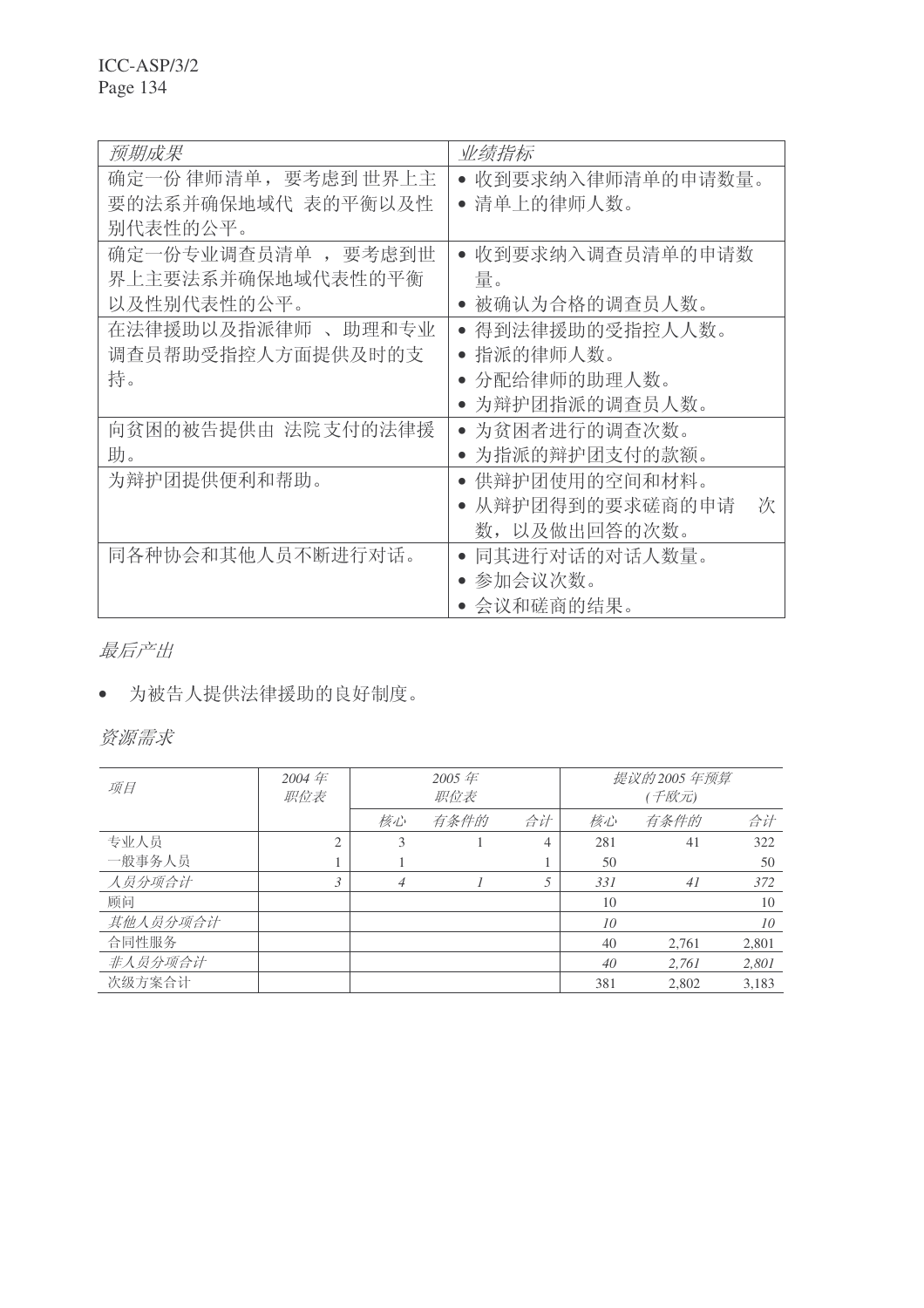(i) 人员需求

核心资源:

*1* ৡ乒䯂*(P-4)*

446. 这名顾问将确保根据《规约》以及法院的规则和条例向辩护方提供法律援助和充 分的便利。这名律师在调查初期将是值班律师,而且将成为被告人的长期律师,如果 分配他这样做的话;作为被告人的长期律师,他或她在诉讼的各个阶段代表被告出庭。

顾问

447. 该科的发展以及法院同法律界伙伴关系的发展, 将特别需要雇用法律顾问专家来 恰当地评价辩护团的需要以及辩护报告的准确性,并确定调查员和律师是否在按照行 为准则行事。

有条件的资源:

*1* ৡޚᕟᏜ*(P-2)*

448. 这名准律师将通过诸如起草文件、备忘录和法律信函等为律师提供办公室日常事 务方面的支持。这名准律师还将在律师的领导下,以研究和建议的形式为辩护律师和 被告人提供支持和帮助,并开展研究。

(ii) 非人员需求

核心资源:

合同性服务

449. 书记官长的责任之一是在有关《规约》和规则的律师培训工作中给予合作。虽然 法院将不组织培训班,但是应当在法院举行研讨会以使律师熟悉法院的特点和做法。

需要安排资金以使书记官处能够主办一次由专家和律师协会代表参加的关于辩 护问题的研讨会。

有条件的资源:

合同性服务

450. 据预计, 每一个案件将需要 4 个辩护团。

法律援助计划将支付辩护团的费用以及该科酌情提供的调查费。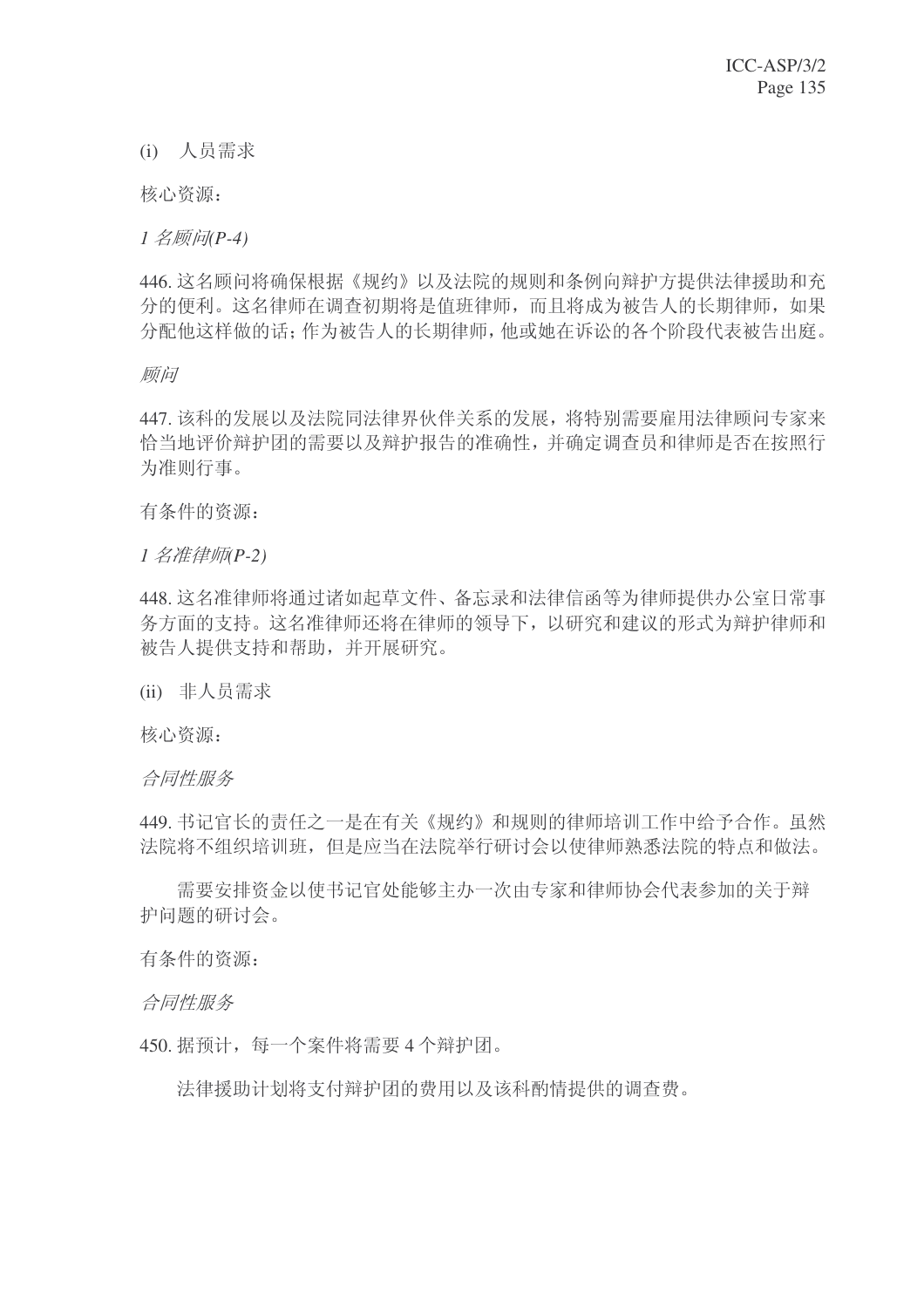## (c) 次级方案 3530: 被害人参与和赔偿科

ᇐ㿔

451. 被害人参与和赔偿科力争完成国际刑事法院在被害人参与诉讼和要求赔偿方面 的使命。

目标

• 建立有效的机制,帮助被害人参与所有阶段的诉讼(《规约》第68条第3款对此 做出了规定,而且《程序和证据规则》规则 16 和 89 至 93 对此做了进一步阐述) 并帮助他们索取赔偿(《规约》第75条对此做出了规定,而且《程序和证据规则》 规则 94 至 99 做了进一步阐述)。援助将特别意味着:收集被害人信息、处理被 害人的申请、为被害人找到法律代理以及协助被害人同其法律代理相互交流。

| 预期成果                                                                                                                       | 业绩指标                                                                                |
|----------------------------------------------------------------------------------------------------------------------------|-------------------------------------------------------------------------------------|
| 明确说明对国际刑事法院职能及其诉讼<br>程序应抱有什么期望。                                                                                            | 被害人参与和赔偿科有效处理被害人<br>要求参与诉讼或获得赔偿的请求的程<br>度。<br>避免诉讼中出现不必 要的延误或困<br>难。                |
| 有更多的被害 人参与国际刑事法院的诉<br>讼。<br>对与被害人问题 有关的国家和国际能力<br>建设做出贡献。<br>被害人有效地参与诉讼而没有出现不必<br>要的延误。<br>有效地登记并 提交被害人要求参与诉讼<br>或获得赔偿的请求。 | 要求参与诉讼的标准申请表。<br>要求赔偿的标准申请表。<br>管理被害人申请的安全数据库。<br>• 为被害人的法律代 理准备的培训材<br>料。          |
| 在法庭上对被害人的有效法律代理,<br>同<br>时要考虑到被害人的不同兴趣以及 法院<br>的有限资源。                                                                      | • 对被害人的法律援助制度。<br>● 了解法庭诉讼程序 并要求参与或赔偿<br>的被害人数量。<br>已由被害人参与和赔偿科处理 的被害<br>人的索赔要求的数量。 |
| 同被害人信托基金理事会有效的沟通。                                                                                                          | ● 有效地处理被害人赔偿要求的程度。<br>● 分工明确。                                                       |

最后产出

• 被害人有效地参与而且没有造成司法进程的延误。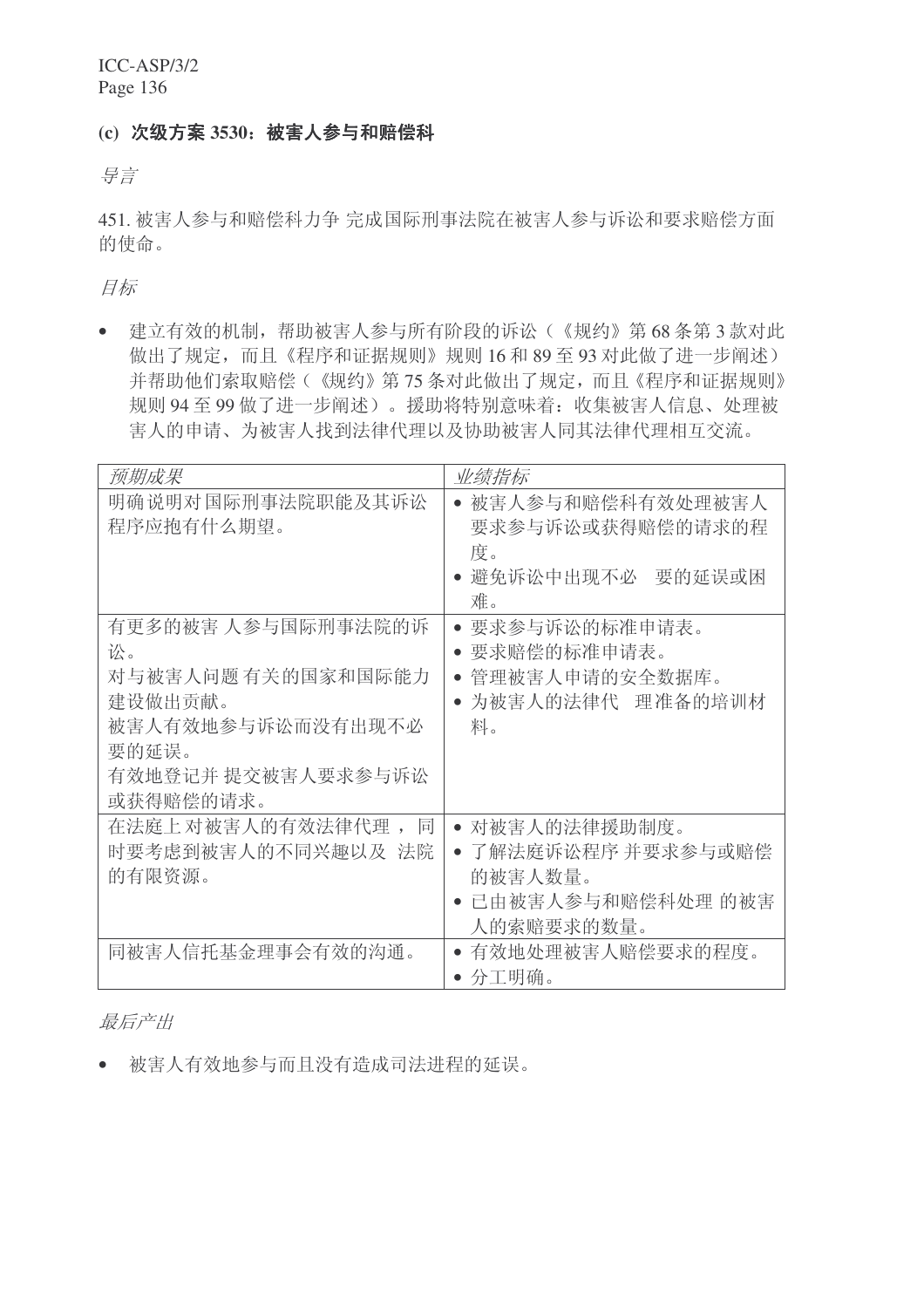#### 资源需求

| 项目       | 2004 $#$<br>职位表 | 2005 $#$<br>职位表 |                | 提议的 2005 年预算<br>(千欧元) |       |      |       |
|----------|-----------------|-----------------|----------------|-----------------------|-------|------|-------|
|          |                 | 核心              | 有条件的           | 合计                    | 核心    | 有条件的 | 合计    |
| 专业人员     | 5               | 7               | $\overline{4}$ | 11                    | 596   | 229  | 825   |
| 一般事务人员   | 2               | 5               | $\overline{2}$ |                       | 217   | 56   | 273   |
| 人员分项合计   | 7               | 12              | 6              | 18                    | 813   | 285  | 1,098 |
| 一般临时协助   |                 |                 |                |                       | 10    |      | 10    |
| 其他人员分项合计 |                 |                 |                |                       | 10    |      | 10    |
| 旅行       |                 |                 |                |                       | 26    | 5    | 31    |
| 合同性服务    |                 |                 |                |                       | 350   |      | 350   |
| 一般业务费用   |                 |                 |                |                       |       | 104  | 104   |
| 非人员分项合计  |                 |                 |                |                       | 376   | 109  | 485   |
| 次级方案合计   |                 |                 |                |                       | 1,199 | 394  | 1,593 |

(i) 人员需求

452. 提出的新职位是按照有效地运作所需要的资源计算出来的,同时考虑到了根据 《法院条例》而要设立的公设被害人律师办事处。

核心资源:

 $1$  名主要律师(P-5)

453. 这名主要律师将确保被害人根据《规约》和法院规则以及其他适用规章得到必要 的法律援助(包括法律研究、咨询或代理)以及充分的便利。

 $1$  名准律师(P-2)

454. 这名准律师将向主要律师和法律干事提供支持和法律帮助。他将要起草法律备忘 录并开展法律研究。

1 名档案管理员(GS-OL)

455. 在通过一些表格寻找希望参与诉讼并要求赔偿的被害人的工作中, 这名档案管理 员将执行并支持管理该科将要面临的大量资料的有效办法和程序。这名档案管理员将 对信息讲行分类、保存、检索和更新。这名管理员将处理各种数据并对收到的材料讲 行检查和编号。这名人员将确保及时地将新收到的资料放到档案中去,并做到正确的 排序和放置。他或她必须使信息存放有规律并做到随时可以得到,以便满足其它科的 人员查到准确信息的需求并且使法院其他机关也能共享。

## 1 名文件和数据库管理员(GS-OL)

456. 这一职位任职人的主要职责包括: 承担被害人申请和有关文件协调中心和/或协调 人的责任, 处理基本的法律文件以及希望参加法庭诉讼的被害人提交的申请, 协助实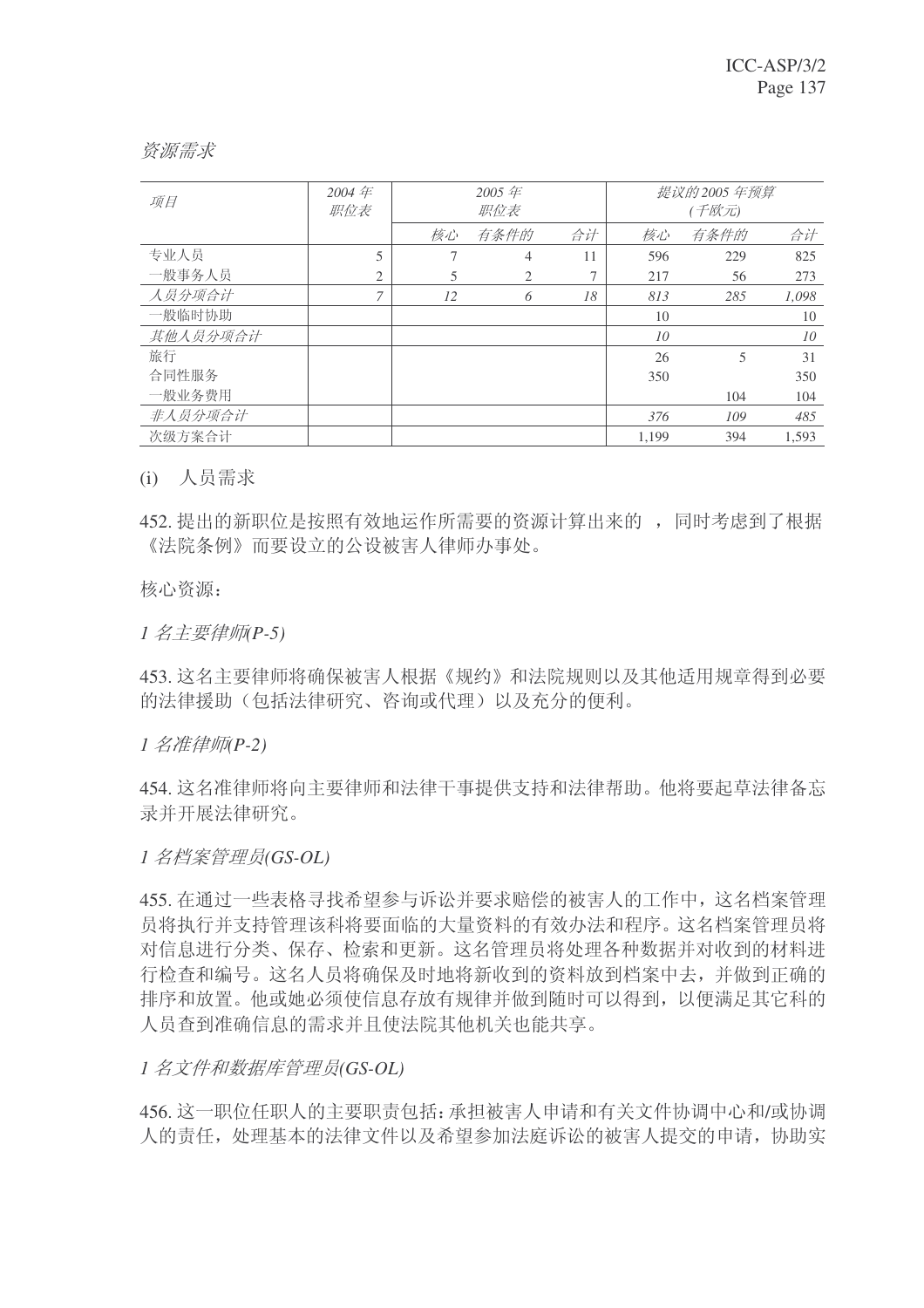现用于资料归档和管理的信息管理系统,以便管理被害人的申请和该科将要面对的大 量信息并将其归档, 以及管理被害人数据库。

1 名案件管理员(GS-OL)

457. 这名案件管理员将协调同具体审判有关的所有行政和后勤职能。

顾问

继续得到顾问所能提供的专业知识是十分必要的。

有条件的资源:

*2* ৡᕟᏜ*(P-4)*

458. 律师将根据《规约》、法院的规则以及其他活用规章为被害人提供法律援助和专 业知识。

2 名法律干事(P-3)

459. 这两名法律干事将 就希望参与诉讼的被害人的 任何法律代理问题向检察官办公 室提供支持。

1 名档案管理员(GS-OL)

见核心资源下对档案管理员的描述。

1 名文件和数据库管理员(GS-OL)

见核心资源下对文件和数据库管理员的描述。

(ii) 非人员需求

核心资源:

旅行

460. 在诉讼的不同时期, 该科将需要有工作人员在实地。派往实地工作的人员, 其任 务包括在现场开展活动以确保被害人得到收有大量信息的材料并且了解诉讼程序以 及他们在其中的作用,而且还要从被害人那里获得有关他们申请参与诉讼的信息。此 外,一名在实地工作的监时人员将向被害人提供一般性的支持,通过系统地发放标准 表格以及协助填表对被害人提供帮助,并且将加强被害人参与和赔偿科同当地以及国 际非政府组织、政府间组织和其他有关机构的关系。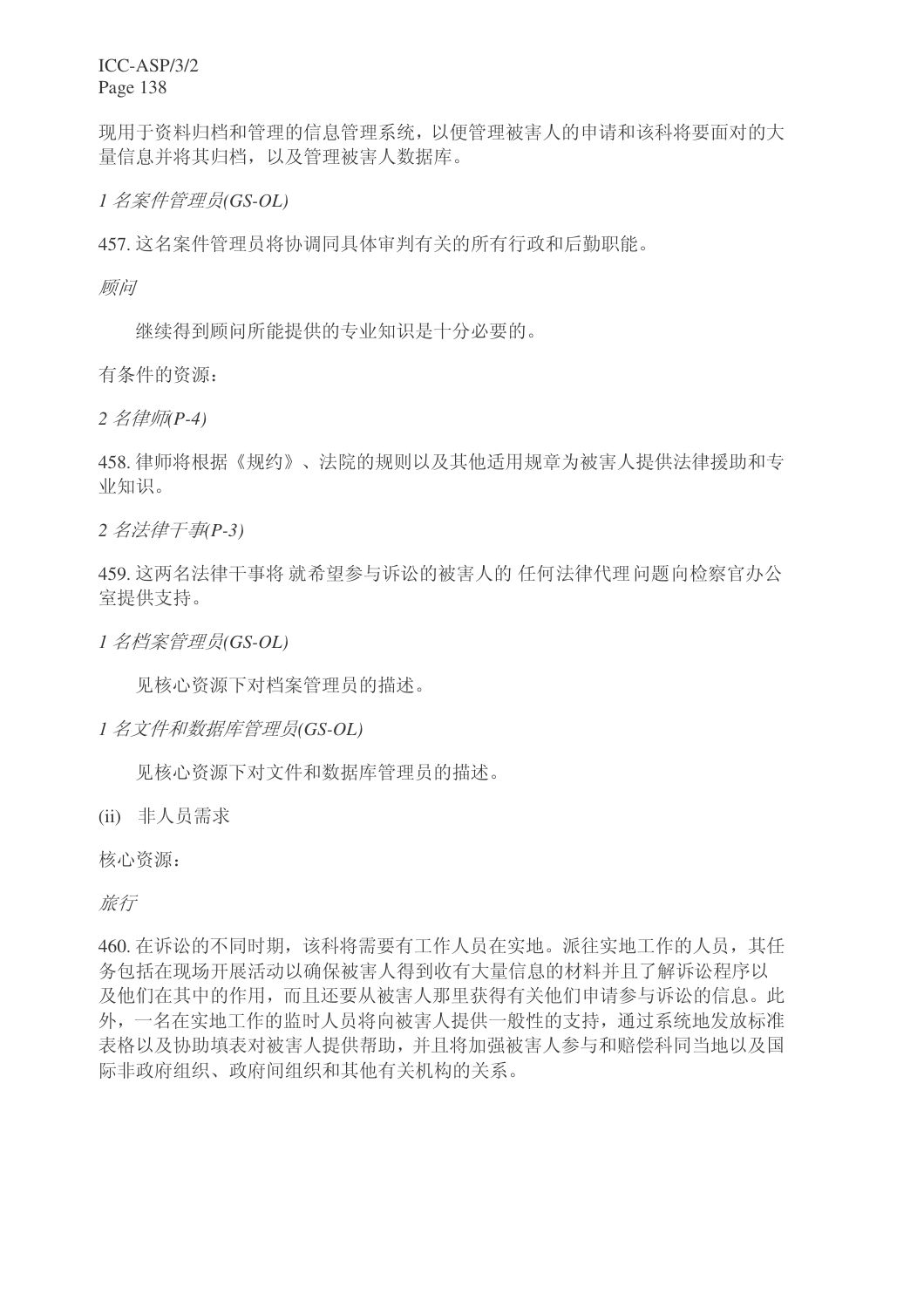合同性服务

461. 被害人参与和赔偿科将举办有关其支持被害人活动的研讨会。专家们将无偿提供 指导。在这种情况下, 法院将需要负责专家的旅费和每日生活津贴。

462. 为了保证被害人参与优讼活动, 被害人参与和赔偿科将设计和制定计划, 培训这 些法院的用户。将特别强调能力建设。在确定了培训需求的基础上,被害人参与和赔 偿科将加强那些帮助被害人的人员的技术和能力。培训将使人们了解国际刑事法院的 做法和程序。

463. 还要求提供一笔款项用于同规则 90(5)规定的义务的有关的费用。根据该条规定, 无力支付共同法律代理人的被害人,可以得到适当的财政协助。

有条件的资源:

旅行

旅行费用包括参加会议以宣传该科活动的旅行。

一般业务费用

464. 这笔款项将专门用于公设被害人律师办事处开展调查活动的目的。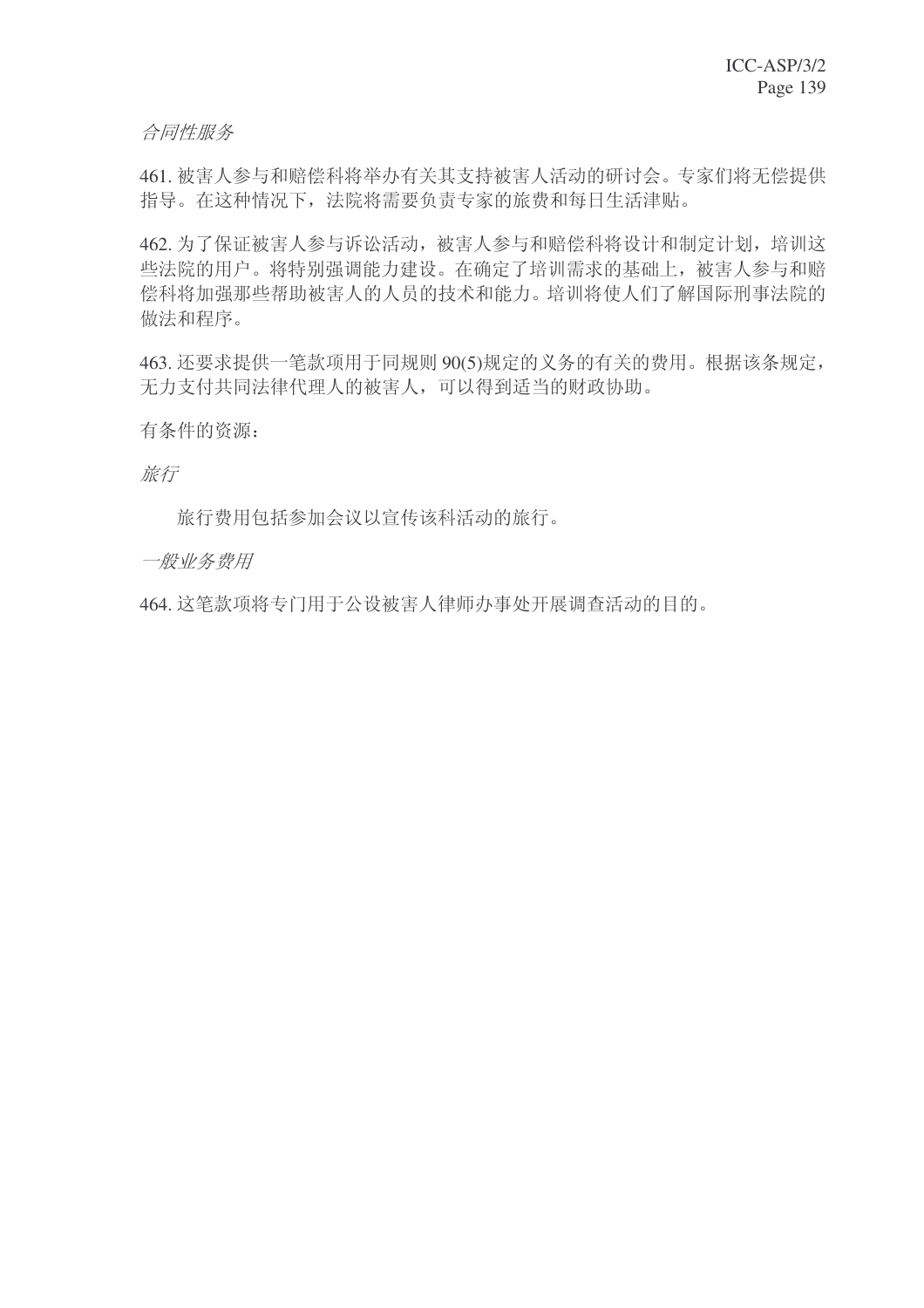# D. 主要方案 IV: 缔约国大会秘书处

2002-2005 年预算和支出比较表

| 项目         | 2002-2003 年<br>支出 | 2004年<br>拨款 |       | 提议的 2005 年预算<br>(千欧元) |       |       | 资源增长           |
|------------|-------------------|-------------|-------|-----------------------|-------|-------|----------------|
|            |                   |             | 核心    | 有条件的                  | 合计    | 数额    | 百分比            |
| 专业人员       |                   | 291         | 377   |                       | 377   | 86    | 29             |
| 一般事务人员     |                   | 134         | 217   |                       | 217   | 83    | 62             |
| 人员分项合计     |                   | 425         | 594   |                       | 594   | 169   | 39             |
| 一般临时协助     |                   | 85          | 122   |                       | 122   | 37    | 43             |
| 会议临时协助     |                   |             | 70    |                       | 70    | 70    | 100            |
| 加班         |                   |             | 5     |                       | 5     | 5     | 100            |
| 其他人员分项合计   |                   | 85          | 197   |                       | 197   | 112   | 132            |
| 旅行         |                   |             | 96    |                       | 96    | 96    | 100            |
| 招待费        |                   |             | 10    |                       | 10    | 10    | 100            |
| 合同性服务      |                   | 1,845       | 1,923 |                       | 1,923 | 78    | $\overline{4}$ |
| 一般业务费用     |                   | 92          | 84    |                       | 84    | $-8$  | $-9$           |
| 物品和材料      |                   | 4           | 43    |                       | 43    | 39    | 975            |
| 家具和设备      |                   | 148         | 113   |                       | 113   | $-35$ | $-24$          |
| 非人员分项合计    |                   | 2,089       | 2,269 |                       | 2,269 | 180   | 9              |
| 主要方案 IV 合计 |                   | 2,599       | 3,060 |                       | 3,060 | 461   | 18             |

\*缔约国大会秘书处在 2002-2003 年期间没有开展活动,因此没有支出。

号言

465. 缔约国大会在其 2003 年在纽约召开的第二届会议上设立了大会常设秘书处。大 会决定秘书处是法院的基本组成部分, 在行政上, 秘书处及其工作人员附属于书记官 处。秘书处在大会全面掌握下进行工作,并直接向大会报告。它所负责的活动列于主 要方案 IV。

466. 秘书处要履行一系列的职能。首先, 秘书处在履行《规约》规定的职能中, 向大 会及其下属机构提供行政和技术帮助。其会议服务职能包括: 计划, 准备和协调大会 及其下属机构的会议:接收、翻译、复制和散发大会及其下属机构的文件、报告和决 定;会议期间提供口译服务;准备、印刷并散发(如果大会或主席团做出这样的决定) 会议记录以及大会和主席团的文件; 保存大会的归档文件。

467. 其次, 秘书处为大会及其机构提供实质服务。实质服务职能包括: 提供法律和实 质性秘书处服务, 例如提供文件、报告和分析摘要: 就大会工作的法律和实质问题提 出秘书处的建议;与各国政府、法院、政府间组织、非政府组织和其他有关机构及个 人通信。此外, 秘书处还负责礼宾和全权证书事官以及同东道国的合作。

468. 秘书处还向预算和财务委员会提出财务和预算建议 (特别是有关 《财务条例和细 则》的建议),起草有关财务和预算需求的决议,并写出有关预算影响的说明。另外 秘书处还协助对《规约》的签字、批准书和加入书进行记录,并协助记录各成员国的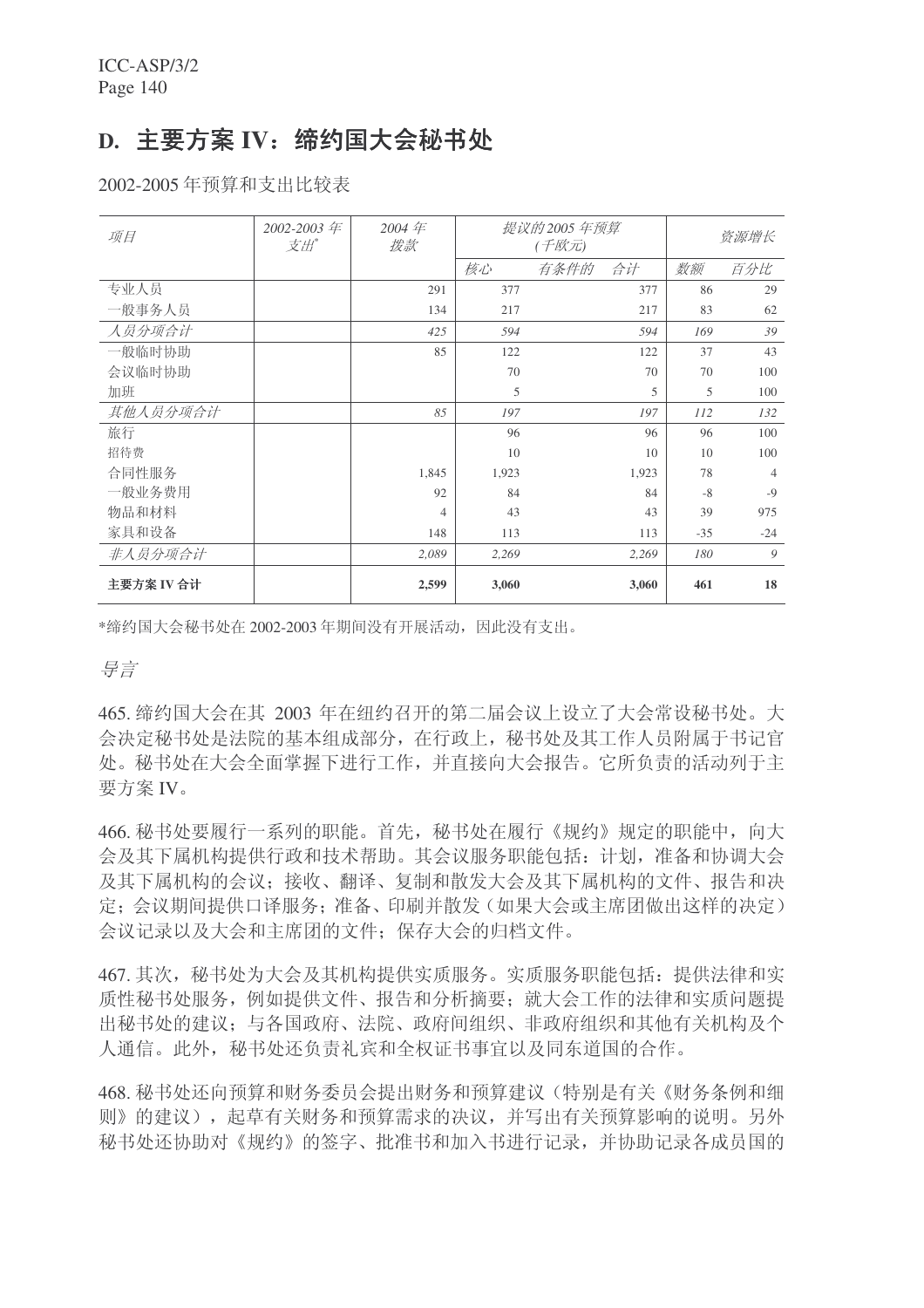实施法规。这一职能要求秘书处协助大会促进签署和执行《规约》并监测对《规约》 的遵守情况。

469. 秘书处有三名专业人员和三名一般事务人员。但是秘书处的预算中也安排了款项 用于因工作量或工作性质而有必要时聘用其他的工作人员。其结果是秘书处的核心人 员很少,随着工作量的增加,有必要对此重新考虑。

目标

- 2005年秘书处将开展一系列活动。首先将组织一次大会会议和两次预算和财务委 员会会议。在大会会议期间, 秘书处还将为大会的一些附属机构, 特别是侵略罪 特别工作组提供服务。
- 秘书处还将开展活动促使和支持各国加入《规约》,采用的方法主要是与国家和 区域共同努力促进各国加入《规约》: 对请求协助加入《规约》并为国内实施《规 约》作准备工作的国家做出回应: 协助大会和主席团管理同法院活动有关的职能。 这些职能将包括: 监测成员国缴纳摊款的情况: 在非合作事务中对法院提供支持: 在特权和豁免以及总部同东道国的协定等问题上提供监督管理和支持: 管理解决 纠纷的程序事务:以及为最不发达国家参加大会的会议设立并管理一项信托基金。
- 秘书处将通过提供高质量的服务和支持, 使大会及其附属机构能够更有效地完成 其使命。在这方面, 秘书处的目标是确保缔约国能够根据《规约》得到会议服务 和文件服务。
- 秘书处将在与大会及其附属机构工作有关系的所有事务中, 向其提供帮助(特别 是将重点放在有效地安排会议和磋商的时间并按照正确的程序举行这些会议上), 而且还将向他们提供技术性的秘书处服务。秘书处将继续向预算和财务委员会、 证书委员会、最不发达国家信托基金以及侵略罪特别工作组提供秘书处支持。
- 此外, 还将就《规约》中有关大会及其附属机构的条款的适用和解释, 开展研究 并写出分析研究报告。其他的主要工作领域将包括: 为大会及其附属机构规划并 协调令议服务: 准备、协调并向大会及其附属机构提交文件: 分析大会决议并协 调大会决议的落实工作: 监测法院各机关遵守有关及时准备并及时向大会及其附 属机构提交文件的规定的情况; 寻找并获得额外的资源以使秘书处能够有效且高 效率地完成其使命。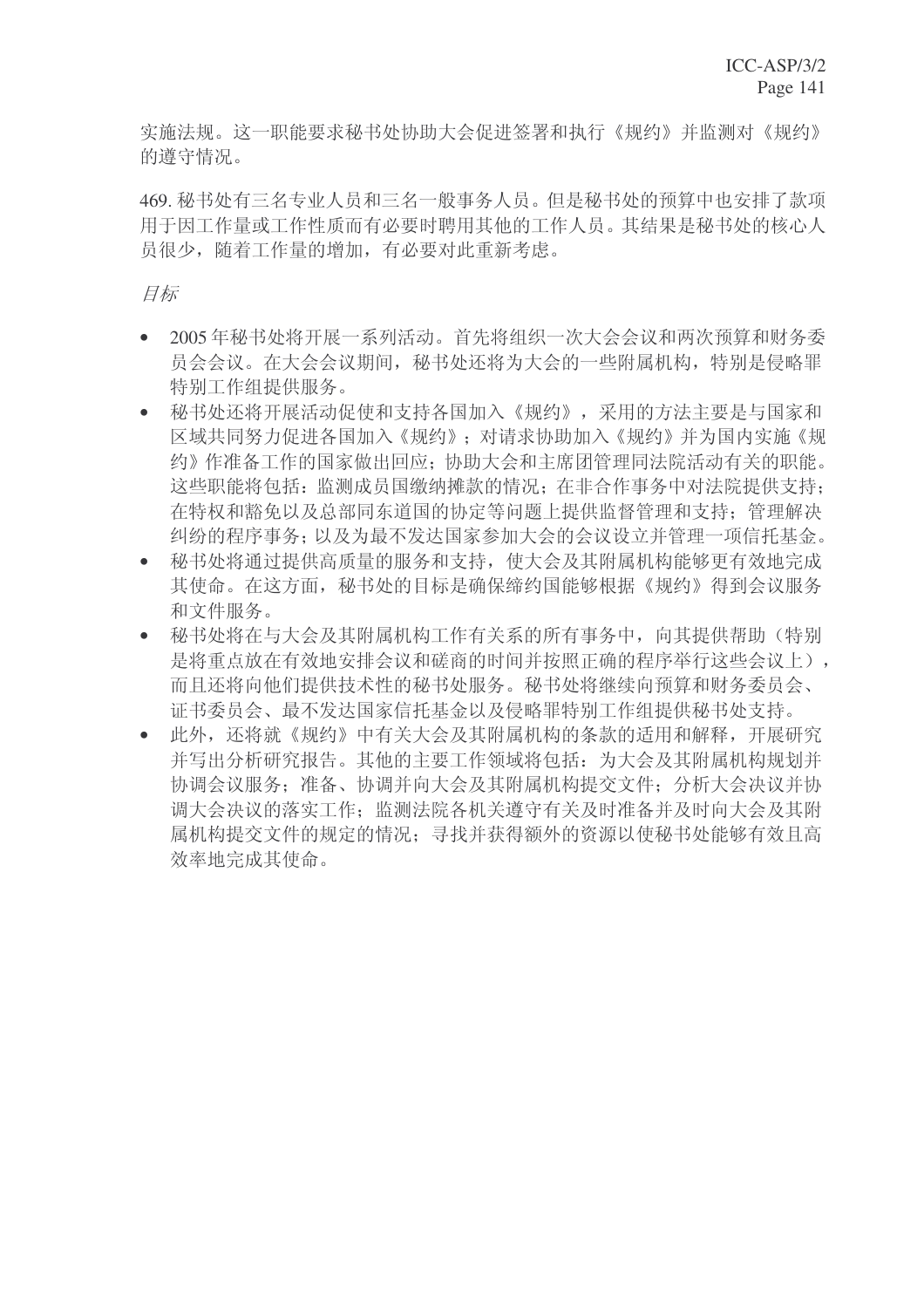| 预期成果               | 业绩指标                          |
|--------------------|-------------------------------|
| 向大会及其附属机构提供高质量的法律  | 要求秘书处提供帮助特别是提供文件              |
| 咨询。                | 的缔约国数量。                       |
| 在同合作有关的事务 中为法院提供高质 | 要求秘书处提供法院活动信息的缔约              |
| 量的支持。              | 国数量。                          |
| 对缔约国进行有效监测并向他们提供高  | 按时交纳摊款的缔约国数量。<br>$\bullet$    |
| 质量的支持。             | 建立最不发达国家基金。<br>$\bullet$      |
|                    | • 信托基金资金的接受者数量。               |
| 组织高质量的缔约国大会及其附属机构  | • 大会成员及有关机构对每年一次的会            |
| 的会议。               | 议表示满意。                        |
|                    | • 对及时发出所有 6 种工作语言的文件          |
|                    | 表示满意。                         |
|                    | • 及时确定会议安排。                   |
|                    | • 缔约国对所提供的口译 和会议服务表           |
|                    | 示满意。                          |
| 使成员国能够更好地随时得到有关法院  | • 为大会创建一个网站。                  |
| 活动的最新信息。           | 创办通讯刊物。<br>$\bullet$          |
|                    | • 为大会文件建立一个数据库。               |
| 及时地提供高质量的 、经过编辑和翻译 | 缔约国对文件编辑和翻译质量表示满<br>$\bullet$ |
| 的文件以便进行处理、制作和分发。   | 意。                            |

## 最后产出

- 为缔约国大会服务: 缔约国大会第四届会议正式记录;
- 为缔约国大会附属机构服务: 预算和财务委员会、侵略罪工作组和主席团的报告;

提供实质性服务: 缔约国大会的十次会议、预算和财务委员会的16次会议、侵 略罪特别工作组的二次会议、主席团的四次会议、侵略罪工作组闭会期间的六次会 议:

- 监测批准书和通知的情况并保存一份最新的清单, 监测各国的实施法规并进 行记录;
- 监测缔约国缴纳摊款的情况;
- 促进法律文书的形成: 就成为《规约》缔约国并充分实施《规约》的问题向 各国提供法律信息和建议,为制定国家的实施法规作出贡献。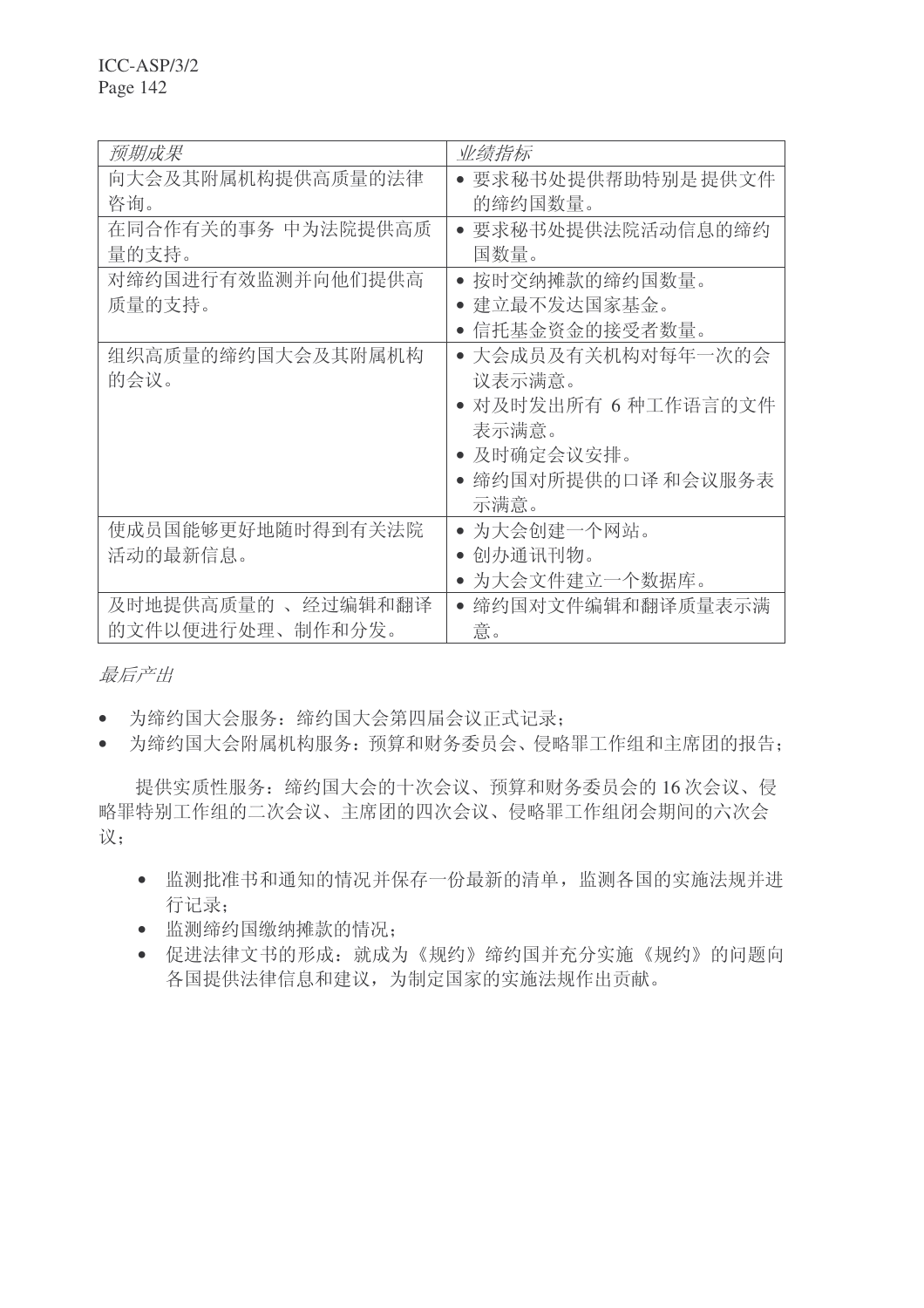| 项目       | 2004年<br>职位表 |                | 2005年<br>职位表 |                |       | 提议的 2005 年预算<br>(千欧元) |       |
|----------|--------------|----------------|--------------|----------------|-------|-----------------------|-------|
|          |              | 核心             | 有条件的         | 合计             | 核心    | 有条件的                  | 合计    |
| 专业人员     | 3            | 3              |              | 3              | 377   |                       | 377   |
| 一般事务人员   | 3            | $\overline{4}$ |              | $\overline{4}$ | 217   |                       | 217   |
| 人员分项合计   | 6            | 7              |              | 7              | 594   |                       | 594   |
| 一般临时协助   |              |                |              |                | 122   |                       | 122   |
| 会议临时协助   |              |                |              |                | 70    |                       | 70    |
| 加班       |              |                |              |                | 5     |                       | 5     |
| 其他人员分项合计 |              |                |              |                | 197   |                       | 197   |
| 旅行       |              |                |              |                | 96    |                       | 96    |
| 招待费      |              |                |              |                | 10    |                       | 10    |
| 合同性服务    |              |                |              |                | 1,923 |                       | 1,923 |
| 一般业务费用   |              |                |              |                | 84    |                       | 84    |
| 物品和材料    |              |                |              |                | 43    |                       | 43    |
| 家具和设备    |              |                |              |                | 113   |                       | 113   |
| 非人员分项合计  |              |                |              |                | 2,269 |                       | 2,269 |
| 主要方案合计   |              |                |              |                | 3,060 |                       | 3,060 |

资源需求

470. 2005年这一方案的资源需求略有增长,因为秘书处对其必须完成的任务目前有了 进一步的了解。预计在今后的几个月中将有必要讲一步调整,因为预算的差距已十分 明显。到目前为止,已确定了以下调整:

(i) 人 员 需 求

核心资源:

471. 秘书处目前有核心人员6名。在大部分活动中, 都希望秘书处使用临时人员来完 成在类似组织中要由长期人员完成的职能。在 2004 年的预算中, 当时设想大部分的 人员短缺将会通过与法院合用人员得到弥补。虽然这是理想的办法,但是在实践中已 证明是很复杂的。法院大部分现有人员已经是在满负荷工作,所以秘书处的工作必然 被看作是额外的工作,这样,就往往给已经是很紧张的工作造成压力。即使这种工作 被安排到了国际刑事法院现在的时间表中, 秘书处也要为所提供的服务支付费用。虽 然目前的办法可以在短时期内起作用, 但其长期的优势是不确定的, 而且在秘书处内 形成一些必要的能力, 也许会带来更高的效率和成本效益。因此, 出于对专业知识、 有效性和独立性的考虑, 秘书处确定在 2005 年应当具备以下职能:

1名GS-PL 文件员/档案员:

该文件员/档案员将:

- 1. 作为文件控制官员管理大会及其附属机构的正式 系列文件, 并对这些文件的 发出讲行管理。这些职责要求这名人员:
	- 通过对所有正式系列文件的登记、分类和给予不同的标号, 以及保存管理 所有正式系列文件的登记来控制文件从交来到归档的工作流程;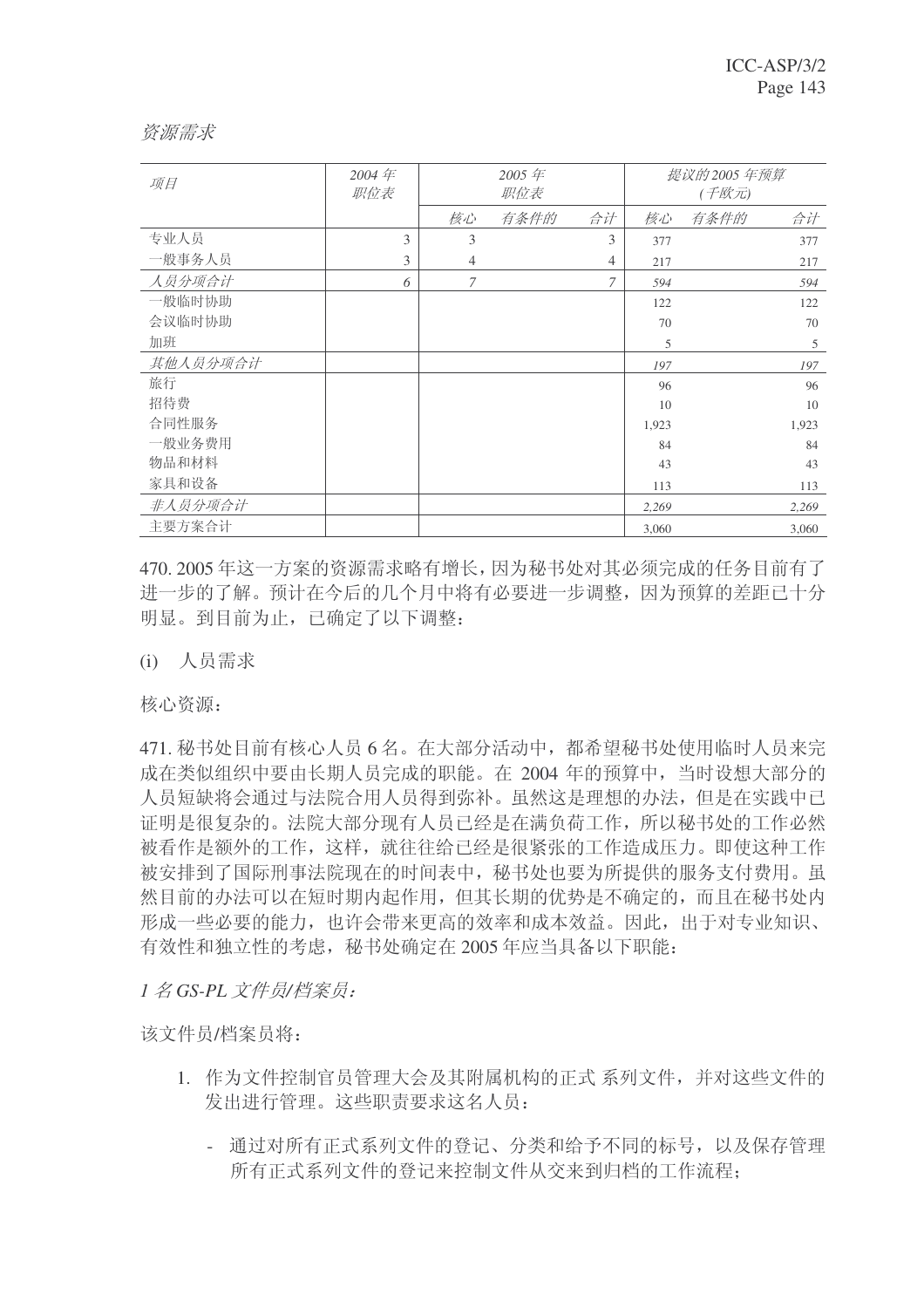- 监督文件最后的版式以及其中引用的材料: 对已完成的翻译采取后续行动 以获得最后的批准并讲行复制:
- 确保正式文件的复制并分发给各缔约国及其他与会者:
- 确保官方文件是按照缔约国大会以及预算和财务委员会的指导意见和程序 提交并排版的:
- 2. 特别要通过确保文件台工作正常运转以及建立文件接收和发出程序来管理缔 约国大会以及预算和财务委员会会议之前及会议期间的文件发放工作:
- 3. 建立官方文件和信件的邮寄程序并讲行监督: 建立并管理地址数据库:
- 4. 管理缔约国大会的档案(秘书处的档案以及记录的保管、数据存储、清点核 杳以及档案设备的采购): 提供记录方法以及记录保存方面的咨询服务, 必 要时就文件的转交和/或处理同法院讲行联系: 管理数字记录的添加过程: 管 理系统升级以及数字档案数据库的迁移。

#### 一般临时协助

472. 已经谈到秘书处必须依靠 一般临时协助 以保证实现一般由长期工作人员履行的 职能。以下工作将需要更多的临时协助支持: 制作、分发和管理文件: 翻译和编辑: 会议后勤服务;以及协调安排笔译人员的旅行。除此之外,还安排了一般临时协助费 用用于在工作高峰期间为工作人员提供支持, 并用于会议可能出现的意外情况, 特别 是需要后备人员来协调正在进行中的文件服务的情况。

473. 在 P-4 级别上, 秘书处将增加一名法律干事以协助以下工作: 起草会前和会议期 间文件;为侵略罪特别工作组主席起草台词;起草大会和工作组举行的讨论会的纪要; 对会议做充分的记录: 确保不同版本文件的一致性: 对大会和侵略罪工作组遇到的各 种问题讲行研究。

474. 同样, 秘书处将需要一名编辑, 编辑大会及其所属机构的文件并对文件的整体质 量进行监督,同时还要编辑会议记录。这名编辑将保证上述文件正确地翻译成了大会 的官方语言并将成为参考材料和词汇专门人员。

475. 在 P-3 级别上, 秘书处将需要一名会议于事。 在年会之前的几个月以及年会期间, 这名会议干事将在会议的所有后勤方面协助会议和礼宾干事。这将意味着确定空间需 求和设备需求并协助签到工作以及同代表们的联系沟通。

476. 在会议之前及会议期间, 都将需要有一个职位负责同媒体协调和联络。这个职位 的任职人员将根据需要组织情况介绍会和记者招待会,并起草通讯稿。

#### 会议临时协助

477. 秘书处将组织缔约国大会每年一次的会议, 因而将产生相关的费用。预计 2005 年以下方面的会议相关费用将会增加: 复制/复印机、保险、信使服务、旗帜、媒体报 道费用(包括宣传小册子及向记者提供的成套宣传材料的费用)、临时会议协助、签 到数据库、牌证服务以及预算和财务委员会成员的保安和旅费。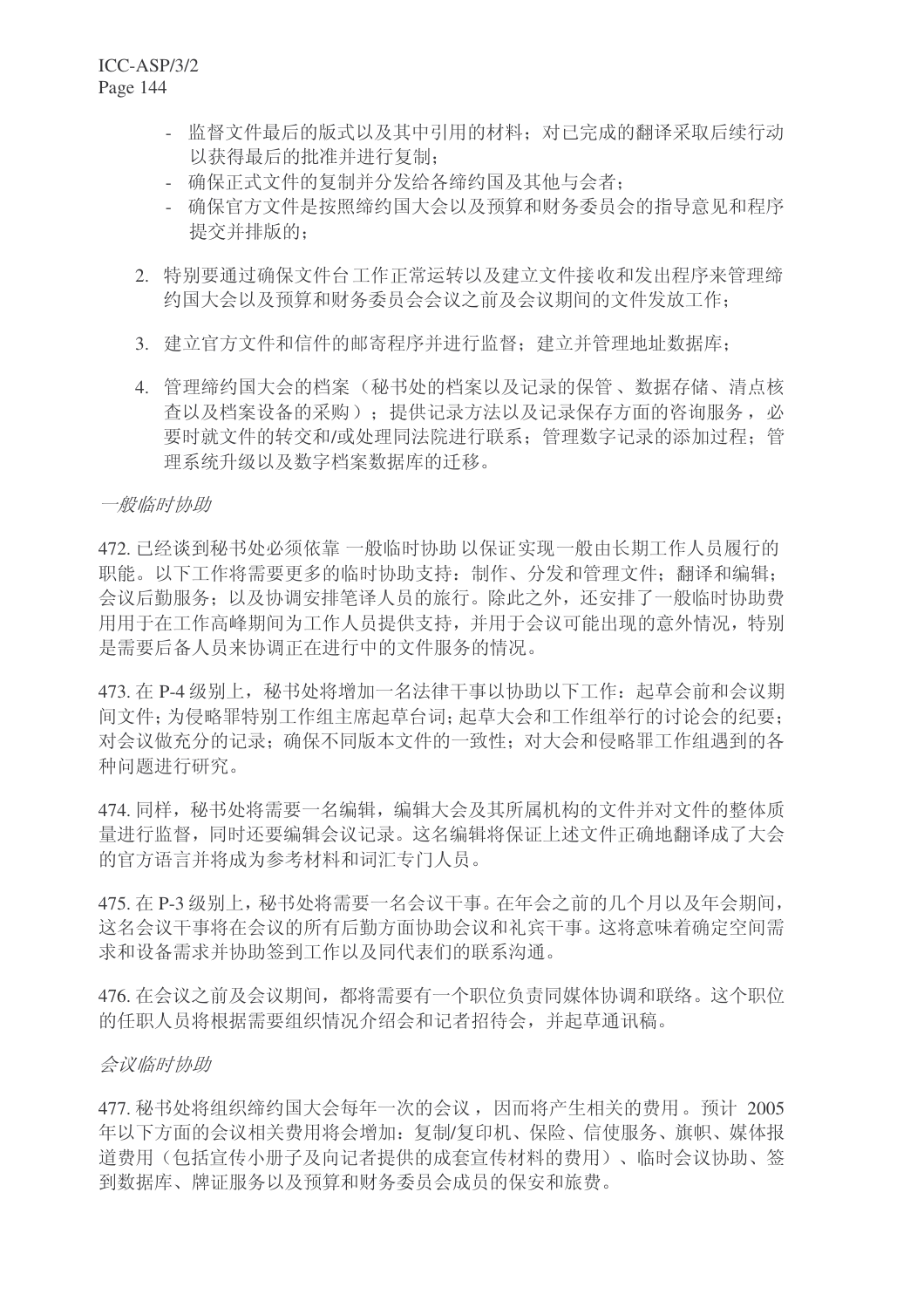加班

478. 在缔约国大会以及财务和预算委员会的会议期间, 将有必要雇用一些临时助理人 员帮助散发文件、复印、签到并做一些会议的一般行政事务。在某些情况下, 将雇用 他们在上班以外的时间工作, 以便为以后的会议作准备。因此, 为加班安排了少量的 费用。

(ii) 非人员需求

核心资源:

旅行

479. 现在, 秘书处是设在海牙而主席团却是在纽约。这种状况很可能要延续到 2005 年,因此当举行会议时, 秘书处必然要到纽约为他们服务。另外, 秘书处还经常被邀 请参加在海牙以外进行的宣传《规约》的活动,因此,在2005年的预算中,增加了5 次旅行, 还计划为大会主席安排了从纽约出发的旅行, 以使他能够在海牙执行公务。 其中包括参加缔约国大会第四届会议,参加被害人信托基金理事会会议以及副检察官 的就职仪式。

480. 预算和财务委员会在2004年3月29-31 日的会议上审议了委员会成员乘坐公务舱 参加该委员会决定其成员旅行确实应当乘坐公务舱。这一建议 将由大会在其下届会议上审议, 如获通过, 将对预算产生一定的影响。

招待费

481. 秘书处将时常接待各国、政府间组织以及其他国际机构包括非政府组织的来宾。 招待费预算将使秘书处能进行这方面的工作。

合同性服务

482. 计划在 2005 年为缔约国和秘书处创办一个网站, 目前秘书处没有自己的网站。 它必须依靠法院的网站来传播同大会有关的信息。这种便利目前是暂时的,是基于这 样一种理解: 即秘书处将在 2005 年的预算中为其自己的网站基础设施安排经费。这 个网站将是缔约国大会向公众提供有关其活动、使命,宗旨和目标的信息的基本工具。 缔约国大会的网站是向缔约国、国际刑事法院、结盟的非政府组织以及公众提供信息 服务所需要的基本条件。这个网站将用做传播大量文件信息的工具。它将包括一个强 大的搜索引擎, 以助于研究缔约国大会记录和为了公众的利益而开展的活动及做出的 决定。这个网站还将成为有关缔约国大会自成立以来的所有工作的参考工具和永久图 书馆,并将用来保存本组织的历史。虽然目前国际刑事法院的网站能够充分满足法院 的需要, 但是该网站已成为减少开发的对象, 而且不能够满足缔约国大会的长远需要。 为了保持缔约国大会自己的特性和不同使命, 秘书处请求提供足够的资金启动这一重 要的项目并使本组织在公众眼中成为有活力的机构。大会树立起自己的独立法人形象 是至关重要的。因此在 2005 年预算中提出了用于建立和管理缔约国大会网站的费用。 开发和维护这一网站的第一年费用估计为68,000 欧元。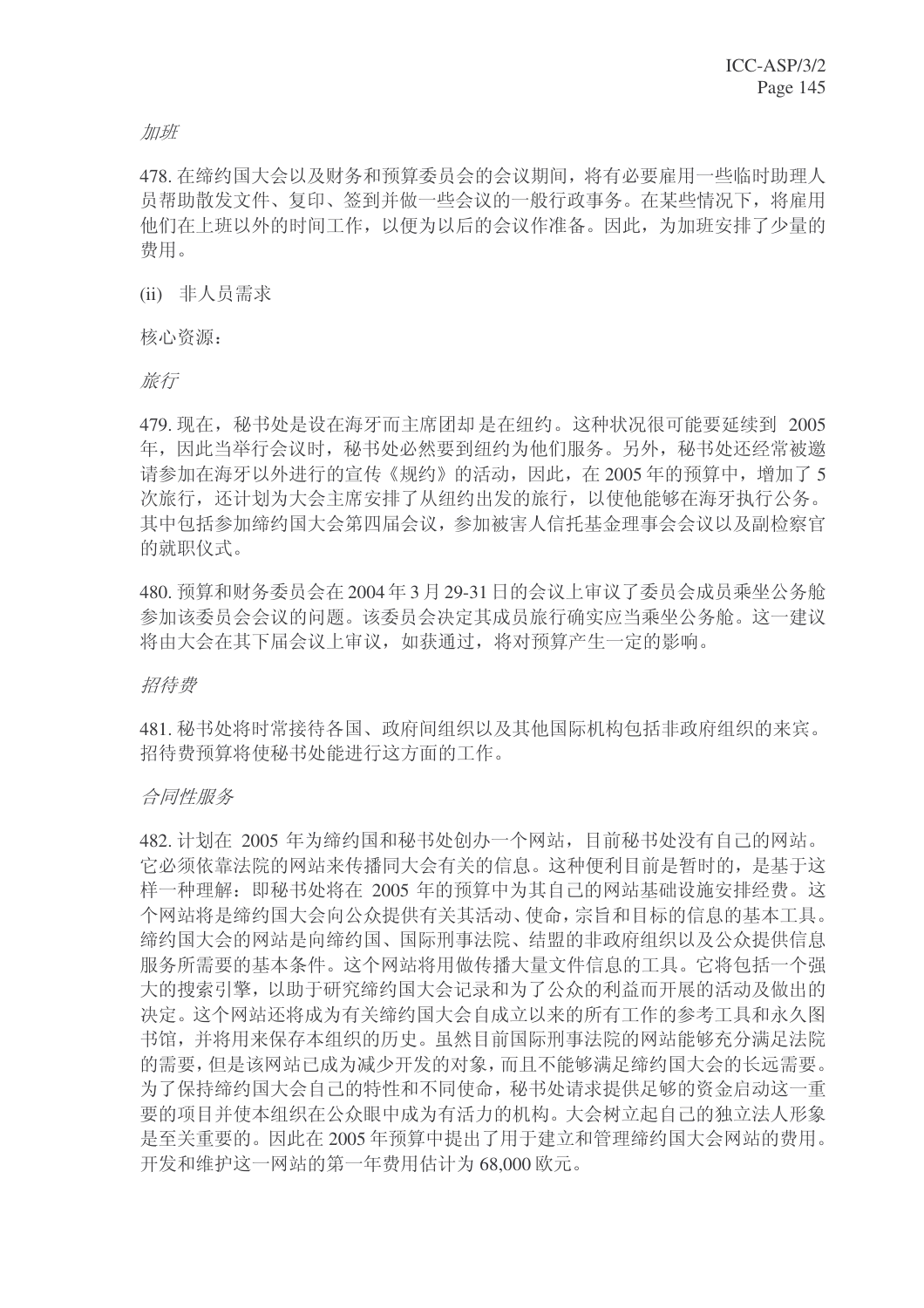## ICC-ASP/3/2 Page 146

483. 为每年一次的大会安置 X 光机和金属探测仪以及提供现场周围的警卫将需要增 加支出。现在已经很清楚,国际刑事法院的保卫部门不得不把这一工作外包出去,以 便提供足够的警卫人员,因此将产生多于 2004 年预算的费用。根据目前的安全警卫 需求, 对 2005 年的保安费用进行了研究。然而, 这种需求在对安全受到威胁的级别 重新评价之后可能会有变化。

### 一般业务费用

484. 新增加的核心人员以及大量雇用一般临时协助人员协助大会工作, 将使办公室的 清扫以及电话费用增加。

## 物品和材料

485. 新增加的核心人员以及大量雇用一般临时协助人员协助大会工作, 将影响到物品 和材料的费用。另外,制作提供给记者的宣传资料和通讯刊物以及/或单页的信息材料 所需要的费用也已列入 2005年预算。

## 家具和设备

486. 核心人员的增加以及大量雇用一般临时协助人员协助大会工作, 将影响到家具和 设备的费用。另外, 2005年预算中还为可防60分钟火烧的档案柜安排了资金。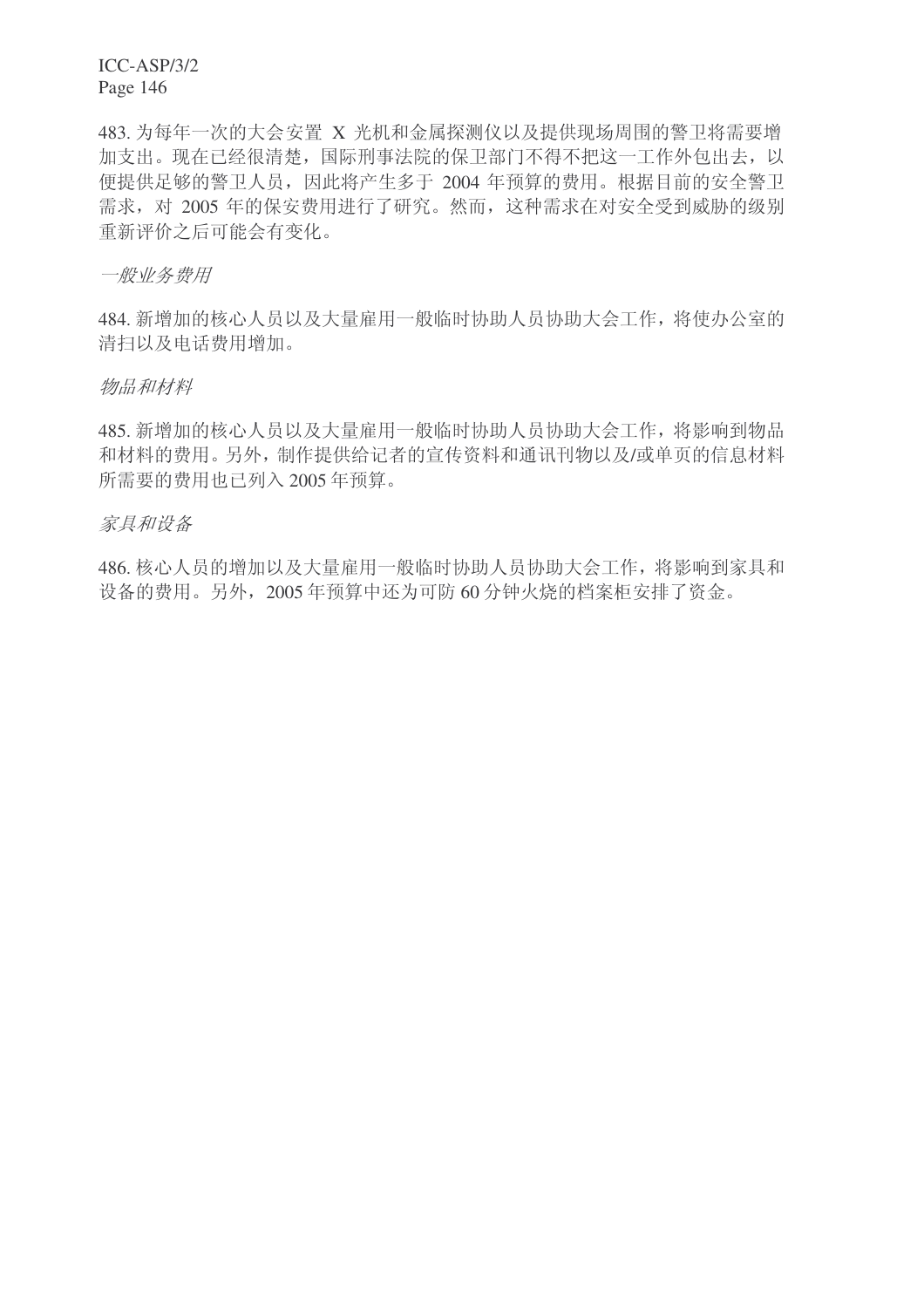# E. 主要方案 V: 对法院办公楼的投资

2002-2005 年预算和开支的比较

| 项目       | 2002-2003 年<br>支出 | 2004 $#$<br>拨款* |       | 提议的 2005 年预算<br>(千欧元) |       | 资源增长  |     |
|----------|-------------------|-----------------|-------|-----------------------|-------|-------|-----|
|          | 合计                | 合计              | 核心    | 有条件的                  | 合计    | 数额    | 百分比 |
| 顾问       |                   |                 | 103   |                       | 103   | 103   | 100 |
| 其他人员分项合计 |                   |                 | 103   |                       | 103   | 103   | 100 |
| 合同性服务    |                   |                 | 1,200 |                       | 1,200 | 1.200 | 100 |
| 家具和设备    |                   |                 | 762   |                       | 762   | 762   | 100 |
| 非人员分项合计  |                   |                 | 1.962 |                       | 1.962 | 1.962 | 100 |
| 主要方案合计   |                   |                 | 2.065 |                       | 2.065 | 2,065 | 100 |

 $*$ 在 2002年、2003年和2004年的预算中没有这一主要方案的支出或拨款。

## 1. 方案 5100: 临时办公楼

ᇐ㿔

487. 法院临时与其他单位合用拱形大楼。考虑到法院永久办公楼 建设计划的时间安 排, 预计占用临时办公楼的期限至少将延长至 2008 年或 2009 年。因此, 法院必须解 决与办公楼有关的两方面的问题。一方面法院有义务对促进永久办公楼的建造积极地 做出贡献,同时它还必须与东道国一起,投资改造临时办公楼。

488. 前几年已对 A 楼和 C 楼进行了大量投资和重大改造。对 D 楼的投资(建设和设 施安装) 预计分两年进行。

| 项目       | 2004年<br>拨款* | 提议的2005年预算<br>(千欧元) |      |       | 资源增长  |     |
|----------|--------------|---------------------|------|-------|-------|-----|
|          | 合计           | 核心                  | 有条件的 | 合计    | 数额    | 百分比 |
| 顾问       |              | 13                  |      | 13    | 13    | 100 |
| 其他人员分项合计 |              | 13                  |      | 13    | 13    | 100 |
| 合同性服务    |              | 1,050               |      | 1,050 | 1,050 | 100 |
| 家具和设备    |              | 762                 |      | 762   | 762   | 100 |
| 非人员分项合计  |              | 1,812               |      | 1,812 | 1,812 | 100 |
| 方案合计     |              | 1,825               |      | 1,825 | 1.825 | 100 |

\* 2004 年预算中没有这一方案的拨款。

目标

• 为法院提供充足的、能最有效和最经济地使用基础设施和工作能力的临时办公用 房。

| 预期成果          | $+F'$<br>'绩指<br><u> VII</u> 2<br>インハ |
|---------------|--------------------------------------|
| 符合法院要求的两个审判室。 | 可供法院使用的两个审判室。                        |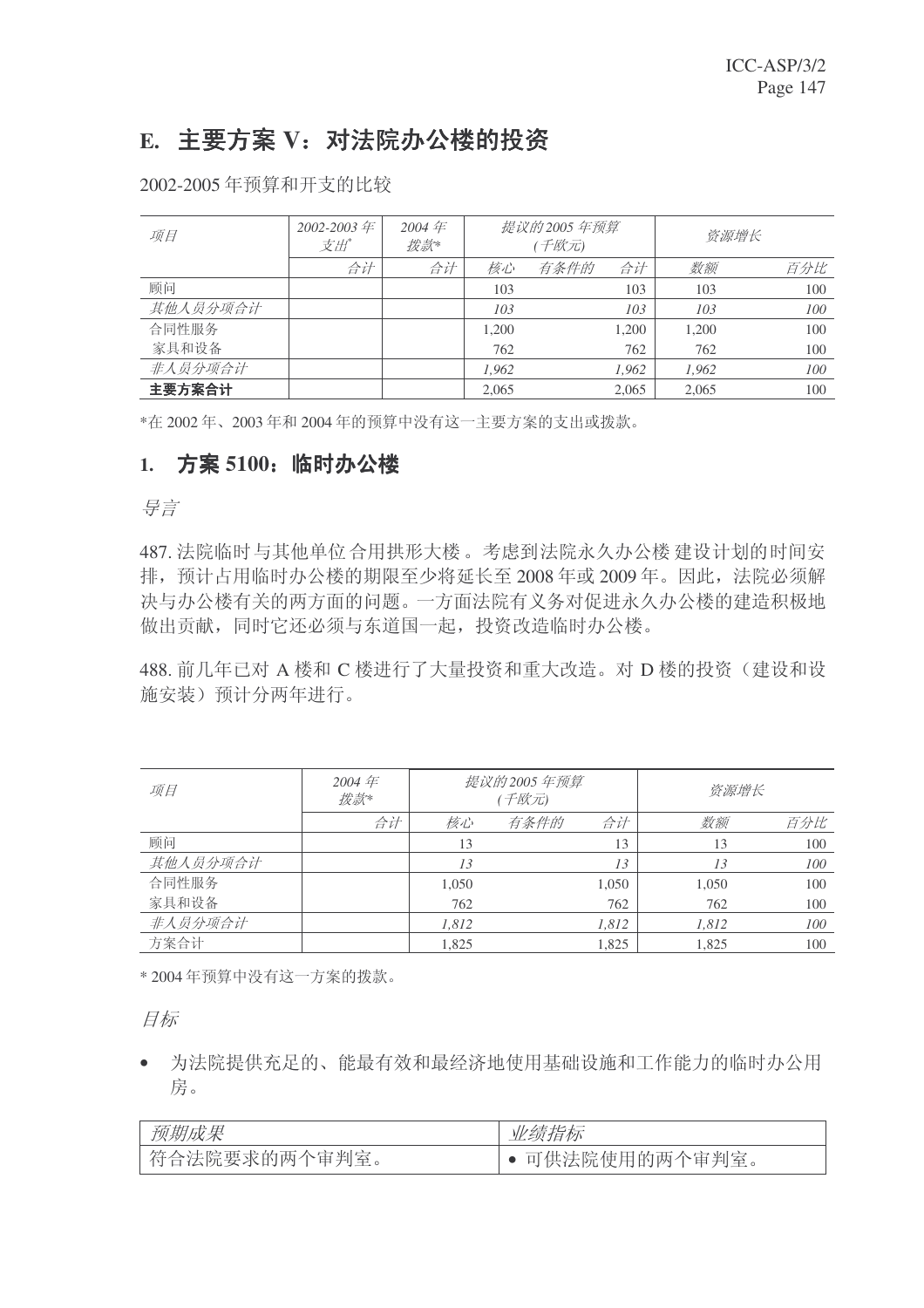ICC-ASP/3/2 Page 148

最后产出

- 建设第二个审判室。
- 两个审判室家具和设备配备齐全。
- (i) 人员需求

顾问

需要资金支付顾问费用。

(ii) 非人员需求

合同性服务及家具和设备

489. 考虑到从 2006 年起, 每天需要在临时办公楼进行两次开庭审理, 法院准备建设 第二审判室的建造已经开始。然而, 东道国只同意承担其建设费用: 因 此法院须承担装配费用。考虑到需要最经济地使用能得到的资源(特别是资金,空间 和时间), 法院建议将第二审判室建在第一审判室所在的同一幢楼内。

490. 有鉴于此, 法院需要资金用于建设第二审判室和为两个审判室购买家具和其他设 备。两个审判室上述费用的 50%设想由 2005 年的预算提供。

## 2. 方案 5200; 永久办公楼

ᇐ㿔

491. 法院永久办公楼的建筑任务书目前正在准备中。法院的所有要求都要纳入这一任 务书中。为了确保这些要求的准确传达以及保障编写工作的完善,法院将寻求外部专 家的协助。

| 项目       | 2004 年<br>拨款* | 提议的 2005 年预算<br>(千欧元) |      |     | 资源增长 |     |  |
|----------|---------------|-----------------------|------|-----|------|-----|--|
|          | 合计            | 核心                    | 有条件的 | 合计  | 数额   | 百分比 |  |
| 顾问       |               | 90                    |      | 90  | 90   | 100 |  |
| 其他人员分项合计 |               | 90                    |      | 90  | 90   | 100 |  |
| 合同性服务    |               | 150                   |      | 150 | 150  | 100 |  |
| 非人员分项合计  |               | 150                   |      | 150 | 150  | 100 |  |
| 方案合计     |               | 240                   |      | 240 | 240  | 100 |  |

\*2004年预算中没有这一方案的拨款。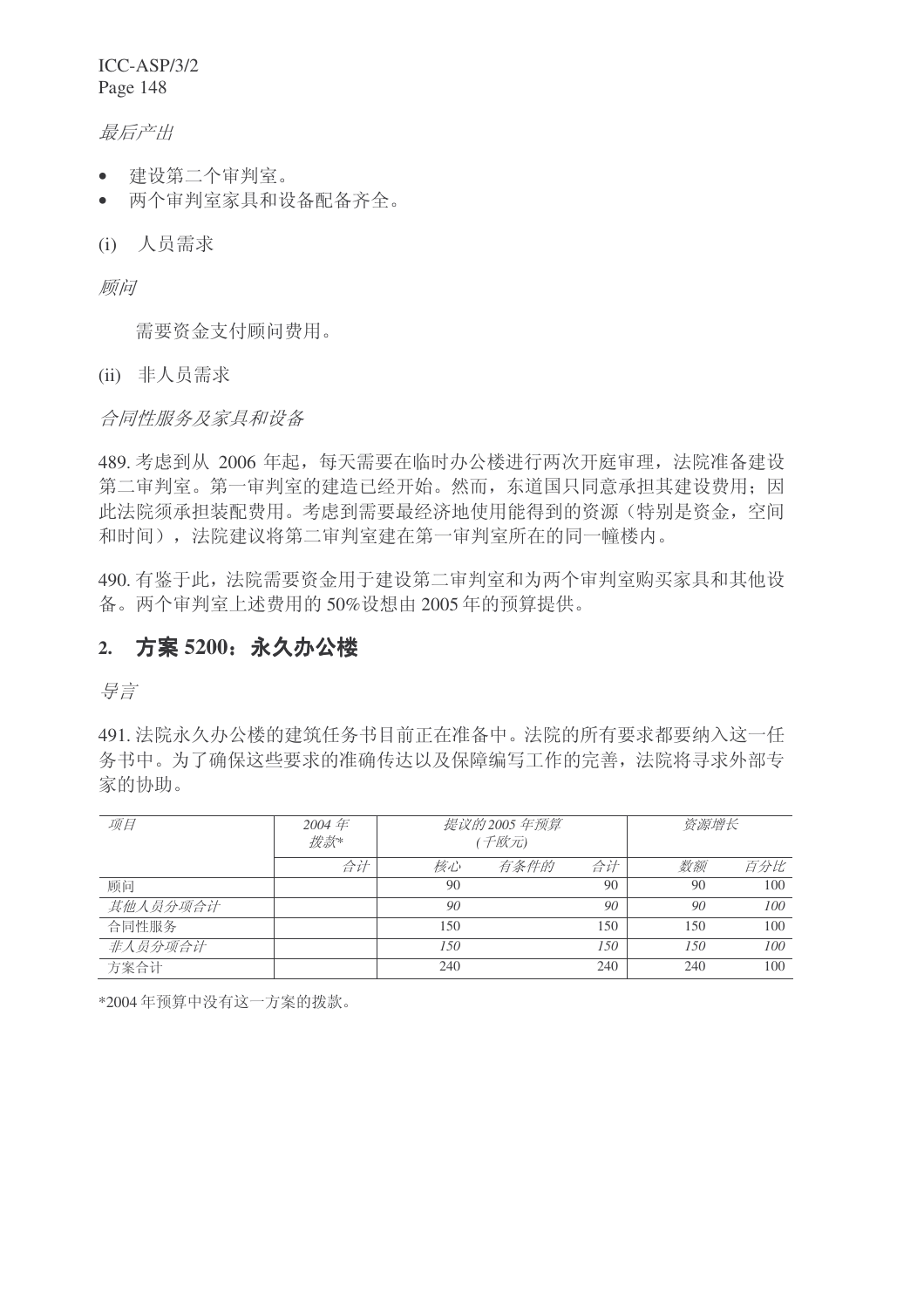目标

• 确保很好地进行建设永久办公楼之前的准备工作,而且在这一过程中满足法院所 有机关的需要。

| 预期成果               | 业绩指标         |
|--------------------|--------------|
| 对永久办公楼建筑任务书提出富有建设性 | • 法院批准建筑任务书。 |
| 的意见。               |              |

最后产出

- 永久办公楼建筑任务书。
- (i) 人员需求

顾问

492. 永久办公楼需要顾问的专业知识, 以便确保 2005 年高标准地完成各种必要任务。 这些任务包括最终完成建筑任务书,这将是今后一切工作的基础。

(ii) 非人员需求

合同性服务

493. 需要资金以确保能获得合同性服务, 从而保障很好地进行准备工作。

## 3. 方案 5300: 羁押中心

ᇐ㿔

494. 法院期望不久的将来建造一个永久的羁押中心。最后的决定将取决于法院永久办 公楼的地点。

法院预计不会在2005年对羁押中心进行任何投资,但将通过其他手段保证能有 临时羁押设施。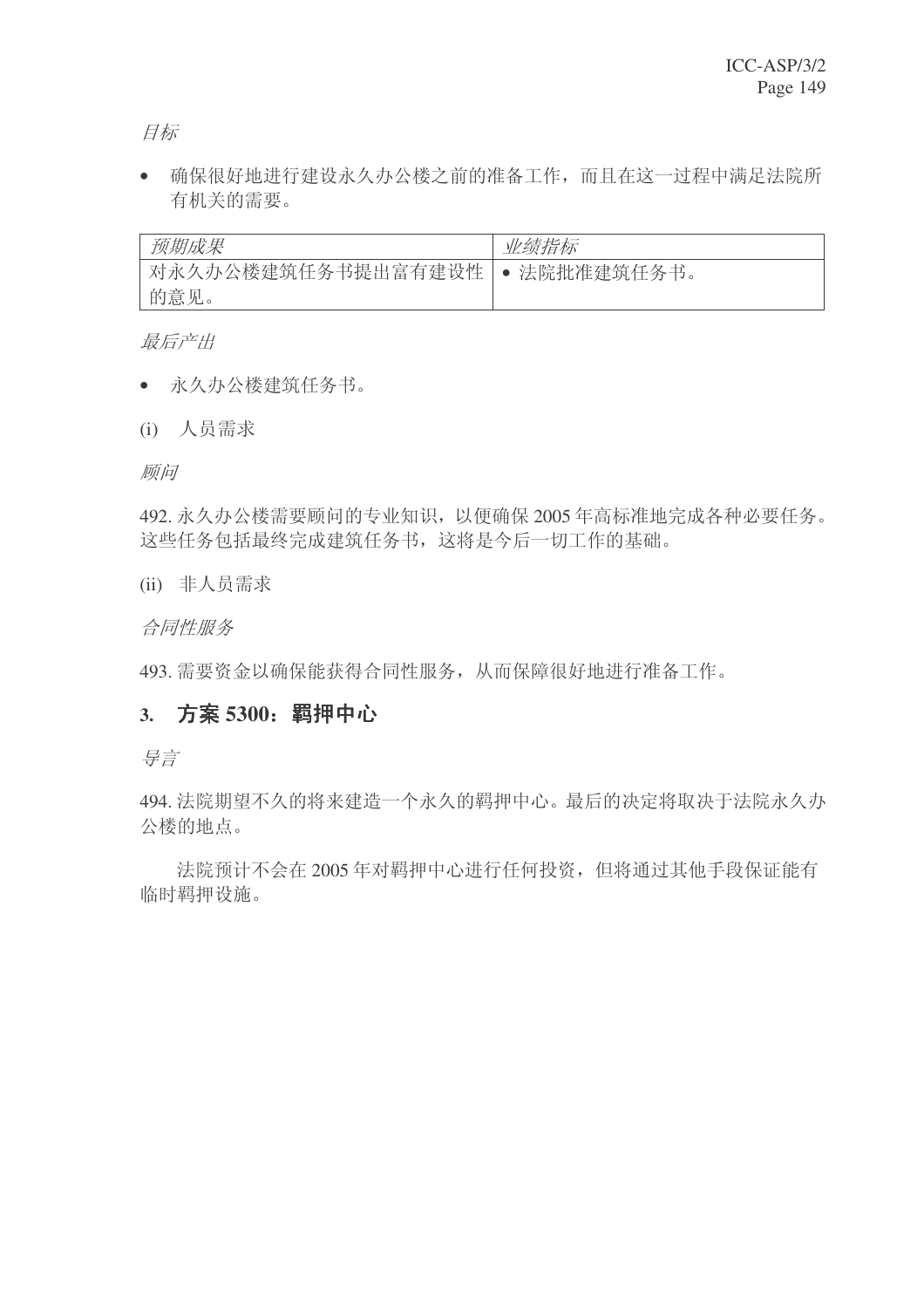## 附件 I

#### 缔约国大会关于 2005 年方案预算草案和 2005 年周转金的决议草案

缔约国大会

1. 拨款 69,564,000 欧元用于国际刑事法院和缔约国大会秘书处 2005 年的如下开支: 主要方案 1: 司法部门

7,540,100 欧元 主要方案 2: 检察官办公室

18,211,700 欧元

主要方案 3: 书记官处

38,686,900 欧元 主要方案 4: 缔约国大会秘书处

3,060,30 欧元 主要方案 5: 对法院办公楼的投资

2,065,000 欧元

2. *批准5,797,000 欧元的数额作为周转金,并授权书记官长根据《财务条例》的有* 关条款, 从周转金中预支款项。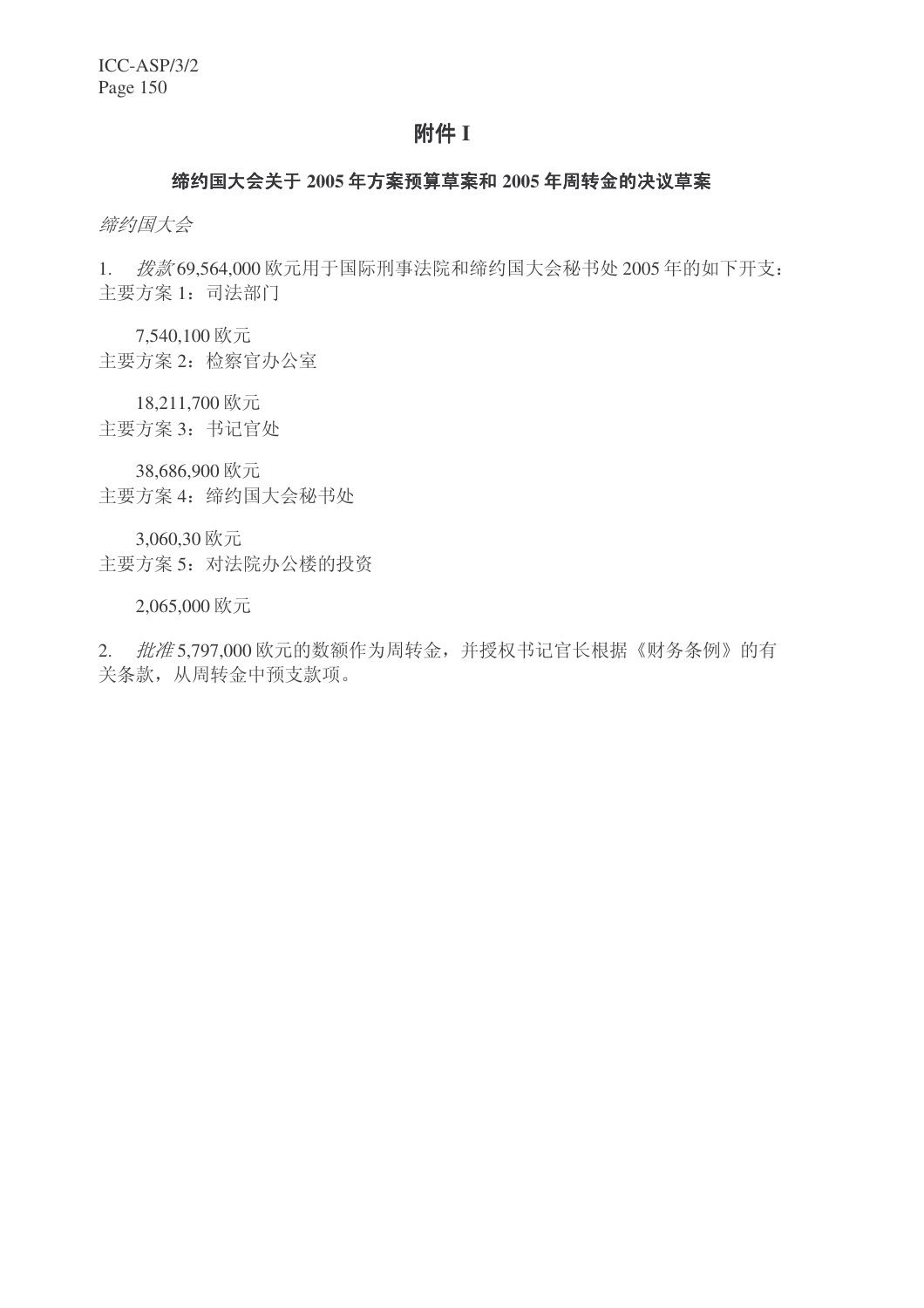

附件 II

## 法院组织结构

这些组织结构图反映当前法院和缔约国大会发展状况, 必要时可能会调整。

ICC-ASP/3/2 Page 1 5 1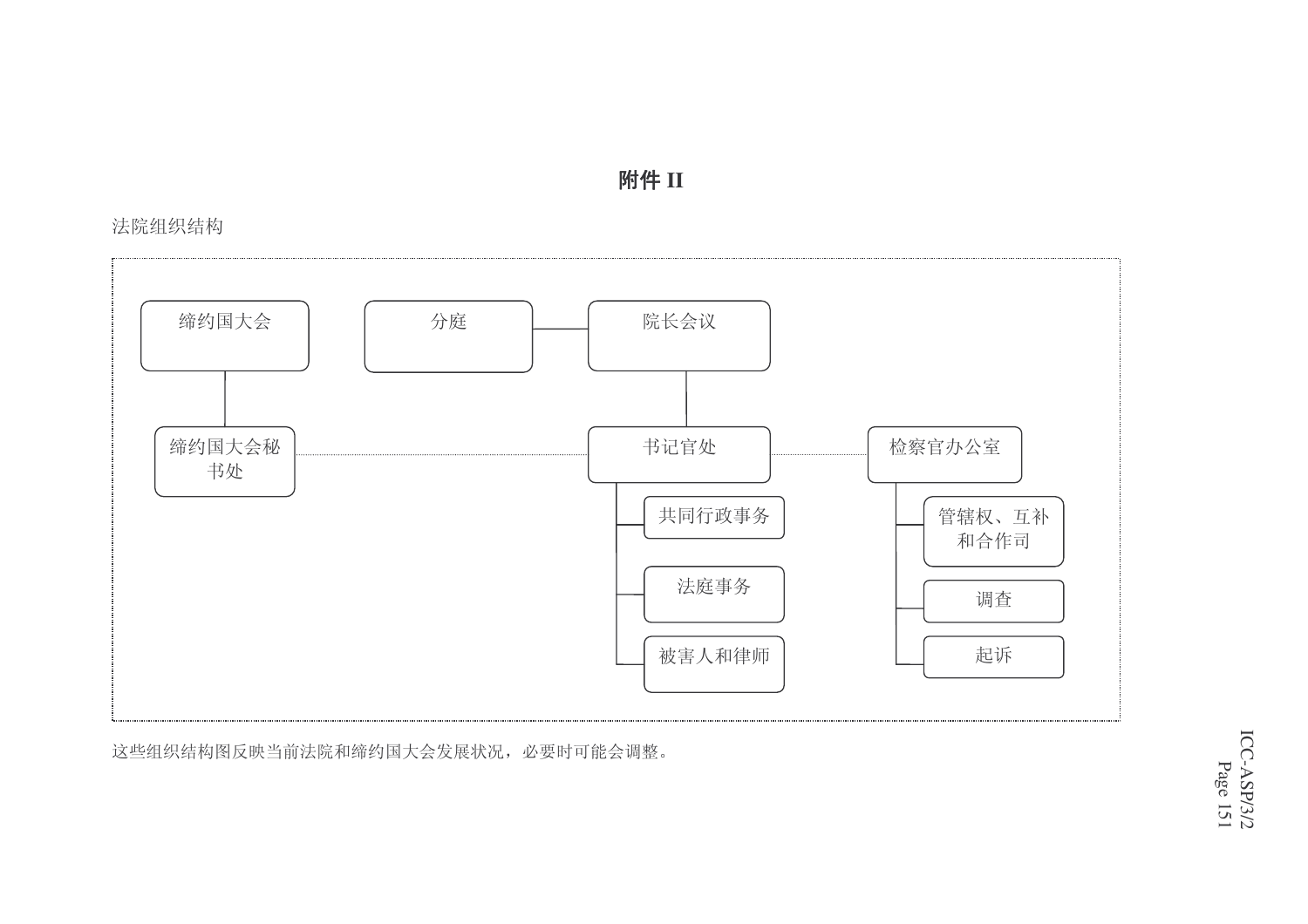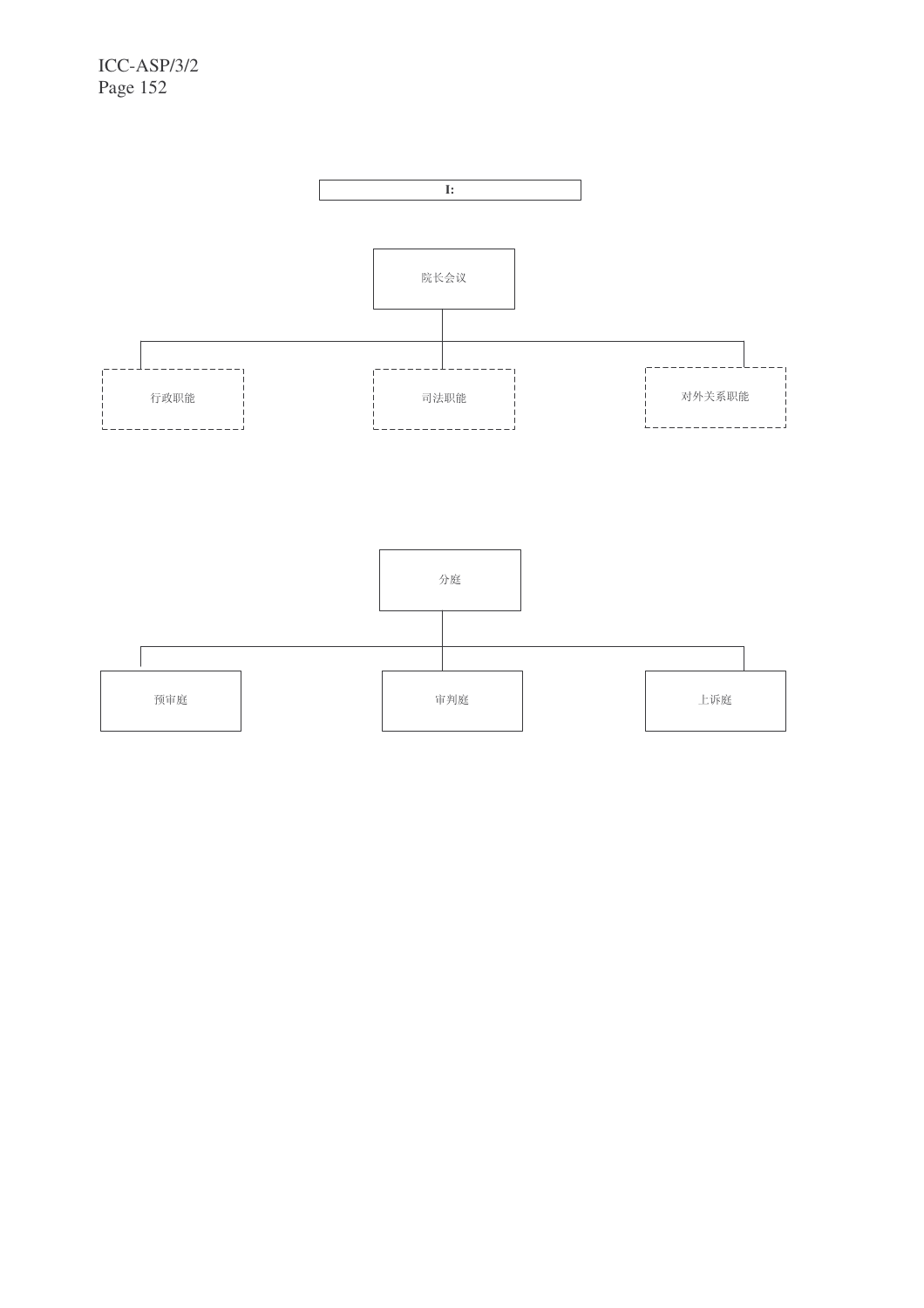

服务科

新闻股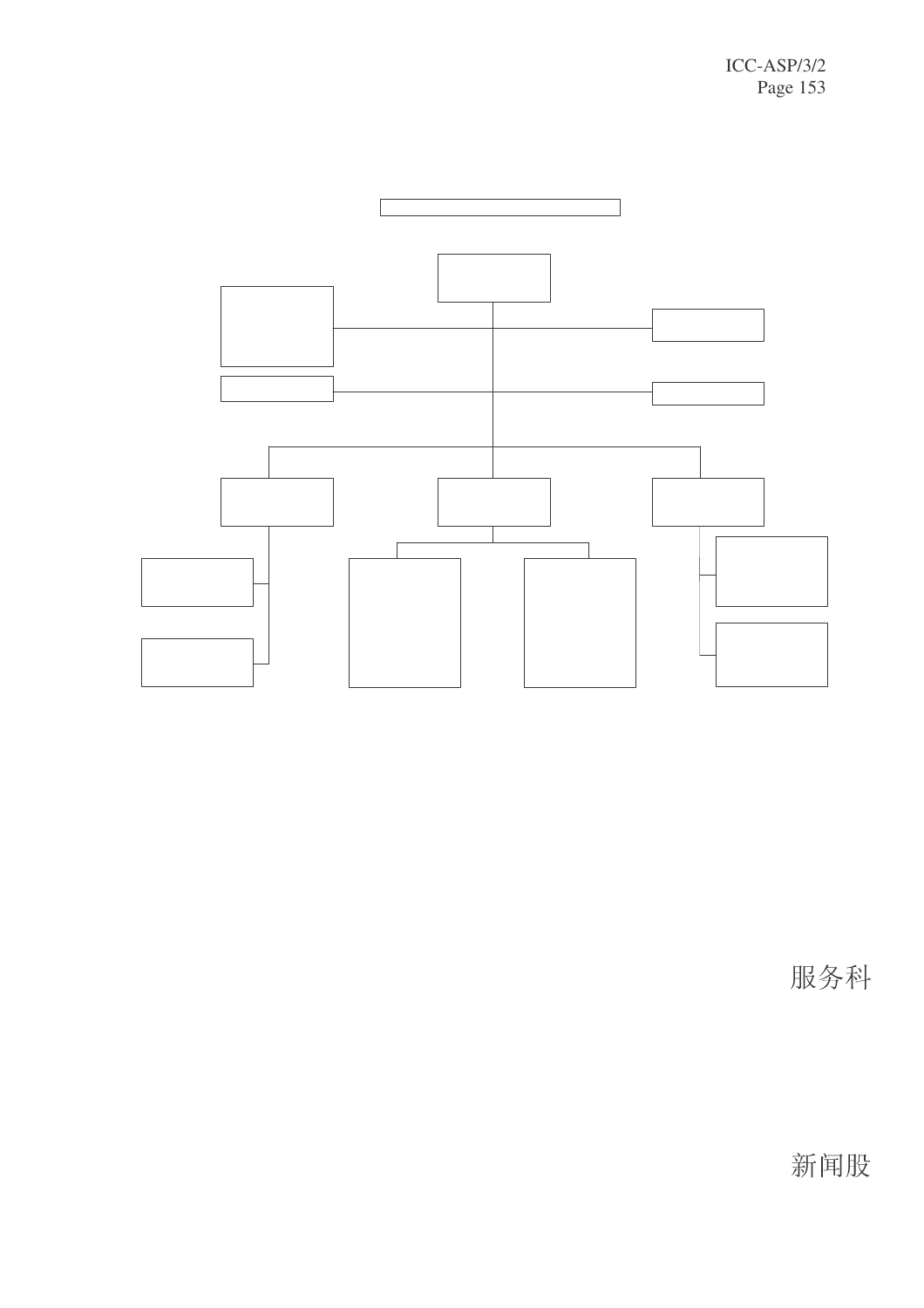

内部审计办公室

警卫和安全科

共同行政事务司

人力资源科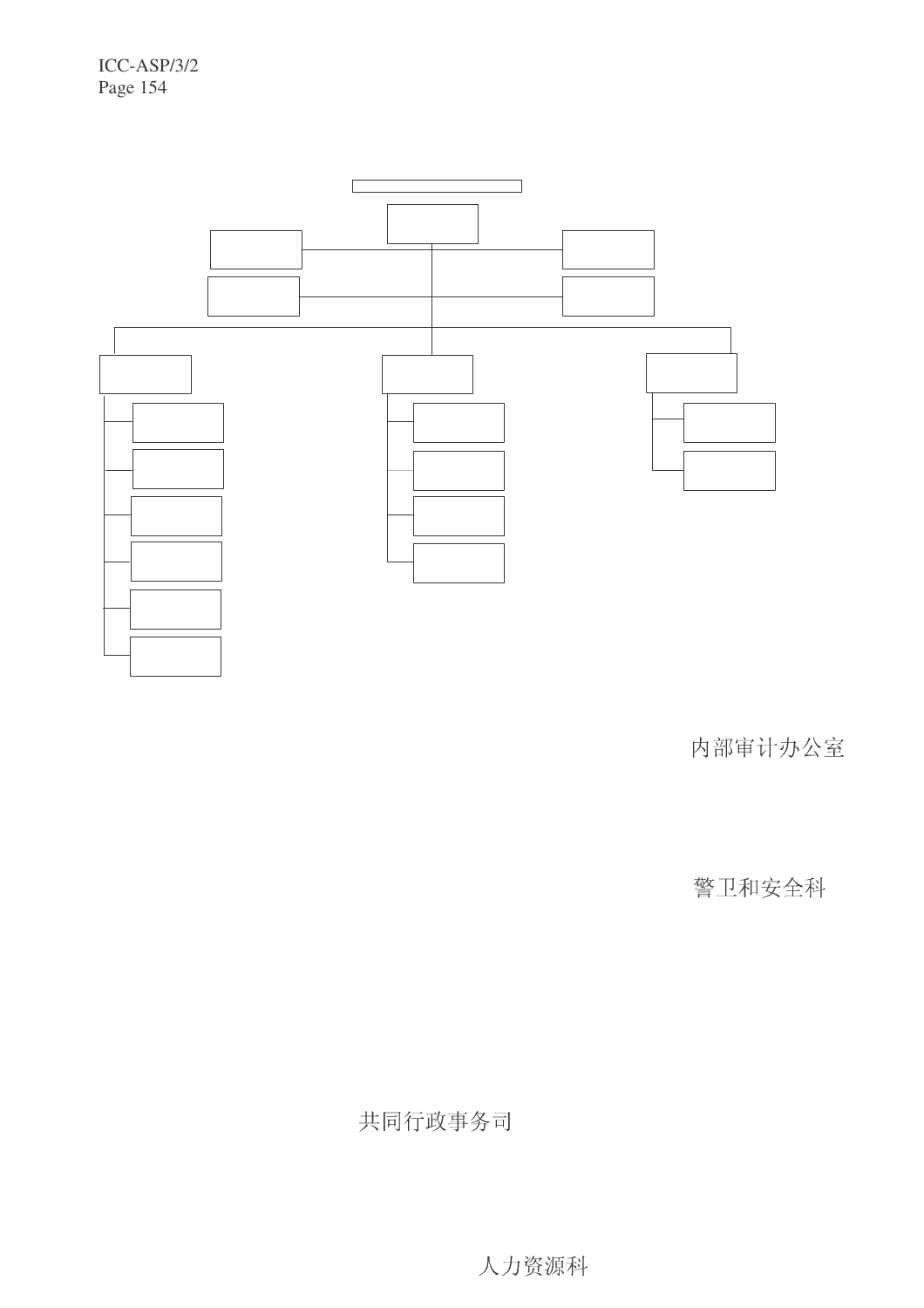

# 会议服务和礼宾职能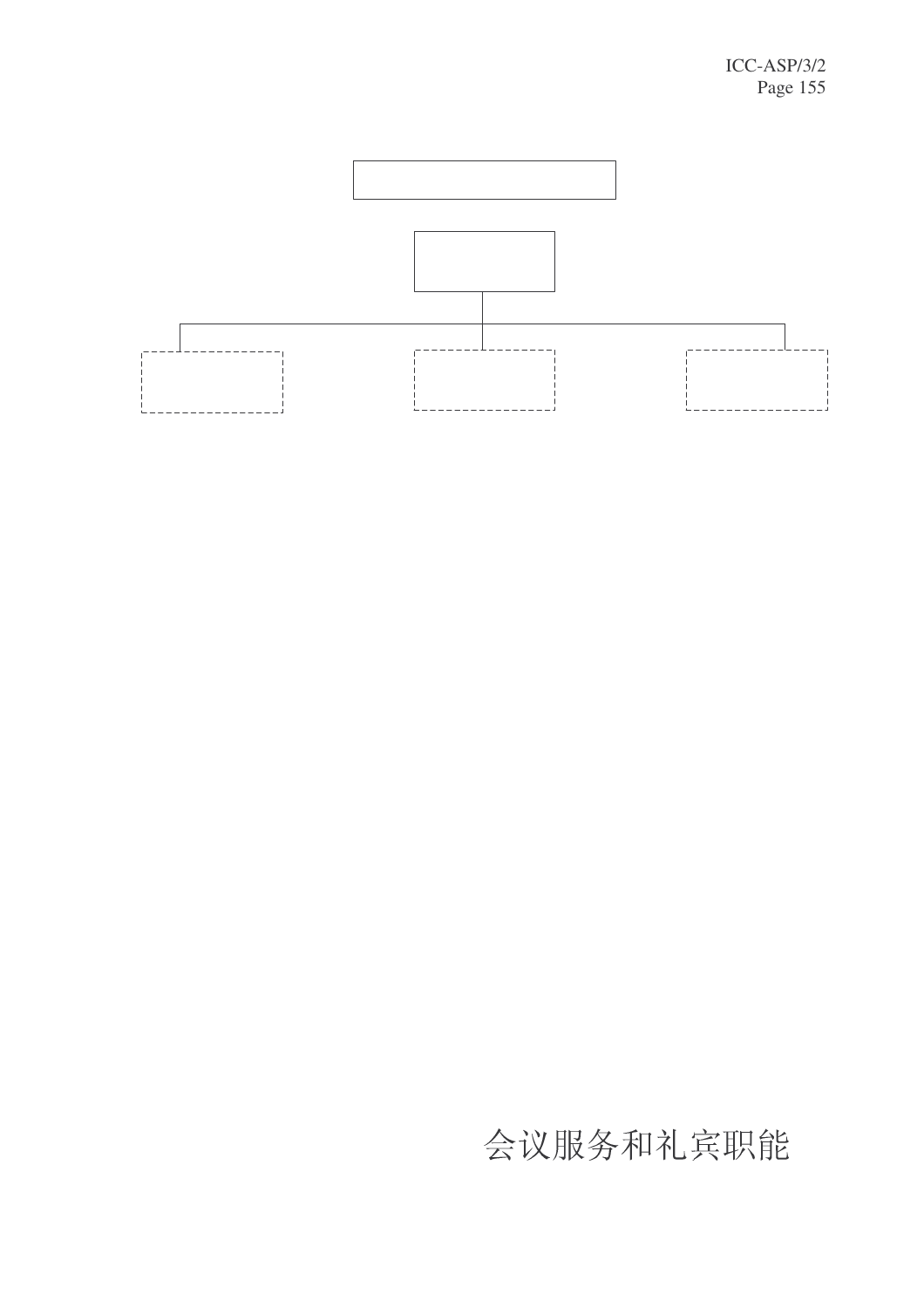#### 附件 III

#### 附件 III – 人员配置信息 表 1

——<br>当論和棋沙的Ⅰ昌嗣墨

| <b>ヨ肌和徙以旳人贝配直</b> |                   | 专业及以上人员      |                |       |                         |                | 一般事务人员         |                |                |                         |                |                |                    |                |
|-------------------|-------------------|--------------|----------------|-------|-------------------------|----------------|----------------|----------------|----------------|-------------------------|----------------|----------------|--------------------|----------------|
|                   |                   | USG          | ASG            | $D-2$ | $D-I$                   | $P-5$          | $P-4$          | $P-3$          | $P - 2/P - I$  | 专业及以上人员<br>分项合计         | $GS$ - $PL$    | GS-OL          | 一般事务<br>人员分项<br>合计 | 所有人员<br>合计     |
| 全部国际刑事法院人员配置表     |                   |              |                |       |                         |                |                |                |                |                         |                |                |                    |                |
|                   | 2004年已有职位(包括调动职位) |              | $\overline{3}$ |       | $\overline{4}$          | 20             | 45             | 54             | 79             | 206                     | 15             | 154            | 169                | 375            |
|                   | 2005年新的核心职位       |              |                |       |                         | $\overline{2}$ | 5              | 5              | 5              | 17                      | $\overline{5}$ | 28             | 33                 | 50             |
|                   | 2005年新的有条件的职位     |              |                |       |                         | 2              | 12             | 20             | 23             | 57                      |                | 40             | 44                 | 101            |
|                   | 2005年合计           | $\mathbf{1}$ | 3              |       | $\overline{\mathbf{4}}$ | 24             | 62             | 79             | 107            | 280                     | 24             | 222            | 246                | 526            |
| 主要方案 I:司法部门       |                   |              |                |       |                         |                |                |                |                |                         |                |                |                    |                |
|                   | 2004年已有职位(包括调动职位) |              |                |       |                         |                |                |                | 18             | 20                      |                | 10             | 11                 | 31             |
|                   | 2005 年新的核心职位      |              |                |       |                         |                | $\overline{2}$ | 2              | $\overline{2}$ | $7\phantom{.0}$         |                | $\overline{3}$ | $\overline{3}$     | 10             |
|                   | 2005年新的有条件的职位     |              |                |       |                         |                | 3              |                |                | $\overline{4}$          |                |                |                    | $\overline{4}$ |
|                   | 主要方案 I 合计:        |              |                |       |                         | $\overline{2}$ | 5              | 3              | 21             | 31                      |                | 13             | 14                 | 45             |
| 主要方案 II:检察官办公室    |                   |              |                |       |                         |                |                |                |                |                         |                |                |                    |                |
|                   | 2004年已有职位(包括调动职位) |              | $\overline{2}$ |       |                         | 10             | 22             | 17             | 35             | 88                      | $\mathcal{L}$  | 31             | 34                 | 122            |
|                   | 2005 年新的核心职位      |              |                |       |                         |                |                | $\overline{2}$ |                | $\overline{2}$          |                |                |                    | $\overline{3}$ |
|                   | 2005年新的有条件的职位     |              |                |       |                         | $\mathcal{D}$  |                | 11             | 11             | 28                      | $\overline{A}$ | 10             | 14                 | 42             |
|                   | 主要方案 II:合计        | -1           | $\overline{2}$ |       |                         | 12             | 26             | 30             | 46             | 118                     | $\overline{7}$ | 42             | 49                 | 167            |
| 主要方案 III:书记官处     |                   |              |                |       |                         |                |                |                |                |                         |                |                |                    |                |
|                   | 2004年已有职位(包括调动职位) |              |                |       | $\overline{2}$          | $\overline{9}$ | 21             | 36             | 26             | 95                      | $\mathbf{Q}$   | 112            | 121                | 216            |
|                   | 2005 年新的核心职位      |              |                |       |                         |                | 3              |                | $\overline{3}$ | 8                       | $\Delta$       | 24             | 28                 | 36             |
|                   | 2005年新的有条件的职位     |              |                |       |                         |                | 5              | 9              | 11             | 25                      |                | 30             | 30                 | 55             |
|                   | 主要方案 III:合计       |              |                |       | $\overline{2}$          | 10             | 29             | 46             | 40             | 128                     | 13             | 166            | 179                | 307            |
| 主要方案 IV:缔约国大会秘书处  |                   |              |                |       |                         |                |                |                |                |                         |                |                |                    |                |
|                   | 2004年已有职位(包括调动职位) |              |                |       |                         |                | $\mathcal{L}$  |                |                | 3                       | $\mathcal{L}$  |                | $\mathcal{L}$      | 6              |
|                   | 2005年新的核心职位       |              |                |       |                         |                |                |                |                |                         |                |                |                    |                |
|                   | 2005年新的有条件的职位     |              |                |       |                         |                |                |                |                |                         |                |                |                    |                |
|                   | 主要方案 IV:合计        |              |                |       |                         |                | $\overline{2}$ |                |                | $\overline{\mathbf{3}}$ | $\overline{3}$ |                | $\overline{4}$     | $\overline{7}$ |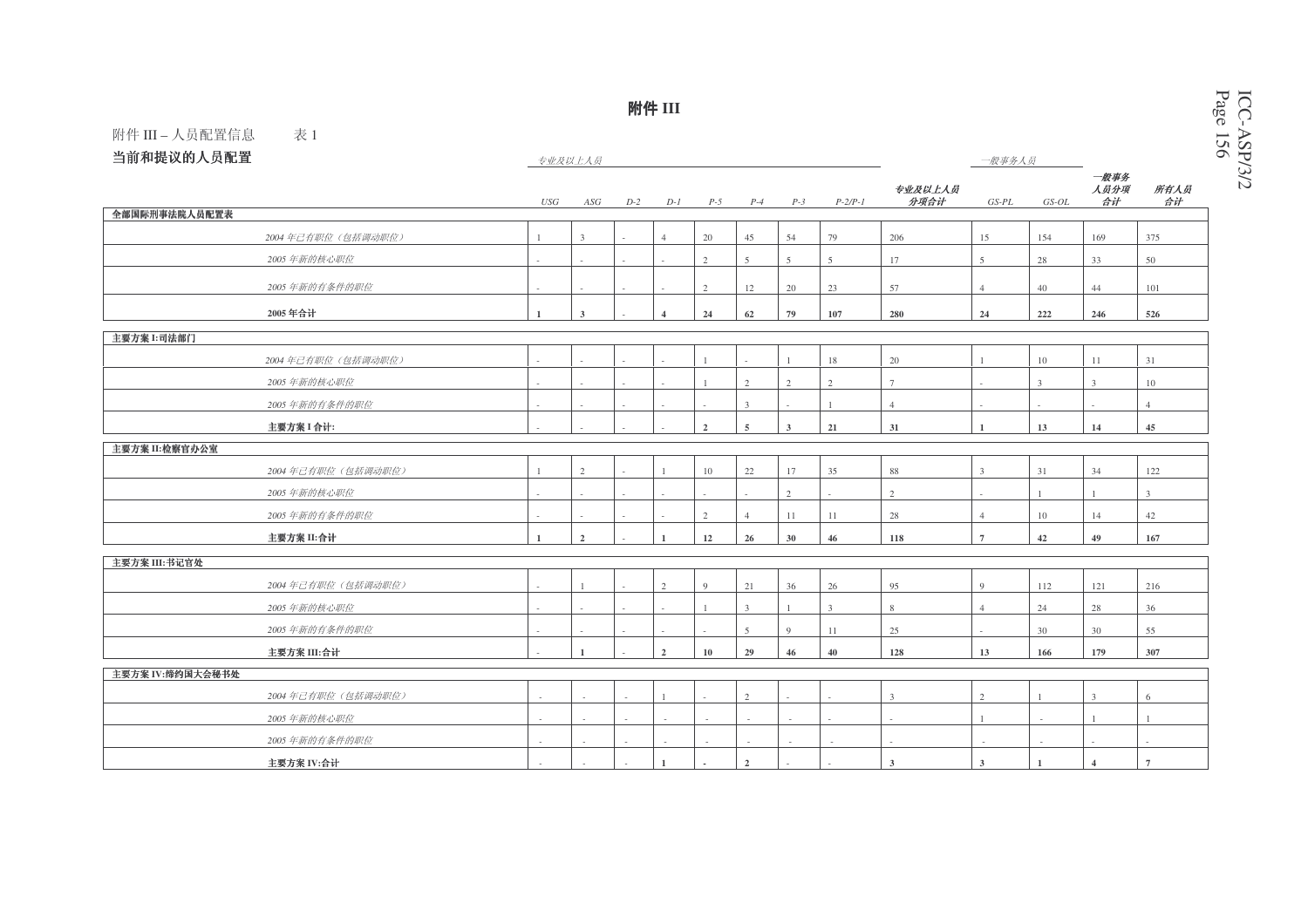附件 III – 人员配置信息 表 2

### 人员配置变动表

|     |                    | 到        |
|-----|--------------------|----------|
| 职位数 | <i>级别</i> 2004 年预算 | 2005 年预算 |

司法部门

 $\overline{a}$ 

| 비서스마 |             |                  |    |
|------|-------------|------------------|----|
|      | $P-2$       | 院长会议<br>ツロ       | 分庭 |
|      | $\alpha$ nt | 5匹胆友 1<br>$\sim$ | 分庭 |
|      |             |                  |    |

#### 检察官办公室

| $\mathbb{R}^n$ and $\mathbb{R}^n$ and $\mathbb{R}^n$ |           |          |                         |
|------------------------------------------------------|-----------|----------|-------------------------|
| $\mathbf{1}$                                         | $D-1$     | 检察官直属办公室 | 司长办公室                   |
| $\mathbf{1}$                                         | $P-5$     | 检察官直属办公室 | 管辖权、互补和合作司<br>管辖权和国际合作科 |
| $\mathbf{1}$                                         | $P-5$     | 知识库科     | 工作人员战略股                 |
| $\mathbf{1}$                                         | $P-5$     | 分析科      | 调查规划和支持科                |
| $\mathbf{1}$                                         | $P-5$     | 调查科      | 调查规划和支持科                |
| $\mathbf{1}$                                         | $P-4$     | 检察官直属办公室 | 新闻股                     |
| $\mathbf{1}$                                         | $P-4$     | 检察官直属办公室 | 情势分析科                   |
| $\mathbf{1}$                                         | $P-4$     | 服务科      | 起诉科                     |
| $\mathbf{1}$                                         | $P-4$     | 法律咨询和政策科 | 管辖权和国际合作科               |
| 5                                                    | $P-4$     | 分析科      | 调查规划和支持科                |
| 5                                                    | $P-4$     | 调查科      | 调查规划和支持科                |
| $\mathbf{1}$                                         | $P-4$     | 调查科      | 起诉科                     |
| $\mathbf{1}$                                         | $P-3$     | 检察官直属办公室 | 工作人员战略股                 |
| $\mathbf{1}$                                         | $P-3$     | 检察官直属办公室 | 新闻股                     |
| $\mathbf{1}$                                         | $P-3$     | 检察官直属办公室 | 管辖权和国际合作科               |
| $\,1\,$                                              | $P-3$     | 服务科      | 调查小组                    |
| $\mathbf{1}$                                         | $P-3$     | 法律咨询和政策科 | 管辖权和国际合作科               |
| $\mathbf{1}$                                         | $P-3$     | 法律咨询和政策科 | 调查规划和支持科                |
| $\mathbf{1}$                                         | $P-3$     | 法律咨询和政策科 | 调查小组                    |
| $\mathbf{1}$                                         | $P-3$     | 知识库科     | 服务科                     |
| $\overline{2}$                                       | $P-3$     | 起诉科      | 调查小组                    |
| $\mathbf{1}$                                         | $P-1/P-2$ | 检察官直属办公室 | 情势分析科                   |
| $\mathbf{1}$                                         | $P-1/P-2$ | 检察官直属办公室 | 管辖权和国际合作科               |
| $\overline{2}$                                       | $P-1/P-2$ | 知识库科     | 服务科                     |
| $\overline{2}$                                       | $P-1/P-2$ | 分析科      | 情势分析科                   |
| 5                                                    | $P-1/P-2$ | 分析科      | 调查规划和支持科                |
| $\mathbf{1}$                                         | $P-1/P-2$ | 分析科      | 调查规划和支持科                |
| $\mathbf{1}$                                         | $P-1/P-2$ | 起诉科      | 上诉科                     |
| $\mathbf{1}$                                         | $P-1/P-2$ | 起诉科      | 上诉科                     |
| $\mathbf{1}$                                         | GS-PL     | 服务科      | 调查小组                    |
| $\mathbf{1}$                                         | GS-PL     | 服务科      | 调查小组                    |
| $\mathbf{1}$                                         | GS-OL     | 检察官直属办公室 | 新闻股                     |
| $\mathbf{1}$                                         | GS-OL     | 检察官直属办公室 | 司长办公室,                  |
|                                                      |           |          | 管辖权、互补和合作司              |
| $\mathbf{1}$                                         | GS-OL     | 服务科      | 管辖权和国际合作科               |
| $\mathbf{1}$                                         | $GS-OL$   | 服务科      | 工作人员战略股                 |
| $\mathbf{1}$                                         | GS-OL     | 服务科      | 调查规划和支持科                |
| $\mathbf{1}$                                         | GS-OL     | 服务科      | 调查小组                    |
| $\mathbf{1}$                                         | GS-OL     | 知识库科     | 服务科                     |
| $\overline{4}$                                       | GS-OL     | 分析科      | 调查规划和支持科                |
| $\mathbf{1}$                                         | GS-OL     | 调查科      | 调查规划和支持科                |
| $\mathbf{1}$                                         | GS-OL     | 起诉科      | 调查小组                    |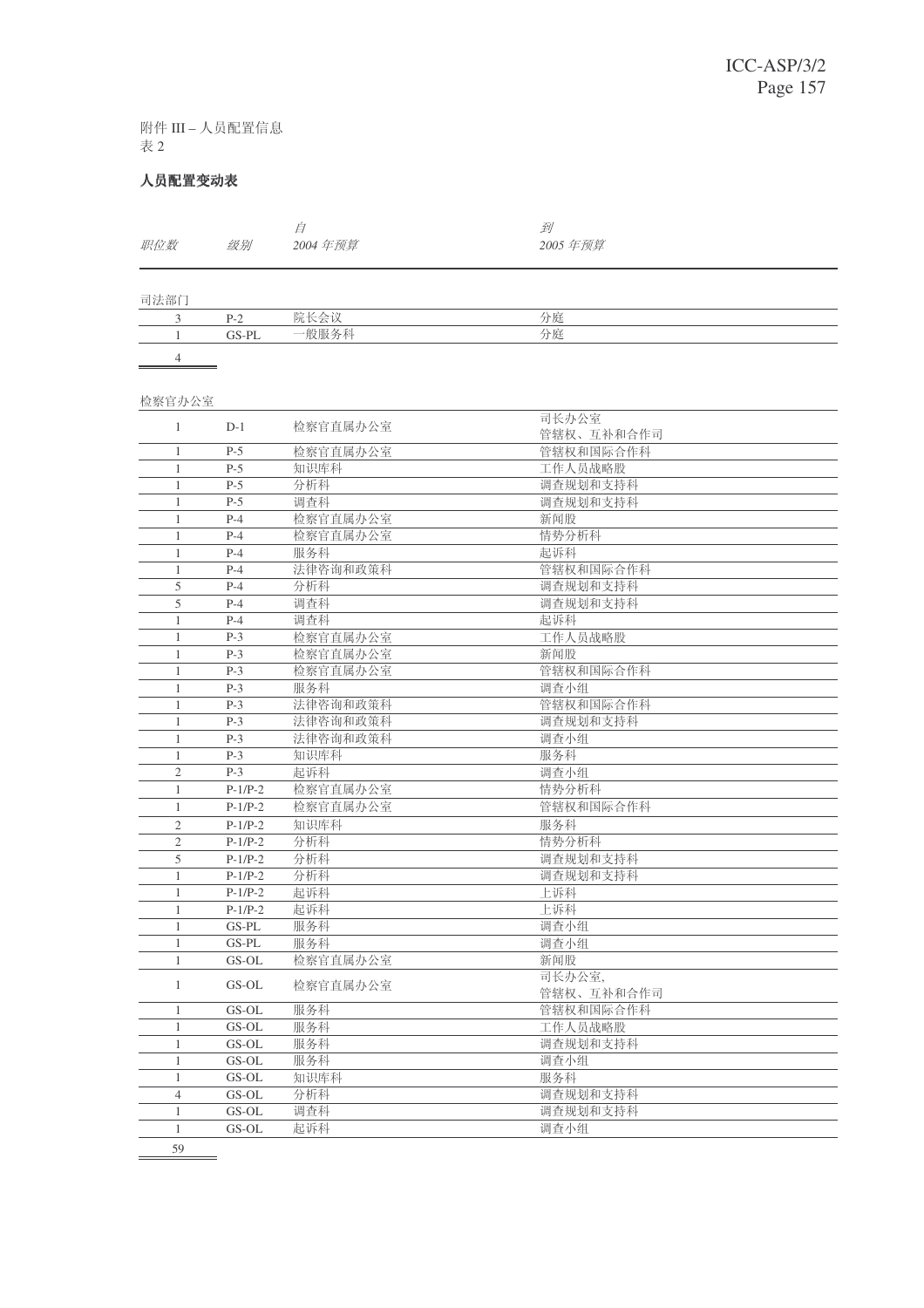ICC-ASP/3/2 Page 158

| 职位数      | 级别    | É<br>2004年预算 | 到<br>2005 年预算          |
|----------|-------|--------------|------------------------|
|          |       |              |                        |
| 书记官处     |       |              |                        |
|          | $P-5$ | 新闻和文件科       | 书记官长直属办公室              |
|          | $P-4$ | 书记官长直属办公室    | 警卫和安全科                 |
|          | $P-3$ | 行政事务科        | 预算和控制科                 |
|          | $P-3$ | 行政事务科        | 书记官长直属办公室 (降至 P-1/P-2) |
|          | $P-3$ | 警卫和安全科       | 新闻和文件科                 |
|          | $P-3$ | 人力资源科        | 一般事务科 (有条件的)           |
|          | $P-3$ | 法庭口译和笔译股     | 法庭管理科 (降至 P-1/P-2)     |
|          | $P-3$ | 新闻和文件科       | 羁押科                    |
|          | GS-OL | 法庭口译和笔译股     | 法庭管理科                  |
| $\Omega$ |       |              |                        |

 $\frac{9}{2}$ 

 $\frac{1}{2}$  <del>i</del>  $\frac{1}{2}$  = 72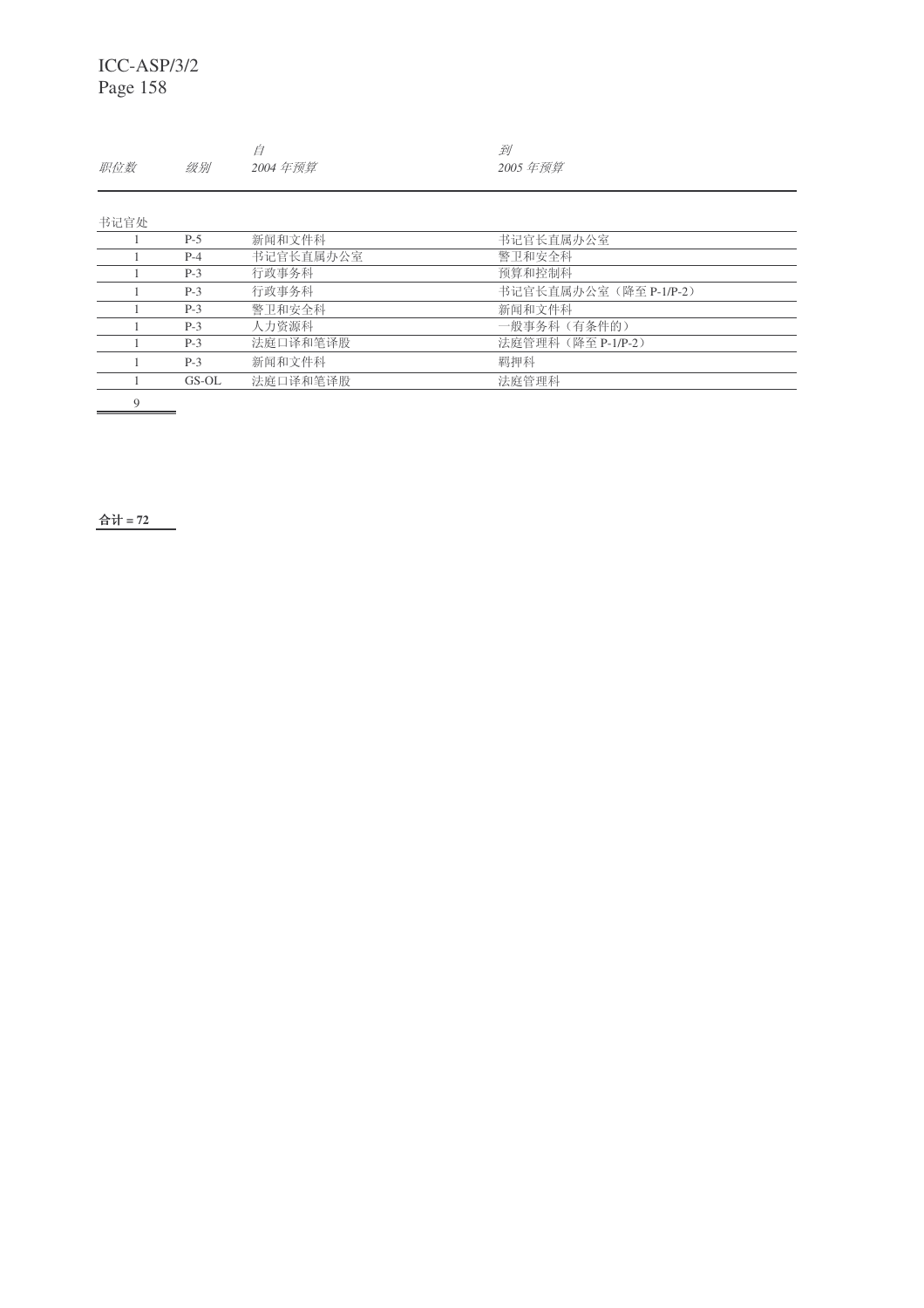附件 III – 人员配置信息

表 3

| 2005年标准薪酬费用 |  |
|-------------|--|
| (千欧元)       |  |

| 职位级别       | 基本薪酬  | 地区差价补贴 | 净薪酬合计         | 共用人员费用 | 代理补贴 | 合计                |
|------------|-------|--------|---------------|--------|------|-------------------|
|            | (1)   | (2)    | $(1)+(2)=(3)$ | (4)    | (5)  | $(3)+(4)+(5)=(6)$ |
| <b>USG</b> | 103.6 | 45.4   | 149.0         | 67.1   | 3.3  | 219.4             |
| ASG        | 94.5  | 41.4   | 135.9         | 61.2   | 2.5  | 199.5             |
| $D-2$      | 85.2  | 37.3   | 122.5         | 55.1   | 0.5  | 178.1             |
| $D-1$      | 76.3  | 33.4   | 109.7         | 49.3   | 0.0  | 159.0             |
| $P-5$      | 66.7  | 29.2   | 95.9          | 43.1   | 0.0  | 139.0             |
| $P-4$      | 62.3  | 27.3   | 89.6          | 40.3   | 0.0  | 129.9             |
| $P-3$      | 47.4  | 20.8   | 68.2          | 30.7   | 0.0  | 98.8              |
| $P-2/1$    | 39.2  | 17.2   | 56.4          | 25.4   | 0.0  | 81.8              |
| GS-PL      | 46.1  | 0.0    | 46.1          | 20.7   | 0.0  | 66.8              |
| GS-OL      | 38.4  | 0.0    | 38.4          | 17.3   | 0.0  | 55.7              |

推迟聘用因素 现有专业和一般事务职位  $10\%$ 新的专业和一般事务核心职位 20%

新的专业和一般事务有条件的职位<br>第的专业和一般事务有条件的职位<br>

| 职位级别       | 基本费用  | 现有职位  | 新的核心职位 | 新的有条件的职位 |
|------------|-------|-------|--------|----------|
| <b>USG</b> | 219.4 | 197.5 | 153.6  | 109.7    |
| ASG        | 199.5 | 179.5 | 139.6  | 99.7     |
| $D-2$      | 178.1 | 160.3 | 124.7  | 89.1     |
| $D-1$      | 159.0 | 143.1 | 111.3  | 79.5     |
| $P-5$      | 139.0 | 125.1 | 97.3   | 69.5     |
| $P-4$      | 129.9 | 116.9 | 91.0   | 65.0     |
| $P-3$      | 98.8  | 88.9  | 69.2   | 49.4     |
| $P-2/1$    | 81.8  | 73.6  | 57.3   | 40.9     |
| GS-PL      | 66.8  | 60.1  | 46.8   | 33.4     |
| GS-OL      | 55.7  | 50.1  | 39.0   | 27.9     |

以上数字是根据2004年4月联合国汇率0.82 欧元=1 美元以及相应的地区差价补贴(纯基本薪酬的43.8%) 计算的。共用工作人员费用以净薪酬总合的 *45%*䅵ㅫDŽ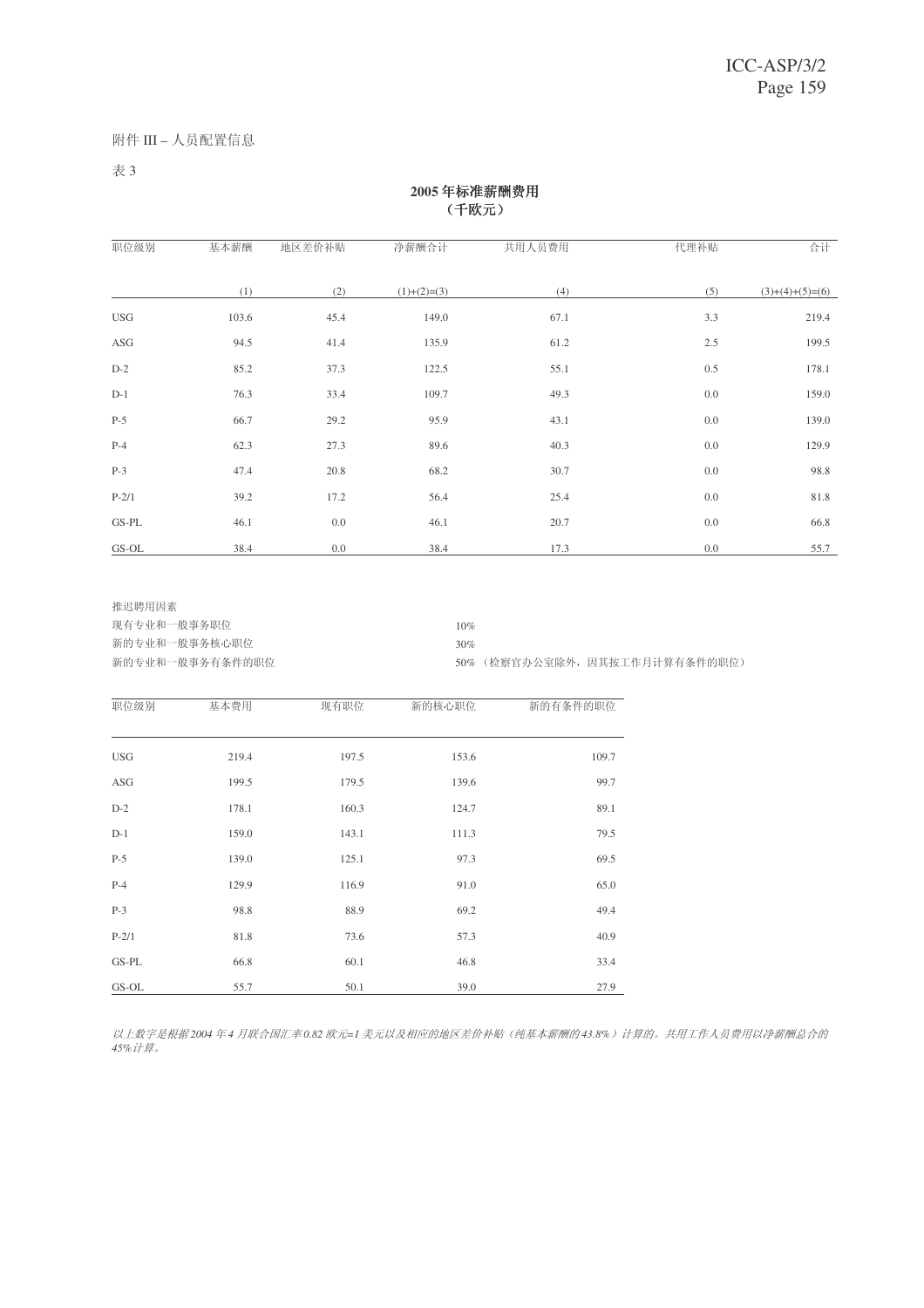# 附件 IV

## 缩略语

| AD           | 上诉庭           |
|--------------|---------------|
| AIIC         | 国际会议口译协会      |
| <b>APIC</b>  | 国际刑事法院特权和豁免协定 |
| ASG          | 助理秘书长         |
| <b>CBF</b>   | 预算和财务委员会      |
| <b>CITS</b>  | 法庭口译和笔译科      |
| <b>CMS</b>   | 法院管理系统        |
| <b>CMS</b>   | 法庭管理科         |
| DS           | 羁押科           |
| <b>DSA</b>   | 每日生活津贴        |
| <b>DSS</b>   | 辩护和支持科        |
| <b>EDMS</b>  | 电子文件管理系统      |
| <b>ERCU</b>  | 对外关系和互补股      |
| ERP          | 企业资源规划        |
| <b>FMU</b>   | 设施管理股         |
| GS-OL        | 一般事务(其他职等)    |
| GS-PL        | 一般事务 (特等)     |
| ICC          | 国际刑事法院        |
| <b>ICT</b>   | 信息和通信技术       |
| <b>ICTS</b>  | 信息和通信技术科      |
| <b>ICTY</b>  | 前南斯拉夫问题国际刑事法庭 |
| IEU          | 资料和证据股        |
| <b>ILOAT</b> | 国际劳工组织行政法庭    |
| <b>IMS</b>   | 信息管理系统        |
| <b>TOP</b>   | 检察官直属办公室      |
| <b>JCCD</b>  | 管辖权、互补和合作司    |
| LAS          | 法律咨询科         |
| LDC          | 图书馆和文件中心      |
| OTP          | 检察官办公室        |
| <b>PIDS</b>  | 新闻和文件科        |
| PIU          | 新闻股           |
| <b>PTD</b>   | 预审庭           |
| <b>RLAS</b>  | 书记官处法律咨询服务科   |
| <b>RMS</b>   | 记录管理系统        |